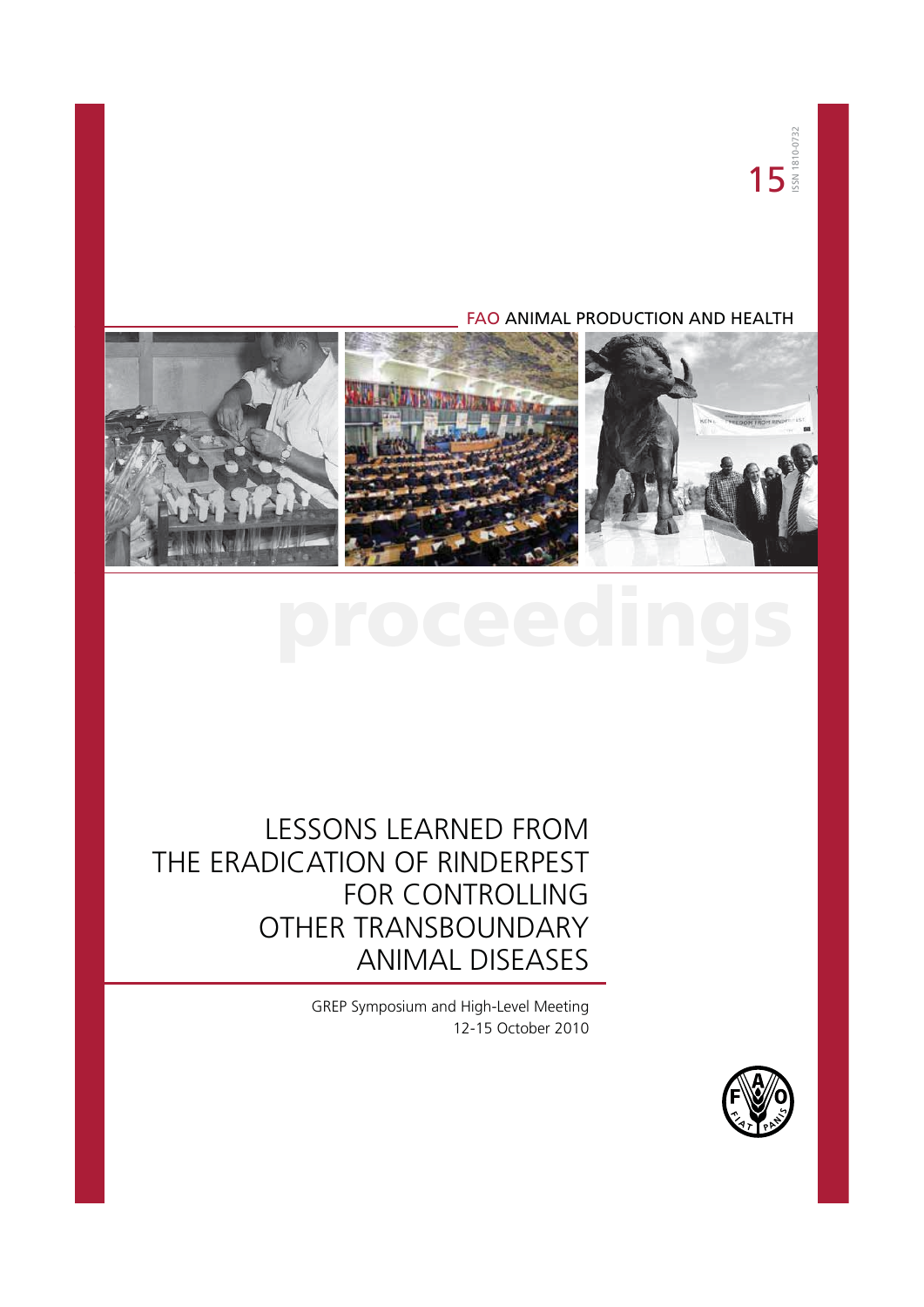### **Cover photographs:**

Left: ©UN Photo Center: ©FAO/Giulio Napolitano Right: ©FAO/Tony Karumba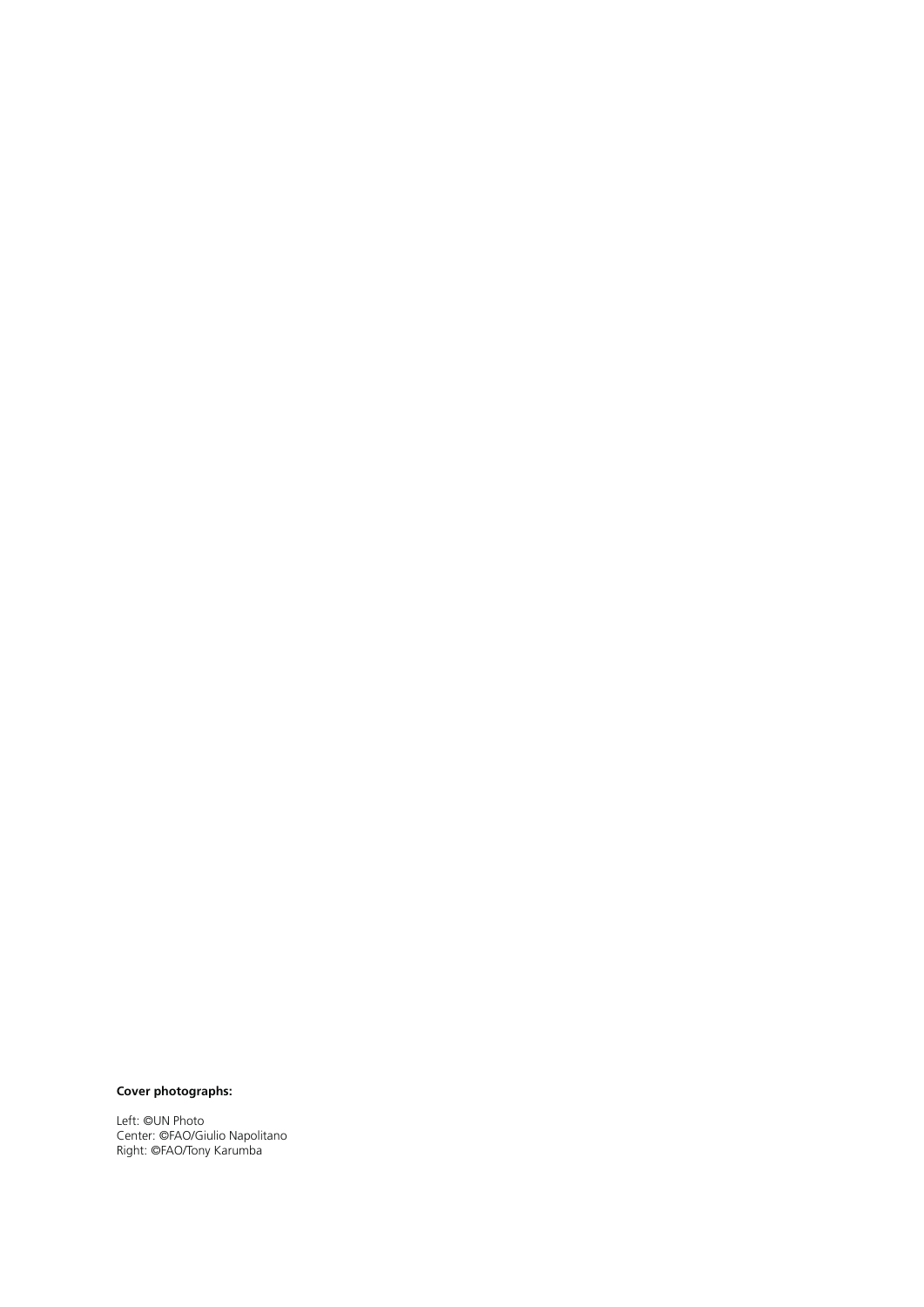FAO ANIMAL PRODUCTION AND HEALTH **proceedings**

# LESSONS LEARNED FROM THE ERADICATION OF RINDERPEST FOR CONTROLLING OTHER TRANSBOUNDARY ANIMAL DISEASES

GREP Symposium and High-Level Meeting 12-15 October 2010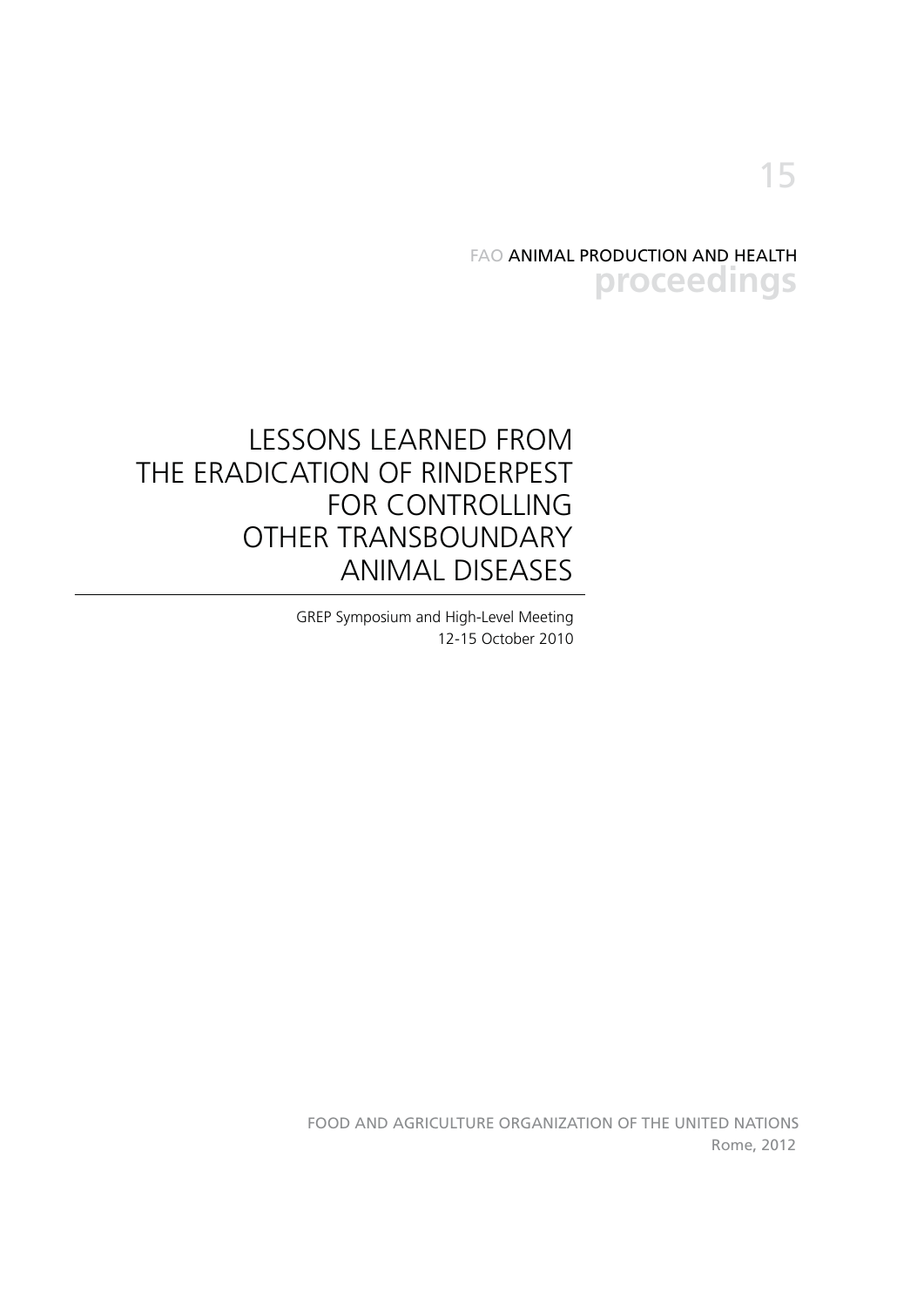#### **Recommended Citation**

**FAO.** 2012. *Lessons learned from the eradication of rinderpest for controlling other transboundary animal diseases.* Proceedings of the GREP Symposium and High-Level Meeting, 12-15 October 2010, Rome, Italy. FAO Animal Production and Health Proceedings, No. 15. Rome, Italy.

The designations employed and the presentation of material in this information product do not imply the expression of any opinion whatsoever on the part of the Food and Agriculture Organization of the United Nations (FAO) concerning the legal or development status of any country, territory, city or area or of its authorities, or concerning the delimitation of its frontiers or boundaries. The mention of specific companies or products of manufacturers, whether or not these have been patented, does not imply that these have been endorsed or recommended by FAO in preference to others of a similar nature that are not mentioned.

The views expressed in this information product are those of the author(s) and do not necessarily reflect the views of FAO.

E-ISBN 978-92-5-107331-5 (PDF)

All rights reserved. FAO encourages reproduction and dissemination of material in this information product. Non-commercial uses will be authorized free of charge, upon request. Reproduction for resale or other commercial purposes, including educational purposes, may incur fees. Applications for permission to reproduce or disseminate FAO copyright materials, and all queries concerning rights and licences, should be addressed by e-mail to copyright@fao.org or to the Chief, Publishing Policy and Support Branch, Office of Knowledge Exchange, Research and Extension, FAO, Viale delle Terme di Caracalla, 00153 Rome, Italy.

**© FAO 2012**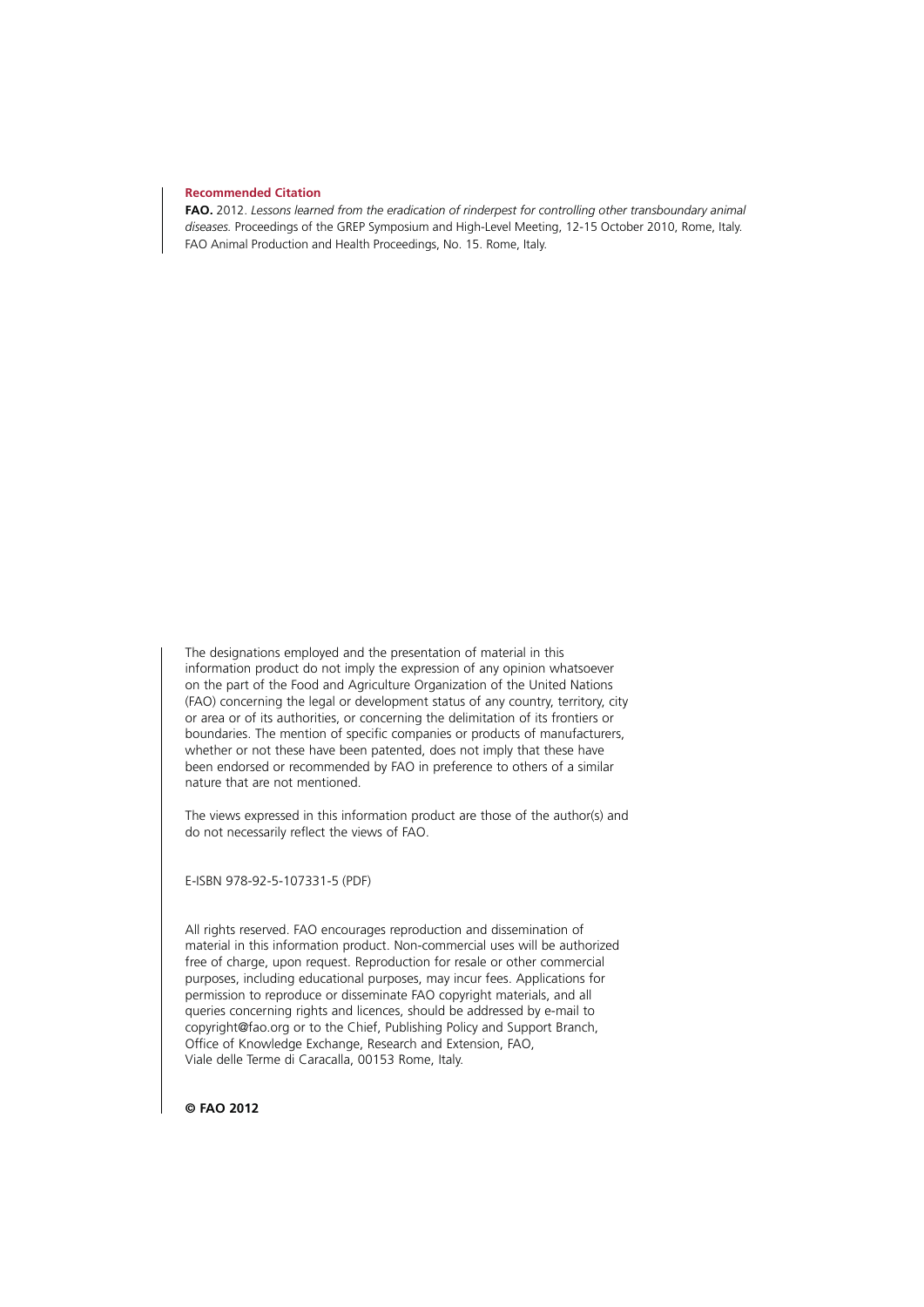# **Contents**

| Acronyms<br>Acknowledgements                                                                                                          | viii<br>X |
|---------------------------------------------------------------------------------------------------------------------------------------|-----------|
| <b>INTRODUCTION AND OBJECTIVES OF THE SYMPOSIUM</b>                                                                                   | 1         |
| <b>ADDRESSES AND MESSAGES OF WELCOME AND CONGRATULATIONS</b>                                                                          | 3         |
| Symposium mondial sur l'Éradication de la peste bovine:<br>Allocution d'ouverture du Directeur général                                | 3         |
| <b>Welcome address to the Symposium</b><br>Dr Modibo Traore                                                                           | 5         |
| <b>Welcome address to the Symposium</b><br>Dr Juan Lubroth                                                                            | 8         |
| Message on behalf of the Commissioner of Rural Economy and<br><b>Agriculture of the African Union Commission</b><br>Dr Karim Tounkara | 9         |
| <b>Address by the Minister of Livestock, Kenya</b><br>Dr Mohammed Kutti                                                               | 10        |
| Address by the Minister of Animal Resources and Fisheries, the Sudan<br>Dr Faisal Hassan Ibrahim                                      | 10        |
| Message on behalf of the Chief Veterinary Officer of Italy<br>Dr Ghebremedhin Ghebreigzabiher                                         | 11        |
| <b>Address at the World Food Day ceremony</b><br><b>FAO Director-General</b>                                                          | 12        |
| <b>SUMMARY REPORT OF THE MEETINGS</b>                                                                                                 | 17        |
| <b>Introduction</b>                                                                                                                   | 17        |
| <b>Findings of the Symposium</b>                                                                                                      | 19        |
| <b>Recommendations</b>                                                                                                                | 22        |
| <b>GLOBAL EXPERIENCE</b><br>Chaired by Dr Juan Lubroth                                                                                | 23        |
| <b>Global rinderpest eradication: the achievements of FAO and GREP</b><br>Félix Njeumi                                                | 23        |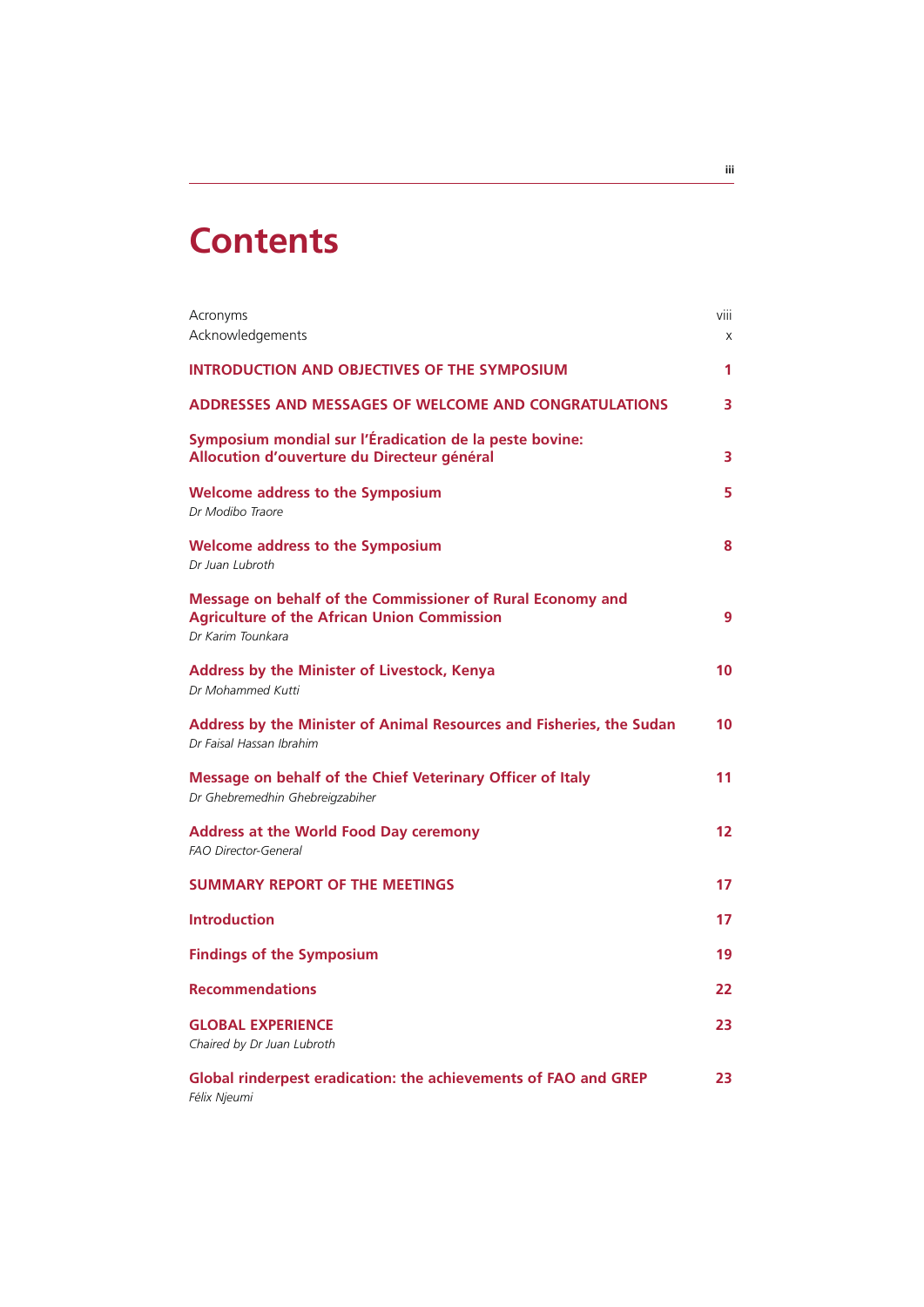| Global rinderpest eradication: the lessons learned by the FAO World<br><b>Reference Laboratory for Morbilliviruses, IAH, Pirbright</b><br>John Anderson | 29 |
|---------------------------------------------------------------------------------------------------------------------------------------------------------|----|
| Contributions of molecular virology to rinderpest control<br>Michael D. Baron                                                                           | 31 |
| Rinderpest laboratory capacity building and sero-monitoring:<br>the contribution of the Joint FAO/IAEA Division<br>Martyn H. Jeggo                      | 34 |
| A non-exhaustive review of the European Union's contribution<br>to rinderpest eradication<br>Bernard Rey, Alain Vandersmissen and Chantal Symoens       | 37 |
| <b>Global economic benefits of rinderpest eradication:</b><br>technical issues and perspectives<br>Karl Matthew Rich                                    | 41 |
| Socio-economic impacts of rinderpest eradication<br>M. Joachim Otte and Karl Matthew Rich                                                               | 42 |
| <b>REGIONAL EXPERIENCE</b><br>Chaired by Dr Peter Roeder                                                                                                | 49 |
| <b>Rinderpest eradication from Africa: lessons learned</b><br>Ahmed A. El Sawalhy, Dickens M. Chibeu and Henry M. Wamwayi                               | 49 |
| <b>Rinderpest eradication from the Near East: lessons learned</b><br>Hassan Aidaros                                                                     | 51 |
| Sero-monitoring of rinderpest in Africa<br>Karim Tounkara                                                                                               | 52 |
| Lessons learned from the eradication of rinderpest with emphasis on<br>coordination, partnership and collaboration in sub-Saharan Africa<br>Rene Bessin | 53 |
| Lessons and guidelines for disease eradication<br>Tony Wilsmore and Andrew James                                                                        | 55 |
| <b>Wildlife and rinderpest</b><br><b>Richard Kock</b>                                                                                                   | 57 |
| <b>NATIONAL EXPERIENCE</b><br>Chaired by Félix Njeumi                                                                                                   | 61 |
| Rinderpest eradication and the way forward<br>to control PPR in Bangladesh<br>Abdul Baqi                                                                | 61 |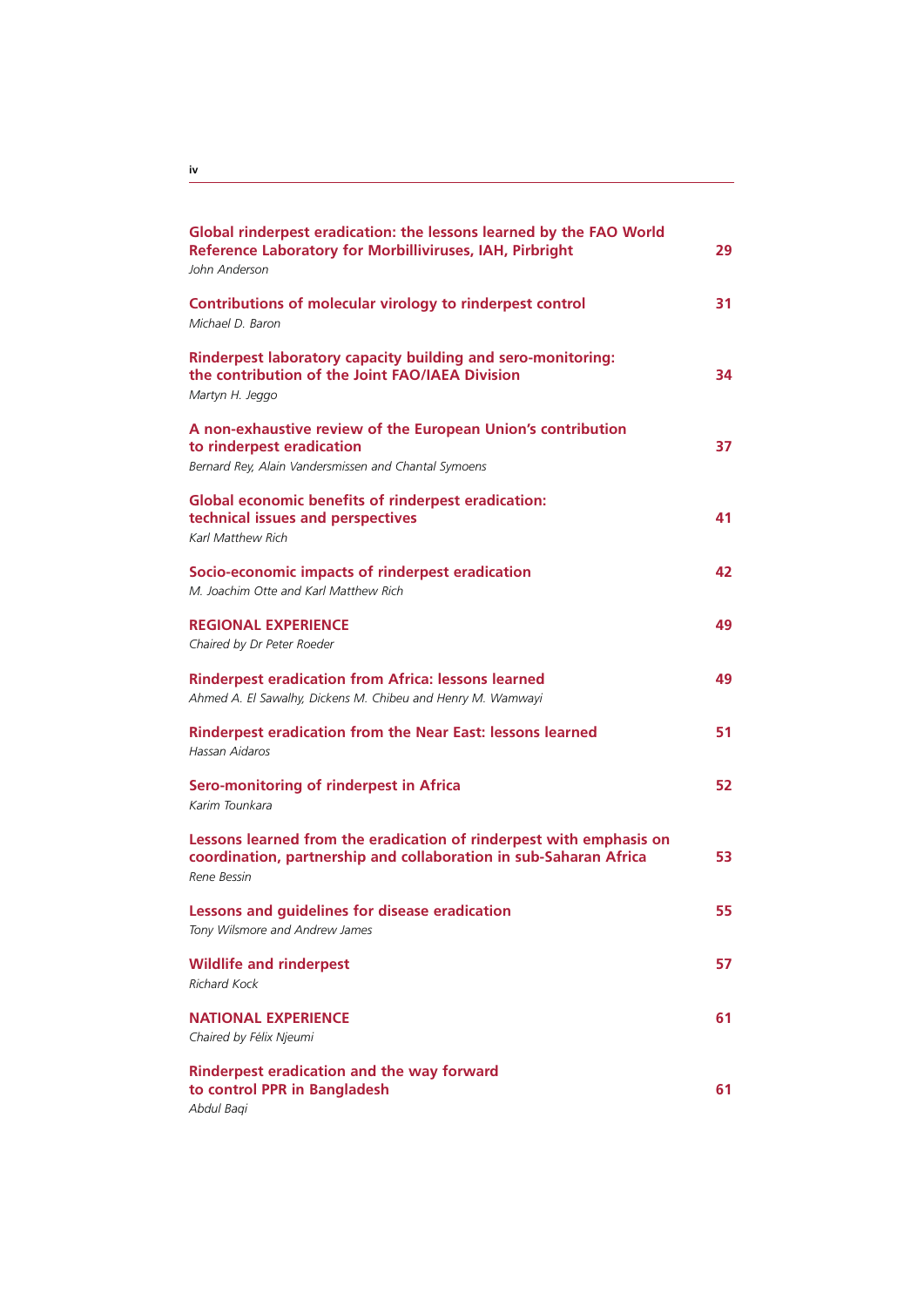| Expérience du Cameroun dans le domaine de la lutte<br>contre la peste bovine<br>Baschirou Moussa Demsa et Félix Njeumi                 | 62 |
|----------------------------------------------------------------------------------------------------------------------------------------|----|
| Côte d'Ivoire<br>Yabouet Charlotte Amatcha-Lepry                                                                                       | 65 |
| Lessons learned from the eradication of rinderpest in Egypt<br>Mostafa Osman Ramadan Elzoghaly                                         | 66 |
| Rinderpest - a devastating ancient disease: Indian experiences and<br>lessons learned<br>Rudhra Gangadharan                            | 67 |
| <b>Rinderpest eradication in Kazakhstan</b><br>N. Zhacupbaev                                                                           | 69 |
| Rinderpest eradication - the Kenya experience<br>Peter Maina Ithondeka                                                                 | 70 |
| Enseignements tirés de l'éradication de la peste bovine au Mali<br>Ibrahim A. Maïga                                                    | 72 |
| <b>Rinderpest eradication from Nepal: opportunities,</b><br>challenges and future tasks<br>Gyanendra N. Gongal and Prabhakar Pathak    | 74 |
| <b>République du Niger</b><br>Saley Mahamadou                                                                                          | 75 |
| Rinderpest eradication in Nigeria: lessons learned and<br>their application to the control of other TADs<br>Joseph Nyager              | 76 |
| The 1980s rinderpest epidemic and PPR in Nigeria<br>Dinker R. Nawathe                                                                  | 79 |
| <b>Experiences and lessons learned during the eradication of</b><br>rinderpest in Pakistan<br>Manzoor Hussain and Rafaqat Hussain Raja | 80 |
| <b>Rinderpest eradication in the Russian Federation:</b><br>lessons learned and future tasks<br>Sergey Ribakov                         | 82 |
| The Sudan: experience and lessons learned in<br>the eradication of rinderpest<br>Mohammed A. Razig A. Aziz                             | 83 |

**v**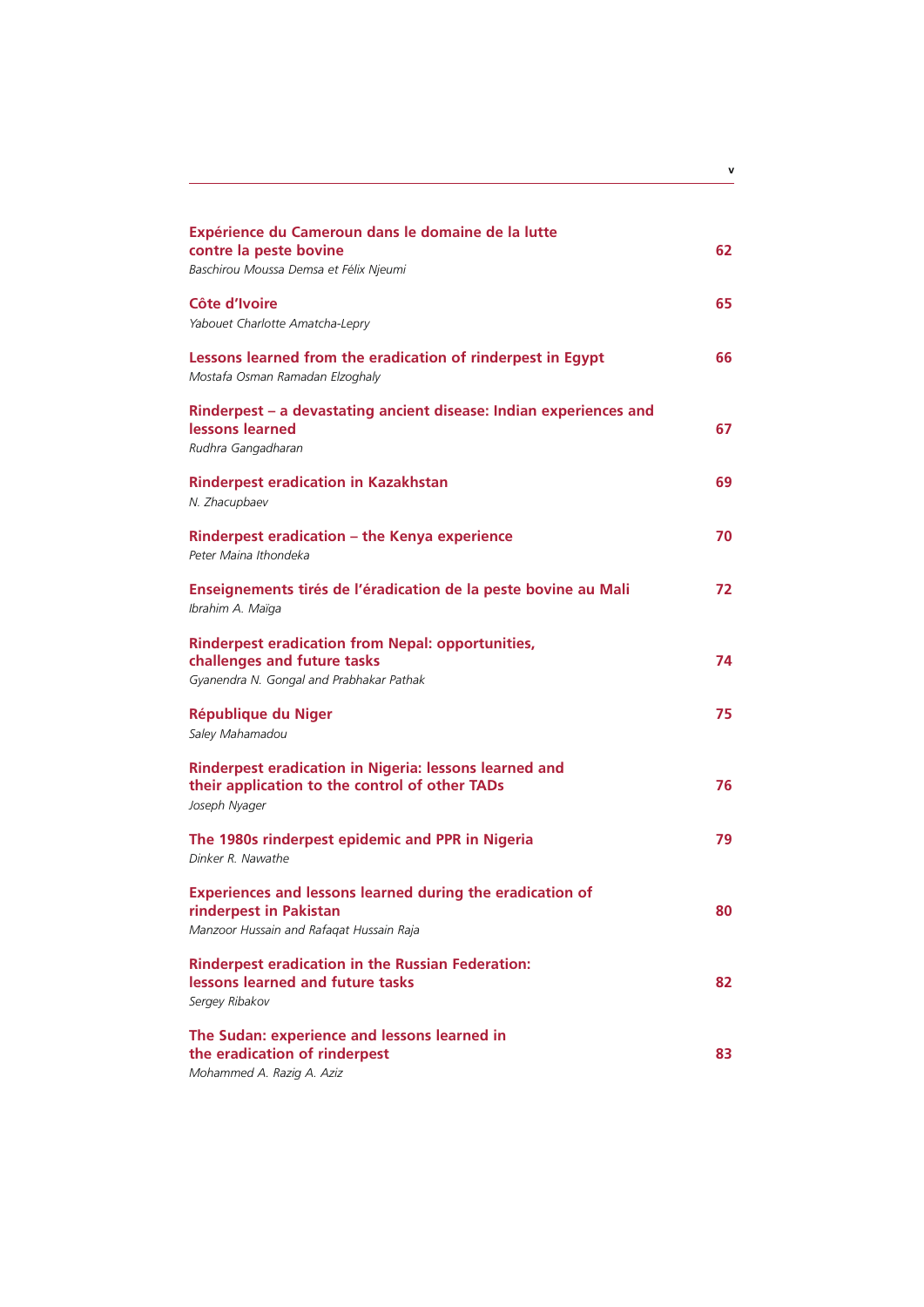| Yemen: lessons learned during rinderpest eradication<br>Manzoor Al Qadasi Abdallah Al Maqtari, Félix Njeumi and Paul Rossiter                                                 | 86  |
|-------------------------------------------------------------------------------------------------------------------------------------------------------------------------------|-----|
| <b>INDIVIDUAL EXPERIENCES</b><br>Chaired by Dr Yoshihiro Ozawa                                                                                                                | 89  |
| Some models applied to the global eradication of rinderpest<br>William P. Taylor                                                                                              | 89  |
| Vaccines and vaccination in relation to the eradication of rinderpest<br>William P. Taylor and Mark Rweyemamu                                                                 | 92  |
| <b>Vaccine quality control in Africa</b><br>Daola Sylla, Mark Rweyemamu, Boubacar M. Seck and Karim Tounkara                                                                  | 95  |
| <b>Experiences and lessons learned in eradicating rinderpest in Africa:</b><br>the JP15 campaign<br>Protus Atang and Félix Njeumi                                             | 96  |
| Lessons learned from the eradication of rinderpest for controlling<br>other TADs in Africa<br>Walter Nyamori Masiga                                                           | 98  |
| Expérience et enseignements à tirer de l'éradication de la peste bovine<br>Amadou Samba Sidibe                                                                                | 99  |
| Personal experience and lessons learned from rinderpest eradication<br>programmes<br>Joseph Domenech                                                                          | 104 |
| Lessons from rinderpest eradication: can a technological tool solve<br>a socio-economic problem?<br>Jeffrey C. Mariner and Peter L. Roeder                                    | 107 |
| Integrated community-based, participatory and conventional<br>methods for rinderpest surveillance and eradication -<br>experiences from southern Sudan<br><b>Bryony Jones</b> | 110 |
| Rinderpest eradication: the role of community-based<br>animal health workers<br>Tim Leyland                                                                                   | 113 |
| THE POST-ERADICATION ROADMAP<br>Chaired by Dr Kazuari Miyaqishima                                                                                                             | 119 |
| Post-eradication roadmap: role of the FAO/OIE Joint Committee<br>and activities undertaken                                                                                    | 119 |

*Arnon Shimshony*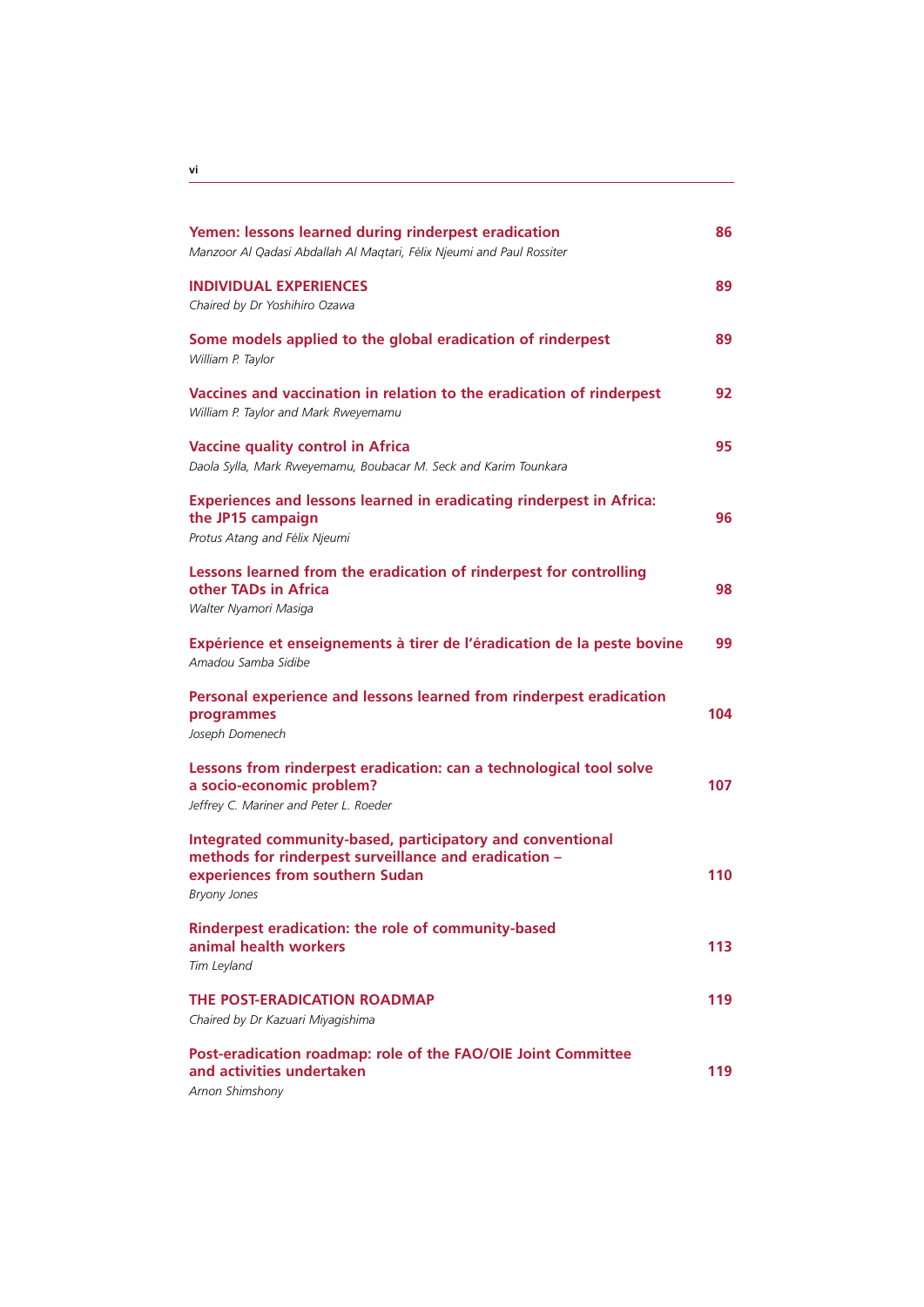| Draft declaration and guidelines for post-eradication strategies<br>Yoshihiro Ozawa, Daola Sylla and Steven Edwards          | 120 |
|------------------------------------------------------------------------------------------------------------------------------|-----|
| <b>Rinderpest eradication and the Biological Weapons Convention:</b><br>lessons learned<br>Richard Lennane and Piers Millett | 124 |
| PESTE DES PETITS RUMINANTS<br>Chaired by Dr William P. Taylor                                                                | 127 |
| Lessons learned from GREP for PPR, and tools for PPR eradication<br>Peter L.Roeder, Félix Njeumi and Paul B. Rossiter        | 127 |
| Potential implications of rinderpest eradication for<br>peste des petits ruminants<br>Geneviève Libeau                       | 132 |
| Control and eradication of peste des petits ruminants in Nigeria<br>Timothy U. Obi                                           | 134 |
| Peste des petits ruminants in India:<br>approaches to control and eradication<br>Malleshappa Rajasekhar                      | 137 |
| After rinderpest - what next?<br>Jan Slingenbergh                                                                            | 139 |
| <b>ANNEXES</b>                                                                                                               | 143 |
| World Food Day 2010 and the Global Rinderpest Eradication<br>Programme (GREP): GREP symposium and high level meeting agenda  | 143 |
| <b>Participants</b>                                                                                                          | 146 |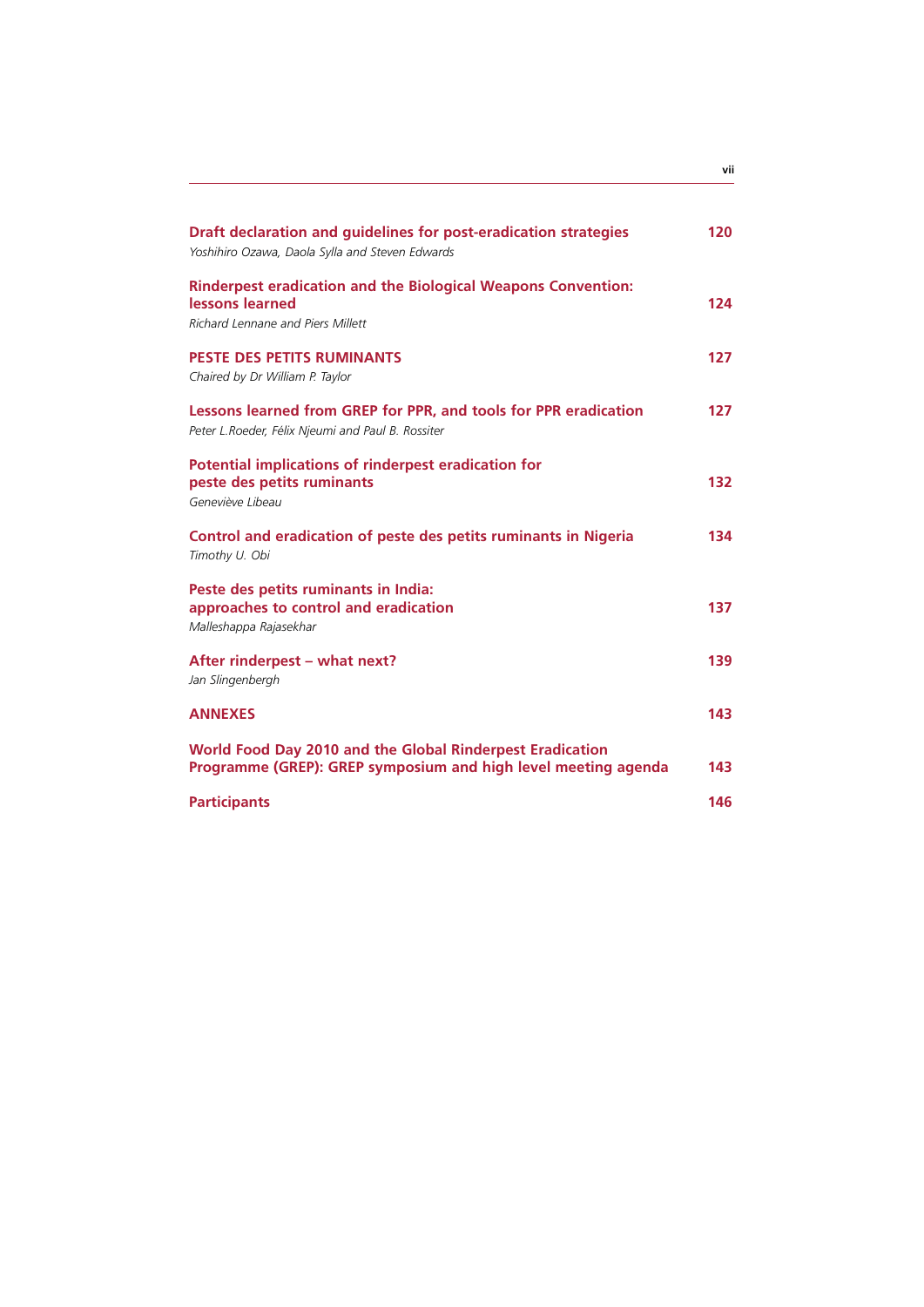# **Acronyms**

| AHA             | animal health auxiliary                                               |
|-----------------|-----------------------------------------------------------------------|
| AU              | African Union                                                         |
| <b>AUC</b>      | African Union Commission                                              |
| <b>AU-IBAR</b>  | African Union-Interafrican Bureau for Animal Resources                |
| <b>BWC</b>      | <b>Biological Weapons Convention</b>                                  |
| <b>CAHW</b>     | Community animal health worker                                        |
| <b>CBAHW</b>    | Community-based animal health worker                                  |
| <b>CBPP</b>     | Contagious bovine pleuropneumonia                                     |
| <b>CCPP</b>     | contagious caprine pleuropneumonia                                    |
| <b>CELISA</b>   | competetive enzyme linked immunosorbent assay                         |
| <b>CIRAD</b>    | Centre de coopération internationale en recherche agronomique pour le |
|                 | développement (International Cooperation Centre of Agricultural       |
|                 | Research for Development)                                             |
| <b>CRP</b>      | coordinated research programme                                        |
| <b>CVO</b>      | chief veterinary officer                                              |
| <b>DfID</b>     | Department for International Development                              |
| <b>DIVA</b>     | differentiation of infected from vaccinated animals                   |
| <b>EDF</b>      | European Development Fund                                             |
| <b>ELISA</b>    | enzyme linked immunosorbent assay                                     |
| <b>EMPRES</b>   | Emergency Prevention System for Transboundary Animal and Plant Pests  |
|                 | and Diseases                                                          |
| EU              | European Union                                                        |
| <b>FAO</b>      | Food and Agriculture Organization of the United Nations               |
| <b>FMD</b>      | foot-and-mouth disease                                                |
| <b>GREP</b>     | Global Rinderpest Eradication Programme                               |
| <b>HPAI</b>     | highly pathogenic avian influenza                                     |
| <b>IAEA</b>     | International Atomic Energy Agency                                    |
| IAH             | Institute for Animal Health                                           |
| <b>IBAH</b>     | Inter-African Bureau of Animal Health                                 |
| <b>IBAR</b>     | Interafrican Bureau for Animal Resources                              |
| <b>IFAD</b>     | International Fund for Agricultural Development                       |
| <b>IFPRI</b>    | International Food Policy Research Institute                          |
| <b>IMCAPI</b>   | International Ministerial Conference on Avian and Pandemic Influenza  |
| ISU             | Implementation Support Unit                                           |
| JC              | Joint FAO Committee for the global eradication of rinderpest          |
| <b>JP15</b>     | African Joint Programme 15                                            |
| <b>MDG</b>      | Millennium Development Goal                                           |
| <b>MINEADEP</b> | Middle and Near East Regional Animal Production and Health Project    |
| <b>NGO</b>      | non-governmental organization                                         |
| <b>NSPFS</b>    | National Special Programme for Food Security                          |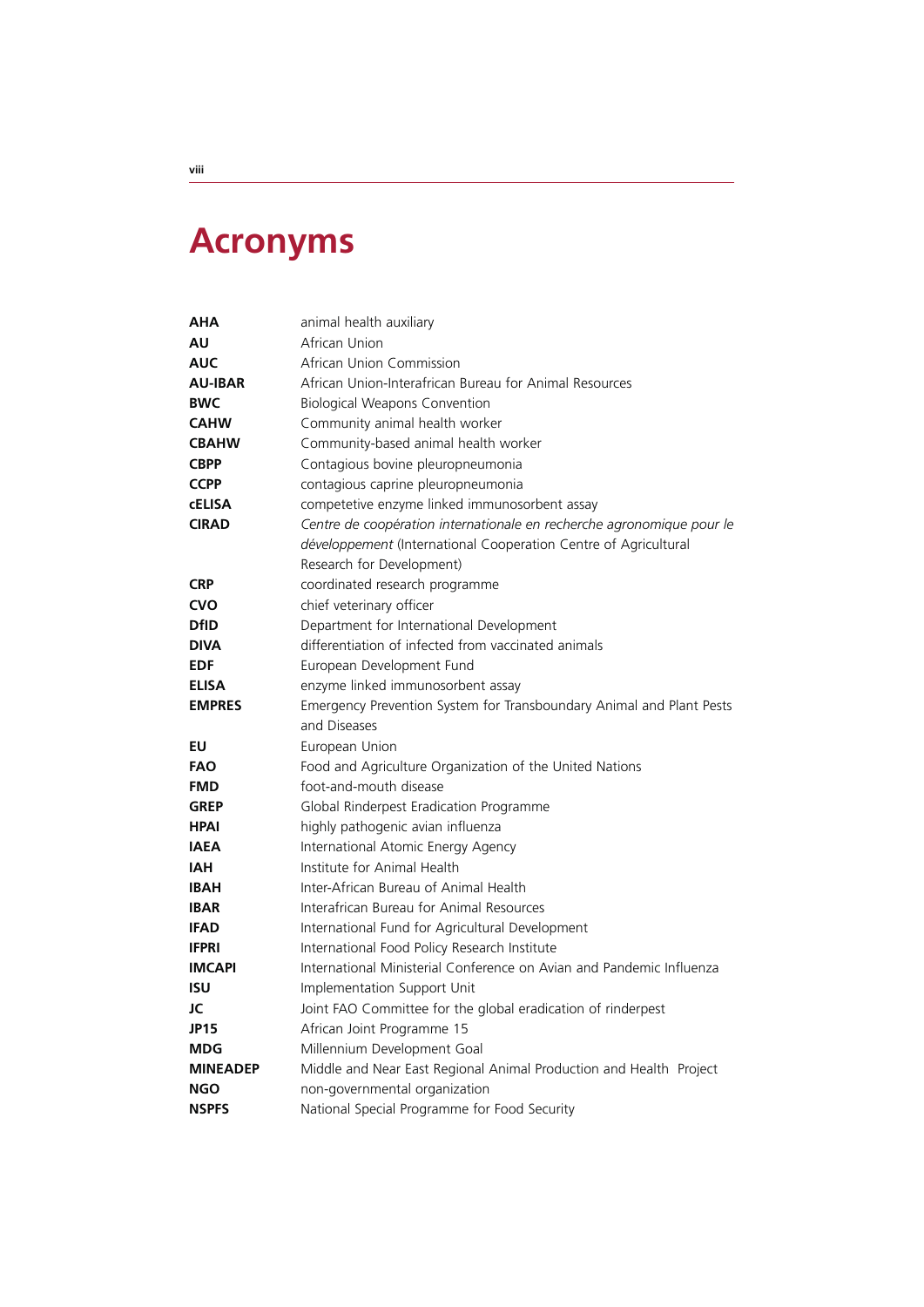| <b>OAU</b>     | Organization of African Unity                                   |
|----------------|-----------------------------------------------------------------|
| <b>OIE</b>     | World Organisation for Animal Health                            |
| <b>OLS</b>     | Operation Lifeline Sudan                                        |
| <b>PACE</b>    | Pan African Programme for the Control of Epizootics             |
| <b>PANVAC</b>  | Pan African Veterinary Vaccine Centre                           |
| <b>PARC</b>    | Pan-African Rinderpest Campaign                                 |
| <b>PCR</b>     | polymerase chain reaction                                       |
| <b>PEAC</b>    | Post-Eradication Advisory Committee                             |
| <b>PPCB</b>    | peripneumonie contagieuse des bovides                           |
| <b>PPR</b>     | peste des petits ruminants                                      |
| <b>PPRV</b>    | peste des petits ruminants virus                                |
| <b>RNA</b>     | ribonucleic acid                                                |
| <b>RP</b>      | rinderpest                                                      |
| <b>RPV</b>     | rinderpest virus                                                |
| <b>RVF</b>     | Rift Valley fever                                               |
| <b>SAARC</b>   | South Asian Association for Regional Cooperation                |
| <b>SAREC</b>   | South Asian Rinderpest Eradication Campaign                     |
| <b>SERECU</b>  | Somali Ecosystem Rinderpest Eradication Coordination Unit       |
| <b>SIDA</b>    | Swedish International Development Cooperation Agency            |
| <b>SVS</b>     | strengthening of veterinary services                            |
| TAD            | transboundary animal disease                                    |
| <b>TCP</b>     | Technical Cooperation Programme                                 |
| <b>TCRV</b>    | tissue culture rinderpest vaccine                               |
| UN             | <b>United Nations</b>                                           |
| <b>UNDP</b>    | United Nations Development Programme                            |
| <b>UNICEF</b>  | United Nations Children's Fund                                  |
| <b>UNRRA</b>   | United Nations Relief and Rehabilitation Administration         |
| <b>USAID</b>   | United States Agency for International Development              |
| <b>VACNADA</b> | Vaccines for the Control of Neglected Animal Diseases in Africa |
| <b>VSF</b>     | Vétérinaires sans frontières                                    |
| <b>WAREC</b>   | West Asia Rinderpest Eradication Campaign                       |
| <b>WFP</b>     | World Food Programme                                            |
| <b>WHO</b>     | World Health Organisation                                       |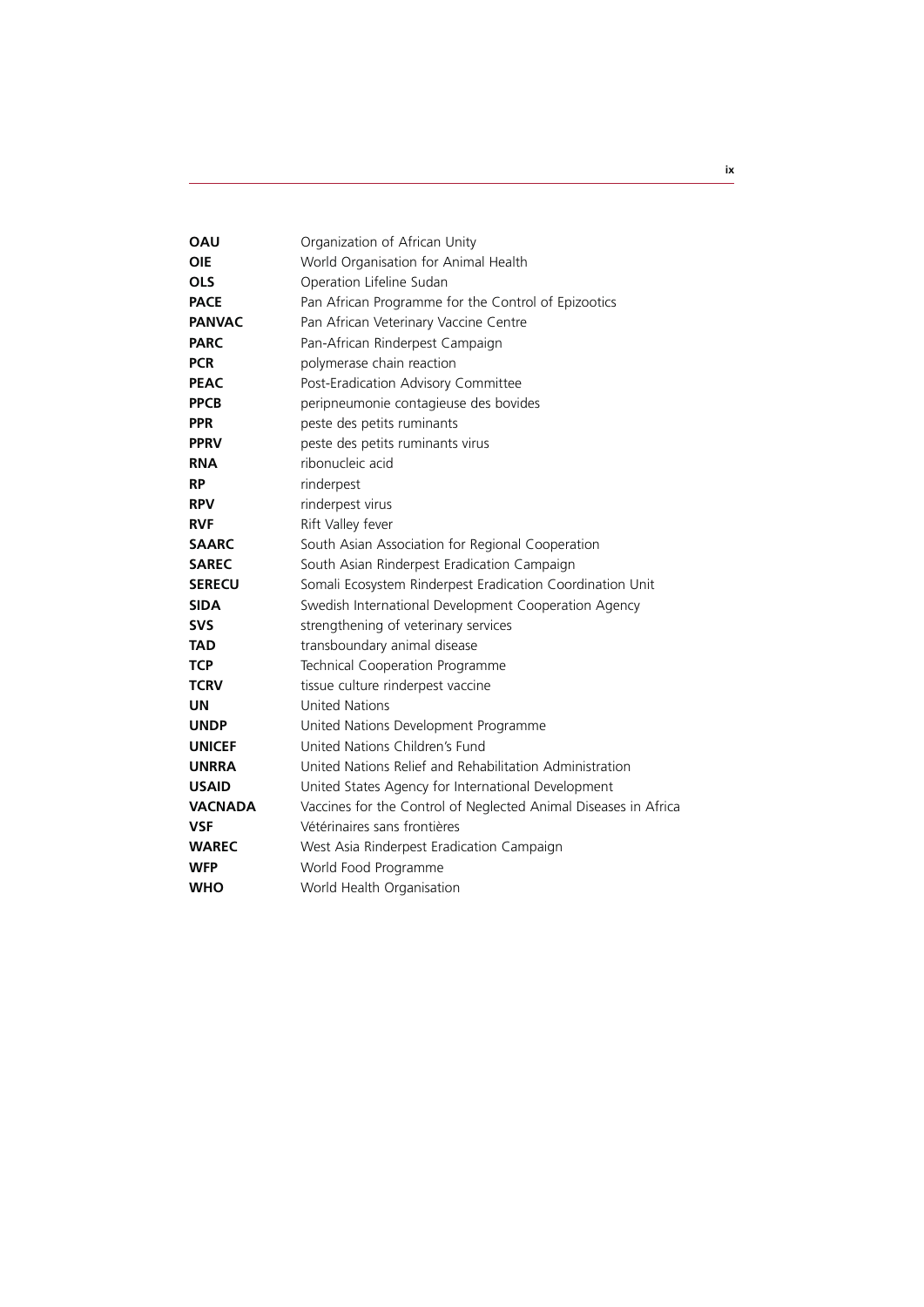# **Acknowledgements**

The Animal Production and Health Division (AGA) is indebted to the following organizations for the success of the events celebrating the eradication of rinderpest, held during the World Food Security Week at FAO Headquarters, from 11 to 15 October 2010: the European Commission, for its generous financial support through the project Towards Global Declaration of Rinderpest Eradication in 2011 and Strategies for a Post-Rinderpest World (GCP/GLO/302/EC), supplemented by funds from TCP/RAF/3202, GCP/INT/971/IRE, as well as FAO's own resources.

FAO wishes to express its appreciation to all participants for their contributions, and especially to those individuals who attended the symposium with their own resources and whose presence contributed to the overall success of the event.The technical and operational assistance of the following FAO divisions contributed to the smooth running and success of the meetings and is much appreciated: AGA, the Technical Cooperation Emergency Operations Service (TCES), the Office of Corporate Communication and External Relations (OCE), and the Conference, Council and Protocol Affairs Division.

The Global Rinderpest Eradication Programme (GREP) Symposium Secretariat prepared the framework for implementation of the events and is grateful to the facilitators and rapporteurs. Particular thanks to Paul Rossiter, who elaborated these proceedings. The success of these events was possible thanks to the guidance and full support of FAO's Chief Veterinary Officer, Dr Juan Lubroth.

#### *Symposium Secretariat*

Félix Njeumi Francesca Ambrosini Christopher Ndi Vittoria Di Stefano Irena Giorgis Lucy Mensah Patrizia Bellatreccia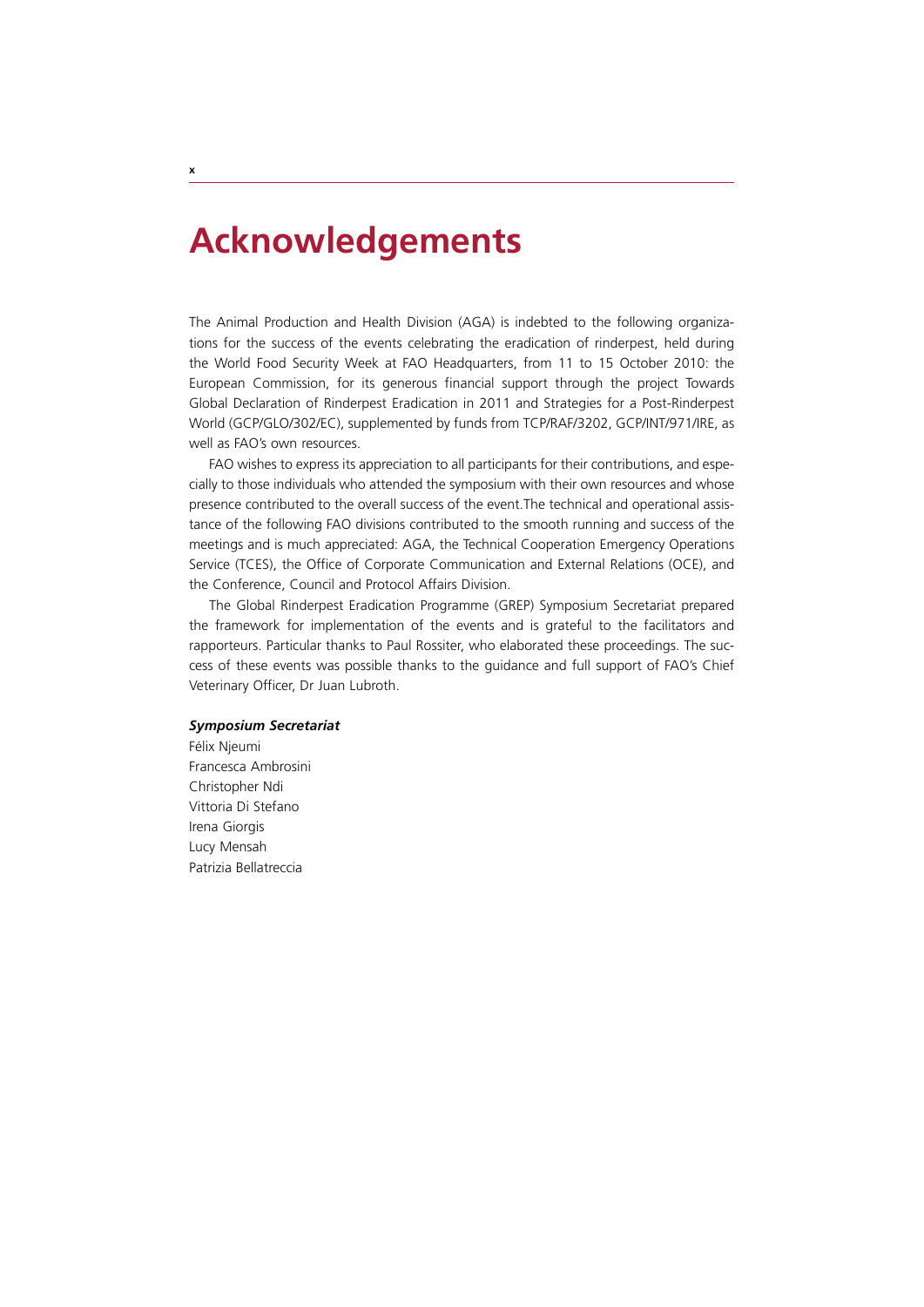# **Introduction and objectives of the Symposium**

A world without rinderpest has been a long-awaited goal. Early reports of simple hygienic measures, such as quarantine and slaughter, stopping the transmission of infection and eradicating the disease at the local level showed that global eradication should be possible. More difficult to achieve, however, were control and eradication where cattle populations were large and mobile and their owners averse to quarantine and slaughter. To combat rinderpest in these populations, vaccines were developed and immediately seen to offer another weapon in the drive towards eradication. Increasingly safe and inexpensive vaccines helped achieve eradication in many parts of Africa and Asia where hygiene alone was insufficient. Unfortunately, however, the virus was often not fully eradicated at the regional level and, time and again, it re-emerged from endemic foci to infect areas previously freed of infection. If eradication was to become a reality, another tool was needed – coordination. For global eradication, this meant coordination across those regions of the world where the virus was endemic: Eurasia and Africa.

In 1992, the Food and Agriculture Organization of the United Nations (FAO) held an expert consultation that recommended the establishment of the Global Rinderpest Eradication Programme (GREP) with the prime purpose of guiding regional and national campaigns towards eradication. GREP was established in 1994 and, after assessing the global rinderpest situation, in 1996 it held technical and expert meetings that provided the framework for a time-bound, epidemiologically based and coordinated final drive towards eradication. The year targeted for achieving eradication was 2010. The global coordination provided by GREP orchestrated the efforts and ideas of regional organizations, national veterinary services and individuals alike, assisting them in identifying areas of high disease risk or uncertainty, and focusing improved vaccine delivery and disease surveillance efforts on these often inaccessible areas. The long-hoped-for and planned result is that cattle plague has been eradicated from the field, throughout the world, since the last outbreak in 2001.

In the proceedings of the GREP meeting held in 1996, *The world without rinderpest*, the introduction states "This will be the first animal disease to be eradicated and it is not an exaggeration to say that, if successful, this would be one of the greatest achievements ever in veterinary science".

The disease has been almost undetected for the last 16 years and completely undetected for the past nine years. FAO, together with the World Organisation for Animal Health (OIE) and others, believes that the virus has been eradicated from Europe, Asia, the Near East, the Arabian Peninsula and all of Africa.

Considering the impact of rinderpest eradication on food security in many countries, and the current rinderpest epidemiological situation, in line with the GREP deadline of 2010, the Director-General of FAO reviewed the situation on the occasion of World Food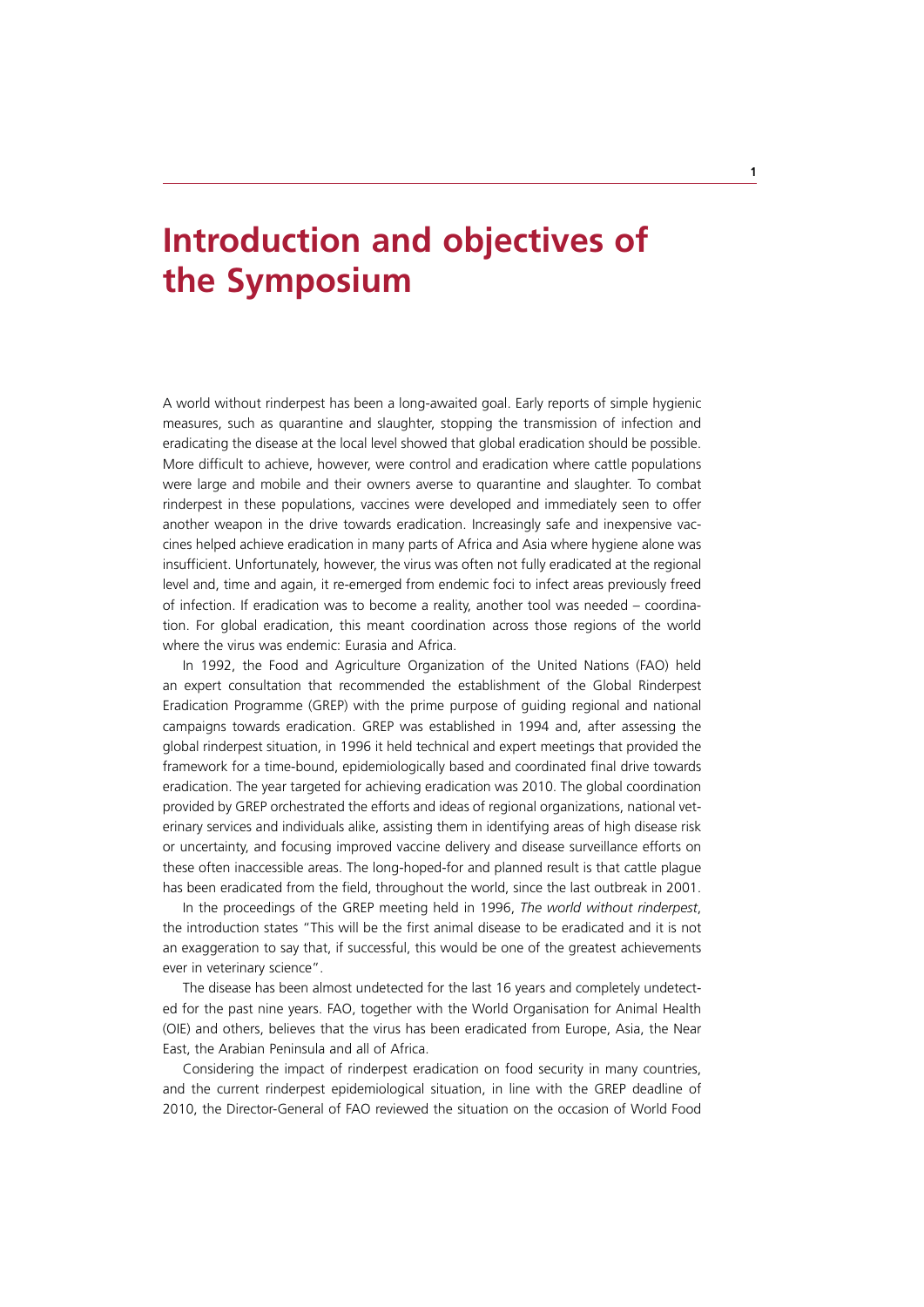Day on 15 October 2010. His statement announced the "end of FAO's rinderpest field operations", thereby declaring that FAO considered rinderpest to be eradicated from livestock and wildlife (while recognizing the ongoing formal process of evidence-based review by a Joint FAO/OIE Committee, leading to simultaneous declarations of global freedom from rinderpest by both organizations in mid-2011).

Prior to the statement of FAO's Director-General, the GREP Secretariat organized the GREP Symposium (13 to 14 October 2010) with the objectives of:

- 1. drawing lessons from GREP;
- 2. assessing the economic impact of rinderpest eradication on food security;
- 3. reviewing/adopting a peste des petits ruminants (PPR) control strategy in the framework of the approach to small ruminant health.

As one of the final acts of coordination against rinderpest, the following proceedings bring together papers and discussions from the organizations and people who brought about this "*greatest achievement ever*", their reviews of what went well and of what did not, and their views on the way forward.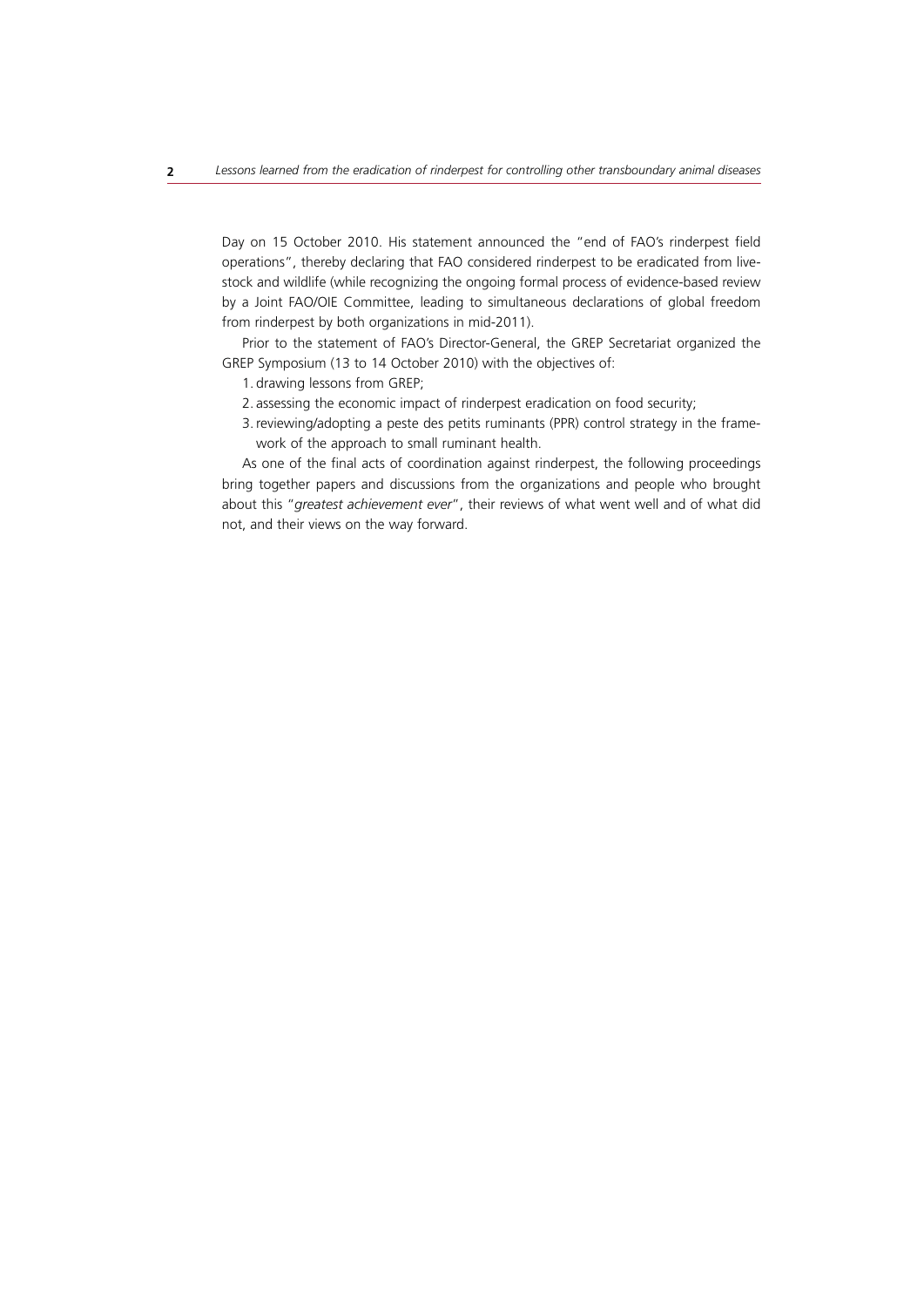# **Addresses and messages of welcome and congratulations**

# **SYMPOSIUM MONDIAL SUR L'ÉRADICATION DE LA PESTE BOVINE: ALLOCUTION D'OUVERTURE DU DIRECTEUR GÉNÉRAL**

*Monsieur le Président,* 

*Mesdames et Messieurs les délégués et observateurs,* 

*Mesdames et Messieurs,*

Permettez-moi tout d'abord de vous dire combien j'apprécie votre présence cette semaine à Rome, où nous sommes réunis au siège de la FAO pour prendre part au *Symposium mondial sur l'éradication de la peste bovine.* 

La Semaine mondiale de l'alimentation offre un cadre idéal à cet important événement. La lutte contre la peste bovine et son éradication ont toujours figuré parmi les priorités de l'Organisation, qui a pour mission d'éliminer la faim et de renforcer la sécurité alimentaire mondiale.

Cette maladie a sévi en Europe, en Asie et en Afrique pendant des siècles, provoquant des situations de famine générale et décimant des millions d'animaux d'élevage et sauvages. Il y a 250 ans, la France ouvrait sa première école vétérinaire pour combattre ce fléau.

Après avoir causé la mort de près d'un million de bovins en Russie et en Europe centrale dans les années 1880, la peste bovine est apparue en Afrique pour la première fois à la fin du XIXe siècle. Un siècle plus tard, elle faisait encore des ravages dans les communautés rurales de ce continent.

La peste bovine figure en tête des préoccupations de la FAO depuis sa création en 1945. En 1946, la FAO a organisé à Londres une réunion sur la santé animale pour étudier comment il conviendrait de coordonner les activités des organisations vétérinaires à l'échelle planétaire, avec la peste bovine désignée comme la première priorité.

Deux ans plus tard, les participants à une réunion panafricaine à Nairobi débattent des méthodes qui permettraient de juguler la dissémination de cette maladie sur le continent et s'accordent sur le fait que son éradication des territoires africains est une option réaliste, et qu'il faut s'y atteler sans tarder. Pour la première fois, l'idée de l'éradication de la peste bovine est exprimée.

Lors d'une conférence analogue tenue à Bangkok, les gouvernements asiatiques conviennent eux aussi de coordonner leurs efforts de lutte contre la peste bovine en vue de l'éradication.

En 1994, en étroite collaboration avec l'Organisation mondiale de la santé animale (OIE), la FAO lance le Programme mondial d'éradication de la peste bovine, qui forme l'un des principaux volets du Système de prévention et de réponse rapide contre les ravageurs et les maladies transfrontières des animaux et des plantes (EMPRES).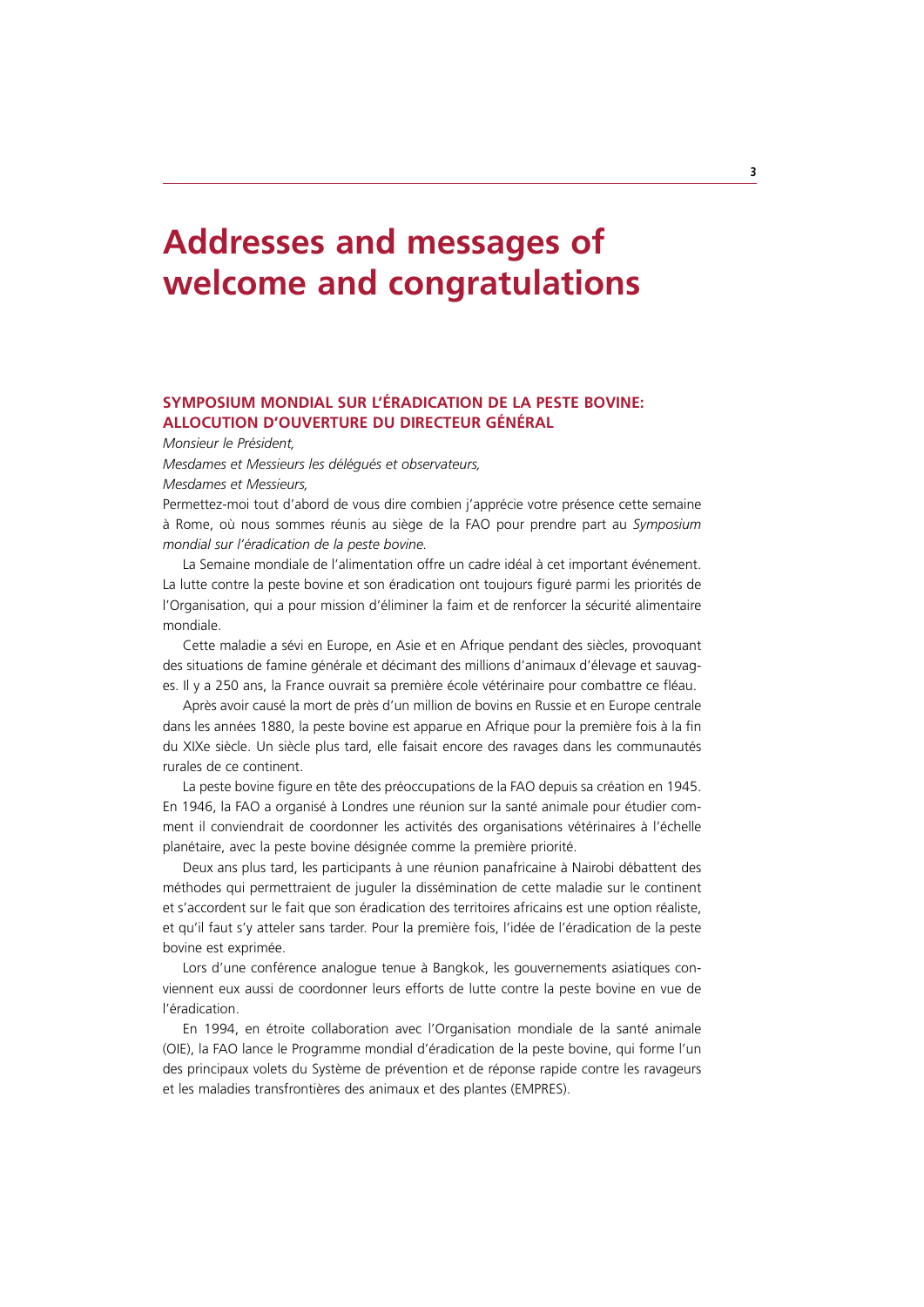À l'heure où le Programme mondial d'éradication de la peste bovine est sur le point d'atteindre son objectif, à savoir éliminer cette maladie dévastatrice de la surface de la Terre d'ici à la fin de l'année, permettez-moi de souligner que l'extraordinaire réussite de cette initiative n'aurait pas été possible sans les efforts conjugués et la détermination inébranlable des gouvernements de tous les pays touchés et exposés, sans le Bureau interafricain pour les ressources animales de l'Union africaine, sans les organisations régionales compétentes d'Asie et d'Europe, sans les organismes donateurs engagés dans cette lutte.

Je voudrais ici exprimer ma gratitude à l'Union européenne, qui a investi plus de 250 millions d'euros dans l'éradication de la peste bovine dans le monde, dont 200 millions consacrés à l'Afrique par l'entremise de l'Union africaine.

Permettez-moi également de saluer les contributions inestimables des États-Unis, de la République d'Irlande, de la Suisse, de la Suède, de l'Italie, de la France, du Royaume-Uni et de tant d'autres.

La FAO pour sa part a joué un rôle décisif en coordonnant la recherche scientifique, l'élaboration de nouveaux outils de lutte contre la maladie et les campagnes régionales de vaccination. Je citerai, notamment, le Programme conjoint africain 15 (PC15); la Campagne panafricaine de lutte contre la peste bovine à laquelle a succédé le Programme panafricain pour le contrôle des épizooties; le Projet régional de production et de santé animales pour le Proche et Moyen-Orient (MINEADEP); la Campagne d'éradication de la peste bovine en Asie occidentale (WAREC) et la Campagne d'éradication de la peste bovine en Asie du Sud (SAREC), dont les activités se sont ensuite poursuivies avec l'appui de l'Italie dans les pays d'Asie centrale.

Outre la participation de son personnel aux initiatives d'éradication de la peste bovine, financées dans le cadre de son programme ordinaire, la FAO a investi plus de 25 millions d'USD de ses ressources propres. Ce financement est venu appuyer les efforts déployés pour juguler rapidement les apparitions de foyers de peste bovine et promouvoir l'amélioration des capacités diagnostiques des laboratoires, la préparation aux situations d'urgence, la surveillance, les actions de sensibilisation et le renforcement des capacités.

La FAO a également fondé le Laboratoire mondial de référence et d'autres institutions techniques et institutions de recherche, comme le Centre panafricain de vaccins vétérinaires, dont les services sont utilisés par le Bureau interafricain pour les ressources animales. Je note avec satisfaction la force mobilisatrice dont la Commission de l'Union africaine a fait preuve en prenant la tête de cette initiative et en dotant le Centre panafricain de vaccins vétérinaires d'un mandat clair après la cessation des campagnes de vaccination contre la peste bovine.

Le dernier foyer connu de la maladie a été signalé au Kenya en 2001. Toutes les informations disponibles indiquent que le virus a cessé de circuler parmi les animaux d'élevage et sauvages de notre planète. Alors que la FAO et ses partenaires s'emploient à vérifier, d'ici à la mi-2011, que la maladie a bien disparu de chacun des pays, le monde est au seuil d'une monumentale réalisation scientifique: la première éradication mondiale d'une épizootie et la deuxième éradication d'une maladie, après la variole.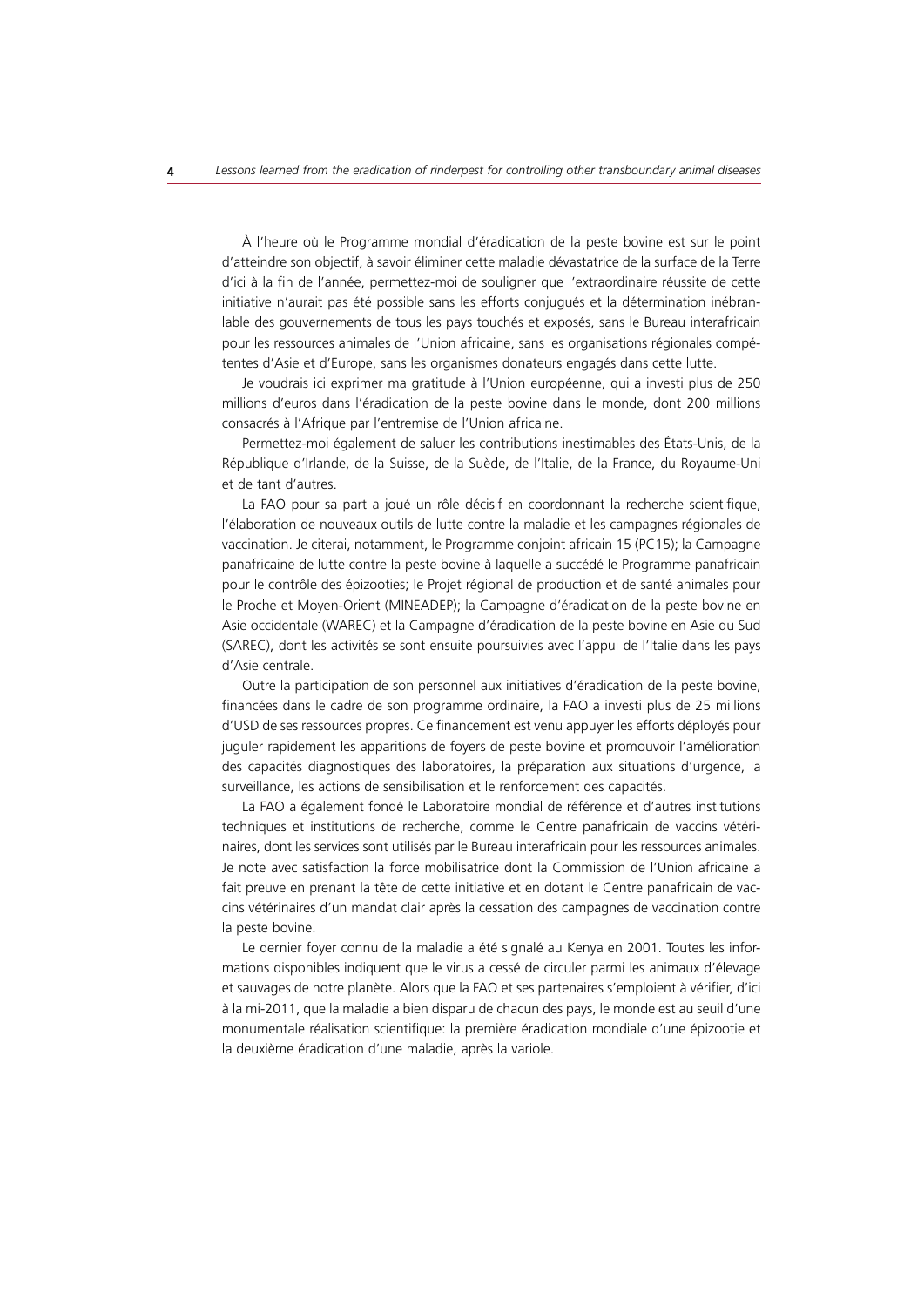# *Et maintenant***?**

Maintenant que le monde va se délivrer de la peste bovine, il va falloir garder en place les capacités de surveillance, mais aussi gérer le matériel renfermant le virus de cette maladie, comme les vaccins et les stocks de virus, ainsi que les échantillons contaminés. La FAO entend maintenir et appuyer les activités du Programme mondial d'éradication de la peste bovine, et contribuer ainsi à superviser cette phase essentielle de l'après éradication.

Même si elle n'est pas applicable dans tous les cas, il est à la fois possible et souhaitable d'utiliser la stratégie d'éradication de la peste bovine comme modèle pour d'autres maladies, notamment la peste des petits ruminants (PPR), la fièvre aphteuse ou la péripneumonie contagieuse des bovins (PPCB).

Permettez-moi, pour finir, de saisir cette occasion pour saluer l'engagement et le dévouement de tous les spécialistes, chercheurs opérant sur le terrain et dans les laboratoires nationaux et internationaux, dont l'Agence internationale de l'énergie atomique et les laboratoires de référence partenaires, ainsi que de l'ensemble des équipes des organismes de développement bilatéraux et multilatéraux et des fonctionnaires nationaux qui se sont engagés dans cette lutte. Leur contribution à cette victoire sur la peste bovine est considérable, et tous méritent notre reconnaissance et notre gratitude. C'est ensemble que nous avons vaincu cette maladie, car ensemble, nous sommes plus forts. Et c'est encore ensemble que nous vaincrons la faim.

Je vous remercie de votre aimable attention.

# **WELCOME ADDRESS TO THE SYMPOSIUM**

#### *Dr Modibo Traore*

Assistant Director-General, Agriculture and Consumer Protection Department, FAO

Dear colleagues, representatives of OIE, representatives of the African Union-Interafrican Bureau for Animal Resources (AU-IBAR) and the Pan African Veterinary Vaccine Center (PANVAC), directors of the Institute for Animal Health (IAH), the Biological Weapons Convention Secretariat, directors of veterinary services of member nations, distinguished participants, ladies and gentlemen, on behalf of our Director-General, Dr Jacques Diouf, it gives me great pleasure to welcome you to FAO Headquarters and to this major Symposium of GREP.

Since its foundation in 1945, FAO has been combating rinderpest as one of the animal diseases that has affected dramatically the livelihoods and food security of agriculturedependent communities.

Rinderpest has long been recognized as a devastating, contagious disease of domestic and wild animals, and has a history of epidemics causing significant depopulations of livestock and wildlife in Europe, Asia, the Near East and Africa.

FAO's early involvement was aimed at distributing newly developed vaccine seed viruses; thus, in 1946, an avianized vaccine seed was introduced to East Africa and China under the auspices of the United Nations Relief and Rehabilitation Administration (UNRRA). Subsequently, FAO continued to support national rinderpest vaccine manufacturing centres in the introduction of improved freeze-drying technologies and the use of tissue culture techniques for the production of large quantities of vaccine.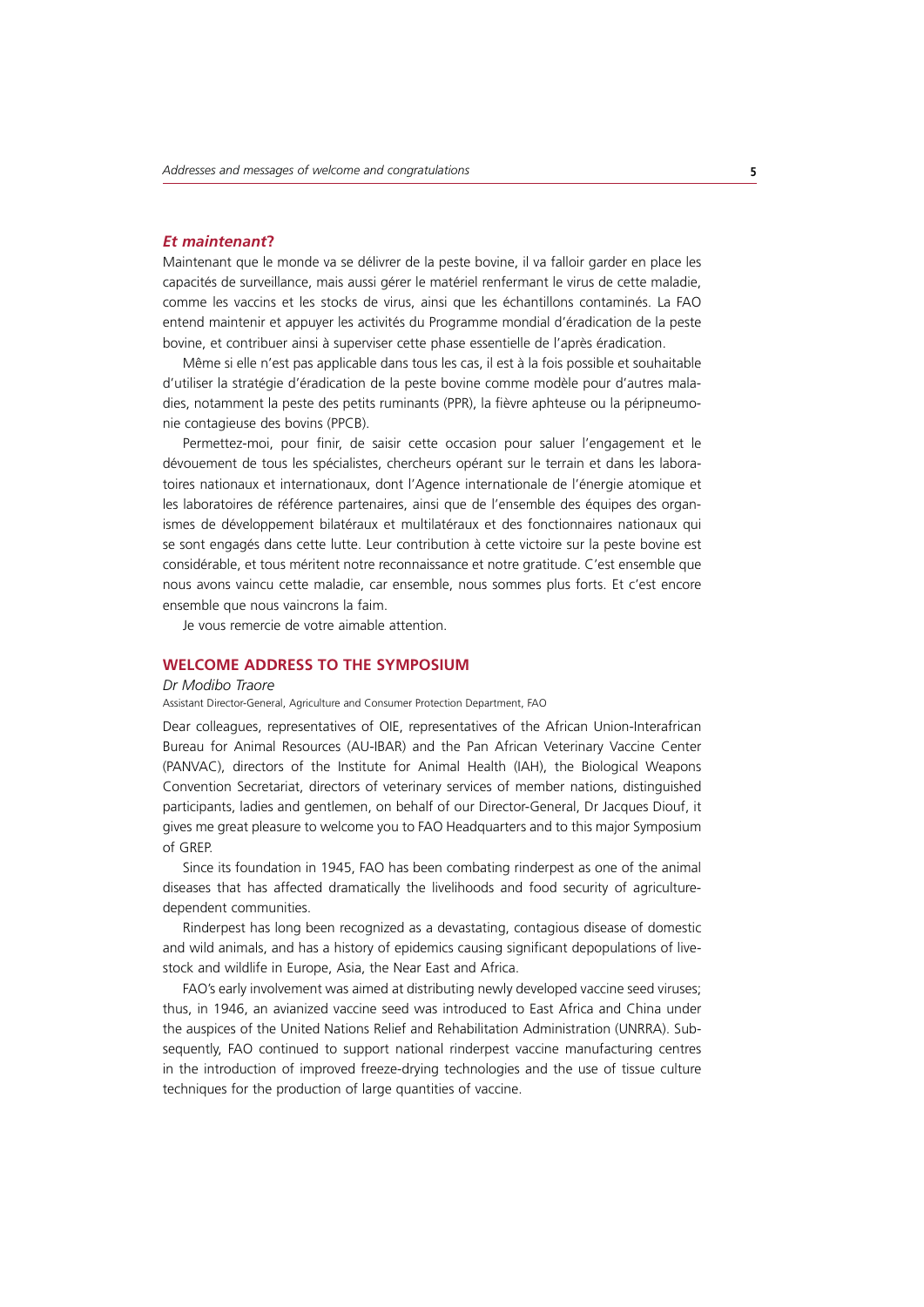

*13 October 2010, Rome - FAO staff members on the presiding panel for the Global Rinderpest Eradication Symposium on the occasion of the 36th session of the Committee on World Food Security (CFS), FAO headquarters (Austria Room).*

In 1948, FAO and the United Kingdom Colonial Office organized a pan-African meeting in Nairobi to discuss methods and strategies for containing rinderpest spread in the continent. Participants agreed that eradication of the disease from Africa was a realistic option and should be carried out. This was the first time that the idea of pan-national rinderpest eradication was mentioned.

In 1987, an FAO expert consultation on a global strategy for the control and eradication of rinderpest – convened here in Rome by Dr Yoshihiro Ozawa, who we are very pleased to have with us today – determined that the global eradication of this disease was potentially achievable. FAO was recognized as the appropriate global organization to coordinate the proposed rinderpest eradication campaign and to act as a focus for addressing technical deficiencies and contrasting management methodologies.

In 1989, an expert group meeting in Paris, under the auspices of OIE, concluded that additional international-level safeguards were required for achieving eradication of rinderpest. To be acceptable, field data regarding clinical and sub-clinical disease and serological findings had to be submitted for evaluation from an area where a vaccine was no longer in use. A recommended timetable was introduced, suggesting that the period from the end of vaccination to accreditation of freedom from rinderpest would be only six years. This time-bound element has proved extremely useful at the field level as a tool for revitalizing outdated strategies.

In 1992, another FAO expert consultation recommended that the Organization commence coordination of the global eradication of rinderpest; thus, in 1994, the newly elected Director-General launched the Emergency Prevention System for Transboundary Animal and Plant Pests and Diseases (EMPRES), which included GREP.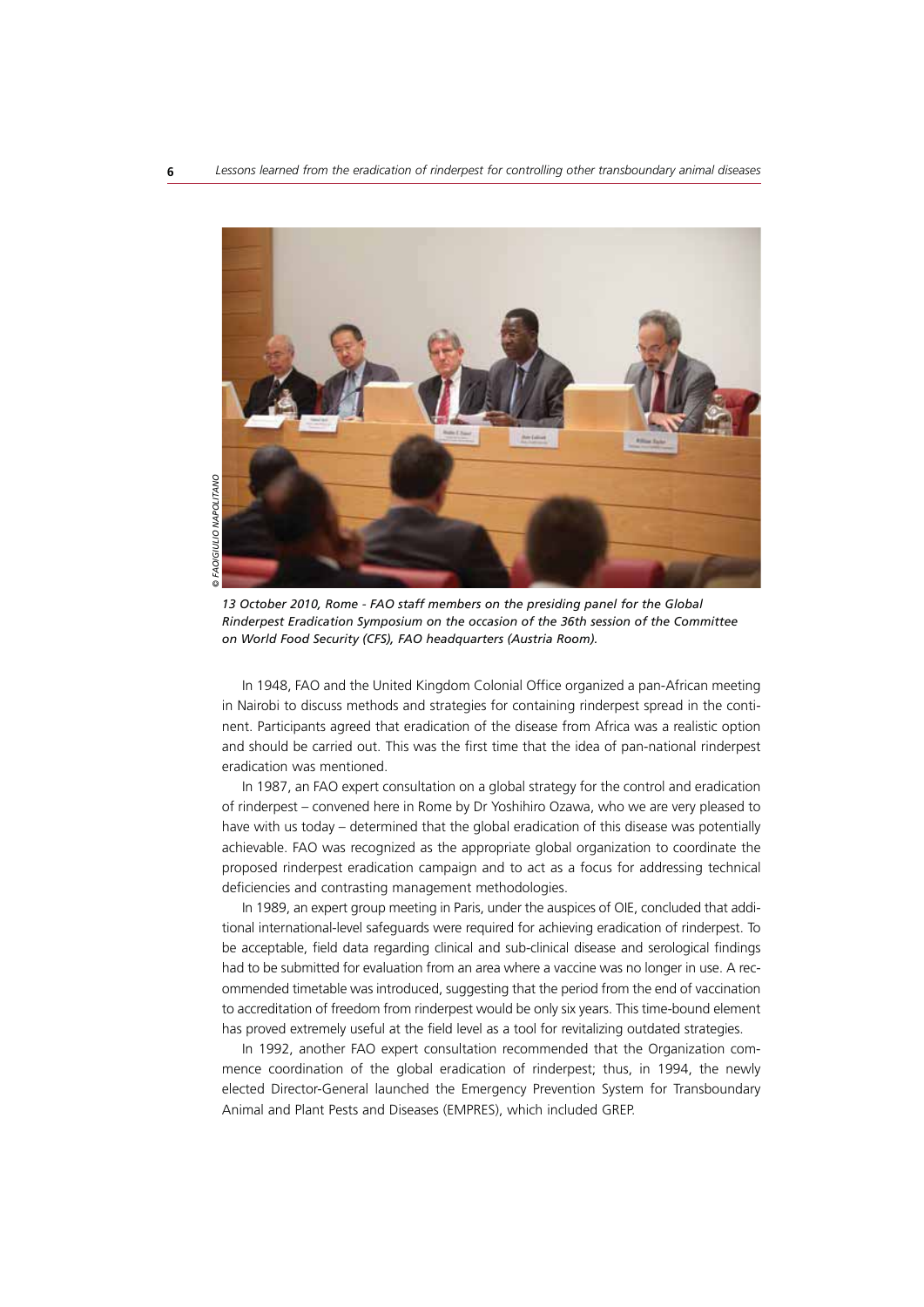Since then, FAO-GREP has worked closely with OIE, its main international partner, to formulate and implement rinderpest control and eradication strategies. This partnership was strengthened in June 2009 with establishment of the FAO/OIE Joint Committee for Rinderpest Global Declaration, some of whose members are here today. Let me take this opportunity to recognize the important contribution made by the committee, led by our colleague Dr Bill Taylor, in ensuring coherence and guiding the two institutions on the road to final eradication of the disease.

GREP also established partnerships with regional organizations, including the African Union (AU), the South Asian Association for Regional Cooperation (SAARC), the Joint FAO/ International Atomic Energy Agency (IAEA) Division in Vienna, the Gulf Country Council, reference laboratories – such as IAH in the United Kingdom and the International Cooperation Centre of Agricultural Research for Development (CIRAD, *Centre de coopération internationale en recherche agronomique pour le développement*) in France – and donor agencies including the European Union (EU), the United States Agency for International Development (USAID), the United Kingdom's Department for International Development (DFID), and the Governments of Japan, Italy, Ireland and Switzerland, among others.

In particular, the EU has invested more than EUR 250 million for the global eradication of rinderpest, channelled through FAO, regional organizations and national governments. In Africa alone, through the AU, the EU has invested almost EUR 200 million for programmes such as the African Joint Programme 15 (JP15), the Pan-African Rinderpest Campaign (PARC), the Pan African Programme for the Control of Epizootic (PACE), the Somali Ecosystem Rinderpest Eradication Coordination Unit (SERECU), and others. Elsewhere, FAO and the United Nations Development Programme (UNDP), among others, have supported the Near East Animal Health Institutes' regional project, the Middle and Near East Regional Animal Production and Health Project (MINEADEP), the West Asia Rinderpest Eradication Campaign (WAREC), the South Asia Rinderpest Eradication Campaign (SAREC), several regional/national technical cooperation projects, etc.

Global coordination and inter-organizational cooperation have been fundamental in bringing us to the verge of achieving global eradication of an animal disease for the first time in history. Through these efforts, FAO will ensure further actions before and after eradication and will seek strengthened partnerships in the areas of virus and vaccine sequestration with OIE, the Joint FAO/IAEA Division, AU-IBAR, PANVAC and selected research centres.

In 1994, FAO's designation and provision of support to the United Kingdom's IAH Pirbright Laboratory to function as the World Reference Laboratory made a significant contribution to supporting national and regional control programmes. IAH, together with CIRAD's Animal Production and Veterinary Medicine Department and IAEA, has contributed to the development of diagnostic tests, technology transfers and training of operational staff. In Africa, FAO established PANVAC as a service to AU-IBAR for PARC and PACE, and we thank the EU and the Government of Japan for their support, and also the AU for adopting PANVAC as part of its regular programme, thus guaranteeing sustainability.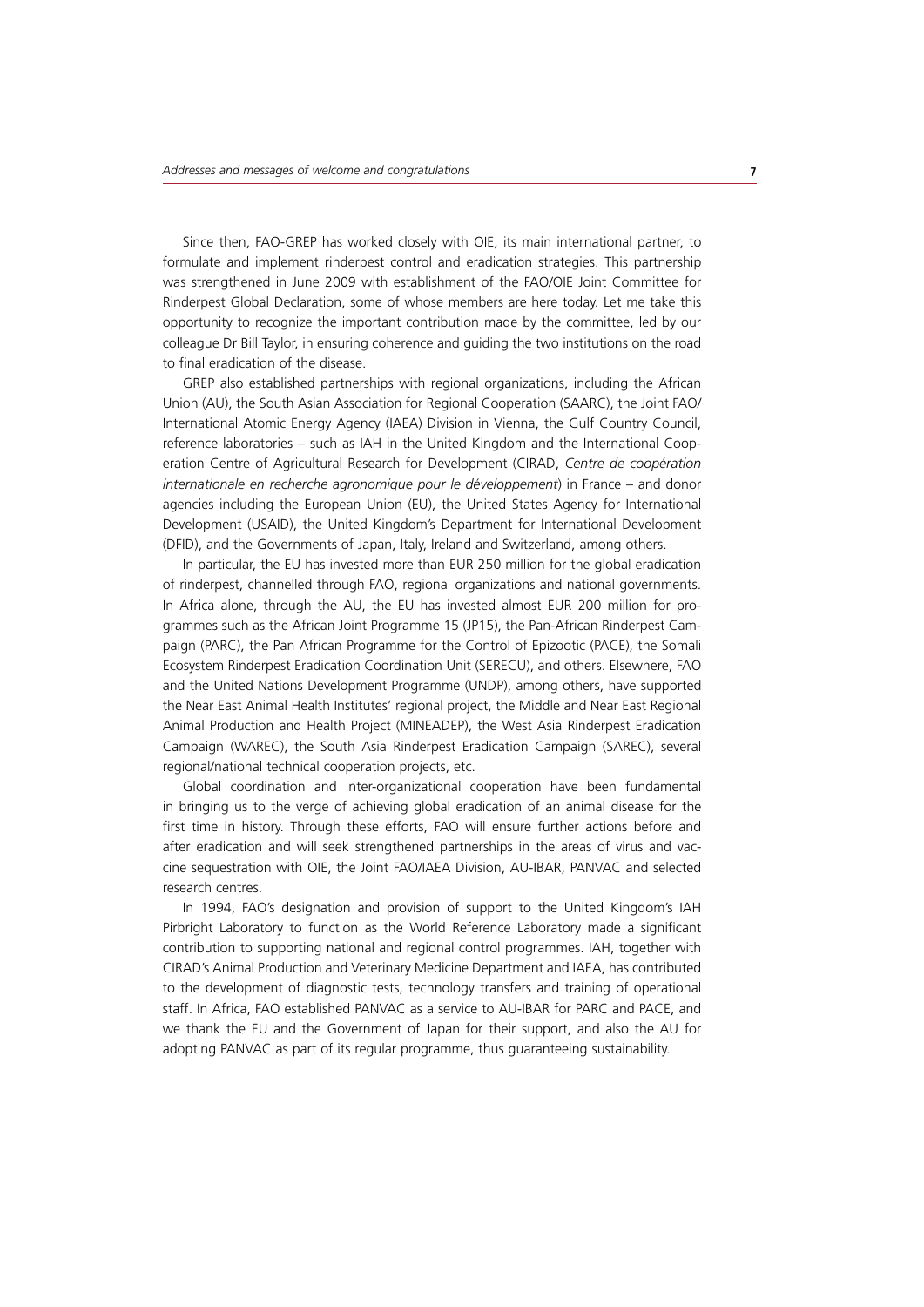# *Distingués participants, Mesdames et Messieurs, Chers collègues et amis,*

Grâce aux efforts persévérants de nombreuses générations de chercheurs et de vétérinaires opérant dans les laboratoires, les outils indispensables à la lutte contre la peste bovine ont été forgés et mis en œuvre au rythme des progrès scientifiques. Au moment où nous nous préparons à célébrer la fin des activités opérationnelles de lutte contre cette maladie à l'échelle de la planète, nous devons nous souvenir que notre victoire d'aujourd'hui est avant tout leur victoire; la victoire de la science biologique, médicale et vétérinaire, la victoire des écoles qui ont contribué à la diffusion de ces connaissances à travers le monde.

Mais cette victoire n'aurait jamais pu se réaliser sans le travail acharné, déterminé et souvent ingrat des services vétérinaires de tous les pays, avec leurs bataillons de vaccinateurs, d'infirmières et de vétérinaires praticiens, dont certains malheureusement ont payé de leur vie leur engagement dans ce combat. C'est le lieu pour rendre hommage au courage et à la mémoire de tous ces soldats anonymes, qui dans des conditions souvent extrêmes ont assumé leur devoir et transmis le flambeau de la lutte aux générations suivantes.

Distingués participants, Mesdames et Messieurs, chers collègues et amis,

Les campagnes de lutte contre la peste bovine ont été de véritables écoles pour les générations successives de vétérinaires. Aussi les célébrations d'aujourd'hui n'auraient tout leur sens que si les expériences accumulées tout au long de cette fantastique aventure humaine étaient mises à profit pour affronter de nouveaux défis. Ces expériences sont nombreuses tant au niveau des états individuellement pris que sur le plan de leur coordination au niveau régional et international. Elles doivent inspirer nos futurs combats contre la PPR, la fièvre aphteuse, la PPCB, la trypanosome etc. Une étape importante a été franchie dans la lutte contre les maladies animales transfrontières (TAD). Une nouvelle page de l'histoire s'ouvre. La FAO fonde beaucoup d'espoir sur les conclusions de vos travaux pour contribuer à son écriture.

Je souhaite plein succès à vos délibérations. Je vous remercie.

# **WELCOME ADDRESS TO THE SYMPOSIUM**

#### *Dr Juan Lubroth*

Chief Veterinary Officer, AGA, FAO

Dear colleagues and friends; chief veterinary officers (CVOs); members of the Joint FAO/ OIE Committee and members of the OIE ad hoc group on rinderpest; Dr Traoré, Assistant Director-General of the Department of Agriculture and Consumer Protection; Dr Jutzi, Director of the Animal Production and Health Division; Dr Miyagashima, representing Dr Vallat, Director-General of OIE; Dr Taylor, Chair of the FAO/OIE Joint Committee; and Dr Ozawa, former Chief of AGAH and former OIE Regional Representative for Asia: I welcome you to the GREP Symposium commemorating the end of FAO field activities as one of the last steps prior to a global declaration of rinderpest freedom.

We are delighted to have all of you here. I am sure that it is a huge pleasure for you as well as to see colleagues and friends again after so many years and to rejoice at the role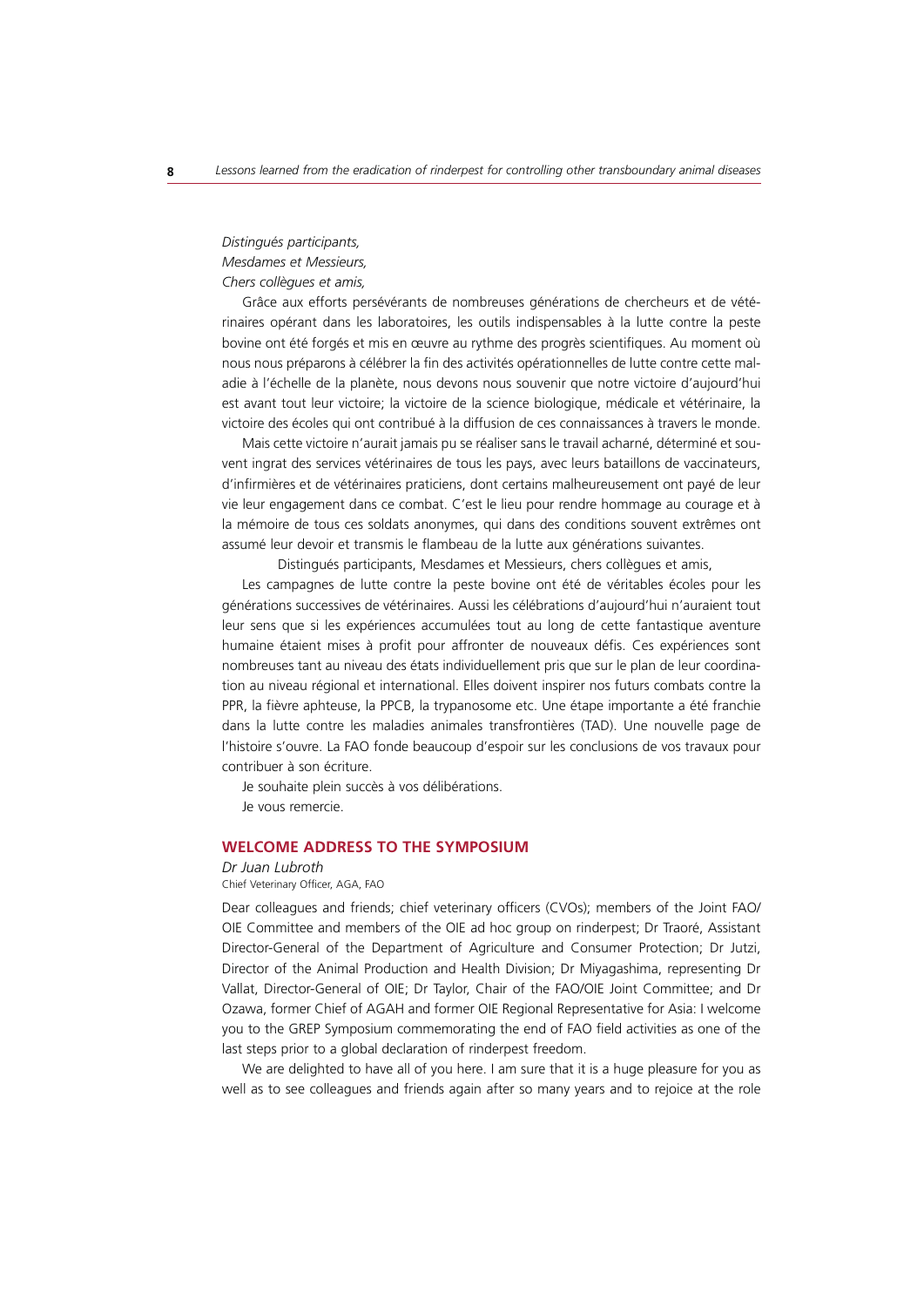and accomplishments you made individually and together to reach this stage before the global declaration.

I have examined thousands of Peyer's patches and hundreds of ileo-caecal junctions over the course of my time in the laboratory as a virologist and in teaching pathology to veterinarians, but today I am humbled by the presence of all of you in this room who did the real work. As Chief Veterinary Officer (CVO) of FAO, I have been contacted for countless comments and interviews on the rinderpest eradication effort, but I realize that I merely represent a long line of dedicated scientists and field workers who devoted their energies and passion to make the eradication of rinderpest possible. Here we are today, and in the next months, harvesting what Dr Ozawa said could be achieved 23 years ago (1987).

I reiterate the gratitude expressed by Dr Traoré in recognizing the donor community. The EU and the European Commission deserve special mention, not only for the funding received for rinderpest prevention and control programmes in Asia and Africa, but also for the partnership and technical expertise they provided.

I strongly believe that without the control of rinderpest or the development of the rinderpest vaccine, the green revolution would not have occurred. Cattle and buffaloes are not only important for the products they produce, but are also essential for tilling the soil, for harvesting and for transporting produce to the market place.

The end of rinderpest also represents a safeguard for numerous wildlife species that succumbed to the devastation.

The end of rinderpest indeed represents one less obstacle to the alleviation of hunger and poverty.

The end of rinderpest is an accolade for the veterinary profession and a lesson for regional cooperation that meets common goals regardless of ethnicity or creed.

Our, or your, accomplishments contribute to attaining the Millennium Development Goals (MDGs).

Thank you.

# **MESSAGE ON BEHALF OF THE COMMISSIONER OF RURAL ECONOMY AND AGRICULTURE OF THE AFRICAN UNION COMMISSION**

#### *Dr Karim Tounkara* Director of PANVAC

Your Excellencies, honourable ministers, dear participants, ladies and gentlemen: Her Excellency Madam Tumusiime Rhoda Peace, Commissioner of Rural Economy and Agriculture of the African Union Commission (AUC) was not able to attend this high-level meeting on rinderpest and beyond owing to other commitments.

On behalf of Her Excellency, I wish to congratulate FAO for organizing this very important meeting. AUC will support all initiatives leading to the reduction of poverty on the African continent. Your meeting is about one of these initiatives: rinderpest eradication.

The AU will continue to provide its technical offices, namely IBAR and PANVAC, with all the necessary means to maintain the status of rinderpest freedom on our continent.

I take this opportunity to express AUC's gratitude to FAO for establishing PANVAC. I can assure you that the AU-PANVAC office will continue to deliver services to the satisfaction of AU Member States and other countries and organizations.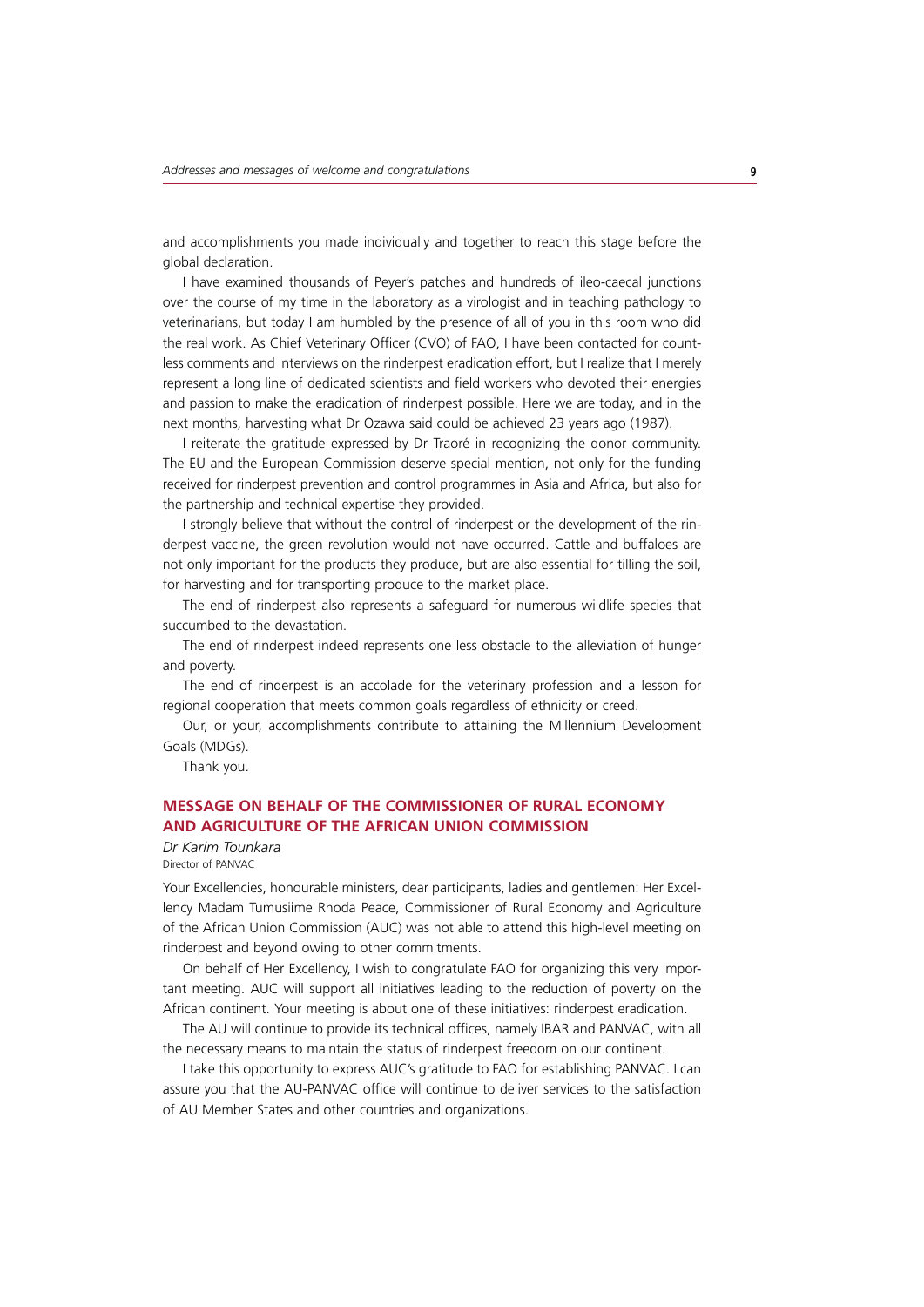I also thank all donors and technical partners for the support given to the AU during the process of rinderpest eradication.

The Department of Rural Economy and Agriculture will give due attention to the recommendations that come out from this meeting.

I thank you.

### **ADDRESS BY THE MINISTER OF LIVESTOCK, KENYA**

#### *His Excellency Dr Mohammed Kutti*

I greatly appreciate being invited to attend and address this symposium. The site where the last outbreak of rinderpest in the world was found is actually very close to my home, so you can imagine how interested I am in the successful eradication of rinderpest. I want to take this opportunity to thank the international community and the patience of the scientists who all contributed to this final outcome. To commemorate this significant achievement, a monument of the buffalo in which the last confirmed case of rinderpest in the world occurred is being erected near the site where it was found and will be officially inaugurated by His Excellency the President of Kenya, Mr Mwai Kibaki on 26 November 2010.

Although rinderpest is now history, we have other serious trade-limiting diseases in Kenya, and a major disease of livestock has newly joined this list. Our first outbreak of PPR was detected in the northwest of the country in June 2006. It spread rapidly because it was not immediately recognized by the pastoralists and, as late as 2008, it was still considered a new disease, with 17 districts affected. After I and my colleagues in the Ministry of Livestock visited the PPR-devastated areas of Kenya, and the government took the decision to vaccinate sheep and goats against the disease. Rapid emergency support from the government provided for 15.2 million vaccinations to be made within a period of two months in a selected buffer zone. This was assisted by FAO and the AU's Vaccines for the Control of Neglected Animal Diseases in Africa (VACNADA) project with another 1 million doses of vaccine. Fortunately, this exercise stopped the further progression of PPR, and by December 2008 the advance had been completely halted. This success showed what can be achieved through a combination of international collaboration and political will.

In Kenya we consider sheep and goats as cash in the pastoralists' pockets, their current account, whereas cattle and camels are their savings account and fixed deposits respectively. It is essential that this new scourge of sheep and goats in Kenya and neighbouring countries is controlled and, preferably, eradicated. I sincerely hope that the lessons learned from the eradication of rinderpest will now be used for a much faster eradication of PPR, and I pledge that Kenya will always be a partner in future disease-control programmes.

# **ADDRESS BY THE MINISTER OF ANIMAL RESOURCES AND FISHERIES, THE SUDAN**

#### *His Excellency Dr Faisal Hassan Ibrahim*

Director-General, ministers of livestock, Chairman, ladies and gentlemen: I would like to begin by offering my thanks and appreciation to everyone for the work done and the result obtained. The livestock sector is very important to the Sudan, where it contributes 25 percent of our gross domestic product and provides more than 20 percent of our foreign exchange, consequently supporting the well-being of all categories of our people. Our fight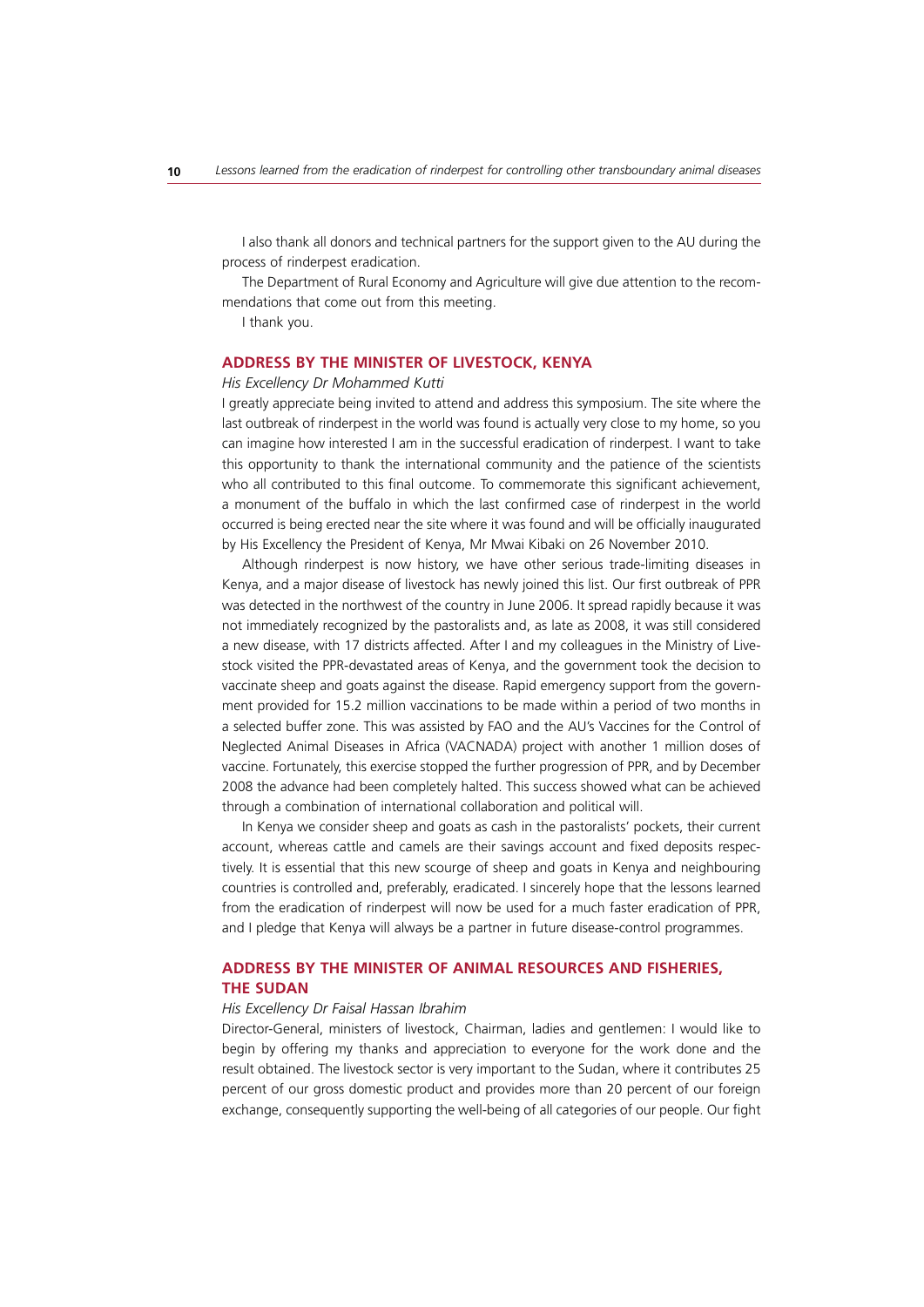against rinderpest lasted more than 100 years, but with eradication, the battle is finished and we are exporting live cattle again. Our particular thanks go to the Director-General of FAO for facilitating GREP and to its Secretariat for their technical help and vision; and to OIE and AU-IBAR for all their inputs since the early 1960s. We also wish to thank our neighbouring countries and their CVOs and state veterinary services; and the United Nations Children's Fund (UNICEF) and non-governmental organizations (NGOs) for their bridging activities and implementation.

Despite civil unrest, rinderpest eradication in the Sudan was achieved effectively, and the role played by our international partners is acknowledged and much appreciated. The thermo-stable vaccine delivered through community-based animal health worker (CBAHW) delivery systems was widely and very successfully used in the Sudan. The resources and the skills base used to eradicate rinderpest are there to be built on. We now need to move forward on other diseases such as PPR, foot-and-mouth disease (FMD) and Rift Valley fever (RVF). Finally, I wish to thank FAO for convening this meeting and for inviting me to attend it.

# **MESSAGE ON BEHALF OF THE CHIEF VETERINARY OFFICER OF ITALY**

#### *Dr Ghebremedhin Ghebreigzabiher*

Thank you Mr Traore for giving me the floor. Thank you also J. Lubroth for your complete and comprehensive presentation, your commitment, your holistic approach, your vision and your clear interpretation of the MDGs, and F. Njeumi for leading the GREP Secretariat. You said you have been quiet for a day and a half, but you and your team have been working hard together and collaborating with all the actors involved to make this meeting possible.

I would like to thank you all on behalf of my Head of Department, Dr Romano Marabelli, who could not be here because he is engaged in a meeting with the Minister.

Italy welcomes the success achieved by GREP and congratulates FAO, OIE and all other actors who made possible this very important achievement – the first animal disease to be eradicated in human history, and only the second disease overall.

It is a great honour for us to participate at such an important meeting, with all the actors who have played a vital role in reaching this achievement of being able to say all together *"Addio* rinderpest".

We would also like to thank the Director-General of FAO, Dr Jacques Diouf, for his kind words of acknowledgement to Italy for its contributions in this eradication process, particularly in assisting the five Central Asian countries of Afghanistan, Pakistan, Uzbekistan, Turkmenistan and Tajikistan.

As you all know, the Italian Government is committed to supporting the actions of FAO and OIE in the fight against transboundary animal diseases (TADs) in Central Asia.

We agree with all who have said that the experience and the know-how gained in eradicating rinderpest must be available to fight and eradicate other diseases, starting with PPR.

The resources are there: human, material, technical, technological, scientific and also a wonderful and functional worldwide network system coordinated by FAO.

Now that we know each other, are partners with a shared common experience and have the knowledge and the system, it is only a matter of deciding: it is up to us to choose which disease to eradicate next.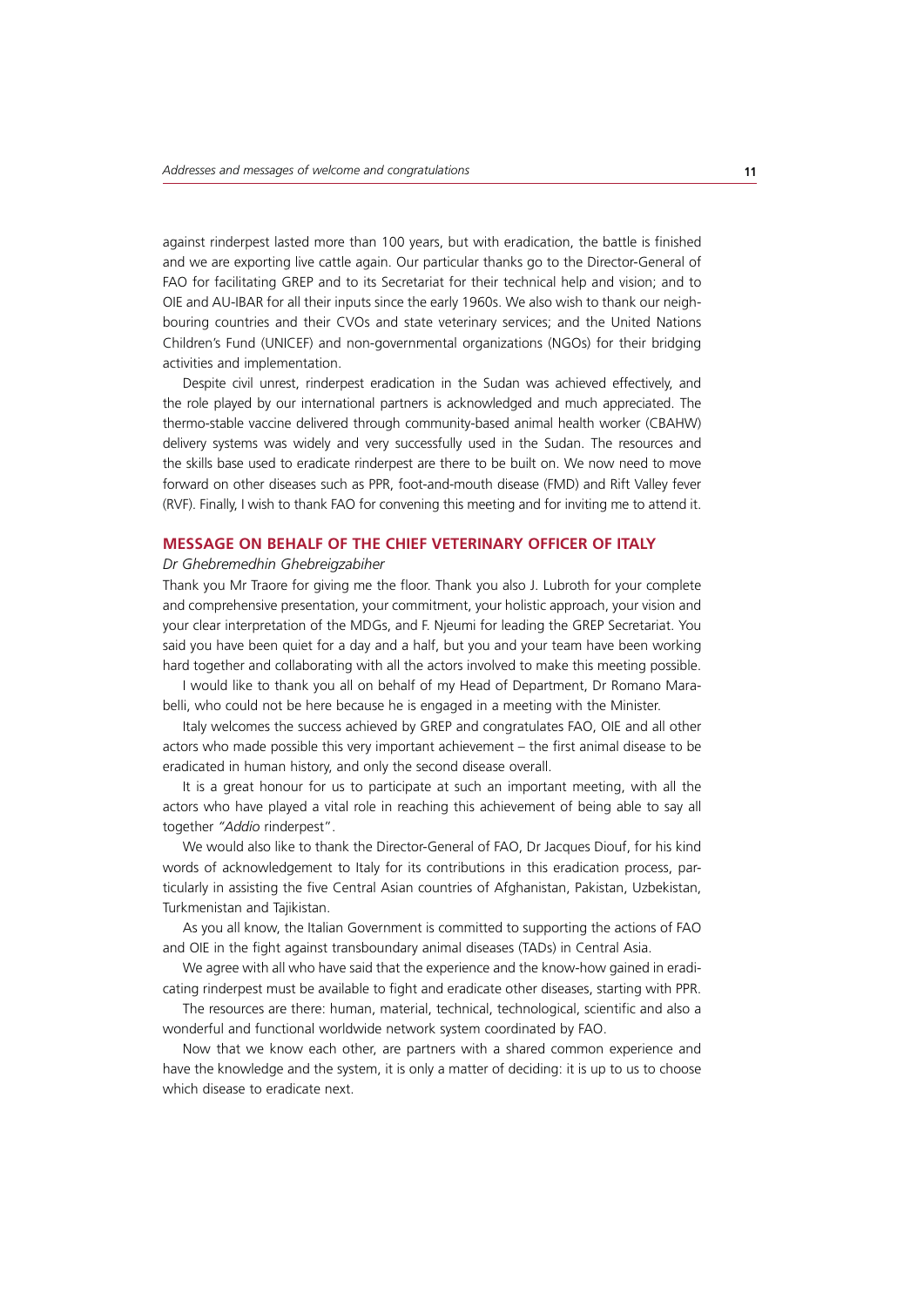To all of you who have travelled to be here, I wish you *"buon viaggio*" and "*buon ritorno a casa".* 

Looking forward to a common One World, One Health policy in preventing, treating and eradicating diseases, I wish you *"arrivederci a Roma*".

Thank you.

# **ADDRESS AT THE WORLD FOOD DAY CEREMONY**

#### *FAO Director-General*

FAO Plenary Hall, Rome, 15 October 2010

Your Excellency Mr Paul Kagame, President of Rwanda, the Honourable Mr Vincenzo Scotti, Undersecretary of Foreign Affairs of Italy, Your Eminence Monsignor Renato Volante, Permanent Observer of the Holy See to FAO, honourable ministers and ambassadors, distinguished guests, excellencies, ladies and gentlemen: this year's celebration marks the 30th World Food Day, a day that has been consistently observed around the world over the last three decades. It was observed for the first time on 16 October 1981, following a United Nations (UN) General Assembly Resolution recognizing that food is a requisite for human survival and well-being and a fundamental human necessity.

Last month, on the eve of the MDG Summit, FAO, jointly with the World Food Programme (WFP) and the International Fund for Agricultural Development (IFAD), released the latest hunger figures to show that 925 million people live in chronic hunger and malnutrition. While this represents a welcome decline from the 2009 level, it remains unacceptably high.

In addition, today 100 countries require emergency assistance to rebuild their agricultural productive capacity, and 30 are in a situation of food crisis. As a consequence, the level of the FAO emergency assistance programme in these countries in now USD 1.1 billion and the programme involves 2 000 experts and technicians.



The continuing high levels of hunger despite abundant global food supplies, better economic prospects and relatively lower food prices point to a deeper, more profound problem. In fact, the present dramatic situation has come about because instead of tackling the structural causes of food insecurity, the world has neglected agriculture in development policies, resulting in underinvestment in the sector, particularly in the developing countries.

*14 October 2010, Rome - Press briefing with FAO Director-General Jacques Diouf on the eradication of rinderpest on the occasion of the 36th Session of the Committee on World Food Security, FAO headquarters.*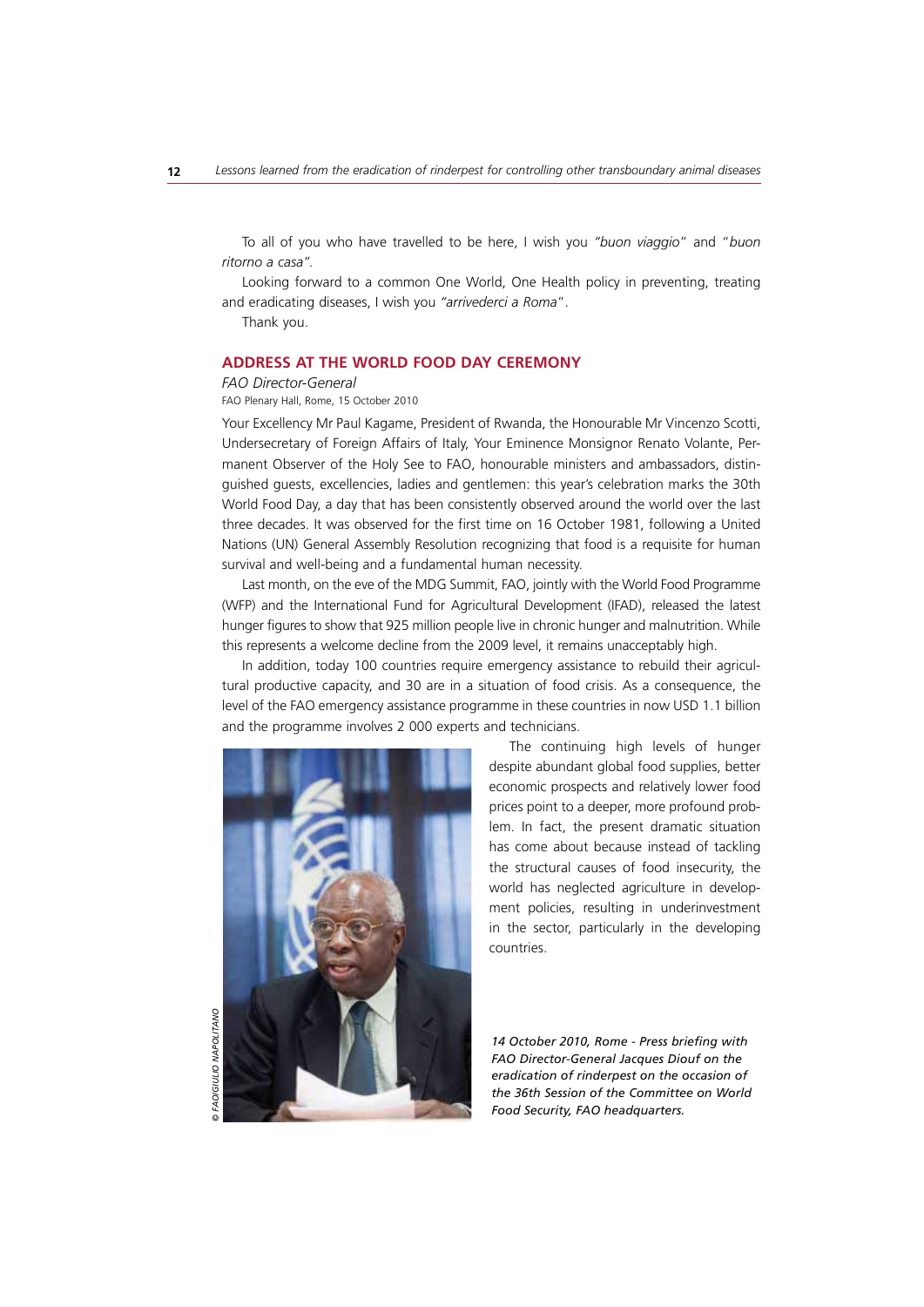Beyond ensuring food security for the hungry today, food production will need to increase by 70 percent globally and to double in the developing countries, in order to feed a global population expected to reach 9.1 billion in 2050. Population growth will occur entirely in the developing world, where almost all of the undernourished people live. We have resolutely to reverse the long-term negative trend in agriculture's share in official development assistance, which dropped from 19 percent in 1980 to 3 percent in 2006 and is now about 6 percent. Governments of low-income, food-deficit countries should also increase the share of agriculture in their national budgets, from the present average of about 5 percent to at least 10 percent.

Food production gains will need to be realized in the face of several emerging challenges. Urban areas will swell by 82 percent, or around 3 billion people, while the rural population will shrink by 20 percent. This means a smaller rural workforce. Added to this is the increasing demand for agricultural feedstocks for biofuels, whose production more than tripled between 2000 and 2008. Some 100 million tonnes of cereals are diverted from human consumption each year. There is also the impact of climate change on production, with more frequent and severe weather events.

Another threat to food security that calls for special attention is the increasing instability of food markets. Increased price volatility has direct impacts on investment decisions and flows, and falls heavily on poor consumers who spend 50 to 60 percent of their income on food. It also threatens political and social stability. Governments' unilateral decisions to restrict exports tend to aggravate the situation and can lead to increased speculation. There is need for more coherence and coordination in policy choices for greater assurance of unimpeded access to global supplies and improved confidence and transparency in market functioning. Effective tools and mechanisms to deal with food price volatility are urgently required.

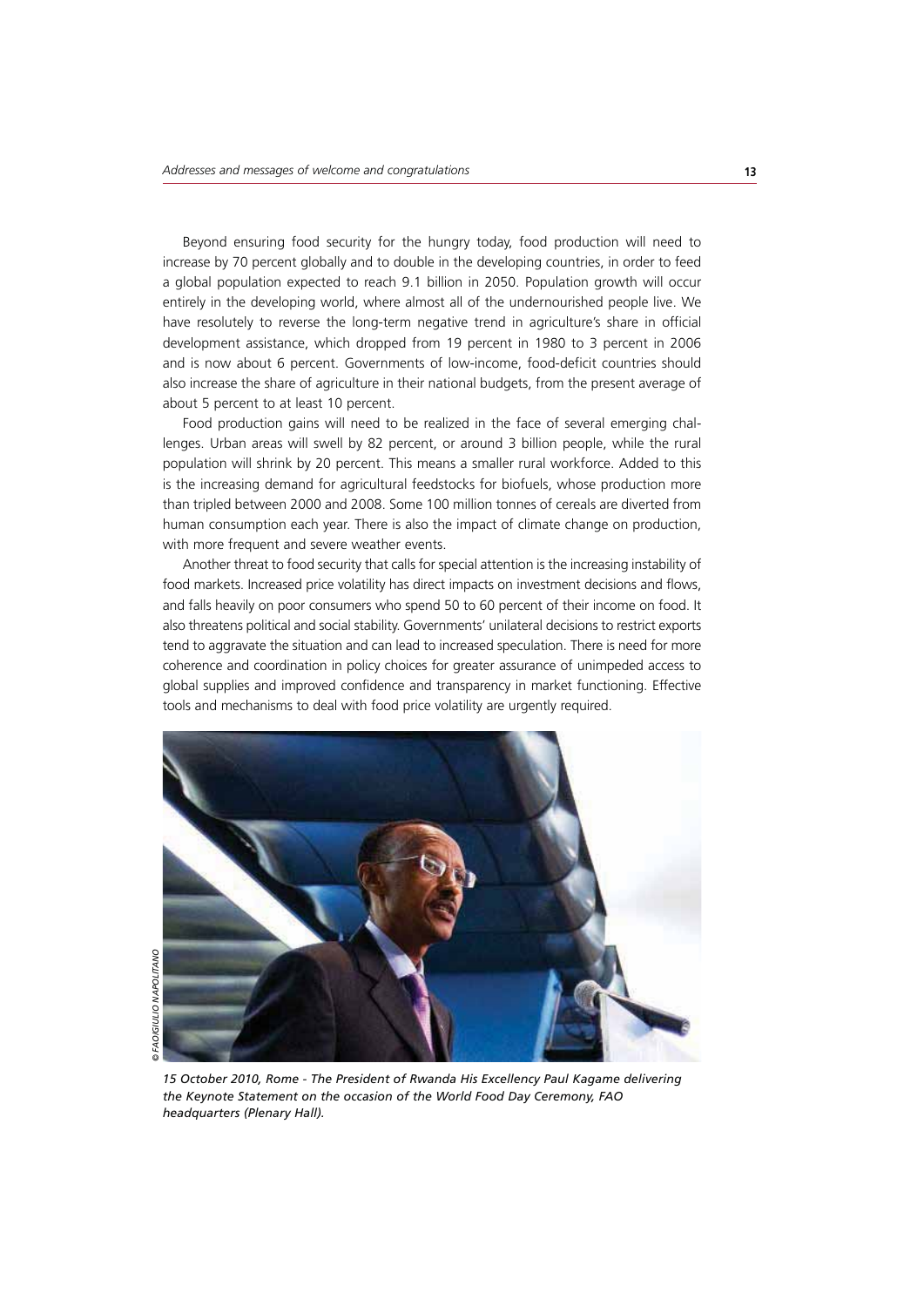We also need to guarantee food quality and safety for consumers. We need protection against pests and diseases of plants and animals. We also need to have the capacity to deal effectively with emergency situations resulting from natural disasters.

The durable solution to the food insecurity problem lies in increasing agricultural production and productivity in developing countries and in strengthening their resilience capacity so they can produce the food needed and be more resistant to shocks.

FAO's work shows that the planet can feed itself, provided that concrete and targeted action is taken today to address the multifaceted and root causes of hunger. However, the goal should go beyond simple balances of global needs and supplies. The focus must be on small farmers in low-income, food-deficit countries where the majority of the hungry live and where the bulk of population growth will occur. Income generated by some 500 million small farmers with less than 2 ha of land each supports the livelihoods of about two-thirds of the 3 billion rural people in the world.

Increasing smallholder productivity requires better rural infrastructure, more roads, better access to quality inputs and better technologies for soil and water, improved credit and extension services, more machinery, more implements, and more skilled and better-trained farmers.

We have the global resources, the technology and the know-how to ensure that every human being enjoys the right to food. Many countries around the world, in Africa, Asia and Latin America and the Caribbean, have realized remarkable progress in fighting hunger. This means that we know what should be done to defeat hunger.

We should build on past successes. Earlier, FAO recognized the key role of Dr Norman Borlaug, popularly known as the father of the green revolution for his pioneering and innovative work in Mexico and later India in the 1960s, which – with relevant investment in rural infrastructure and access to modern inputs – led to an unprecedented rise in food production and helped to prevent massive famine. His commitment, dedication and tireless efforts should always serve as a source of inspiration for us.

In fact, 50 percent of the increases in global crop yields achieved between 1965 and 2000 were due to improved plant genetics, and the remaining 50 percent to improved water supply, fertilizers and field crop management practices. Crop production can be increased in a sustainable way by making use of the right kind of policies and ensuring appropriate incentives and income for farmers, but also by adopting the right kind of technologies and approaches. In a few minutes we will see a film on how that can come about.

Responding properly to the hunger problem requires urgent, resolute and concerted action by all relevant actors at all levels. It calls for all of us to be united. Thus the theme for this year's World Food Day is "United Against Hunger". This underlines that achieving food security is not the responsibility of one single party; it is the responsibility of all of us.

The renovated Committee on World Food Security constitutes a major effort in this direction. One key aspect of the reform of the committee is to make it the most inclusive global food security forum for all stakeholders to work together. The participation of Member Nations, the UN system, civil society representatives, NGOs, farmers' organizations, the private sector, international agricultural research centres and international and regional financial institutions offers an inclusive platform for policy convergence and the coordination of action and expertise in the fight against hunger.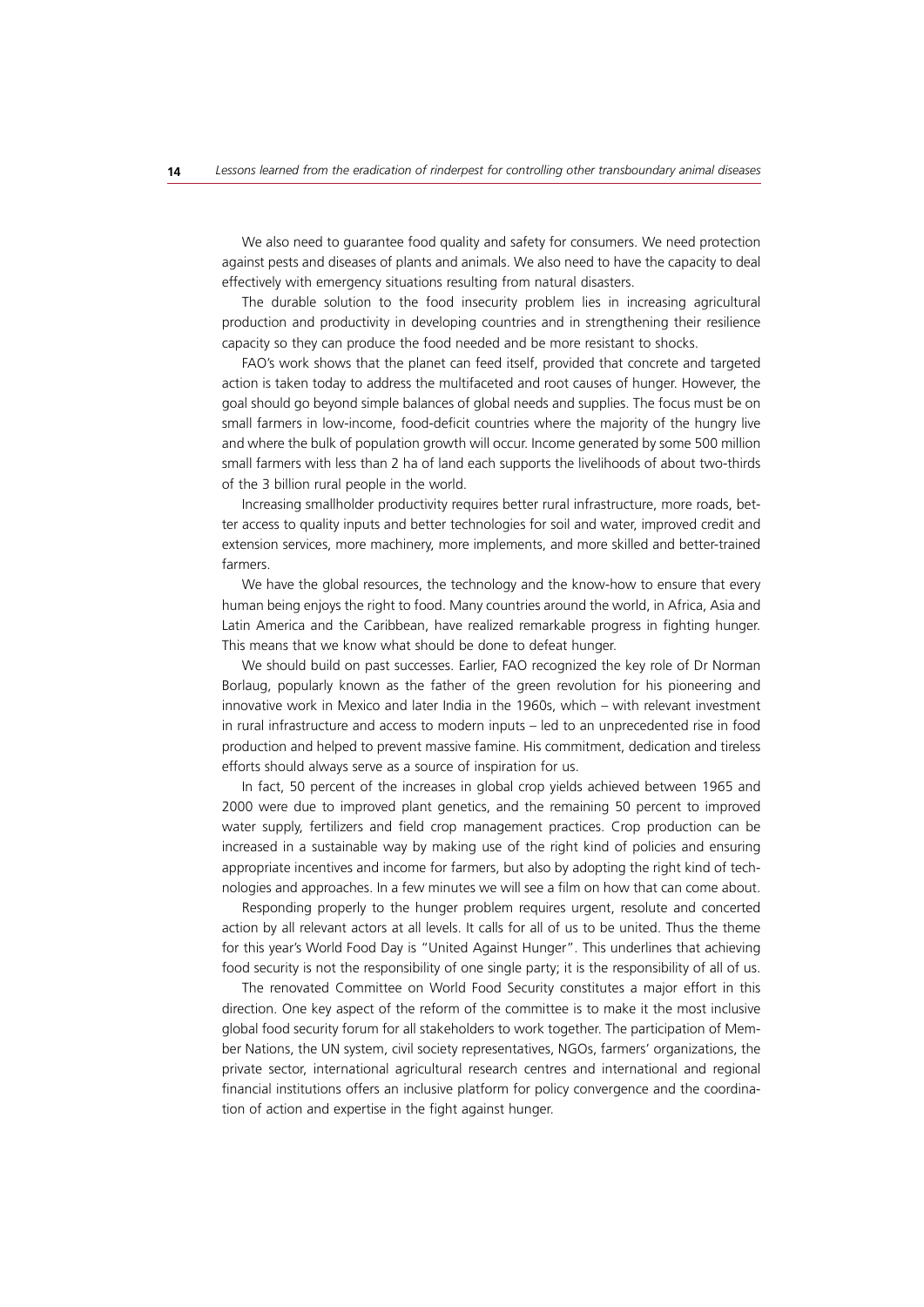Another good example of united efforts to end hunger, which already involves more than 1 million people around the globe, is the 1 Billion Hungry project – an international advocacy and awareness-raising campaign, which with the active participation of UN agencies, NGOs, youth groups, farmers' organizations, the private sector, our FAO Goodwill Ambassadors and other personalities aims to bring pressure on political leaders to take urgent action against hunger and malnutrition.

But perhaps one of the most important achievements of united action is the defeat of the rinderpest disease. Today I am very pleased to announce that we are at the end of the road in achieving the long-pursued goal of global rinderpest eradication. I can now announce that FAO is concluding its field operations and we can expect to declare eradication formally by mid-2011, together with OIE. This is the first time that an animal disease has been eradicated in the world, and the second disease in human history after smallpox.

Rinderpest affected Africa, Asia and Europe for millennia, causing widespread famine and decimating millions of animals, both domestic and wild. In the period from 1980 to 1984 alone, the estimated direct losses in Africa resulting from the disease amounted to USD 500 million.

As GREP, which was initiated in 1994, stands on the verge of achieving its goal of wiping out this devastating disease, allow me to recognize that the extraordinary success of this programme would not have been possible without the united efforts and strong commitment of the governments of all affected and exposed countries, without AU-IBAR and the responsible regional organizations in Asia and Europe, and without donors' continuous support. I wish also to take this opportunity to thank all those individuals who have invested their time and professional lives into this highly significant effort.

In the current context of difficulties and challenges, it is the shared responsibility of all actors to meet the needs of the hungry and poor, and also the hopes of the founding fathers of this Organization. Having 925 million of our fellow citizens suffering from hunger on a daily basis cannot leave us indifferent. It is outrageous. We have to join hands to realize our common goal of a food-secure world.

I am convinced that, united we can defeat hunger.

I thank you for your kind attention.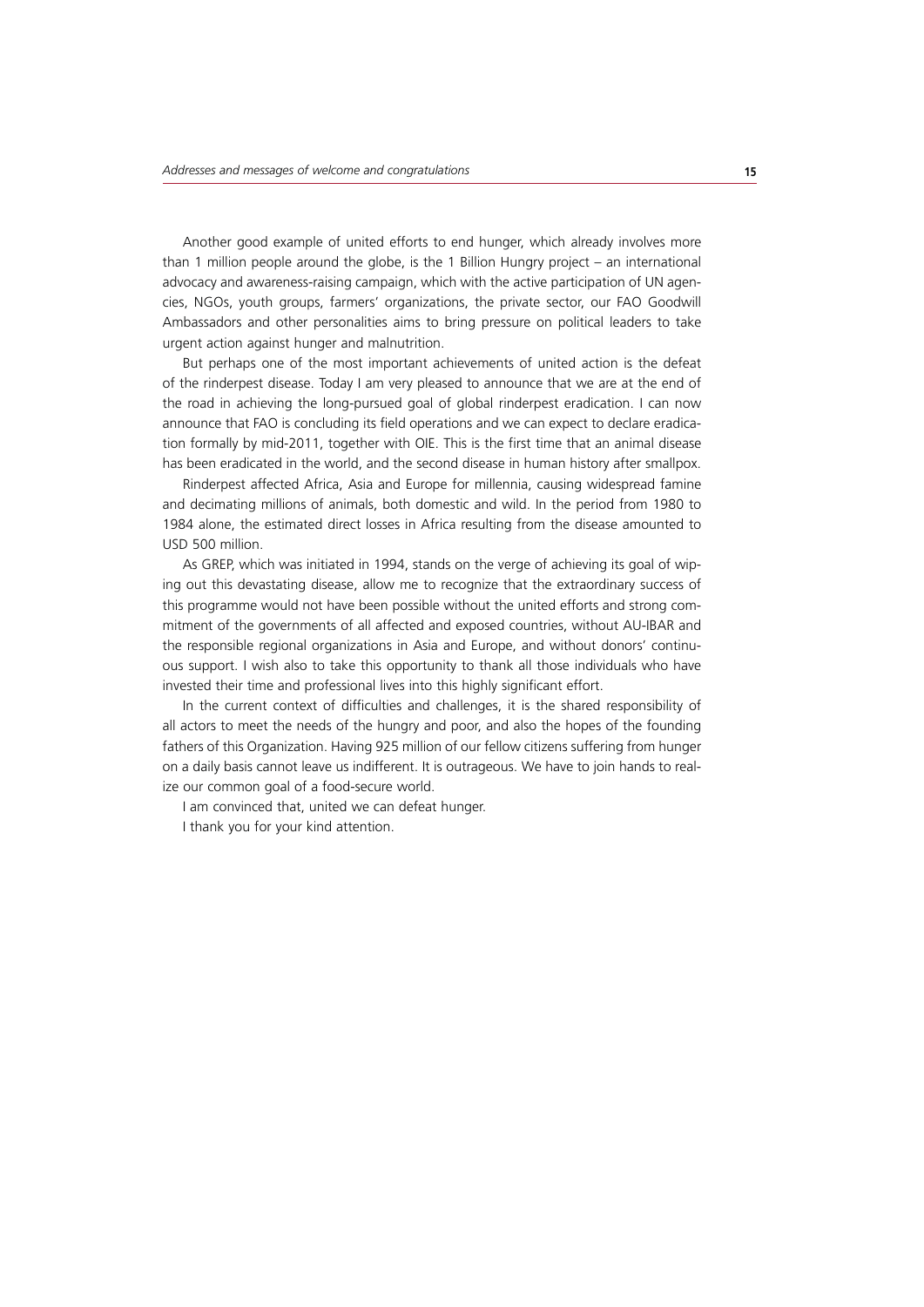# **Summary report of the meetings**

# **INTRODUCTION**

FAO has a long and successful history of fighting rinderpest. It has played a global coordinating role from its inception and operated its first field campaign in late 1940 in China. Since then, it has worked continuously in the field in Africa, Asia and the Near East, assisting member countries in implementing vaccination campaigns, supplying vaccine and other materials and equipment, and providing training and technical assistance. For the past 16 years, through GREP, FAO has also provided coordination and other support for the final intensive stages of global eradication. With increasing effect, co-coordinated regional campaigns have identified and eliminated the few remaining foci of infection in Africa and Asia, and the last confirmed case of rinderpest in the world was in 2001. Since then, all continuing surveillance for disease and for virus has failed to find any evidence that rinderpest is occurring naturally anywhere in the world. In view of this, FAO has decided to stop its operational field activities against rinderpest some 65 years after starting them. Thus, GREP, established in 1994 as a component of EMPRES, has successfully achieved its original objective of helping to eradicate globally this most disastrous animal disease by 2010. With the purpose of documenting and celebrating this remarkable programme success, the following series of four events was organized by the GREP Secretariat during World Food Security Week at FAO, from 12 to 15 October 2010.

### **The expert workshop (12 October 2010)**

Through GREP, FAO will continue to work with OIE on a number of aspects of a global post-eradication strategy that will ensure the secure sequestration of remaining laboratory stocks of virulent and attenuated rinderpest virus and continuing vigilance against the risk of inadvertent or improper release of virus from such stocks. The expert workshop aimed to begin formulating a strategic plan for all post-eradication requirements, including posteradication risk monitoring, sequestration of all stocks of virus, and the collection for posterity of all documentation on rinderpest and its eradication. In attendance were members of the FAO/OIE Joint Committee for Rinderpest Global Declaration and of the OIE rinderpest ad hoc group for evaluating country evidence.

The main output from the workshop was a clear understanding of what is required of the post-eradication strategy for rinderpest. Detailed accounts of the outputs were presented at the Symposium and are included in the proceedings. A post-eradication strategic plan must address biosecurity through virus audit and sequestration, risk analysis, contingency planning and continued surveillance, as well as the final stages of the verification of global eradication. The plan is intended to be annexed to the formal resolution on rinderpest eradication scheduled to be adopted by the FAO Conference in June 2011.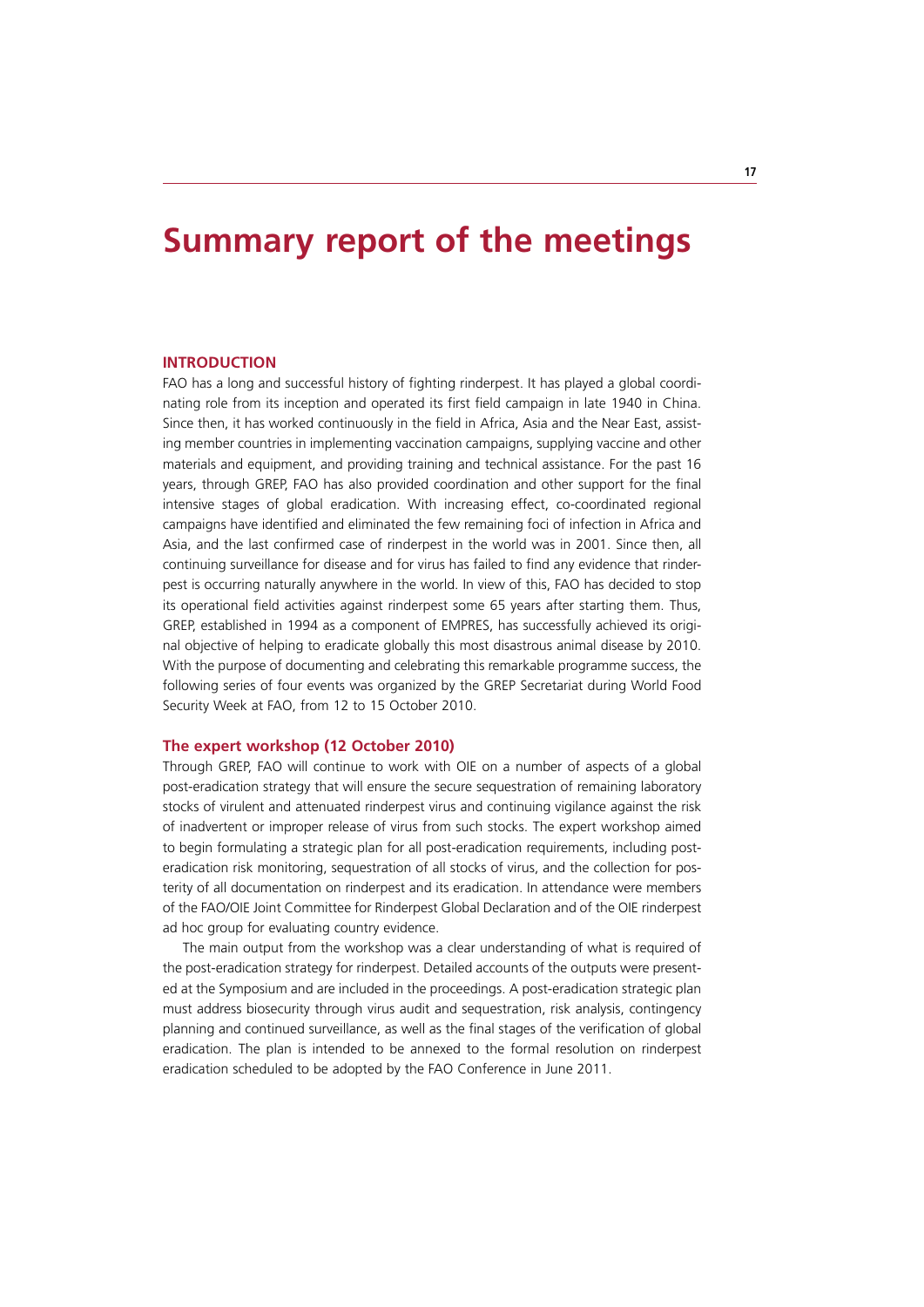#### **The Global Rinderpest Eradication Symposium**

The Symposium was convened to celebrate the eradication of rinderpest worldwide and to draw lessons from this successful GREP-led programme. With support from the European Commission (project GCP/GLO/302/EC) and other sources, FAO brought together nearly 100 animal health scientists and other specialists from some 40 countries. Participants included senior administrators and managers from international and regional organizations, senior national field staff from countries that have played important roles in eradication, individual scientists and veterinarians who have made key contributions, and senior staff of FAO. The Symposium reviewed the overall history and roadmap that led to rinderpest eradication, highlighting and recording the important lessons learned and assessing the economic impact of rinderpest eradication on food security. The opportunity was also taken to see how the lessons learned could be applied to other diseases, especially PPR, a disease of sheep and goats caused by a virus closely related to rinderpest virus, with similar epidemiological characteristics and distribution.

The participants presented a series of papers grouped into six broad categories: the three principle areas of coordination and effort leading to global control – global, regional and national; the experiences of key individuals; an update on progress on the posteradication strategy; and potential application of the lessons learned to the control of PPR and other diseases. The papers and discussions that followed them form the main body of these proceedings, and a synopsis of their main findings in relation to the three objectives of the Symposium is given in the following section.

### **The high-level meeting**

The high-level meeting was attended by the Director-General of FAO, very important guests who had been invited, and participants of the Global Rinderpest Eradication Symposium. Its purpose was to celebrate and share the success of rinderpest eradication, report the outcomes of the Symposium by highlighting particular success stories, and communicate FAO's post-rinderpest eradication strategy and future animal health strategy.

The meeting was addressed by the Director-General of FAO, the Minister for Livestock of Kenya and Minister of Animal Resources and Fisheries of the Sudan. A message from the AU's Commissioner of Rural Economy and Agriculture was delivered on her behalf by the Director of PANVAC.

FAO's CVO, Dr Juan Lubroth, recounted FAO's contribution to rinderpest eradication and the events leading to the cessation of field activities. He summarized the main outputs from the previous two days of deliberations, particularly the lessons learned during the process of eradication, and the Symposium's recommendations to FAO.

Using data from the JP15 campaign against rinderpest, Dr Joachim Otte presented a paper co-authored with Dr Rich that examined the likely benefits accruing from rinderpest eradication. This paper, which is discussed in more detail in the following section and is included in the main proceedings, showed convincingly that eradication offers better economic returns than continual control and that the extra costs incurred for the eradication programme had been repaid more rapidly than might have been predicted. The authors conclude that eradication is a viable economic alternative when considering long-term strategies for combating some diseases.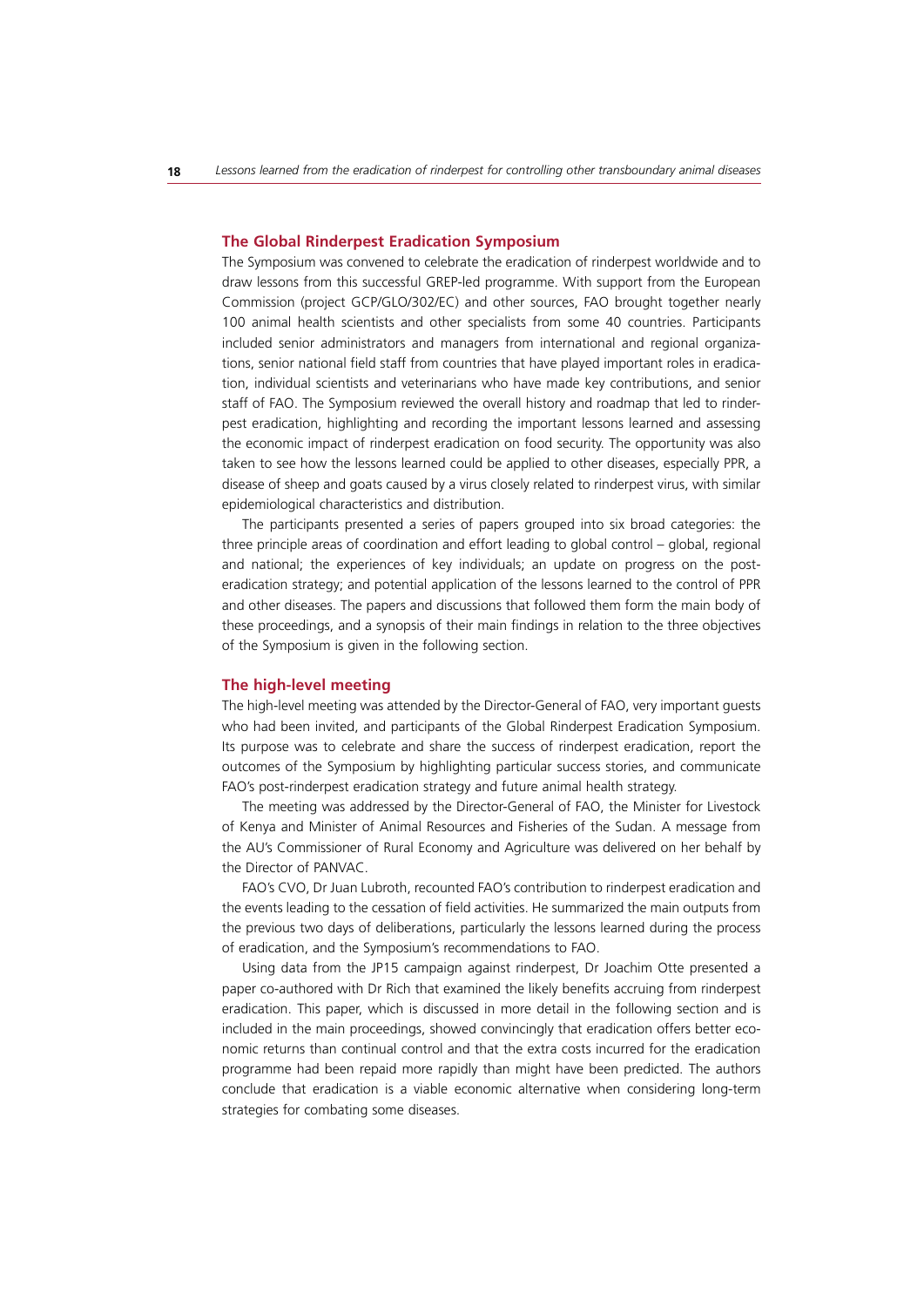The CVO of FAO then outlined the ongoing evolution of a new broad vision for FAO's animal health programme. Central to this is an increasingly integrated and holistic approach that aims to position animal health within the context of contemporary global views on the management and utilization of farm animals, while balancing these with the needs of the poorest livestock keepers.

#### **The announcement by FAO's Director-General**

The culmination of the week's events was the announcement by the Director-General of FAO in his World Food Day address on 15 October that "FAO is concluding its field operations and we can expect to declare eradication formally by mid-2011, together with OIE."

The Director-General's address stressed the overwhelming need for everyone to help fight against the hunger that affects nearly 1 billion people worldwide each day. In this fight he emphasized the importance of united action by all involved if there is to be a successful and rapid outcome. Building on this theme he used the occasion to announce the global eradication of rinderpest from the field as an example of the kind of benefits that can be achieved by united action such as the coordinated programmes under GREP. The complete text of the Director-General's statement on rinderpest is given in the first section of these proceedings. The World Food Day ceremony was attended by all Symposium participants, for whom the statement on rinderpest was the long-awaited culmination of years of work and aspiration.

# **FINDINGS OF THE SYMPOSIUM**

#### **Lessons learned**

The papers range widely over topics such as management and coordination, funding, political commitment, laboratory support, economics, epidemiology, the role of wildlife, training and capacity building, vaccines, the concept of eradication versus disease control, and community-based techniques. Other papers consider the post-eradication strategy and the current knowledge of PPR and possible approaches to its control and future eradication. Nearly all of the papers cite lessons learned and, despite the diversity of issues addressed, these are consistent and cross-cutting. They fall into three main categories: institutional, operational and scientific.

**Institutional lessons:** The single most consistently mentioned lesson in virtually all papers is that *good coordination and partnerships* were the keys to final success. Not surprisingly, there are no dissenting opinions. Coordination worked at the global, regional and national levels, and successful partnerships were built among international agencies, between international and regional agencies and between these bodies and national agencies, particularly State veterinary services. Other successful partnerships included laboratory and surveillance networks. Considerable support was shown for public-private partnerships in which private veterinary practitioners working under "*mandats sanitaire*", and sometimes with CBAHWs, cooperated with State veterinary services to implement the actions required to eradicate rinderpest.

Another vital lesson is that success is more likely with *sustained political and financial support*. In several countries, significant progress came only after political acceptance that rinderpest existed in the country and that it was in the country's best interest to eradicate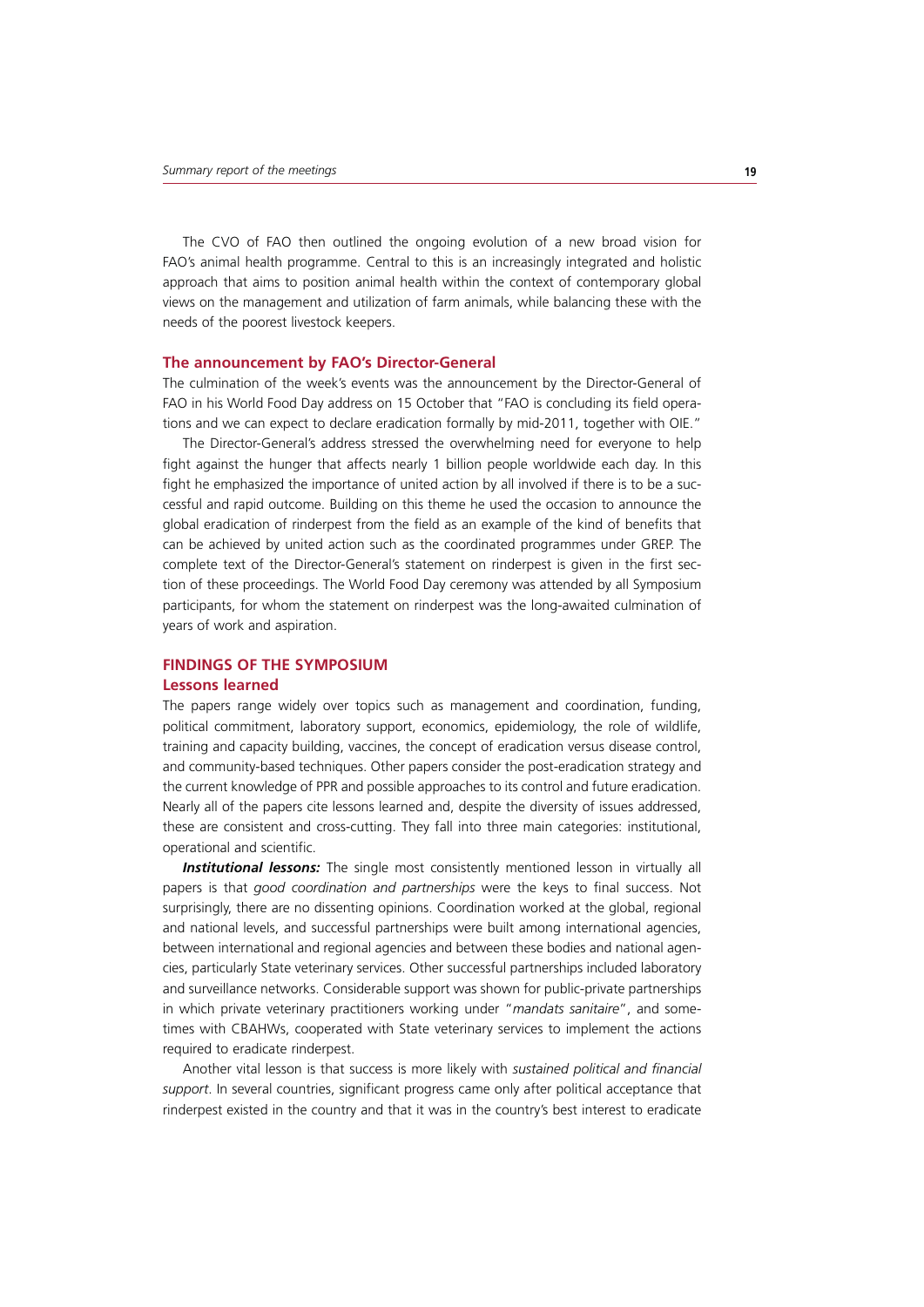the disease as soon as possible. Once this decision was made, eradication in these countries often followed sooner rather than later and with fewer complications than foreseen. Long-term support from donors is seen to have been crucial to achieving eradication, and the very considerable and enduring contribution of the EU and the European Commission is appreciated in many papers.

Effective *implementation of a post-eradication strategy* is seen as being essential for the future, and will best be coordinated through global players such as OIE and FAO-GREP, which will continue for the foreseeable future.

**Operational lessons:** Successful operations require well-designed national strategies built on *epidemiological knowledge* of the local situation, *realism* about what is and is not achievable, and *sufficient resources* to implement the strategies through to completion. Where *specific livestock ecosystems* were implicated in the persistence of virus, *regionally based approaches* among the countries involved worked well and are seen to be appropriate models for future programmes. The *strengthening of veterinary services* that was widely promoted after JP15 is seen to have been essential to developing the capacity required for achieving eradication, particularly disease and virus surveillance capabilities, early detection and early response systems, and community-based involvement at all levels, including in vaccination and disease reporting. However, there is concern that in some countries this strengthening will require *continuing external support* before it can be self-sustaining.

Most of the papers look forward to using the *skills, resources and confidence* built into the national and regional programmes for rinderpest eradication, and applying them to the control and possible eradication of other diseases. This will require *continuing global and regional coordination* and, for many countries, continuing *external financial support*. The *opportunity* to use these new strengths should not be missed because they are too valuable to be lost. More than half the papers *identify PPR as the priority disease* for becoming the focus of a global programme, and this was reinforced during discussions. The broadly overlapping distribution of PPR outbreaks and veterinary services that have been strengthened under rinderpest eradication programmes provides the opportunity for using the skills and confidence that were developed. The choice of PPR is guided not only by its close virological and epidemiological similarity to rinderpest, but also by its current relevance as a serious epidemic disease that is spreading rapidly in Africa, Asia and the Near East. In addition, PPR's impact on small ruminants, which are now recognized as being essential to *poverty alleviation and food security* among the world's poorest farmers, cannot be ignored. It is widely agreed that any future campaign or programme would be most effective if embedded in a larger programme of improved small ruminant health tailored to specific epidemiologic and community needs.

*Community involvement at all levels* is seen as a core component of any future programme and should be ensured from programme inception through to completion and evaluation. To get the fullest community support for future programmes, it is recommended that maximum *publicity be given to GREP's success* and what this means for livestock owners and the wider society. Publicizing this success should also help to encourage future support of the animal health sector from both *traditional and new donors*. One aspect of GREP's success is that it has put global eradication firmly on the map as a tool to be considered for other diseases. Only a few other diseases may lend themselves to this solution, but having achieved success with rinderpest, eradication is no longer just a concept.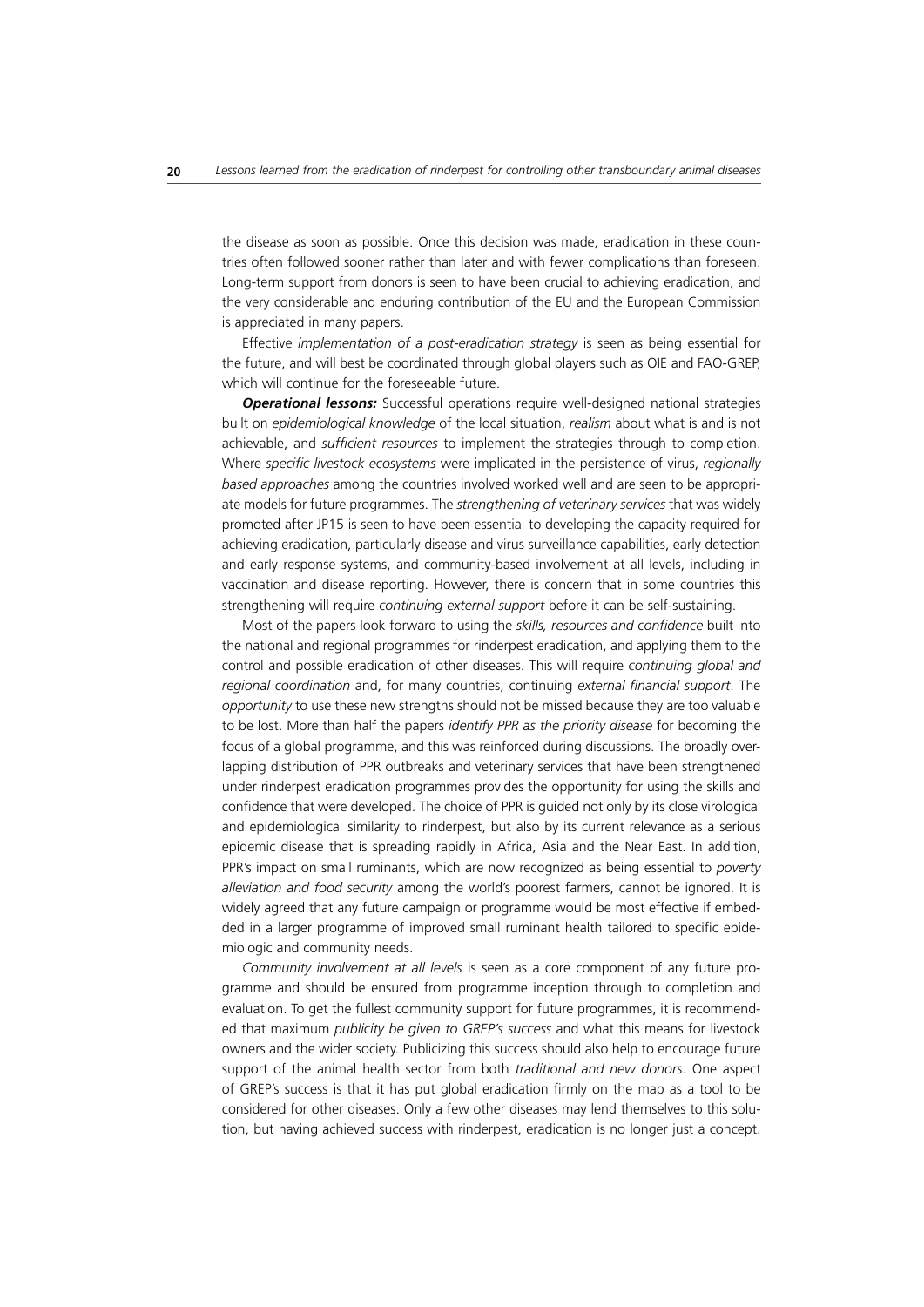As one of the discussants said "this is, in a way, a starting point. The basic structures and collaboration are there and must be kept to tackle other [diseases]".

*Scientific and technical lessons:* Rinderpest had *suitable scientific characteristics* that lent themselves to eradication, and more than one paper notes that the disease was eradicated from many countries without mass vaccination campaigns. Nevertheless, these and other papers also emphasize the importance of good vaccination as the main means of achieving control. In this respect, the efforts made to ensure that only *quality-controlled and standardized vaccines and laboratory tests* were used throughout the programme ensured reliability and comparability of results, built confidence, and contributed significantly to the final outcome. The various *networks* and collaborative initiatives that provided the *training and technology transfer* necessary for the successful use of these techniques in the field are considered very important to the overall success of GREP.

A number of papers report on the different *ways in which vaccination* was used in the different campaigns leading to final success. Together, they provide a valuable review of how vaccination *evolved* from mass vaccinations in JP15, in which all animals were inoculated up to three times in their lifetimes, to the once or twice of PARC's early stages, and finally to epidemiologically focused campaigns in India and PACE, in which only animals known to be at high risk were inoculated. Within these focus areas, newer approaches such as *immunosterilization* and *community-based vaccine delivery* with *heat-tolerant vaccine* then made a valuable contribution in South Sudan. Noting that future control campaigns against PPR may require even more vaccination than did rinderpest, several participants advocate the use of more modern approaches from the start and suggest that additional *innovative thinking* for epidemiological targeting and vaccine delivery may be necessary.

#### **The impact of rinderpest eradication on food security**

Two papers, one in the Symposium and the other at the high-level meeting, report that insufficient attention was paid to the food security aspect of the eradication programme. The general lack of suitable information and data does not allow for easy *post-factum* analysis. Thus, a major lesson learned is that all future control and eradication programmes should have in-built economic assessment or evaluation components. Both papers also note that the economic analyses that were carried out tended to concentrate on some of the more straightforward financial aspects of rinderpest eradication, such as numbers and values of animals surviving, and control costs saved. A more complete accounting of the total benefits accruing from eradication would require a broader socio-economic assessment, including detailed consideration of a wider number of first-, second- and third-round effects. Another lesson is therefore that future disease control programmes should include components for economic assessment involving a wide array of metrics that go beyond the relatively easy-to-measure indicators of livestock performance and financial expenditures.

As an example of this broader socio-economic approach, Drs Otte and Rich explore data from pre-JP15, JP15 and PARC campaigns in the West African countries of the Niger, Nigeria and Chad. Their analyses show the strong causal relationship between intensified vaccination campaigns aiming for eradication and the decline and local eradication of rinderpest. However, the same data also show the return of the disease when total eradication was not achieved regionally or globally and when external support for maintaining local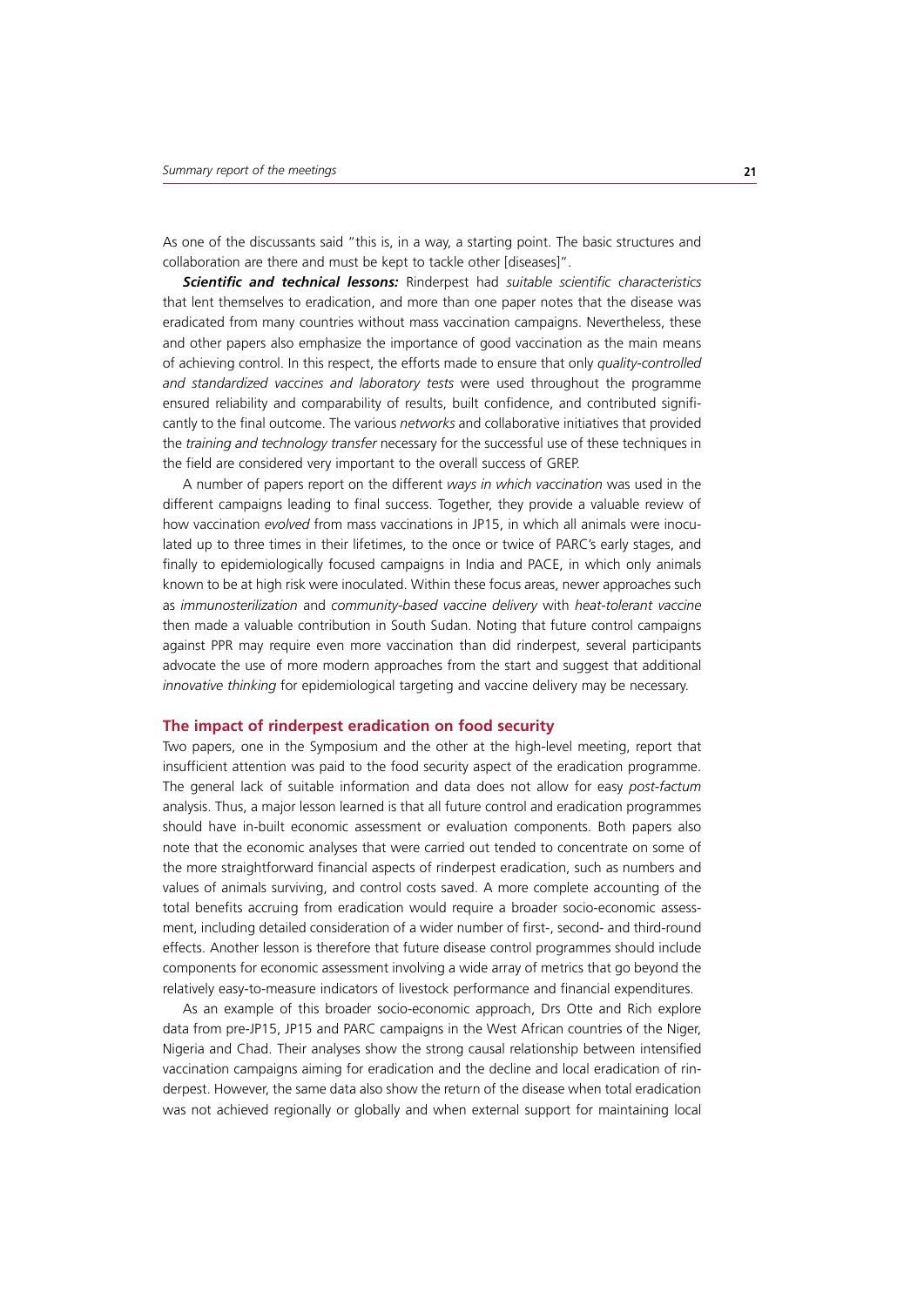vaccination and follow-up measures ceased. Comparing the expected cost of rinderpest under a pre-JP15 scenario with that under PARC they show how the cumulative costs of open-ended routine control without eradication soon equal and then exceed the costs of an eradication campaign, even though the latter has higher initial costs for the required mass vaccination and other measures. They conclude "there can be little doubt that investment in rinderpest eradication outperformed most alternatives in disease control." Given the close correlation between economic development and food security, and cattle's large economic contribution in predominantly agrarian economies, enhanced food security (albeit unquantified) is a major benefit of rinderpest eradication – a very positive lesson.

#### **Applying lessons learned to small ruminant health and PPR**

The papers on PPR support GREP's proposal for applying the lessons learned from rinderpest eradication to the eradication of PPR. However, they caution that less is known about PPR than was known about rinderpest at the start of GREP, and PPR differs from rinderpest in several ways, which at least initially could make eradication more difficult. It would therefore be prudent to apply the lessons learned from rinderpest eradication to progressively improving the control of PPR and then, if this is successful, to reassess how best to make the switch from control to eradications. Dr Libeau reports on the rapidly increasing geographic distribution of PPR and the former interrelationship between PPR and rinderpest in the field. Her paper argues that as the host range of PPR virus appears to be widening, and as rinderpest virus and cross-protective rinderpest antibodies have both been eradicated, cattle are now a susceptible host for PPR virus. Serological evidence shows that cattle are frequently infected by this virus, but so far do not sustain the infection for prolonged periods. The paper discusses the ability of morbilliviruses to mutate and the possibility that PPR might adapt itself to cattle, perhaps causing disease in this species too. Although the paper goes on to show that this may not be imminent, the prospect of eradicating rinderpest from cattle only for rinderpest to be replaced by PPR is surely sufficient justification for seriously considering the improved control and possible eradication of PPR.

# **RECOMMENDATIONS**

- 1. The successful global eradication of rinderpest should be widely publicized, including:
	- the roles played by all stakeholders, including livestock owners;
	- the benefits that eradication has brought and will continue to bring for individuals and for the economy at large;
	- the lessons learned during the eradication process, and their potential application to other diseases;
	- the post-eradication strategy, including monitoring, the sequestration of all stocks of virus, and documentation of the eradication process.
- 2. International and regional organizations and all stakeholders should apply the lessons learned from the eradication of rinderpest to other diseases, particularly the progressive control and eventual eradication of PPR. FAO should play a leading role in organizing the preliminary steps necessary for initiating this global initiative and in identifying appropriate partnerships for driving and implementing the activities required.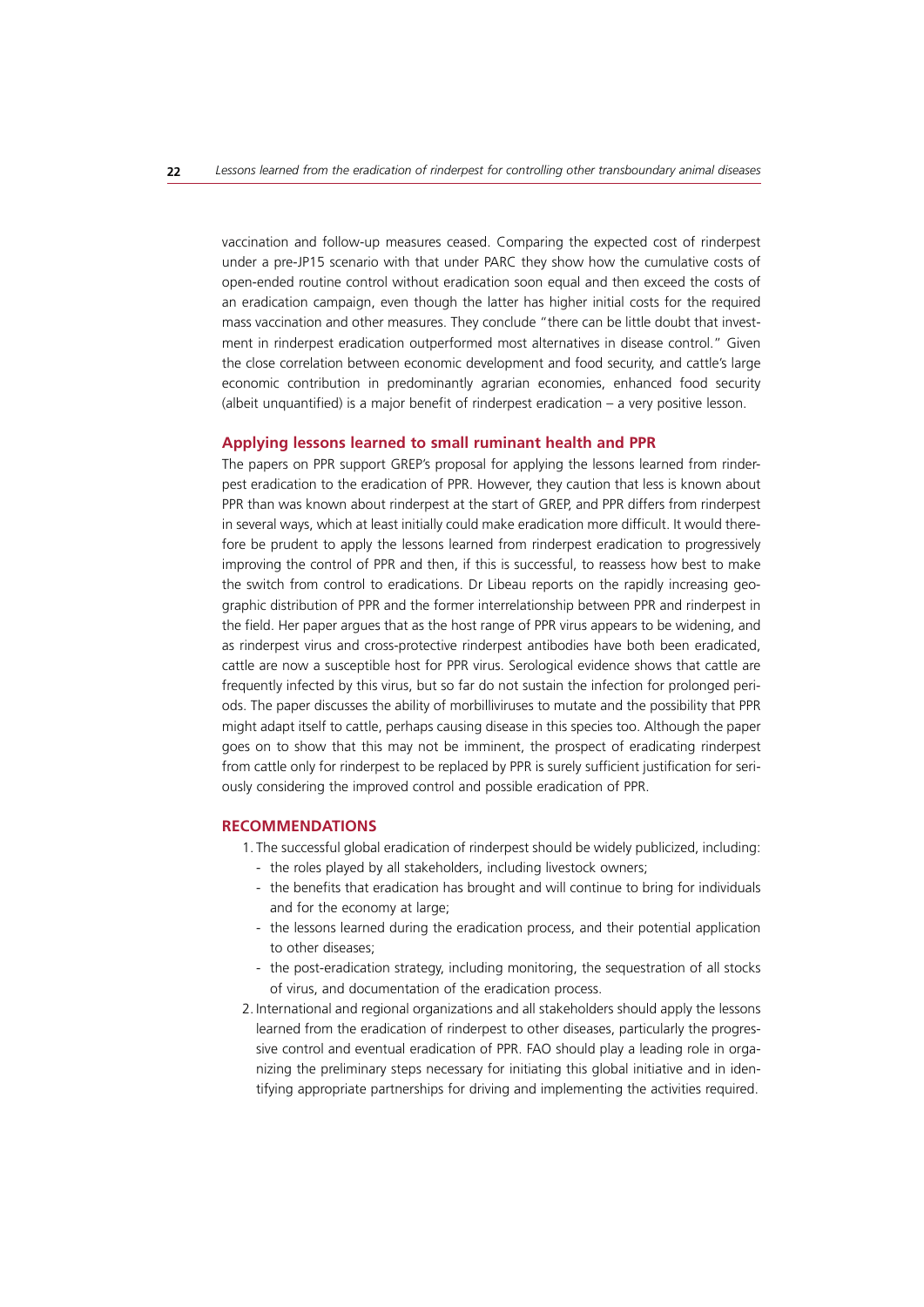# **Global experience**

*Chaired by Dr Juan Lubroth*

### **GLOBAL RINDERPEST ERADICATION: THE ACHIEVEMENTS OF FAO AND GREP**

*Félix Njeumi* GREP Secretary, EMPRES, AGAH, FAO, Rome

### **The role of rinderpest in the birth of FAO**

FAO's gestation began in the 1930s under the auspices of the League of Nations in Geneva. Its birth was induced at a Conference on Food and Agriculture in May and June 1943, held at Hot Springs, Virginia, United States of America, which appointed an interim commission to work out a constitution for a permanent organization. In 1945, when the United Nations succeeded the League of Nations, FAO was one of the first specialized agencies to be established. Sir John Boyd Orr was elected Director-General of the new organization at the first FAO Conference, held in Quebec, Canada, in the autumn of 1945. Within a year, FAO convened a meeting in London on animal health, to consider how the activities of veterinary organizations all over the world could best be coordinated under its umbrella, with particular attention to mitigating the widespread ravages of animal plagues. Rinderpest was at the top of the list, and has continued to dominate the agenda ever since.

The League of Nations' under the United Nations Relief and Rehabilitation Administration (UNRRA), which ceased after the Second World War, worked out an agreement with the would-be FAO whereby the latter assumed responsibility for UNRRA's agriculture advisory projects in nine countries: Australia, China, Czechoslovakia, Ethiopia, Greece, Hungary, Italy, Poland and Yugoslavia. When FAO took over from UNRRA with a residual fund of USD 1 135 000, the most extensive and varied operations were in China and Ethiopia, and rinderpest control was the most important part of its programmes. FAO's first role was to help develop improved, sufficiently low-cost vaccines for extensive rinderpest control operations. For the first time, there was hope of eradicating this disease (FAO, 1945a; 1945b; Kesteven, 1949).

#### **GREP**

Since its establishment in 1994, FAO's EMPRES has played a major role in fighting the persistence and/or spread of TADs at the global and regional levels, with an emphasis on endemically infected countries. One of the most important EMPRES activities has been GREP, a time-bound programme that was established with the aim of ensuring global eradication of the rinderpest virus by 2010. It should be noted that as rinderpest is a traderestricting disease, determination of its eradication has required elimination of the virus from domestic livestock populations, followed by the collection and independent evaluation of clinical and serological surveillance data at the national level, to demonstrate the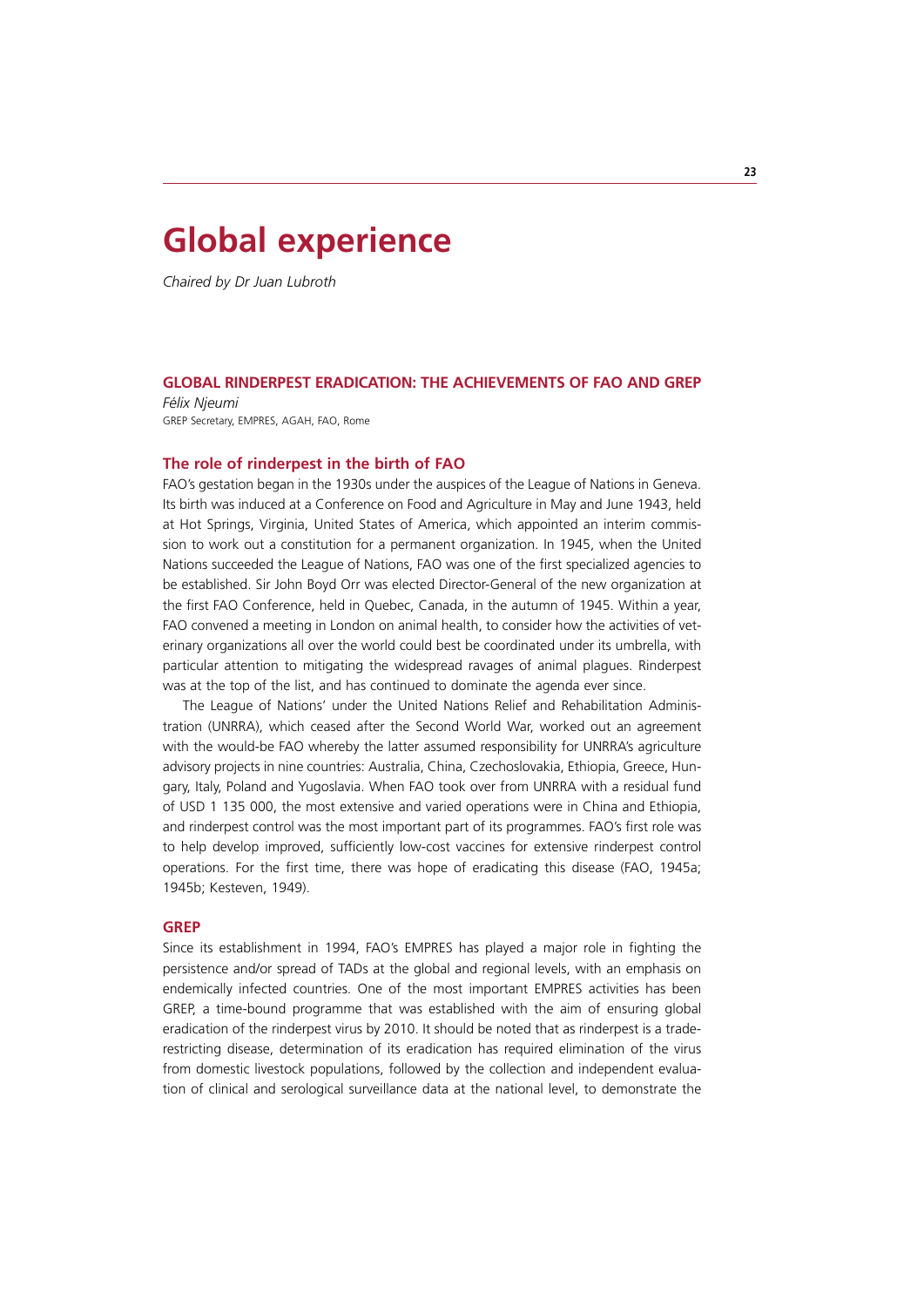cessation of virus circulation. Developing an understanding of the epidemiology of the virus was an adjunct to eradication, and the GREP Secretariat focused its activities on facilitating:

- development of appropriate disease surveillance techniques;
- support to national laboratory services in organizing intensive and sustained surveillance programmes;
- assistance to national veterinary services in conforming with OIE guidelines for declaring freedom from disease and infection;
- articulation of an effective strategy for preventing or responding to the reintroduction of rinderpest virus;
- development of effective national/regional emergency plans, including a rehearsed action programme in case of an outbreak;
- promotion of high-quality vaccines independently tested for efficacy and safety;
- safeguarding the virus from misuse and accidental escape from laboratories or vaccine manufacturing facilities;
- when epidemiologically appropriate, assisting the coordination of focused vaccination campaigns leading to the verifiable elimination of persistent endemicity.

**Target achieved:** GREP was successful. It achieved its stated objective of coordinating the eradication of rinderpest virus by an established deadline, demonstrating how practical reality can complement scientific feasibility. Eradication was achieved even though animal movement control and quarantine were virtually absent in many areas that are now disease-free. GREP was successful in eliminating the virus within less than 15 years from six known or suspected enclaves of infection: Afghanistan-Pakistan; China-Mongolia-the Russian Federation; Iraq-the Syrian Arab Republic-Turkey; Saudi Arabia-Yemen; South Sudan; and the Somali ecosystem. Rinderpest was last detected in Kenya in 2001. The last use of rinderpest vaccine was in 2006. Continuing surveillance has detected suspect cases of rinderpest since then, but all investigations have failed to find any evidence of the virus.

### **FAO's role in vaccine production and distribution and in vaccination**

In its early phase, FAO helped to develop improved vaccines sufficiently low in cost for extensive rinderpest control operations. The first large-scale testing ground was China, where FAO continued the work begun by UNRRA. Chinese technicians were trained in the use of modern equipment for vaccine production, and a large-scale control programme was initiated. At the time, it was reported that rinderpest was killing up to a million animals a year in China (FAO, 1945a). The first recommendation of the Subcommittee on Animal Health of the FAO Standing Committee on Agriculture, issued in April 1947, was that FAO should assist in the distribution and establishment of the then-novel, attenuated avianized rinderpest virus vaccines developed by the United States of America and Canada at Grosse Isle. Towards the end of 1947, two veterinarians were assigned to the FAO special advisory group in China to assist the Chinese in the future development of avianized and Nakamura's lapinized rinderpest vaccines. The Chinese authorities preferred working with the Nakamura strain, attenuating it further through adaptation to sheep. No outbreak has been reported from China since the late 1950s. At the end of April 1948, one of the two veterinarians, Dr K.V.L. Kesteven, was appointed to FAO's staff in Washington, DC, primarily to work on the problem of rinderpest.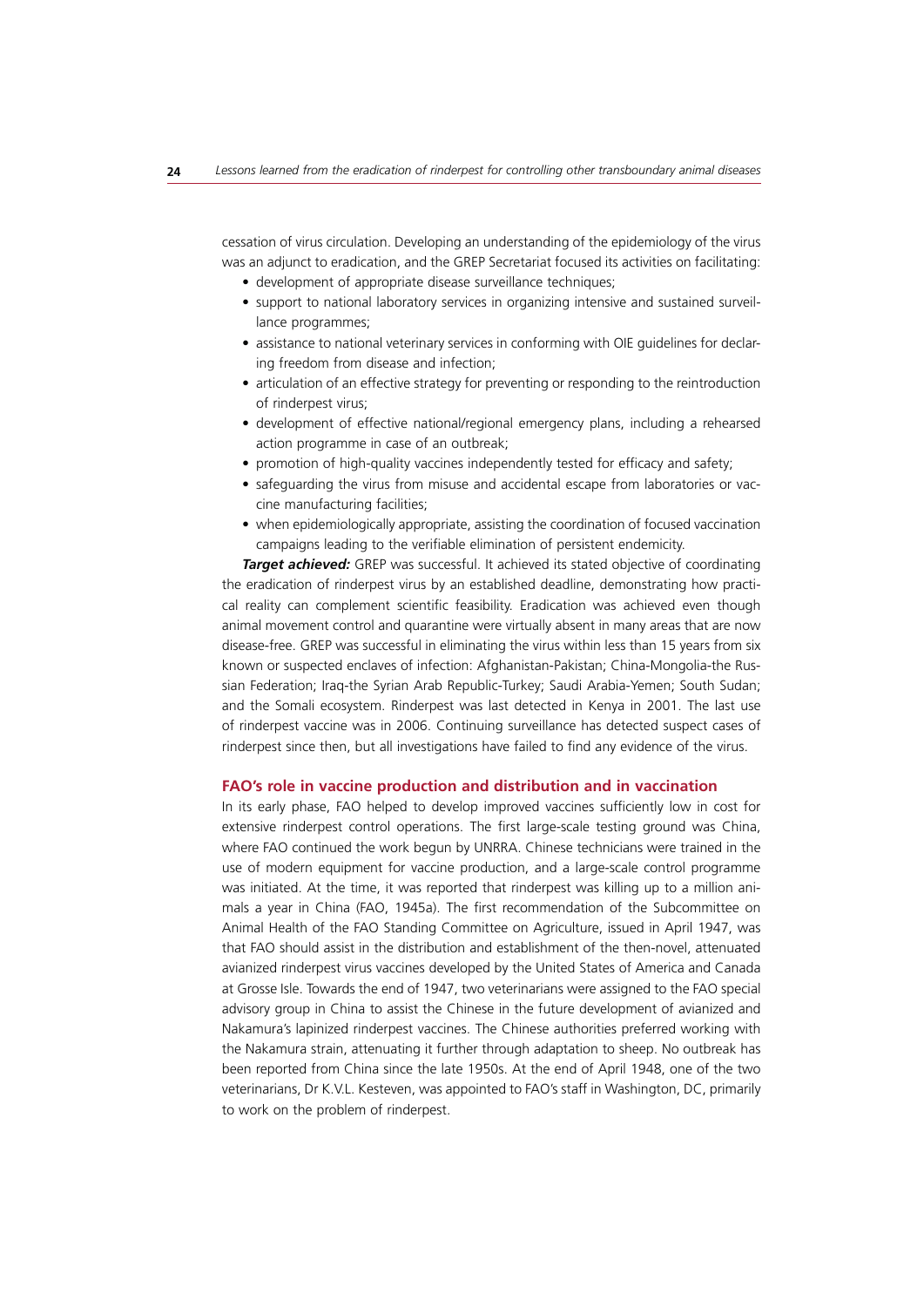Later in the same year, FAO and the United Kingdom's Colonial Office organized a pan-African meeting in Nairobi specifically to discuss methods of controlling rinderpest. The African Rinderpest Conference, examining the question of eradication in Africa, drew attention to the special problems that existed in certain territories – the Sudan, Eritrea, Ethiopia and Somalia – and envisaged that assistance might be required in the spheres of finance and the provision of personnel and vaccines. The conference recognized that overstocking would increase as control of rinderpest progressed. In view of this danger, the conference stressed that the marketing and utilization of surplus stock was imperative. Finally, the African Rinderpest Conference considered that FAO would be the most suitable global organization to consider solutions to these problems (FAO, 1945a; Kesteven, 1949). Supported by FAO, the eminent Japanese virologist, Dr Junji Nakamura, advised the Governments of Egypt and Nigeria on the production of rinderpest vaccine, and Dr S.A. Evans similarly advised the Sudan Government. FAO convened a similar Rinderpest Conference for Asia and the Far East in Bangkok, at which several governments agreed to take all possible steps to produce vaccines and to control rinderpest while coordinating their programmes with those of neighbouring countries, with the ultimate objective of eradication.

In the 1950s, FAO supported the use of the more attenuated lapinized and lapinizedavianized vaccines originally developed by Dr Nakamura using the virulent Fusan strain of the virus (FAO, 1964). At the historical level, we should note that as early as 1926 J.T. Edwards had begun to attenuate an Indian rinderpest strain, hill bull virus, in goats, eventually leading to a goat-adapted vaccine that was easier to amplify than lapinized virus and was in regular use in India from 1953 to 1973.

Working with the virulent Kabete O strain of the virus, workers in Kenya mirrored the work of Edwards and attenuated this virus in goats, leading to a product known as Kabete attenuated goat vaccine. This strain became widely accepted throughout Africa in the 1950s and up to the first phase of JP15. Working at the East African Veterinary Research Organization at Muguga, Kenya, Dr Plowright and his co-workers isolated the virulent Kabete O rinderpest virus in cell culture and then attenuated the virus through repeated cell culture passage to produce, in 1959, the live cell culture vaccine that proved to be the main tool in the battle for controlling rinderpest worldwide (Plowright and Ferris, 1962). In the 1960s, FAO instigated the foundation of the Near East Animal Health Institute, with a rinderpest unit established in Cairo equipped to diagnose rinderpest and produce rinderpest cell culture vaccine. Using this vaccine, a major success was the virtual eradication of rinderpest from the Near East after a pandemic swept across the region in late 1960. Control procedures in affected countries were coordinated by Dr K.V. Singh, the FAO Regional Rinderpest Laboratory Coordinator stationed in the Near East Animal Health Institute in Beirut (FAO, 1964). Training sessions were held in 1965 in Cairo, on the production of rinderpest cell cultured virus vaccine, and in 1966 in Mukteswar, India, on the diagnosis of rinderpest. In 1970, FAO recommended that the cell culture vaccine should be used in all the countries of the Near East and South Asia.

### **Coordination of the rinderpest eradication campaign**

Strong regional and global coordination provided scientific and operational direction and constant encouragement to national programmes. Although it had been suggested previ-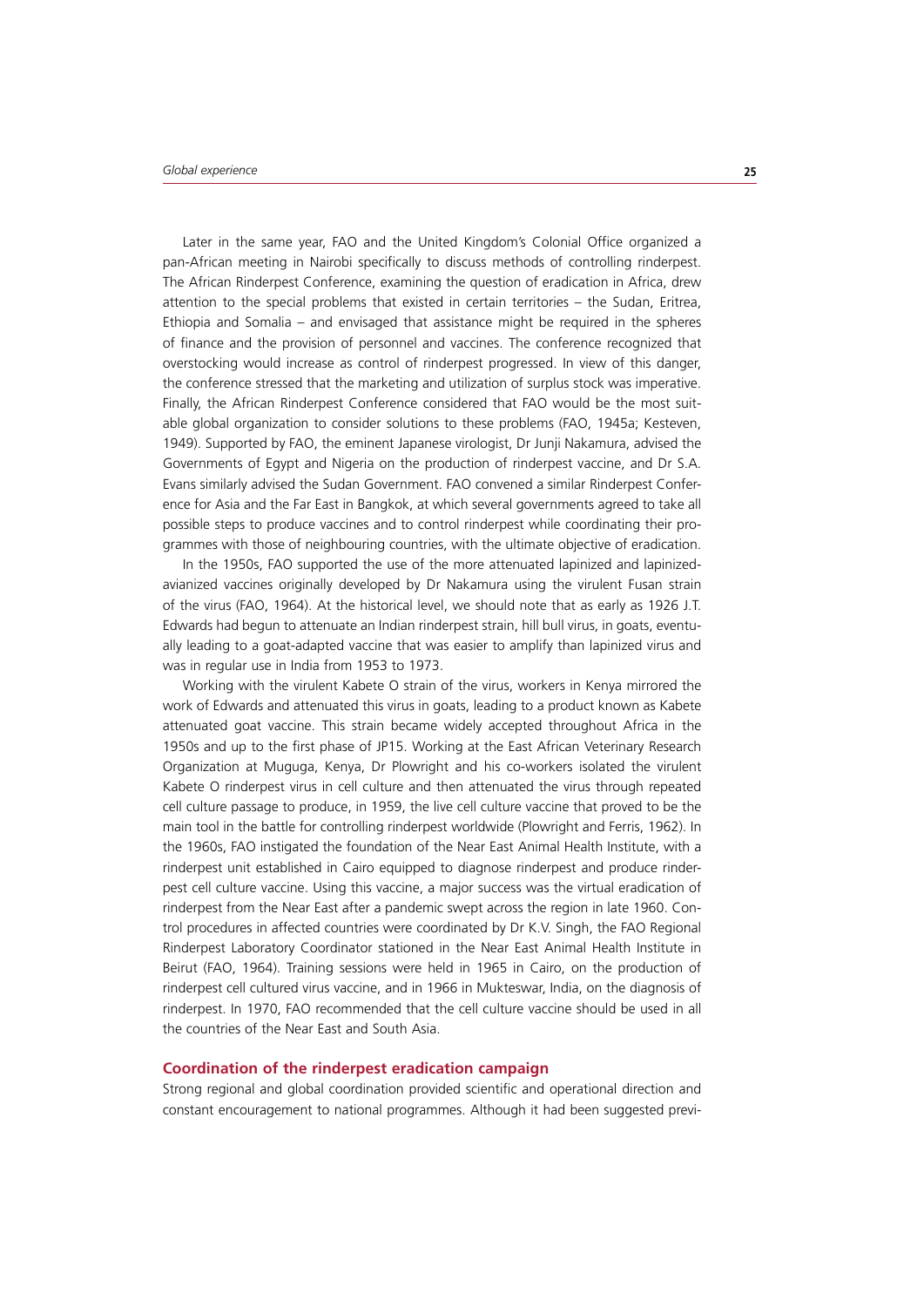ously, it was only during the FAO expert consultation held in Rome in 1992 that regional coordination of campaigns was confirmed as the only realistic approach to rinderpest control. It was argued that national actions could lead to only temporary improvements unless livestock populations were isolated from one another. FAO fostered the concept of a coordinated African regional programme (JP15); the Near East Animal Health Institute's regional project, MINEADEP; PARC; SAREC; and WAREC. PARC was followed by PACE and SERECU, in whose area of activity the last circulation of virus was reported. SAREC was succeeded by a project in Central Asia funded by the Government of Italy.

# **Establishment of veterinary services**

In 1948, FAO took over an UNRRA programme to help build Ethiopia's capacity for animal health. As a priority, the project paid particular attention to rinderpest control because of the country's large cattle population. It was necessary to establish and/or strengthen all aspects of the veterinary services, including support to laboratories, training of field and laboratory staff, and assisting the government in organizing a systematic control programme. In the late 1950s, Dr H.B. Shaki established a veterinary service to combat rinderpest in Nepal. Ten years later, a fresh rinderpest invasion of Nepal was curbed by the organizational skills of Dr C. Seetharaman.

More recently, FAO assisted the veterinary services of countries with rinderpest in eliminating the disease, halting vaccination and providing evidence of absence of the virus through clinical disease search, serological surveillance, contingency planning and laboratory support. The GREP Secretariat also contributed to OIE's standard-setting activities. In addition, FAO supported the training of epidemiologists and laboratory staff and the procurement of laboratory equipment for almost all the countries infected by rinderpest over the past 65 years.

#### **Donors support and partnerships**

Substantial and enduring financial support underwrote the resources and resolve needed to achieve eradication. For the most part, donor assistance came from the European Development Fund (EDF), UNDP and a number of individual countries including Canada, France, Germany, Ireland, Italy, the United Kingdom and the United States of America, as well as the infected and at-risk countries concerned.

FAO itself has also been a substantial donor to rinderpest eradication, contributing more than USD 45 million of its own funds over the last 30 years, mainly through its Technical Cooperation Programme (TCP). Specific TCP projects supported important technical goals, such as the establishment of PANVAC in Ethiopia, the strengthening of laboratory diagnostics, and emergency preparedness planning. Emergency TCP projects played a vital role in helping countries to counter new outbreaks of disease when other funding was less readily accessible. For instance, during the last African rinderpest pandemic (1980 to 1983), FAO invested more than USD 5 million to control the disease in 17 countries in sub-Saharan Africa. The disease was not reported in several of these countries after FAO's intervention.

GREP continues to work in partnership with OIE and specialized regional organizations such as AU-IBAR and SAARC.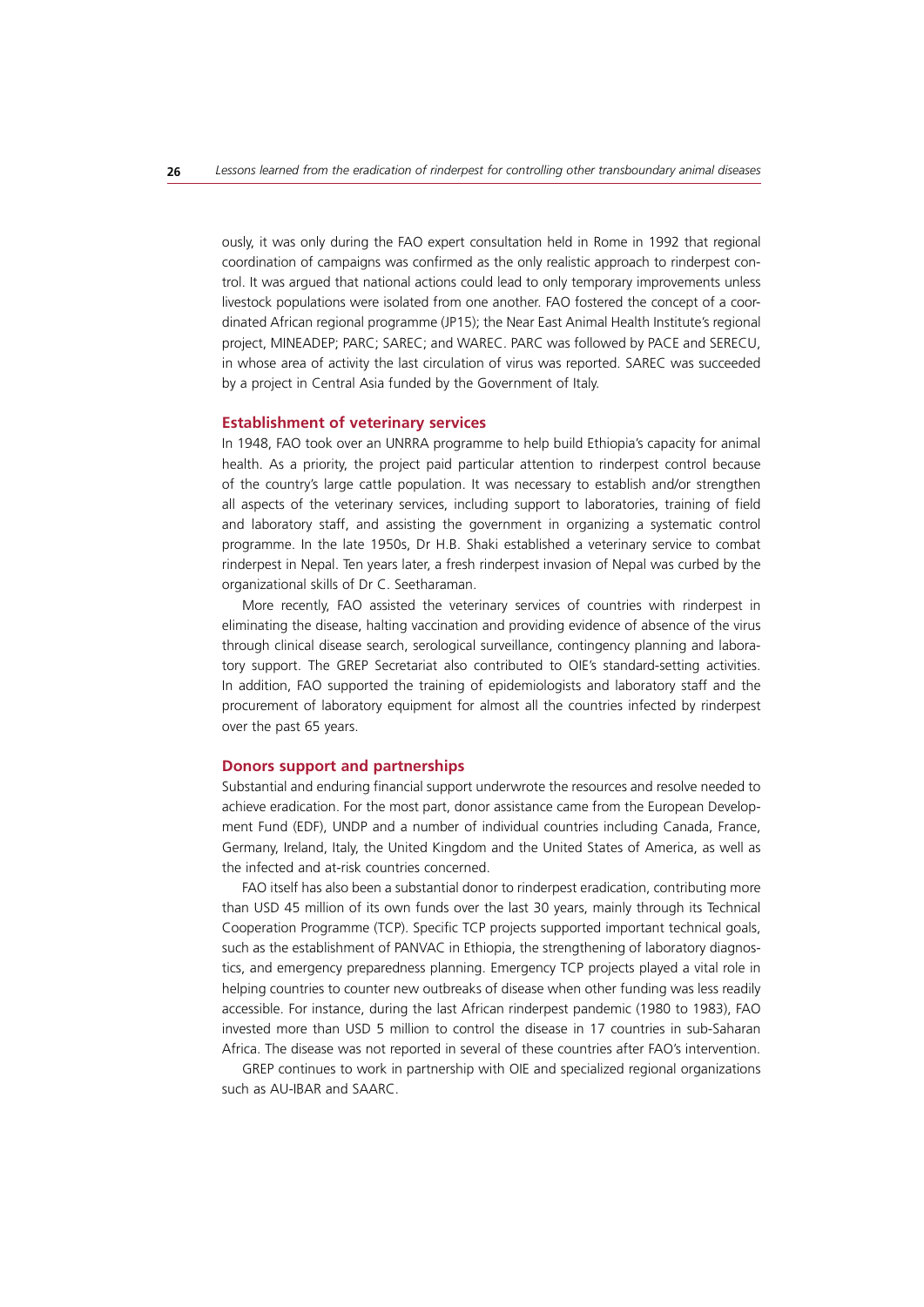In the period following eradication, FAO and OIE will continue to collaborate on the development of a global contingency plan and on ensuring the safe sequestration of residual laboratory virus stocks.

#### **Laboratory and epidemiology networks**

FAO recognized a number of regional reference laboratories with sufficient technical expertise in the diagnosis and surveillance of rinderpest to be able to offer a regional service to neighbouring countries. In the 1980s, the Joint FAO/IAEA Division based in Vienna initiated a laboratory network of experienced scientists with links to the FAO Animal Health Service section responsible for infectious diseases (which later became EMPRES). This network contributed to a dramatic improvement in information gathering, laboratory proficiency, surveillance for disease, and monitoring of vaccination efficacy and coverage in both national and reference laboratories. The network was a valuable forum in which to discuss and analyse data and provide information that national veterinary services and others could use to assess rinderpest disease status nationally, regionally and globally. Veterinarians were trained in epidemiology, including the use of software developed by FAO for information collection and sharing.

#### **Tools developed and applied**

FAO advised on, promoted and helped assess many of the tools and techniques that were successfully used for eradication. These included the scientifically based guidelines developed with OIE to provide a pathway for countries to follow to achieve eradication; quality assurance of vaccine and serological tests; the heat-tolerant version of the cell culture vaccine that facilitated vaccine delivery to inaccessible areas that were beyond the reach of cold chains; risk-based surveillance, participatory disease search techniques and computer modelling; and contingency planning for rinderpest. Other technical assistance included the formulation of surveillance strategies, field surveillance, the provision of diagnostic kits, and help in preparing national dossiers in support of recognized freedom from rinderpest. The skills and materials needed for the eradication of rinderpest remain available for the control of other diseases.

#### **Meetings**

Since its foundation, FAO has convened more than 1 000 meetings and workshops at the national, regional and global levels, covering all aspects of the control and prospective eradication of rinderpest.

#### **FAO/OIE Joint Committee for Rinderpest Global Declaration**

The global eradication of rinderpest requires that the international community establish an inventory of existing rinderpest virus stocks to prevent re-emergence of the disease through release of rinderpest virus from laboratory sources. To this end, FAO and OIE, through the Joint Committee, have committed themselves to establishing the principles for international oversight and regulations for facilities holding materials containing rinderpest virus. Specific guidelines are being developed to ensure secure handling and sequestration of rinderpest virus in the post-eradication era. Additionally, countries are encouraged to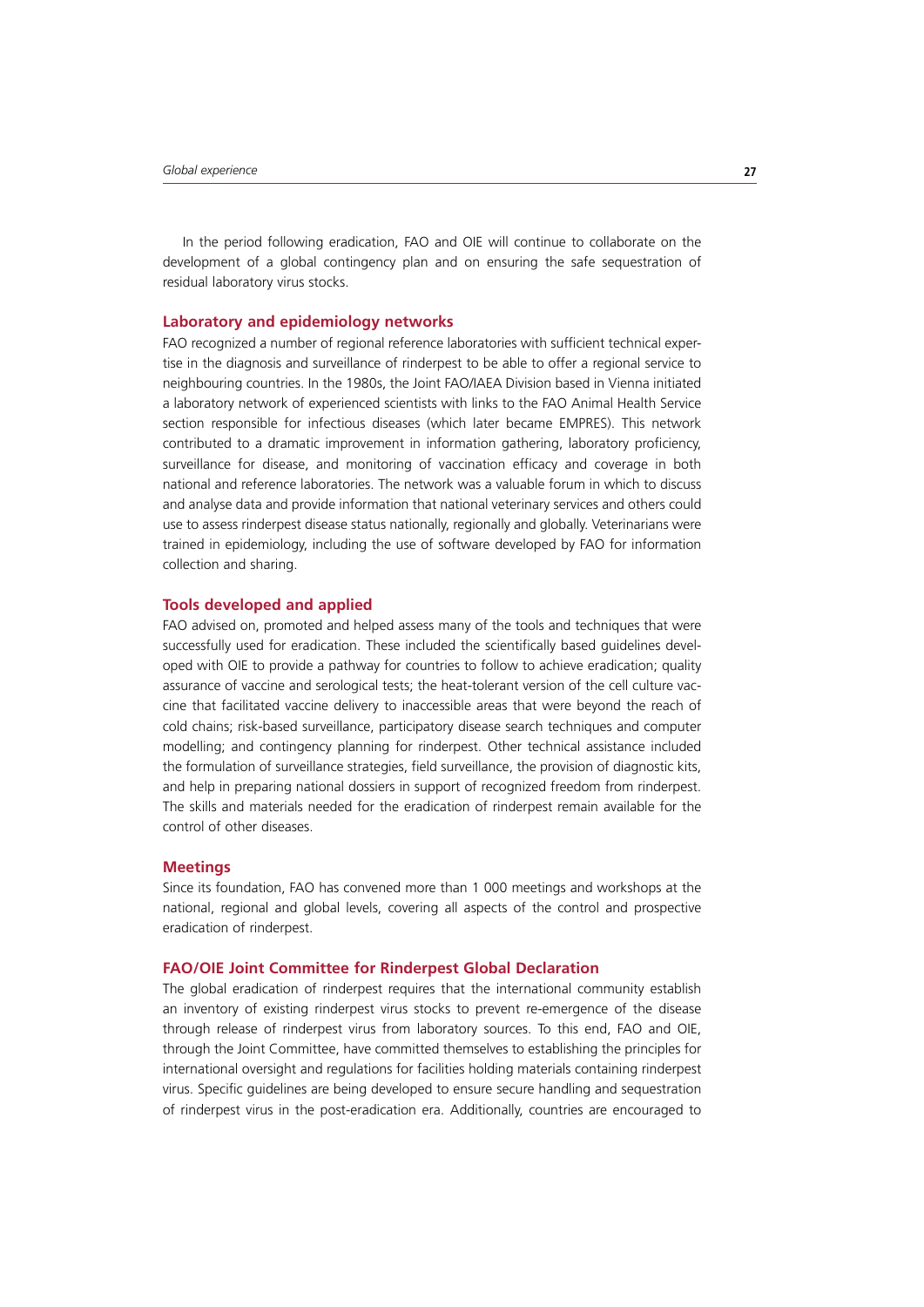reduce the number of rinderpest virus repositories under official supervision, to minimize the risk of accidental release. The committee will deliver a comprehensive report of its findings to the Directors-General of both FAO and OIE following a review of all documents and data related to all claims of rinderpest freedom. The GREP Secretariat serves as Secretariat to the Joint Committee.

#### **Formulation of a strategic plan for the post-eradication era**

Together with OIE, FAO is developing a strategy for managing rinderpest after eradication. The components of this strategy include contingency planning for unexpected outbreaks, auditing and sequestration of all remaining infectious rinderpest virus, and a historical account of the disease and its eradication. Contingency planning activities that have either commenced or are foreseen include a survey of all biological materials that might contain infectious rinderpest virus; designation of laboratories where vaccine might be banked for possible emergency use; designation of laboratories where diagnostic capacity must be maintained; designation of laboratories where virulent rinderpest virus is stored; clear direction on the conditions under which rinderpest virus may be used for scientific study; various mechanisms to ensure continuous and sensitive surveillance for rinderpest; and training to create pools of professional staff capable of recognizing and combating rinderpest. Preparing an inventory of all stocks of live virus, both attenuated and virulent, has begun, as have the initial stages of preparing the historical account of rinderpest and its eradication.

Within the framework of the strategic plan, it is recommended that OIE and FAO jointly establish an advisory body to: i) advise the Directors-General of both organizations on the approval of facilities for holding material containing rinderpest virus and of facilities that produce and/or hold rinderpest vaccines; ii) advise the Directors-General on the approval of requests for research and other manipulation of rinderpest virus; iii) review the plans and results of regular site visits to virus repositories; and iv) provide relevant advice to the Directors-General in related areas.

Another post-rinderpest eradication activity being under taken by FAO is to maximize the opportunity presented by GREP's success to redirect attention and resources to other diseases that are open to progressive control and eradication. PPR has been identified as a possible candidate for this, and GREP is developing a control/eradication strategy for this disease, for consideration.

#### **Conclusion**

Rinderpest has not been detected since 2001; in 2010, FAO is confident that the virus has been eliminated from Europe, Asia, the Near East, the Arabian Peninsula and Africa. This has been a remarkable achievement for veterinary science, and provides evidence of national commitment to a public good, as well as being a victory for donors and the international community. Today, the lessons learned can be applied to other diseases such as PPR, FMD, contagious bovine pleuropneumonia (CBPP) and sheep and goat pox. A major programme against these diseases could start immediately, with funding and institutional coordination.

FAO is justifiably proud to have played a constant and central role in the eradication of rinderpest. It is expected that GREP will be continued in the post-eradication era, ensuring technical support for the proposed post-eradication strategy and developing new animal health initiatives for improving world food security.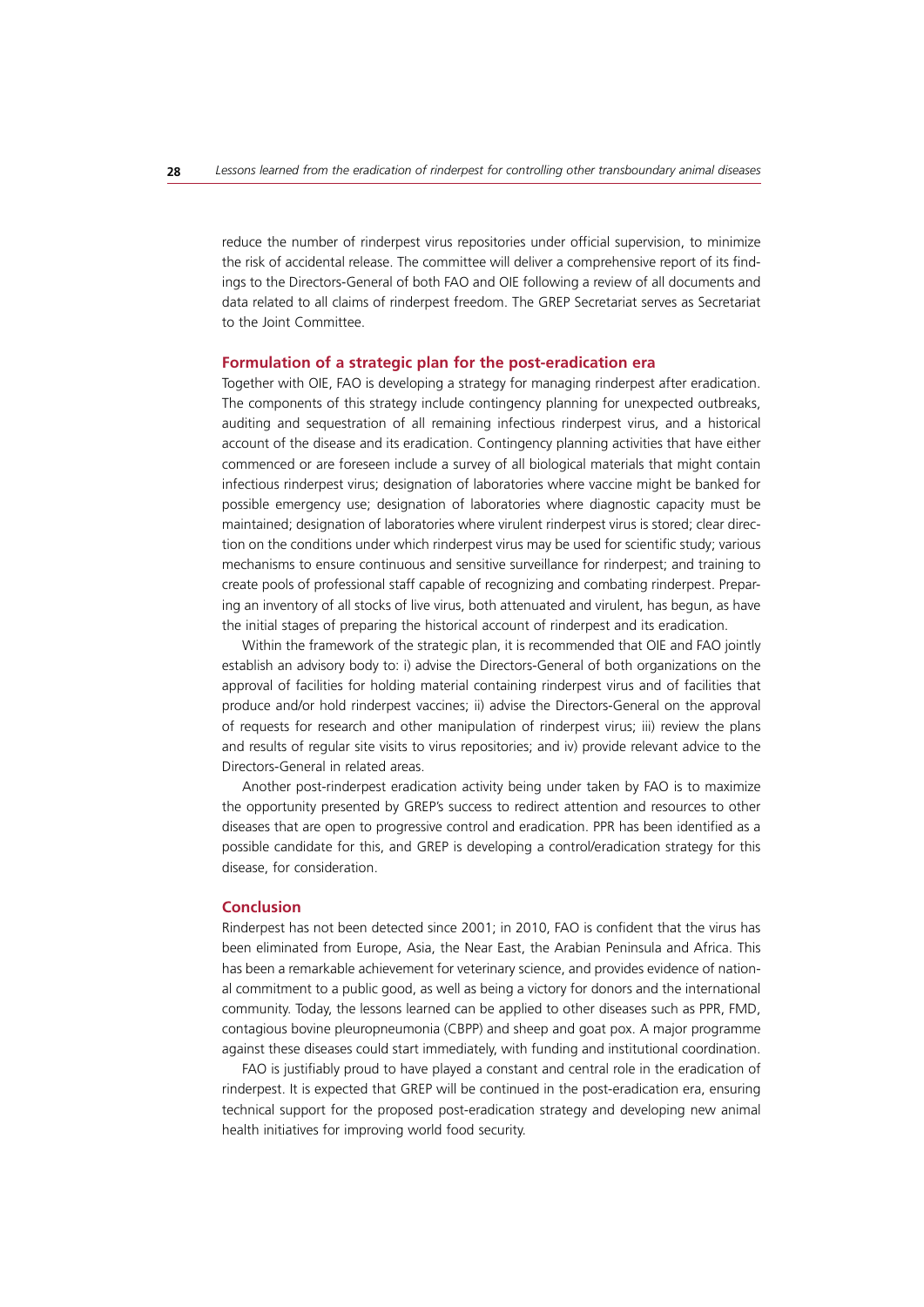#### **Bibliography**

**FAO.** 1945a. *The story of FAO*, pp. 74–81 and 149–152. Washington, DC.

- **FAO.** 1945b. *The work of FAO*: *A general report to the First Session of the Conference of the Food and Agriculture Organization of the United Nations.* Washington, DC.
- **FAO**. 1964. *Report of the second FAO Near East Regional Meeting on Animal Production and Health.* Beirut, 21 September to 1 October 1964. Rome.
- **FAO**. 1992. *Report of FAO Expert Consultation on the Strategy for Global Rinderpest Eradication.* 27 to 29 October 1992. Rome.
- **Kesteven, K.V.L.** 1949. Conclusions of FAO Nairobi Rinderpest Meeting. In K.V.L. Kesteven. *Rinderpest vaccines, their production and use in the field*. FAO Agricultural Studies No. 8. Washington, DC.
- **Plowright, W. & Ferris, R.D.** 1962. Studies with rinderpest virus in tissue culture. The use of attenuated culture virus as a vaccine for cattle. *Res. Vet. Sci.,* 3: 172–182.
- **Rweyemamu, M.M. & Cheneau, Y.** 1995. Strategy for the global rinderpest eradication programme. *Vet. Microbiol.,* 44: 369–376.
- **Scott, G.R. & Provost, A.** 1992. Global eradication of rinderpest. Keynote paper for the FAO Expert Consultation on the Strategy for Global Rinderpest Eradication. 27 to 29 October 1992. Rome, FAO.

# **GLOBAL RINDERPEST ERADICATION: THE LESSONS LEARNED BY THE FAO WORLD REFERENCE LABORATORY FOR MORBILLIVIRUSES, IAH PIRBRIGHT** *John Anderson*

IAH Pirbright, United Kingdom

# **Introduction**

The Institute for Animal Health (IAH) Pirbright was designated the FAO World Reference Laboratory in 1994, and thereafter provided a global diagnostic service for all countries involved in GREP. This included rinderpest diagnosis, serology, molecular characterization of viruses, provision of training and technical backstopping, production and quality control of diagnostic kits, and research to further the understanding of rinderpest virus. IAH encourages close links between research teams and the providers of diagnostic services. This results in synergy with both disciplines strengthening each other. The research teams produce new technologies and reagents, such as the reverse-transcriptase polymerase chain reaction (PCR) developed by Tom Barrett, which was used with such good effect in diagnosis and in all molecular characterization studies. In return, the research teams benefitted from improved diagnostic tools and a supply of field strains for their nucleotide sequence databases. Experimental infections in large animals furthered understanding of the immune response and clinical manifestations following infection with mild strains of rinderpest virus, as well as providing useful diagnostic antisera and diagnostic samples with which to validate newly evolving assays.

#### **Lessons learned**

The main factors in the success of GREP from an IAH perspective were:

• development of appropriate technology;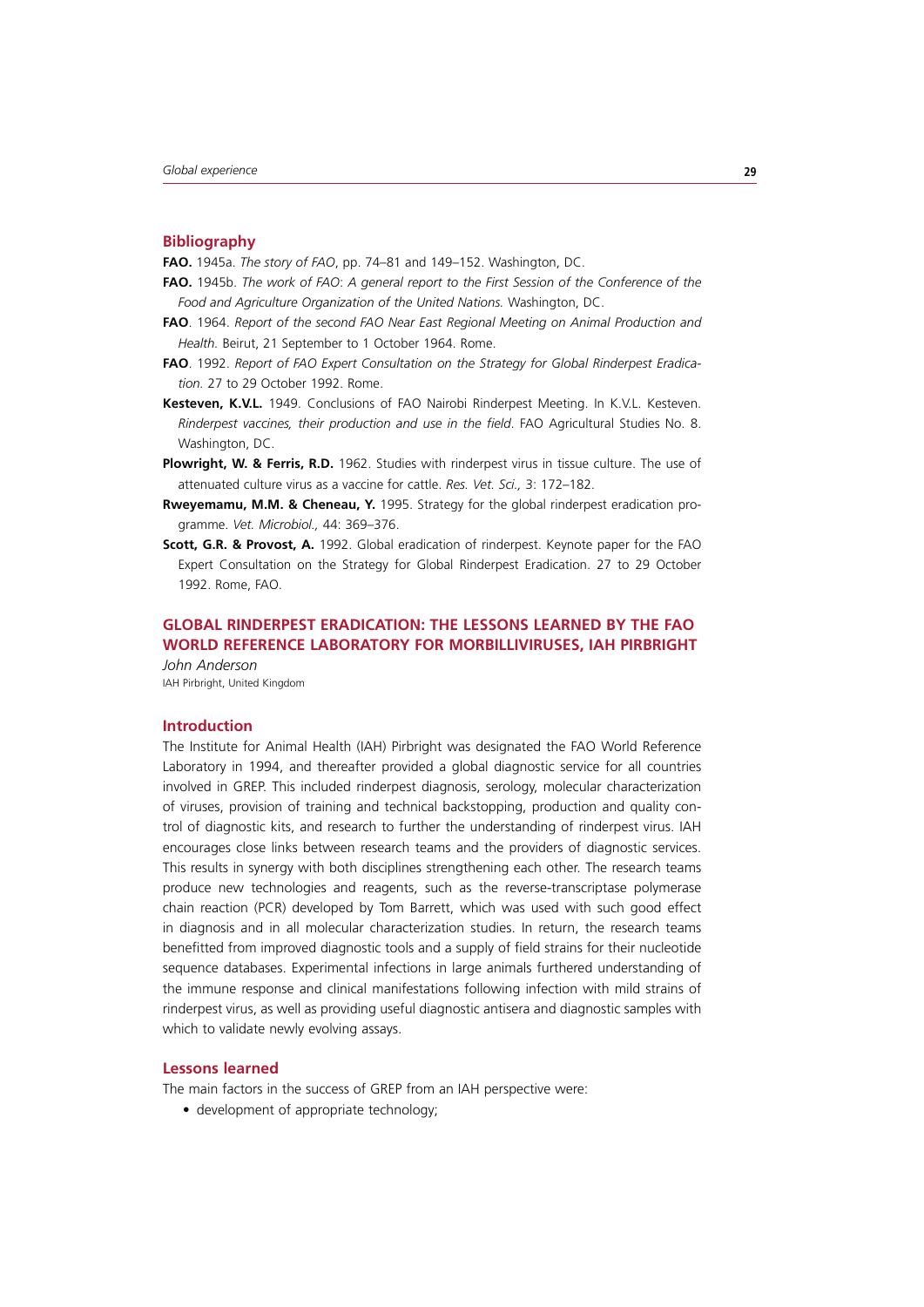- successful technology transfer and technical backstopping;
- provision of standardized diagnostic kits.

*Appropriate technology:* The live attenuated cell culture vaccine induces life-long immunity after a single vaccination, but only if the freeze-dried vaccine has been maintained at the correct temperature before administration. The virus is rapidly inactivated at temperatures greater than 40C. Because of the high ambient temperatures in most countries involved in GREP, this involved the strict use of a cold chain. Sero-monitoring was essential for monitoring the vaccination teams' performance and establishing the level of herd immunity. At the start of PARC and GREP, few laboratories were able to carry out the virus neutralization test, and analysing the large number of sera required would have been almost impossible. An indirect enzyme linked immunosorbent assay (ELISA) was developed (Anderson *et al.,* 1982; Anderson and Rowe, 1983) and given a two-year field trial in the United Republic of Tanzania to ensure it was suitable for use under local conditions. It worked well and was introduced into the Rinderpest Laboratory Network established by the Joint FAO/IAEA Division. Later, it was replaced with a monoclonal antibody-based competitive ELISA (cELISA) (Anderson, McKay and Butcher, 1991), which gave greater specificity, sensitivity and reproducibility. The subsequent use of this test by all the countries in GREP harmonized the interpretation of results and increased confidence in everyone's results. The use of a monoclonal antibody-based test facilitated increased standardization and reproducibility of the test. The high level of specificity (> 99.5 percent) greatly reduced the number of false positive results during the sero-surveillance stage, and saved unwarranted and expensive field investigations resulting from false positive laboratory results.

Rapid diagnosis and detection were essential during the later stages of the eradication programme. The development of a rapid pen-side test (Bruning *et al.,* 1999) proved invaluable in countries such as Pakistan and the United Republic of Tanzania (Wambura *et al.,* 2000), and empowered the field veterinarians to take prompt action to stamp out the last remaining foci of infection.

*Technology transfer and technical backstopping:* The Rinderpest Laboratory Network, established by the Joint FAO/IAEA Division with the assistance of IAH Pirbright, proved the ideal vehicle for technology transfer. Annual coordination meetings were linked to training courses and updates in diagnostic and serological techniques, software programmes or epidemiological strategies. The cELISA was established in each country, with expert assistance and technical backstopping where needed. The success of this process is highlighted by the fact that the "project holders" are now regarded as experts in their own right and have assisted many other countries in establishing ELISA technology.

*Standardized diagnostic reagents:* The provision of standardized, quality-controlled reagents played a major part in the eradication programme. Large batches of antigen and control sera were produced, to minimize test variation among laboratories. This was enhanced by the use of a monoclonal antibody-based assay, and a single batch of monoclonal antibody was used for all the competitive ELISA kits produced. The external quality assurance panels supplied by IAH showed 98 percent agreement with the laboratories in Africa, a much higher figure than that reported for human immunodeficiency virus at that time.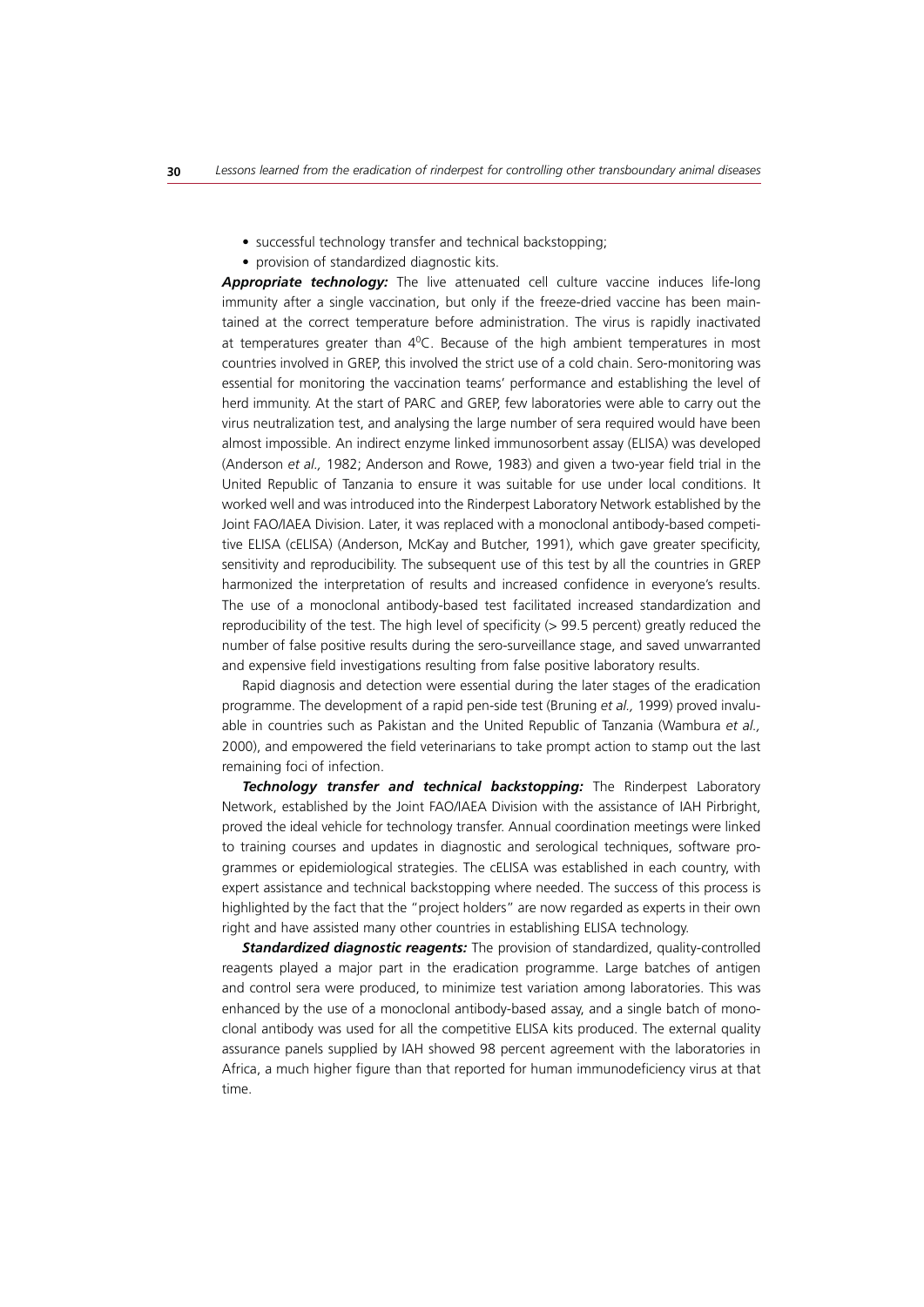#### **Recommendations for further animal health programmes**

Although the strategy used for rinderpest eradication is not applicable to all diseases, it could be used as a blueprint for diseases such as PPR. Key factors other than those already mentioned were the availability of an excellent vaccine, secure long-term funding, the establishment of the GREP Secretariat at FAO Headquarters in Rome as a global coordination unit, and evolution of the OIE Pathway to Freedom from Rinderpest, which gave clear guidance to all countries at each stage of the process. The drive and determination of a few key people was also essential to the remarkable success.

# **References**

- **Anderson, J. & Rowe, L.W.** 1983. The use of an enzyme-linked immunosorbent assay for the detection of IgG antibodies to rinderpest in epidemiological surveys. *Res. Vet. Sci*., 34: 77–81.
- **Anderson, J., McKay, J. A. & Butcher, R.N.** 1991. The use of monoclonal antibodies in competitive ELISA for the detection of antibodies to rinderpest and peste des petits ruminants viruses. In *The sero-monitoring of rinderpest throughout Africa, Phase One*. Proceedings of the Final Research Co-ordination Meeting of the IAEA Rinderpest Control Projects, Côte d'Ivoire, November 1990. IAEA Publication No. TECDOC-623, September 1991. Vienna, IAEA.
- **Anderson, J., Rowe, L.W., Taylor, W.P. & Crowther, J.R.** 1982. An enzyme-linked immunosorbent assay for the detection of IgG, IgA, and IgM antibodies to rinderpest virus in experimentally infected cattle. *Res. Vet. Sci*., 32: 242–247.
- Bruning, A., Bellamy, K., Talbot, D. & Anderson, J. 1999. A rapid chromatographic strip test for the pen-side diagnosis of rinderpest virus. *J. Virol. Meth.,* 81: 143–154.
- **Wambura, P.N., Moshy, D.W., Mbise, A.N., Mollel, G.O., Taylor, W.P., Anderson, J. & Bruning, A.** 2000. Diagnosis of rinderpest in Tanzania by a rapid chromatographic strip-test. *Trop. Anim. Health Prod.,* 32: 141–145.

#### **CONTRIBUTIONS OF MOLECULAR VIROLOGY TO RINDERPEST CONTROL**

*Michael D. Baron* IAH Pirbright, United Kingdom

For many years, the morbillivirus research programme at IAH has contributed, both to our understanding of the biology of rinderpest virus (RPV) (its interactions with its host) and to the diagnosis and epidemiology of the disease. Several elements contributed to the control and eradication programmes. As a recognized centre of diagnostics and research on RPV and PPR virus (PPRV), IAH collected virus isolates from many countries over an extended period. This enabled the comparison of viruses under controlled conditions, and the determination of gene sequences from these different strains. In turn, knowledge of the regions of sequence conservation and diversity in the viral genome enabled the development of effective PCR systems for the direct detection of viral ribonucleic acid (RNA), regardless of strain (geographic origin) (Forsyth and Barrett, 1995). Early systems used gel-based PCR; latterly, the more sensitive real-time PCR was used. These viral sequences also allowed the development of a system of molecular epidemiology, whereby the degree of relatedness of different isolates could be determined and distinct lineages of RPV identified (Chamberlain *et al.,* 1993). This contributed to the knowledge of, and ability to model, the movement and persistence of the virus in the wild (Barrett *et al.,* 1998; Rossiter and James, 1989).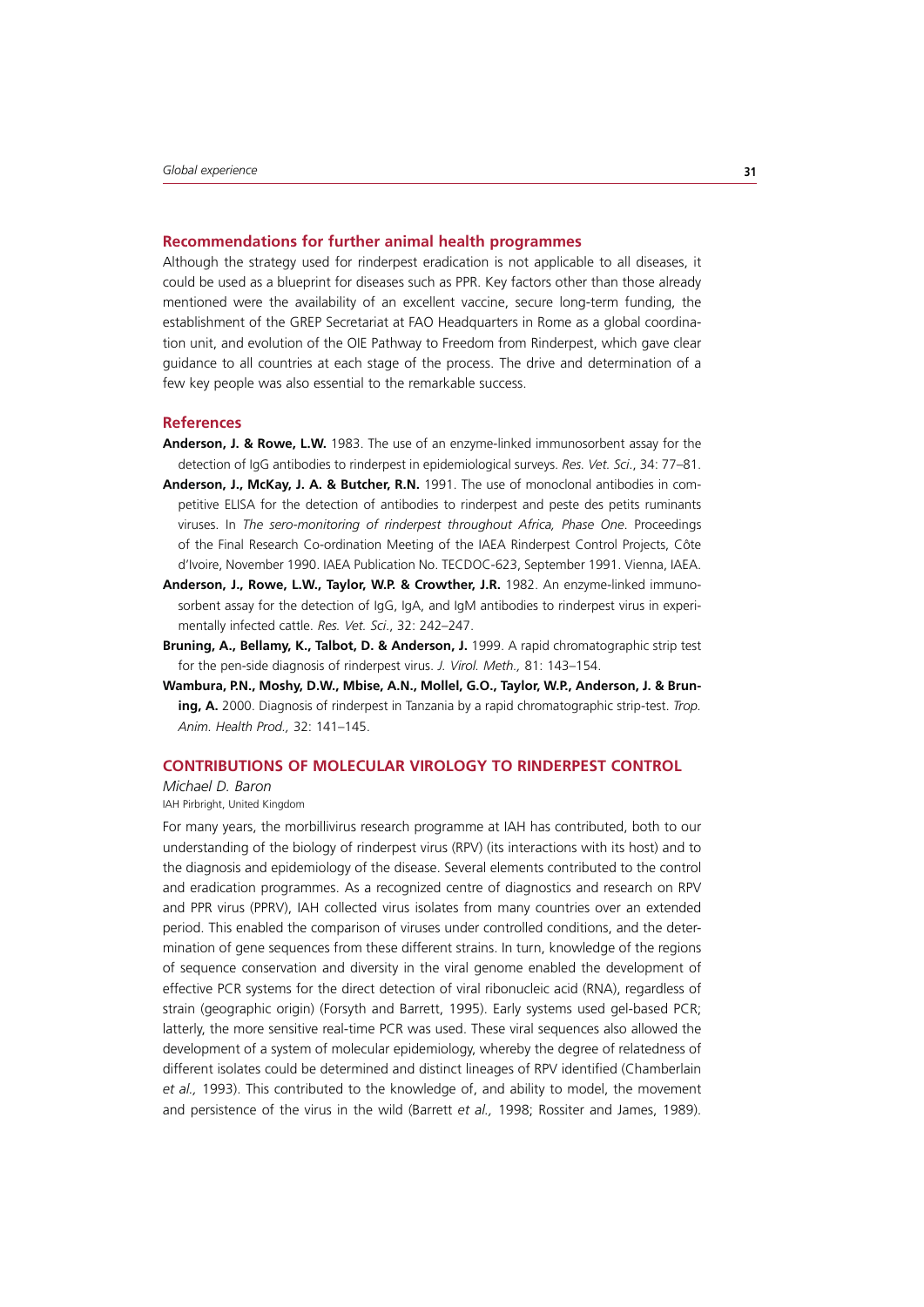The identification of multiple African lineages was particularly useful in understanding the introduction and spread of the virus in that continent.

Understanding of the basic biology of the virus and the development of reverse-genetics systems for RPV have also been important. They have enabled us to study the variation in phenotype of different virus isolates and the factors that restrict the virus in nature (Nanda *et al.,* 2009; Nanda and Baron, 2006; Baron *et al.,* 2005), as well as to develop improved (differentiation of infected from vaccinated animals [DIVA]) vaccines (Parida *et al.,* 2006; Walsh *et al.,* 2000; Das, Baron and Barrett, 2000). Although these vaccines arrived too late to contribute to the eradication process, they point the way to how we may develop such vaccines for use against PPRV.

The experience acquired during the eradication of rinderpest shows that most of the elements required for the eradication of PPRV exist (e.g., an effective vaccine, sensitive detection systems and molecular epidemiology). Several lessons can be taken from our experience in the RPV eradication programme and may be of use in a programme for the eradication of PPRV or another livestock virus. In addition to the need for a transnational network of cooperating diagnostic laboratories, there is need for rapid, sensitive and accurate diagnostic techniques coupled with identification of the infecting virus lineage/origin; we have already seen examples where this has been very useful in understanding PPRV spread. The appropriateness of technology for local diagnostic laboratories was not always fully understood during the RPV campaign, and this needs to be considered in the future. In many cases, new technologies, such as PCR, were introduced into areas where a suitable infrastructure was not yet in place. It is hoped that arrangements such as the OIE-sponsored twinning of laboratories may help to upgrade local laboratories at all levels, not just in the provision of equipment. Virus monitoring via serum surveillance was hampered during various stages of the eradication of RPV by the lack of a DIVA vaccine. Although the number of PPRV vaccines is increasing, those in current use are attenuated forms of PPRV, and will pose the same problems. It would be of significant benefit if a good DIVA vaccine against PPRV was developed, and we and others are working towards that goal at the moment. Our understanding of the biology of PPRV is limited, particularly regarding the way(s) in which it differs from RPV and the reasons for the species restriction of the two viruses. This is an area for improvement, along with better knowledge of the history and origins of PPRV.

#### **References**

- Baron, M.D., Banyard, A.C., Parida, S. & Barrett, T. 2005. The Plowright vaccine strain of rinderpest virus has attenuating mutations in most genes*. J. Gen. Virol*,. 86: 1093–10101.
- **Barrett, T., Forsyth, M.A., Inui, K., Wamwayi, H.M., Kock, R., Wambua, J., Mwanzia, J. & Rossiter, P.B.** 1998. Rediscovery of the second African lineage of rinderpest virus: its epidemiological significance*. Vet. Rec.,* 142: 669–671.
- **Chamberlain, R.W., Wamwayi, H.M., Hockley, E., Shaila, M.S., Goatley, L., Knowles, N.J. & Barrett, T.** 1993. Evidence for different lineages of rinderpest virus reflecting their geographic isolation. *J. Gen. Virol.,* 74: 2775–2780.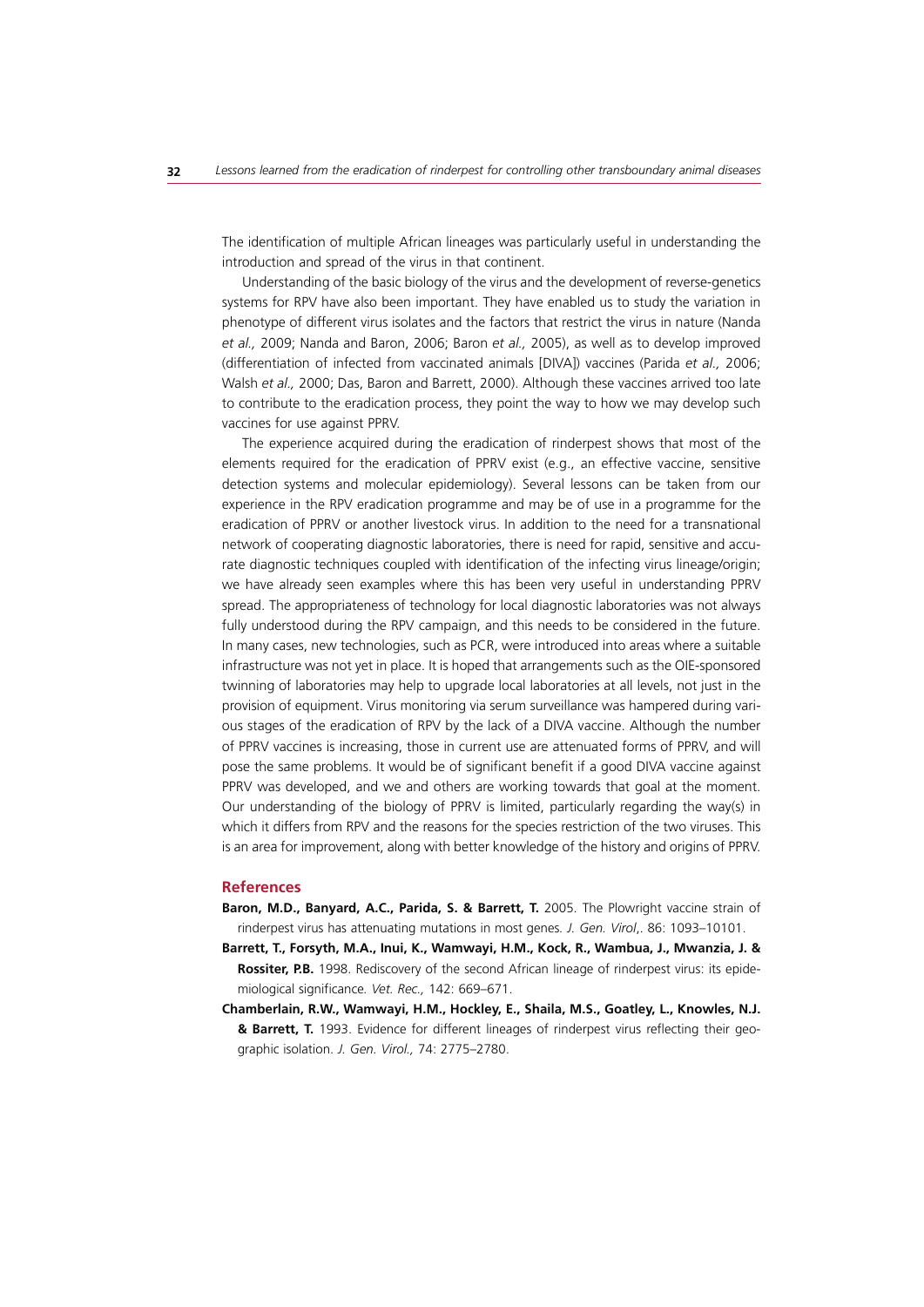- **Das, S.C., Baron, M.D. & Barrett, T.** 2000. Recovery and characterization of a chimeric rinderpest virus with the glycoproteins of peste-des-petits-ruminants virus: homologous F and H proteins are required for virus viability. *J. Virol.,* 74: 9039–9047.
- **Forsyth, M.A. & Barrett, T.** 1995. Evaluation of polymerase chain reaction for the detection and characterization of rinderpest and peste des petits ruminants viruses for epidemiologic studies*. Virus Res.,* 39: 151–163.
- **Nanda, S.K. & Baron, M.D.** 2006. Rinderpest virus blocks type I and type II interferon action: role of structural and nonstructural proteins. *J. Virol.,* 80: 7555–7568.
- Nanda, S.K., Baron, J., Royall, E., Robinson, L., Falciani, F. & Baron, M.D. 2009. Infection of bovine dendritic cells by rinderpest or measles viruses induces different changes in host transcription*. Virol.,* 395: 223–231.
- Parida, S., Mahapatra, M., Hawes, P., Baron, M.D., Monaghan, P. & Barret, T. 2006. Importance of the extracellular and cytoplasmic/transmembrane domains of the haemagglutinin protein of rinderpest virus for recovery of viable virus from cDNA copies. *Virus Res*,. 117: 273–282.
- **Rossiter, P.B. & James, A. D.** 1989. An epidemiological model of rinderpest. II. Simulations of the behaviour of rinderpest virus in populations. *Trop. Anim. Health Prod*,. 21: 69–84.
- **Walsh, E.P., Baron, M.D., Rennie, L.F., Monaghan, P., Anderson, J. & Barrett, T.** 2000. Recombinant rinderpest vaccines expressing membrane-anchored proteins as genetic markers: evidence of exclusion of marker protein from the virus envelope. *J. Virol.,* 74: 10165–10175.



*29 June 2010, Padukka - A veterinarian holding a blood sample taken from a cow for testing to make sure the rinderpest virus has not returned. FAO Project TCP/INT/3204 - Surveillance for accreditation of freedom from Rinderpest. To assist selected countries to obtain rinderpest infection-free status: Inter Regional Kazakhstan, Liberia, Sri Lanka.*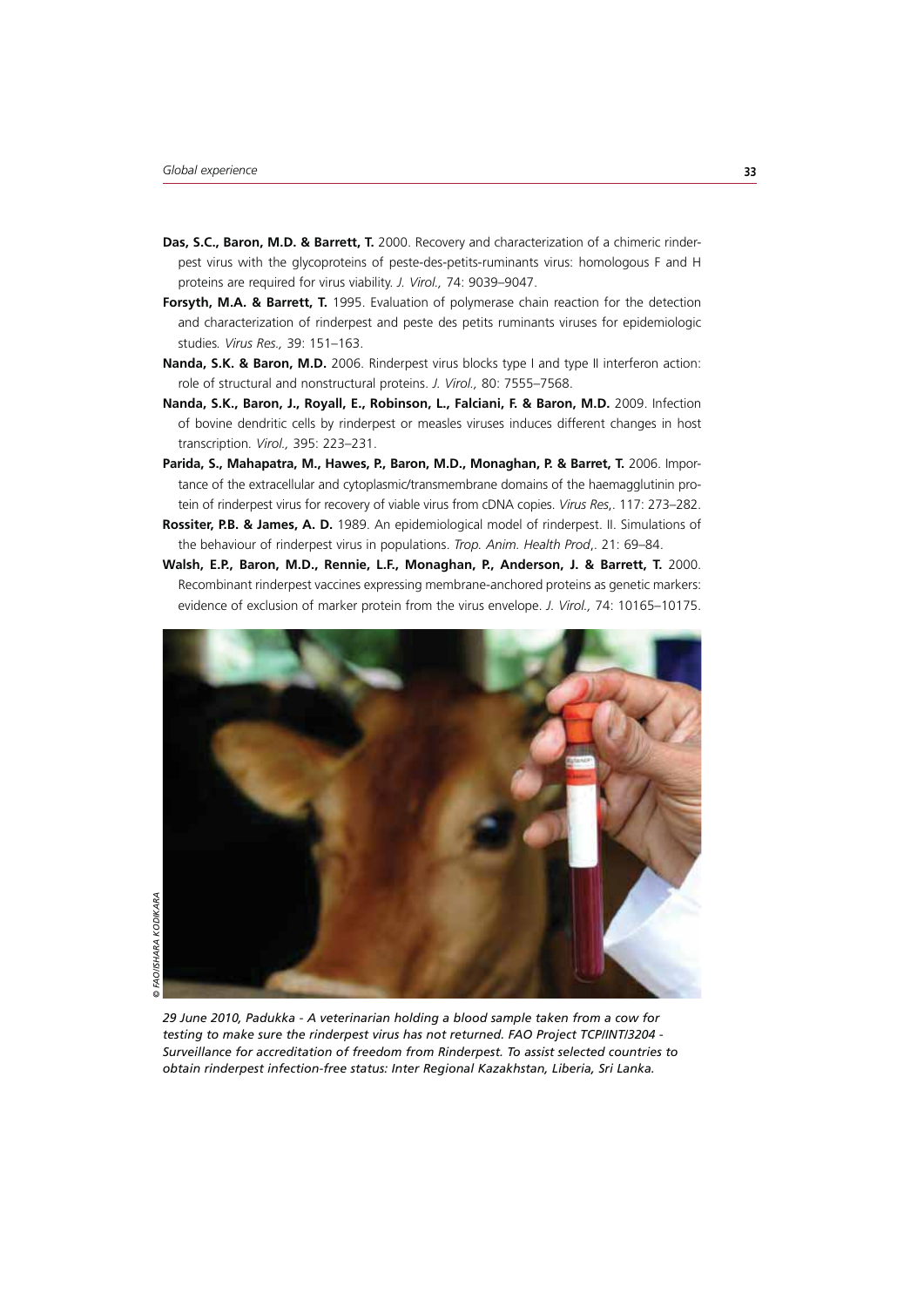# **RINDERPEST LABORATORY CAPACITY BUILDING AND SERO-MONITORING: THE CONTRIBUTION OF THE JOINT FAO/IAEA DIVISION**

*Martyn H. Jeggo* Director, Australian Animal Health Laboratory, Victoria, Australia

#### **Introduction**

GREP effectively began in 1986 with the formation of PARC, followed shortly by similar programmes in West Asia (WAREC) and South Asia (SAREC). It was not until the mid-1990s that these came under the more formal coordination of a fully established GREP with the unifying aim of global eradication (IAEA, 1994). Even so, in 1986 the underlying principle was the control and elimination of rinderpest through mass vaccination, to be followed by targeted surveillance and vaccination to remove remaining foci of infection. Importantly, the feasibility of eradication was based on the understanding that rinderpest immunity levels of about 85 percent in a population of cattle would result in elimination of the virus from that population. Thus, from the outset, it was appreciated that it would be necessary to monitor cattle serologically to ensure that levels of immunity of this order were achieved, through either vaccination or natural infection (Rossiter and James, 1989).

#### **Why the Joint FAO/IAEA Division?**

The Joint FAO/IAEA Division was established to promote and support the use of nuclear and related technologies for peaceful use in agriculture. This support is provided in two main ways: through IAEA technical cooperation programmes (TCPs) for the transfer of technologies; and through FAO/IAEA coordinated research programmes (CRPs) for undertaking research.

In 1986, following recommendations made by a nine-member consultative group, the Animal Production and Health Section of the Joint FAO/IAEA Division introduced an animal health component to its programme of support to scientists in developing countries. Central to this support was the use of a nuclear-related technology, ELISA, for the diagnosis and control of livestock disease. It had been apparent for some time that ELISA had a great deal to offer the diagnostician in developing countries. The technique is relatively simple to use and of low cost; a large number of samples can be tested in a short time; and the technology can be applied to the detection of both antibodies and the pathogen. This was ideally suited to the needs of PARC, SAREC, WAREC and, ultimately, GREP.

To provide support for this new programme, the Swedish International Development Cooperation Agency (SIDA) agreed to fund a CRP focused on the use of ELISA. While not initially focused on rinderpest, this provided a suitable structure for undertaking the laboratory testing associated with sero-monitoring. Over the next following years, the CRP became the process under which a network of laboratories were maintained across Africa, focused on sero-monitoring and then surveillance for rinderpest (IAEA, 1991b).

#### **The rinderpest laboratory network**

The laboratory support component of rinderpest eradication was developed and operationalized through PARC and the SIDA-funded CRP. It soon became apparent that the introduction and use of the ELISA-based system for sero-monitoring in veterinary laborato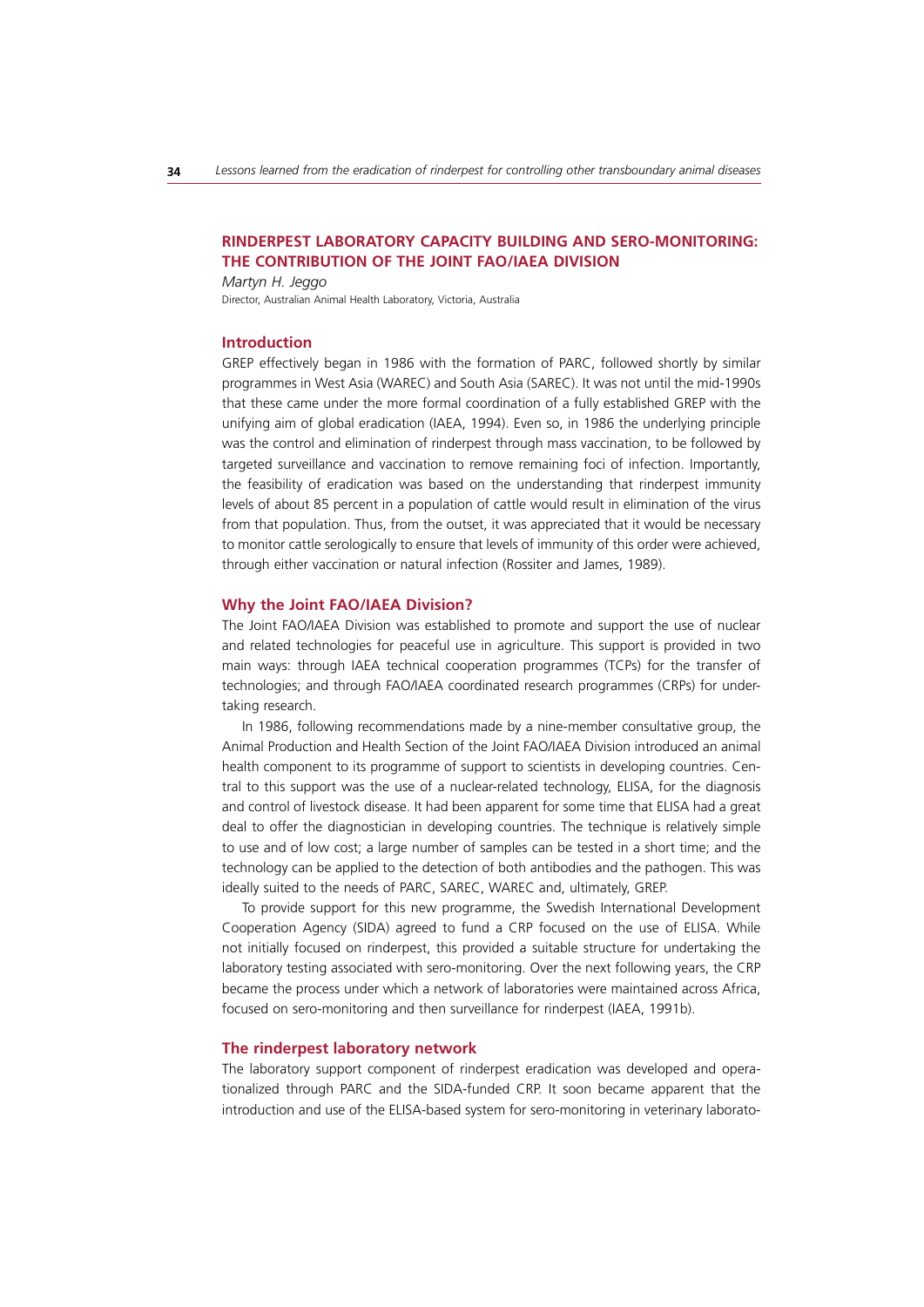ries in developing countries was a complex and far-from-straightforward task, particularly for generating reliable results that could be compared among laboratories, countries and even regions. It was realized that the system needed to be fully standardized, very robust, quality-assured and adequately supported.

Initially, a standardized ELISA kit was developed and validated at the IAH Pirbright Laboratory in the United Kingdom. Subsequently, every test component was provided in a kit format, even including water for reconstituting freeze-dried reagents (FAO, 1999). All equipment was fully standardized using only one manufacturer, and computer software was written both for operating the ELISA readers and for calculating and storing all results. Although the actual collection of the sera was undertaken by field officers, a standardized sampling frame was agreed from the outset, using a randomized, stratified approach across locations and animal ages (Anderson, McKay and Butcher, 1991). Once operational, it became clear that both laboratory internal quality controls and external proficiency testing were needed to ensure and manage quality assurance, and this became an essential component throughout the network. In total, some 2 million sera have been tested with, at the height of testing, 98 percent agreement using proficiency testing panels (IAEA, 1988; 1991; Jeggo and Anderson, 1991; 1992).

#### **Support**

The FAO/IAEA CRP proved an ideal mechanism for supporting national PARC laboratories. Appropriate diagnosticians in each PARC laboratory were awarded research contracts, which provided crucial funding for key laboratory and field activities. Annual research coordination meetings ensured that results were delivered and shared, providing an opportunity not only to inform PARC of progress but also to troubleshoot the programme and deliver specialized training.

Support from IAEA went well beyond that provided through the CRPs. IAEA TCPs, both national and regional, provided extensive additional support. Under an IAEA TCP it is possible to provide a range of laboratory equipment, send in experts, and provide fellowships and training courses tailored to the needs of specific rinderpest laboratory activities. The TCP was of great importance outside Africa. It was not possible to gain external funding for CRPs other than through PARC, so support to WAREC, SAREC and, ultimately, all GREP countries was provided through IAEA TCPs. In total, some 150 TCPs supported the eradication programme, with much being delivered through regional TCPs in Africa, West Asia and South Asia.

Through both the Joint FAO/IAEA Division CRPs and the IAEA TCPs, support has been continually provided over the last 25 years to more than 50 laboratories involved in the eradication process.

#### **Lessons learned**

- Effective laboratory support is essential for an eradication programme such as GREP.
- Support to laboratories must be broadly based and include essential equipment and reagents, training, expert assistance and, where required, operational funds. Without funds, the laboratory cannot support disease control/eradication programmes effectively.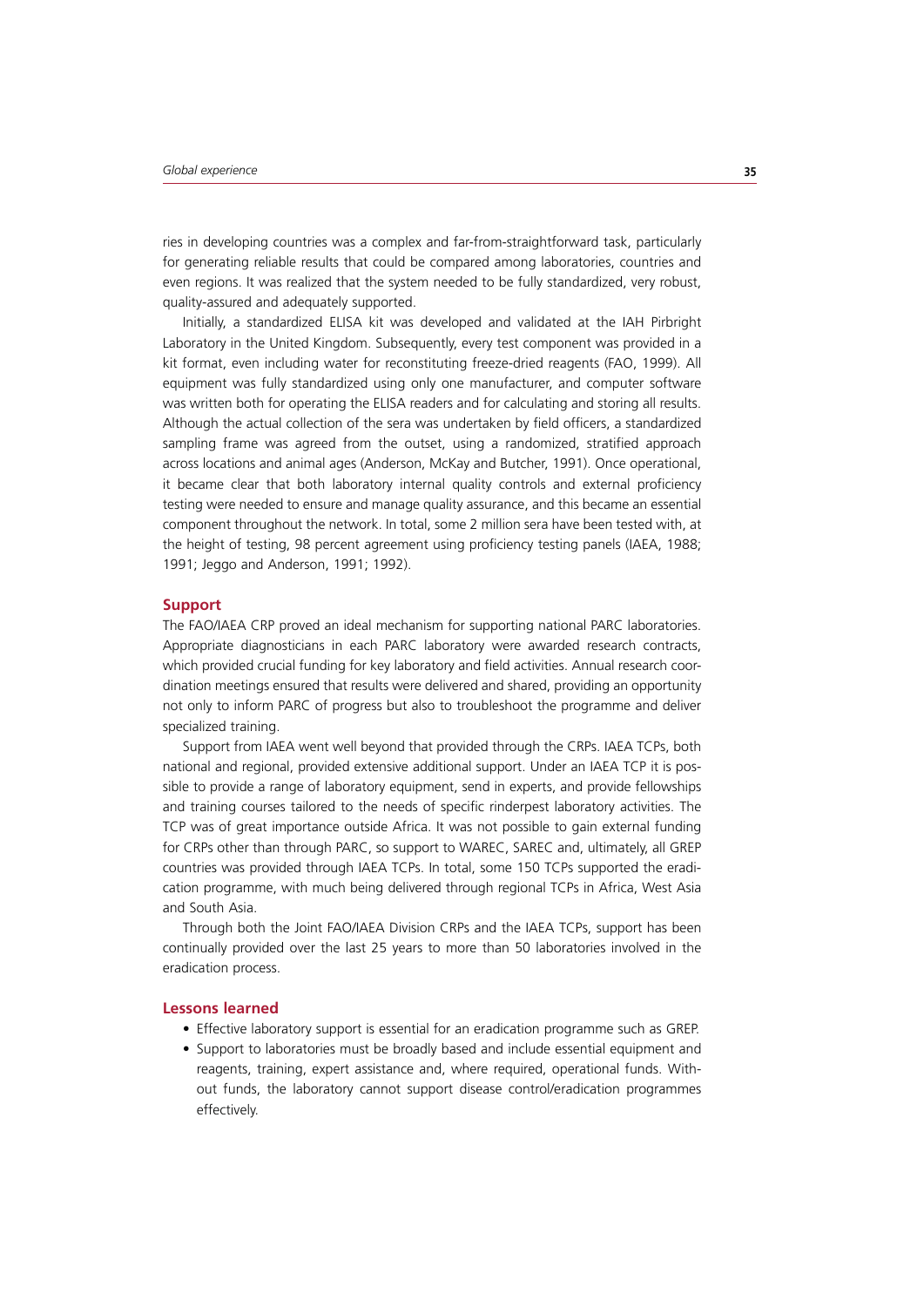- Support for individuals within the laboratory is as essential as the general process. The ability to operate within the framework of a network, with routine meetings and sharing of results, brings immense value and reward for individuals.
- Standardization is the only way to achieve effective comparison of results among laboratories. A harmonized approach, particularly in the developing country setting, is highly unlikely to succeed without it. This process of standardization should be applied across the whole range of laboratory-linked activities and not just to the test itself.
- Quality assurance is an essential component of any laboratory activity. It should be used as a supportive tool for developing and enhancing the network, rather than for identifying poor performance as such.
- While the technology needs within a laboratory are likely to change during an eradication programme, once a network has been established, it is relatively straightforward to validate and implement further technology transfer and use.
- Laboratories must be obliged to prepare and submit results on a routine basis. This ensures not only the effectiveness of the programme but also the continual operation of laboratory activities. Maintaining a functioning laboratory component is a far more cost-effective approach than routine resurrection of such capabilities.

# **Recommendations for further animal health programmes**

Without doubt, FMD is the biggest single disease impediment to trade in livestock and livestock products, to the sustainability of livestock development in poor countries and to overall food security. While current vaccines leave much to be desired, FMD has been eliminated in many countries and regions, and – in the longer term – it is feasible to consider global eradication. While this will take a significant number of years to achieve, progressive control on a global basis has to be a priority for national veterinary services and regional and international organizations.

#### **References**

- **Anderson, J., McKay, J.A. & Butcher, R.N.** 1991. The use of monoclonal antibodies in competitive ELISA for the detection of antibodies to rinderpest and peste des petit ruminants viruses. *In* IAEA. *The sero-monitoring of rinderpest throughout Africa: Phase 1.* IAEA-TECDOC-623. Vienna, IAEA.
- **FAO.** 1999. *Manual on the preparation of rinderpest contingency plans.* Rome.
- **IAEA.** 1988. *Guidelines for the sero-monitoring of rinderpest*. Vienna.
- **IAEA.** 1991a. *Expression and evaluation of ELISA data in serological tests used for infectious disease control in animals.* Report of a Joint FAO/IAEA Consultants Meeting. Vienna, IAEA.
- **IAEA.** 1991b. *The sero-monitoring of rinderpest throughout Africa: Phase 1.* IAEA TECDOC-623. Vienna.
- **IAEA**. 1994. *Recommended procedures for disease and serological surveillance as part of the Global Rinderpest Eradication Programme (GREP).* IAEA TECDOC-747. Vienna.
- **Jeggo, M.H. & Anderson, J.** 1991. The FAO/IAEA ELISA kit quality assurance programme. *In* IAEA. *The sero-monitoring of rinderpest throughout Africa: Phase 1.* IAEA TECDOC-623. Vienna, IAEA.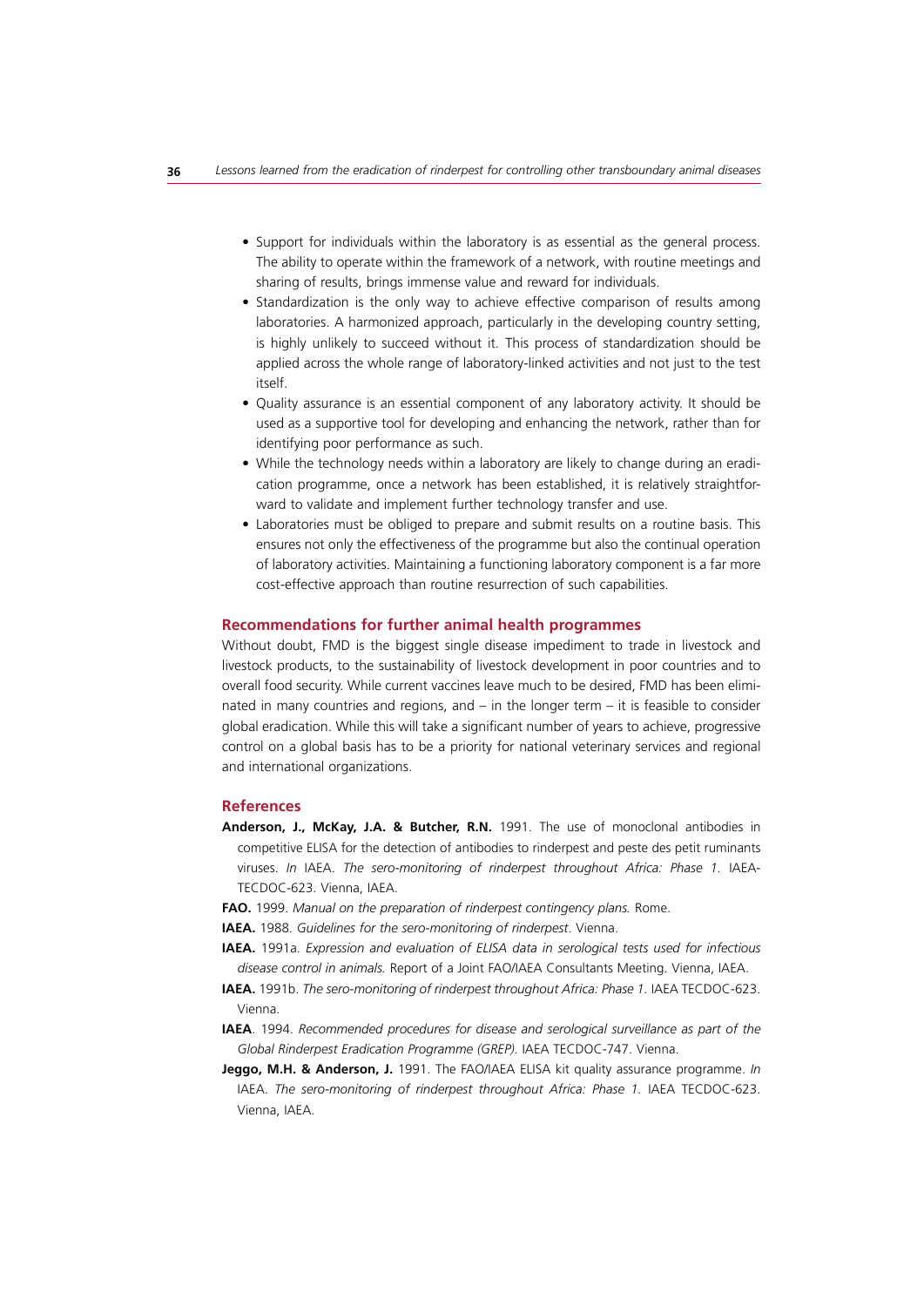- Jeggo, M.H. & Anderson, J. 1992. FAO/IAEA external quality assurance programme for the FAO/IAEA competitive ELISA. Results for 1992. *In* IAEA. *The sero-monitoring of rinderpest throughout Africa: Phase II. Results for 1992.* Vienna, IAEA.
- **Rossiter, P.B. & James, A.D.** 1989. An epidemiological model of rinderpest. II. Simulations of the behaviour of rinderpest virus in populations. *Trop. Anim. Health Prod*,. 21: 69–84.

# **A NON-EXHAUSTIVE REVIEW OF THE EUROPEAN UNION'S CONTRIBUTION TO RINDERPEST ERADICATION**

*Bernard Rey* Head of Operations, Delegation of *t*he EU to Kenya

*Alain Vandersmissen* Coordinator Influenza, One Health, Emerging Diseases, Directorate General External Relations, European Commission, and

*Chantal Symoens* Directorate General Europeaid Cooperation Office, European Commission

# **Introduction**

The EU has been a major contributor to the control and eradication of rinderpest, being a consistent and major donor over time. The European Commission, in addition to being a leading force in this challenge, has also taken advantage of it to build a solid policy of long-term capacity building in animal health and livestock services.

#### **EU contributions to rinderpest eradication**

Since the 1960s, the European Community, and subsequently the EU have contributed to the following major operations on the African continent:

- *t JP15 (1961 to 1976):* Support of EUR 5 million from European Development Funds (EDF) was used at the country level to cater for vaccination costs against rinderpest. Another major donor to JP15 was the United States of America, and additional resources were provided by the United Kingdom, Germany and Canada.
- *t PARC (1986 to 1998):* The sixth and seventh EDFs contributed EUR 115 million through a series of financing agreements. These initially financed emergency vaccinations, and later linked access to funding (for other than emergency vaccination) to the articulation of policy reforms for national veterinary services. Interventions at the country level were financed by mixing resources from the national and the regional envelopes of EDF, which was perceived as an innovative way of balancing common and national interests (country ownership). Additional resources to PARC were provided by Japan, the United Kingdom, Italy, Belgium and Nigeria.
- *t PACE (1999 to 2006):* A single financing agreement with resources from the regional envelope of EDF (EUR 77 million), the United Kingdom, France and Italy. PACE remains one of the largest EU financing agreements in the agriculture/rural development sector. It was designed to link rinderpest interventions in Africa to the OIE Pathway, with a shift towards surveillance and the necessary changes this implied for African veterinary services.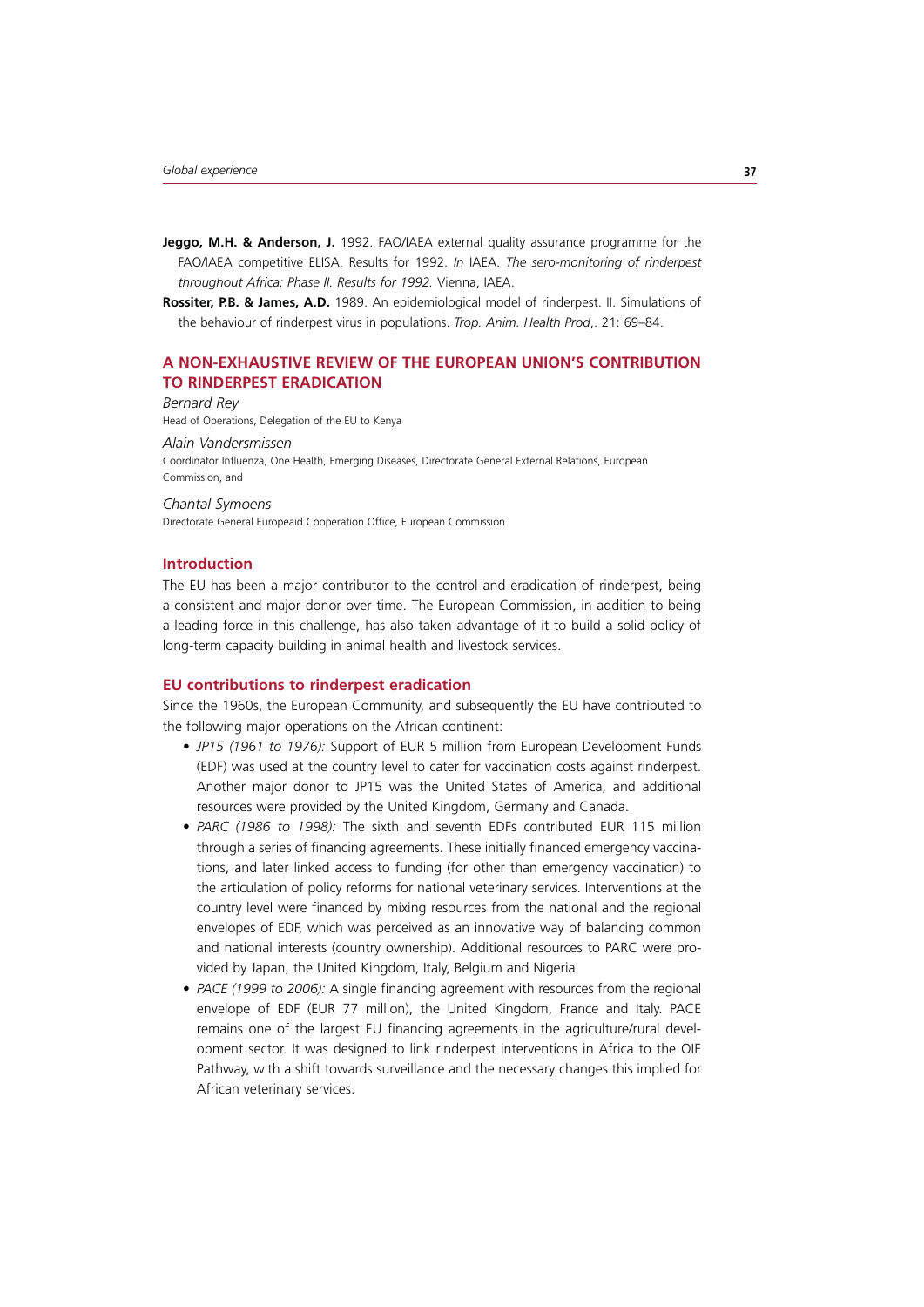- *t Wildlife veterinary projects (2000 to 2003):* In response to concerns expressed by AU-IBAR on the rinderpest serological status of wildlife, EDF provided an additional EUR 2 million to undertake a unique wildlife sampling operation in West, Central and East Africa.
- *t SERECU (2007 to 2010):* Taking stock of progress made in the epidemiological surveillance of rinderpest in most of Africa, a EUR 4 million EDF project was approved to focus on surveillance in the Somali ecosystem (Ethiopia, Kenya and Somalia). A recent independent evaluation of the project confirmed that the expected results were achieved – a contribution towards bringing us here today.

Among the world's other regions, Asia has benefited particularly from the European Commission's efforts against rinderpest, through various generations of projects and regional programmes:

- In the late 1970s, the European Commission started its first *livestock development project* in Pakistan, Baluchistan (EUR 7.45 million), with activities that were already taking rinderpest control on board.
- The late 1980s saw the emergence of country-based projects addressing the *strengthening of veterinary services (SVS) for livestock disease control,* with a clear focus on rinderpest control. Actions were implemented in India, Nepal and Bhutan (EUR 53 million).
- The first generation of SVS projects was consolidated in 1996 with a regional operation of EUR 7.7 million, the *South Asia Rinderpest Eradication Campaign,* which however never took off.
- At the request of FAO, an *emergency supply of rinderpest vaccines for Pakistan* was funded and mobilized swiftly in 1995 (EUR 400 000).

Finally, and for both regions, FAO has recently received an additional EU grant of EUR 2.8 million to look forward to a rinderpest-free world.

Throughout this evolution, the European Commission services in charge of development cooperation with Asia invested time and forces in regularly drawing lessons from projects focusing on animal health, particularly rinderpest and other disease control. This allowed better appraisal of new actions and adaptation to the quickly changing and various realities of Asia. These analysis efforts resulted in the emergence of a new generation of SVS projects. At the same time, the European Commission was projecting itself into the future with policy documents on livestock and development:

- From 1996 onwards, Southeast Asia (Viet Nam, Lao People's Democratic Republic and Cambodia) and Bangladesh benefited from the *new generation of SVS projects,* which were appraised almost in parallel and had the same integrated objectives: the long-term reinforcement of animal health systems, and information, coordination and reporting at international standards. Dimensions of regional networking and One Health were already present, although not as explicitly as they were in the twenty-first century. These operations were funded with a total of EUR 16 million.
- A similar operation was launched in *Pakistan* in 2001, for EUR 22.9 million.
- Follow-up projects were funded by the EU in *Lao People's Democratic Republic and Cambodia* (livestock smallholder support) for a total of EUR 8.8 million; in 2009/2010 these had just reached the end of their implementation phase.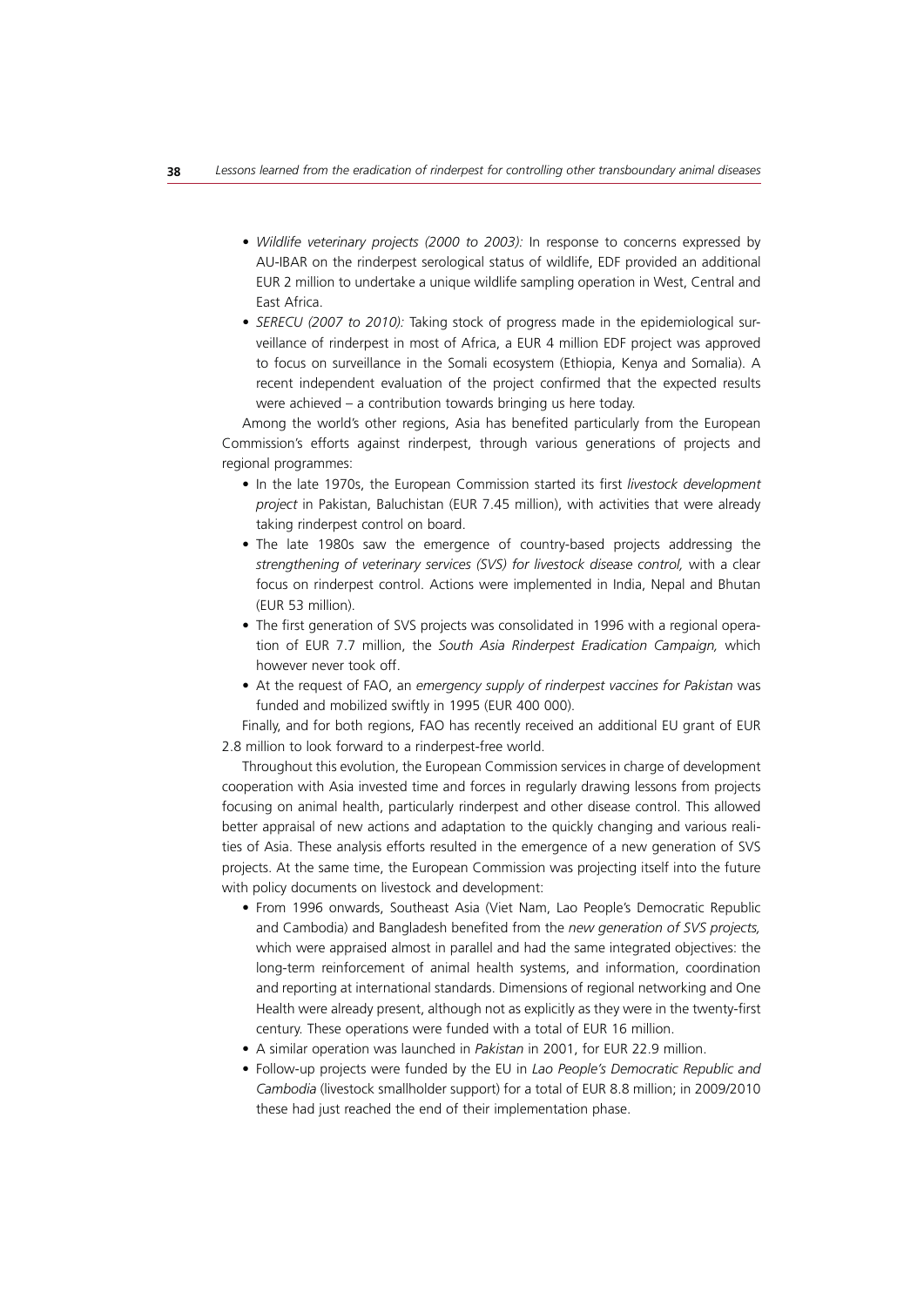In summary, over 40 years, the European Commission has contributed worldwide an amount close to EUR 340 million, while the EU's contribution to rinderpest eradication might well be about EUR 390 million. However, this figure is not intended to dwarf the contributions of non-EU donors (particularly the United States of America, Canada, Japan and Switzerland), and – of course – the participation of beneficiary countries.

#### **Lessons learned**

*Eradication is a long-term process:* Keeping international actors and development partners constantly mobilized against rinderpest has been a challenge over these 40 years. Discouragement was probably avoided thanks to the progressive development of programme design, taking lessons learned into account, encompassing wider development objectives, and adjusting to the evolving paradigms of the international agenda. Europe has been at the forefront of this evolution. For example, reference to the OIE Pathway and OIE's prominent involvement in the governance structure of PACE has supported the argument for considering that this is a trade-related assistance programme, which goes beyond a technical programme. The flexibility to organize interventions in South Sudan during years of civil war is also noticeable.

*Long-term capacity building must remain the goal:* Through its continual focus on long-term capacity building, such as broad institutional reinforcement, on multisectoral and comprehensive approaches, and on the subregional and regional convergence of standards, the EU has been a driving force towards achieving an internationally shared platform for livestock disease control. Many of the EU-supported actions described previously included rinderpest control, either on its own or as part of a broader integrated package. Another essential feature is that the European Commission has been constantly contributing to shaping the veterinary and public health services of tomorrow and beyond. The natural interactions and necessary cooperation between the animal and human health sectors were addressed early in the process, and became increasingly obvious as animal health projects and programmes became more sophisticated.

It is therefore not surprising that when it decided to co-organize the first International Ministerial Conference on Avian and Pandemic Influenza (IMCAPI) in Beijing in January 2006, the EU promoted, and subsequently funded, actions in response to the avian influenza crisis. These focused on planning, long-term capacity building and a multisectoral integrated approach to pandemic and high-impact sanitary hazards.

*Aid effectiveness:* Aid effectiveness is a challenge for programmes that cover a wide geographical area and have a long timeframe, such as transboundary disease control. This issue figures highly on the agenda of the international community. The Paris Declaration and the Accra Agenda for Action promote several concepts that are challenging for programmes such as transboundary disease control. Can we retrospectively draw lessons for future programmes from rinderpest control/eradication?

*Ownership,* measured by the extent to which developing countries set their own strategies for poverty reduction, improve their institutions and address governance, is the first challenge. Although developing countries participate in the definition of an international agenda (GREP for instance), the translation of this agenda into individual countries' development agendas can remain a difficult issue. The extent to which specific policies are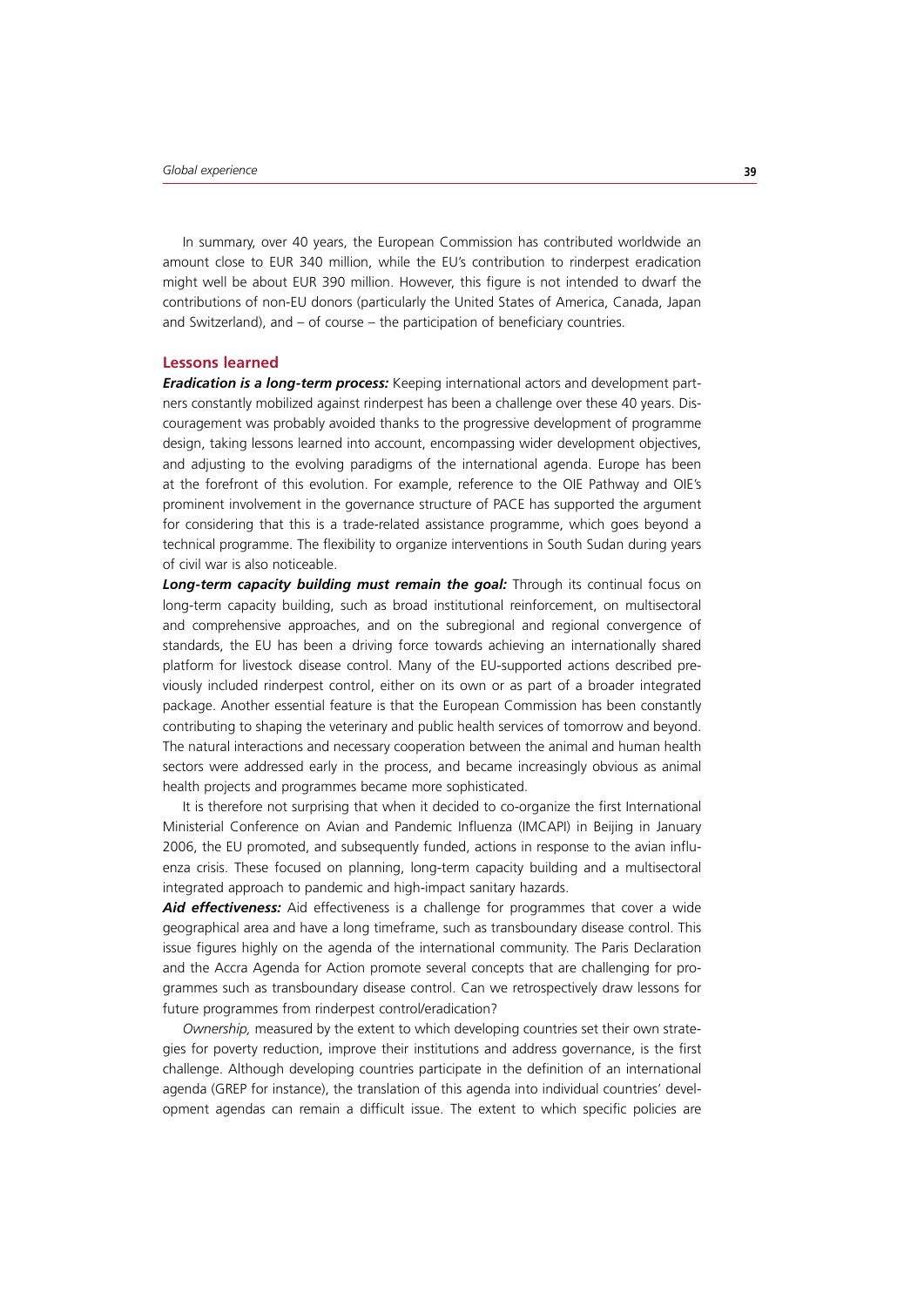financed compounds the difficulties. AU-IBAR's effort to convene ministerial meetings was an attempt to ensure such translation. Improvement of institutions was, however, seldom reflected in country Poverty Reduction Strategy Papers. The combination of EDF national and regional funds during PARC also aimed to ensure ownership at the country level.

Donor countries should *align* behind these objectives and use local systems. In the case of rinderpest control, donors aligned with the international agenda, represented by GREP and the OIE Pathway, much more than with explicit national agendas. While project implementation modalities have remained a central feature of cooperation in animal health issues, the option of a sector approach might offer interesting advantages for ensuring the continuous delivery of veterinary public goods.

*Harmonization* is assessed by countries' capacity to coordinate, simplify procedures and share information to avoid duplication. Coordination among donors has been an important feature of AU-IBAR-led programmes, with a particular reference to the PARC technical committees and the PACE Policy Committee. This was backed-up by effective EU coordination, allowing continuous support and sharing of burdens. EDF funding generated a dynamic that involved Member States alongside the European Commission. This was particularly the case of the United Kingdom, France, Italy and Belgium, which used a variety of modalities: parallel funding of jointly approved activities; co-funding of technical assistance; and delegated management of resources from one donor to another.

#### **Conclusion**

The world is about to declare freedom from rinderpest, and the donor community is proud to see the results achieved and the impact of its contribution. Over 40 years, in pursuing this worldwide objective, the European Commission has contributed close to EUR 340 million, a very significant amount. Rinderpest control has united many organizations – donor, regulatory, scientific and administrative – behind one goal, and this may have been a key to success, while promoting structural changes in a concomitant manner. Regional organizations benefited, as well as national ones, and the institutional build-up of AU-IBAR and PANVAC during these years is now crucial to AUC.

The international consensus achieved within just three years on the need for prevention of and response to the serious risks at the interface among animals, humans and their various environments (the One Health approach) is also a natural and logical development of the policy evolution that started with rinderpest control.

In the aftermath of the Alma Ata Declaration on Primary Health Care (September 1978), debate started on the need to "horizontalize" all cooperation actions in the field of health. EU-funded projects and programmes of the last generation integrate almost naturally the vertical and horizontal dimensions of disease control and health improvement. Through the success of the global response to avian influenza, the comprehensiveness of modern cooperation in health can be seen as the very positive outcome of 30 years of considerable effort by development partners at the national, regional and international levels.

In various fora, and recently at IMCAPI Hanoi 2010, the EU has reiterated its commitment to continuing to play a role as policy developer and major actor in global health.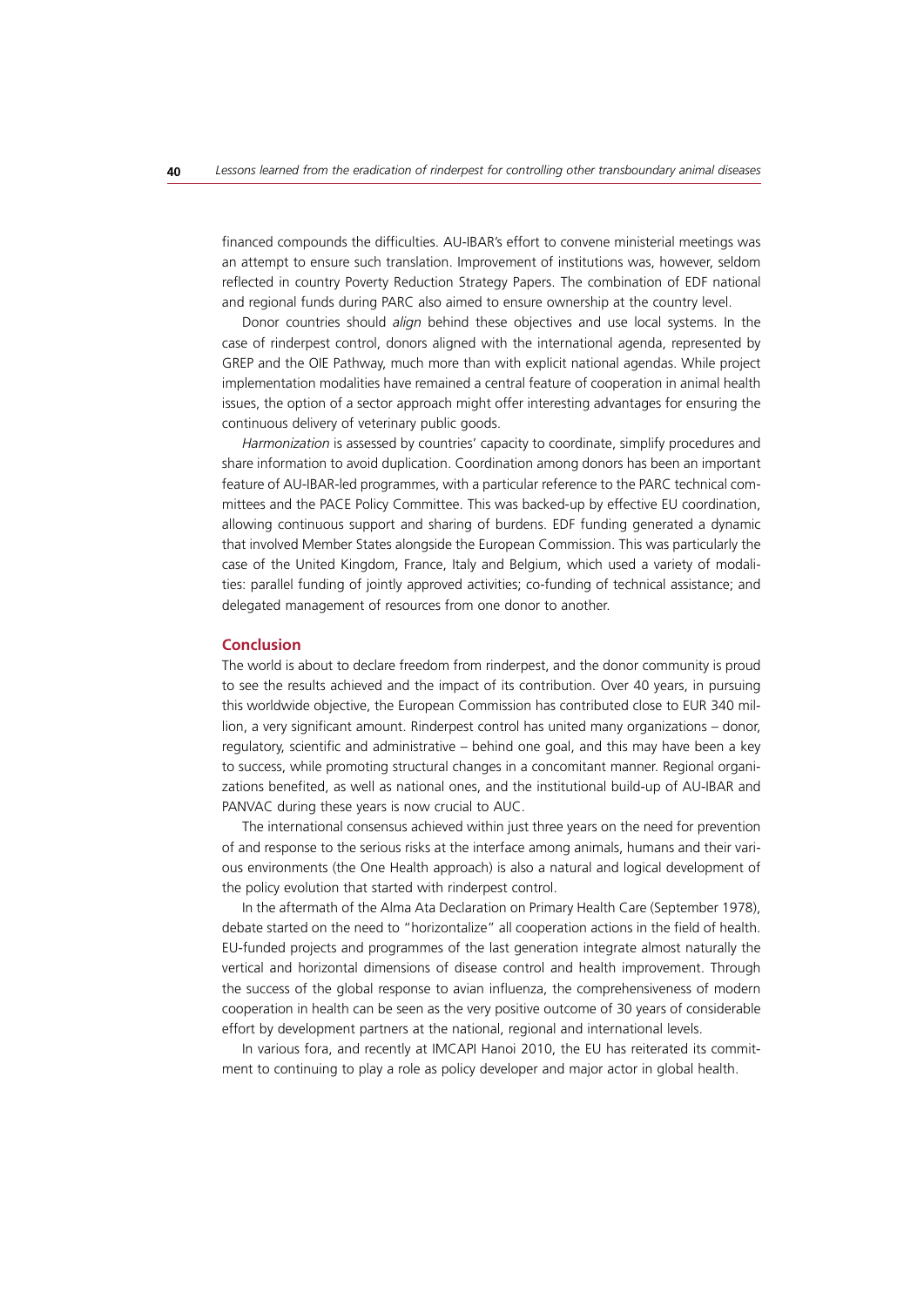# **GLOBAL ECONOMIC BENEFITS OF RINDERPEST ERADICATION: TECHNICAL ISSUES AND PERSPECTIVES**

*Karl Matthew Rich*

Animal Health Economist, Norwegian Institute of National Affairs, Oslo

Animal diseases generate numerous economic impacts, both in terms of their control costs, and through the disruptions that such diseases cause on domestic and international commerce in the livestock sector, in related downstream industries (e.g., processing, distribution, retail) and in unrelated sectors such as services or tourism. Livelihood impacts are also important in the developing world, where livestock serve important non-commercial roles, and are for many households an important pathway out of poverty (Rich and Perry, 2010).

Rinderpest was once responsible for a variety of socio-economic dislocations, particularly in Africa, Asia and the Near East. While much has been documented on the epidemiological, technical and institutional lessons resulting from its eradication, very little has been written on what this means for society at a global level. Normile (2008) cites FAO estimates of control costs of USD 610 million, and potential annual benefits for Africa alone of USD 1 billion. Using FAO estimates, Catley, Leyland and Bishop (2005) calculate that the benefits of rinderpest control on livestock production in India between 1965 to 1998 were USD 289 billion, while the benefits for Africa during the same period were USD 47 billion. Roeder and Rich (2009) remark that many of the findings on the economic impact of rinderpest are case-specific and Africa-focused. The most widely cited study in Africa was conducted by Tambi *et al.* (1999) in the context of PARC. Their study conducted a cost-benefit analysis of a subset of ten of the 27 PARC countries (Benin, Burkina Faso, Côte d'Ivoire, Ethiopia, Ghana, Kenya, Mali, Senegal, the United Republic of Tanzania and Uganda), finding average benefit-cost ratios for PARC of 1.85, ranging from 1.06 in Côte d'Ivoire to 3.84 in the United Republic of Tanzania. Very little if any information is available on the socio-economic impacts of rinderpest in non-African contexts, particularly in South Asia, China and the Near East.

At the same time, the figures that do exist often lack thorough discussion of their derivation. There has been no standardization of the methodologies applied or cited, nor have many of the impacts on international trade, downstream sectors or unrelated sectors been captured. We also lack details on the more nuanced impacts on behaviour and the environment, and the potential unintended consequences resulting from rinderpest eradication. Some of these behavioural considerations have been identified by Felton and Ellis (1978), who noted the potential for changes in the cohort structure for animal herds (e.g., fewer and older female cows) due to the diminished risk of rinderpest. Such changes could have important second-round impacts on productivity, efficiency and the marketing of meat products, which have not been adequately costed. Nor have the environmental costs related to the pressures that larger numbers of livestock might have on the carrying capacity of pasturelands now free of rinderpest been thoroughly assessed. In short, we need tools and metrics for analysis that captures more broadly not only the first-round impacts on animal production, but also the second- and third-round effects on other sectors and behaviour that were generated by eradication.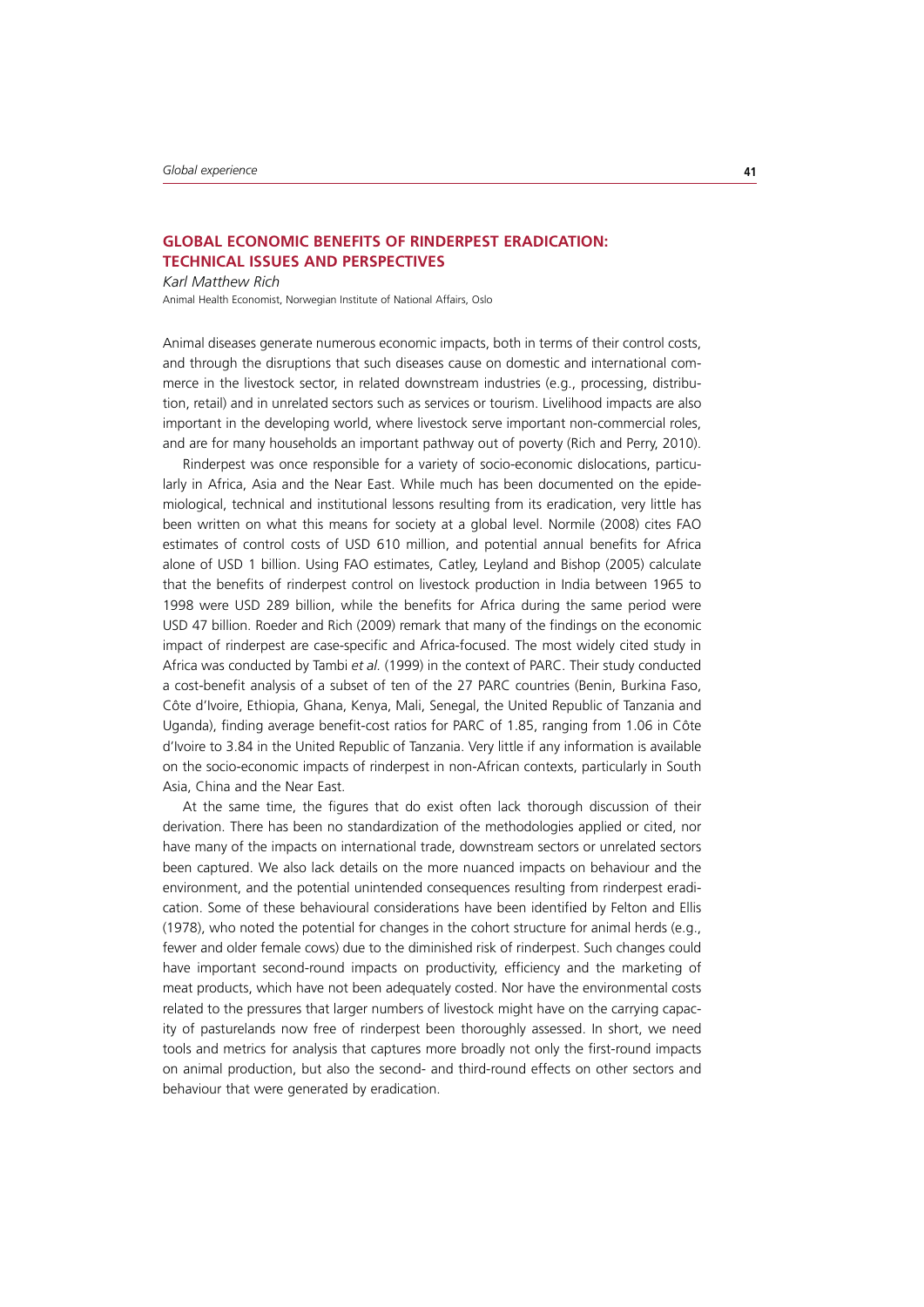Appropriate tools exist for developing these broader frameworks for analysis. For instance, Roeder and Rich (2009) used social accounting matrices in a recent analysis of rinderpest to look at the macro impacts associated with rinderpest control. They found that the livestock sectors of East Africa had relatively high activity multipliers (between 3 and 5, meaning that a USD 1 increase in final demand would increase the economy-wide output by USD 3 to 5) compared with those in other sectors, suggesting that government spending in the sector (such as investments in rinderpest campaigns) would be broadly beneficial. Such methods, combined with more extensive benefit-cost analyses that trace production and behavioural patterns before control campaigns began, would serve to improve calibration of the scope of rinderpest eradication at a national level, and could be employed in global models (e.g., the Global Trade Analysis Project) to determine the global benefits for disease control.

#### **References**

- **Catley, A., Leyland, T. & Bishop, S.** 2005. *Policies, practice, and participation in complex emergencies: the case of livestock interventions in South Sudan,* p. 69. Case study for the Agriculture and Development Economics Division of FAO. Medford, Massachusetts, USA, Tufts University.
- **Felton, M.R. & Ellis, P.R.** 1978. *Studies on the control of rinderpest in Nigeria*. Study No. 23. Reading, UK, University of Reading. (mimeograph)
- **Normile, D.** 2008. Driven to extinction. *Science,* 319, 1606–1609.
- **Rich, K.M. & Perry, B.D.** 2010. The economic and poverty impacts of animal diseases in developing countries: new roles, new demands for economics and epidemiology. *Prev. Vet. Med.,*  doi:10.1016/j. prevetmed. 2010.08.002*.*
- **Roeder, P. & Rich, K.M.** 2009. Conquering the cattle plague: The global effort to eradicate rinderpest. *In* D.J. Spielman and R. Pandya-Lorch, eds. *Millions fed: Proven successes in agricultural development*, pp. 109–116. Washington, DC, International Food Policy Research Institute (IFPRI). www.ifpri.org/sites/default/files/publications/oc64ch16.pdf.
- **Tambi, E.N., Maina, O.W., Mukhebi, A.W. & Randolph, T.F**. 1999. Economic impact assessment of rinderpest control in Africa. *Rev.sci.tech.Off.int.Epiz.,* 18: 458–477.

#### **SOCIO-ECONOMIC IMPACTS OF RINDERPEST ERADICATION**

*M. Joachim Otte* Senior Livestock Policy Officer, AGAL, FAO

*Karl Matthew Rich* Animal Health Economist, Norwegian Institute of National Affairs, Oslo

# **Introduction**

Limited studies have attempted to put an economic value on the cost of rinderpest or the cost and benefits of its control. The losses from rinderpest in Nigeria in the 1980s have been estimated at USD 2 billion, and FAO estimates the total costs of control at USD 610 million, including USD 289 billion (for India) and USD 47 billion (for Africa) between 1965 and 1998. However, we do not have a systematic and comprehensive global assessment, and the available estimates seldom provide information on the return on investment, a key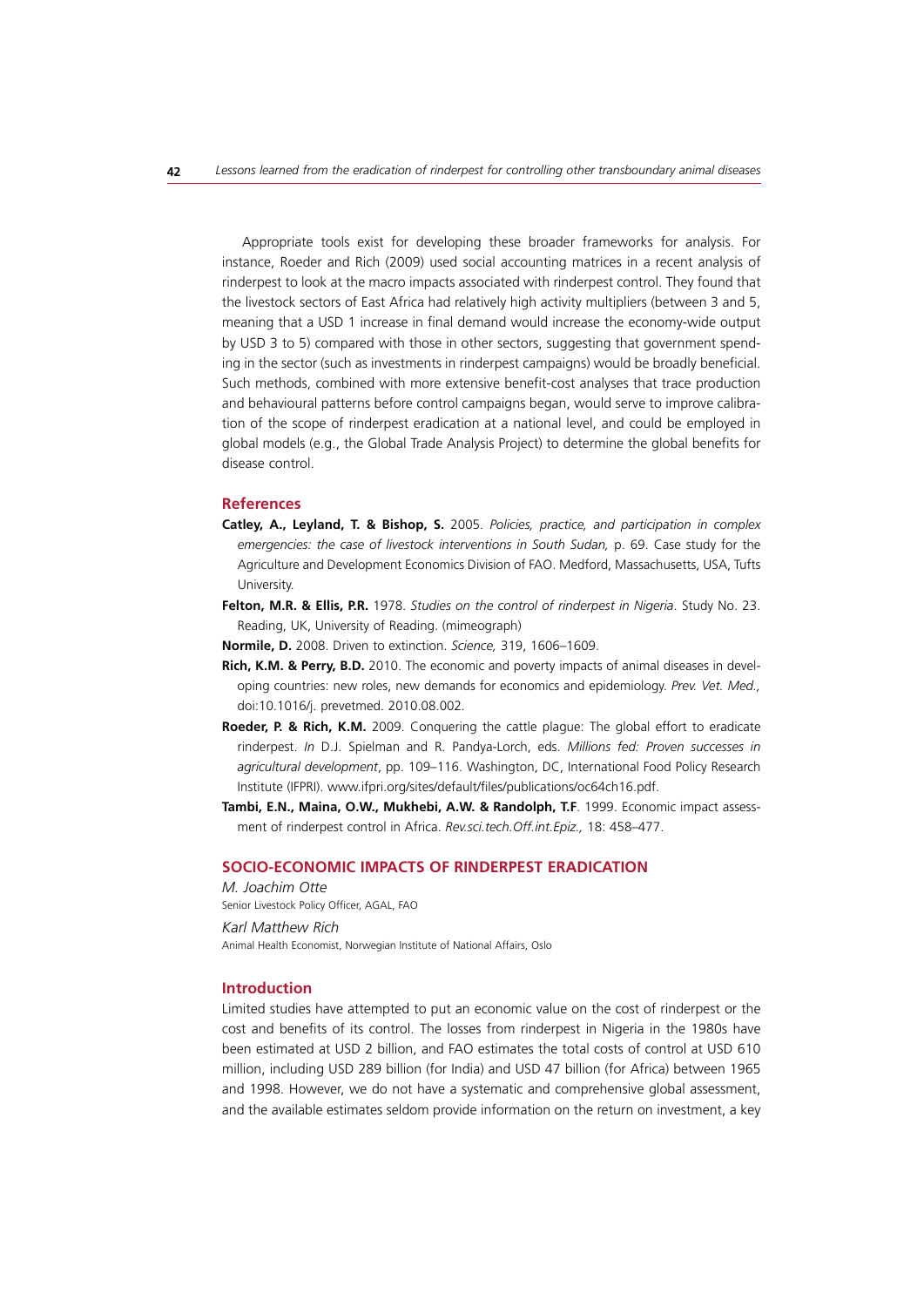parameter for evaluating past or guiding future investment decisions/choices about the allocation of scarce resources among competing alternatives. Concerning rinderpest, these choices might include:

- fatalistically accepting rinderpest and living with the disease;
- implementing a combination of control measures, but accepting open-ended, recurrent disease and control costs;
- aiming for eradication.

This paper provides an initial, admittedly crude, attempt to quantify the costs and benefits of rinderpest eradication versus controlling, but "living with", the disease, as was the case prior to concerted eradication programmes. In this preliminary assessment we attempt to quantify first- and second-round benefits of rinderpest eradication; at this stage, we have not attempted to capture possible third-round benefits, livelihood impacts or negative externalities of rinderpest eradication. First-round benefits encompass avoided disease losses and control costs (mainly vaccination), while second-round benefits accrue through multiplier effects along the cattle value chain, i.e., economic activities feeding into and from primary cattle production (these may extend into export markets). Third-round effects could, for example, arise from changing production practices and/or herd structures in response to elimination of the rinderpest risk. Rinderpest led to non-linear livelihood impacts when pastoral herd size was reduced below the critical threshold required to ensure household survival, while negative externalities might arise from increased grazing pressure due to herd growth.

#### **Methodology**

There is a shortage of data from more recent rinderpest eradication programmes, but Felton and Ellis (1978) and MacFarlane (1976) provide figures from JP15 relating to the numbers of vaccinations carried out and the numbers of outbreaks of rinderpest occurring annually, in Nigeria and in Kenya respectively. Both data sets show what appears to be a very clear correlation between the increased number of vaccinations carried out in each country under the JP15 campaign and a simultaneous decrease in the number of reported outbreaks of rinderpest, to the point of eradication. JP15 eradicated rinderpest in Nigeria by 1963 and in Kenya by 1967, at which point it should have been possible to reduce the overall costs of control by stopping rinderpest vaccination and concentrating on disease surveillance and emergency prevention. Unfortunately, this was not possible because the disease was not eradicated in all neighbouring countries, so lower levels of vaccination had to be continued, and even then rinderpest outbreaks occurred in both countries in the early 1980s.

In response to JP15's inability fully to rid Africa of rinderpest, PARC was initiated in 1986 and lasted until 1998. In the decade from 1985 to 1996, national PARC programmes in 14 countries administered more than 255 million doses of rinderpest vaccine to cattle – a huge achievement.

Based on information provided by Felton and Ellis (1978) on pre-JP15 vaccination coverage, incidence of rinderpest outbreaks and average mortality associated with these outbreaks in three neighbouring West African countries (the Niger, Nigeria and Chad), and applying costs of USD 50 for a dead bovine and USD 0.5 per vaccination, it is pos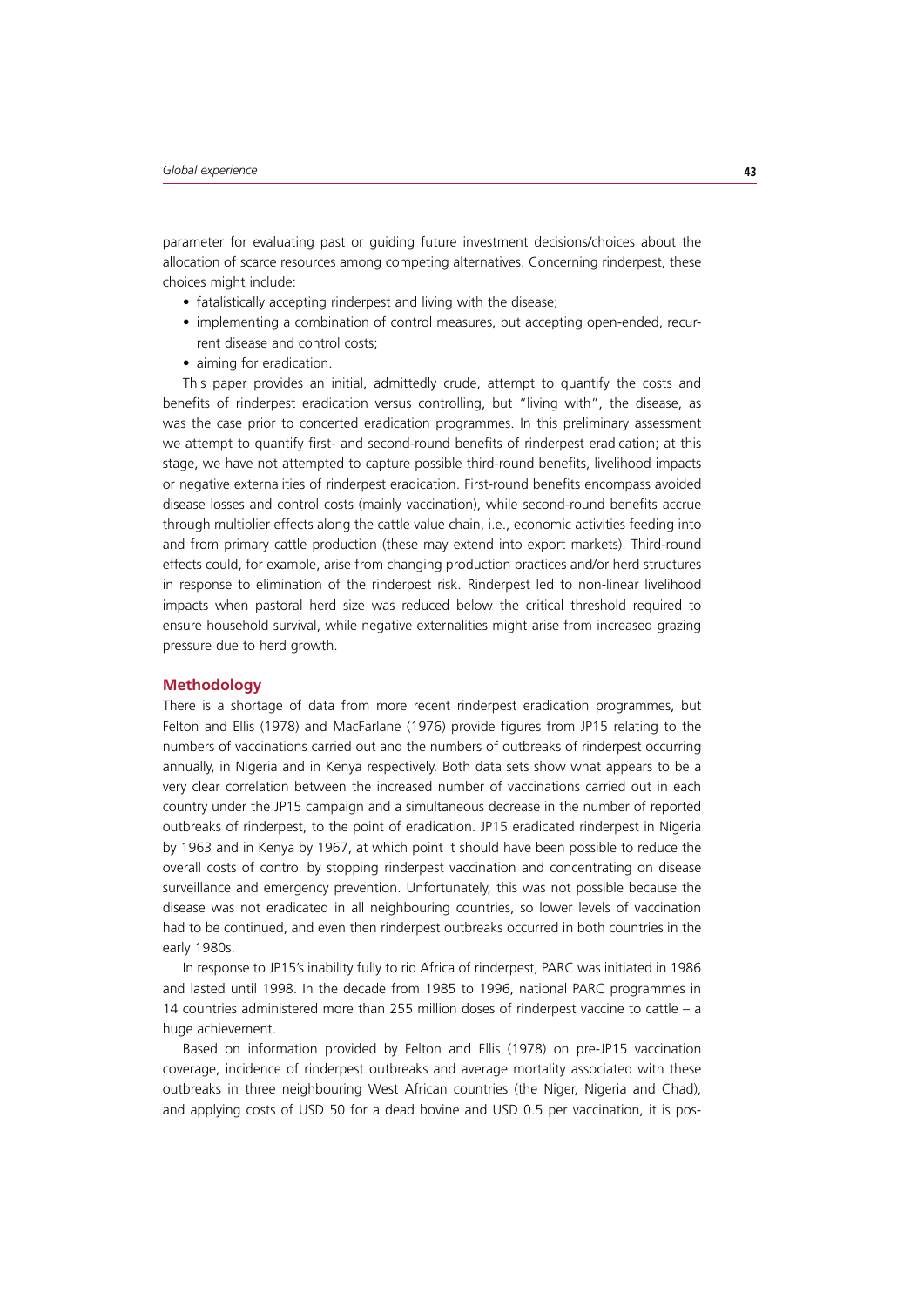sible to estimate what would have been the cumulative costs (vaccination and deaths) of "business-as-usual" control campaigns in these countries between 1986 and 2000 and to compare these with the real costs reported for the burst of extra activities under PARC during the same period. We used the household multiplier for cattle in Nigeria (2.48) from the Global Trade Analysis Project database to obtain an initial estimate of the second-round benefits of reduced cattle mortality.

#### **Results**

Figures 1a and 1b show that although the costs of PARC were initially higher than the business-as-usual alternative, by 2000, the cumulative costs of PARC were no higher than those of a control approach based on vaccination campaigns that were not aiming to eradicate rinderpest. Without eradication, the cumulative recurrent costs would then outstrip the costs for eradication. These are saved costs are what we refer to as "first-round effects".

Previous studies of benefit-cost ratios for rinderpest control based on only first-round effects derived ratios of 1.06 to 3.84 for PACE (Tambi *et al.*, 1999), 2.48 for JP15 in Nigeria (Felton and Ellis, 1978) and 3.4 for South Sudan (Blakeway, 1995).

Second-round benefits include the added value that will accrue from keeping alive the cattle that would otherwise have died from rinderpest (we acknowledge that some animals might die from other diseases). As mentioned earlier, this value addition occurs at all stages of the production cycle, from breeding and feeding to distribution, processing and retail. In West Africa the household multipliers of cattle are very high compared with those of crops, for example, reflecting the importance of cattle in West African drylands and their contribution to wider economic activities that support the livelihoods of traders, butchers, slaughterhouse employees, transporters, etc. Taking the cattle household multiplier of 2.48 estimated for the Nigerian economy (the largest of the three included in this assessment), and applying it to the average value of a bovine dying from rinderpest (USD 50), each death leads to a total loss of USD 124 through revenue forgone along the value chain. Extrapolat-

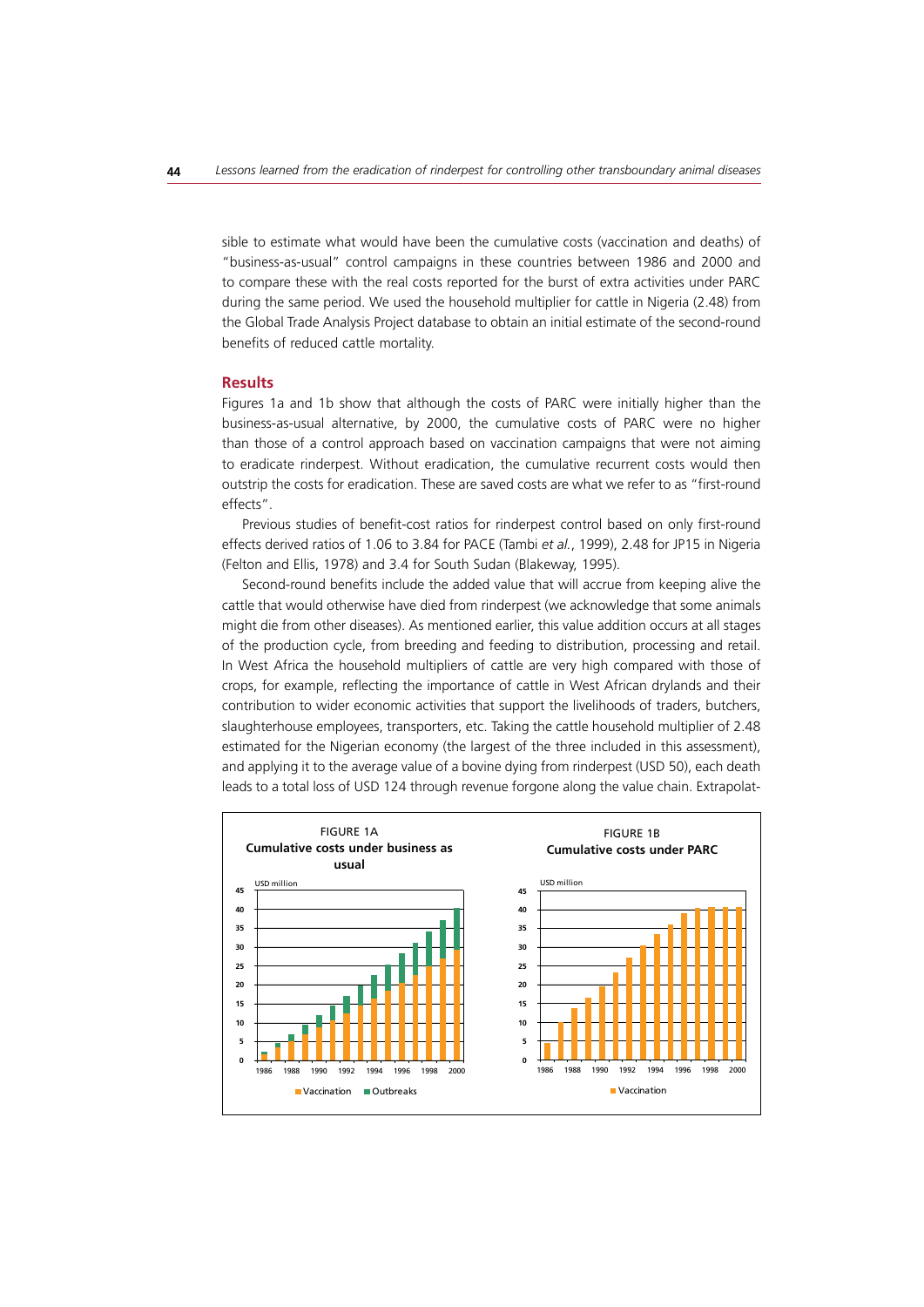

ing further, and applying this to the PARC data for our group of West African countries, we see that by 1997, when vaccination stopped, the cumulative value of losses averted already amounted to about half of the total vaccination cost. Any losses averted after 1997 are net benefits of the eradication effort, and thus reduce the total cost of eradication.

The highest net costs (total vaccination costs minus averted costs) during PARC were some USD 20 million in 1996, after which net costs declined. Comparing this with the business-as-usual scenario for the three West African countries, we see that its cumulative costs would have reached the USD 20 million mark in 1993. This means that only eight years of business as usual in the Niger, Nigeria and Chad would have occasioned disease costs similar to those of the eradication push.

The results are of course based on very generic valuations of cattle and vaccination costs and do not discount these values over time; but they can be considered conservative estimates of eradication benefits, as they consider only mortality and disregard losses that result from morbidity and ensuing stunting and lower reproductive performance. Thus, even allowing for some margin of error, it appears that for the group of countries analysed, investing in the final push was very worthwhile.

# **Conclusion**

We acknowledge that our assessment does not consider spatial patterns, distributional issues, livelihood impacts (etc.) or adaptive behaviour change due to changing risk profiles (third-round effects) and that we are still far from a systematic, comprehensive, global assessment of the costs and benefits of rinderpest eradication. However, there can be little doubt that the investment in rinderpest eradication outperformed most alternatives in disease control.

#### **References**

**Blakeway, S.** 1995. *Evaluation of the UNICEF Operation Lifeline Sudan, Southern Sector Livestock Programme*. Nairobi, UNICEF-OLS.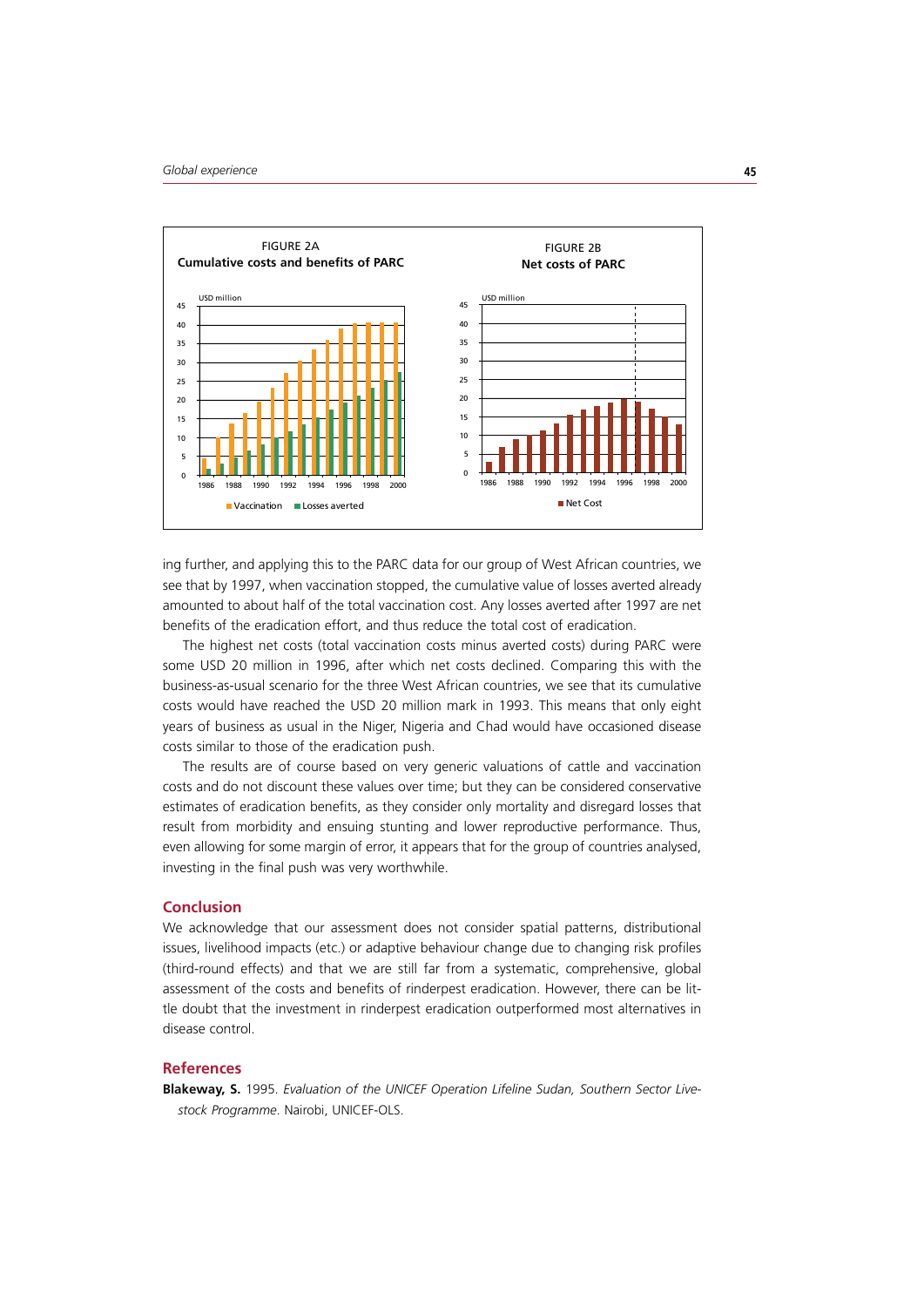- **Felton, M.R. & and Ellis, P.R.** 1978. *Studies on the control of rinderpest in Nigeria*. Study No. 23. Reading, UK, University of Reading. (mimeograph)
- **McFarlane, I.M.** 1976. *A general technical report on the OAU/STRC Joint Campaign against Rinderpest in Eastern Africa*. Lagos, OAU/STRC. (mimeograph)
- **Tambi, E.N., Maina, O.W., Mukhebi, A.W. & Randolph, T.F**. 1999. Economic impact assessment of rinderpest control in Africa. *Rev.sci.tech.Off.int.Epiz.,* 18: 458–77.

# **Discussion**

*Dr Rweyemamu* recognized the role played by Dr Kris Wojiechowski who convened the consultation on global eradication of rinderpest at FAO in 1992 that gave rise to GREP. The background paper to that meeting, prepared by Drs Gordon Scott and Alain Provost, originally advocated a global rinderpest eradication *campaign*, implying a level of central global command similar to that applied for smallpox eradication. This was discussed in some detail at the meeting, but it was agreed that instead a global rinderpest eradication *programme* might be more appropriate in terms of cost and in promoting a sense of regional and national ownership for rinderpest eradication. This had clearly worked, and it would be interesting to know whether this approach through a globally coordinated programme of regional campaigns was more cost-effective than a single centrally implemented campaign. To assess this, it will be necessary to measure the costs of eradicating rinderpest in comparison with those of eradicating smallpox. This should be looked at in a future history of the eradication process.

A feature of GREP was the annual meetings of technical experts, which allowed continual adjustment or steering of the programme as it progressed. Dr Rweyemamu considered this one of the lessons learned in that it formed an effective "community of practice" for the rinderpest eradication programme. With hindsight, it might have been even more valuable to have included meetings with sociologists and economists. This might have left meeting participants better placed to answer many of the questions they now face about the real gains of the eradication of rinderpest.

*Dr Domenech* suggested that the meeting had been lucky to be able to analyse the socio-economic impact of rinderpest retrospectively – and to get such a positive result.

*Drs Unger and Otte* suggested that the accounting that will be needed to assess PPR programmes should start immediately.

*Dr Mariner* recommended collecting data on the full impact of PPR, and not just the economic aspects.

*Dr de Haan* reminded the meeting that a broader-based livelihood study in northern Kenya had found that – without doubt – PPR pushed many owners out of livestock production. This in turn could have knock-on effects, as these people may move on to incomegenerating activities such as charcoal production, with consequent negative effects on the environment.

*Dr Otte* agreed that such analysis needs to be carried out for both pastoralists and farmers dependent on draught power.

Responding to *Dr Nawathe, Dr Otte* reported that it was difficult to say whether or not the epidemic in Nigeria had affected the growth of the livestock population. Sometimes in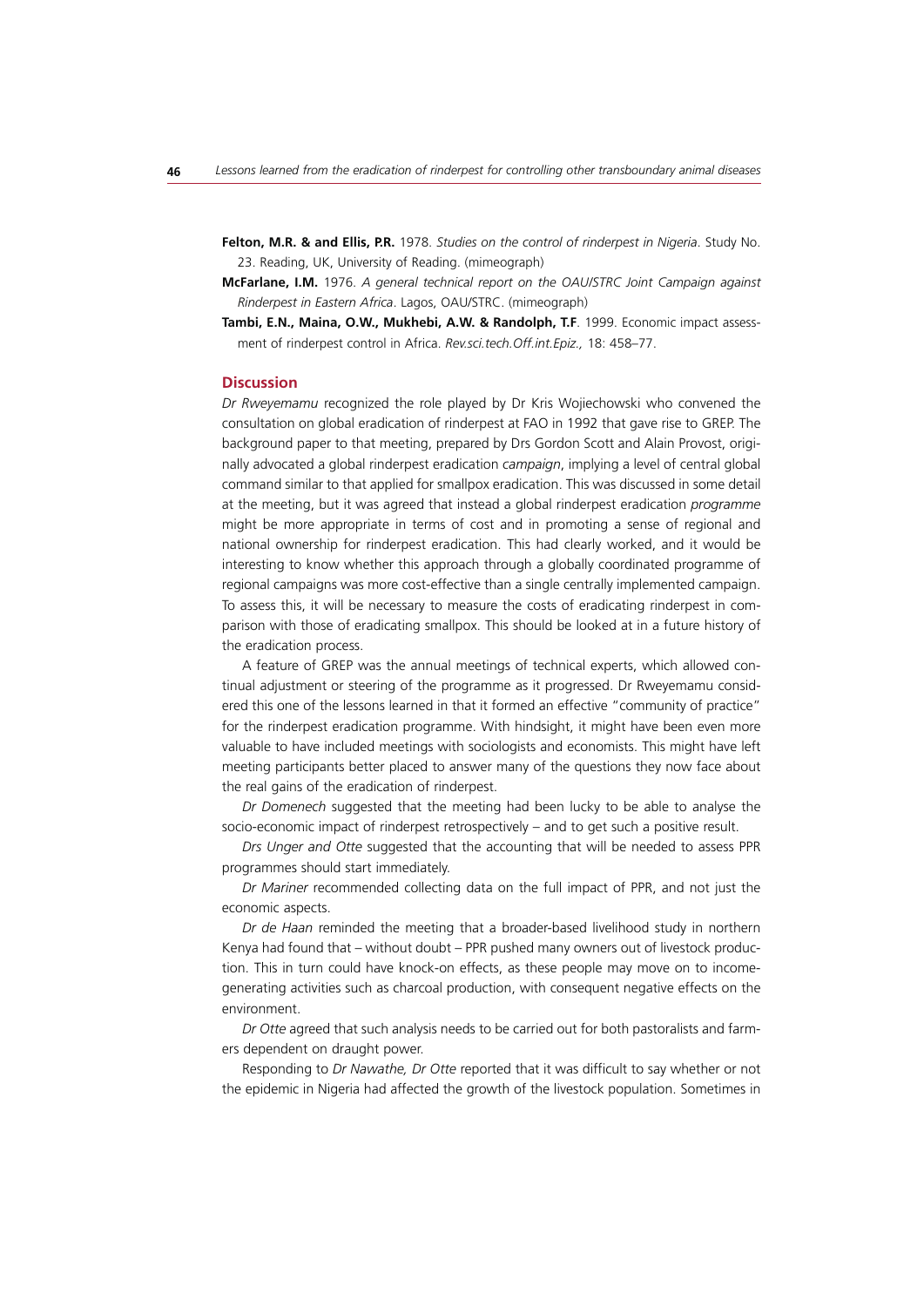this type of analysis changes could be seen, but cause and effect were difficult to assess when so many other factors were in play.

*Dr Wilsmore* commented that economic losses included not only the animals that died but also the lost production from survivors.

*Dr Otte* suggested that more information was needed before these production losses could be analysed accurately. In the meantime, it was clear that they were not negligible.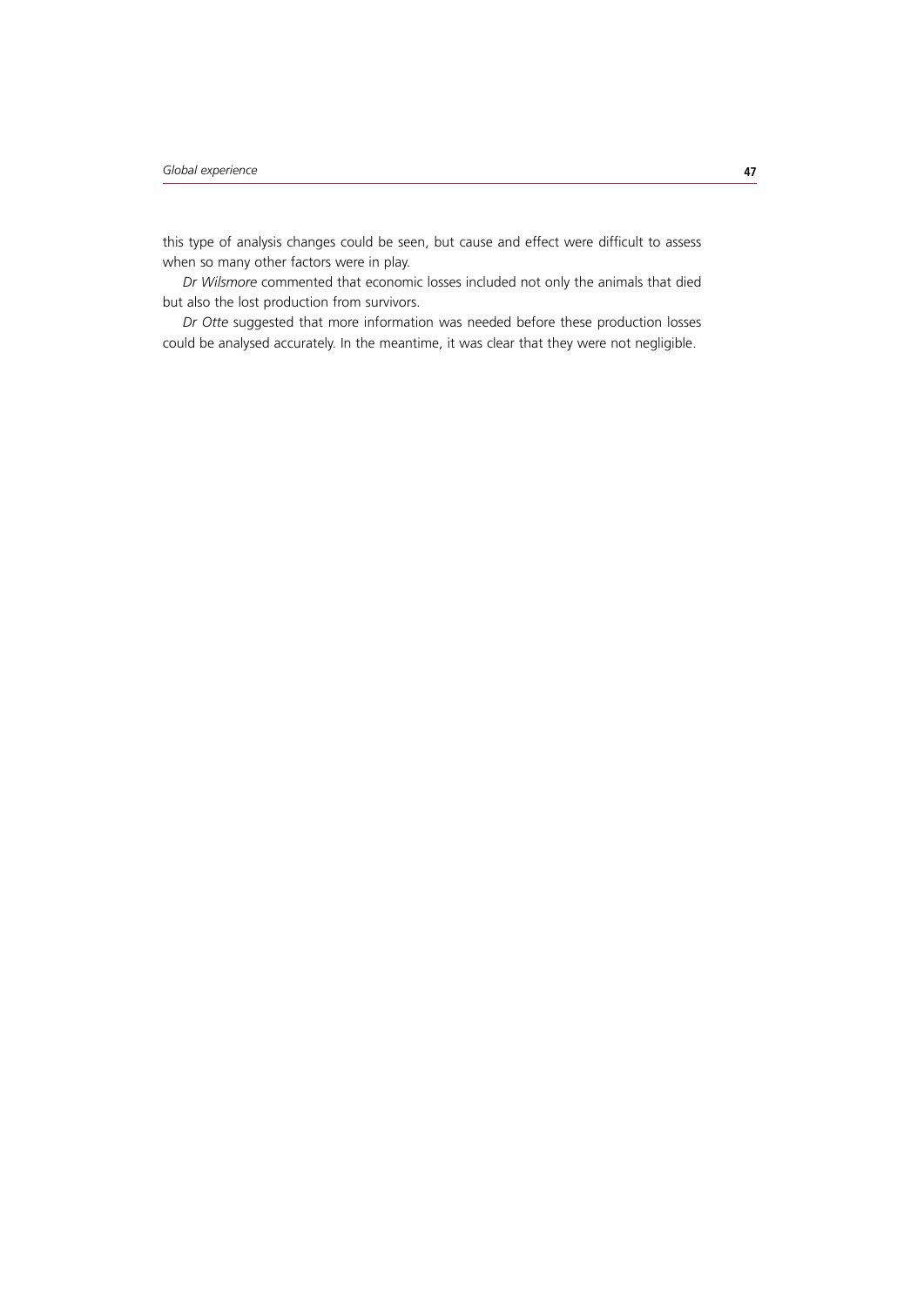# **Regional experience**

*Chaired by Dr Peter L. Roeder*

## **RINDERPEST ERADICATION FROM AFRICA: LESSONS LEARNED**

*Ahmed A. El Sawalhy, Dickens M. Chibeu and Henry M. Wamwayi* AU- IBAR, Nairobi

#### **Introduction and main tasks during rinderpest eradication**

AU-IBAR was established in 1951 with the responsibility for eliminating rinderpest from Egypt and sub-Saharan Africa, where continual east-west cattle movements prevented effective control by individual countries. The need for a concerted effort for rinderpest eradication was recognized, and in 1961 the heads of veterinary services in Africa launched a multi-nation joint project (JP15) coordinated by the Organization of African Unity (OAU). JP15 aimed to vaccinate all cattle of all ages every year for three successive years, using live attenuated vaccines to confer durable immunity. JP15 was implemented from 1962 to 1979 in 22 countries in West, Central and East Africa, at an estimated cost of USD 16.4 million, co-funded by national governments, EDF, USAID and the Governments of the United Kingdom, Germany and Canada.

By the end of JP15, rinderpest had been eliminated from most of the participating countries, except for a few sporadic outbreaks on the Mauritania-Mali border in West Africa and in Ethiopia and South Sudan in East Africa. The success was short-lived, however, and a few years later, rinderpest epidemics recurred in more than half of the countries, prompting African heads of State and government to recommend a fresh pan-Africa rinderpest eradication campaign in 1981. PARC was established under the coordination of OAU-IBAR as a continent-wide campaign to eradicate rinderpest from Africa. PARC was implemented in 26 countries between 1986 and 1998, at a total cost of 110.18 million European currency units, provided mainly by the EU supplemented by bilateral donors such as the United Kingdom, Italy, France, Nigeria and Japan.

PARC's main activities included mass vaccination, disease surveillance, the restructuring of veterinary services, and the prevention of desertification in member countries. Towards the end of PARC, it became apparent that mass vaccination was masking signs of clinical outbreaks and interfering with the use of sero-surveillance as a tool for detecting the presence or confirming the absence of rinderpest. This led to the progressive replacement of mass vaccination by increased surveillance and targeted vaccination around outbreaks. After 12 years of PARC, most sub-Saharan African countries were free from rinderpest, and many had joined the OIE Pathway by declaring provisional freedom from rinderpest. However, two small foci persisted, in the Sudan and war-torn Somalia.

The evaluation of PARC in 1996 recommended its continuation, to consolidate the gains made and facilitate the eradication of rinderpest from the remaining foci. Consequently, the EU provided EUR 90 million for the implementation of PACE from 2000 to 2007. PACE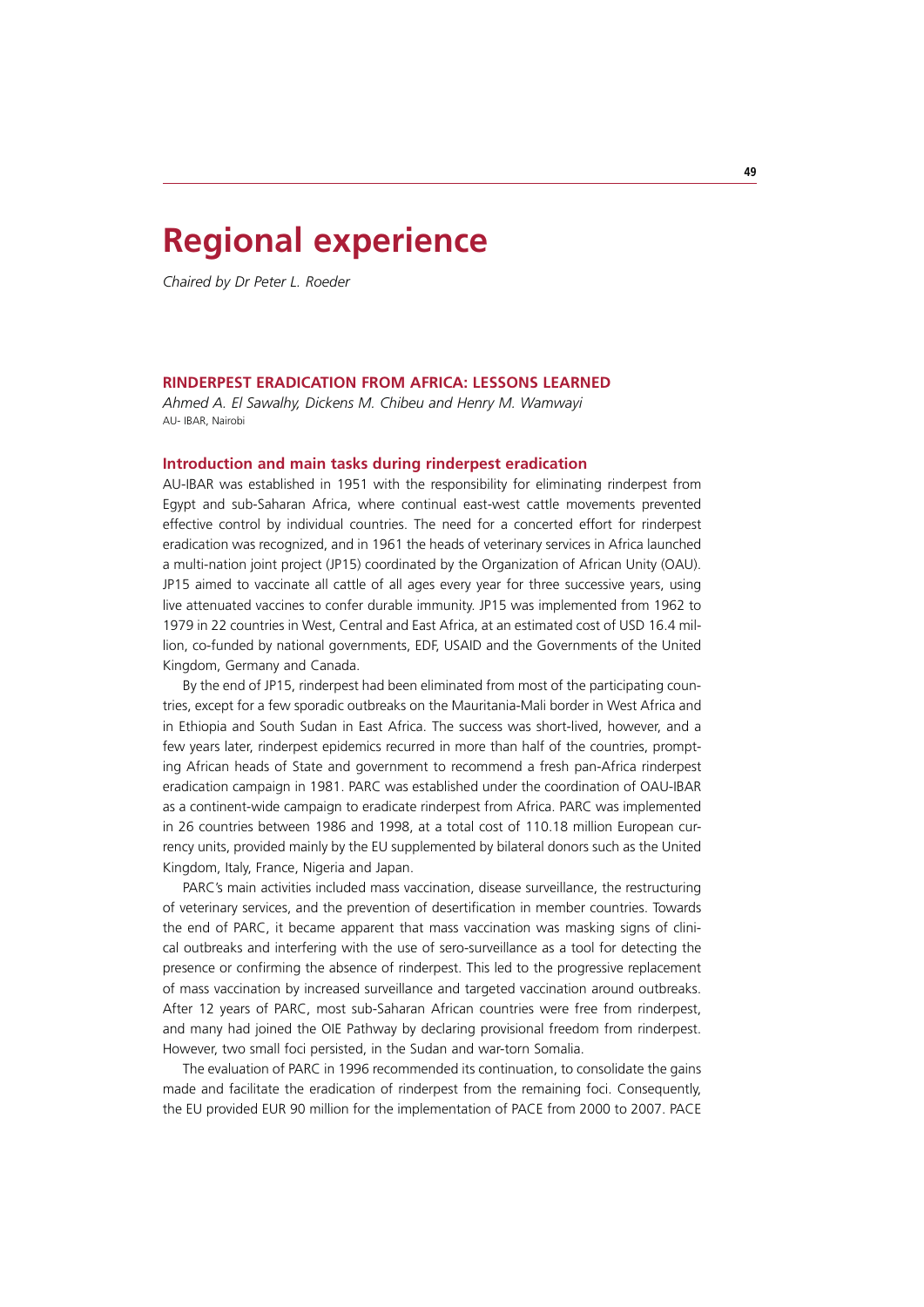established epidemio-surveillance and laboratory networks and developed disease data management and diagnostic skills across Africa. PACE also facilitated the control of other major epizootic diseases in Africa. At the end of PACE, 27 of the participating countries had made significant progress along the OIE Pathway for the eradication of rinderpest. Of these, 16 had been recognized as free from rinderpest.

Despite these successes, there were concerns that residual foci of rinderpest may have remained in the Somali ecosystem comprising south-eastern Ethiopia, north-eastern Kenya and Somalia. This was the last area where rinderpest was diagnosed, in 2001.

To address these concerns, SERECU was established to ensure that the three Somali ecosystem countries would attain international recognition of rinderpest freedom through an epidemiologically driven strategy. The first phase of SERECU was funded within PACE from January 2006 to February 2007. FAO-GREP and AU-IBAR supported a bridging phase between March 2007 and April 2008, and the second phase was funded by the EU and implemented from May 2008 to December 2010. Ethiopia, Kenya and Somalia were accredited free from rinderpest in 2008, 2009 and 2010 respectively.

#### **Lessons learned concerning eradication**

- Rinderpest eradication programmes required sustained political goodwill to support technical interventions in an environment of peace and security.
- Sustained funding by donors was vital to the success of the eradication process.
- Rational and strategic vaccination (immunosterilization) based on rigorous epidemiological surveillance not only reduced wastage of scarce public funds but also sped up the process of disease eradication.
- Mild strains of rinderpest had to be understood and dealt with to ensure total elimination of the disease.
- Innovative approaches to the delivery of animal health services including the use of community animal health workers (CAHWs) and participatory epidemiology techniques – facilitated access and elimination of the disease from remote areas affected by political instability, civil strife and insecurity.
- Sustained funding for effective disease reporting/early warning systems incorporating all stakeholders was necessary to ensure early detection and rapid stamping out of any future incursion of rinderpest.
- The ecosystem approach, with enhanced coordination and harmonization among the veterinary services of neighbouring countries, proved critical for the final eradication of rinderpest.

# **Recommendations for future animal health programmes**

- Although rinderpest is now eradicated from Africa, other TADs continue to erode Africa's access to lucrative livestock export markets. Strategies for the progressive control of these diseases and continued vigilance for rinderpest re-emergence are needed.
- There is need to establish an effective syndromic surveillance system for TADs, linking key stakeholders for the exchange of disease information and for expeditious emergency responses.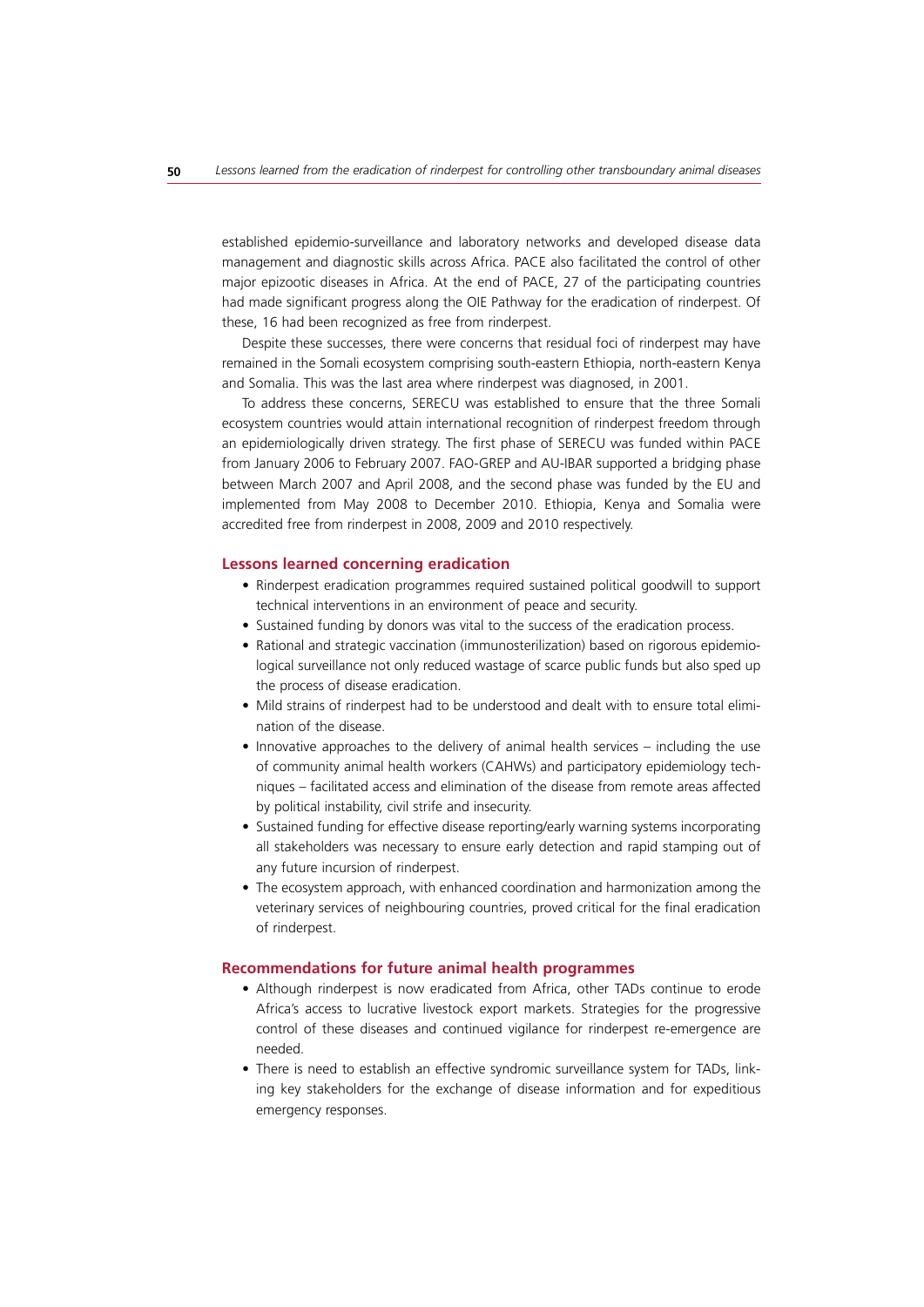- All the rinderpest virus strains held in laboratories in Africa should be destroyed or kept in high-biosecurity facilities to reduce the chances of virus escape.
- While maintaining and strengthening partnerships with development partners, African countries need to develop more innovative ways of sustainably funding animal health services.
- A specific programme should be formulated for the progressive control of PPR and other trade-sensitive diseases.
- The AU should continue its coordination and advocacy roles in lobbying governments and the donor community to commit more financial resources to the development of animal resources in Africa.

# **RINDERPEST ERADICATION FROM THE NEAR EAST: LESSONS LEARNED**

#### *Hassan Aidaros*

Professor of Hygiene and Preventive Medicine, Faculty of Veterinary Medicine, Banha University, Egypt

## **Introduction**

I would like to present some lessons that I have learned about the eradication of rinderpest from my experience in a number of capacities, including:

- membership of the OIE ad-hoc group for recognition of the rinderpest freedom status of member countries;
- managing the FAO Animal Health Regional Centre for the Near East region;
- supporting and inviting countries in the Near East region (20 countries) to start official procedures for recognition of rinderpest-free status; in 2007 only one country was recognized as officially free from rinderpest (Egypt);
- preparation of the first dossier for recognition of rinderpest-free status in the Near East region (Egypt 2003), and supporting FAO in preparing three other dossiers for countries in the Near East;
- membership of the OIE Scientific Committee for Control of Animal Diseases.

# **Lessons learned from the eradication**

Successful eradiation in the Near East region depended on:

- backstopping projects in the Near East and Africa:
	- PARC and PACE played important roles, not only in the eradication of rinderpest but also as important elements for strengthening animal health capability at the national and regional levels;
	- FAO provided technical and financial support to assist countries in achieving positive results over the last few years;
- awareness building in the countries concerned on the programme's importance and advantages (beyond its effects on exports);
- clarification of the procedures necessary for official recognition of disease-free status (dossier preparation);
- confirmation of the confidentiality of the information in the dossier, the request presented and the decision taken by the committee (if rejected).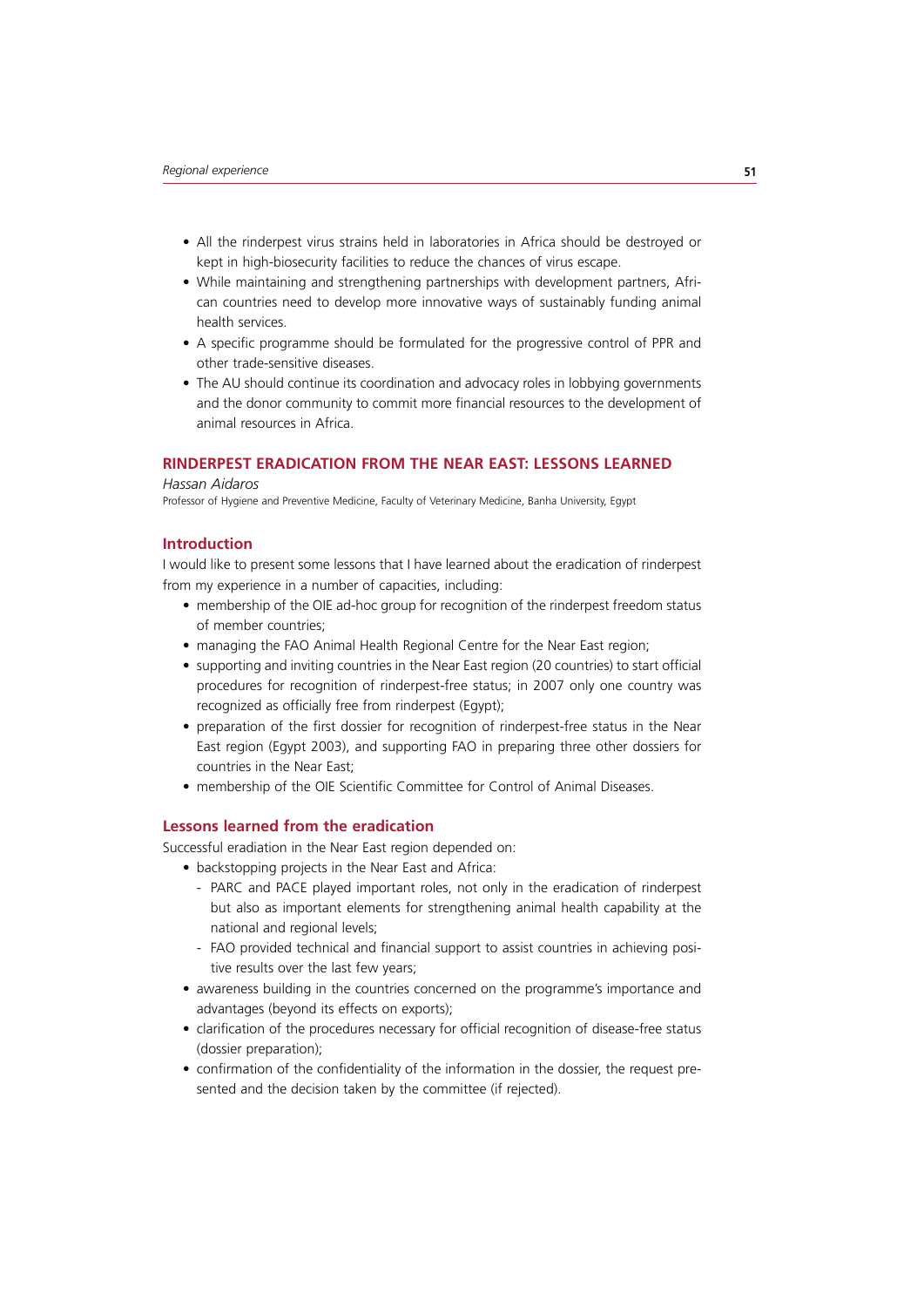In some regions it was important to nominate a liaison expert from the region, to support targeted countries technically and logistically, as well as to follow the progress of the programme in each country.

OIE's annual ceremonies for presenting official certificates of recognition of rinderpestfree status to the CVOs of successful countries encouraged other countries in the same region to follow the example.

#### **Recommendation for further animal health programmes**

PPR and FMD are the diseases proposed to be addressed after rinderpest, following appropriate discussion and assessment.

# **SERO-MONITORING OF RINDERPEST IN AFRICA**

*Karim Tounkara* Director, AU-PANVAC, Debre Zeit, Ethiopia

Sero-monitoring to verify the success of rinderpest vaccination programmes was implemented by participating African countries within the framework of PARC. In this connection, in 1986, the Joint FAO/IAEA Division established a designated co-coordinated research programme funded by SIDA to support national laboratories in Africa in meeting the requirements of the sero-monitoring. During the programme, 21 research contracts were awarded to scientists representing African countries, for the purchase of basic ELISA equipment, ELISA kits and ELISA plates. Research agreements were also awarded to two scientists from the World Reference Laboratories for Rinderpest and PPR to provide technical guidance. To support the programme, IAEA operated a TCP aimed at providing support (equipment, training and expert services) to its Member States for the peaceful use of nuclear and related techniques. The main components of the programme, which was



*2 July 2010, Polgolla - A batch of fluid samples being processed for testing at the Animal Virus Laboratory. FAO Project TCP/INT/3204 - Surveillance for accreditation of freedom from Rinderpest. To assist selected countries to obtain rinderpest infection-free status: Inter Regional Kazakhstan, Liberia, Sri Lanka.*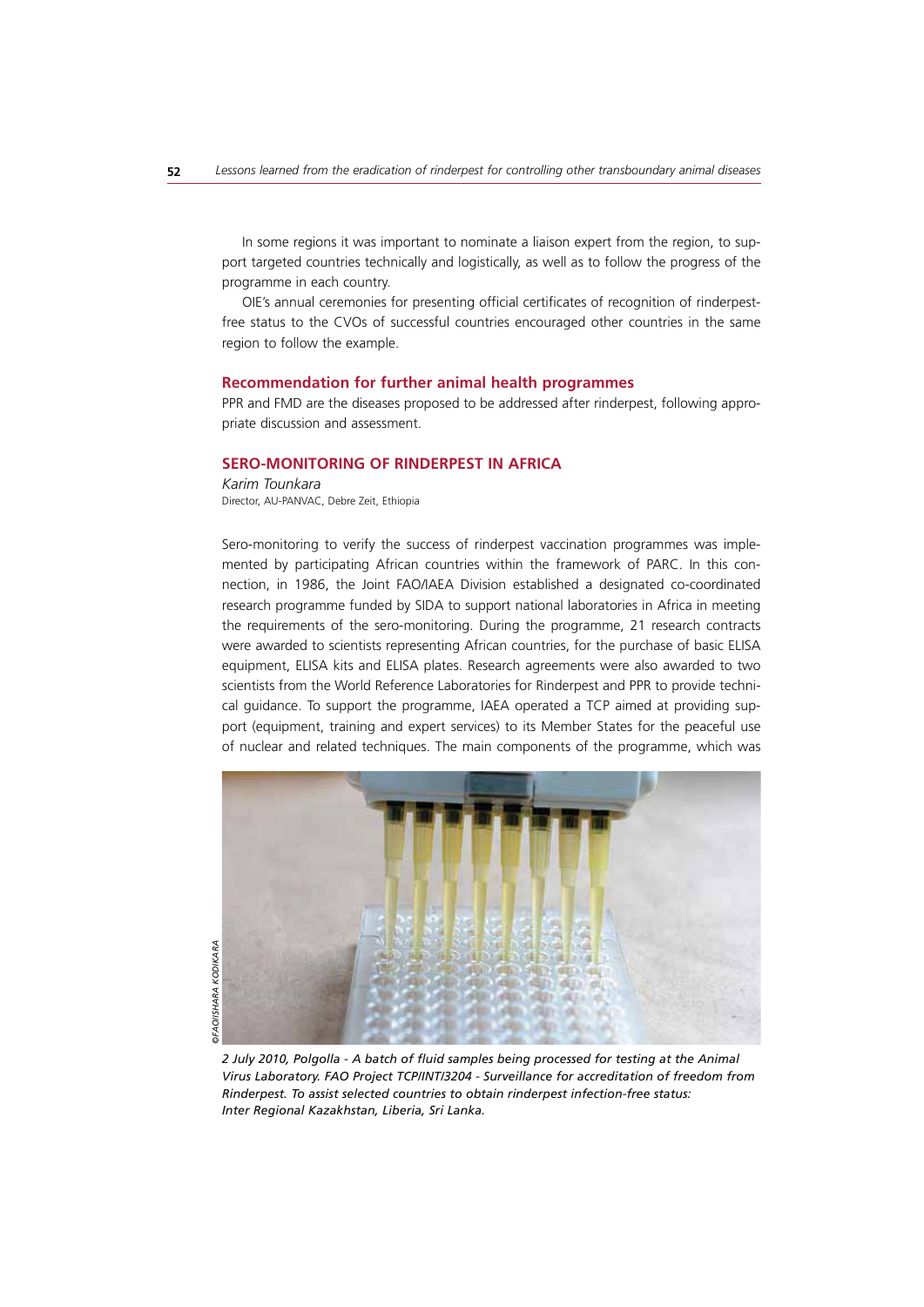in four phases, were research coordination meetings; training and provision of FAO/IAEA rinderpest ELISA kits; quality assurance; and computerization and epidemiological support. Overall coordination of activities was carried out by the FAO/IAEA Regional Technical Cooperation Expert for Animal Production and Health.

# **LESSONS LEARNED FROM THE ERADICATION OF RINDERPEST WITH EMPHASIS ON COORDINATION, PARTNERSHIP AND COLLABORATION IN SUB-SAHARAN AFRICA**

*Rene Bessin*

Livestock Specialist, Agriculture and Rural Development, Africa Region, World Bank, Washington, DC

# **Introduction**

With the support of donor communities and international organizations, JP15, PARC, PACE, the Community-Based Animal Health Participatory and Epidemiology Project and, more recently, SERECU accomplished a major part of the programme towards the objective of FAO-GREP. This paper presents lessons learned and personal experiences summarized under main topics such as: issues related to coordination, partnership, control strategies, resource mobilization, institutional performance, and improved delivery of animal health services. As far as possible, veterinary policies must include the private sector, livestock owners and other stakeholders as major players.

#### **Lessons learned from the eradication of rinderpest in sub-Saharan Africa**

*Coordination and partnerships were the keys to success:* The rinderpest experience has shown that where collaboration has been most effective, there has been a clearly and efficiently articulated control and eradication strategy. *At the international level,* the high level of collaboration and synergy among AU-IBAR, OIE, FAO, the EU, DFID and other bilateral and international donors demonstrated their flexibility in developing new mechanisms for responding to rinderpest eradication. *At the regional level,* under the umbrella of FAO and OIE, the Framework for the Global Plan of Action against TADs was established, and significant progress has been made in engaging regional organizations such as AU-IBAR.

*Resource mobilization in sub-Saharan Africa:* A good example of sustained support has been the regional cooperation among agencies, AU-IBAR and donors: the EU, DFID, USAID, Member States, the French Ministry of Foreign Affairs, and a wide range of NGOs. These institutions committed to eradicating rinderpest and preventing and controlling other epizootics in sub-Saharan Africa.

**The main lesson learned** is that a regional approach based on efficient surveillance, effective international collaboration, a well-designed national strategy and sustained donor and country support is of central importance. The following were other major lessons:

- Effective collaboration and the development of international, national and regional capacity in surveillance are vital. Increased investment in surveillance capacity, early detection and rapid response mechanisms and donor collaboration were costeffective.
- The country focus and ecosystem approach to rinderpest eradication during SERECU were critical to its success and to improving the coordination of donor support and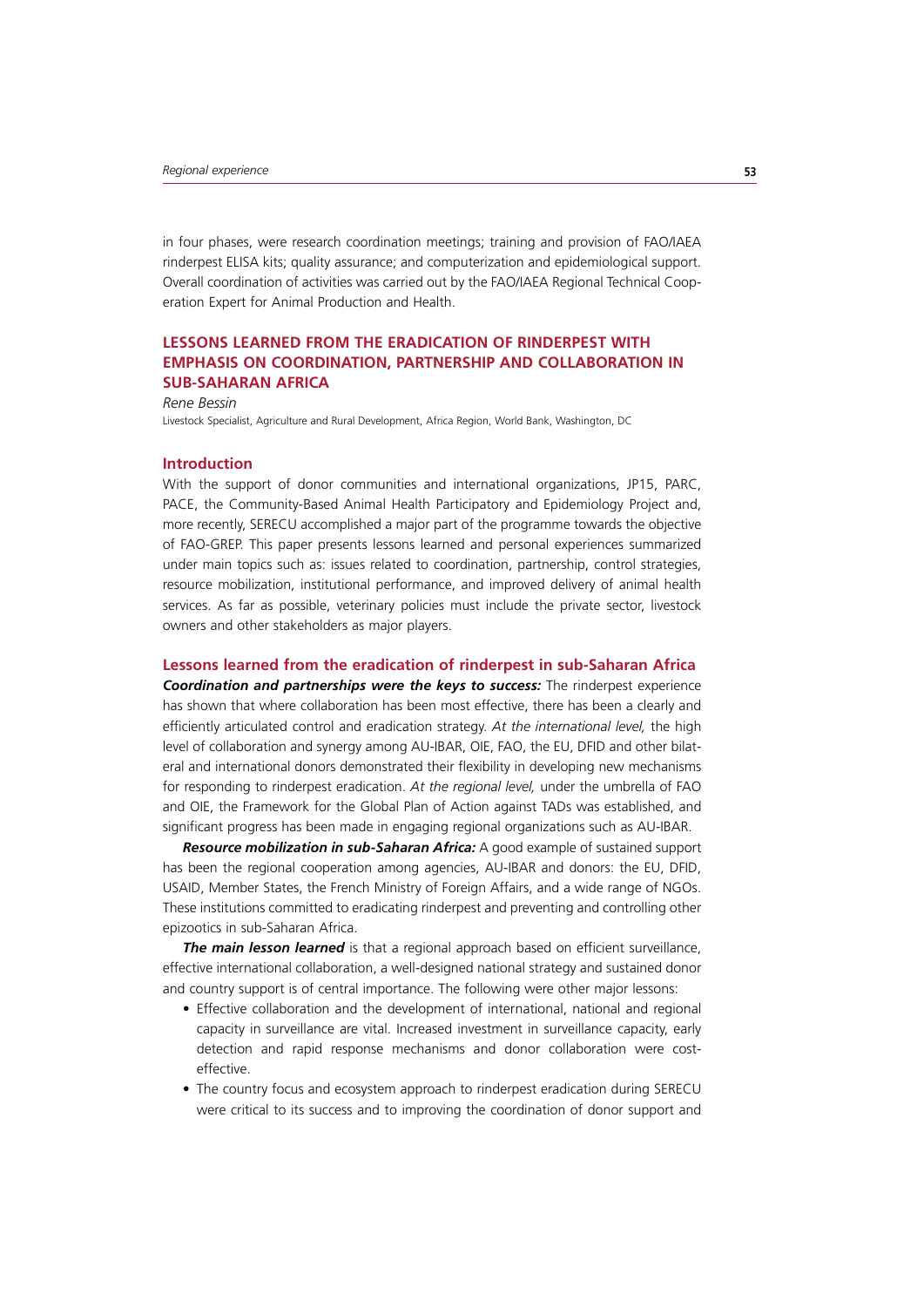avoiding the duplication of effort. Emphasis on the country level also contributed significantly to the development of essential capacity and verification of the circulation of mild rinderpest.

#### **Recommendations for future animal health programmes**

*Focusing on the public good of TAD control:* This focus helped address rinderpest and can be applied to a number of other diseases that are transboundary in nature. Control and prevention of such diseases is an international public good, and therefore requires long-term investment from governments, donors and the private and public sectors. Priority diseases that should be prevented and controlled include CBPP, PPR, RVF, FMD, African swine fever, tuberculosis, brucellosis, rabies and food- and water-borne infections. All these require significant investment to prevent their further spread and reduce their negative impacts, and the systems established during rinderpest eradication should be utilized for this.

**Stronger economic assessment:** The economic aspects of disease control need to be given more attention and to be incorporated into assessments of what was done during rinderpest eradication and into future possible programmes. Cost-benefit analyses, costing of different strategies and socio-economic assessment will quantify the burden of rinderpest over the past 30 years and help to prioritize future actions and interventions. The results should support the case for investing in the livestock sector. The economic analysis modules developed under PARC should be improved and transferred to all the countries in sub-Saharan Africa.

**Establishment of epidemiology and wildlife units:** Capacity for monitoring wildlife disease and undertaking sero-surveys (particularly in relation to rinderpest) has been developed. There is need to establish a wildlife disease association for Africa, to improve wildlife health capacity (capture, sampling, diagnostics, natural history, ecology, etc.) among professionals in ministries of agriculture, environment, forestry and health.

*Strengthened institutional capacity at the AU-IBAR and country levels:* As a technical body specialized in animal health and production, AU-IBAR requires a solid pool of recognized African experts to respond to demands from Member States. Capacity building was assisted by the provision of technical assistance and by close partnerships with other bodies and international organizations. This helped to accelerate the process of demonstrating rinderpest freedom from the Somali ecosystem, with the assistance of countries involved, OIE, FAO and other technical and financial partners.

*Participatory disease searching as a special application of participatory epidemiology method:* This was developed and successfully used for the detection of mild rinderpest in the Somali ecosystem. It should be perpetrated through effective capacity building involving non-technical as well as technical competencies.

*Remaining challenges:* In most sub-Saharan African countries, a number of institutional and administrative problems still exist, compounded by a lack of political and financial commitment to addressing TAD problems. Finding the solution to these constraints remains one of the main challenges to improving animal health in sub-Saharan Africa.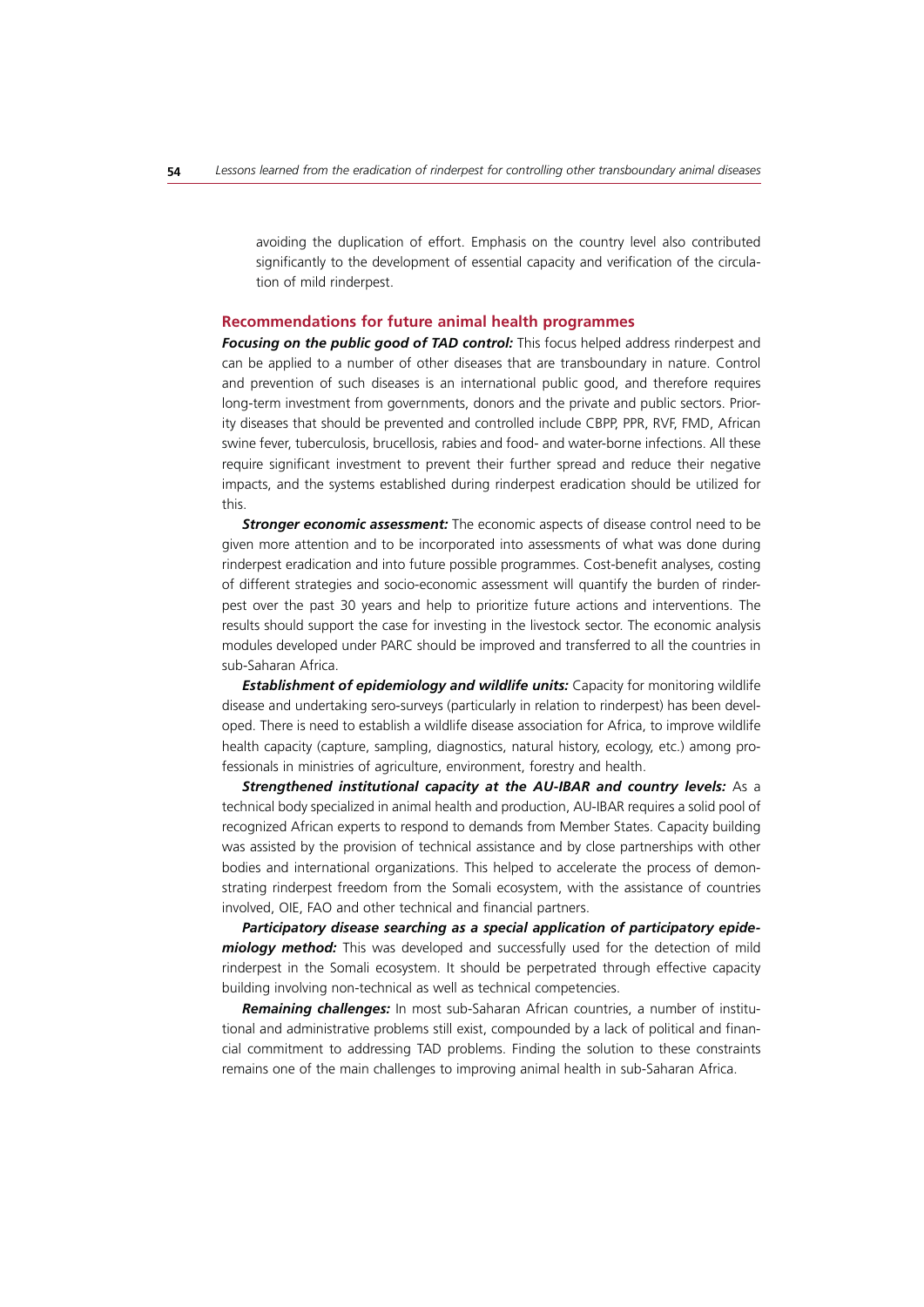#### **Recommendation**

Addressing issues of public good related to animal health requires a long-term vision. Institutional coordination is therefore needed, and strategic collaboration and partnerships must be promoted among international organizations, especially FAO and OIE.

#### **References**

**ALIVE.** 2007. *Guidelines for a comprehensive approach for the rapid assessment of avian and human influenza in sub-Saharan Africa.* www.aliveonline.org/data/files/alive-ra-guidelinesfinal.pdf.

**AU-IBAR.** 2007. *The PACE Final Report, 1999–2007*. Nairobi.

- **OIE & FAO.** 2007. *Ensuring good governance to address emerging and re-emerging animal*  disease threats – supporting the veterinary services of developing countries to meet OIE inter*national standards on quality*. Revised September 2007. Paris and Rome.
- **World Bank & OIE.** 2008. *Prevention and control of animal diseases worldwide*. Economic Studies. www.oie.int/eng/oiewb\_conference\_1007/en\_global\_animal\_health\_initiative.htm.

#### **LESSONS AND GUIDELINES FOR DISEASE ERADICATION**

*Tony Wilsmore and Andrew James* Veterinary Epidemiology and Economics Research Unit, University of Reading, United Kingdom

#### **Lessons learned**

These lessons, recommendations and guidelines are influenced by experience of working on rinderpest control, starting with the JP15 mass vaccination campaign.

An important lesson from JP15 was that three years of blanket vaccination with no regard for the epidemiological significance of cattle numbers, distributions, movements and husbandry was not an appropriate strategy. Another lesson was that there must be communication with cattle keepers to convince them of the need for vaccination and counter other considerations that could argue against them having their animals vaccinated.

As a result of not taking these and other considerations into account, JP15 controlled rinderpest but did not eradicate it, and the disease returned as a major epidemic in Africa. This prompted establishment of PARC and PACE, which also initially relied on blanket vaccination. However, for the reasons described previously, sufficient levels of population immunity were not being achieved to attain eradication. Indeed, it was proposed that sub-optimal vaccination could mask the presence of disease and decrease the efficacy of surveillance programmes, and could be worse than no vaccination (Mariner *et al.,* 2005).

Another lesson was that discrete time-bound projects have not been the best approach to the control and eradication of a major transboundary disease. While JP15 was highly successful in introducing regional control, and reduced prevalence almost to eradication, failure to continue surveillance and control activities after the end of the project allowed the resurgence of rinderpest in Africa.

Since JP15, a variety of tools, methods and collaborations have been developed through efforts to control rinderpest and, more recently, highly pathogenic avian influenza (HPAI), which can be applied to the control of other existing and new transboundary diseases. These include: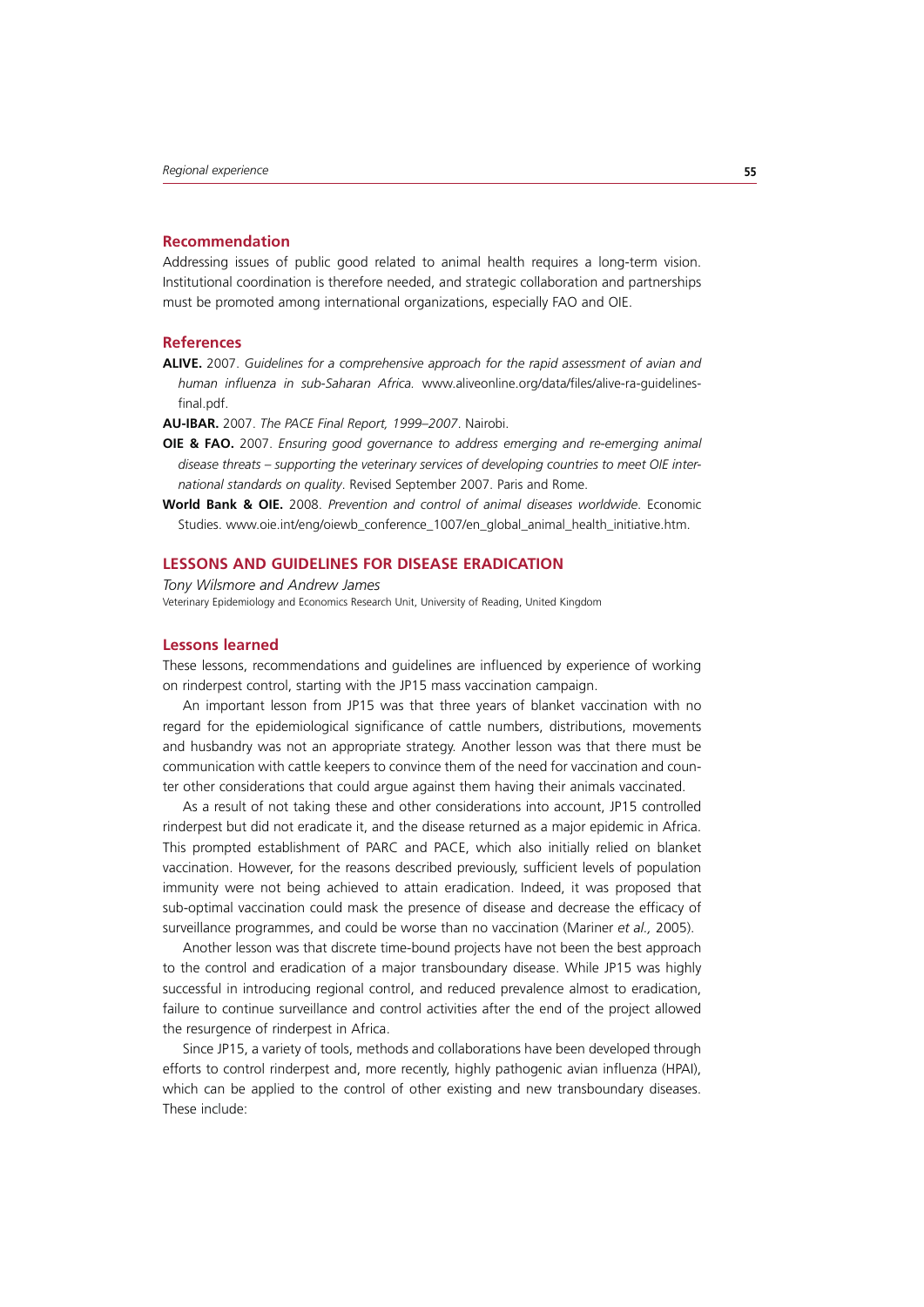- an OIE Pathway, in which cessation of vaccination is a prerequisite for verification of viral eradication (OIE, 1999) and through which random sample sero-surveillance is introduced;
- epidemiological analysis leading to targeted surveillance, including the use of participatory techniques:
- new laboratory diagnostic techniques and improved laboratory capacities;
- field diagnostics, such as pen-side tests;
- national, regional and international networks for sharing disease information;
- risk assessment, contingency planning and (through HPAI control) integrated national action plans for outbreak preparedness;
- for HPAI, maintaining the joint animal and human health rapid response teams that have been trained, for control of other zoonoses;
- disease control simulation exercises to improve outbreak response capability;
- vaccine development, e.g., oral vaccines for wildlife such as against rabies and classical swine fever;
- collaboration among UN agencies, OIE and development partners, enabling better response to disease emergencies;
- economic and socio-economic assessments of the impact and control of animal diseases;
- communication strategies regarding the control of animal and human disease (to promote behaviour change);
- identification of risk points in value chains so interventions can be implemented to minimize disease risks;
- the concept of commodity-based trading, which can create incentives for controlling transboundary disease;
- research networks on disease in livestock and wildlife;
- the OIE Terrestrial Code and the World Health Organization's (WHO's) new International Health Regulations, for better notification of outbreaks and sharing of epidemiological information;
- OIE performance of missions to assess national veterinary services and identify gaps in their capacities that need addressing;
- global early warning system for major animal diseases, combining and coordinating the alert mechanisms of WHO, FAO and OIE.

# **Guidelines for future disease control and eradication**

With lessons learned and the availability of modern methods and tools, new guidelines for transboundary disease control can be considered. Most of these diseases find refuge in developing countries, where there is often a lack of financial and physical resources for their control; transboundary disease control competes with other priorities such as education, health and military activities. Developed countries often have the most to benefit from control of transboundary diseases, particularly FMD, which can spread unpredictably over great distances, because in the country from which it emanates there may not be a developed livestock industry and the disease may have little economic impact. For these reasons, it is vital that regional animal disease control programmes continue to have the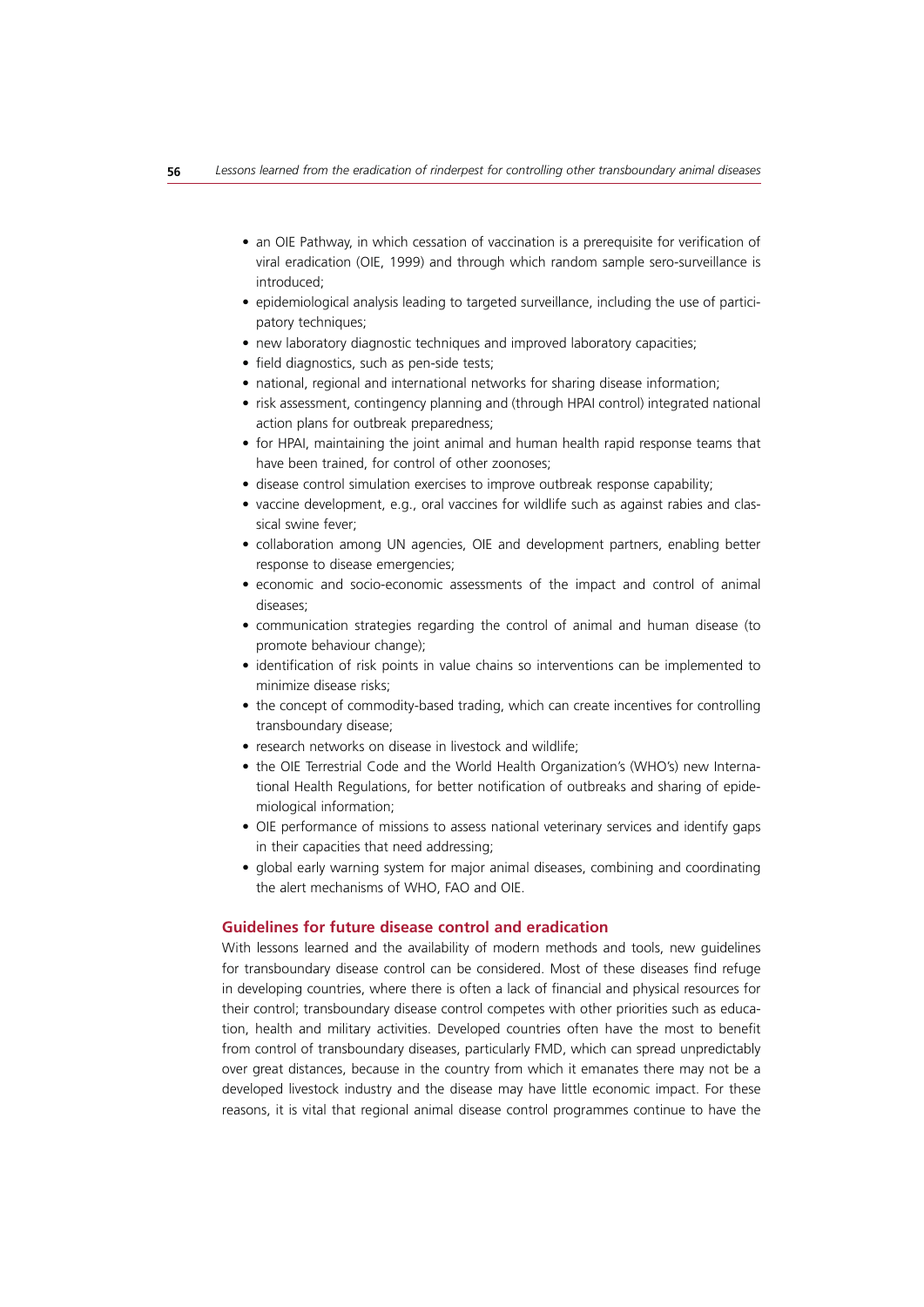support of development partners. If implemented as time-bound projects, they should overlap, to maintain momentum and avoid losing disease control gains that have been achieved between projects.

It could help motivation and prioritization in developing countries if future programmes move from the control of a single disease to a broader remit. The control of livestock diseases that affect trade, including livestock exports, may encourage developing countries' participation. Mechanisms need to be found for *sustained* support for surveillance, diagnosis and response to trade-related diseases and emerging infectious diseases, including zoonoses.

Internationally, there is a move to join animal and public health in a One Health approach to emerging and re-emerging zoonoses. This requires a comprehensive and integrated approach to health risks and diseases at the animal-human-environment interface; this is now being translated into strategies and policies by UN agencies, the World Bank, OIE and other development partners. As part of a One Health approach, regional programmes of syndromic surveillance for trade-restricting diseases and zoonoses, coupled with control programmes and emergency preparedness are advocated. Surveillance of a stomatitis-enteritis syndrome for rinderpest-like conditions, which include the traderestricting diseases PPR and FMD, would maintain awareness of rinderpest in the unlikely but devastating event of it returning. Other syndromes could be a pneumonia syndrome to capture the trade-restricting pleuropneumonia, and an abortion syndrome to capture the trade-restricting and zoonotic diseases brucellosis and RVF. Other syndromes for surveillance would depend on regional requirements.

Surveillance and control programmes could be undertaken, with development partners' support, through regional organizations. More than 70 percent of emerging infectious diseases, including zoonoses, emanate from wildlife, so components for monitoring wildlife populations should be included.

Programmes should upgrade surveillance, investigation, sampling and diagnostic protocols; introduce risk analysis; map livestock movements (pastoral and value chains); and follow up with relevant disease control activities.

#### **References**

- Mariner, J.C., McDermott, J., Heesterbeek, J.A. P., Catley, A. & Roeder P. 2005. A model of lineage-1 and lineage-2 rinderpest virus transmission in pastoral areas of East Africa, *Prev. Vet.Med*., 69*,* 245–263.
- **OIE.** 1999. Recommended standards for epidemiological surveillance systems for rinderpest. In *International Animal Health Code*, pp. 395–400. Paris.

# **WILDLIFE AND RINDERPEST**

*Richard Kock* Zoological Society of London, United Kingdom

# **Introduction**

From early research, RPV was known to infect a wide variety of wild hoofed mammals (Plowright, 1963), causing a very similar disease to cattle plague in buffalo and a variety of symptoms in other species (Rossiter, 2000). Despite this, it was felt that wildlife played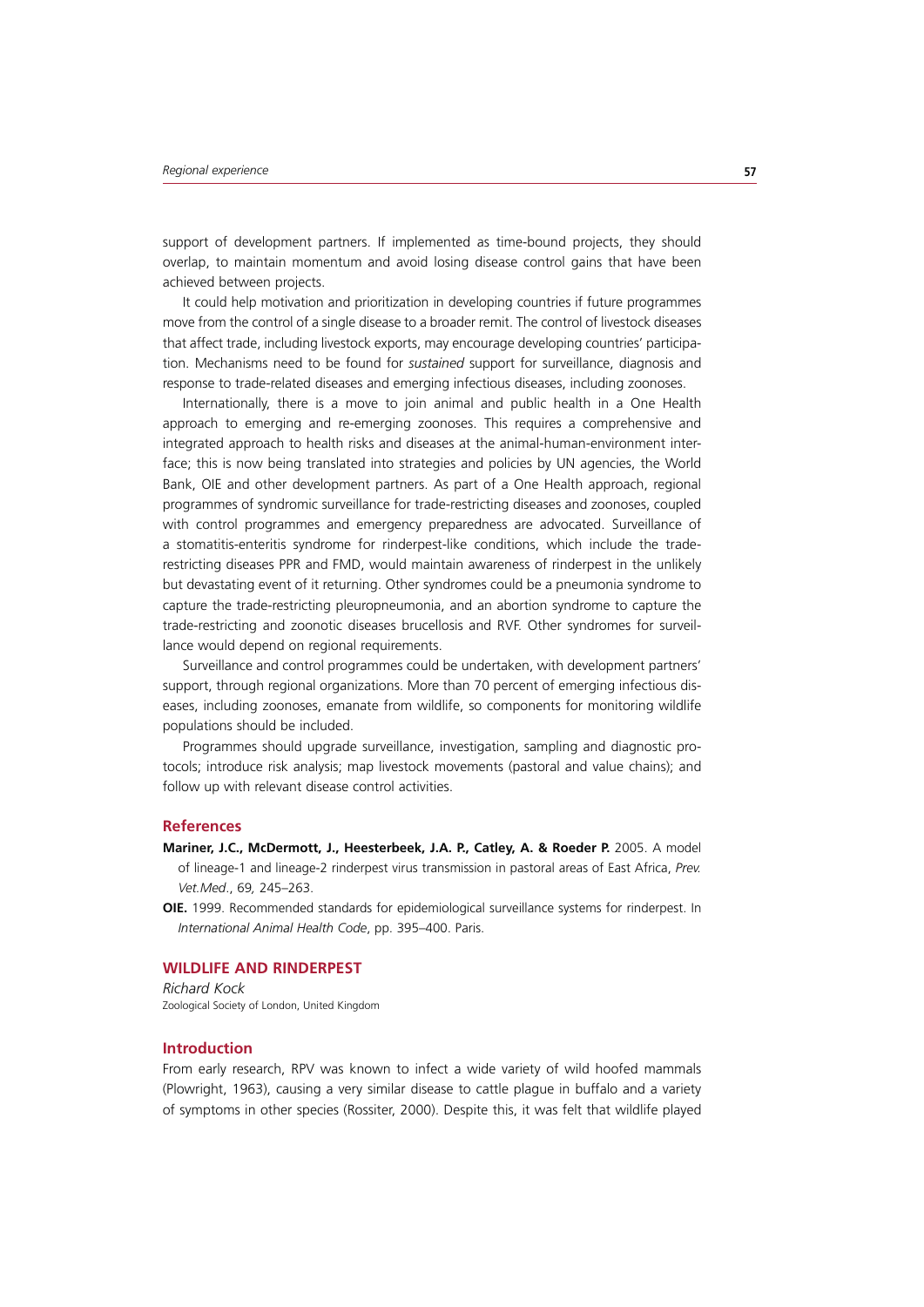a minor role in the persistence of the virus; this was an important tenet of control methodology when vaccines had been developed for cattle and become vital to a successful eradication campaign. Frustratingly, at the end of PARC in the 1990s, RPV still persisted, with a large outbreak in wildlife in Tsavo National Park in Kenya reported between 1994 and 1996 (Barrett *et al.,* 1998; Kock *et al.,* 1999b). Mild disease in cattle, and both avirulent and virulent infections were detected in wildlife in eastern Africa. The circulating virus strain caused 60 percent mortality of buffaloes in the national park and spread widely across the southern half of Kenya, finally burning out in Nairobi National Park within a few kilometres of the office responsible for eradication in Africa. There were significant losses of other susceptible species.

# **Lessons learned**

Given the apparent persistence of RPV and its re-emergence in wildlife, a multidisciplinary approach was adopted, integrating wildlife and livestock agency activities and establishing wildlife capacity in AU-IBAR in 1998. Work focused on improving knowledge of the pathology and epidemiology of RPV in wildlife. Wildlife were formally included in surveillance and monitoring programmes along the OIE Pathway to confirm the absence of both disease and infection in a given country. They proved an excellent sentinel and way of tracking historical and current virus circulation, thereby delineating zones of virus persistence (Couacy-Hymann *et al.,* 2005; Rossiter, Wamwayi and Ndungu, 2006; Kock, 2006; 2008; Kock *et al.,* 2006).

Wildlife veterinarians and ecologists brought new skills to the veterinary armoury against rinderpest – the ability to detect disease in free-ranging conditions through monitoring and observation of wildlife and their behaviour. This work brought an appreciation of significant differences in pathology and symptomatology (Kock *et al.,* 1999a) and a wider perspective on the disease ecology, while improving capacity in Africa for catching and sampling susceptible species and populations for wildlife disease research.

By including wildlife studies and surveillance in an apparently failing strategy, GREP was able to succeed in its goal despite initial setbacks. Wildlife were shown not to be RPV maintenance hosts at prevailing population levels, but instead to act as spill-over hosts from cryptic RPV-infected livestock populations. Buffaloes were shown to be amplifiers and vectors (to cattle and other wildlife) of RPV across entire ecosystems, and sensitive indicators of RPV (and mild-strain RPV) and PPRV circulation. They and other species provided a useful sero-surveillance tool for exploring the historical/current circulation of RPV and PPRV. It was not possible to use livestock for this purpose, owing to the inability to use serological methods to differentiate vaccine antibody from antibody developed during natural infection.

For GREP, the most important result of this work was the refocusing of vaccination campaigns on the infected zones of East Africa. Wildlife provided evidence of the decline and then absence of antibody from free-ranging populations, suggesting the eradication of RPV from East, Central and West Africa.

The main lesson learned was the value of following an integrated approach, including multidisciplinary teams and different agencies in studies and surveillance of multi-host infections. This has recently become known as the One Health approach. The benefits of this work to the rinderpest eradication process are now well accepted: it was critical to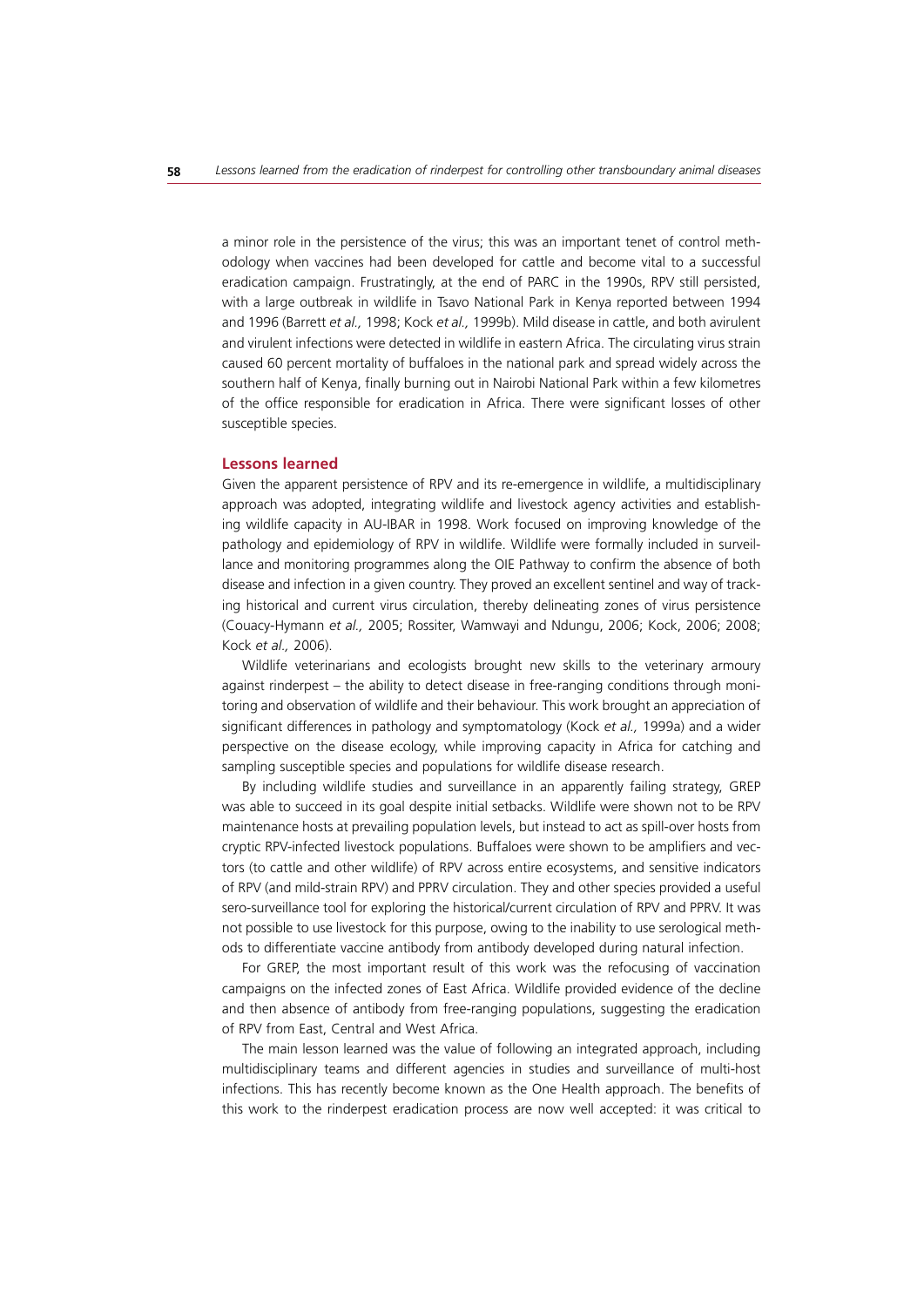the final stage of eradication. Further to this, data obtained on PPR spreading, apparently silently, among Uganda buffaloes in 2003/2004 were prescient of the subsequent epidemics in Kenya and the United Republic of Tanzania in 2006 to 2010, but this information was ignored at the time. To make better use of wildlife disease data there is need to consolidate the approach within wildlife and veterinary services globally, including appropriate capacity, training, policy and legislation.

#### **Recommendations**

- Multidisciplinary teams should be used for work on multi-host infections.
- Wildlife health units should be established in wildlife and/or veterinary services, according to the specific needs and character of the country.
- Donor support to capitalize capacities, and ongoing government contributions should be ensured.
- Policy and legislation to facilitate the process should now be addressed more widely.

#### **References**

- **Barrett, T., Forsyth, M.A., Inui, K., Wamwayi, H.M., Kock, R.A., Wambua, J., Mwanzia, J. & Rossiter, P.B.** 1998. Rediscovery of the second African lineage of rinderpest virus: its epidemiological significance. *Vet.Rec.,* 142: 669–671.
- **Couacy-Hymann, E., Bodjo, C., Danho, T., Libeau, G. & Diallo, A.** 2005. Surveillance of wildlife as a tool for monitoring rinderpest and peste des petits ruminants in West Africa. *Rev. sci.tech.Off.int.Epiz.,* 24: 869–877.
- **Kock, R.A.** 2006. Rinderpest and wildlife. *In* Thomas Barrett, Paul-Pierre Pastoret and William Taylor, eds. *Rinderpest and PPR. Biology of animal infections*, pp. 144–162. London, Elsevier Academic Press.
- **Kock, R.A.** 2008. *The role of wildlife in the epidemiology of rinderpest in East and Central Africa 1994–2004*. Cambridge, UK, University of Cambridge. (D.Vet.Med.thesis)
- **Kock, N.D., Kock, R.A., Wambua, J.M. & Mwanzia, J.** 1999a. Pathological changes in freeranging African ungulates during a rinderpest epizootic in Kenya 1993–1997. *Vet.Rec.,* 145: 527–528.
- **Kock, R.A., Wambua, J.M., Mwanzia, J., Wamwayi, H., Ndungu, E.K., Barrett, T., Kock, N.D. & Rossiter. P.B.** 1999b. Rinderpest epidemic in wild ruminants in Kenya 1993–7*. Vet. Rec*., 145, 275–283.
- **Kock, R.A., Wamwayi, H.M., Rossiter, P.B., Libeau, G., Wambua, E., Okori, J., Shiferaw, F.S. & Mlengeya, T.D.** 2006. Rinderpest in East Africa: continuing re-infection of wildlife populations on the periphery of the Somali ecosystem. *Prev.Vet.Med*., 75, 63–80.
- **Plowright, W.** 1963. The role of game animals in the epizootology of rinderpest and malignant catarrhal fever in East Africa. *Bull.Epiz.Dis.Afr*., 11: 149–162.
- **Rossiter, P.B.** 2000. Morbilliviral diseases: Rinderpest. *In* Elizabeth S. Williams and Ian K. Barker, eds. *Infectious diseases of wild mammals*, pp. 37–45. Ames, Iowa, USA, Iowa State University Press.
- **Rossiter, P., Wamwayi, H. & Ndungu, E.** 2006. Rinderpest seroprevalence in wildlife in Kenya and Tanzania, 1982–1993. *Prev.Vet.Med.,* 75: 1–7.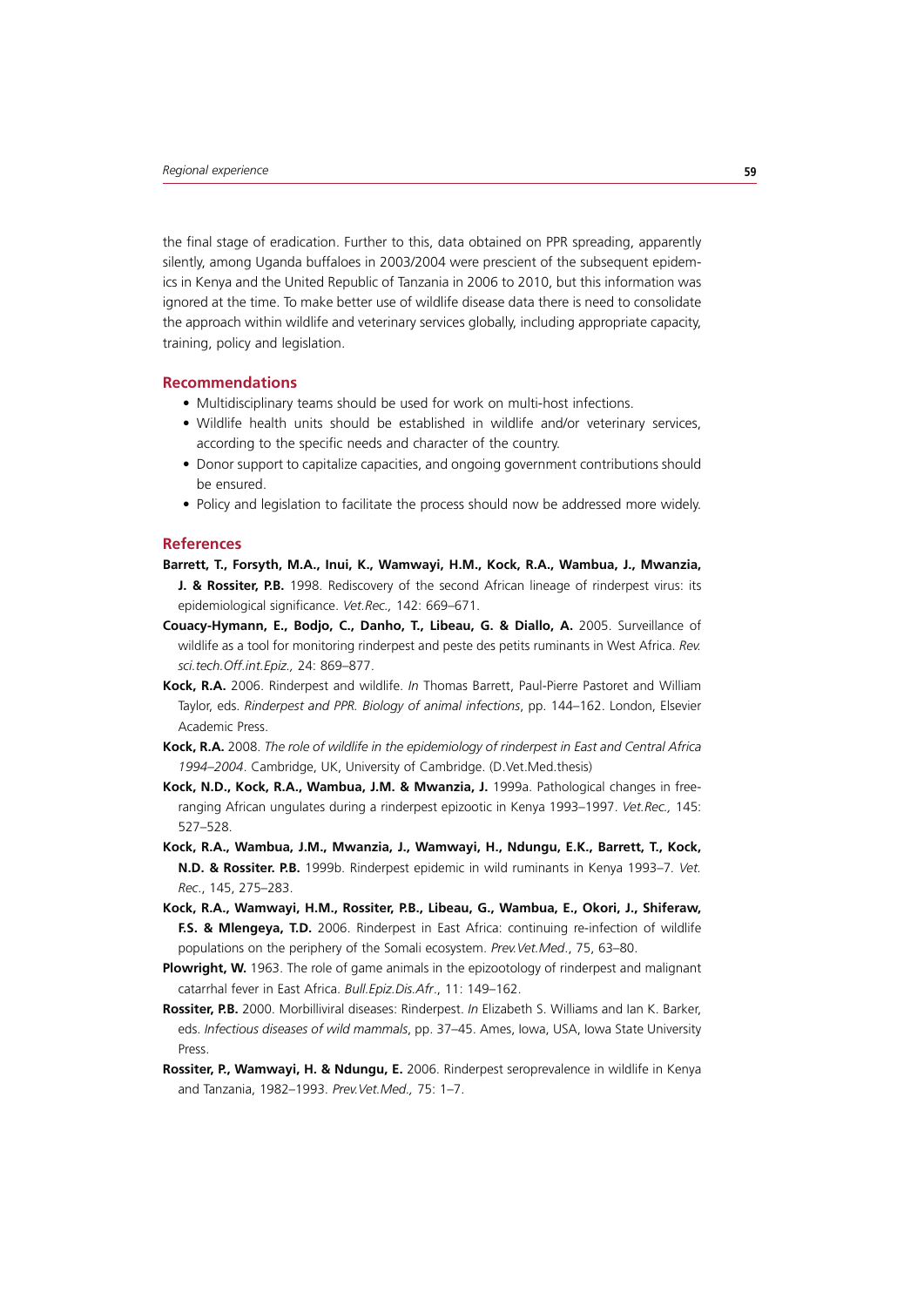#### **Discussion**

*Dr Ithondeka* commented that these were good lessons and participants should now ensure that they did not lose the "memory"; GREP must continue to work.

*Dr Atang* agreed about the need to catch and record the history of this before it died away, and recommended producing a book to document the history of all that had been done. JP15 and AU-IBAR and the importance of regional coordination would be important components. In retrospect, was it possible to explain why rinderpest came back so forcefully after JP15? Was it because of insufficient follow-up and insufficient resources or funding?

*Dr Domenech* reminded the meeting that JP15 lasted only about ten years, whereas PARC and PACE lasted 20 or more years and had good follow-up. After JP15, the follow-up was not so good and there were no alerts when the disease started to break out from the few areas where it had been allowed to persist.

For *Dr Razzig* it was clear that cooperation was very important at all levels; even with civil unrest in the Sudan it had been possible to work towards the common goal. The result was good for the Sudan, which was now exporting beef more freely throughout the Near East. Now that rinderpest had been eliminated, the resources were available to be used for other diseases.

*Dr Al Qadasi* reported that a major lesson learned in Yemen was the key role played by international organizations in supporting the country with resources and coordination to achieve rinderpest freedom.

*Dr Manzoor Hussain* agreed that eradication of rinderpest had given confidence and skills to the veterinary services, and there was need to benefit from this investment – for instance by applying the new skills to PPR.

*Dr Saley Mahamadour* warned that the veterinary services in many countries did not perform as well as they did in the 1980s, despite OIE support. Diseases of livestock increase poverty, but the veterinary services can only defeat diseases when they have additional support for research and the funding of fieldwork.

*Dr Nyager* reported that the veterinary services in Nigeria were initiated in 1914 to fight rinderpest, and the structures subsequently put in place had supported the fight against HPAI and other serious diseases. He urged participants not to return to stage one but to push ahead with disease control, not forgetting laboratories and vaccine production. The issue of a national command chain was vital, especially in federal situations where some states act only when directed.

*Dr Mariner* commented on the need to learn lessons for all other projects, including finishing the job fully. The world's cattle were now almost completely susceptible to rinderpest and the post-eradication strategy must be taken very seriously.

*Dr Ghebreigzabiher Ghebremedhin* felt that meeting participants were at a starting point. The basic structures and collaboration were in place and must be kept and used to tackle other diseases.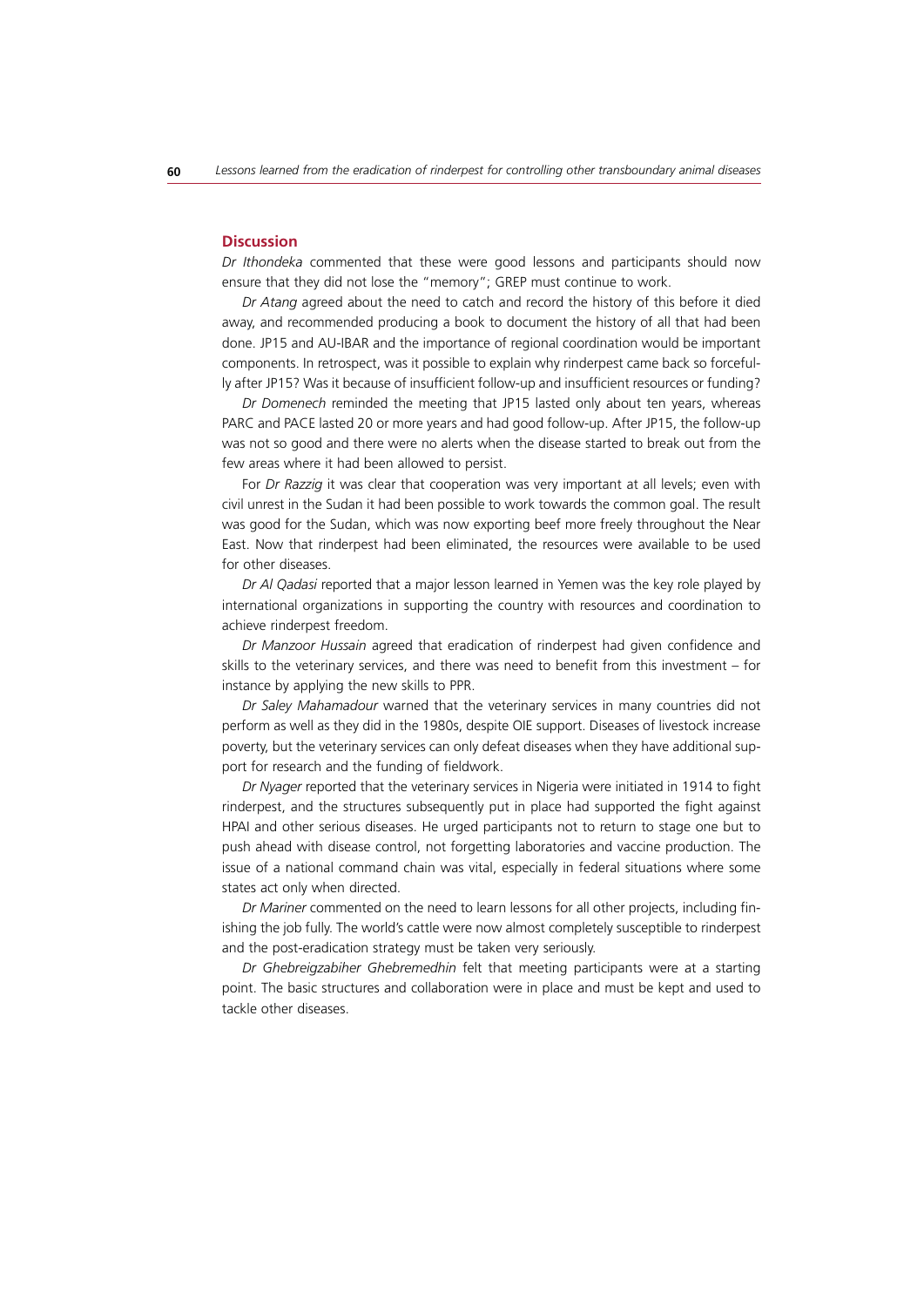# **National experience**

*Chaired by Félix Njeumi*

# **RINDERPEST ERADICATION AND THE WAY FORWARD TO CONTROL PPR IN BANGLADESH**

*Abdul Baqi* Director, Animal Health and Administration, Department of Livestock Services, Bangladesh

# **History of rinderpest eradication**

Our first outbreak of rinderpest occurred in 1958 in the eastern region of Sylhet. Vaccination with goat tissue vaccine was used to bring about control, and up to 60 percent of the nation's 23 million cattle were inoculated. The country declared provisional freedom in 2003, and OIE declared Bangladesh free from rinderpest on 25 May 2010.

### **Post-rinderpest eradication strategy**

Rinderpest virus seed has been preserved in the rinderpest section of the Bangladesh Livestock Research Institute. The disease reporting system has been strengthened countrywide. Quarantine measures have been strengthened. Active surveillance is implemented in target areas, and there is enhanced diagnostic capacity and improved outbreak response (rapid, comprehensive and transparent). Biosecurity has been improved on farms and throughout the livestock trade system. Training, education and communication have been increased.

#### **Lessons learned from rinderpest eradication**

The availability of a potent vaccine, and strong veterinary and government commitment were the key factors needed to make the rinderpest eradication effort successful. The strengths were:

- the availability of sufficient potent vaccine;
- a good network of veterinary services with sufficient workforce;
- a veterinary diagnostic service network;
- a disease monitoring and reporting system.
- The weaknesses were:
- a long porous border with India, with a weak border control system;
- the lack of an animal identification system;
- failure to conduct wide-scale sero-surveillance

# **Recommendations for PPR control and eradication**

PPR was first confirmed in Bangladesh's 25 million small ruminants in 1990. Since then, the country has improved its surveillance and diagnostic capacity for this disease and increased vaccine production to more than 10 million doses a year. The Bangladesh Livestock Research Institute acts as a subregional reference laboratory for PPR in the SAARC region, and the country is fully engaged in sharing its knowledge of PPR with its neighbours.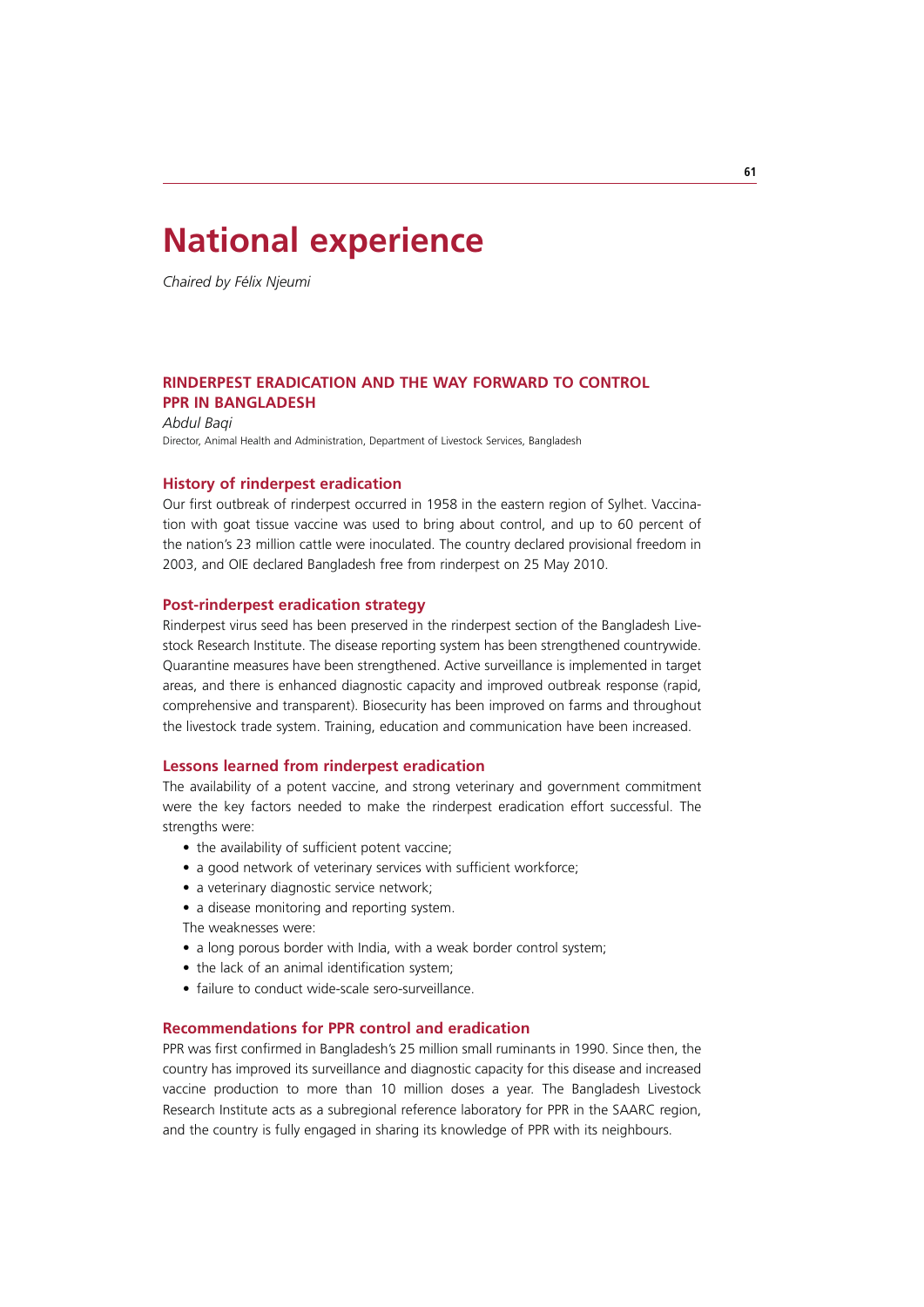Undoubtedly, experience from rinderpest control and eradication measures will help the control and eradication of PPR. The prevalence of the disease is already declining following the government's efforts, and a comprehensive plan for progressive control with a final target of disease eradication could be undertaken. However, assistance from donor agencies and organizations such as FAO will be needed and appreciated.

# **EXPÉRIENCE DU CAMEROUN DANS LE DOMAINE DE LA LUTTE CONTRE LA PESTE BOVINE**

*Baschirou Moussa Demsa* Directeur des Services vétérinaires, Cameroun

*and Félix Njeumi* (GREP Secretary)

#### **Introduction**

Le Cameroun est honoré d'avoir été invité au Symposium du Programme mondial d'éradication de la peste bovine qui se tiendra à Rome du 13 au 14 octobre 2010 en prélude à la déclaration du Directeur général de l'Organisation des Nations Unies pour l'alimentation et l'agriculture (FAO) sur ce thème. Le Cameroun saisit cette occasion pour remercier la communauté internationale du soutien qu'elle lui a accordé dans sa croisade de lutte contre cette maladie dont les conséquences socio-économiques ont été importantes pour l'économie nationale en général et la vie quotidienne des éleveurs en particulier. Le présent document retrace l'historique de la maladie dans notre pays, met en exergue les enseignements tirés lors des différentes phases de lutte puis examine les perspectives qui s'ouvrent à notre pays à l'issue de cette expérience enrichissante.

#### **Historique de l'évolution des foyers de peste bovine au Cameroun**

Au Cameroun, les premiers cas de peste bovine ont été enregistrés et diagnostiqués durant la première guerre mondiale en 1918 par les vétérinaires coloniaux dans les régions voisines du lac Tchad situées dans la partie septentrionale du pays. La maladie avait selon toute vraisemblance été introduite dans le pays par les animaux étrangers venus en transhumance. La région Sud fut par contre épargnée pendant longtemps du fait de sa situation géographique. En effet, elle est séparée de la région Nord par une falaise qui constitue une barrière naturelle difficilement franchissable par les troupeaux des régions septentrionales. Cette zone est également infestée de glossines et n'est par conséquent pas propice au développement de l'élevage. Mais plus tard, le plateau de l'Adamaoua a connu une épizootie de peste bovine très meurtrière entre 1926 et 1927. Après cet épisode, cette région est restée indemne jusqu'en 1960 alors que des foyers épizootiques continuaient d'être enregistrés dans la région Nord. L'application par les vétérinaires coloniaux de diverses mesures telles que l'abattage, l'isolement des animaux malades, l'incinération des cadavres et la vaccination des animaux sensibles, permit de limiter l'ampleur des vagues épizootiques. En 1961, l'Adamaoua, principale région d'élevage bovin du Cameroun, a connu une alerte sérieuse mais rapidement contenue. La maladie ne réapparaît plus dans l'Adamaoua qu'à partir de 1964 puis dans l'Extrême- Nord à partir de 1971. La peste bovine a été réintroduite en 1983 dans les provinces septentrionales du Cameroun par des troupeaux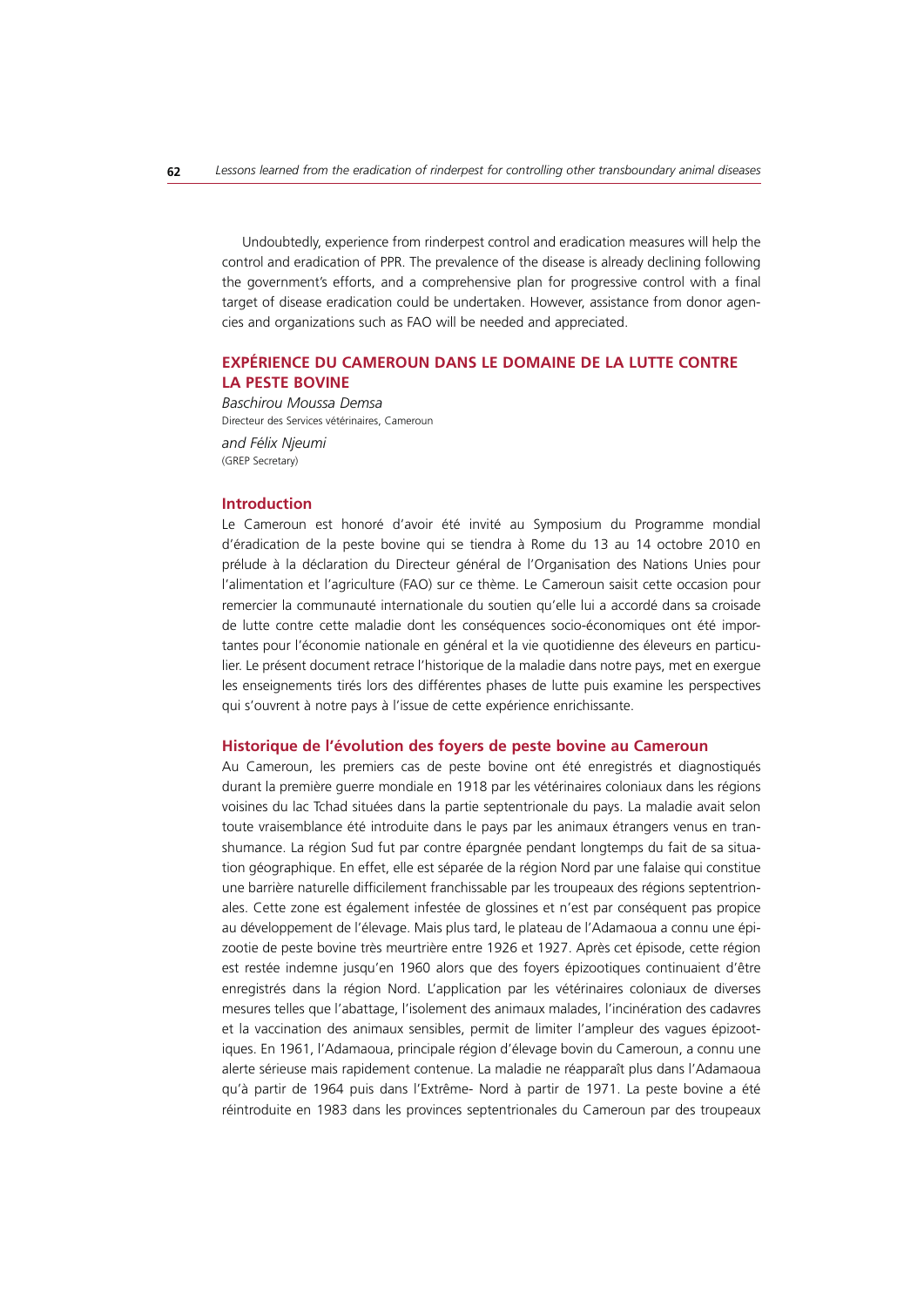des éleveurs transhumants venus du Tchad et du Nigéria. Ainsi, de nouveaux foyers ont été enregistrés en janvier 1983 dans les régions de l'Extrême-Nord et du Nord et quelques mois plus tard, l'Adamaoua a été atteint. 84 foyers au total ont été recensés dans tout le pays et malgré l'application des mesures sanitaires et médicales, l'épidémie de 1983 a causé la mort de plus de 19 000 têtes de bétail dans la seule province de l'Adamaoua. Cette nouvelle escalade a encore une fois mis en exergue la perméabilité des frontières et le risque sanitaire encouru chaque année pendant la période de transhumance où des centaines de milliers d'animaux étrangers viennent au Cameroun brouter les pâturages de saison sèche des yaérés et du lac Tchad dans l'Extrême-Nord. Pour mener la lutte contre cette maladie, différentes mesures de prophylaxie ont donc été mises en place.

# **Méthodes de lutte**

Les méthodes de lutte contre la peste bovine au Cameroun ont combiné les systèmes de prophylaxie médicale (vaccinations) et sanitaire (abattages suivis d'indemnisations, destruction, désinfection, quarantaine, restriction des mouvements, etc.).

Les campagnes de vaccination du bétail contre la peste bovine ont été organisées dans un premier temps grâce au soutien de la communauté internationale avec la mise en place du Programme conjoint n° 15 (PC15) par exemple, qui se déroula de 1962 à 1976. Le PC15 ne réussit malheureusement pas à endiguer totalement la peste bovine. La persistance de foyers résiduels en Afrique de l'Ouest, au Mali en particulier, et en Afrique de l'Est en Éthiopie et au Soudan, favorisa la réapparition de cette maladie qui envahit de nouveau l'Afrique subsaharienne. Des foyers furent enregistrés dans 18 pays d'Afrique occidentale, centrale et orientale, dans les élevages domestiques comme dans la faune sauvage.

 C'est ainsi que la seconde phase de lutte a consisté à mettre en place des plans nationaux de lutte contre cette épizootie, qui ont par la suite été renforcés par la Campagne panafricaine de lutte contre la peste bovine (PARC) et le Programme panafricain pour le contrôle des épizooties (PACE). Ces plans de lutte ont permis de réduire considérablement l'incidence de la maladie jusqu'à son éradication au Cameroun, dans les pays voisins et plus généralement dans toute l'Afrique subsaharienne. Pour mener à bien cette lutte, le Cameroun a eu la chance de disposer d'un Laboratoire national vétérinaire spécialisé dans le diagnostic et la fabrication de vaccins, notamment contre la peste bovine, comme le *Bovipestovax* (vaccin monovalent contre la peste bovine uniquement) et le *Bivax* (vaccin bivalent contre la peste bovine et la péripneumonie contagieuse des bovidés).

Les méthodes de lutte sanitaire ont reposé sur l'abattage des animaux infectés et des animaux des élevages voisins, l'enfouissement des cadavres, la désinfection des lieux, et la mise en quarantaine des animaux lors des mouvements de transit et de transhumance.

## **Enseignements tirés**

L'adoption d'une stratégie de lutte à l'échelle du continent, avec la mise en place du PC15, du PARC et du PACE, s'est avérée payante pour venir à bout d'une maladie dont le caractère transfrontalier est une donnée essentielle avec laquelle il faut compter pour mener un combat efficace.

La collaboration entre des bailleurs de fonds internationaux, comme l'Union européenne, des organismes techniques tels que l'UA-BIRA, la FAO, l'OIE, l'AIEA et bien d'autres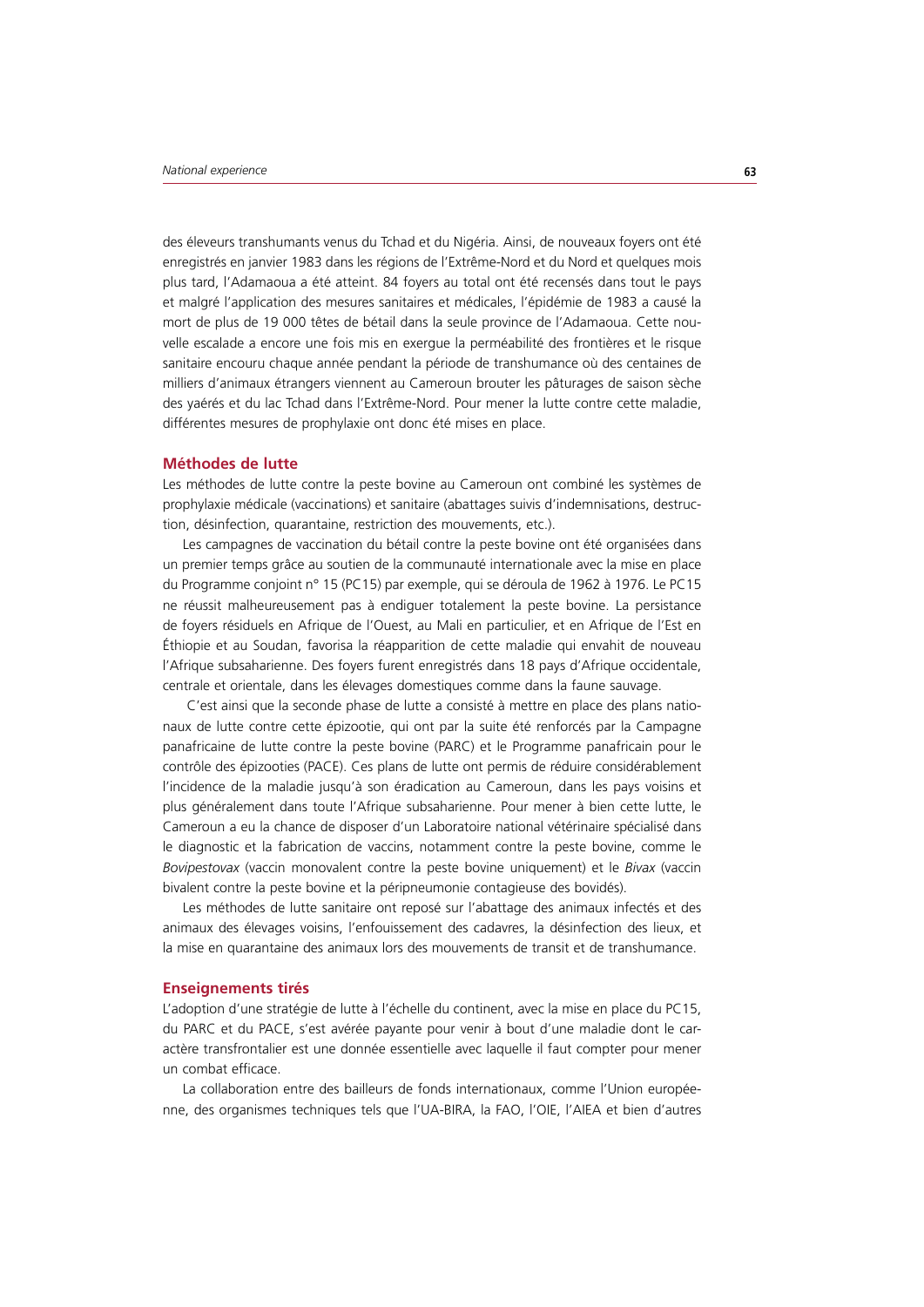encore, et les pays concernés qui ont consenti les efforts nécessaires, a permis à la communauté internationale d'atteindre un résultat historique à savoir:*éliminer la peste bovine de la surface de la Terre.* 

Pour préserver cet acquis, il faut par contre rester vigilants et surtout détruire toutes les souches des virus restantes utilisées pour la fabrication des vaccins contre la peste bovine afin qu'elles ne contaminent plus le milieu extérieur ou qu'elles ne tombent pas aux mains des bioterroristes. Au Cameroun, ces souches ont été recensées et on attend la désignation d'une commission chargée de les détruire.

La lutte contre la peste bovine a aussi permis l'adoption d'un plan d'urgence contre cette maladie en cas de réapparition de nouveaux foyers, avec la création d'une banque de vaccins pour le continent, gérée par le Centre panafricain de vaccins vétérinaires (PANVAC).

La lutte contre la peste bovine a également permis au Cameroun, comme d'autres pays africains engagés dans ce processus, de mettre en place *un réseau d'épidémiosurveillance des maladies animales prioritaires*. Il est à noter que c'est ce réseau qui a permis la détection précoce des foyers de grippe aviaire apparus au Cameroun en 2006. Il est donc urgent de pérenniser sa fonctionnalité en finançant ses activités avec le budget de l'État.

La lutte contre la peste bovine a permis à notre pays d'introduire le concept d'indemnisation des éleveurs dont les animaux ont été abattus lors des opérations de prophylaxie. En effet, grâce à cette méthode, les éleveurs ont été amenés à collaborer et par conséquent à participer activement et efficacement à la stratégie de lutte mise en place par le gouvernement.

La lutte contre la peste bovine a permis aussi à notre pays d'entreprendre la vaccination des cheptels contre d'autres épizooties meurtrières telles que la PPCB, les charbons bactéridien et symptomatique et la peste des petits ruminants. Avec la peste bovine, les éleveurs ont compris la nécessité de vacciner leurs animaux contre les grandes épizooties et ils délaissent de plus en plus les méthodes de prévention traditionnelles. La vaccination des cheptels contre les grandes épizooties est désormais une tradition qui s'est ancrée dans la mentalité des sociétés pastorales de notre pays.

#### **Perspectives**

Les succès enregistrés dans le cadre de la lutte contre la peste bovine assortis de tous les enseignements tirés lors des différentes étapes qui ont conduit à son éradication, indiquent qu'une stratégie similaire doit être mise en place pour venir à bout des autres maladies prioritaires ou tout au moins les contrôler. Ainsi, il est urgent de mettre en place une stratégie continentale pour l'éradication de la peste des petits ruminants et de la péripneumonie contagieuse des bovidés, ainsi que pour le contrôle de la fièvre aphteuse.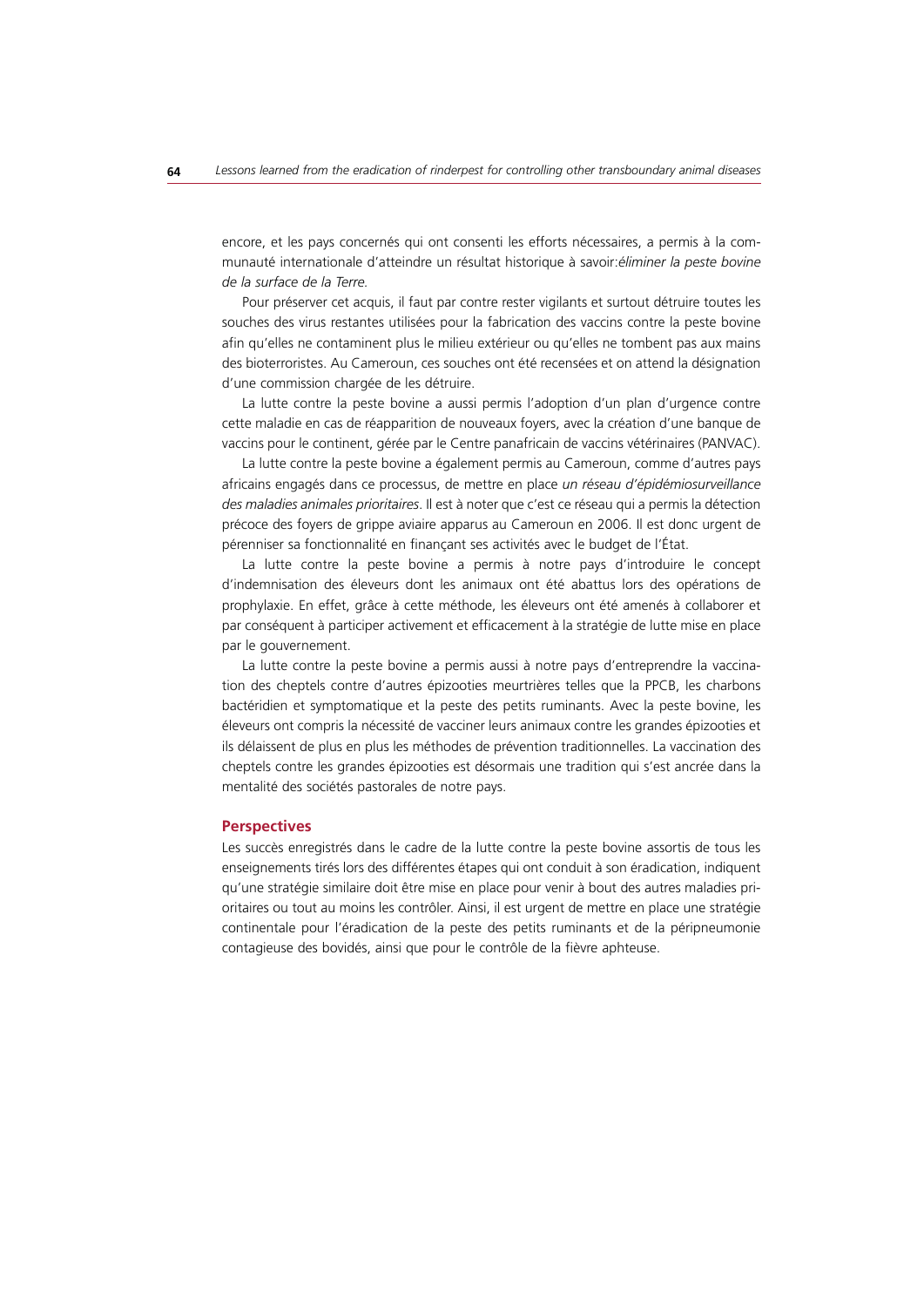# **CÔTE D'IVOIRE**

*Yobouet Charlotte Amatcha-Lepry* Directrice des Services vétérinaires, Ministère de la production animale et des ressources halieutiques

# **Rappels et historique**

A l'instar de nombreux pays de la sous-région ouest africaine, la Côte d'Ivoire a été confrontée aux grandes épizooties de peste bovine des années 1986 qui ont décimé des populations entières de bétail. L'Union africaine (UA) a négocié auprès de l'Union Européenne (UE) le financement, par le Fonds européen de développement (FED), de deux programmes conduits conjointement dans 47 États africains, ce qui a permis la signature des Conventions de financement n° 5224/IVC 7ème FED-REG/5007/001 pour le PARC et 6125/REG/5007/005 pour le PACE. Le suivi de la mise en œuvre de ces programmes a été assuré par le Bureau interafricain des ressources animales (BIRA). Le premier de ces deux programmes est la Campagne panafricaine contre la peste bovine (PARC), une campagne régionale de vaccination contre la peste bovine exécutée de 1986 à 1999. La fin du PARC a été marquée par l'arrêt de la vaccination contre la peste bovine et la mise en place du programme de surveillance.

Le second est le Programme panafricain pour le contrôle des épizooties (PACE), un programme de surveillance de longue haleine. La fin du programme PACE a été marquée par l'obtention du statut de "pays indemne de peste bovine". Au vu de ces résultats de surveillance, le pays est reconnu indemne d'infection par la peste bovine en 2004. Son statut de pays indemne lui est décerné en mai 2007 à la 75e session générale de l'OIE. Chaque année une notification est adressée à l'OIE pour conserver ce statut.

La mise en œuvre de ces deux programmes en Côte d'Ivoire a considérablement modifié la gestion de la santé animale d'une part et les systèmes de production d'autre part.

# **Impact des deux programmes panafricains de lutte contre la peste bovine**

Les programmes PARC et PACE ont eu un impact positif sur le cheptel ivoirien et africain dans le cadre de la lutte contre les maladies animales et l'amélioration de la qualité des produits animaux pour les échanges internationaux. *Ces programmes ont permis entre autres de vacciner contre certaines maladies enzootiques comme la PPCB et la PPR et de maîtriser très rapidement la grippe aviaire en 2006.* Malheureusement, la PPCB et la PPR continuent de sévir en Afrique. Néanmoins, la lutte contre ces deux maladies a produit des résultats.

En outre ces programmes ont apporté un appui aux services vétérinaires dans le domaine du renforcement des capacités mais aussi des institutions, ce qui a permis d'améliorer la notification des foyers. Les notifications à l'OIE se font désormais par Internet sur le site web. Une liste de huit maladies prioritaires a été établie: peste bovine (PB), péripneumonie contagieuse bovine (PPCB), peste des petits ruminants (PPR), peste porcine africaine (PPA), fièvre aphteuse, rage, pasteurellose et brucellose.

La grippe aviaire a été ajoutée à cette liste afin d'harmoniser la lutte avec les pays de la sous-région. Les charbons (symptomatique et bactéridien) ne figurant pas sur cette liste font néanmoins l'objet d'une déclaration tous les ans. La zone de Bouna est reconnue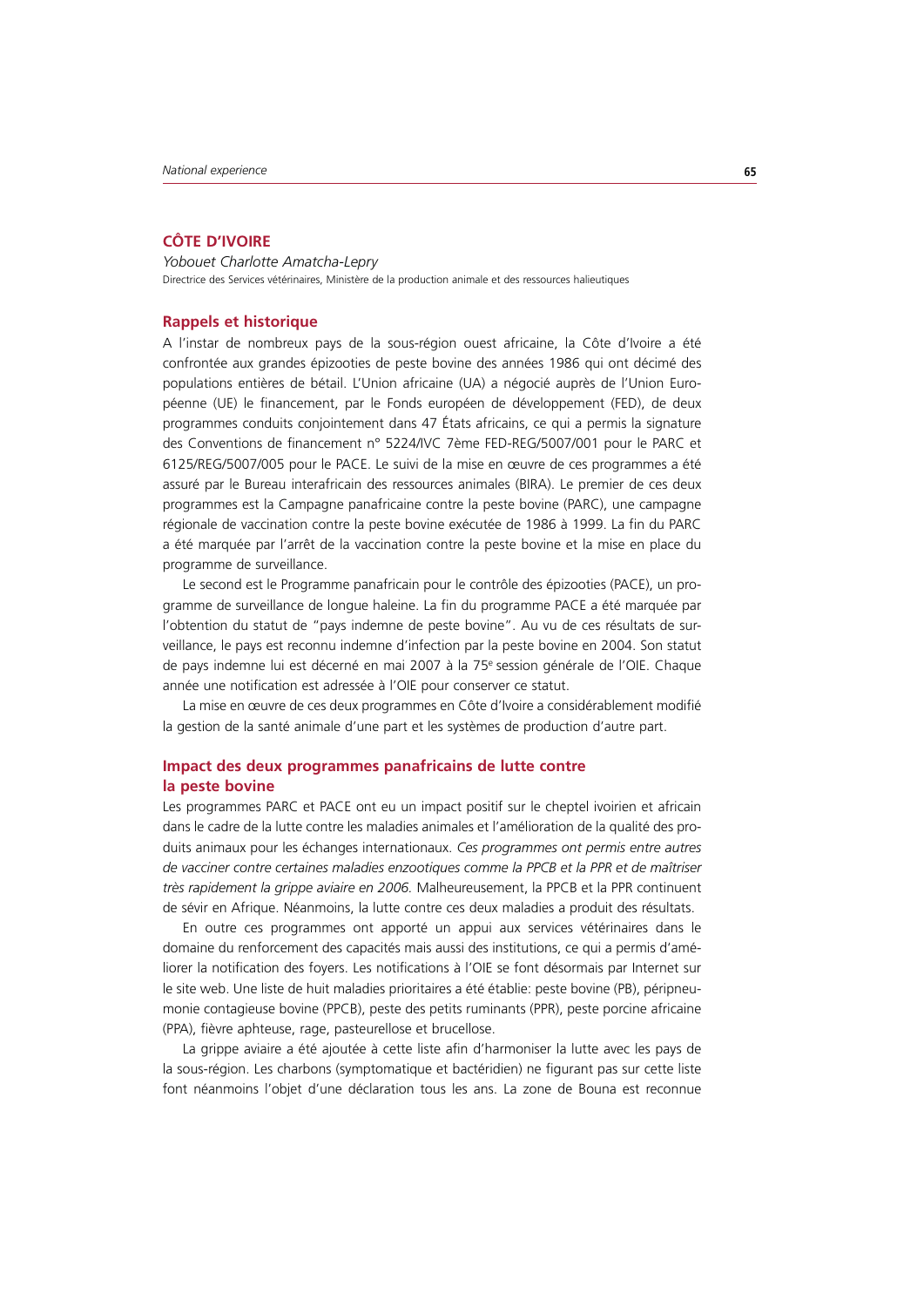comme un "champ maudit" pour cette pathologie. Ces maladies sont le plus souvent notifiées dans le cadre des informations zoosanitaires.

Au plan de la communication, les activités de diffusion de l'information ont été intensifiées, ce qui a permis un rapprochement avec les organes de communication (télévision, radio nationale, radios rurales, et presse écrite). Cette intensification des activités d'information et de communication a favorisé le changement de comportement et de mentalité.

Au plan du diagnostic des maladies animales, la mise en œuvre des deux programmes a permis de renforcer les capacités du Laboratoire national d'appui au développement agricole (LANADA) à travers ses laboratoires de pathologies animales. Ces laboratoires ont bénéficié de programmes de réhabilitation et d'équipement qui ont amélioré leurs performances.

En ce qui concerne les maladies transfrontalières, le PARC et le PACE ont organisé des réunions transfrontalières. Ces réunions étaient des forums de partage d'informations et de mise à niveau des acteurs de la lutte contre les maladies animales. Des plans d'action contre ces maladies ont été élaborés.

# **LESSONS LEARNED FROM THE ERADICATION OF RINDERPEST IN EGYPT**

*Mostafa Osman Ramadan Elzoghaly* General Organization for Veterinary Services, Ministry of Agriculture and Land Reclamation, Egypt

#### **History of rinderpest**

Although rinderpest may have previously infected Egypt, the first outbreak to be fully reported and investigated began in 1903 after the importation of infected Asian cattle into Alexandria. The disease persisted until more recent times, when it was brought under control by vaccination with cell culture attenuated vaccine, and the country achieved some years of disease freedom. However, Egypt did not escape the second African pandemic, and the country was reinfected in 1982, with disease then spreading throughout much of the country. Once again, it was controlled and eradicated by inoculation of susceptible cattle with cell culture vaccine, supported by disease surveillance. The last confirmed cases were in 1986. Egypt stopped vaccination of all stock in 1999, and declared provisional freedom from disease. OIE certified rinderpest disease freedom in 2003 and freedom from infection in 2006. The country remains free, and has an appropriate post-eradication strategy based on continuing surveillance.

#### **Lessons learned**

The thorough training and dedication of staff to ensure technical competence and understanding of the overall goal were vital. Good communications, to create strong farmers' awareness of the aims and requirements of the programme, was also crucial in gaining farmers' cooperation. Good planning of routine surveillance and special surveys ensured that suitable data were collected for the process of verifying freedom from infection. Constant epidemiological vigilance was necessary to confirm eradication of the disease, and is still required as part of the contingency plan against any possible future outbreak.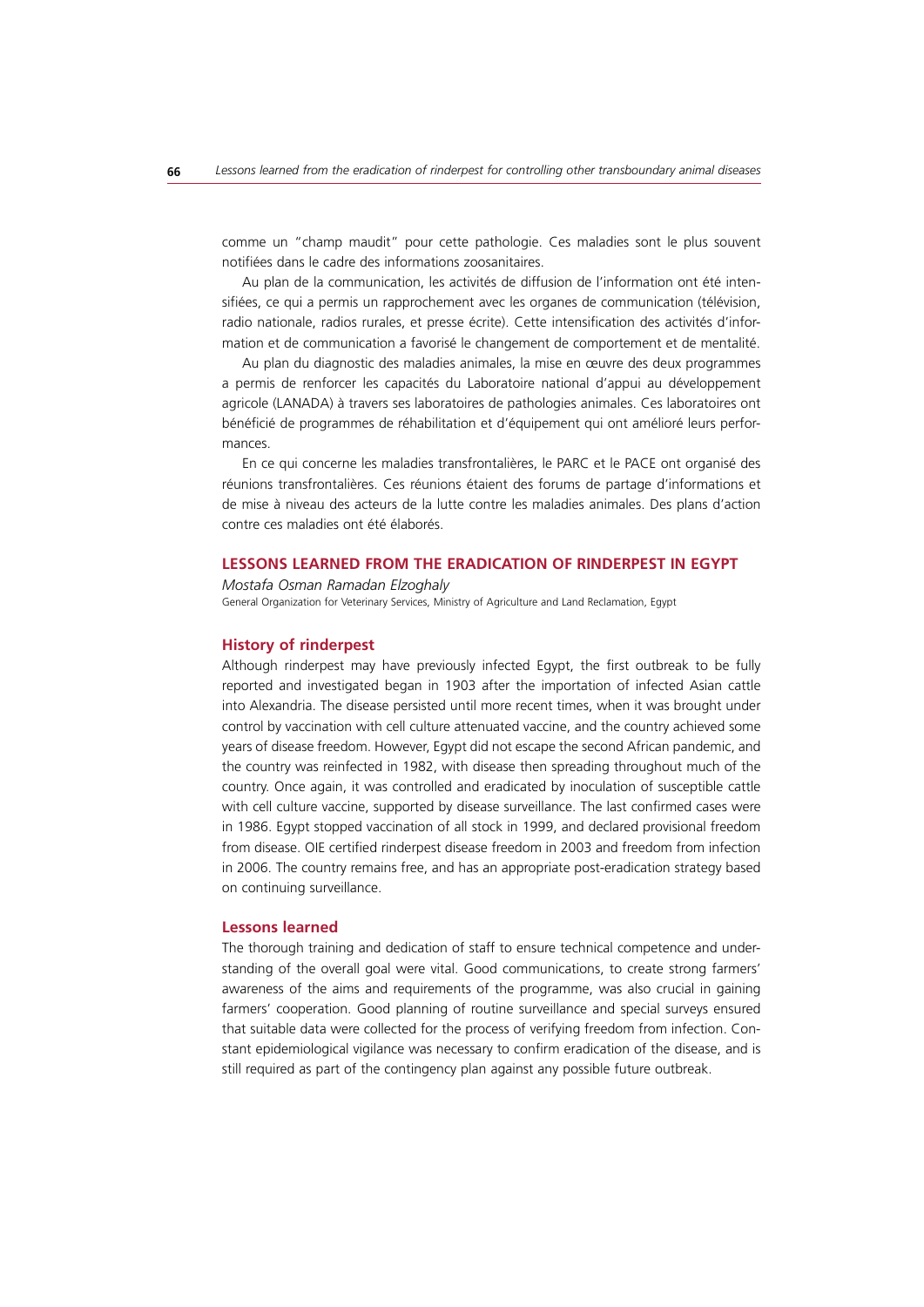#### **Recommendations**

- Continued regional cooperation and coordination among countries, for all aspects of the control of diseases of goats and sheep.
- Contingency planning, including training and simulation exercises.
- Close collaboration with global bodies, such as FAO and OIE, to ensure forward planning for new programmes.
- Further training and use through existing or new veterinary epidemiology networks – of new epidemiological techniques and methods such as risk analysis, georeferenced mapping, participatory appraisals and database management.

# **RINDERPEST – A DEVASTATING ANCIENT DISEASE: INDIAN EXPERIENCES AND LESSONS LEARNED**

*Rudhra Gangadharan*

Department of Animal Husbandry, Dairying and Fisheries, Government of India, New Delhi

# **The disease and its impact**

Rinderpest was initially observed in Assam in 1772, followed by numerous fatal outbreaks in other parts of India in cattle, buffaloes, sheep, goats and pigs. Each year, the disease used to affect about 400 000 animals in about 8 000 outbreaks, with up to 50 percent mortality. This virtually crippled the production of meat and milk and all animal-related farm operations, causing serious socio-economic concerns.

# **Initiatives to curtail the disease**

The Government of India appointed an Indian Cattle Plague Commission in 1869 and established the Imperial Bacteriological Laboratory at Pune in 1889. The first batch of anti-rinderpest serum for treating infected animals was issued in 1899. In 1913, the Imperial Veterinary Research Institute, which went on to became the famous Indian Veterinary Research Institute, was established in Izatnagar, and played a pivotal role in the control and eradication of rinderpest through the development and production of hyper-immune serum and vaccines. By 1915, having achieved self-sufficiency, the Indian Veterinary Research Institute started to export to Egypt, the Sudan and the former Rhodesia. For effective prevention, the goat tissue vaccine was prepared in 1927. This, however, had certain side-effects such as abortion and reduction in milk yield. Tissue culture rinderpest vaccine (TCRV), developed subsequently, was safer and cost-effective.

### **Outbreaks and mass immunization against rinderpest**

A National Rinderpest Eradication Programme was launched in 1955/1956 (First Plan), in which cattle and buffaloes over six months of age were mass vaccinated using goat tissue vaccine. Rinderpest was controlled over vast areas of the country. Between 1974 and 1980, the annual incidence decreased from 1 960 to 12 attacks per million bovines. However, sporadic cases of a mild form continued to occur, with occasional outbreaks. Rinderpest also occurred in sheep, goats, pigs and mithuns (*Bos frontalis*) and was controlled by tissue culture vaccine.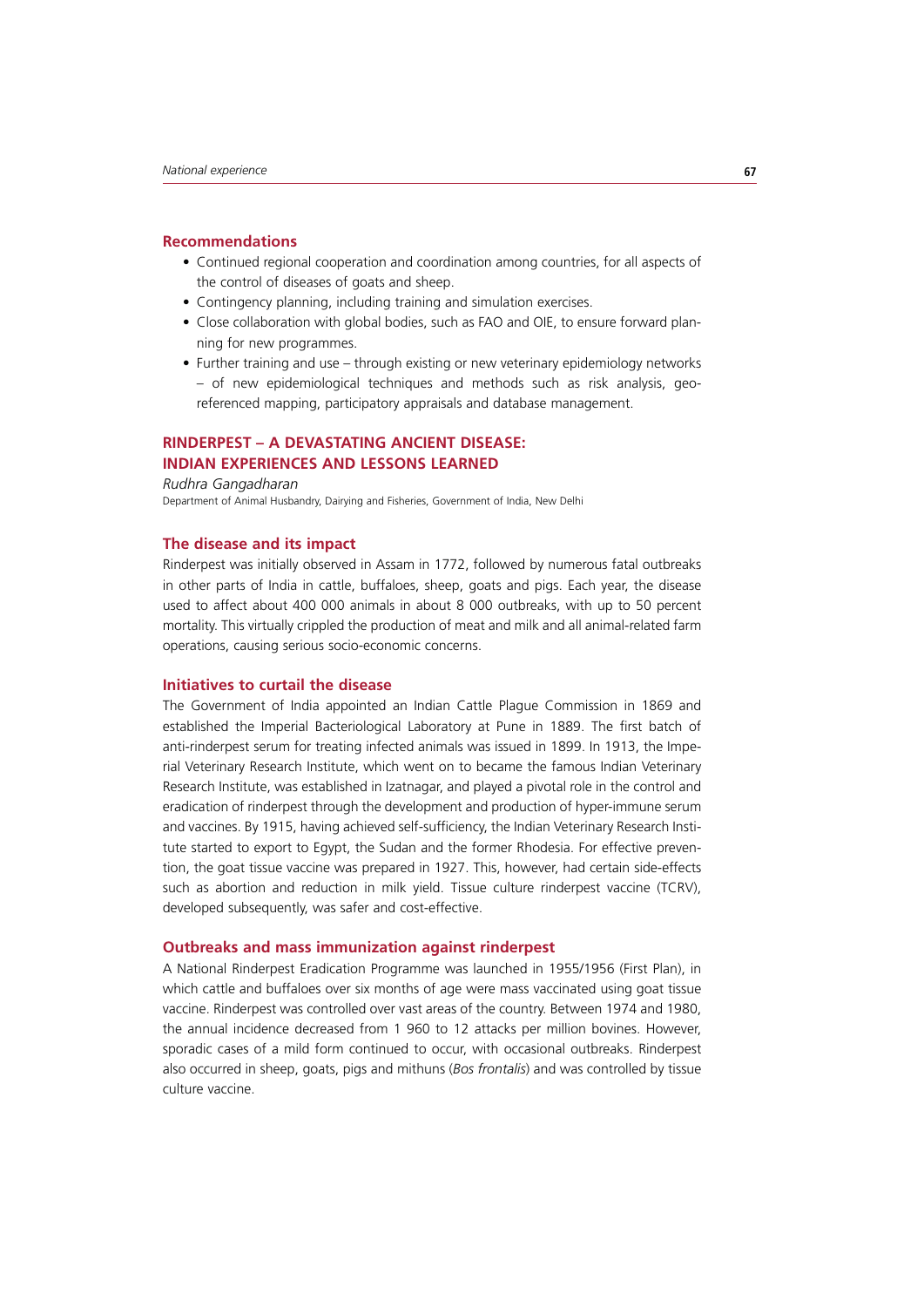#### **Freedom from rinderpest**

In 1990, the National Project on Rinderpest Eradication was launched, with assistance from the EU. The project had three phases: a preparatory phase, including vaccine production; an eradication phase, including risk assessment and mass vaccination; and a surveillance phase, with monitoring and surveillance and no vaccination. By 1995, incidence had reduced to one to two cases per million bovines, and the last reported case of rinderpest occurred in Tamil Nadu in September 1995. The last vaccination was carried out along international borders in October 2000. India was declared free from rinderpest in 2003. Between 1955 and 1993, India spent USD 33 357 million on rinderpest control.

Notable achievements of the National Project on Rinderpest Eradication included:

- an ably administered OIE Pathway with effective state-centre coordination;
- strengthened vaccine production, cold chain and transport facilities;
- a central vaccine quality control facility;
- a national network of 32 state-level ELISA laboratories:
- a national facility for ELISA training:
- human resource development through training of more than 250 state-level scientists;
- a national morbillivirus laboratory at the Indian Veterinary Research Institute, Mukteswar;
- a national serum bank facility;
- a national random sampling frame for sero-monitoring and sero-surveillance;
- national emergency vaccine banks;
- print and electronic media for awareness raising;
- indigenous cELISA kits for sero-surveillance;
- declaration of substantial freedom from rinderpest disease by OIE;
- preparation for declaration of freedom from infection by OIE.

# **Post-eradication developments**

*Biological materials:* A master stock of TCRV seed virus is stored in the country. Potentially infected/virulent samples and virulent challenge virus is stored in a biosecurity level-3 containment facility. Diagnostic facilities for rapid detection of rinderpest are available at national institutes dedicated to livestock health.

*Disease surveillance and containment:* The laboratory infrastructure has been kept updated and available for virus detection/isolation, sequencing, and molecular characterization of any suspected rinderpest/stomatitis enteritis diseases. More than 1.5 million doses of vaccine are stockpiled for emergency deployment. Field surveillance teams are active for rapid action and immediate containment of any suspected outbreaks. Animal movement along international borders is routinely monitored.

## **Why did it take so long to curtail rinderpest in India?**

- Vaccine coverage in the initial years was only 40 to 50 percent, compared with a target of 80 percent.
- Farmers tended to avoid vaccination of pregnant cows because of a fear of abortion (which is a risk with goat tissue vaccine, but not with TCRV).
- Proper cold chain facilities for the transportation of vaccine to the field were lacking.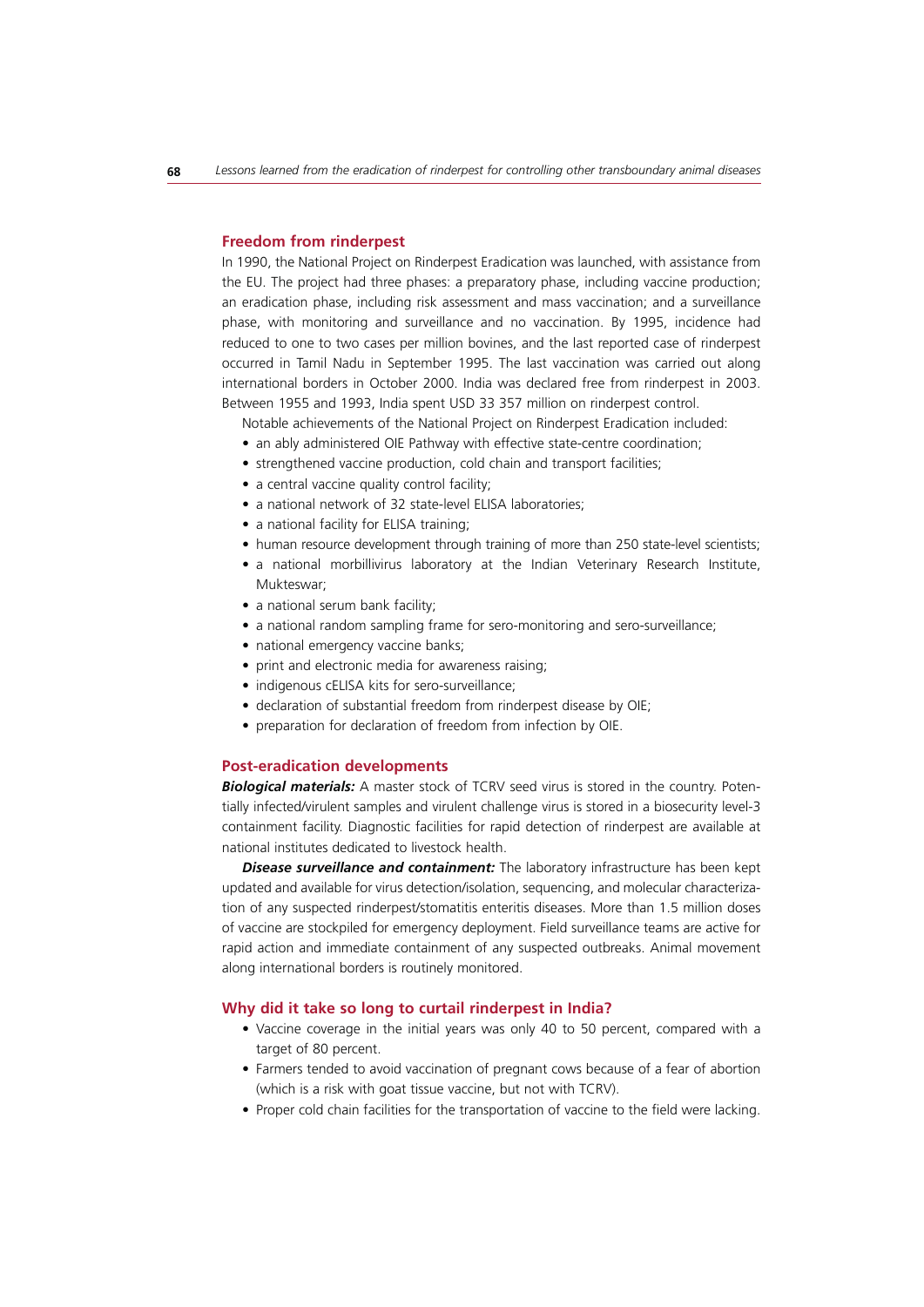• The main focus was on bovines, with little or no attention for small ruminants and pigs.

# **Lessons learned**

- A control strategy should be prepared, taking into account the vast land area covered. the varied species concerned and the socio-economic status of the farmers.
- All vulnerable animal species, not only the important ones, need to be covered. Piecemeal vaccination does not help. It has to be an "all and all" phenomenon.
- Concerted international/regional efforts are required for an effective disease control programme.
- Vaccination can eradicate a disease, and mass vaccination is an alternative to a stamping out strategy, especially for economic and religious reasons.
- The development of vaccine(s) against rinderpest generated a wealth of knowledge in the area of immunology, which can help other disease eradication programmes.
- Coordination between central and state government and among departments of state government is necessary.
- Vaccine quality during production, storage and administration is vital, so uniform standards for the production of vaccine should be adopted and quality control vested with a central authority.
- Indigenous capacity for disease diagnosis, vaccine production and quality control is vital.

# **RINDERPEST ERADICATION IN KAZAKHSTAN**

*N. Zhacupbaev* Veterinary Control Department, Ministry of Agriculture, Astana

# **The history of rinderpest in Kazakhstan**

The first evidence of widespread circulation of rinderpest in Kazakhstan was at the beginning of the eighteenth century in the Semirechya area, where it remained endemic for at least two centuries, causing enormous damage. Eventually, through slaughter of sick and at-risk animals and simultaneous vaccination, the disease was completely eradicated from Semirechya at the beginning of 1910. Official information reports that the last cases of rinderpest in livestock within the territory of the Republic of Kazakhstan were registered in 1927 in the Achmolinsk area, and those within the former Soviet Union as a whole at the end of 1928. Since then, Kazakhstan has been free from rinderpest.

In more recent times, pockets of rinderpest in adjacent countries (Afghanistan, Turkey, Islamic Republic of Iran and Mongolia) posed a constant threat to the territory of Kazakhstan, as shown by outbreaks in the Russian Federation (1991/1992 and 1998) and Georgia (1989 and 1996). To combat this threat, Kazakhstan immunized cattle in a 30-km-deep buffer zone along its borders. The last vaccination against rinderpest was carried out in 2006, using strain K37/70 in 176 600 cattle, predominantly in the Almatin area but also in Mangistaw.

Epi-zootiological monitoring of rinderpest was carried out within the Scientific and Technical Provision for the Monitoring and Genetic Mapping of Disease-Causing Agents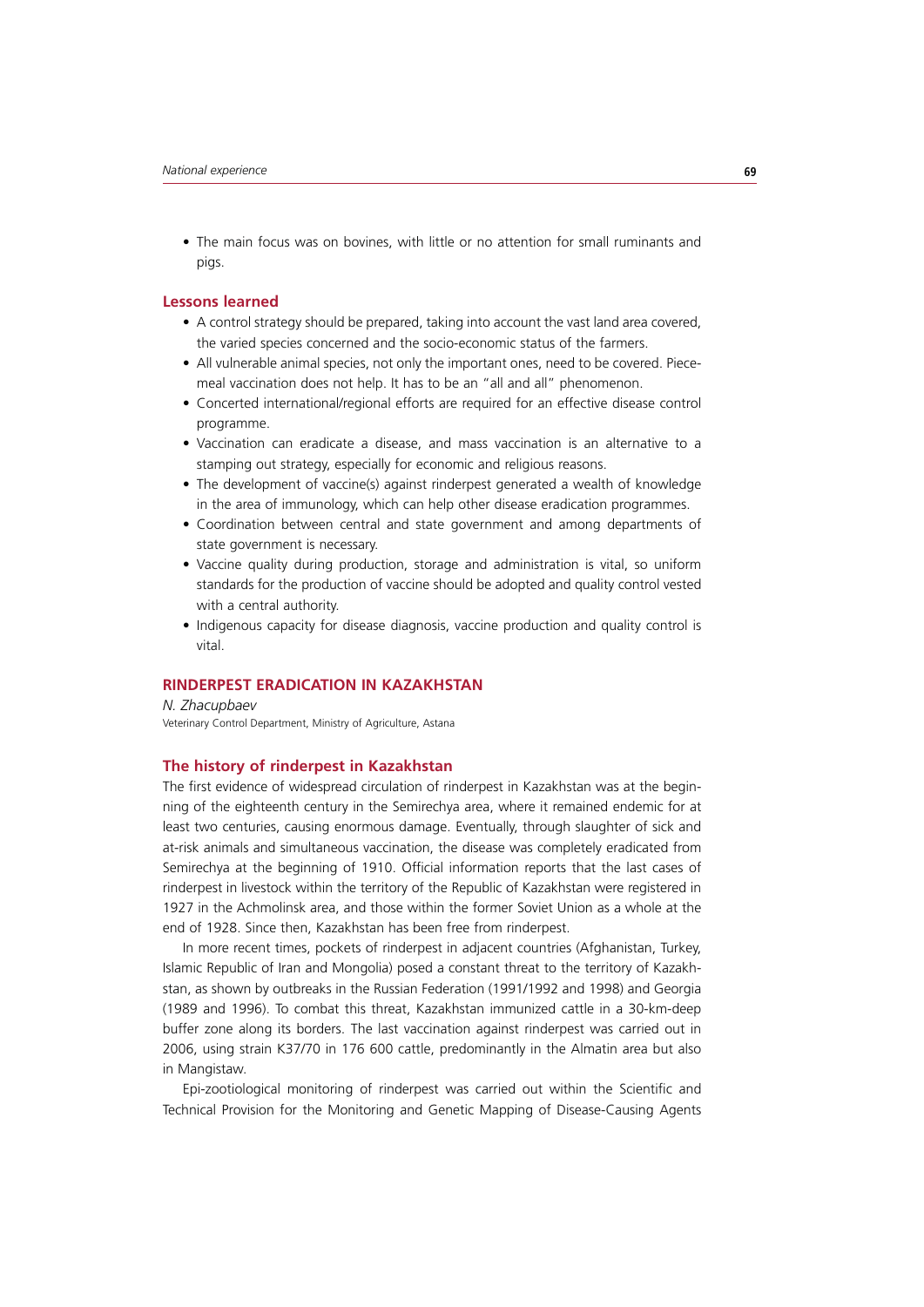of especially Dangerous Infections of Plants and Animals for the Biosafety of the Republic of Kazakhstan project from 2003 to 2006, and by the Scientific and Technical Provision of Biological and Chemical Safety for the Republic of Kazakhstan project from 2006 to 2008. Epidemiological investigations detected no evidence of rinderpest or sero-positive in unvaccinated animals.

#### **The current post-eradication situation**

*Stored vaccines and virulent viruses:* Kazakhstan has no vaccine for use in case of a rinderpest outbreak. However, it does have six vaccine and five virulent strains of rinderpest virus at the National Research Institute, which is a member of the World Federation of Collections of Cultures. These lyophilized viruses are kept in ampoules at -70  $\degree$ C in a specialized storehouse for OIE group A microorganisms, which was built with suitable systems of physical protection and electronic pathogen detection, using financing from the United States Department of Defence. Before the declaration of global rinderpest freedom, Kazakhstan accepted its obligation to provide safe storage of its rinderpest virus strains within the depository of dangerous pathogens and in conformity with international requirements.

## **RINDERPEST ERADICATION – THE KENYA EXPERIENCE**

*Peter Maina Ithondeka* Director of Veterinary Services, Ministry of Livestock Development, Kenya

Historically, Kenya has played a great role in the eradication of rinderpest through various research breakthroughs. In 1936, goat attenuated vaccine was brought to the laboratory at Kabete, tested and put into production and use. Avianized and lapinized vaccines were also developed in Kenya. Finally, the tissue culture vaccine was developed at Muguga in 1959.

### **Recent disease history**

In 1986, Kenya bordered two areas known to be foci of rinderpest virus: South Sudan to the north and southern Somalia to the east. Kenya was jolted when two outbreaks of rinderpest reappeared within its own borders that year. Three more outbreaks were reported in 1988, followed by others in 1989 and 1990, which were due to lineage 1 rinderpest virus. Outbreaks were next reported in 1995 (Tsavo National Park) and 1996 (Nairobi National Park) in wildlife and were confirmed to be due to rinderpest virus lineage 2. The species affected were buffalo, lesser kudu and eland. In 1995, no clinical or serological evidence of the disease was found in livestock around the Tsavo National Park, but in 1996, 14 of 23 bovine eye swabs were positive for rinderpest virus antigen in the agar gel immuno-diffusion test. Of 3 423 sera collected, 3 percent were positive for antibodies to rinderpest virus. In late 2001, rinderpest was diagnosed by virus neutralization and PCR tests in buffaloes in Meru National Park, but no live virus was isolated. Sequencing of the viral nucleic acid found it to be 99 percent identical to the 1996 buffalo isolate of lineage 2 rinderpest viruses. Thorough clinical and sero-surveillance was conducted in livestock and wildlife surrounding the national park, but no evidence of disease or infection was found.

In 2003, stomatitis-enteritis cases were detected clinically by participatory disease search in districts of North Eastern Province contiguous to Somalia. Other suspected cases were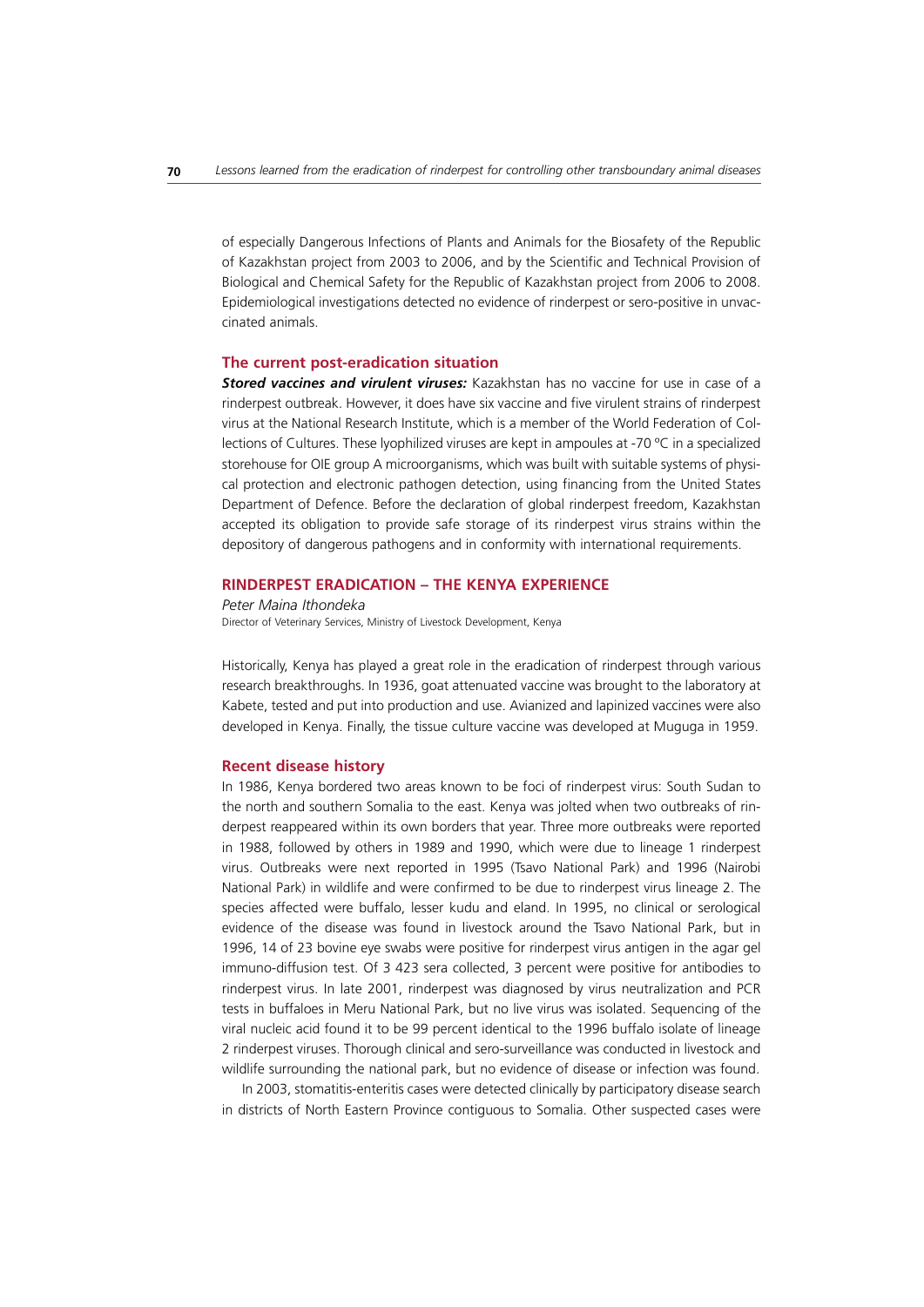reported in neighbouring districts in Eastern and Coast Provinces. Five specimens collected and submitted to the Regional Reference Laboratory for Rinderpest at Muguga were positive when tested by PCR, and two were positive in immune-capture ELISA. However, selected positive samples sent to IAH Pirbright for sequencing turned out to be closely related to the Kabete O vaccine strain. Although the results were considered inconclusive, localized vaccination of 140 000 cattle was carried out in December 2003, after which no more cases of this disease were reported.

## **Control and eradication**

Kenya undertook rinderpest vaccinations as a core plan in its rinderpest control and eradication strategy. The country participated in the first major coordinated effort aimed at eradication of rinderpest from Africa, JP15, in the 1960s and 1970s. This programme relied on mass vaccination and confined the disease to more remote areas. The next major effort, PARC, ran from 1986 to 1999 and incorporated sero-monitoring and surveillance as tools for monitoring and evaluating the eradication process. The 1995 and 1996 outbreaks in Tsavo and Nairobi National Parks led to the simultaneous implementation of the Emergency Programme for Eradication of Rinderpest in Kenya in 1996, alongside PARC-Kenya. From 1996 to 1999, the two programmes vaccinated more than 8 million cattle. Sero-monitoring results indicated a herd immunity level of between 58 and 62 percent, nationally. Overall, approximately 40 million doses of rinderpest vaccine were administered between 1986 and 1999, at a total cost of EUR 3 087 775.

The last rinderpest vaccinations in the country were in December 2003, and Kenya was declared free from rinderpest infection in May 2009.

## **Post-eradication strategy**

Currently, 817 300 doses of rinderpest vaccine are stored as a strategic reserve. The Kenya Veterinary Vaccine Production Institute keeps a stock of attenuated Kabete O working master seed for rinderpest virus vaccine production. A number of virulent strains of rinderpest virus are held at the National Veterinary Research Centre, of the Kenya Agricultural Research Institute, Muguga, a biosecurity level-2 laboratory. Currently, no research on rinderpest is ongoing in the country, with the last studies being conducted in December 2005, on heterologous PPR vaccine for rinderpest.

Various activities have been instituted to monitor the possible re-emergence of rinderpest virus. Key among these are a robust epidemio-surveillance system, an emergency preparedness and contingency plan, and a harmonized regional approach to surveillance and other control activities for TADs. Syndromic surveillance in cattle, sheep, goats and wildlife for stomatitis-enteritis syndrome should detect rinderpest-like conditions, as well as PPR and FMD. In June 2010, Kenya participated in joint, cross-border rinderpest simulation and testing of contingency plans with Ethiopia. The lessons and challenges identified from this simulation will be incorporated into contingency plans, thus rendering them more robust.

In mid-2010, Somalia was declared free from infection of rinderpest virus – as the last probable focus of the disease in the Somali ecosystem and worldwide. Celebrations to commemorate rinderpest eradication in Kenya, and final field activities to rid the world forever of this pandemic will be held in late 2010. Whereas the risk from rinderpest has been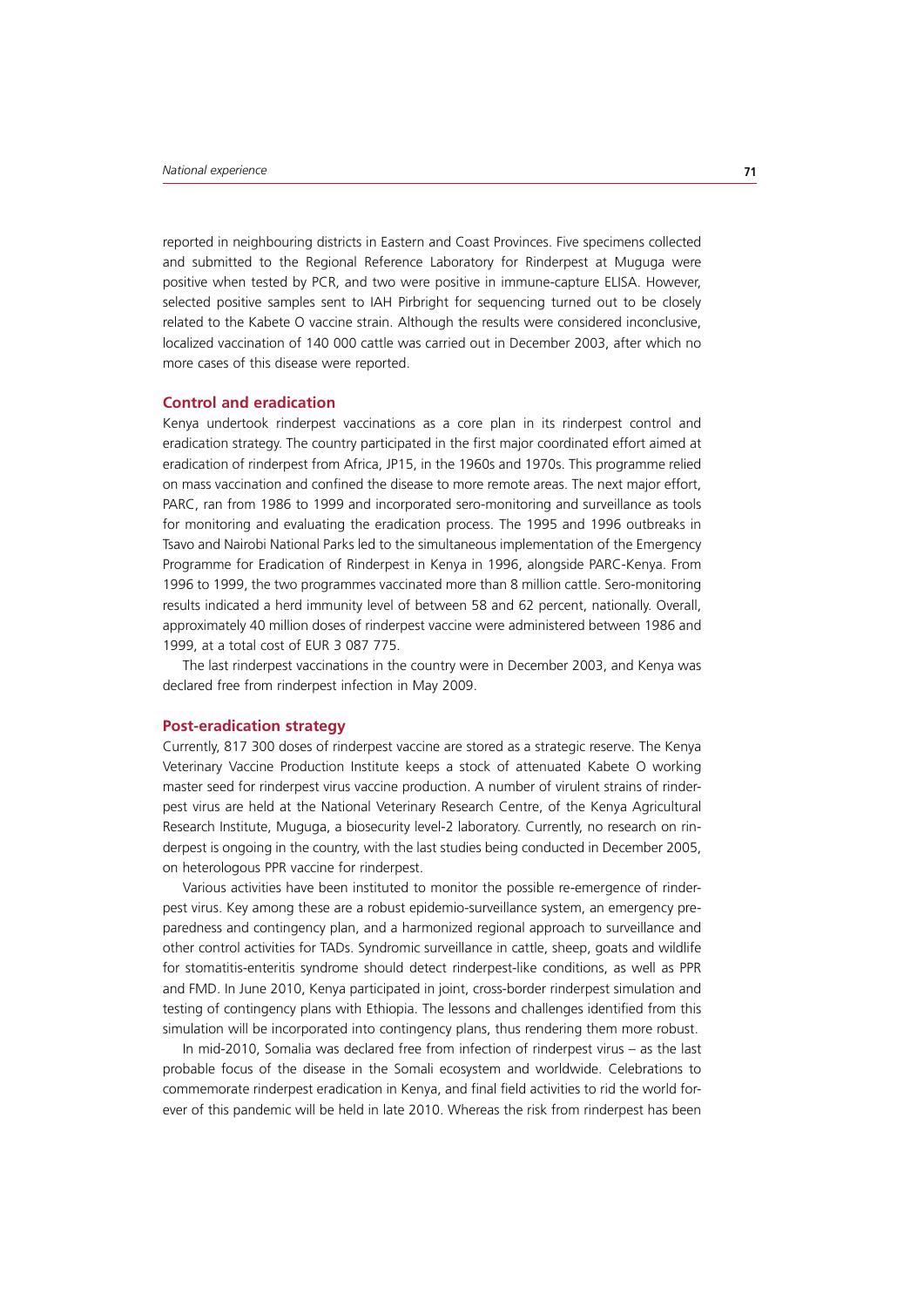addressed, cyclical outbreaks of RVF in Kenya not only pose a major constraint on export trade but are also an important zoonosis.

# **ENSEIGNEMENTS TIRÉS DE L'ÉRADICATION DE LA PESTE BOVINE AU MALI**

*Ibrahim A. Maïga* Bamako - Mali

#### **Introduction**

La peste bovine fit sont apparition en Afrique à la fin du XIXe siècle. À l'époque, cette pandémie aurait détruit près de 90 pour cent des ruminants du continent africain. Ensuite, elle aurait disparu de l'Afrique australe mais serait restée à l'état endémique en Afrique centrale, orientale et occidentale dans les années 50.

La première lutte intégrée contre la peste bovine en Afrique a commencé au début des années 60 avec l'aide de la Communauté économique européenne (CEE), de la Banque mondiale, de l'Organisation des Nations Unies pour l'alimentation et l'agriculture (FAO) et d'autres donateurs, sous les auspices du Bureau interafricain pour les ressources animales de l'Union africaine (BIRA-UA). Cette lutte qui s'est concrétisée dans le Programme conjoint N°15 (PC15) a couvert 22 pays et duré plus de 14 ans, puisqu'elle a démarré en 1962 et pris fin en 1976. Le PC15 a coûté 51 millions d'USD et a permis de vacciner plus de 120 millions de bovins. Ce programme a considérablement réduit l'incidence de la peste bovine, mais faute de mesures conservatoires mises en place par les États, des foyers résiduels en Afrique de l'Ouest (Mali) et en Afrique de l'Est (Éthiopie) ont favorisé la résurgence de la maladie vers la fin des années 70.

Ainsi, entre 1978 et le début des années 80, le Mali, le Sénégal et la Mauritanie ont connu une recrudescence de la peste bovine. Au Mali, les foyers étaient concentrés dans le Gourma (zone pastorale de transhumance que se partagent les régions de Mopti, Tombouctou et Gao) et la zone des lacs de la région de Tombouctou située sur la rive gauche du fleuve. J'ai personnellement été un acteur de cette lutte à l'époque, en ma qualité de Directeur départemental des Services vétérinaires de Tombouctou (1981-1989).

Au Mali, comme dans d'autres pays africains, des campagnes de vaccination d'urgence ont été menées pour limiter la diffusion de la maladie; mais très vite il est apparu nécessaire d'organiser une nouvelle campagne coordonnée à l'échelle du continent africain. C'est dans ce contexte que, sous les auspices de la FAO et de l'OIE, un premier projet de campagne panafricaine de lutte contre la peste bovine, dénommé PARC, a été signé en 1986 entre l'Union européenne et l'Organisation de l'Unité africaine (OUA), pour un montant de 50 millions d'ECU, avec la possibilité pour chaque pays d'associer des conventions spécifiques visant le renforcement des services vétérinaires nationaux et la révision des politiques de développement.

Toujours sur des fonds régionaux du FED au titre du Programme indicatif régional (PIR), deux autres propositions globales ont été signées en 1990 et 1995. Mais, dès 1993, les conventions globales ont été complétées par des conventions spécifiques avec différents pays, sur des programmes nationaux (PIN). C'est ainsi que le projet PARC Mali III financé par le FED à hauteur de 3 600 000 ECU a été mis en place avec quatre composantes: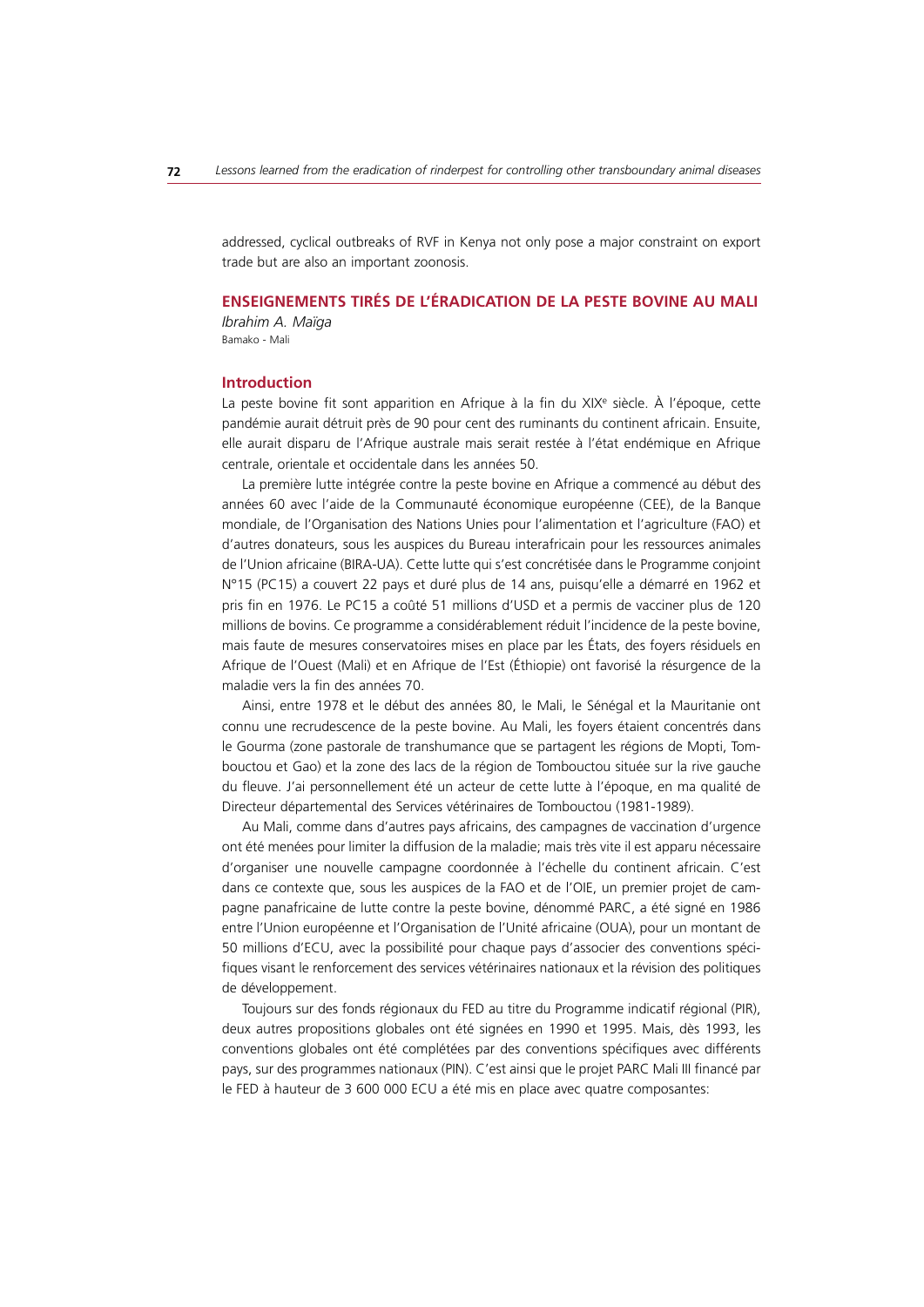- appui institutionnel à la Direction de l'élevage, avec un volet santé animale centré sur la peste bovine mais aussi sur la PPCB et la brucellose, le développement de l'épidémiologie, le suivi zootechnique et le suivi des écosystèmes pastoraux, pour 2,6 millions d'ECU;
- appui aux groupements d'éleveurs, pour 580 000 ECU;
- t appui à l'installation des membres inscrits au tableau de l'ordre des vétérinaires, pour 600 000 ECU;
- appui au Laboratoire central vétérinaire (formation), pour 128 000 ECU.

Dès lors, il est perceptible que le PARC Mali, dans ses phases successives, a cerné plusieurs aspects ce qui lui a permis de déboucher sur des résultats plus durables que ceux du PC15. Parmi ces aspects supplémentaires cernés par le PARC, citons les suivants:

- l'éradication du virus pestique au Mali;
- t l'utilisation de la sérosurveillance pour contrôler l'efficacité des vaccinations, après chaque campagne;
- l'utilisation des médias pour sensibiliser et informer les éleveurs;
- · le contrôle régulier, par PANVAC, des vaccins produits par le Laboratoire central vétérinaire avant qu'ils soient mis à la disposition des équipes de vaccination;
- la participation de vétérinaires privés légalement installés aux campagnes de vaccination;
- le recouvrement des coûts des vaccinations auprès des éleveurs;
- · la création d'un Fonds pour le développement de l'élevage;
- la restructuration des services vétérinaires pour confirmer l'État dans son rôle de contrôle régalien, en confiant les prestations vétérinaires et la vente de médicaments à des vétérinaires privés qui récupèrent les coûts correspondants auprès des éleveurs;
- t les aménagements pastoraux (gestion de l'espace pastoral, création de points d'eau, remise en état des écosystèmes), le bornage des pistes de commercialisation et de transhumance, et l'aménagement des marchés à bétail ont permis un suivi très rapproché et plus facile du cheptel (surtout transhumant).

Cette panoplie de mesures a favorisé une vaccination correcte des troupeaux transhumants qui, durant l'exécution du PC15, avaient souvent échappé aux équipes de vaccination. Les résultats étaient au rendez-vous car les enquêtes de surveillance des anticorps antibovipestiques effectuées entre 1989 et 1994 attestent d'une bonne couverture immunitaire du cheptel bovin malien (environ 80 pour cent). Ainsi, depuis 1986, le Mali n'a pas enregistré de foyer de peste bovine. Toutes les conditions étaient donc réunies pour que le pays adhère au Programme mondial d'éradication de la peste bovine (GREP) de la FAO qui a élaboré des stratégies de surveillance de la peste bovine, appelées "procédures de l'OIE", dans l'objectif de déclarer son territoire indemne de la peste bovine.

Ainsi, après l'acquisition du statut de pays provisoirement indemne de la peste bovine, le réseau de surveillance épidémiologique vétérinaire du Mali (Epivet Mali) a été mis en place. Ce réseau, aujourd'hui fonctionnel, est constitué d'une unité centrale, de cinq unités régionales, de 35 postes d'observation et de groupements d'éleveurs. Ce dispositif est coiffé par un comité de pilotage. Les surveillances clinique et sérologique de la peste bovine sont régulièrement effectuées et les résultats sont diffusés dans un bulletin trimestriel d'information édité par l'unité centrale.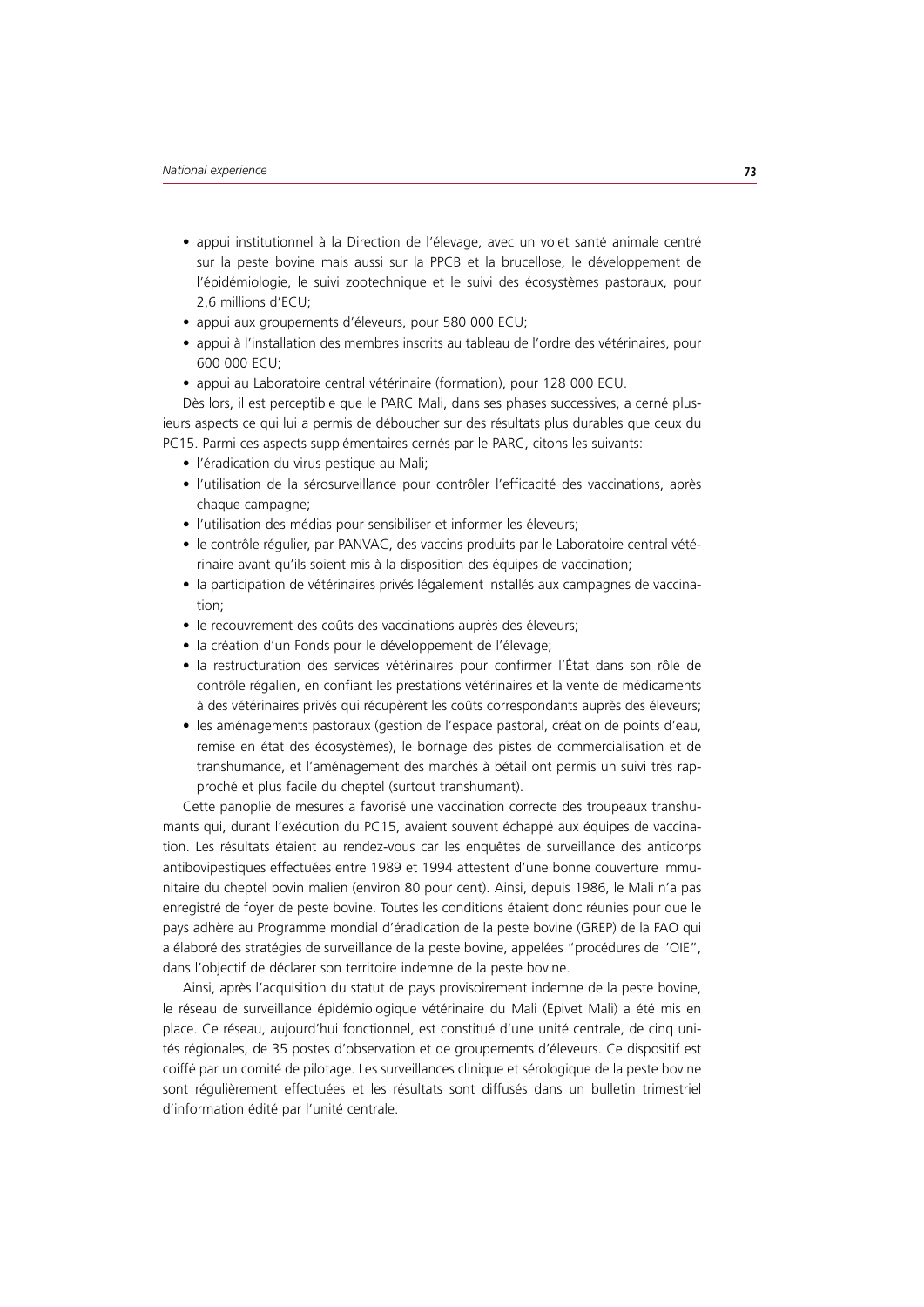En conclusion, on peut dire que, comparé au PC15, le PARC a permis d'atteindre des résultats concrets parce qu'il a pris en compte beaucoup de facteurs intéressant tous les intervenants (État, acteurs privés, éleveurs) et a encouragé les aménagements pastoraux pour favoriser les conditions d'élevage et l'accès aux troupeaux transhumants, dont le suivi et la vaccination régulière posaient problème.

Tous ces facteurs agissant de façon synergique ont permis un développement harmonieux de l'élevage au Mali et produit des avantages économiques certains au plan national et international. Concrètement, des abattoirs nouveaux ont été construits (Bamako rive droite, Ségou, Sikasso, Kayes et Mopti) et les exportations vers la Côte d'Ivoire, le Ghana, le Libéria et le Sénégal ont considérablement augmenté. Dès lors, la consommation intérieure de viande a progressé, et les revenus des éleveurs et des agro-éleveurs sont devenus importants. Enfin, la culture attelée s'est beaucoup répandue au Mali, ce qui a favorisé l'augmentation de la production agricole.

Par ailleurs, l'organisation mise en place pour éradiquer la peste bovine a servi pour le contrôle d'autres maladies non moins importantes comme la PPCB, la fièvre aphteuse, la peste des petits ruminants, la grippe aviaire, la brucellose et les septicémies. Aujourd'hui, la PPCB handicape beaucoup de paysans car elle touche en zone agricole les bœufs de labour. Dès lors, la FAO doit inciter les donateurs et les pays en développement à unir leurs efforts pour éradiquer la PPCB.

# **RINDERPEST ERADICATION FROM NEPAL: OPPORTUNITIES, CHALLENGES AND FUTURE TASKS**

*Gyanendra N. Gongal* WHO Regional Office for South East Asia

#### *Prabhakar Pathak*

Department of Livestock Services of Nepal, Hariharbhavan Kathmandu

Rinderpest was an unforgettable experience for Nepalese farmers, who observed how devastating the effects of an outbreak can be in a village, and the subsequent disruption of agricultural farming systems leading to famine. Mass vaccination against the disease helped to develop farmers' faith in vaccination as a tool for animal disease control. A national veterinary service was established in the wake of rinderpest outbreaks, and the concept of animal quarantine was introduced for rinderpest control.

The rinderpest eradication campaign launched during the 1970s in Nepal and neighbouring countries clearly demonstrated that mass vaccination and animal quarantine measures can bring down the number of cases towards zero, but that the disease may re-emerge after many years.

In the 1990s, the European Commission-funded strengthening of veterinary services and livestock disease control project in Nepal and neighbouring countries was instrumental in building national capacity to eradicate rinderpest and make it history.

Our experience shows that eradication of TADs is impossible without regional/global cooperation.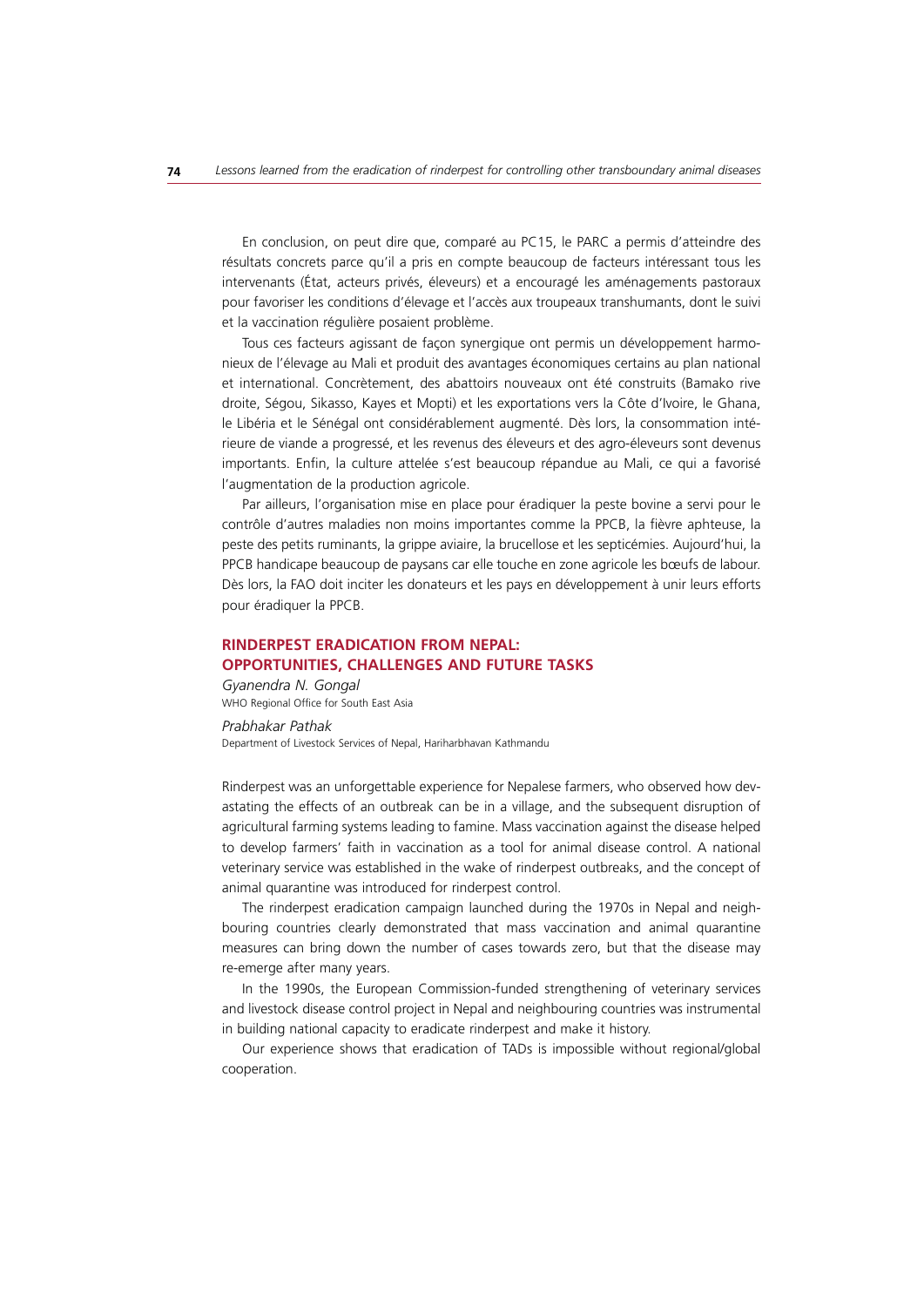# **RÉPUBLIQUE DU NIGER**

*Saley Mahamadou* Direction générale des Services vétérinaires, Ministère de l'agriculture et de l'élevage, Niger

### **Le Niger dans la procédure OIE d'éradication de la peste bovine**

À la fin de l'année 1999, le Niger s'est auto-déclaré pays provisoirement indemne de la maladie, avec notification à l'OIE, au Bureau interafricain pour les ressources animales de l'Union africaine (BIRA-UA) et aux pays voisins. Un réseau d'épidémiosurveillance a alors été mis en place pour assurer la surveillance épidémiologique selon les directives de l'OIE en 2001 et 2002; en novembre 2002, le Niger a envoyé à l'OIE son dossier en vue d'obtenir le statut de pays indemne de la maladie. Lors de la session générale de l'OIE de mai 2003, ce statut lui a été reconnu. De 2003 à 2005 les résultats de la sérosurveillance ont révélé une agrégation des animaux séropositif venant d'un pays limitrophe avec des séroprévalences souvent très élevées. Il était difficile de se faire une idée précise de la situation, en raison des disparités apparentes entre les données dont la présentation n'est pas harmonisée. Le dossier du Niger n'a donc pas été agréé et le pays a été invité à procéder à de nouvelles investigations en particulier dans la région concernée de Zinder. De 2005 à 2009, la méthodologie utilisée considérait le Niger comme étant une strate unique à l'image de tous les pays ouest-africains, c'est-à-dire dépourvus de barrière naturelle ou artificielle qui empêcherait les animaux sensibles à la peste bovine venus des quatre coins du Niger de se rencontrer. Les résultats de cette sérosurveillance n'ont révélé aucun indice de circulation du virus bovipestique sur l'ensemble du territoire du Niger. Lors de la session générale de l'OIE de mai 2010, le Niger a obtenu son statut de pays indemne d'infection par la peste bovine.

## **Enseignements tirés et évaluation des impacts**

*Sur le plan technique et méthodologique:* L'approche intégrée du GREP, de l'OIE et du BIRA-UA a permis aux pays africains d'unir leur efforts en vue d'éradiquer la peste bovine. Le problème du difficile contrôle transfrontalier des mouvements des animaux, qui est une donnée permanente en Afrique, a ainsi été résolu. La coordination de cette activité à l'échelle du continent a en effet permis de synchroniser les actions et, ce faisant, de renforcer les capacités des États en matière d'éradication de la peste bovine. Par ricochet, la mise en place dans chacun des États d'un réseau d'épidémiosurveillance des maladies animales a permis de disposer d'un instrument capital pour le contrôle et la maîtrise de l'ensemble des maladies animales importantes.

Cette approche a également permis aux États de se doter d'un autre instrument stratégique, le "Plan d'intervention d'urgence" contre la peste bovine. L'adoption de ce plan a démontré que l'État nigérien était déterminé à agir pour éradiquer définitivement cette maladie de son territoire. Ce plan d'intervention d'urgence constitue un document stratégique qui garantit entre autres que:

- toutes les actions nécessaires ont été recensées et définies à l'avance,
- t toutes les ressources humaines, matérielles et financières sont définies et leur mobilisation assurée,
- toutes les ressources seront utilisées de manière efficace.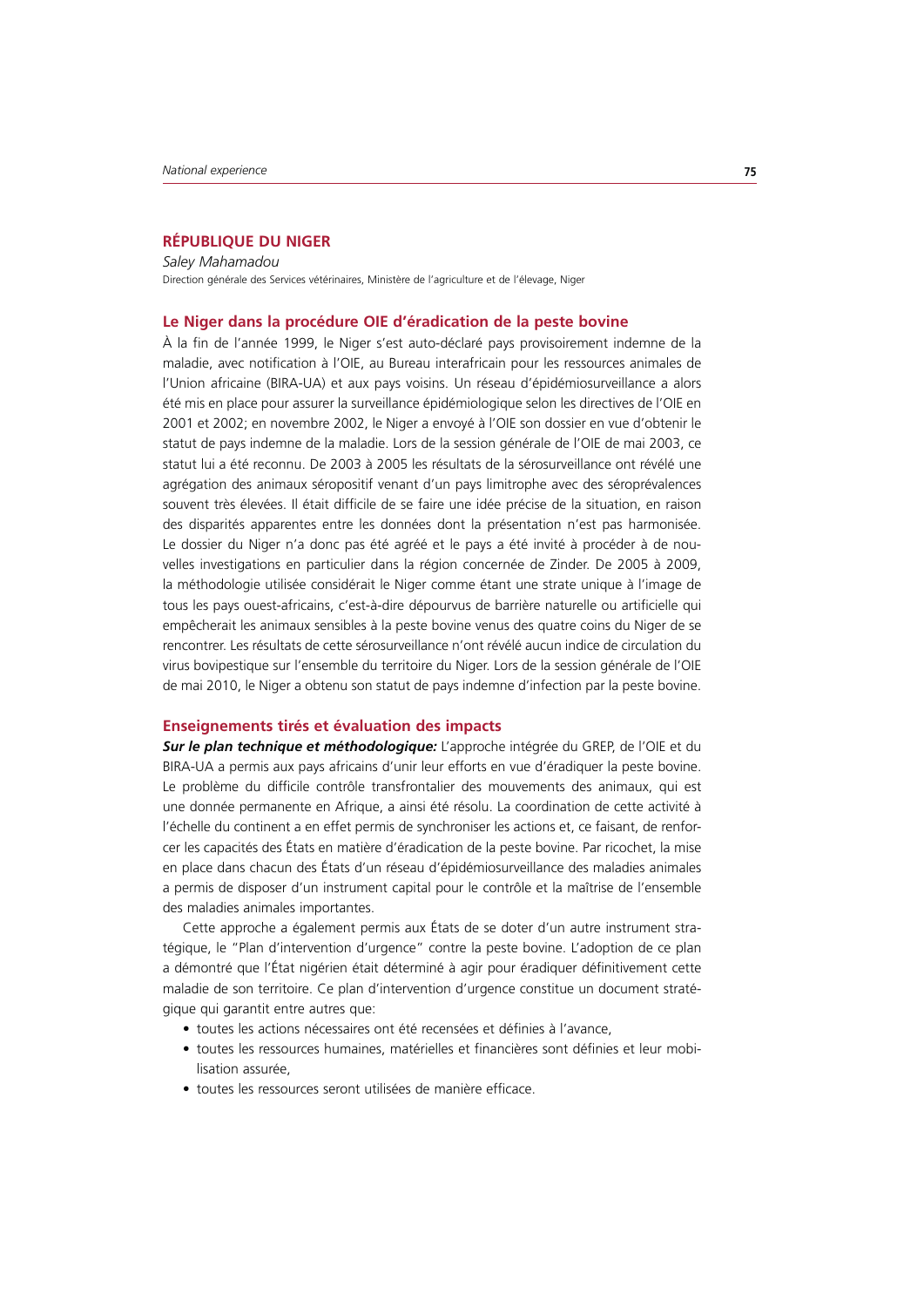Le Plan a en outre l'avantage de définir la séquence d'actions à mettre en place et la responsabilité des différents acteurs intervenant dans l'éradication d'un foyer confirmé de peste bovine réapparu sur le territoire nigérien.

# **RINDERPEST ERADICATION IN NIGERIA: LESSONS LEARNED AND THEIR APPLICATION TO THE CONTROL OF OTHER TADS**

#### *Joseph Nyager*

Chief Veterinary Officer/Director, Federal Department of Livestock, Federal Ministry of Agriculture and Rural Development, Abuja, Nigeria

#### **Introduction**

Nigeria has 36 states and a Federal Capital Territory. Agriculture, including livestock development and control of animal diseases, is on the concurrent list of the Nigerian Constitution. Through this, the Constitution provides that states bear the responsibility for animal disease control. Rinderpest and CBPP are two important diseases that have been recognized in Nigeria since the nineteenth century. Rinderpest was introduced through Chad, where it was recorded in 1886, killing 80 to 90 percent of the cattle population of that time. Other disastrous epidemics of rinderpest occurred in 1913 to 1914, and 1919 to 1920, causing mortality rates in the range of 60 to 90 percent.

#### **Strategies for the control of rinderpest: a Nigerian perspective**

The first step towards rinderpest control and eradication in Nigeria was initiated by the United Kingdom Colonial Government with establishment of the Veterinary Department in Zaria in 1914. Legislation for disease notification and control was promulgated in 1924, and a veterinary laboratory was established in Vom for research, diagnosis and production of vaccines. By 1930, a network programme for voluntary anti-rinderpest vaccination was established, which reduced mortality to between 5 and 20 percent in affected herds. In 1960, outbreaks of the disease began to become more frequent, and in 1962 Nigeria joined JP15. At the end of this campaign, in 1965, the disease was eliminated. However, in 1980, owing to the relaxation of control measures, rinderpest re-entered Nigeria through infected cattle from the Niger. In January 1983, a second more virulent strain of rinderpest virus entered Nigeria around Dikwa in Borno State, via Chad and Cameroon. A total of 1 081 outbreaks were recorded, leading to the death or slaughter of more than 500 000 head of cattle between 1980 and 1987.

In 1983, the Federal Government launched the National Rinderpest Control Programme. A National Rinderpest Coordinating Committee was constituted, chaired by the Federal Department of Livestock, and developed strategies aimed at controlling the disease. Ring and mass vaccinations were instituted strategically. The cost was borne largely by the Federal Government with assistance from the EU and FAO. PARC commenced in Nigeria in 1989 and was a huge success. A sero-monitoring programme began in 1987. In 2001, the EU/AU-IBAR-sponsored PACE programme commenced. Nigeria attained disease-free status and was certified as such by OIE Standards in 2010. Table 1 shows the reported rinderpest outbreaks from 1983 onwards.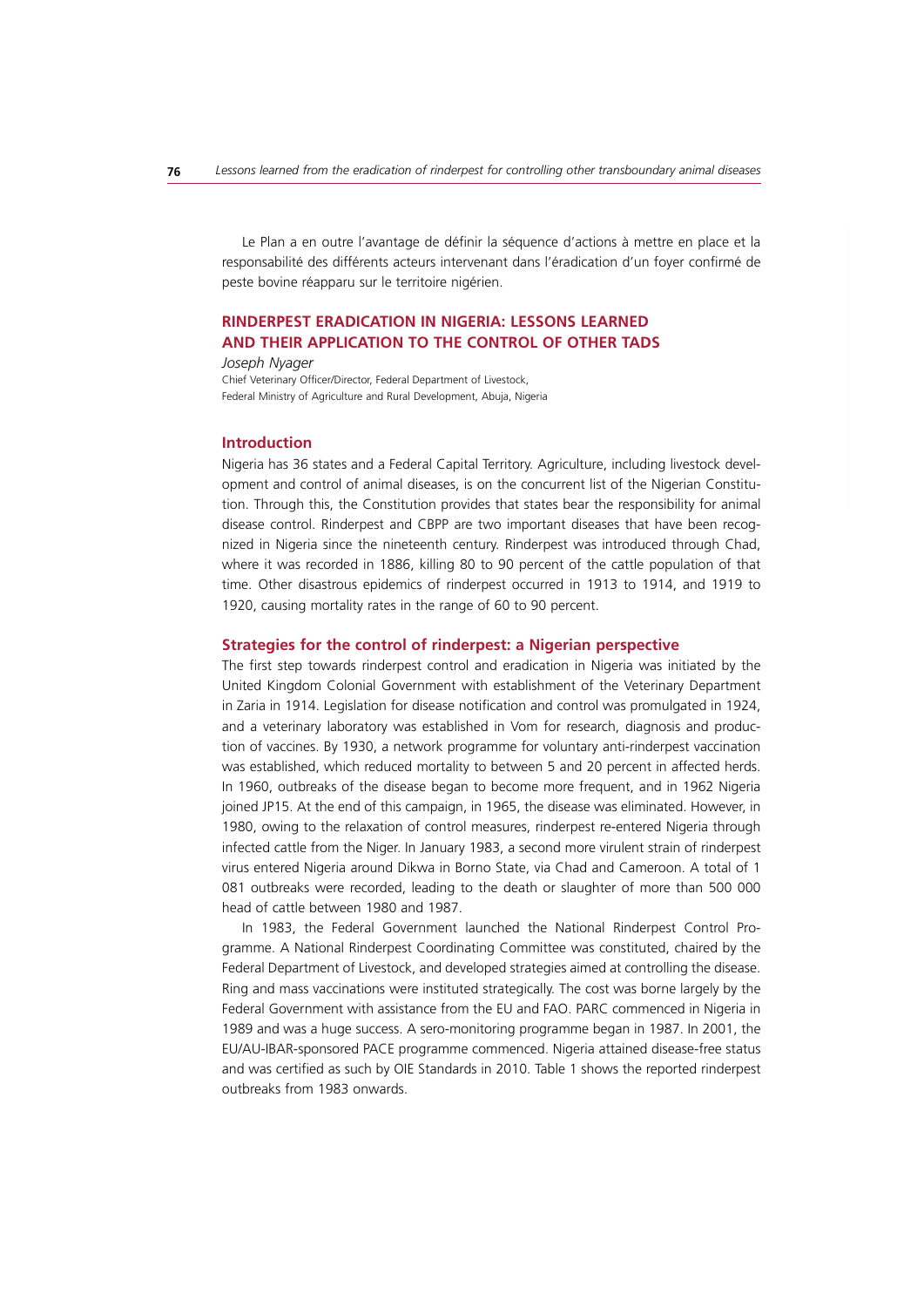$\pm$  ABLE

| Year      | No. of<br>outbreaks | In-contact<br>animals | <b>Morbidity</b> | <b>Mortality</b> | Vaccine<br>doses issued | <b>Vaccination</b><br>returns |
|-----------|---------------------|-----------------------|------------------|------------------|-------------------------|-------------------------------|
| 1983      | 1 0 8 1             | 6 691 428             | 2 422 835        | 500 158          | 15 916 700              | 11 350 812                    |
| 1984      | 329                 | 53 908                | 16 493           | 7659             | 11 173 600              | 8 306 048                     |
| 1985      | 39                  | 7 5 4 7               | 1 0 3 8          | 520              | 10 179 000              | 7 803 633                     |
| 1986      | $\overline{2}$      | 415                   | 85               | 53               | 7869900                 | 5 897 783                     |
| 1987      |                     | 507                   | 300              | 173              | 8792700                 | 7824898                       |
| 1988      | $\mathbf{0}$        | $\mathbf{0}$          | $\Omega$         | $\mathbf{0}$     | 5 185 900               | 4 160 267                     |
| 1989      | $\bf{0}$            | $\mathbf{0}$          | 0                | $\mathbf{0}$     | 2 166 000               | 2 2 1 4 7 1                   |
| 1990-2010 | $\mathbf 0$         | $\Omega$              | $\Omega$         | $\mathbf{0}$     | $\Omega$                | $\mathbf 0$                   |
|           |                     |                       |                  |                  |                         |                               |

| IADLE I |                                                                    |  |  |  |
|---------|--------------------------------------------------------------------|--|--|--|
|         | Outbreaks of rinderpest and field activities in Nigeria, from 1983 |  |  |  |

# **Lessons learned from rinderpest eradication, and their application to the control of other TADs**

*Holistic approach and regional coordination:* The global eradication of rinderpest serves as important proof that when dealing with livestock diseases with serious economic consequences, concerted efforts and a holistic approach are required to achieve a desirable result. The experience also provides an indication that good understanding of the epidemiology of diseases, good planning and timely execution of activities, effective disease surveillance and reporting systems, improved laboratory diagnostic capabilities, adequate funding, and strategies coordinated at the regional level will most likely lead to the control and eradication of other TADs in Africa, particularly Nigeria (Vakuru, 2004; 2005).

*Awareness of immunization benefits:* The participatory and community-oriented approaches that were adopted in Nigeria and elsewhere for rinderpest control and subsequent eradication had positive impacts on behavioural changes among rural livestock owners, particularly pastoralists. For instance, before commencement of the rinderpest eradication programme, it was almost impossible for public health officials to convince pastoralists to bring their children for immunizations. However, when the pastoralists observed that vaccination against rinderpest was very effective in protecting their cattle against the disease, they believed that immunization of their children would likewise protect those children. Thus, pastoralists' acceptance of immunization was indirectly encouraged by the rinderpest campaign. This point, although subtle, is very important, as it demonstrates links between veterinary and public health activities, particularly at the rural community level.

*Organizational structure:* A well-defined and unambiguous organizational structure with a definite command chain down to the grassroots, from central to state veterinary services and local governments, facilitated the eradication of rinderpest in Nigeria. This could be adopted for other TADs, and would involve functional units within the various tiers of government, with well-defined tasks and responsibilities. For instance, states should have budgetary and workforce resources for carrying out disease control programmes for TADs in consultation with the Federal Government.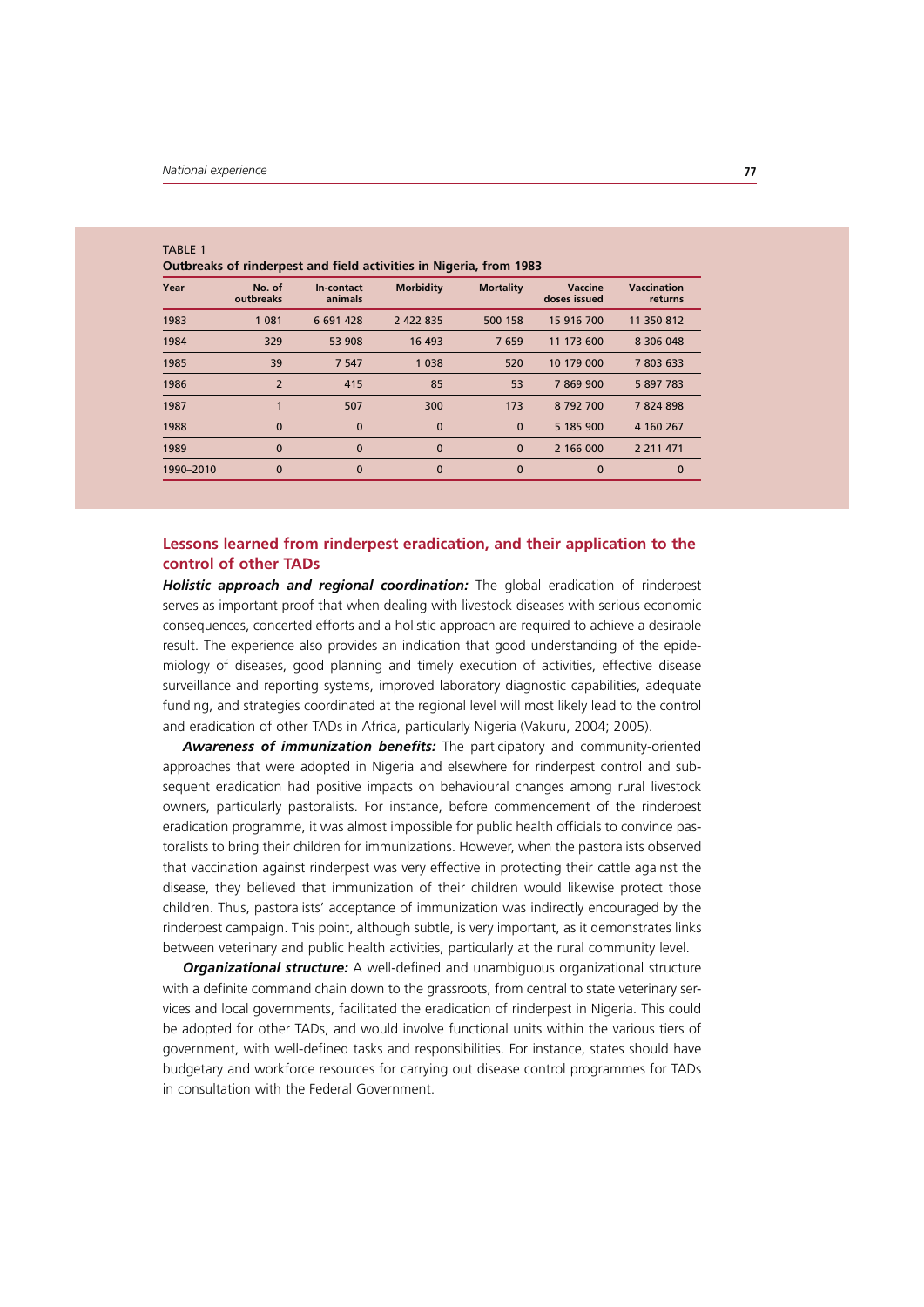*Locally produced vaccines and campaign management:* Vaccine supplies in Nigeria were inadequate at the initial stage. However, with enhanced in-country vaccine production capacity, good handling and distribution chains, timely logistics and funding support, and the stockpiling of essential veterinary products, the situation was remedied. This strategy will most likely also be effective in the control of other TADs.

*Communication strategies:* The use of traditional institutions, livestock owners' associations and government extension workers enhanced the dissemination of information for the eradication of rinderpest in Nigeria. Comprehensive and well-articulated communication and advocacy strategy plans will be required for the control of other TADs.

*Effective monitoring:* Centrally coordinated, well-funded and effective monitoring of field workers, vaccine production and sero-monitoring/surveillance activities facilitated the timely correction of mistakes and application of alternative measures, where necessary, during the rinderpest control campaign in Nigeria (Majiyagbe *et al.,* 1992). This approach will be of tremendous importance when applied to the control of other diseases.

*Comprehensive contingency plan:* Development and implementation of a comprehensive and well-structured contingency plan for all TADs, taking into consideration the specific features of regions and territories, is crucial. Well-planned and executable pathways for the control and eradication of such diseases, building on existing structures and reviewing/updating or formulating enabling legislation with regional applications, are very important. Livestock movement control, disease control and reporting, certification of livestock and livestock products, etc., and current data on livestock populations at the national level are useful in planning livestock activities. Well-planned, harmonized and fully funded programmes utilizing vaccination, cross-border collaboration, good laboratory support, skilled human capacity and efficient logistics support for all veterinary activities are keys to successful control and eradication programmes for all TADs.

#### **Conclusion**

Global rinderpest eradication is one of the best things that ever happened to the livestock industry. The application of similar strategies to the control of other TADs is desirable, feasible and realizable.

# **References**

- **Majiyagbe, K.A., Obi, T., Ezeokoli, D., Shamaki, D. & Udeani, T.K. C.** 1992. Rinderpest serosurvey in Nigeria in 1992. *In* IAEA. *Sero-monitoring of rinderpest throughout Africa. Phase II,* pp. 195–205*.* Proceedings of a research coordination meeting of the FAO/IAEA/Sida/OAU/ IBAR/PARC Coordinated Research Programme. Joint FAO/IAEA Division of Nuclear Techniques in Food and Agriculture, Entebbe Uganda, September 1992. Vienna, IAEA.
- **FAO.** 1999. *Manual on the preparation of rinderpest contingency plans*. Animal Health Manual No. 7. Rome.
- **Vakuru, C.T.** 2004. Evaluation of the status of rinderpest in Nigeria: A qualitative risk assessment. In *Proceedings of the first Pan African Conference on Risk Analysis, Modelling and Sanitary/Phytosanitary (SPS) Capacity Building in Sub-Saharan Africa*, Addis Ababa, 2004. Tuskagee, Alabama, USA, Tuskegee University.
- **Vakuru, C.T.** 2005. Socioeconomic impact of transboundary disease (TADs) in developing countries: the need for emergency preparedness plan (EPP). *NADIS Info.,* 8(3).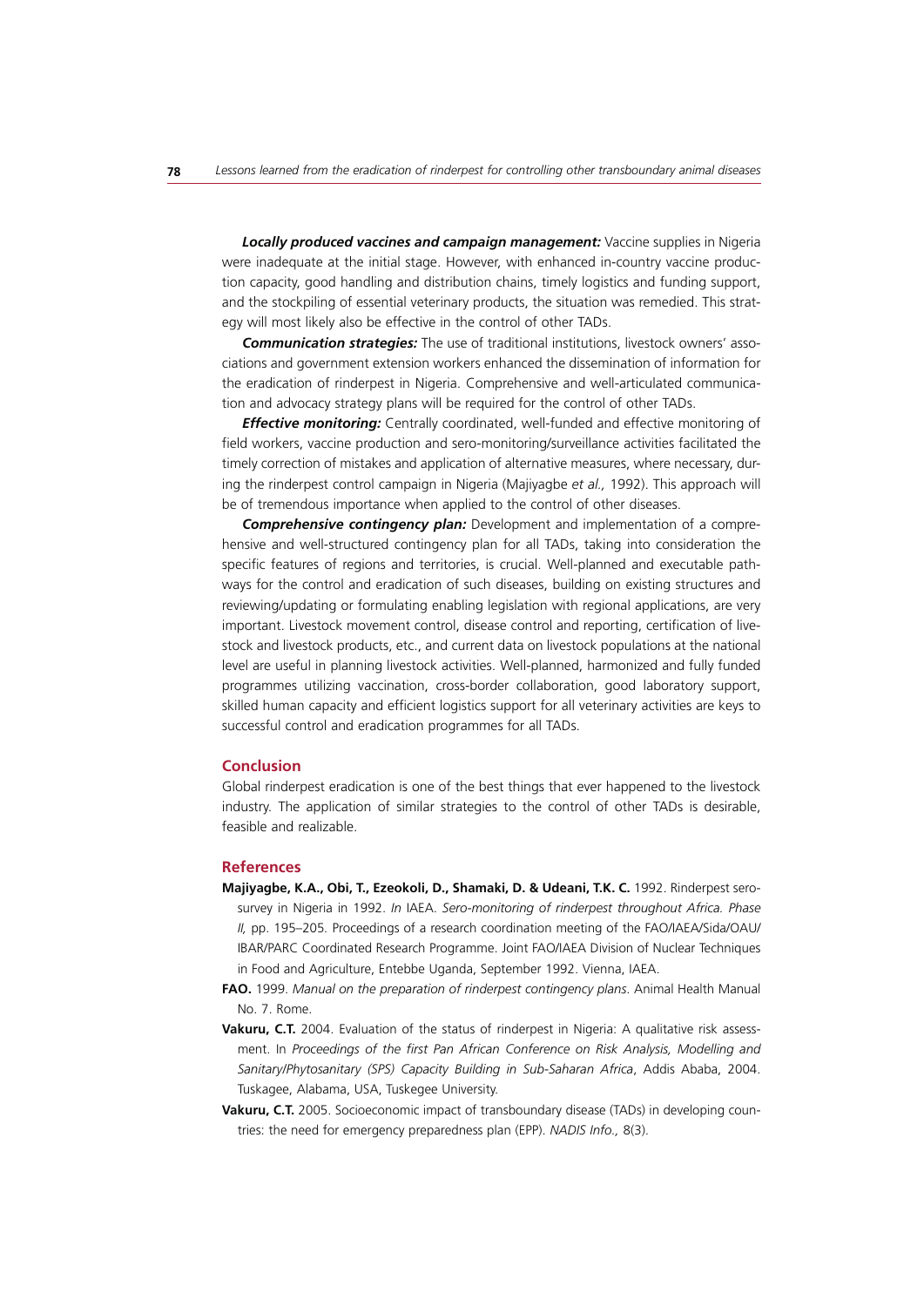# **THE 1980s RINDERPEST EPIDEMIC AND PPR IN NIGERIA**

*Dinker R. Nawathe* Nashua, New Hampshire, United States of America

JP15 against rinderpest was highly successful, but left some foci of disease in western Africa. Nigeria, which was free of rinderpest from 1974 to 1980, became infected with minor outbreaks in its western states in the early 1980s (Nawathe and Lamorde, 1982). Soon after, a wave of outbreaks from eastern states occupied the whole country from 1983 until a final outbreak in 1987. More than 500 000 cattle died, at a loss of USD 2 billion, along with many wild ungulates in the game parks (Nawathe and Lamorde, 1983; 1984). Two virus strains existed during the epidemic: earlier ones belonged to lineage 2; and a later one belonged to lineage 1 (Wamwayi, Fleming and Barrett, 1995). What helped most in controlling the outbreaks was closing of the country's borders when the new government took over in January 1984 (Nawathe, 1984). I am glad that rinderpest is finally eradicated by international effort, and experiences will pave the way to do the same with other epidemic diseases.

PPR was, and remains, endemic in sheep and goats in the humid zone of West Africa. TCVP protected against the disease and was found safe, even in pregnant goats. However, our experience of vaccinating animals from the endemic zone, or animals purchased from the market, presumably incubating disease, was that it was often followed by more clinically severe disease in some animals (Nawathe, 1984).

## **References**

- **Nawathe, D.R.** 1984. Some observations on the panzootic of rinderpest in Nigeria. In *National Conference on Diseases of Ruminants,* pp. 55–60. Vom, Nigeria, National Veterinary Research Institute.
- **Nawathe, D.R. & Lamorde, A.G.** 1982. Epidemiology of rinderpest and prospect of its eradication from West Africa. In *Proceedings of the 3rd International Society for Veterinary Epidemiology and Economics Symposium,* pp. 459–467. Arlington, Virginia, USA, Veterinary Medicine Publishing Company.
- **Nawathe, D.R. & Lamorde, A.G.** 1983. Towards global eradication of rinderpest. *Rev.sci.tech. Off.int.Epiz*., 2: 997–1011.
- **Nawathe, D.R. & Lamorde, A.G.** 1984. Socioeconomic impact of rinderpest in Nigeria. *Rev.sci. tech.Off.int.Epiz*., 3: 575–581.
- **Wamwayi, H.M., Fleming, M. & Barrett, T.** 1995. Characterization of African isolates of rinderpest virus. *Vet.Microbiol*., 44: 151–163.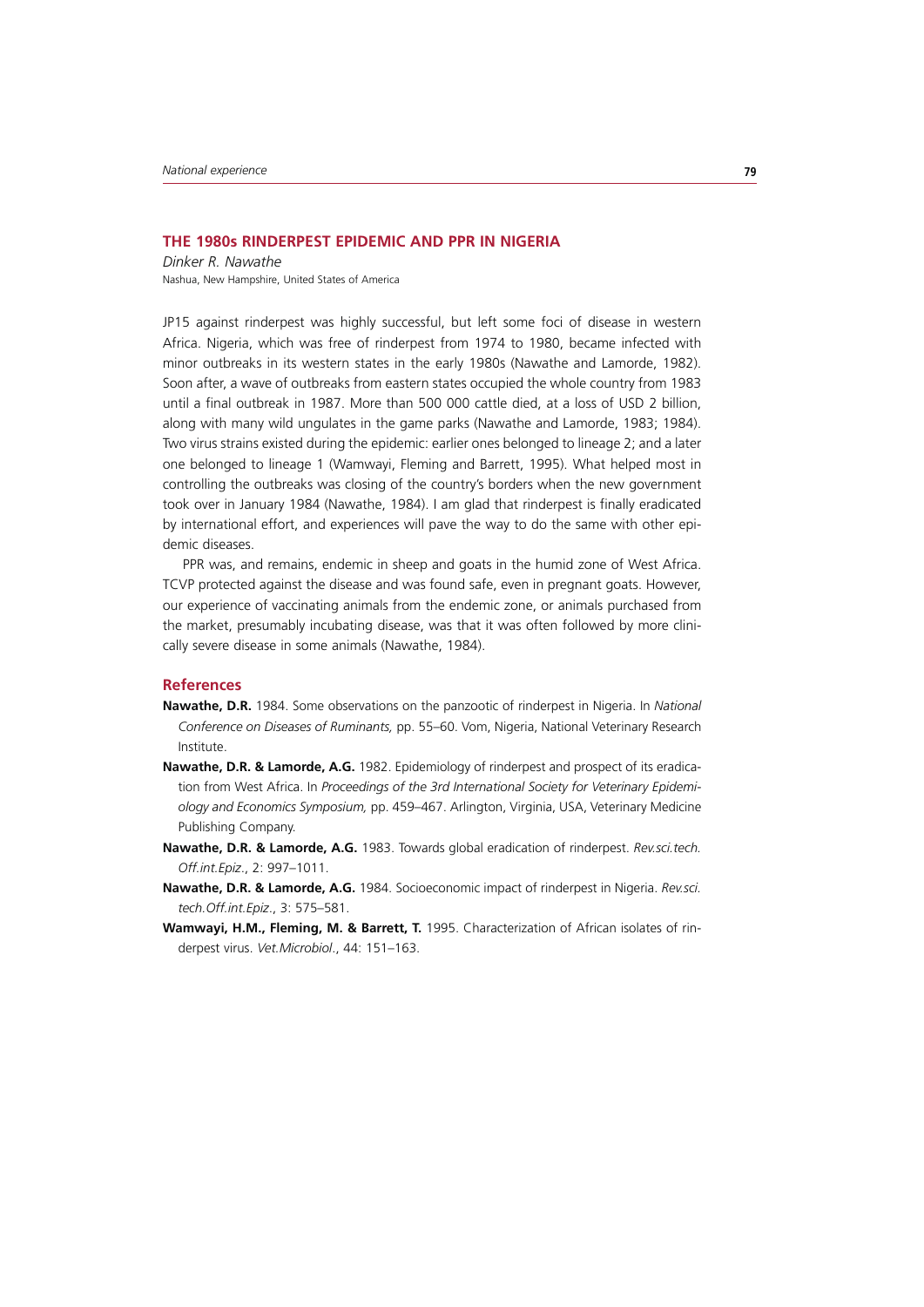# **EXPERIENCES AND LESSONS LEARNED DURING THE ERADICATION OF RINDERPEST IN PAKISTAN**

*Manzoor Hussain*

Chairman Pathobiology, Faculty of Veterinary and Animal Sciences, PMAS-Arid Agriculture University, Rawalpindi

#### *Rafaqat Hussain Raja*

former Animal Husbandry Commissioner, Ministry of Food, Agriculture and Livestock, Islamabad

#### **Introduction**

Rinderpest, affecting mainly cattle and buffaloes, was present in the region since the creation of Pakistan in 1947. However, the disease was officially recognized in the country during 1994 when it was confirmed in buffaloes in Landhi Dairy Colony Karachi by the World Reference Laboratory, United Kingdom. After a classical outbreak of rinderpest in the Northern Areas (now Gilgit Baltistan Province) during 1994/1995, concerted efforts were made by the national veterinary authorities to eradicate rinderpest, with the technical and financial support of FAO, the EU and IAEA (Rossiter *et al.,* 1998).

A review of the disease control capacities of animal health services revealed a number of inadequacies, such as lack of well-defined disease control policies at the federal and provincial levels, inadequate diagnostic facilities, poorly performing disease reporting systems, and lack of contingency plans, particularly for the control of TADs. Epidemiological investigations confirmed that there was a need to improve surveillance and diagnostic facilities in the country. The Government of Pakistan's commitment and financial and technical assistance from EU, FAO and OIE were therefore sought to improve animal health service capabilities.

Participatory disease surveillance, introduced with FAO support, proved to be an excellent method for collecting data about the possible presence of rinderpest and other animal diseases, including TADs, according to farmers' perspectives. More than 10 000 villages were searched using participatory disease search methodology between 2002 and 2005; the data gathered indicated the importance of various diseases and provided strong evidence that rinderpest was not present in Pakistan after September 2000 (Mariner *et al.,* 2003; Hussain *et al.,* 2005). The use of rinderpest vaccine was officially prohibited in December 2000. Subsequent national serological surveillance in 2003, 2004 and 2006 found no evidence of circulating rinderpest virus in susceptible species, and Pakistan was declared free of rinderpest in 2007.

#### **Lessons learned**

- The lack of animal disease control policies at the federal and provincial levels and of a national animal disease control programme for rinderpest delayed rinderpest eradication.
- Absence of a strong surveillance system in Pakistan meant that it took a long time to gather information on disease patterns in the country.
- Inadequate networking among diagnostic laboratories within the country, and limited interaction with the World Reference Laboratory hampered early diagnostic confirmation and concomitant disease control actions.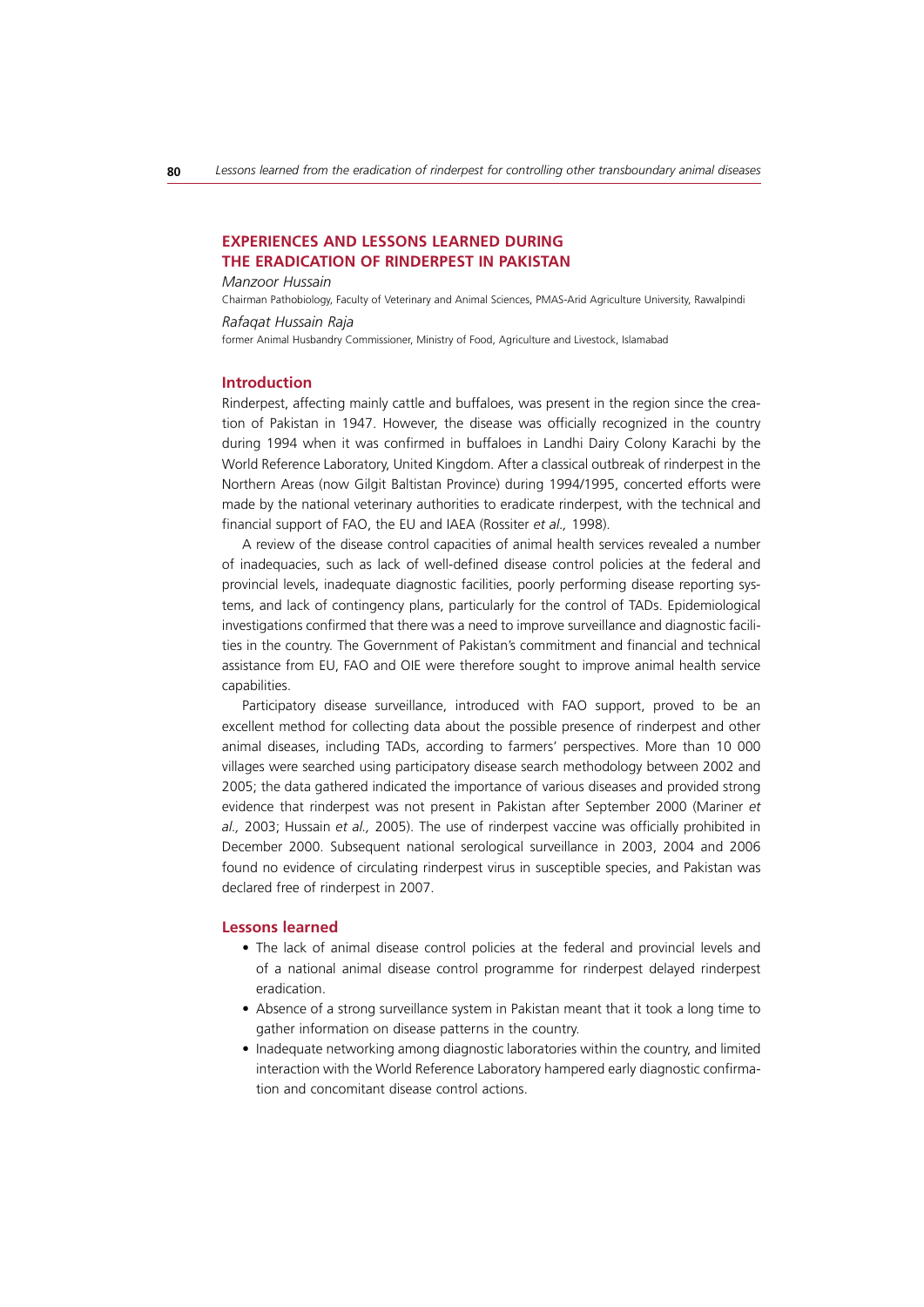- Field experience indicated that it was impossible to control/eradicate the disease if poor-quality vaccine was used or a cold chain was not maintained for work in the field. The subsequent use of quality-assured rinderpest vaccine was important for eradication of the disease.
- Eradication awareness campaigns for all stakeholders played an important role in the ultimate eradication of rinderpest from Pakistan. Training workshops, posters and brochures all played roles in generating community cooperation and promoting the recognition and reporting of rinderpest or rinderpest-like diseases.

# **Recommendations for future animal health programmes**

- A national policy and programme should be in place for the control and/or eradication of all important livestock diseases. It should be well-supported, both technically and financially, by national and/or international agencies.
- Selection of a strategy for the control/eradication of a disease is of primary importance. Efforts should be made to keep the ground realities in mind and to identify measures that could be implemented to achieve targets.
- A participatory epidemiology centre should be established in the country. As well as improving disease surveillance, this centre could train human resources in different areas of veterinary and public health.
- Quality-assured, cost-effective vaccines should be available in the country.
- A regional diagnostic centre should be established to provide guidelines and continuous training to member countries. It should assist the improvement and standardization of laboratory procedures.
- Livestock departments should provide their field veterinarians with in-service training courses in outbreak investigation and control strategies.

#### **Acknowledgements**

The authors thank the federal and provincial veterinary authorities in Pakistan and also FAO, the EU and IAEA for their continuous technical and financial support to the eradication of rinderpest in Pakistan.

## **References**

- **Hussain, M., Malik, M.A., Fatima, Z. & Yousuf, M.R.** 2005. Participatory surveillance of livestock diseases in Islamabad Capital Territory. *Int.J.Agric.Biol.,* 4: 567–570.
- **Mariner, J.C., Hussain, M., Roeder, P.L. & Catley, A.** 2003. The use of participatory disease searching as a form of active surveillance in Pakistan for rinderpest and more. In *Proceedings of the 10th International Symposium on Veterinary Epidemiology and Economics*, 17 to 21 November 2003, Vina del Mar, Chile.
- **Rossiter, P.B., Hussain, M., Raja, R.H., Moghul, W., Khan, Z. & Broadbent, D.W.** 1998. Cattle plague in Shangri-La: observations on a severe outbreak of rinderpest in northern Pakistan 1994–1995. *Vet.Rec.,* 143: 39–42.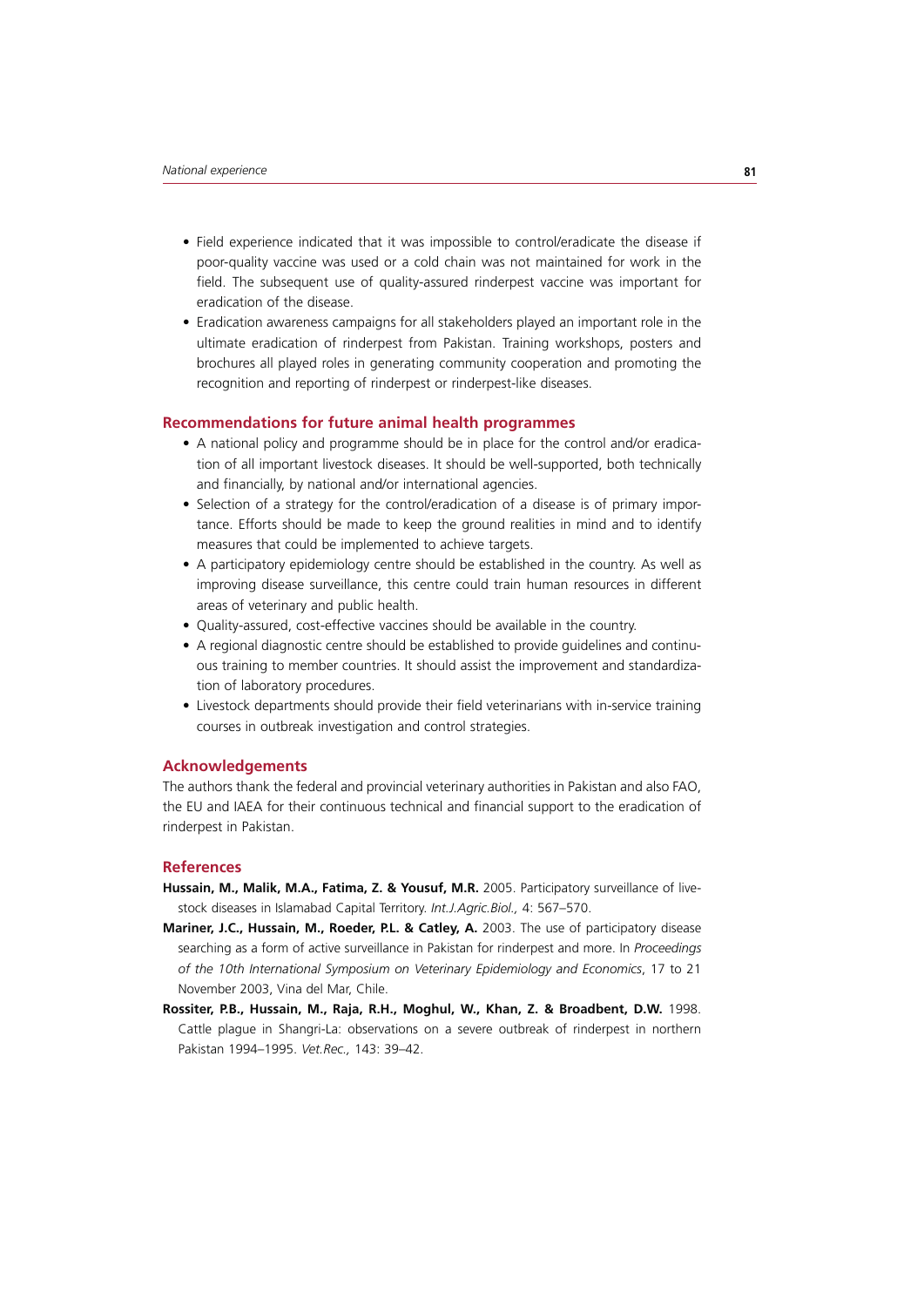# **RINDERPEST ERADICATION IN THE RUSSIAN FEDERATION: LESSONS LEARNED AND FUTURE TASKS**

#### *Sergey Ribakov*

Head of Laboratory, Federal Service for Veterinary and Phytosanitary Surveillance, Federal Centre for Animal Health, Vladimir, Russian Federation

#### **Introduction and history**

Rinderpest had not been registered in the Russian Federation since 1928. In 1991, two cases were reported from the Chitinskaya Oblast (July) and the Republic of Tuva (October). The last case of rinderpest was registered on August 1998 in the settlement of Simonovo, Shimanovsky Rayon, Amurskaya Oblast. In this final outbreak, the morbidity rate in 150 susceptible animals was 70 (47 percent), and the overall mortality was 42, giving a case mortality rate of 60 percent. Of 70 infected animals, 23 percent were adults and 77 percent were young stock aged eight to 18 months. All sick animals were slaughtered on 22 August, no new cases occurred, and all restrictions were lifted on 1 October 1998. Specific rinderpest vaccine was used in a rinderpest prevention and control programme in the Russian Federation until 2001. A zone of protective cattle immunization, one to two rayons (administrative units) deep, was established in selected regions of Siberia and the far east bordering China and Mongolia, and in the Vladimir region (where the Federal Service for Veterinary and Phytosanitary Surveillance and the All-Russia Research Institute of Veterinary Virology and Microbiology are situated). The two rinderpest vaccines used for the vaccination were strain LT and NISHI K37/70.

#### **The strategy**

An infectious disease can be eradicated globally only when it is eliminated in every country, and so the main goals in the Russian Federation were to:

- $\bullet$  eliminate the disease:
- confirm its elimination;
- prevent its introduction from outside.

Achieving these goals required:

- standardization of conventional and new molecular methods for virus differentiation and identification;
- development of new methods for disease diagnosis and control: serological (ELISA) and molecular (PCR) diagnostic tools were developed to detect antibodies and identify viruses, for monitoring the effectiveness of vaccination campaigns and implementing disease surveillance when vaccination was no longer carried out; effective ELISA kits allow us to:
	- identify specific virus antigen;
	- determine the level of maternal antibodies;
	- predict the decline in maternal antibody levels precisely;
	- evaluate vaccination efficacy (immunity level);
	- start vaccination as soon as possible without interference from the field virus;
	- adjust the vaccination programme according to serologic profiles for normal and mixed herds;
	- determine possible contact with the field virus;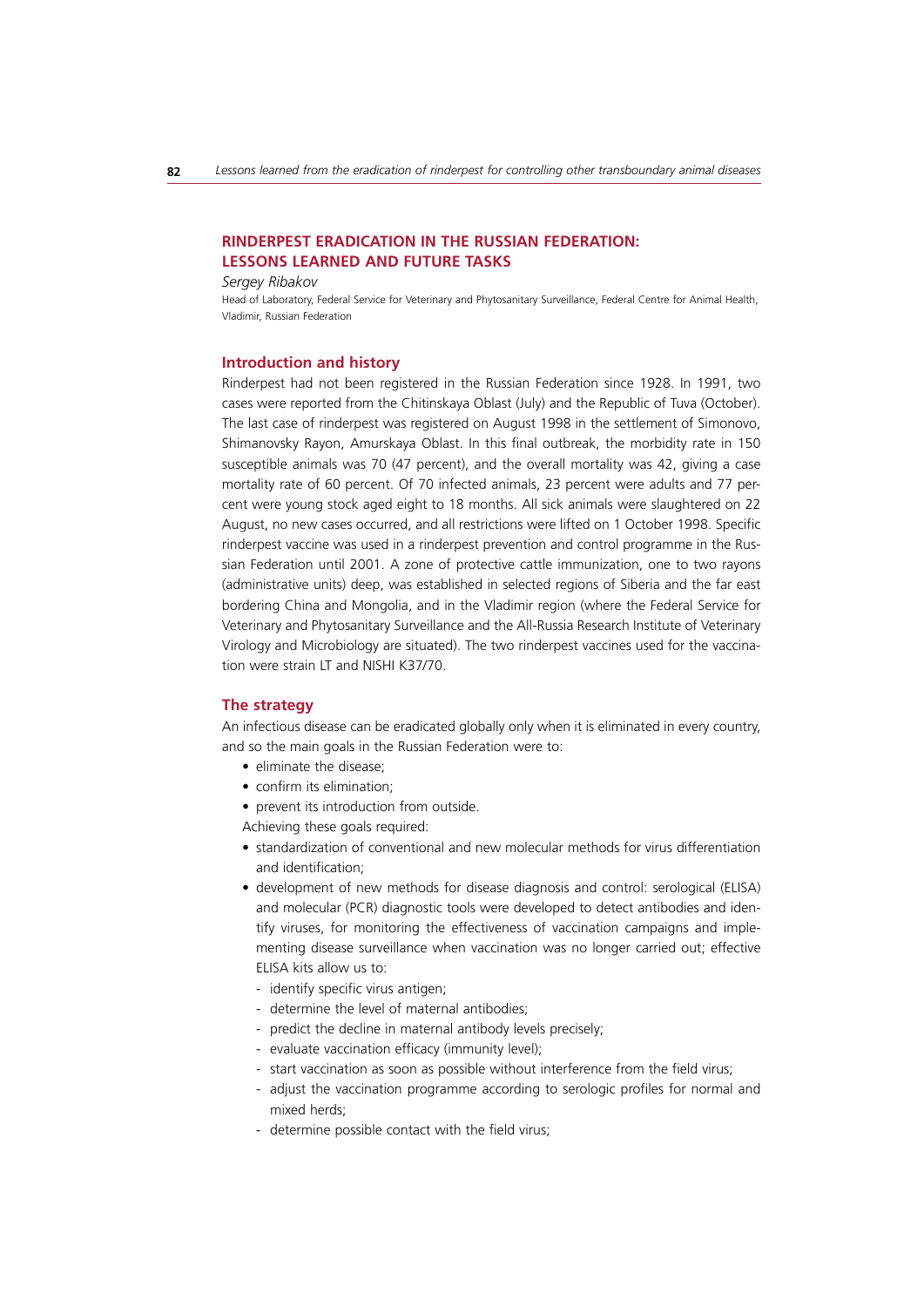- collection, processing, analysis and dissemination of information about animal diseases;
- coordination of collaboration with other laboratories and organizations in the field of research and technological development.

## **Lessons learned**

One important factor was the *sound choice of disease for eradication*. In theory, rinderpest is an easy disease to eradicate because animals that recover are immune for life, the virus does not survive long outside the body, and it is transmitted by direct contact between animals. As a result, the disease always needs to find new, susceptible individuals to survive. Vaccination reduces the number of these susceptible animals, and *vaccines have contributed massively* to the control of rinderpest. However, vaccines alone would not have succeeded had diagnostic tests for rinderpest not been developed. It is also necessary to *fund and support* this investment adequately. That the battle against rinderpest has been so successful is a testament to the *persistence and passion shown by many people*, including scientists and veterinarians in both developed and emerging countries, and officials in organizations such as FAO and OIE.

The Russian Federation's contribution to the global success of eradicating rinderpest lay in *preventing the virus's reintroduction* along the country's southern border, through the use of disease diagnosis, systematic surveillance, vaccine and zoo-sanitary controls.

# **Conclusions and recommendations**

The eradication of rinderpest through large-scale vaccination and surveillance campaigns has been a remarkable triumph for veterinary science. It serves as a powerful example of what can be achieved when the international community, individual national veterinary services and farming communities cooperate to develop and implement results-based policies and strategies. It clearly shows that eradication of an animal pathogen may be feasible, and this may be increasingly important for both humans and animal pathogens. The experience gained during implementation of GREP should be used for the eradication of other TADs.

In future it will be necessary to define a policy for available rinderpest virus strains and vaccine reserves in the Russian Federation. Scientifically, the possibility of developing live rinderpest virus-free diagnostic kits and vaccines against rinderpest needs to be considered.

# **THE SUDAN: EXPERIENCE AND LESSONS LEARNED IN THE ERADICATION OF RINDERPEST**

*Mohammed A. Razig A. Aziz* Federal Ministry of Animal Resources and Fisheries, Republic of the Sudan

## **Rinderpest eradication**

Rinderpest first entered the Sudan through the eastern border in 1899. All rinderpest viruses analysed from the Sudan have been of the African lineage 1 type, causing moderate to severe clinical signs in cattle. Rinderpest virus African lineage 2 has not been detected in the country. Many outbreaks occurred between 1980 and 1983, and in 1983 and 1984 a serious epizootic of rinderpest killed almost 500 000 cattle in Darfur and Kordofan. In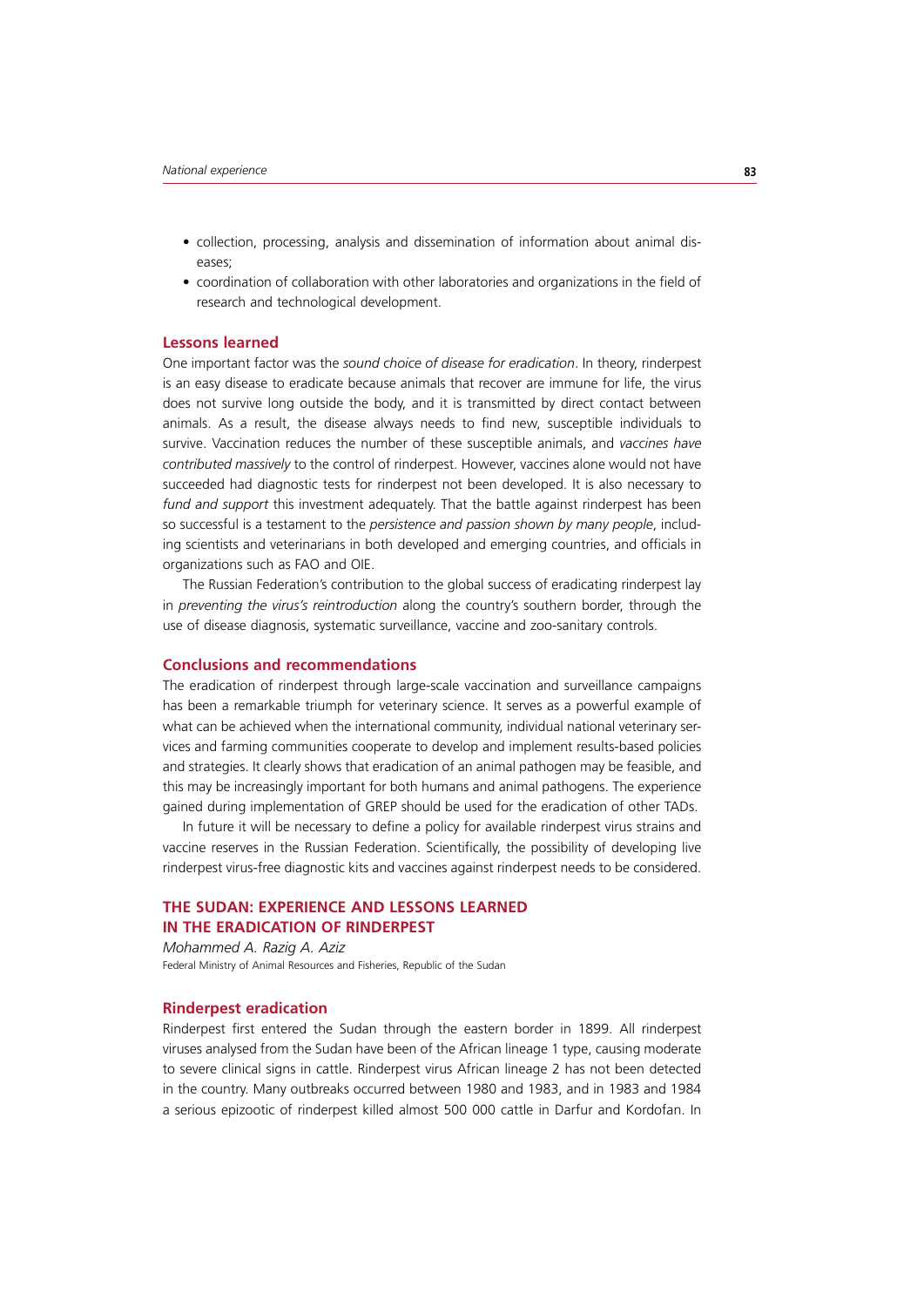northern Sudan, the last outbreak of rinderpest was reported in Lagawa province, West Kordofan State in 1990.

In South Sudan, rinderpest outbreaks were widespread in the early 1990s. Vaccination campaigns carried out by the Operation Lifeline Sudan (OLS) Livestock Programme from 1993 to 2002 reduced the number and severity of these outbreaks drastically. Classical severe rinderpest of African lineage 1 was last confirmed in cattle in 1998 by the FAO World Reference Laboratory for Rinderpest (Pirbright, United Kingdom) from samples collected in the Lopit hills of Torit county, East Equatoria State in southeastern Sudan. Continuing intensive surveillance by the Government of the Sudan, assisted by NGOs working under the OLS Livestock Programme, AU-IBAR's PARC, and GREP, through FAO's TCP, confirmed the absence of rinderpest from central Sudan and indicated that the persistence of rinderpest infection was limited to areas in the southeast of the country. Following focused surveillance and vaccination in the different communities of cattle in this area, vaccination was stopped in late 2002. This was followed by intensive disease and serological surveillance, and OIE recognized the Sudan as being free from rinderpest infection in May 2008.

## **Key issues in successful eradication**

*Vaccines*: From 1968 onwards, the cell culture attenuated Kabete O strain of vaccine was used throughout the Sudan. During PARC and PACE, vaccine was certified by PANVAC, Debre Zeit, Ethiopia. In 1993, the thermo-stable form of the same vaccine was imported from Botswana for use predominantly in remote areas where provision of a cold chain was difficult. This proved to be very successful when used by CAHWs under veterinary supervision, especially in South Sudan.

*National coordination:* Throughout much of the period of rinderpest's eradication from the Sudan, the country was affected by warfare, with areas outside government control, especially in the south. In these circumstances, particularly good coordination was vital to achieving the goal. The final success in the Sudan testifies to this good coordination and the effort that went into it, and illustrates what can be achieved when all parties unite for a common good. The General Directorate of Animal Health and Epizootic Diseases Control, at the federal level, and the Directorate of Veterinary Service within the Ministry of Animal Resources of the Government of South Sudan supervised activities related to the rinderpest eradication strategy. There were direct contact and coordination between these directorates and the departments of animal health and disease located in the 25 states. The Sudan Veterinary Council also supervised and regulated private veterinarians who were involved in preventive services.

The European Commission-funded PACE Fight against Rinderpest Lineage 1 project was implemented in the Sudan with the main objective of eradicating rinderpest. The project was divided into two sub-projects: one for the government operation areas – the northern sub-project; and another for the non-government operation areas – the southern sub-project. The southern sub-project started in November 2001 and was predominantly operated through NGOs, with overall coordination being managed by *Vétérinaires Sans Frontières* (VSF)-Belgium based in Nairobi. The northern sub-project commenced 16 months later, in February 2003. It operated through conventional government channels managed by the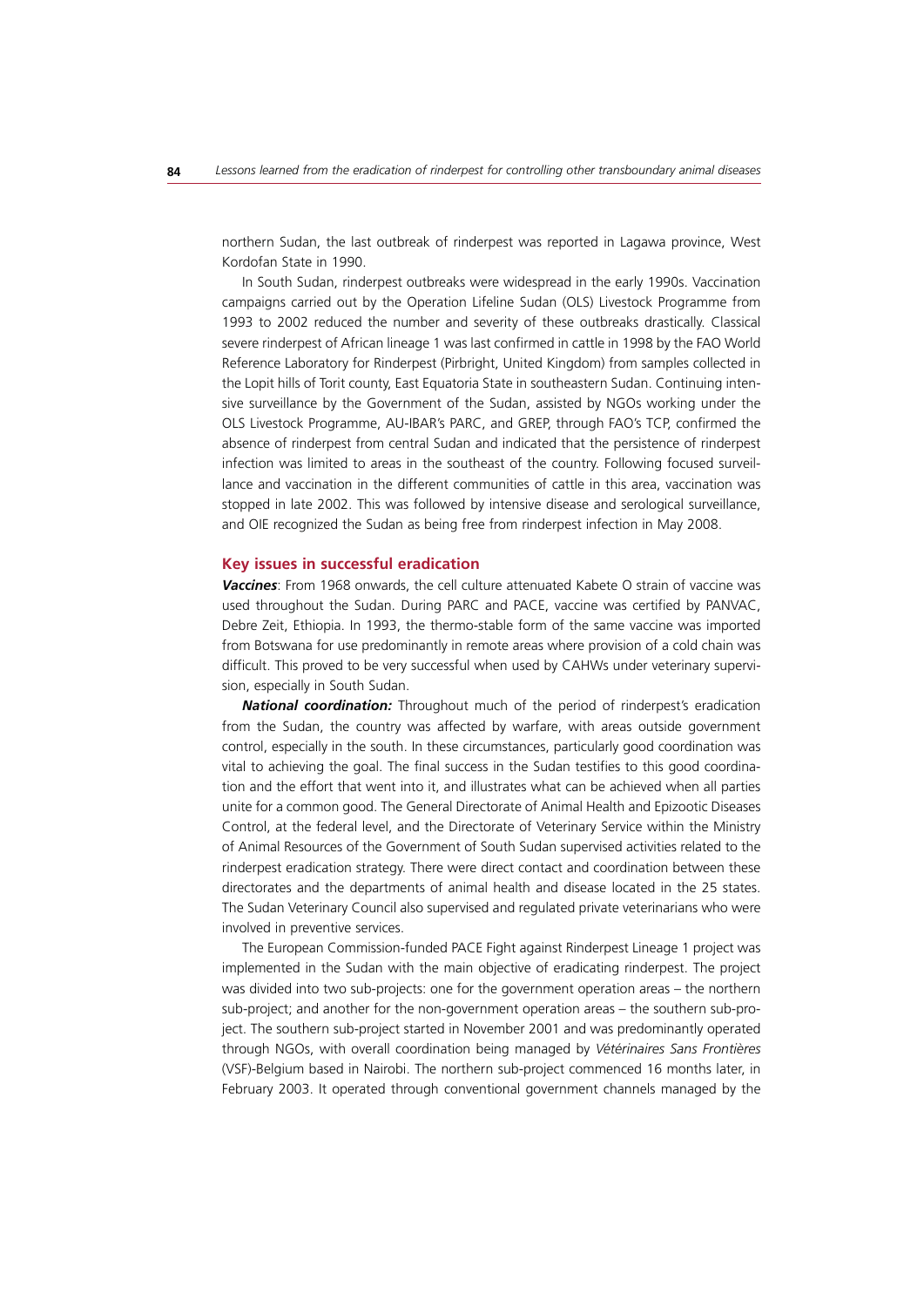Federal Department of Animal Health and Epizootic Diseases Control, Ministry of Animal Resources and Fisheries in Khartoum. There were continual close contact and communication between the two sub-projects.

*Disease surveillance:* The Sudan has a national epidemio-surveillance system that includes the reporting of all notifiable diseases. During rinderpest eradication, this was particularly sensitized towards rinderpest. The system worked at a number of interrelated levels, including passive or routine reporting from states, targeted searching for clinical rinderpest in cattle in suspected high-risk area, livestock market searches, participatory disease searching, and slaughterhouse searches. A system of "activated syndrome reporting" for stomatitis-enteritis became very well established in the south, supported by a network of NGOs, international organizations and a reward of USD 500 (later increased to USD 1 000) for any stomatitis-enteritis reports that led to a laboratory-confirmed rinderpest outbreak. All suspicious outbreaks were notified and followed up for more information and full laboratory confirmation. A substantial number of stomatitis-enteritis cases were reported, but none was confirmed as rinderpest. Serological surveillance of cattle and wildlife was carried out to confirm the absence of any undetected infection.

*Maintenance of freedom from rinderpest:* Rinderpest emergency preparedness plans are in place in northern and southern states. The surveillance system developed during the eradication of rinderpest is still largely in place, fulfilling the conditions for surveillance for rinderpest disease in accordance with Appendix 3. 8. 2 of the Terrestrial Animal Health Code, together with suitable regulatory measures for the prevention and control of rinderpest.

## **Achievements and lessons learned**

Rinderpest caused considerable damage to the Sudan's animal resources and was the main constraint to livestock development nationwide. The country's fight against rinderpest continued for more than 100 years, and the cost of control and eradication was huge. Now however the eradication of rinderpest and the capacity built during the eradication period have enabled the Sudan to *sustain exports* to traditional markets and to *open new markets* for the export of live animals and meat throughout the region. During 2009, 1.5 million sheep, 140 630 goats, 19 265 cattle and 154 447 camels were exported, allowing the Sudan to utilize its impressive animal resources *for improved food security*.

Despite the civil unrest prevailing in the Sudan for more than 20 years from 1983, the rinderpest eradication programme and verification of freedom were implemented and executed effectively. This was mainly owing to *cooperation and joint activities among all stakeholders* and *support from the international community,* whose role in the fight against rinderpest in the Sudan is highly appreciated and acknowledged.

The experience and the capacity built in the country using the resources provided by national, regional, continental and international rinderpest control programmes now constitute a solid national base for controlling and eradicating other transboundary diseases. It is now our policy that the efforts and resources that were used for controlling rinderpest be redirected to *control and eradication of other important transboundary diseases*.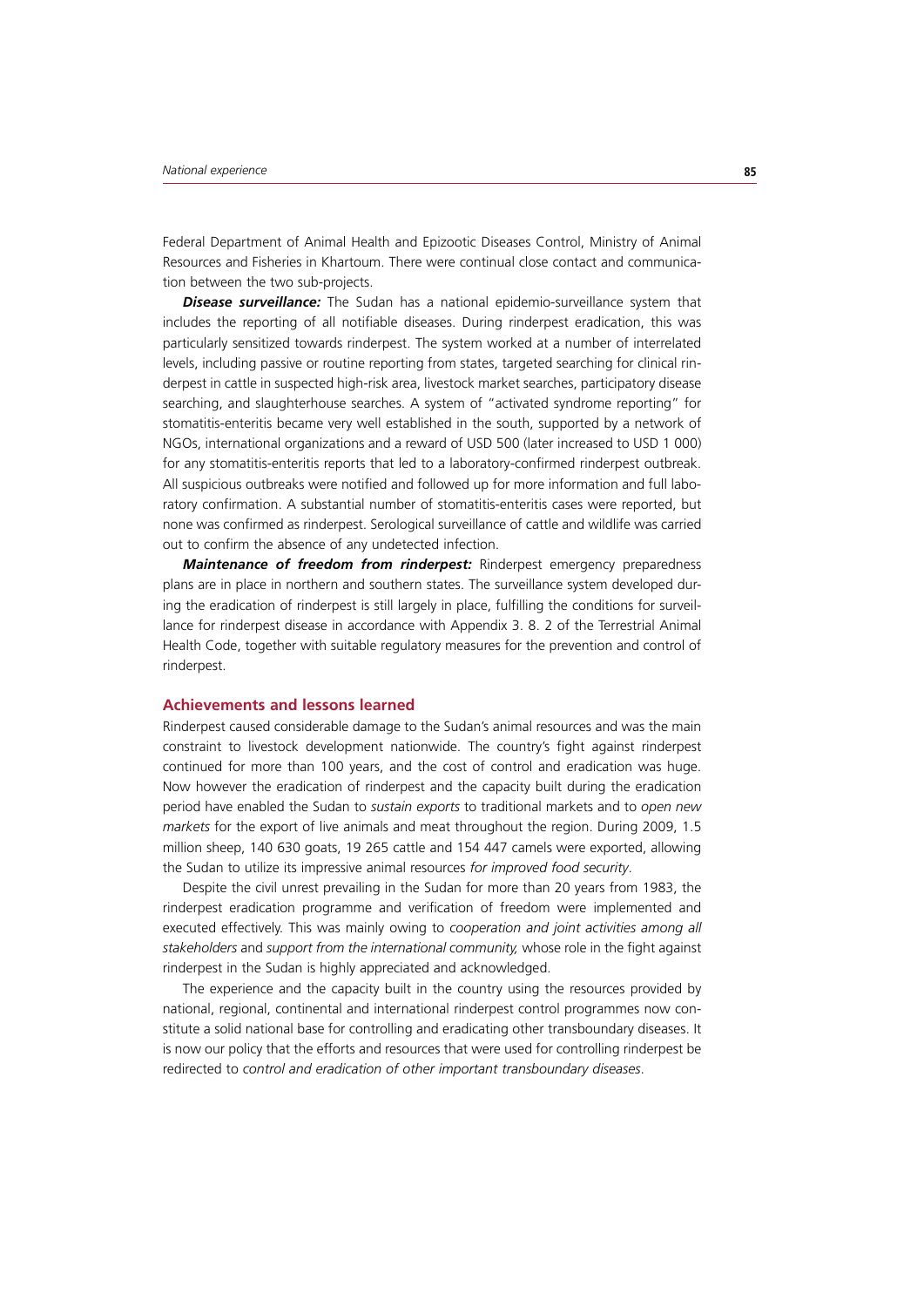## **YEMEN: LESSONS LEARNED DURING RINDERPEST ERADICATION**

*Manzoor Al Qadasi Abdallah Al Maqtari*

General Directorate of Animal Health and Veterinary Quarantine, Ministry of Agriculture and Irrigation, Republic of Yemen

*Félix Njeumi* GREP Secretary

*Paul Rossiter* private veterinary consultant, United Kingdom

# **Introduction**

Rinderpest was first confirmed in Yemen in the Highlands and Tihama between 1971 and 1972. These outbreaks were brought under control with the help of international assistance, including from FAO, and proved to be the stimulus for establishing a veterinary service in Yemen. Rinderpest control based on vaccination and increasingly effective surveillance and laboratory diagnosis brought the disease to the point where the last cases were reported from Yemen in 1995. No rinderpest has occurred since then, and by following the recommended surveillance procedures of the OIE Pathway, Yemen was certified free of rinderpest by OIE in 2010. This success has given us numerous positive lessons to draw on for the future.

#### **Lessons learned**

First and foremost – eradication worked. It is possible to eradicate a disease from Yemen. The animal health service clearly functioned, and we acknowledge the support that we received initially from the United Kingdom Government's veterinary team in Yemen and latterly from FAO and the Joint FAO/IAEA Division. The animal health service was obviously able to deliver sufficient disease control and disease surveillance and to back these up with good laboratory analysis. There were also sufficient funds and commitment to do all of this.

Eradication in isolation does not work (or not for long), and we now appreciate how vital regional and global coordination was to us. This coordination provided:

- techniques and tools;
- technical and laboratory back-up;
- $\bullet$  funding;
- cross-border information;
- training and other opportunities for learning;
- motivation field allowances, funds for work, and shared senses of purpose and achievement.

We can now look back and see that it was not really that difficult, technically. Vaccination and surveillance were our two main tools; we used reliable vaccines, simple and consistent laboratory tests for diagnosis and for detecting antibodies, and good operating practices for surveillance. It was a matter of sticking to the task at hand, with perhaps a little luck in some places where the disease disappeared more easily than expected. We did not use slaughter and compensation, and applied only minimal movement control. Ear notching was attempted, but unevenly applied, although old notches certainly helped us to clarify some of our serological results.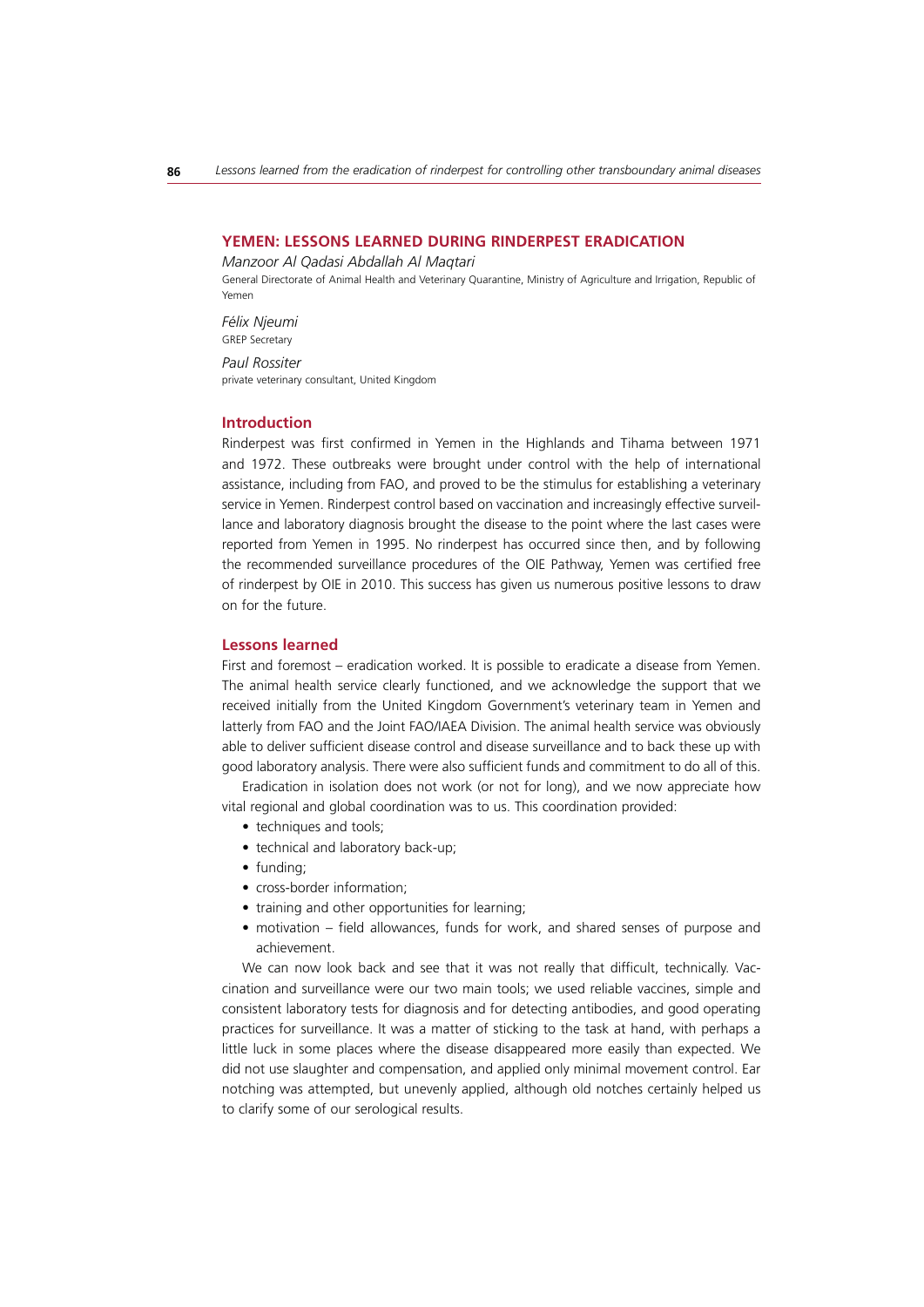As a result of the rinderpest programme we now have a pool of skilled staff who have been motivated by further training in surveillance and by being part of a programme that encouraged and facilitated their work in the field, provided opportunities to earn more income, and led to a rewarding professional outcome. In recent years, these human resources have helped us to combat other serious diseases of livestock, including our first experiences of RVF and Old World screwworm infestation. Besides responding to such emergencies, our challenge now is to apply these resources and our newly learned lessons to a focused programme of improved control and possible eradication of other livestock diseases in Yemen.

Diseases that we are considering for this include our most widespread and serious infectious disease, PPR, as well as goat pox and other problems of small ruminants. We are not in a position to mount an immediate new national programme ourselves, owing to a number of constraints including funding, and would welcome the opportunity to join a new regional or global initiative against diseases such as PPR. While waiting for such an initiative to be formulated and become operational, we propose to start with smaller schemes aimed at improving local understanding of the epidemiological mechanisms for PPR in Yemen and identifying high-risk areas where we might experiment with more broadly based vaccine delivery systems that we have used before. We do not want to miss the opportunity that rinderpest eradication provides for improving disease control in Yemen, to increase livelihoods and food security.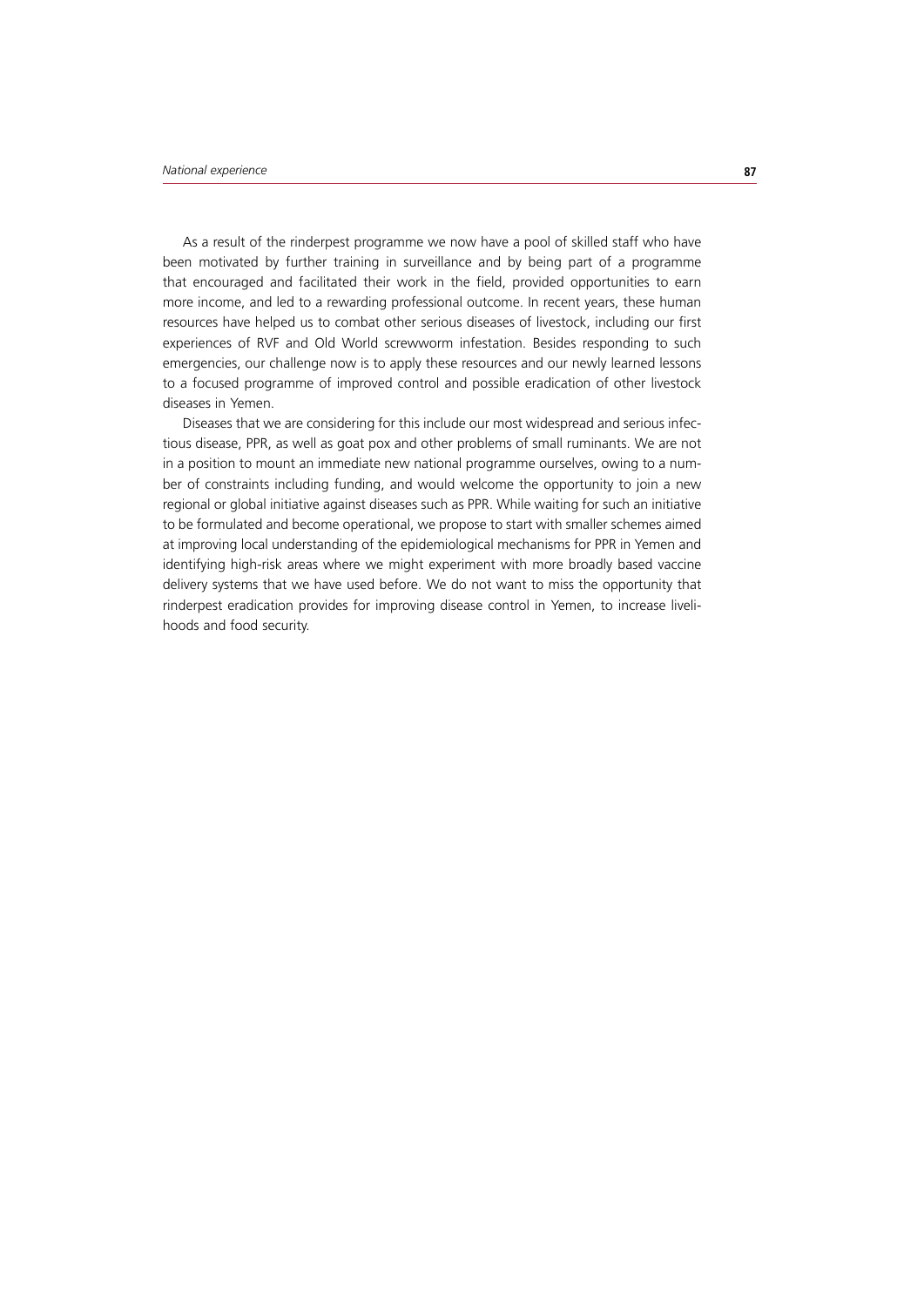# **Individual experiences**

*Chaired by Dr Yoshihiro Ozawa*

# **SOME MODELS APPLIED TO THE GLOBAL ERADICATION OF RINDERPEST**

*William P. Taylor* Chairman, Joint FAO-OIE Committee on Global Rinderpest Eradication

# **Introduction**

Rinderpest has only ever existed through straightforward transmission from an infected to a susceptible host. It has been eradicated by the simple expedient of breaking this transmission chain. Different countries have adopted different models of how to go about this process, which are exemplified in the following.

## **The zoosanitary model**

The application of detailed zoosanitary measures to constrain outbreaks of rinderpest was first proposed by Lancisi (1715), who advised that the disease spread from sick cattle to healthy ones and recommended stamping out (slaughter, burial, disinfection, closure of markets, movement controls) as an effective method of control. In the eighteenth and nineteenth centuries, legal measures for the enforcement of zoosanitary controls were introduced across Europe and were ultimately effective in freeing that continent from the disease (Spinage, 2003).

#### **Models using vaccine**

*Edwards' Myanmar vaccine model, 1936 to 1940: Shortly after developing the goat* attenuated strain of rinderpest, and long before the concept of global rinderpest eradication was mooted, in Myanmar, J.T. Edwards (Edwards, 1949) noted the effects of raising the herd immunity level through successive annual vaccination campaigns. The vaccination strategy employed benefited considerably from a prior understanding of the epidemiology of the virus, which had maintained epidemic prevalence in the central Irrawaddy River valley but was only occasionally present in the surrounding hill tracts. Vaccination campaigns were deliberately varied in intensity between epidemic zones, which were the initial targets, and the surrounding endemic zones, so that in a given year immunization rates varied from 20 to 88 percent. The effectiveness of raising the overall prevalence of immunity over successive years between 1936 and 1941 is shown in Table 1.

This led Edwards to propose 60 percent immunity within a bovine population as the minimum rate for ensuring that the virus could not maintain itself within a closed population.

*The Chinese eradication model, 1950 to 1957:* Between 1938 and 1941, more than 1 million Chinese cattle died of rinderpest (Roeder, Taylor and Rweyemamu, 2006); by 1951, an effective live attenuated vaccine was available, based on a modification of Nakamura's lapinized strain. Rinderpest was known to be seasonally epidemic in China,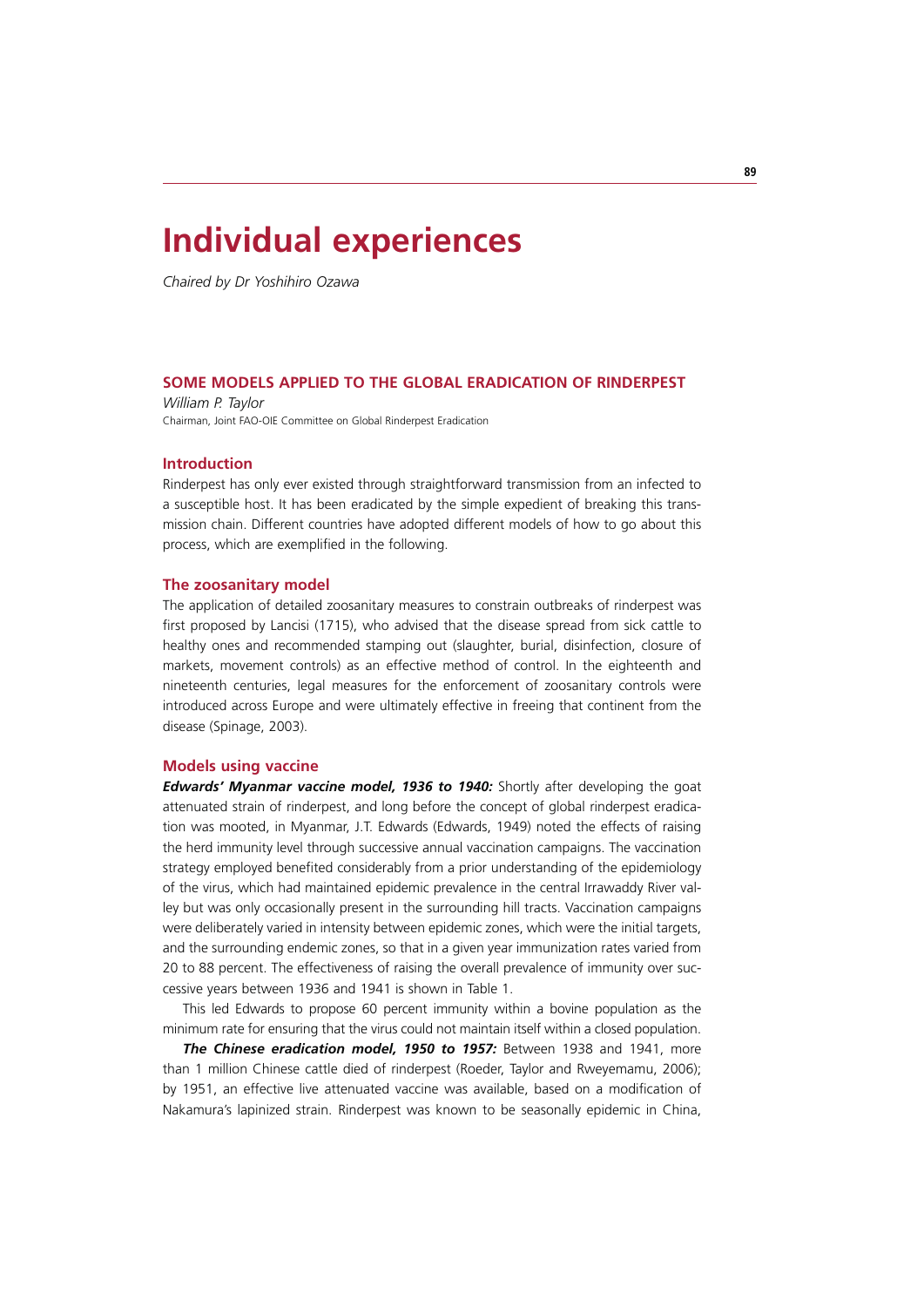occurring mostly in winter and spring. By adopting an integrated approach that combined epidemiological knowledge with compulsory vaccination and zoosanitary measures and was based on rigorous stamping out, disinfection and surveillance against reintroduction, China became the first country in the modern era to succeed in eradicating rinderpest. The progress and success of its campaign is shown in Table 2. China remained rinderpest-free from 1957, ending vaccination in 1970 and vaccine manufacture in 1980.

The lesson from the Chinese experience was that by combining a zoosanitary approach with vaccination and epidemiological understanding, an eradication programme could be managed for a rapid result.

*Indian models, 1956 to 1996:* India commenced national rinderpest eradication attempts in 1954, essentially following the Myanmar model of employing vaccination alone rather than in combination with zoosanitary measures, such as slaughter, which was culturally unacceptable, although in the initial phases of the programme, movement control measures were attempted. The veterinary authorities set out to vaccinate 80 percent of the national bovine population (300 million head) within five years, with each state veterinary department being responsible for its own population. In most states, this phase of the programme was broadly very effective (Table 3), but failed to achieve total elimination of the virus. The outcome was that in most Indian states the virus gradually reintroduced itself and, in spite of annual vaccination for the next 30 years, rinderpest remained endemic in southern India (Table 3).

In the face of the vaccination-only model's failure to achieve rinderpest eradication, in 1983 the Government of India commissioned a rinderpest task force report that called for a time-bound programme based on the best epidemiological understanding available. While still relying on vaccination alone, the recast programme moved to the adoption of intensive vaccination in the residual infected areas of southern India over a two-year period (Table 4).

The sudden increase of the proportions of cattle immunized in each vaccination season across the infected districts of southern India was sufficient to eradicate the disease from India in 1996.

# **Discussion**

Zoosanitary controls are a very effective way of controlling and eradicating rinderpest. In the modern era, a combination of vaccination and zoosanitary controls provided the most rapid way to eradicate rinderpest. Vaccination alone can work, but only if allied with measures to prevent residual foci from regaining ground. Intensified vaccination is a useful tool for eliminating such foci.

#### **References**

- **Edwards, J.T.** 1949. The uses and limitations of the caprinized virus in the control of rinderpest (cattle plague) among British and Near-Eastern cattle. *B.Vet.J*., 105: 209–25.
- **Lancisi, G.M.** 1715. *Dissetatio Historica de Bovilla Peste ex Campaniae finibus, anno 1713 Latino importata.* Rome, Joannis Mariae Salvioni
- **Roeder, P.L., Taylor, W.P. & Rweyemamu, M.M.** 2006. Rinderpest in the twentieth and twentyfirst centuries. In *Rinderpest and peste des petits ruminants*, pp. 105–142. Amsterdam, Netherlands, Elsevier.
- **Spinage, C.A.** 2003. The history of rinderpest in Europe. In *Cattle plague, a history. Part II,* pp. 81–216. Kluwer Academic Press.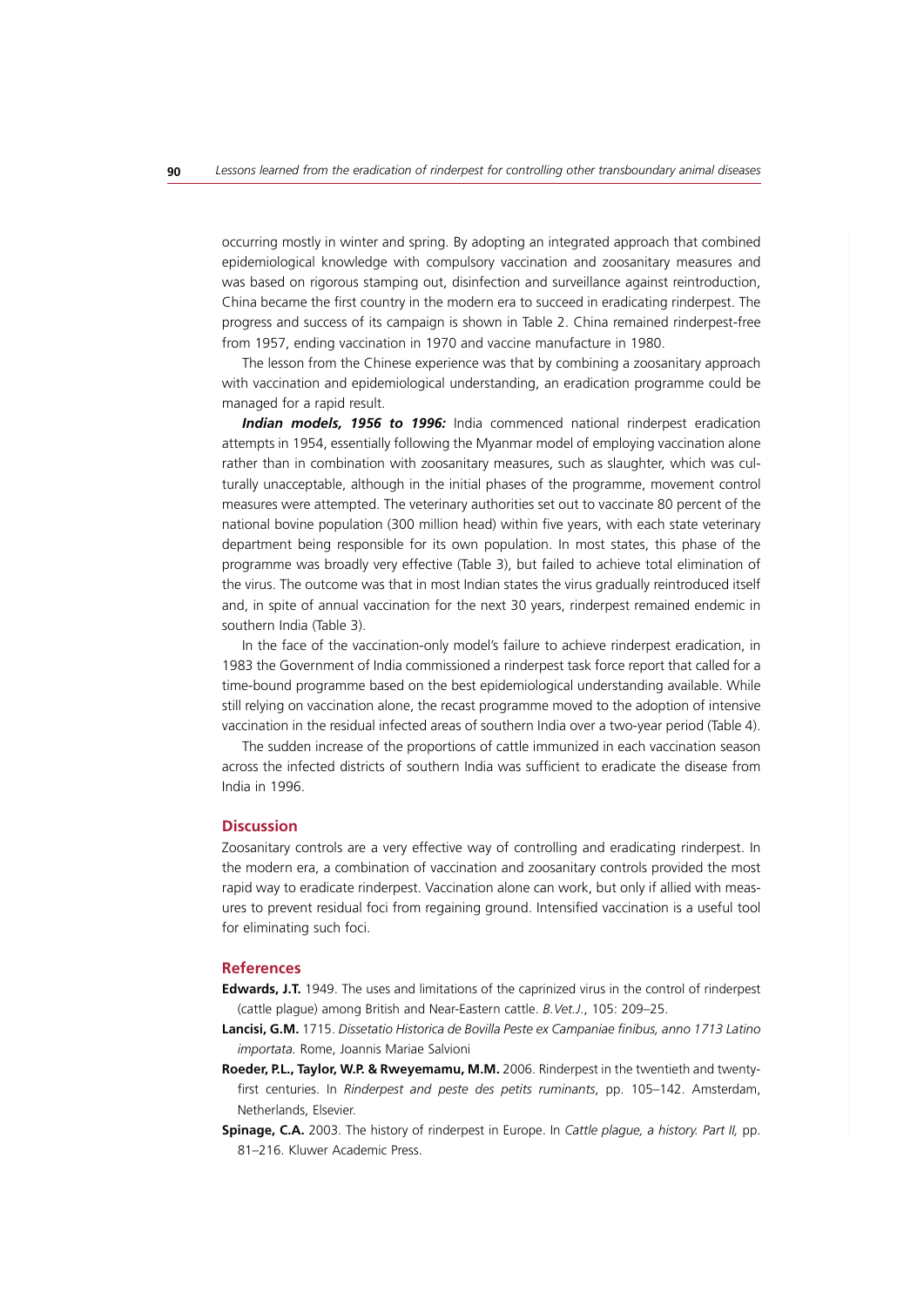#### TABLE 1

**Effect of vaccination on the incidence of rinderpest in Myanmar**

| <b>Vaccination season</b> | <b>Overall % vaccinated</b> | <b>Epidemiological effects</b> |
|---------------------------|-----------------------------|--------------------------------|
| 1936-1937                 | 10                          | Rinderpest widespread          |
| 1937-1938                 | 24                          | Rinderpest widespread          |
| 1938-1939                 | 35                          | Epidemic rinderpest disappears |
| 1939-1940                 | 48                          | Rinderpest remains endemic     |
| 1940-1941                 | 62                          | Endemic rinderpest disappears  |

#### TABLE 2

#### **Progressive and total reduction in rinderpest incidence in China**

| Year         | <b>Cases of rinderpest</b> | <b>Rinderpest deaths</b> |  |
|--------------|----------------------------|--------------------------|--|
| 1949         | 71 012                     | 52 712                   |  |
| 1950         | 38 515                     | 34 474                   |  |
| 1951         | 52 622                     | 49 331                   |  |
| 1952         | 23 395                     | 22 522                   |  |
| 1953         | 35 045                     | 33 851                   |  |
| 1954         | 29 505                     | 28 812                   |  |
| 1955         | 645                        | 555                      |  |
| 1956         | 120                        | 90                       |  |
| 1957 onwards | $\bf{0}$                   | $\mathbf{0}$             |  |

#### TABLE 3

# **Incidence of rinderpest during the second five-year plan, Andhra Pradesh, India**

| Year | <b>Rinderpest outbreaks</b> | <b>Rinderpest deaths</b> | <b>Vaccinations (million)</b> | <b>Population vaccinated</b><br>(%) |
|------|-----------------------------|--------------------------|-------------------------------|-------------------------------------|
| 1955 | No data                     | No data                  | 3.11                          | 16                                  |
| 1956 | 44                          | 251                      | 3.74                          | 34                                  |
| 1957 | 128                         | 985                      | 2.74                          | 48                                  |
| 1958 | 53                          | 745                      | 3.31                          | 64                                  |
| 1959 |                             | $\overline{4}$           | 4.46                          | 87                                  |
| 1960 | $\Omega$                    | $\Omega$                 | 5.98                          | 117                                 |
| 1964 | 85                          | 1 2 5 4                  | 4.55                          | 167                                 |

#### TABLE 4

## **Effect of increasing the proportion of cattle vaccinated in a single season, Coimbatore District, India**

| Year | <b>Rinderpest outbreaks</b> | Cattle population vaccinated (%) |
|------|-----------------------------|----------------------------------|
| 1992 |                             | 47                               |
| 1993 | 6                           | 37                               |
| 1994 |                             | 137                              |
| 1995 | 0                           | 81                               |
|      |                             |                                  |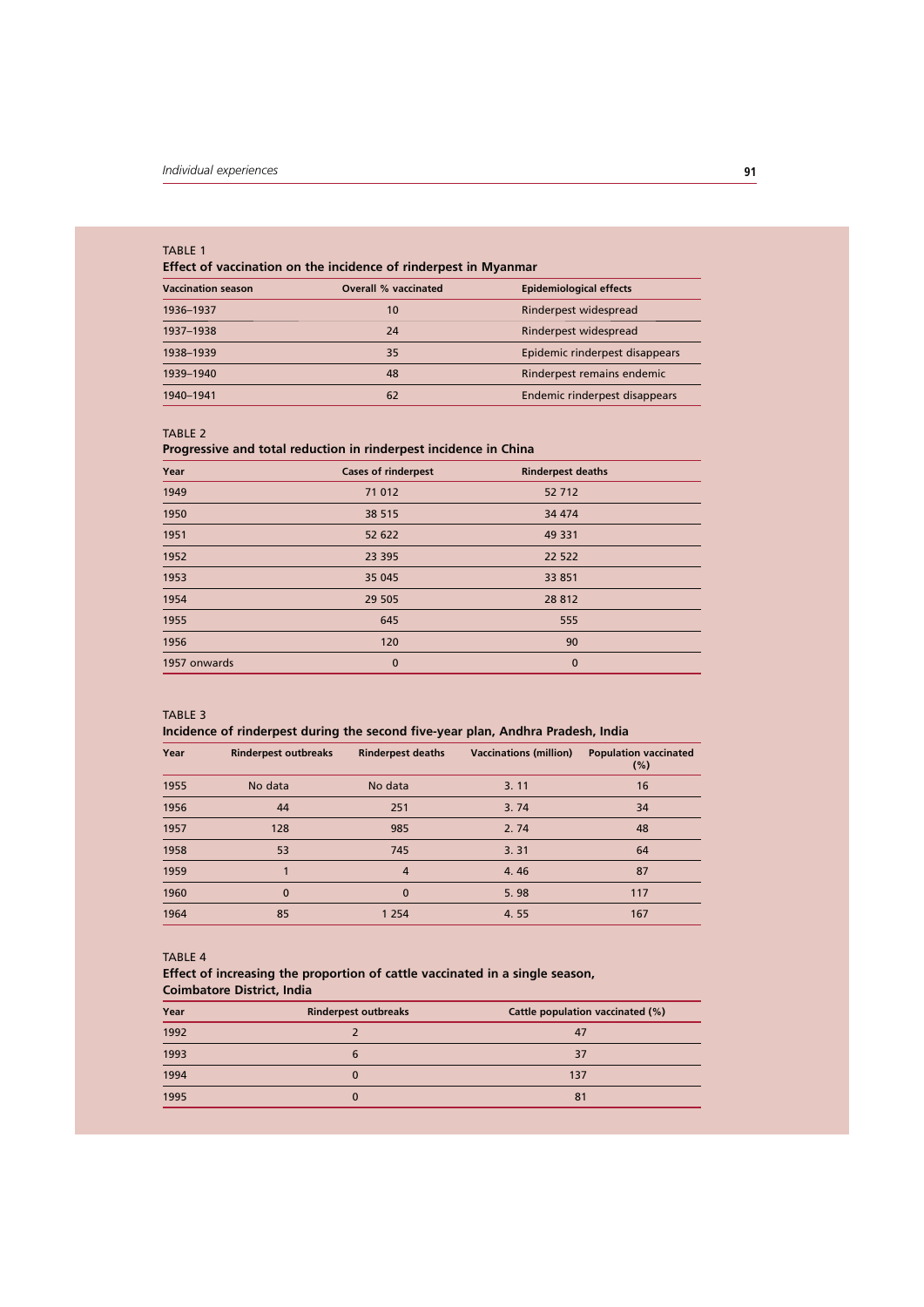# **VACCINES AND VACCINATION IN RELATION TO THE ERADICATION OF RINDERPEST**

#### *William P. Taylor*

Chairman, Joint FAO-OIE Committee on Global Rinderpest Eradication

#### *Mark Rweyemamu*

Executive Director, Southern African Centre for Infectious Disease Surveillance (SACIDS), Sokoine University of Agriculture

#### **Introduction**

From the Middle Ages to the eighteenth century, our ancestors developed curative treatments designed to improve the recovery rate of the individual animal from rinderpest rather than methods designed to control epizootics. In 1893, the Russian scientist Semmer demonstrated that the serum from a recovered animal had both curative and protective powers, and so was born the concept of protecting ahead of an actual infection. In the initial stages, this protection was achieved by introducing immune serum and live virus to create suppressed infection, which nevertheless stimulated the host's immune system into active immunity. This so-called serum virus vaccination was a component of the vaccination campaigns that eliminated rinderpest from Southern Africa during the early twentieth century. Here matters rested until J.T. Edwards, working at the then Imperial, now Indian, Veterinary Research Institute at Mukteswar, India, demonstrated that rinderpest virus could be attenuated through passage in a non-bovine host – namely goats. We now realize that rinderpest virus appears to attenuate during serial passage in almost any host, including cattle, and this realization has spawned a number of live attenuated vaccines, most of which have been used both to control and eventually to eradicate rinderpest.

#### **Description of rinderpest vaccines**

The development of most of the live attenuated rinderpest vaccines for use in control and eradication has been described (Taylor, Roeder and Rweyemamu, 2006). In essence, we had the goat attenuated vaccine of Edwards, the rabbit attenuated vaccine of Nakamura, the cell culture attenuated vaccine of Plowright and the Thermovac derivative of Plowright's vaccine with improved keeping qualities. In addition, we have the Russian vaccine derived from an Afghan field strain, K37, attenuated by 70 passages in calf kidney cells – hence known as K37/70. In the English scientific literature, the development and use of this last vaccine is largely unknown, although it is stated that the vaccine was developed for use within the immune zones along the southern borders of the former Soviet Union.

#### **The use of vaccines for rinderpest control**

Attenuated vaccines were developed with control rather than eradication in mind. The goat vaccine was easy to produce, but could be pathogenic on occasions, causing mortality in highly susceptible breeds of cattle. Given that cattle races differ in innate susceptibility to rinderpest, and that the lapinized vaccine was much milder but more restricted in availability, it became normal to vaccinate zebu cattle with the goat vaccine and European breeds with lapinized vaccine. Both vaccines stimulated long-lived immunity.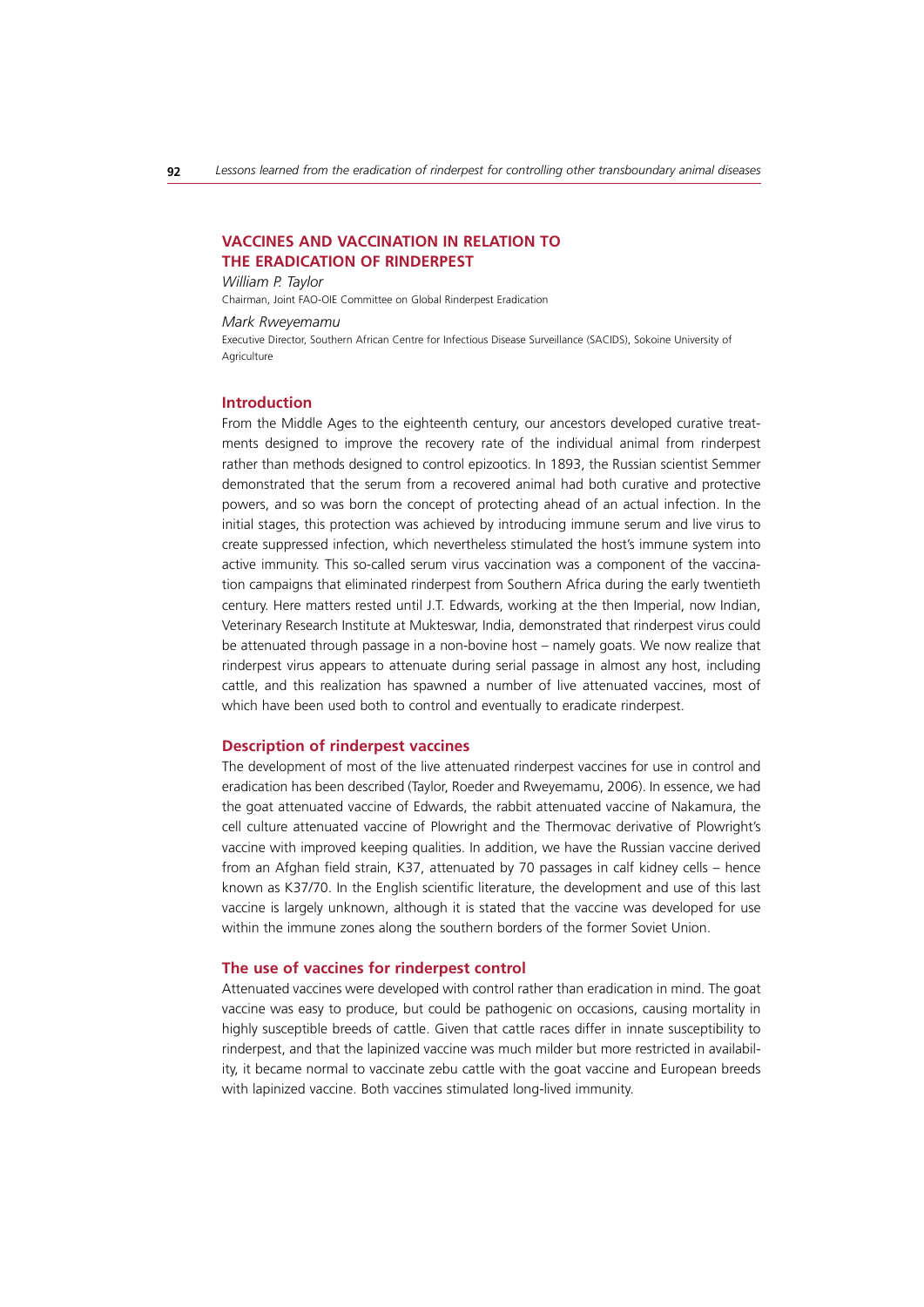Plowright's cell culture vaccine demonstrated gradations in attenuation at different passage levels, possibly owing to the successive replacement of sub-populations of increasingly low virulence until eventually a product was available that was fully attenuated for all the cattle breeds tested so far. This had the additional advantage of being grown from a substrate that could be expanded to meet production requirements more easily than the vaccines produced from live animals. If well conserved by freeze-drying and distributed within a cold chain, it was also robust; for rinderpest control, it was an ideal product.

#### **The use of vaccines for rinderpest eradication**

By 1956, the Indian veterinary services had gained sufficient confidence in their attenuated goat vaccine to embark on a publicly financed, vaccine-based campaign for rinderpest eradication – the National Rinderpest Eradication Programme (Khera, 1979). The programme aimed at systematically vaccinating 80 percent of adult cattle and buffaloes in an initial period of five years. This would be succeeded by a follow-up period lasting until the disease was eradicated. In this follow-up period, the remaining 20 percent of adult animals, plus the annual calf crop (estimated at about 20 percent of the adult population), would be vaccinated.

Each state undertook its own vaccination programme, and up and down the country the success of the initial phase varied considerably. In the northern state of Uttar Pradesh, for example, the main campaign lasted for eight years (1956 to 1964) and follow-up measures for at least another 20 years. Within eight years of starting, 80 percent of the cattle population of Uttar Pradesh had been vaccinated, and the incidence level of outbreaks had fallen dramatically – from more than 1 000 in the first year of the campaign, to single-figure levels by the seventh. In fact, judged by the low number of yearly outbreaks after 1962, there can be little doubt that the endemic status of rinderpest in Uttar Pradesh had been changed irrevocably. It is interesting to note that this was probably accomplished without ever achieving particularly high immunity rates, as even after eight years of work the coverage was only 84 percent, without allowing for failed immunizations or population turnover. In fact, it is quite probable that prevalence rates of between 50 and 60 percent were the best that were achieved, but the outbreak incidence rate plummeted.

Unfortunately, a situation developed across the country in which the use of large amounts of vaccination was having only a limited impact. A repetitive cycle had developed, with annual vaccination campaigns being repeated across the country – a development which we have described as "institutional vaccination". Targets were being met, but the way in which the vaccine was used was not related to the local epidemiology.

# **Immunosterilization**

Immunosterilization is a variant of vaccine campaign in which a whole population of animals is vaccinated within a very short time; it can be dramatically successful. It was applied to all cattle and buffaloes in the dairy colonies around Baghdad and the southern and central governorates of Iraq in 1994. Three campaigns over a three-month period totally eliminated rinderpest infection, which had persisted for several years despite more casual immunization programmes. Similar results were achieved in northern parts of the Republic of Tanzania in 1997/1998, where intense mass vaccination – referred to as immunosteri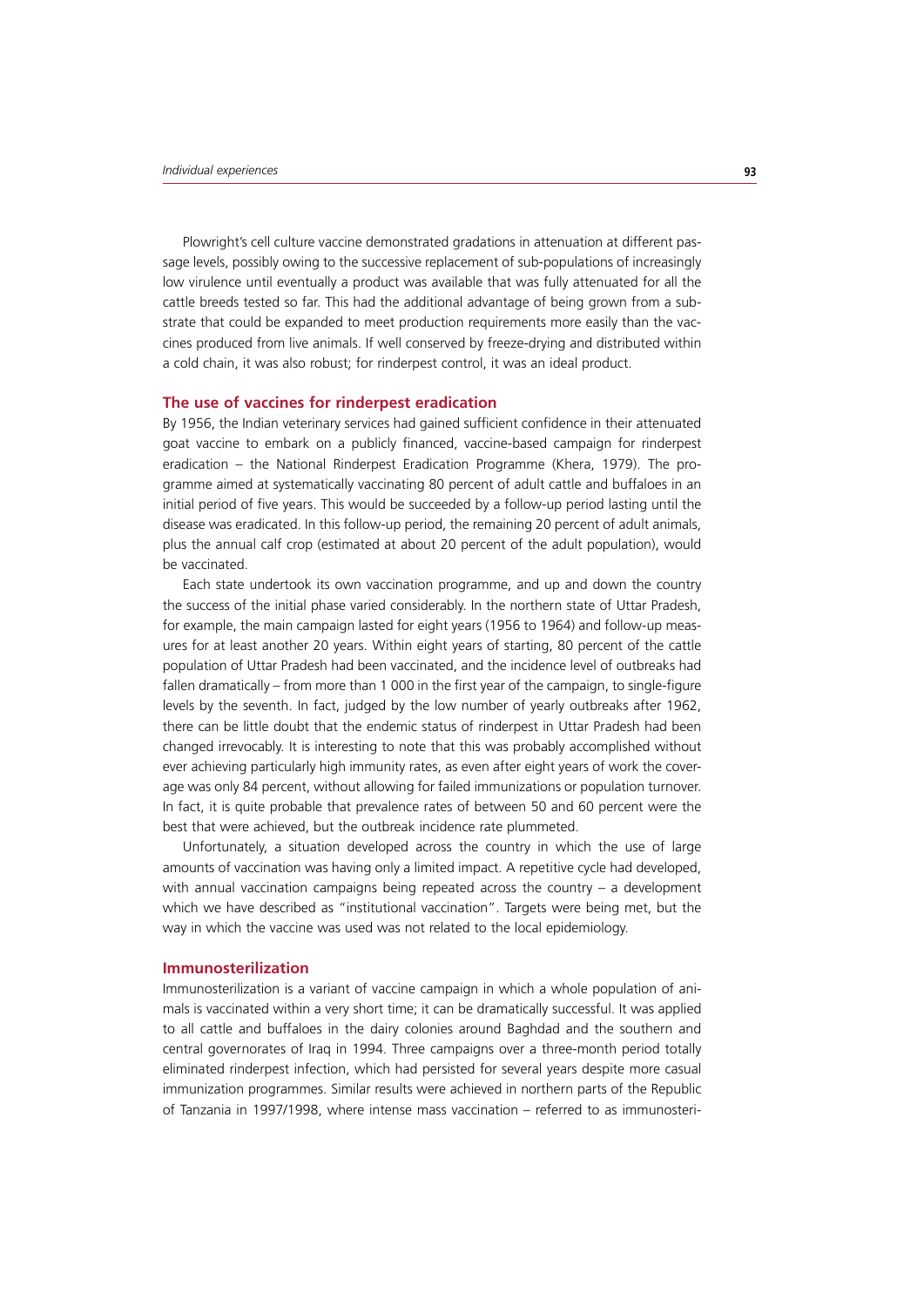lization (Taylor *et al.,* 2002) – rapidly eliminated an incursion of rinderpest in the Maasai steppe. Most recently, a single round of rinderpest vaccination of the herds belonging to the Murle and Jie peoples of South Sudan eliminated the last reservoir of lineage 1 rinderpest virus in Africa (Roeder, Taylor and Rweyemamu, 2005).

The final successes achieved in India came from the application of immunosterilizing principles. Under a zoning scheme, vaccination was terminated in the north and east of the country, and a concentrated vaccination campaign was carried out in the south – the area identified epidemiologically as still harbouring the virus – with the whole programme embracing the time-bound limits proposed by the OIE Pathway. Immunosterilization relies on developing and maintaining a totally immune population for a short period, a circumstance under which life-long immunity has little relevance.

#### **Conclusions**

The recommendations to be drawn from this paper suggest that national and international managers should be aware of what they wish to achieve and should select only vaccines that are easily manufactured, are commensurate with the programme selected, and are integrated within a policy incorporating livestock movement controls and an understanding of the local epidemiology of the condition in question. An effective programme for progressive disease control or eradication must ensure that the quality of the vaccine used is adequately assured by both the manufacturer and the national standards office or equivalent body.

# **References**

- **Khera, S.S.** 1979. Rinderpest eradication program in India. *In* W.A. Geering, R.T. Roe and L.A. Chapman, eds. *Proceedings of the Second International Symposium on Veterinary Epidemology and Economics*, pp. 581–586. Canberra.
- **Roeder, P.L., Taylor, W.P. & Rweyemamu, M.M.** 2005. Rinderpest in the twentieth and twenty-first centuries. *In* T. Barrett, P.-P. Pastoret and W. Taylor, eds. *Rinderpest and peste des petits ruminants: virus plagues of large and small ruminants,* pp. 105–142*.* Monograph Series: Biology of Animal Infections. Amsterdam, Netherlands, Elsevier.
- **Taylor, W.P., Roeder, P.L. & Rweyemamu, M.M.** 2006. History of vaccines and vaccination. *In* T. Barrett, P.-P. Pastoret and W. Taylor, eds. *Rinderpest and peste des petits ruminants: virus plagues of large and small ruminants,* pp. 222–246*.* Monograph Series: Biology of Animal Infections. Amsterdam, Netherlands, Elsevier.
- **Taylor, W.P., Roeder, P.L., Rweyemamu, M.M., Mlewas, J.N., Majuva, P., Kimaro, R.T., Mollel, J.N., Mtei, B.J., Wambura, P., Anderson, J., Rossiter, P.B., Kock, R., Melengeya, T. & Van den Ende, R.** 2002. The control of rinderpest in Tanzania between 1997 and 1998. *Trop.Anim.Health Prod.,* 34: 471–487.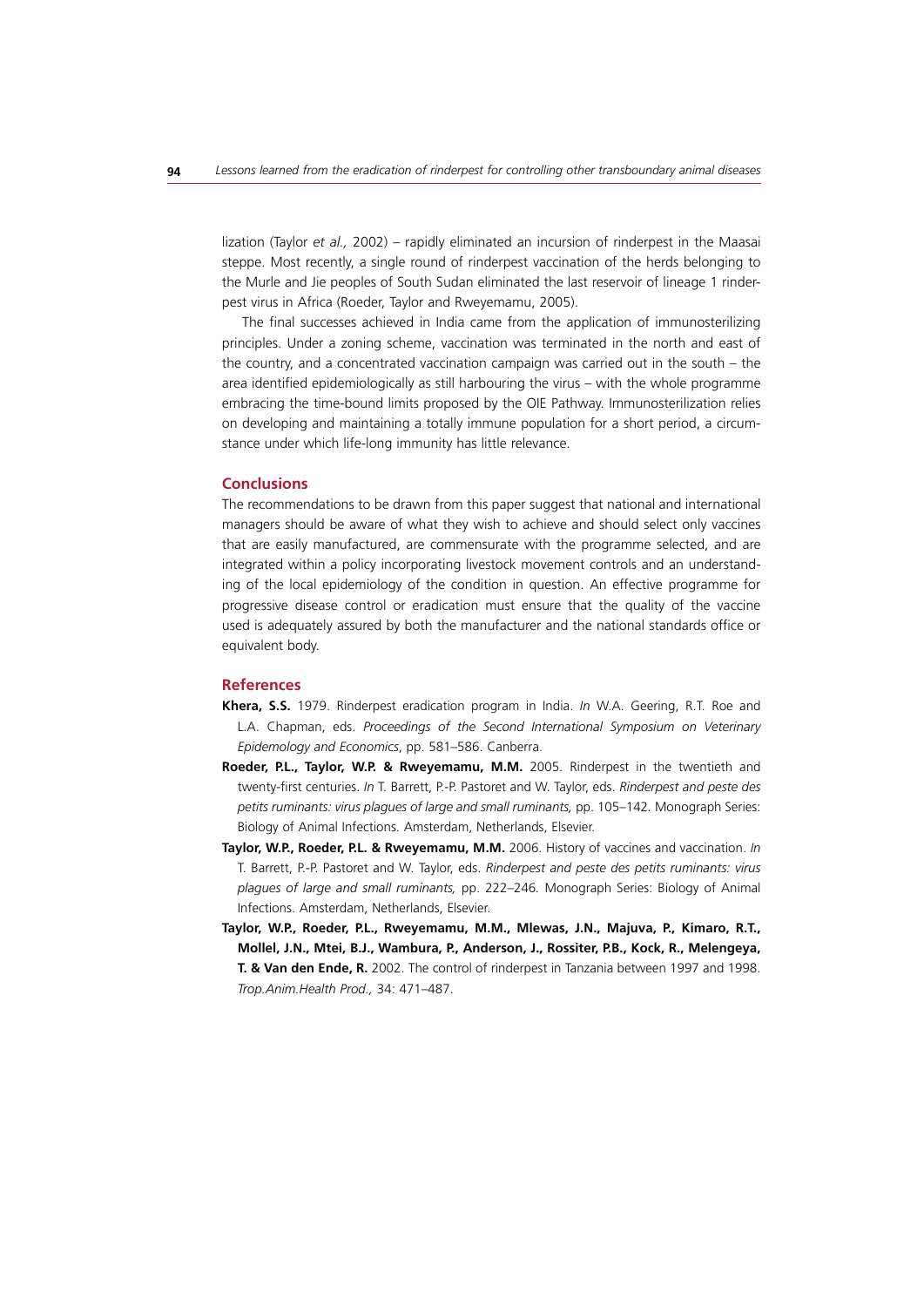*Daola Sylla*

# **VACCINE QUALITY CONTROL IN AFRICA**

Former Director, PANVAC and member of the Joint FAO-OIE Committee on Global Rinderpest Eradication

*Mark Rweyemamu* Executive Director, Southern African Centre for Infectious Disease Surveillance (SACIDS), Sokoine University of **Agriculture** 

*Boubacar M. Seck* FAO Regional Animal Health Centre Bamako-Mali

*Karim Tounkara* Director, PANVAC, Debre Zeit, Ethiopia

In 1986, through its TCP projects (TCP/RAF/6766 and 6767), FAO established two regional vaccine quality control and training centres, in Debre Zeit (Ethiopia) and Dakar (Senegal), to guarantee the quality of vaccines used in PARC and to help manufacturers to overcome their problems.

From 1988 to 1993, this initiative was followed by UNDP support (UNDP/RAF/88/050) to the two centres as a single project, which became PANVAC under the responsibility of the then OAU-IBAR and with FAO as the executing agency. In 1993, the two units merged at one site in Debre Zeit (Ethiopia), and PANVAC was assigned the mandates to perform quality control on priority vaccines (rinderpest and CBPP) and promote the adoption of biological standardization and control of veterinary vaccines in Africa. With minor interruptions, PANVAC functioned until March 2004, when it was launched as an AU Regional Centre within the Department of Rural Economy and Agriculture, following the decision of the 67th ordinary session of the then OAU Council of Ministers (Addis Ababa, 23 to 27 February 1998) to elevate PANVAC to the level of an OAU Specialized Agency.

The main achievements of PANVAC are improvement in vaccine production methods and vaccine quality; establishment of a repository of well-characterized reference materials



and production of standard operating procedures for vaccine production and quality control in Africa; training of veterinarians and technicians from vaccine producing laboratories; technology transfer for vaccine production; information collection and dissemination; and collaboration with relevant centres in vaccine sciences.

*29 June 2010, Padukka - A veterinarian taking a blood sample from a cow for testing to ensure the rinderpest virus has not returned. FAO Project TCP/ INT/3204 - Surveillance for accreditation of freedom from Rinderpest. To assist selected countries to obtain rinderpest infection-free status: Inter Regional Kazakhstan, Liberia, Sri Lanka.*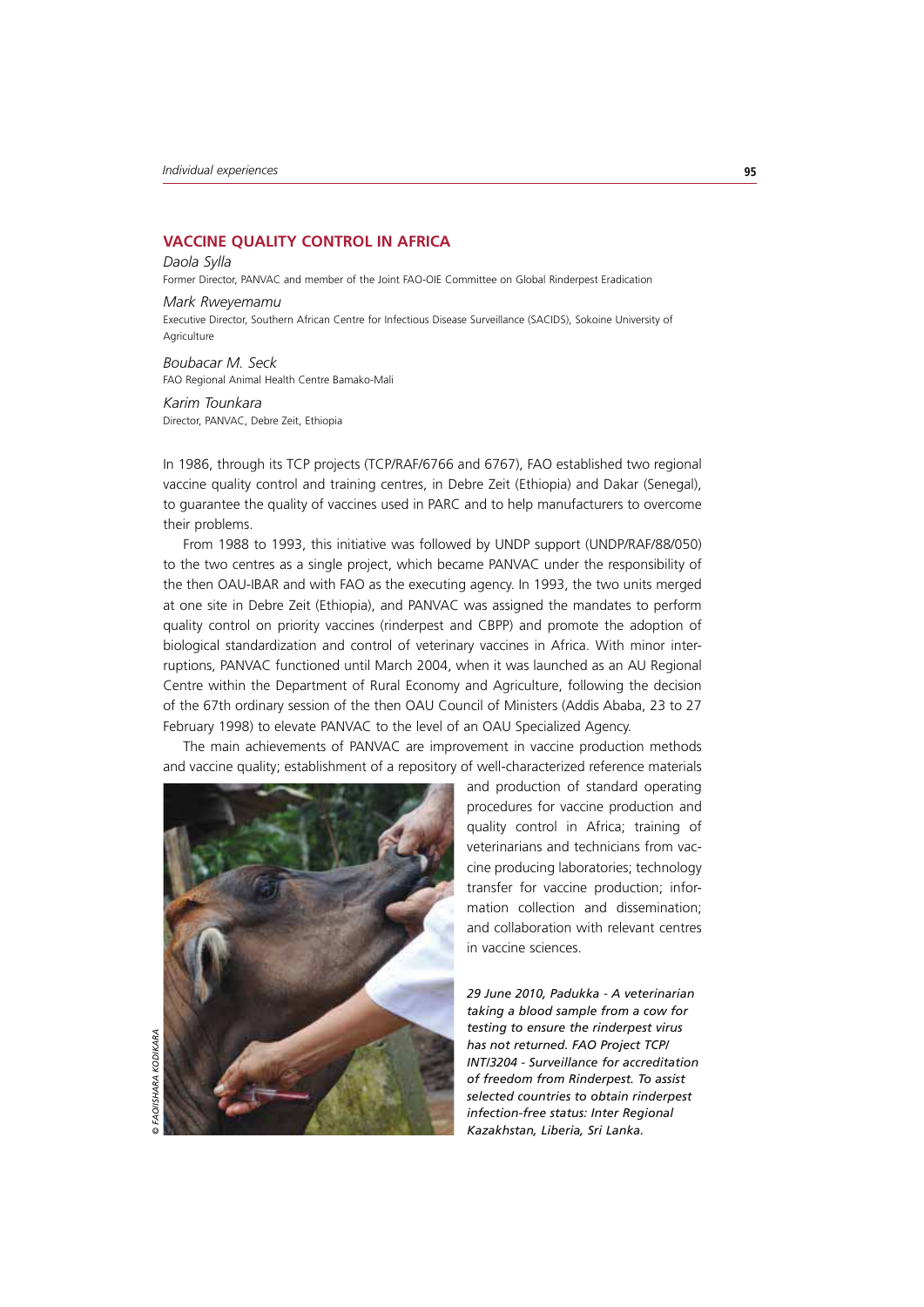# **EXPERIENCES AND LESSONS LEARNED IN ERADICATING RINDERPEST IN AFRICA: THE JP15 CAMPAIGN**

*Protus Atang* former Director, Inter-African Bureau for Animal Health, Yaoundé, Cameroon *Félix Njeumi* GREP Secretary, EMPRES, AGAH, FAO, Rome

## **Summary**

With rinderpest now eradicated globally, this review summarizes the difficulties and lessons learned during the JP15 rinderpest campaign. This campaign marked the first time that action was initiated to attempt the control and eventual eradication of rinderpest through international cooperation and overall coordination from one international body. In this paper, the roles played by national governments, international organizations and donor agencies are discussed. Actions that were absolutely essential for the campaign are highlighted, followed by the experience and lessons learned from the campaign, which could be usefully applied to any future mass eradication campaign.

#### **Introduction**

Rinderpest existed in Africa as early as the period of the great epizootics. With some notable exceptions, the majority of attempts to control this disease by individual countries operating independently within their own territories were not successful. It was realized that there was an urgent need for all the governments concerned to cooperate and pull their technical and scientific knowledge together to tackle the disease.

The African Rinderpest Bureau was created in 1950 to coordinate this effort. Later, it was agreed that the bureau would serve a more useful purpose if its sphere of activities covered other epizootic diseases in Africa, and in 1952, it became the Inter-African Bureau of Epizootic Diseases. In 1956, its mandate was further broadened to create the Inter-African Bureau for Animal Health (IBAH), which spearheaded the discussion leading to the conception and successful implementation of the famous JP15 Joint Campaign against rinderpest in Africa.

## **Experiences and lessons learned**

*Funding and resources:* The major donors to JP15 were USAID, the European Commission, FAO, UNDP, the Overseas Development Administration, the German Agency for Technical Cooperation and other bilateral agencies. At that time, it was easier to get donor funds to support such a campaign than it is today; a well-written project document was usually sufficient to release the money required. Donor inputs were generally well-utilized, although there were some cases of mis-use of funds and equipment, mainly at the ministerial level. This led to a recommendation at the Joint FAO/OAU/OIE meeting on Rinderpest Eradication in Africa in November 1981, "that vehicles are only used for the purpose of the rinderpest eradication campaign".

**Planning and management:** JP15 ran from 1962 to 1976 and was executed in five phases with more than 70 million cattle vaccinated. IBAH and its international coordinators played an essential role in assisting participating countries in planning, financing and implementing the campaign.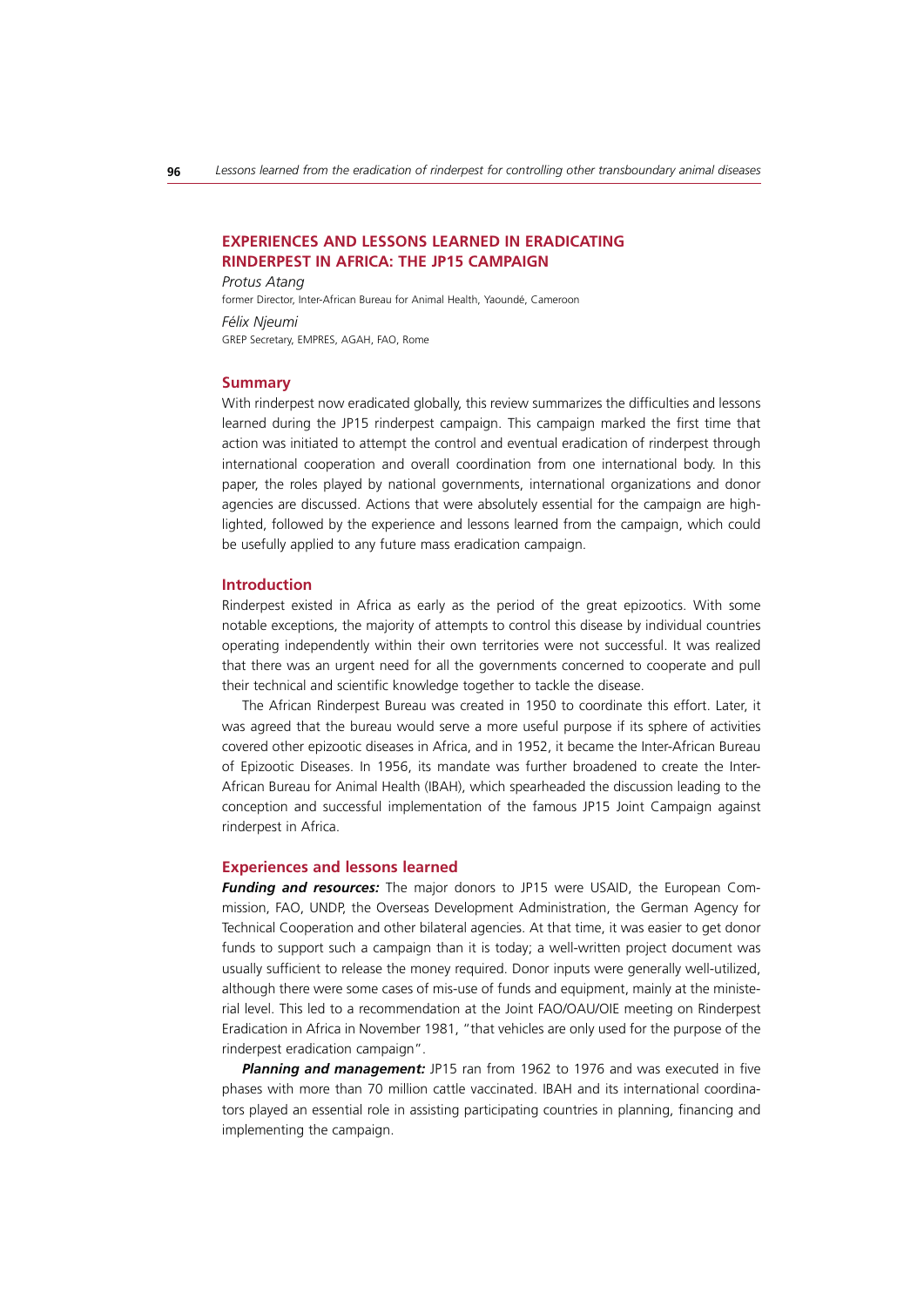During the inception phase, a number of national and international training courses and seminars were undertaken to train those who were to be involved in the campaign. Unfortunately, there were probably too few of these to achieve the levels of training needed, because national governments were reluctant to support them and depended mainly on donor funds and support from international organizations. The major vaccine production laboratories were strengthened to ensure that only high-quality vaccine was used throughout the campaign.

Participating countries appointed national coordinators and vaccination teams. Before field operations began, these national teams extensively educated cattle owners on the importance of rinderpest eradication and the essential follow-up procedures that would need to be implemented. IBAH and its coordinators worked hard to convince policy-makers in national governments to allocate adequate funds for running their campaigns, emphasizing that control of rinderpest would depend on mobilization of national resources and national support to field activities. Success was achieved in some countries, but in others the national coordinators faced a number of constraints, including:

- insufficient financial support from national veterinary services for the performance of their duties, forcing national campaigns to depend on funds from donors for vaccination;
- insufficient vehicles to support the veterinary services, let alone the campaign;
- donations of vehicles and other equipment that proved unsuitable for use under local conditions; at the 1982 rinderpest meeting, FAO, OAU and OIE recommended "that the countries involved be permitted to choose the type of vehicles adapted to their local conditions".

**Field operations and immunization:** In some campaigns, the immunization of cattle was hindered by:

- improper storage and use of vaccines because of inadequate facilities to transport them over long distances under hot, dry and dusty conditions;
- poor vaccination techniques, resulting in some animals receiving insufficient vaccine to induce immunity;
- some cattle owners failing to produce all their animals for vaccination, despite sensitization to the importance of doing so – one reason was reluctance to bring all their cattle for the three consecutive vaccinations that were then deemed necessary – leaving enzootic foci within the herds of some regions;
- failure to achieve full vaccination coverage in inaccessible parts of some countries or regions due to civil unrest, which also left enzootic foci;
- uncontrolled cattle movements for trade and transhumance, which allowed infected, vaccinated and unvaccinated animals to mix freely;
- field vaccination teams that were insufficiently trained or insufficiently supervised by national and international coordinators;
- limited supplies of the preferred freeze-dried vaccines.

*Post-vaccination issues:* After the vaccination teams pulled out at the end of the different vaccination phases, national governments were expected to undertake essential follow-up measures. This was particularly important in areas where vaccination coverage was low. However, these measures were often either not carried out or where carried out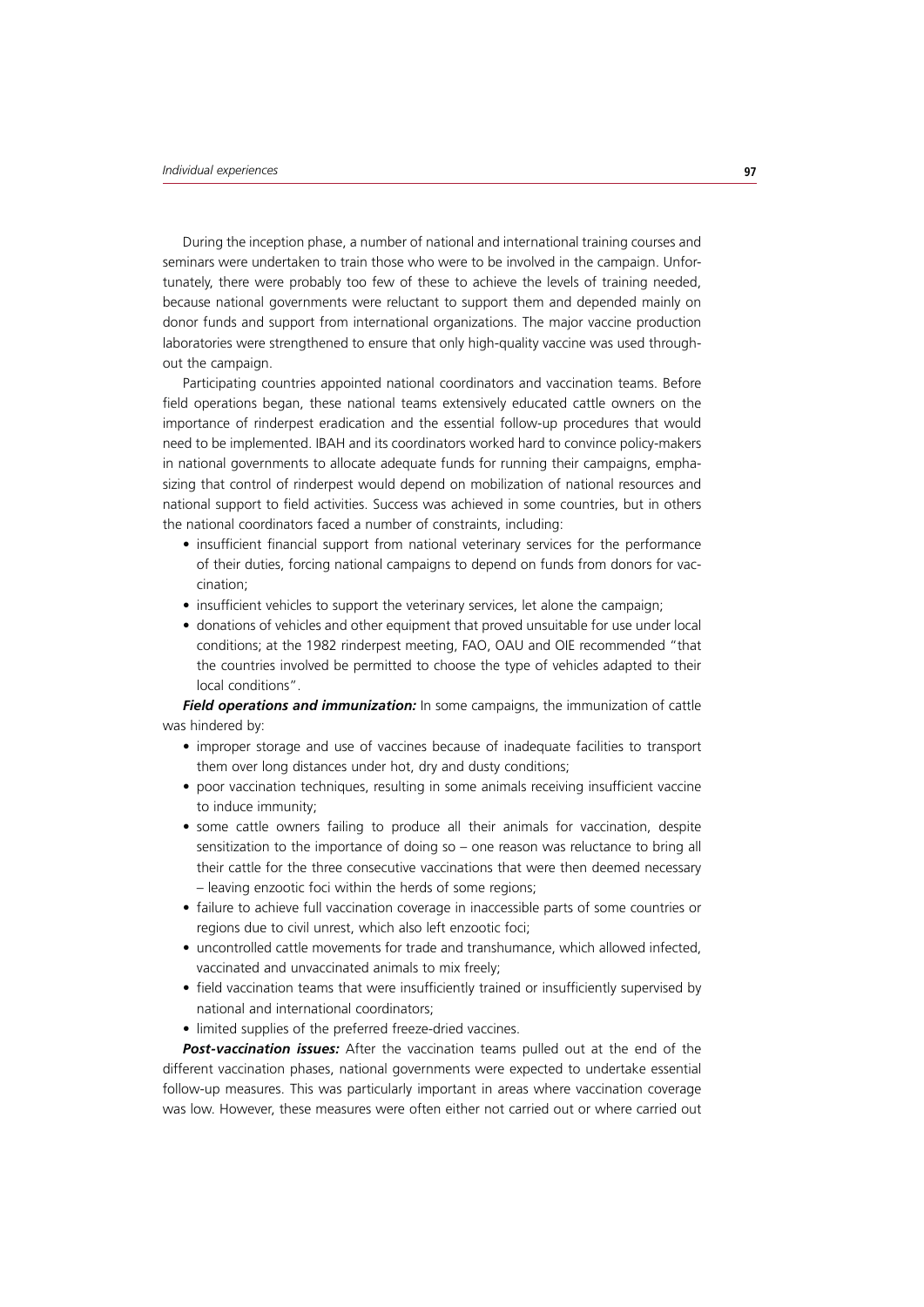poorly owing to lack of national financial support from national veterinary services. Routine vaccination of calves was not continued, resulting in herds having little immunity ten years after vaccination campaigns ended.

Where vaccination coverage had been inadequate, rinderpest remained enzootic. Some of these enzootic areas, sometimes known as hot areas, were identified by the followup measures, which included disease surveillance. Where remaining foci of disease were found, they were stamped out by concentrated local emergency vaccination campaigns.

**Positive lessons:** Domestic animal species other than bovine animals played an insignificant role in the epidemiology of rinderpest. Similarly, although cloven-hoofed wild fauna were susceptible to the disease, they were not considered to be epidemiologically significant reservoirs of the virus.

## **Conclusion**

The experiences and lessons gained from JP15 proved invaluable for the planning of its sequel, PARC. In particular, they encouraged more emphasis on strengthening national veterinary services to make them capable of dealing with the important follow-up measures, which donors included in their financing provisions with participating countries.

# **LESSONS LEARNED FROM THE ERADICATION OF RINDERPEST FOR CONTROLLING OTHER TADS IN AFRICA**

*Walter Nyamori Masiga* OIE Sub-Regional Representative for Eastern Africa, Nairobi

The control and eradication of rinderpest on the African continent demanded huge investments in human and financial resources, which African countries could not mobilize on their own. Donor support was, therefore, secured for various continent-wide programmes, the first being JP15 (1962 to 1976), the second PARC (1986 to 1998), the third PACE (1998 to 2003) and, finally, SERECU (2006 to 2010). These projects were implemented by African countries and coordinated by IBAR, with strong financial support from development partners, especially the EU, and major technical contributions from FAO, OIE and IAEA and from international, regional and national laboratories.

Rinderpest was eradicated from Africa by 2003. Reasons for this success were many, including strong political support from the AU and Member States; reliable veterinary services implementing programmes under the coordination of OAU/AU-IBAR; strong and timely financial support from development partners; involvement of traditional and spiritual leaders; the utilization of CAHWs, which was crucial in the elimination of the disease from civil strife-torn and remote areas of Africa; timely technical inputs, including use of quality vaccines and improved diagnostic tests such as ELISA; and detection of mild rinderpest strains that could have posed a potential danger to the final eradication of the disease. To mitigate potential risks or re-emergence of rinderpest, the following measures must be put in place:

• strengthening of national veterinary services, to guarantee effective national emergency response capacity, including the provision of human and financial resources for immediate action in case of emergence or re-emergence of the disease;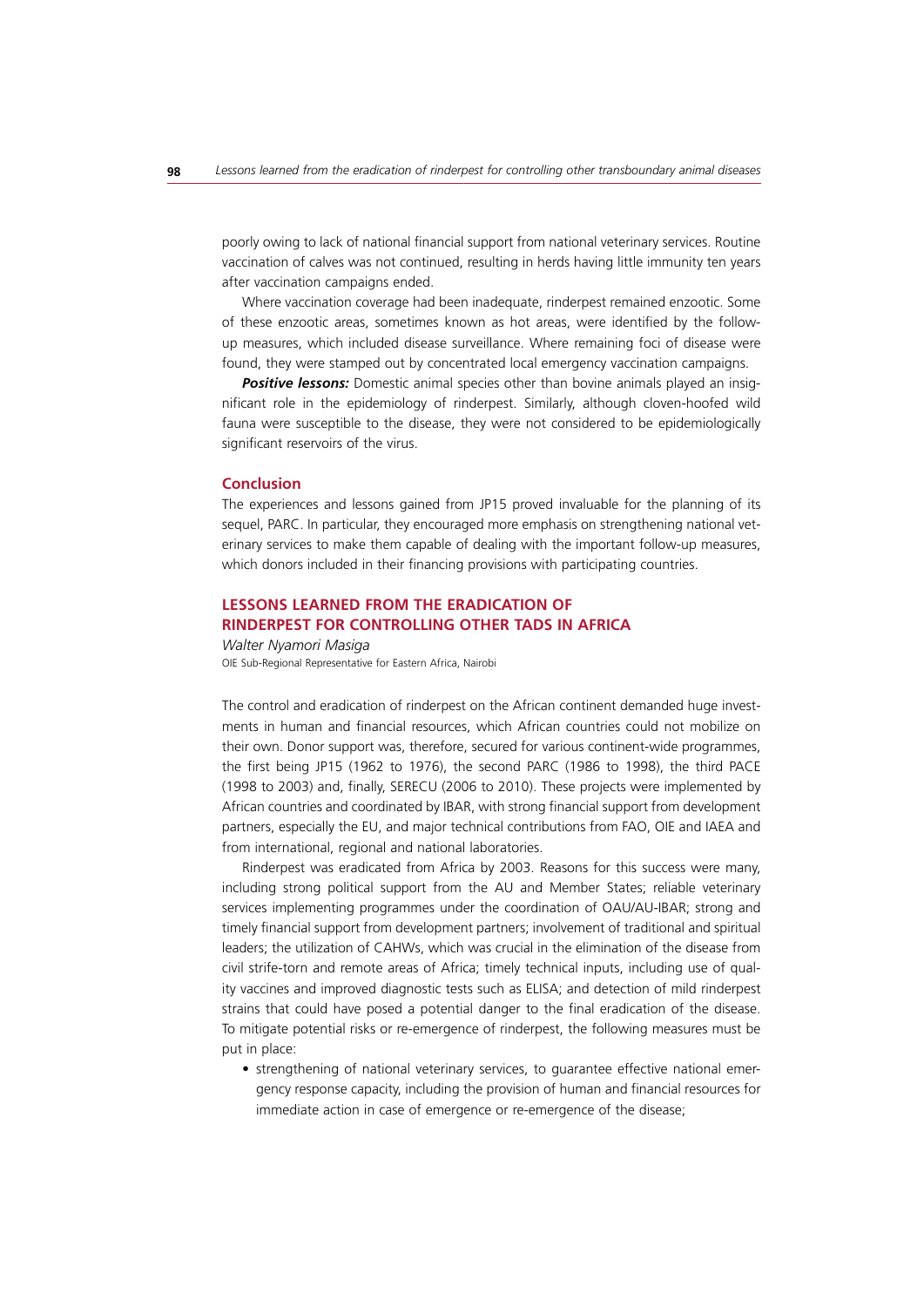- timely technical inputs, including quality vaccines and improved diagnostic tests such as ELISA, maintenance of strategic vaccine reserves for immediate access in case of re-emergence of the disease, and maintenance of vaccine seed in a credible biosafety bank (such as PANVAC);
- availability of emergency funds that are easily accessible as and when required;
- continuous surveillance of both livestock and wildlife:
- sequestration of strains in African laboratories, or their securing in credible biosafety banks.

In conclusion, over the many years of investment in the control and eradication of rinderpest, lessons were learned that could be recommended for future control and eradication of other TADs in Africa. Included among these lessons are strong political support from AU Member State; AU-IBAR's role in coordinating and harmonizing the implementation of control and eradication campaigns in AU Member States; strong financial support from development partners; reliable national veterinary services; technical support from international partners; utilization of other key stakeholders including CAHWs, who were crucial in the elimination of the disease from inaccessible areas of Africa; the involvement of traditional and spiritual leaders; and a reliable system for ensuring the availability of quality-assured vaccines, supplies and logistics.

# **EXPÉRIENCE ET ENSEIGNEMENTS À TIRER DE L'ÉRADICATION DE LA PESTE BOVINE**

#### *Amadou Samba Sidibe*

Centre régional de santé animale de la Communauté économique des États de l'Afrique de l'Ouest (CRSA/ CEDEAO), Bamako-Mali

# **Rappel historique**

*L'expérience du PC15*: Historiquement, la lutte contre la peste bovine a été à l'origine de la création de la FAO, de l'OIE et de l'actuel Bureau interafricain pour les ressources animales de l'Union africaine ((BIRA-UA), dont le siège est à Nairobi. La mission initialement assignée à ce Bureau consistait en effet à organiser la lutte contre la peste bovine sur le continent africain. Il a donc largement contribué à la mise en place, en 1962, de la campagne interafricaine conjointe de vaccination contre la peste bovine (Programme conjoint N° 15, ou PC15), puis à la coordination des actions de lutte des Services vétérinaires nationaux. Le PC15 a vacciné plus de 70 millions de bovins répartis sur 22 pays et a pu être réalisé grâce à l'effort des États et au concours financier de la CEE. Le lancement de la campagne conjointe, avec ses grands moyens financiers et son organisation, a permis de parachever les mesures locales et de renforcer sensiblement la coopération entre les États dans le domaine de la lutte contre les épizooties.

Toutefois, il faut noter que la stratégie de découpage en plusieurs phases a été un handicap sérieux pour appliquer les mesures sanitaires et contrôler les mouvements des troupeaux entre les pays (Mali et Mauritanie). Cependant, à l'achèvement de la campagne, la peste bovine était retranchée dans deux zones limitées: l'une à l'ouest aux confins du Mali et de la Mauritanie, l'autre à l'est, dans le massif éthiopien.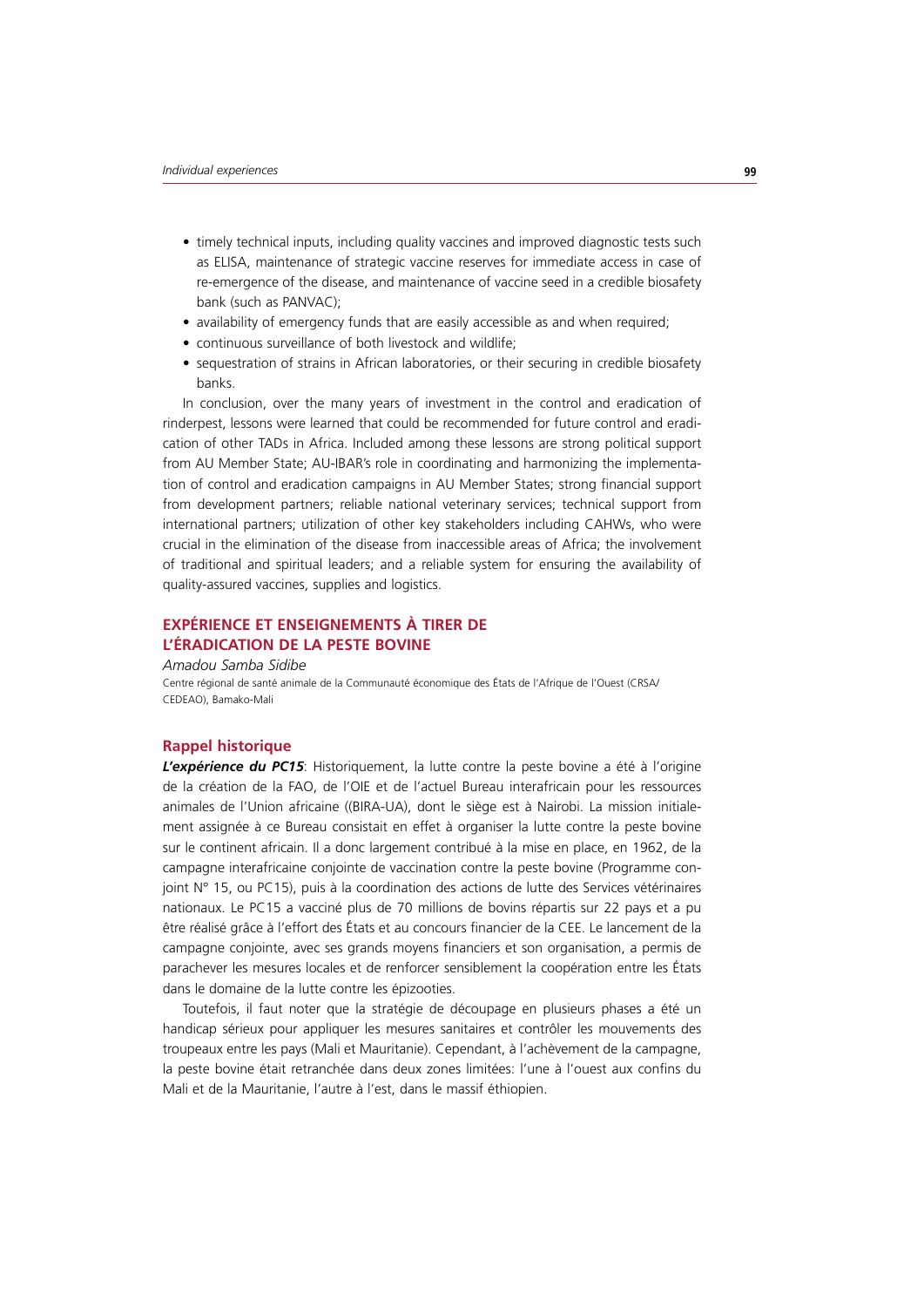Ainsi, le PC15 a été l'occasion manquée pour l'Afrique d'en finir avec la peste bovine. Il est vrai qu'il n'avait pas été conçu avec un objectif aussi ambitieux, mais simplement pour renforcer les capacités des services vétérinaires des États auxquels il incombait de maintenir une couverture vaccinale suffisante pour empêcher le redéploiement de l'épizootie. C'était sans compter avec les difficultés budgétaires croissantes de nos pays, aggravées par la crise de l'énergie et l'inflation, qui ont eu des répercussions sur le fonctionnement des services vétérinaires. C'était ignorer également que le recul de la maladie est toujours interprété sous toutes les latitudes comme sa disparition. Dans ces circonstances, les éleveurs ne pouvaient que montrer peu d'empressement à faire vacciner leur bétail.

Enfin, le PC15 n'a pas permis de mettre en place un réseau de surveillance épidémiologique capable d'alerter immédiatement les instances vétérinaires nationales et internationales de la montée des dangers devenue évidente en 1980.

La Campagne panafricaine de lutte contre la peste bovine (PARC): La campagne PARC se justifie par la réapparition dramatique de la peste bovine, cinq années après l'achèvement du PC15 en Afrique de l'Ouest, favorisée par le commerce de bétail provenant de la Mauritanie et du Mali. Depuis 1980, la peste bovine est revenue au premier plan des préoccupations des services vétérinaires de nombreux pays d'Afrique. Chaque fois qu'elle déferle sur une région à l'occasion des mouvements de bétail, les faibles ressources disponibles doivent être mobilisées pour la combattre au détriment de tous les autres programmes, qui doivent être abandonnés. Dès 1981, une campagne d'urgence contre la peste bovine, coordonnée par l'OIE, l'OUA et la FAO a pu être organisée avec un appui financier de la CEE et de la FAO.

*Tirant les enseignements du PC15, la FAO, l'OIE et l'OUA* définissent clairement que l'objectif doit être l'éradication de la peste bovine, avec la mise au point d'une nouvelle stratégie. Cet objectif est confirmé en 1981 par la Conférence ministérielle de la FAO, qui donne mandat à son Directeur général pour mobiliser les fonds nécessaires, en collaboration avec le Directeur général de l'OIE et le Secrétaire général de l'OUA. Enfin, la douzième Conférence régionale de la FAO pour l'Afrique, réunie à Alger en octobre 1982, réitère la résolution de la Conférence ministérielle invitant à prendre les mesures nécessaires pour la mise en œuvre de la campagne panafricaine et à contribuer à la recherche des moyens de financement. L'évolution des foyers de peste bovine en Afrique de l'Est et au Proche-Orient en 1982 confirme le bien-fondé de cette campagne. En attendant l'appui de la CEE, la FAO octroie une assistance technique de 1981 à 1984 à une vingtaine de pays d'Afrique subsaharienne. Le programme se déroule en trois phases:

- une phase préparatoire d'une durée d'un an;
- une phase de vaccination étalée sur quatre ans, au cours de laquelle la totalité de la population bovine, soit 120 millions de têtes, des 28 pays concernés est vaccinée;
- une phase de consolidation étalée sur six ans commençant dans les pays libérés de la maladie, avant la fin de la deuxième phase. Cette phase chevauché avec le début de PARC.

La phase de consolidation a pour objectif de rechercher activement tous les foyers résiduels qui pourraient subsister après la phase de vaccination. Cette recherche s'appuie sur un *système de surveillance épidémiologique* mis en place dès le début de la campagne, avec la participation active des éleveurs sensibilisés par les médias et avec l'appui d'un bon réseau de laboratoires.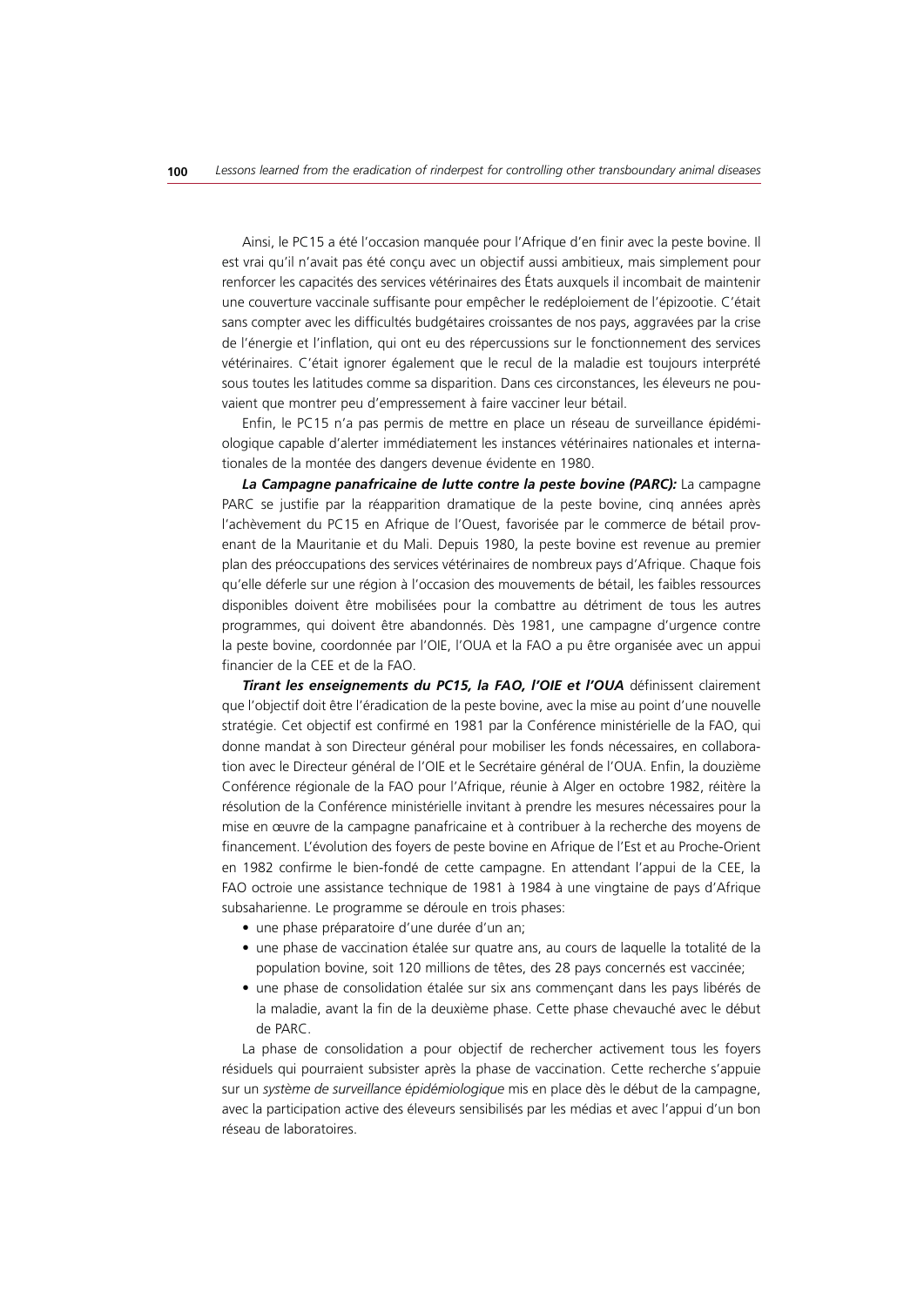#### **La campagne PARC:**

#### **une révolution dans les missions des services vétérinaires**

Historiquement, la lutte contre les épizooties et les zoonoses a été la mission essentielle des services vétérinaires. Jusqu'en 1980, du fait de l'existence et de la persistance des grandes épizooties que sont la peste bovine et la péripneumonie contagieuse bovines et d'autres maladies communes à l'homme et à l'animal, comme le charbon bactéridien, la rage, etc., l'organisation des services vétérinaires était axée essentiellement sur les *campagnes de vaccination de masse.* 

**Programmes d'ajustement structurel et services vétérinaires:** Au plan financier, depuis la fin des années 70, les budgets des États ont toujours été caractérisés par un déséquilibre entre les dépenses de personnel, de fonctionnement et d'investissement. De 1960 à 1990, on note en outre une baisse constante de la part du budget national allouée à l'élevage. Il faut aussi remarquer que le budget affecté au Service de l'élevage est dérisoire par rapport aux revenus que retire l'État de ce secteur. On ne peut donc pas espérer réhabiliter les services de l'élevage à partir de ses propres recettes.

La Banque mondiale constatait déjà en 1981, dans son programme indicatif d'actions pour le développement accéléré en Afrique au sud du Sahara, "que les fonds destinés à la fourniture des services de base dépassent largement ceux que les gouvernements pourront générer dans les décennies qui viennent. Il est donc hautement improbable que les gouvernements puissent, dans la limite de leurs budgets renforcer les services publics. La privatisation est la seule alternative". L'érosion du service public et l'augmentation des contraintes financières ont donc remis en cause la conduite d'une partie de ses activités par l'État.

Les accords connus sous le nom de "Programme d'ajustement structurel" signés entre les gouvernements et les institutions financières internationales en vue d'atteindre un meilleur équilibre budgétaire ont eu pour conséquences l'arrêt des recrutements dans la fonction publique, l'incitation au départ volontaire et les suppressions d'emploi. En Afrique subsaharienne, lors des discussions avec les bailleurs de fonds et à l'initiative de l'Union Européenne dans le cadre de la préparation du programme PARC, il a été convenu d'instaurer avec les pays concernés un dialogue en vue d'améliorer les prestations vétérinaires, en termes d'efficacité et de pérennité des actions. Ainsi, ce dialogue a concerné: la privatisation de certaines prestations vétérinaires; le recentrage des missions de l'administration vétérinaire et la répartition des activités entre l'État et le secteur privé.

*Résultats:* Le principal résultat de ce dialogue, entamé depuis 1986, est le changement qualitatif de l'environnement socio-économique du secteur de l'élevage dans tous les pays et notamment dans ceux participant à la campagne PARC et aux programmes contre les autres épizooties, avec comme objectif principal la pérennité des financements des missions dévolues aux services vétérinaires et aux partenaires. Il a fallu conforter les résultats du dialogue, notamment la privatisation, en adoptant et en appliquant des législations en santé animale et santé publique vétérinaire et en les harmonisant au niveau régional. L'un des principaux écueils à surmonter a été la question de la récupération des coûts. En effet, ce recouvrement des coûts était une condition préalable absolument indispensable, sans laquelle toute tentative de privatisation, ou tout effort visant à renforcer l'efficacité des services publics aurait été voué(e) à l'échec.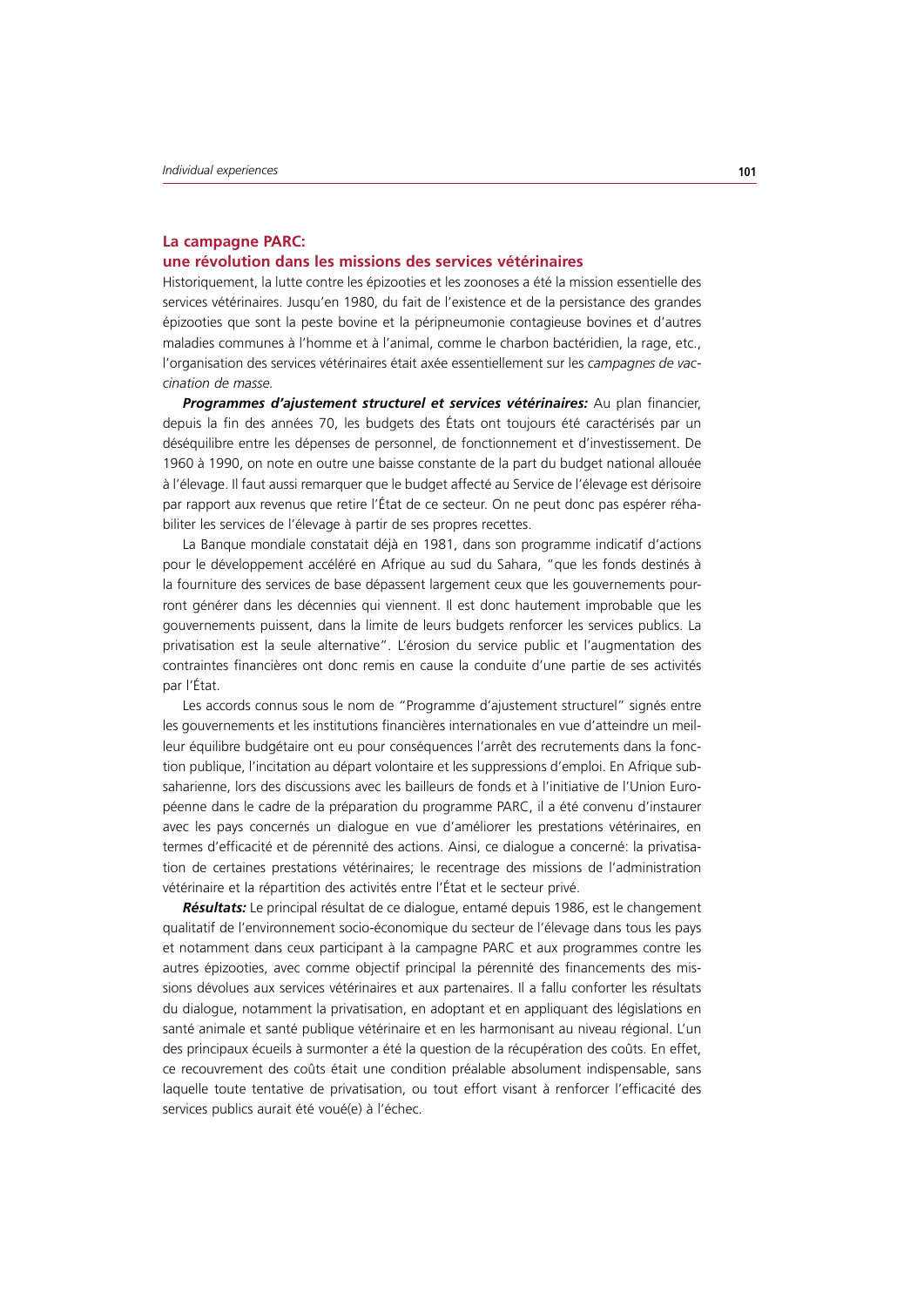#### **Les prestations vétérinaires**

*Politiques de santé animale:* La protection sanitaire des troupeaux contre les maladies transfrontières suppose l'existence de politiques nationales définissant les missions et structures d'organisation des services vétérinaires et clarifiant les rôles respectifs des acteurs du secteur de l'élevage. Les services vétérinaires doivent associer les éleveurs et groupements d'éleveurs au processus de surveillance épidémiologique.

A la suite des séminaires et réunions organisés par la FAO et l'OIE, trois catégories ont été proposées pour la répartition des activités entre le secteur public et le secteur privé: activités placées sous la tutelle du service public; activités partagées entre les secteurs public et privé; activités sous la responsabilité du secteur privé. Le réajustement budgétaire, associé au transfert d'une partie des activités au secteur privé, s'accompagne donc d'un recentrage des fonctions attribuées aux services publics. Les différents acteurs de la santé animale deviennent: les vétérinaires privés, les auxiliaires, les associations d'éleveurs et les services vétérinaires d'État. Les prestations vétérinaires sont assurées par chacun de ces acteurs qui participent collectivement aux missions des services vétérinaires.

*Les vétérinaires privés:* L'installation de vétérinaires privés sur le terrain n'a été possible que grâce à la réunion de plusieurs conditions préalables telles que:

- le choix d'une politique de désengagement de l'État de certaines fonctions
- l'application des textes réglementaires et l'octroi du mandat sanitaire
- la création des ordres nationaux des vétérinaires

Il faut souligner ici, avec force, la nécessaire participation financière de l'État au profit des vétérinaires privés détenteurs du mandat sanitaire, chargés de l'exécution des campagnes de vaccination obligatoire.

*Les auxiliaires d'élevage et associations d'éleveurs:* La «rentabilité» faible ou nulle, de l'installation d'un vétérinaire dans certaines régions pose le problème de leur encadrement par le secteur privé. Ces régions sont bien sûr les zones arides, peu denses, éloignées ou à vocation saisonnière ou encore insécurisées. Les frais y sont plus élevés alors que la clientèle est plus rare et souvent, les systèmes d'exploitation extensifs et mobiles font que l'on ne dispose pas toujours de la trésorerie nécessaire au moment voulu. A ce niveau, les auxiliaires d'élevage et les associations d'éleveurs doivent prendre le relais.

Il reste nécessaire de définir la relation qui doit s'établir entre ces auxiliaires et les vétérinaires notamment pour l'exécution de certaines tâches déléguées aux vétérinaires titulaires du mandat sanitaire. Il sera alors possible de déterminer la procédure de reconnaissance officielle du rôle des auxiliaires et de leur "homologation".

*Réseaux d'épidémiosurveillance:* Les mouvements de bétail (commerce, transhumance) constituent la principale voie de propagation des épizooties et, par conséquent, le premier obstacle au contrôle des maladies animales dans la plupart des régions d'Afrique. Il faut souligner cependant que la transhumance reste le seul moyen de rentabiliser l'élevage dans le Sahel, les troupeaux se déplaçant entre maigres pâturages et points d'eau.

Les méthodes de lutte contre les maladies épizootiques sont très variées mais - qu'elles visent à limiter l'impact des principales maladies du bétail sur un territoire national ou à l'échelle d'un continent, à protéger un pays ou une région indemne contre l'introduction d'une nouvelle maladie ou à empêcher l'émergence ou la résurgence d'une maladie la bonne connaissance de la situation épidémiologique en reste la pierre angulaire. En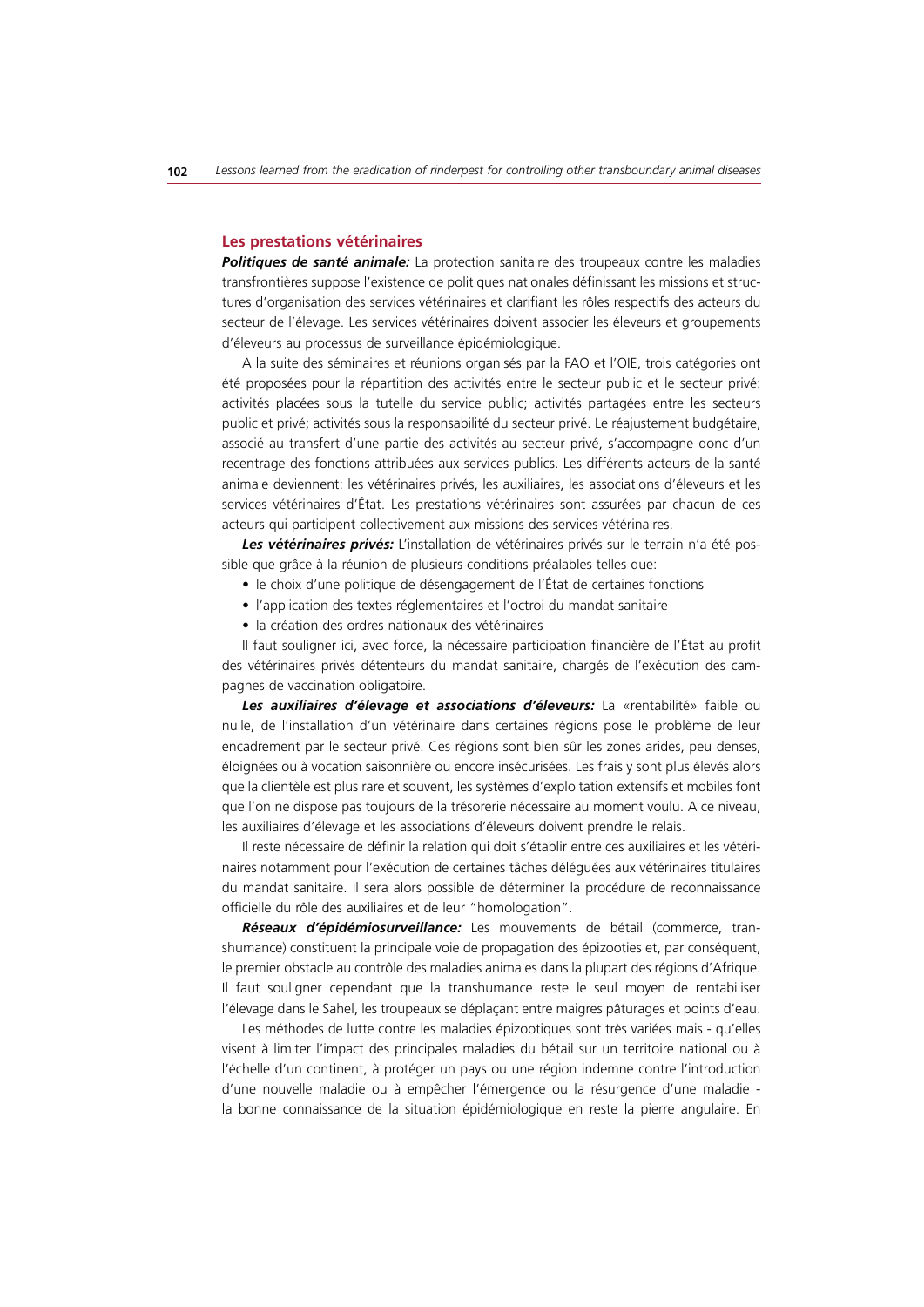effet, aucune méthode de prévention ou de contrôle ne peut être efficace si les données descriptives (répartition, prévalence, incidence…) ou les conditions de diffusion (facteurs de contagiosité) ou de persistance (portage et réservoirs domestiques ou sauvages) d'une maladie sont inconnues. Par ailleurs, aucun plan de contrôle de grande envergure ne peut être justifié et mis en place si les coûts économiques et sociaux des maladies et les rapports coûts/avantages des politiques conduites, n'ont pas été évalués comme il convient, notamment sur la base des études épidémiologiques.

*La surveillance épidémiologique* est la clé de la détection précoce des maladies, qui permet l'alerte rapide dès que le statut sanitaire d'une population animale change. De ce fait, les stratégies de contrôle progressif des maladies animales, notamment transfrontières, doivent reposer sur la surveillance épidémiologique qui doit être partie intégrante de la préparation nationale aux situations d'urgence créées par ces maladies.

La campagne PARC et le programme PACE qui lui a succédé ont eu un rôle prépondérant dans la mise en place du système national de surveillance des maladies et des réseaux d'épidémiosurveillance conformément à la stratégie adoptée lors des discussions pour la mise en œuvre du programme. Il s'agit de garantir, grâce à un système performant de surveillance épidémiologique, la détection précoce des maladies prioritaires et leur notification nationale et internationale, ainsi qu'une réponse rapide aux événements sanitaires majeurs. Cela permet d'appuyer la *réalisation de plans d'urgence nationaux et régionaux* pour faire face aux crises zoosanitaires majeures qui menacent les pays.

## **Conclusion**

Le succès du PARC est réel car, à côté des résultats techniques appréciables liés à la quasidisparition de la peste bovine du continent, on doit aussi tenir compte des profondes modifications que le programme a entraînées, aussi bien au niveau des États qui, en se désengageant de certaines activités, améliorent l'efficacité des ressources qu'ils emploient, qu'au niveau des bénéficiaires désormais payeurs des services qu'ils demandent.

Un dernier aspect, non le moindre est l'efficacité de la structure de coordination mise en place ainsi que la déconcentration des financements vers les pays bénéficiaires.

Enfin, il faut souligner avec force que le programme PARC prolongé dans sa stratégie par le PACE, a amené les pays africains à partager une vision politique nouvelle des missions et des actions dévolues aux services vétérinaires, conforme aux attentes de la communauté internationale, en termes de sécurité sanitaire des échanges commerciaux de produits animaux et de lutte contre les maladies transfrontalières et zoonotiques.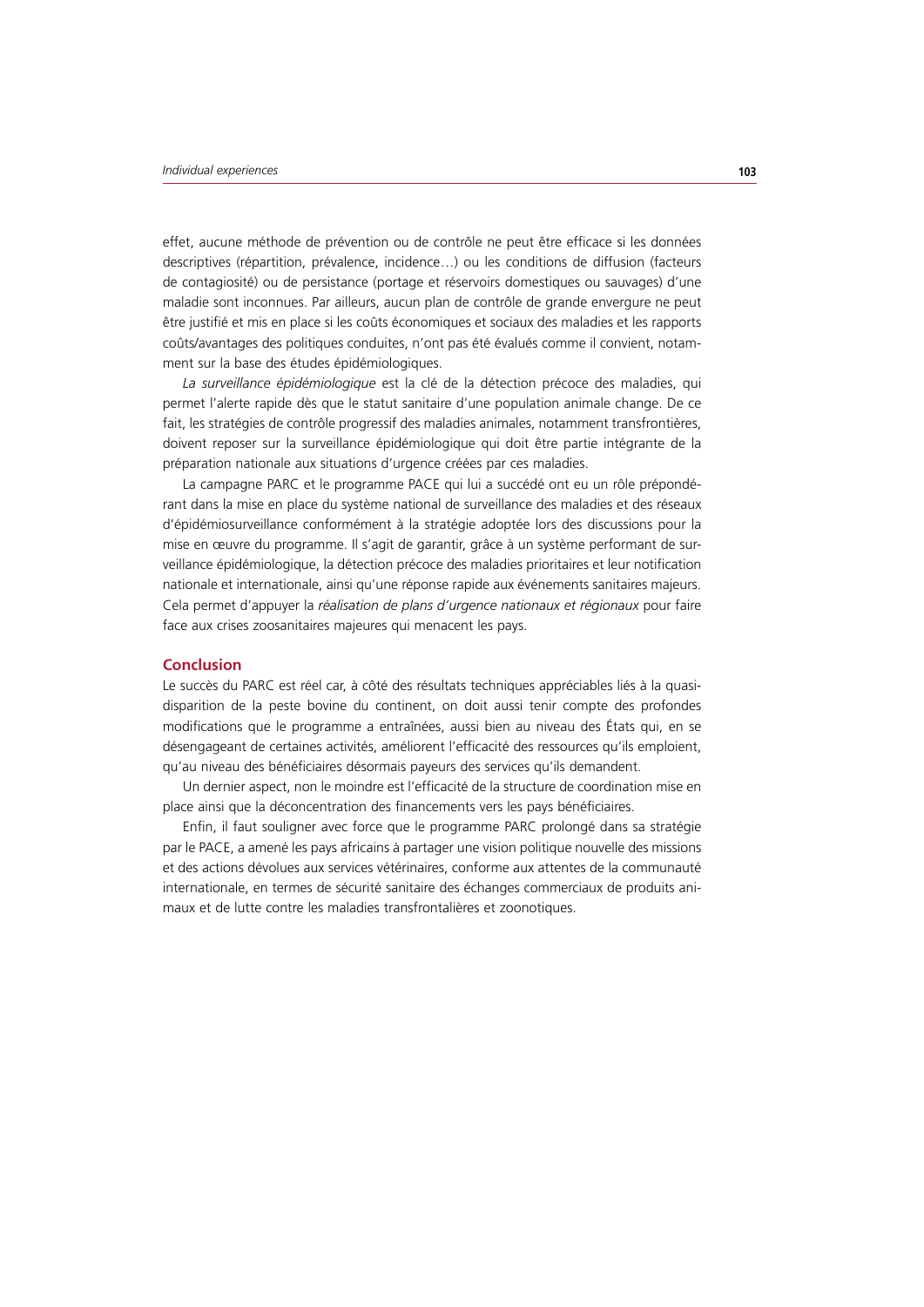## **PERSONAL EXPERIENCE AND LESSONS LEARNED FROM RINDERPEST ERADICATION PROGRAMMES**

*Joseph Domenech* former Chief Veterinary Officer, FAO

#### **Introduction**

My personal experience and lessons learned from rinderpest eradication covered almost 40 years, from 1972 to 2010. I started at the Debre Zeit Veterinary Institute, Ethiopia in 1972, producing vaccine for the JP15 vaccination campaign in Ethiopia as a member of the French mission in charge of JP15 activities in four provinces and of technical assistance at the Debre Zeit Veterinary Institute. I was then involved in animal disease diagnostics at the Farcha laboratory, Njamena, Chad from 1976 to 1980, and returned to rinderpest disease diagnosis and control programmes in Côte d'Ivoire, where I was a member of the national PARC team from 1986 to 1992. My contribution to rinderpest eradication became a full-time occupation from 1992 to 1996, when I joined the PARC coordination team in the then OAU, now AU-IBAR, in Nairobi. At that time, I was particularly involved in control programmes in French-speaking Africa and Ethiopia and was in charge of laboratory and general scientific matters, as well as national and regional epidemiology activities. I continued to follow rinderpest eradication programmes when I was director of CIRAD's Animal Production and Veterinary Medicine Department, in Montpellier, France, from 1997 to 2003. In this role, I was responsible for several teams involved in PACE, such as epidemiology, wildlife and vaccine quality, as well as being a member of the PACE Advisory Committee and responsible for research teams working in various programmes (epidemiology, vaccine development) covering other regions of the world. Finally, I was directly involved in the last phases of GREP as Chief of FAO's Animal Health Service.

This experience of JP15, PARC and PACE in Africa, as well as other activities in South Asia, gives me particular insight in summarizing some conclusions on what was done and what were the key elements necessary to achieving global eradication after 40 years of effort.

#### **Lessons learned**

**Political commitment and regional and international cooperation:** Being a transboundary and highly contagious disease, rinderpest could not be controlled and then eradicated without defining, organizing and implementing strong *regional programmes*. This approach complicated the launch of PARC in Africa and made regional work in Asia very difficult; but, in the end, no other method could complete the eradication of rinderpest.

In Africa, *AU-IBAR* committed itself deeply and provided the necessary continental *political support*. This represented a major step towards the organization and implementation of such complex programmes as PARC and PACE.

The *international community* supported these eradication programmes, particularly in Africa and South Asia, where European Community and EU member countries, among many others, participated and contributed financially to the programmes.

The two international organizations, *FAO* and *OIE*, cooperated in many ways from the start of the programmes: joint participation in ad hoc committees, joint conferences and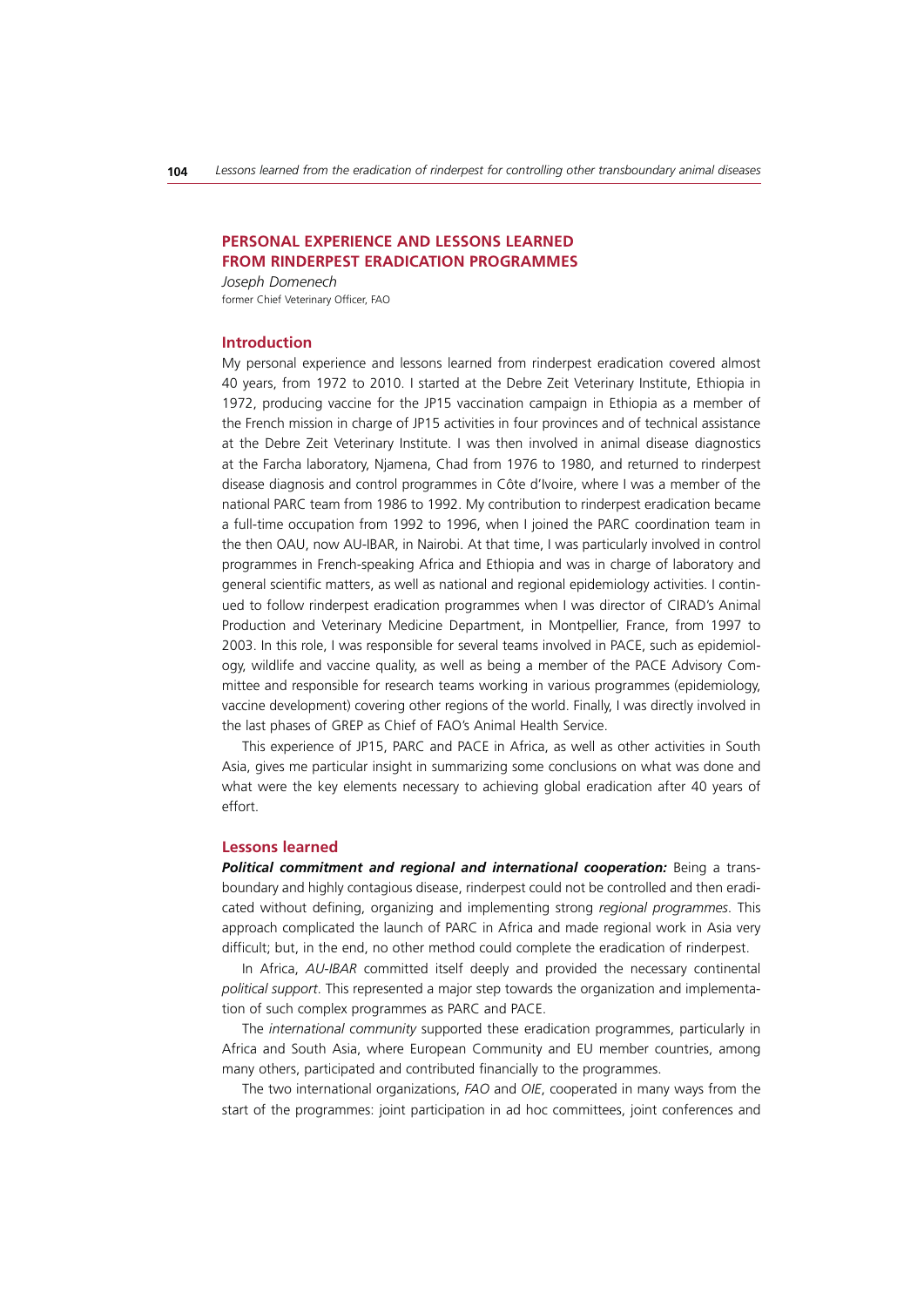meetings, definition of the OIE Pathway to freedom from rinderpest, OIE accreditation of national freedom from rinderpest, and the final processes leading to the official declaration of rinderpest eradication.

Support from the international community was *long-term*. This was one of the major reasons for success. The eradication of such a disease needs decades of effort, and support for this was missing when JP15 stopped in 1976 after just ten years. Continuation of surveillance linked to alerts, and prompt responses to new outbreaks, such as were seen in PARC and PACE, were simply not possible in JP15 and in many countries, particularly in regions such as the Niger Delta, where rinderpest remained to re-emerge in the 1980s. Fortunately, the new national, regional and international efforts that started in 1982 did not have to stop until the total eradication of the virus almost 30 years later.

*Vaccination: Effective vaccine* was a key element in control and eradication, but much effort had to be made to impose the use of a quality-controlled product. The role of PARC in establishing PANVAC in Africa was fundamental in this. PANVAC should remain a pan-African institution in the field of vaccine and biological diagnostic reagents control, to be supported.

The quality of *vaccination campaigns* was monitored through post-vaccination serological surveys. These were done thanks to the establishment of a laboratory network supported by the Joint FAO/IAEA Division in Vienna. Improvement of the quality of serological testing allowed far better control of the efficacy of vaccination campaigns in all PARC member countries.

*Blanket or mass vaccinations* were indispensable methods for achieving the control and eradication of rinderpest. More targeted programmes could follow later in specific situations, such as in high-risk areas, for example the *cordon sanitaire* in eastern Chad in the 1990s, or in remote and/or insecure regions, such as Afar region of Ethiopia and northern Uganda.

*Participatory approaches* with the use of CAHWs appeared to be an extremely effective strategy for reaching cattle owners in difficult contexts.

Extensive *communication* activities were developed, particularly during the PARC project, and were a great help in achieving good outbreak declaration and vaccination coverage.

*Socio-economic* issues were not addressed very deeply, and the issue of cost-recovery, a major strategy of PARC and PACE, was often contentious.

*Research, training and capacity building, veterinary services and private-public partnership: Research was required at the beginning of PARC to improve understanding* of the role of wildlife, develop appropriate serological tests (see above), develop heat-stable vaccine, and design epidemiology and participatory strategies.

*Training* was the basis of all the programmes' *capacity building* activities, and much was done to good effect in the field of epidemiology, laboratory techniques and communication.

*Strong veterinary services* were needed to implement all activities devoted to prevention and control programmes, and appropriate laws and regulations had to be prepared and enforced. During PARC, the transfer of certain functions of the public veterinary services to the private sector (the so-called "privatization of veterinary services") was a major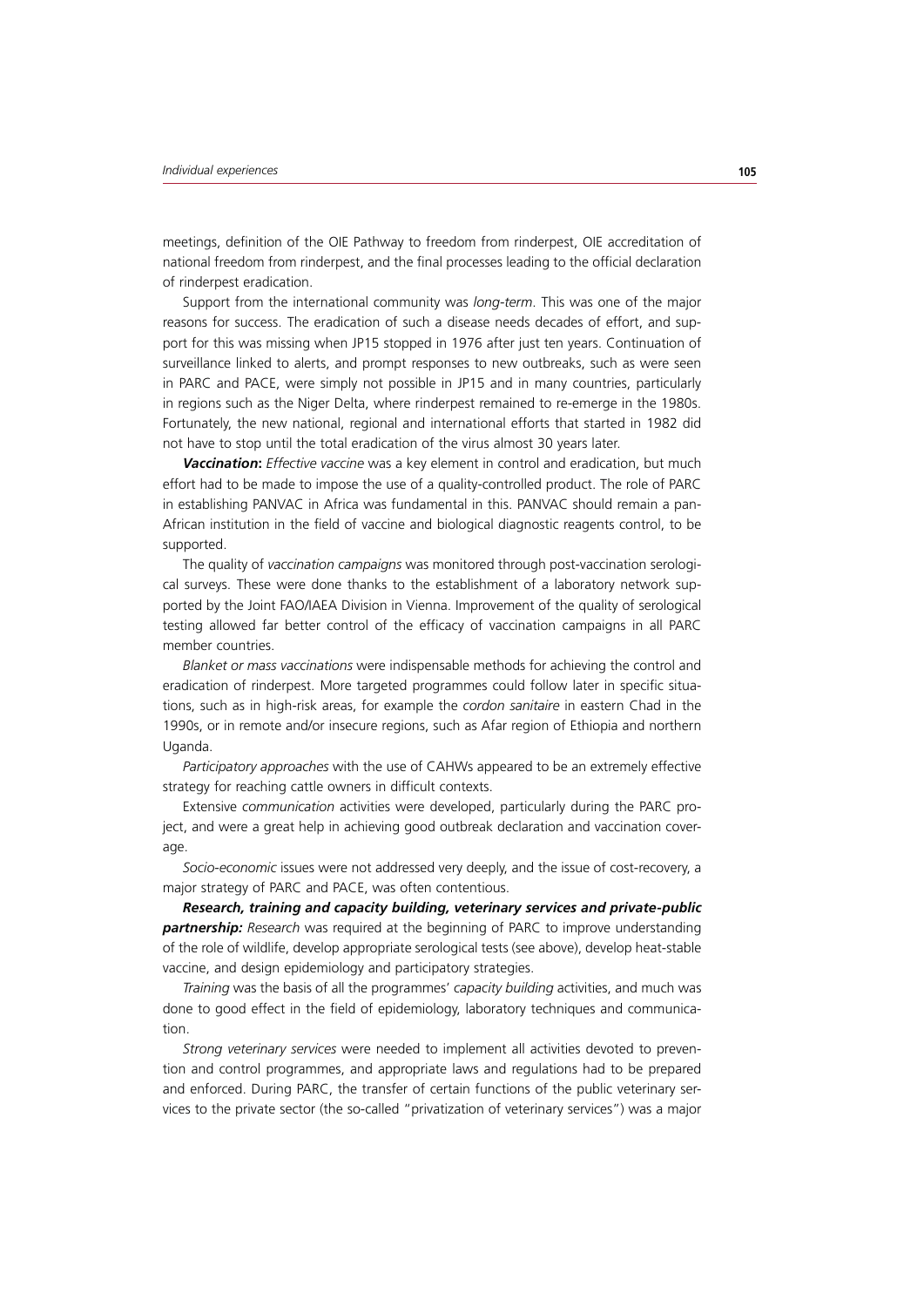component of the programme. The eradication of rinderpest provided an opportunity for developing a private veterinary sector, which until then had been very weak in, if not almost totally absent from, sub-Saharan Africa. A lot was achieved in this field, but more remains to be done. The involvement of private veterinarians as important actors in animal disease prevention and control, in collaboration with public services (in *private-public partnerships*), should continue to be supported.

#### **Post-eradication strategy**

*Virus sequestration:* After the declaration of global rinderpest eradication in 2011, the destruction of rinderpest virus in all laboratories except those few selected to maintain virus and vaccine strain banks for research purposes or possible vaccine production will necessitate international agreement and close monitoring of its implementation. This may not be an easy or short-term task, but it will be indispensable for biosecurity reasons, including the prevention of bioterrorism.

*Rinderpest eradication as a model for future eradication programmes:* Rinderpest eradication can serve as a *model for future control and eradication programmes,* such as regional and global eradication of PPR and progressive global control of FMD. The lessons learned from rinderpest eradication show that *special conditions* must be fulfilled if control and eradication of highly contagious diseases are to be achieved. Among these conditions are:

- strong political support at the national, regional and international levels;
- long-term support from national, regional and international decision-makers and donors;
- regional and international cooperation, including strong partnership between OIE and FAO;
- strong veterinary services, with appropriate laws and regulations and sufficient government political support to enforce them;
- defined methods and strategies for use in programme implementation, including normative aspects (official internationally recognized control and eradication pathways) and specific laws and regulations;
- strict monitoring of programme implementation;
- strong communication and training components in each programme;
- development of dynamic private-public partnerships and participatory approaches, where appropriate;
- establishment or strengthening of laboratory and epidemiological networks at the national, regional and international levels;
- appropriate research.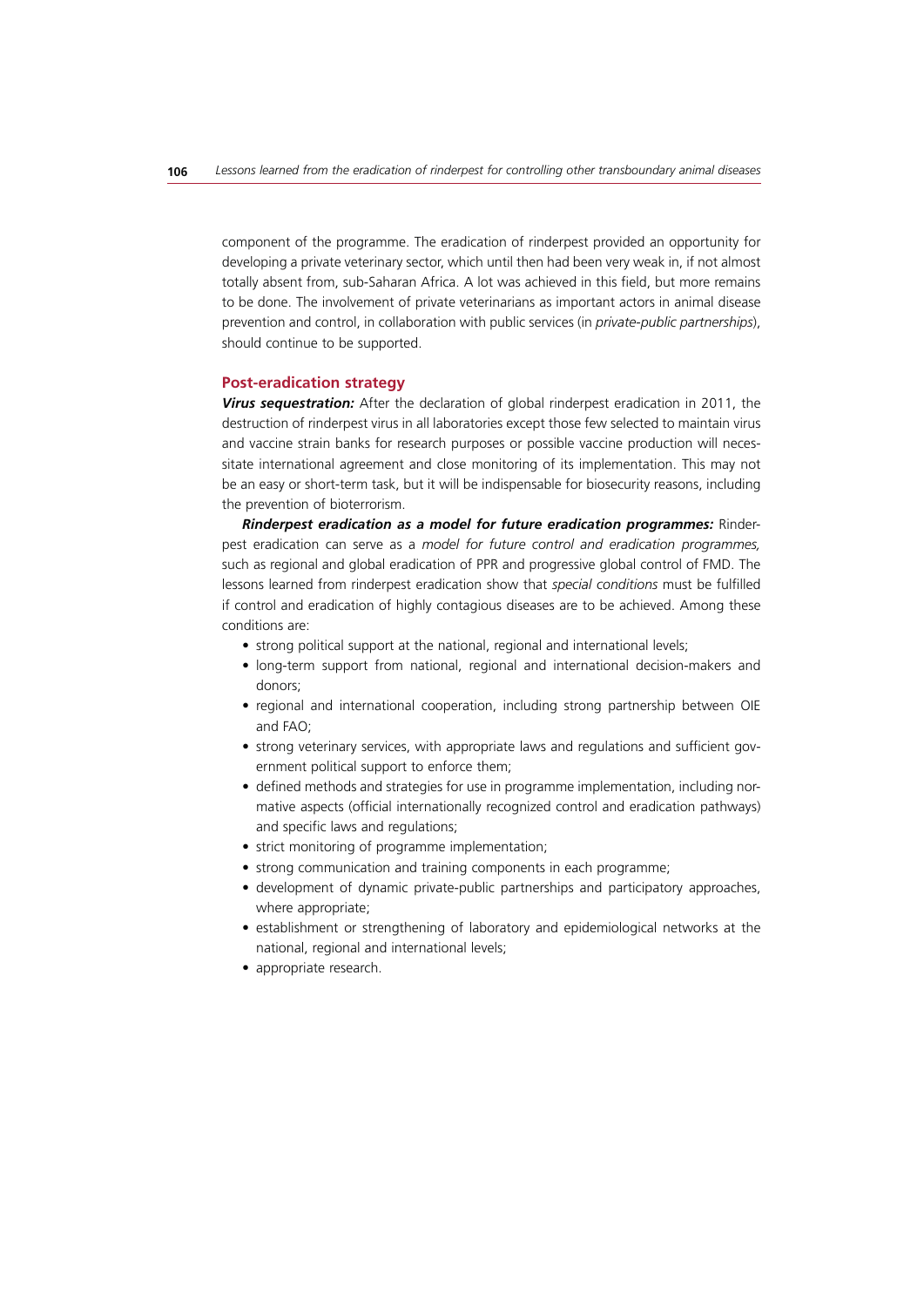## **LESSONS FROM RINDERPEST ERADICATION: CAN A TECHNOLOGICAL TOOL SOLVE A SOCIO-ECONOMIC PROBLEM?**

*Jeffrey C. Mariner* International Livestock Research Institute, Kenya

*Peter L. Roeder* Taurus Animal Health, United Kingdom

This is the story of how the thermo-stable rinderpest vaccine (Thermovax), intended to be a technological fix for animal health service delivery constraints, became a driver for animal health institutional change. Development and testing of the thermo-stable rinderpest vaccine from the Plowright vaccine (Plowright and Ferris, 1962) required about two years to complete (Mariner *et al.,* 1990). The availability of the new vaccine formulation enabled development of brand new strategies for vaccination, including delivery in remote and insecure pastoral areas on foot, by bicycle or using animal transport. However, these opportunities highlighted the need for animal health institutional reform to create new partnerships between livestock producers and public and private professionals so that the skills, knowledge and commitment of all stakeholders could be used to meet their individual and shared goals. This was the real challenge of the thermo-stable vaccine work. It would last more than a decade and involve large numbers of development professionals from diverse backgrounds working in a transdisciplinary manner.

The tangible goal of rinderpest eradication, combined with the opportunities created by the availability of thermo-stable vaccine, drove several institutional innovations. (The term "animal health institution" is being used in the social science sense, to refer to all the organizations and actors that come together to enable animal health services to function, as well as the laws, regulations, customs, values and practices that govern interaction among the participants.) In this paper we will look at three innovations as lessons from rinderpest eradication: community-based vaccination programmes; participatory surveillance systems based on local knowledge; and optimized control strategies that target high-risk communities through combinations of new service delivery models, participatory epidemiology and epidemiological modelling.

The increased flexibility offered by eliminating the need for a cold chain meant that new actors other than veterinarians could become key players in the delivery of vaccination and that the need for expensive fleets of four-wheel-drive transport was greatly reduced. Perhaps naively, advocates for innovative programmes to extend the reach of vaccination into pastoral areas met with unexpected resistance from the veterinary profession. Veterinarians found that the advantages of thermo-stable vaccine threatened some of their core functions and traditional entitlements; they perceived their livelihoods as being in danger. When the situation was analysed from the perspective of the goals and incentives of the diverse stakeholder groups involved, it was realized that win–win scenarios were needed that allowed animal health professionals to fulfil their roles while livestock owners and those committed to rinderpest eradication met their objectives. This was accomplished by advocating for professional regulation of community-based vaccination programmes and ensuring that professionals played key roles in managing CAHWs on the ground (Mariner *et al.,* 1994; Catley *et al.,* 2004; Mariner, 1996).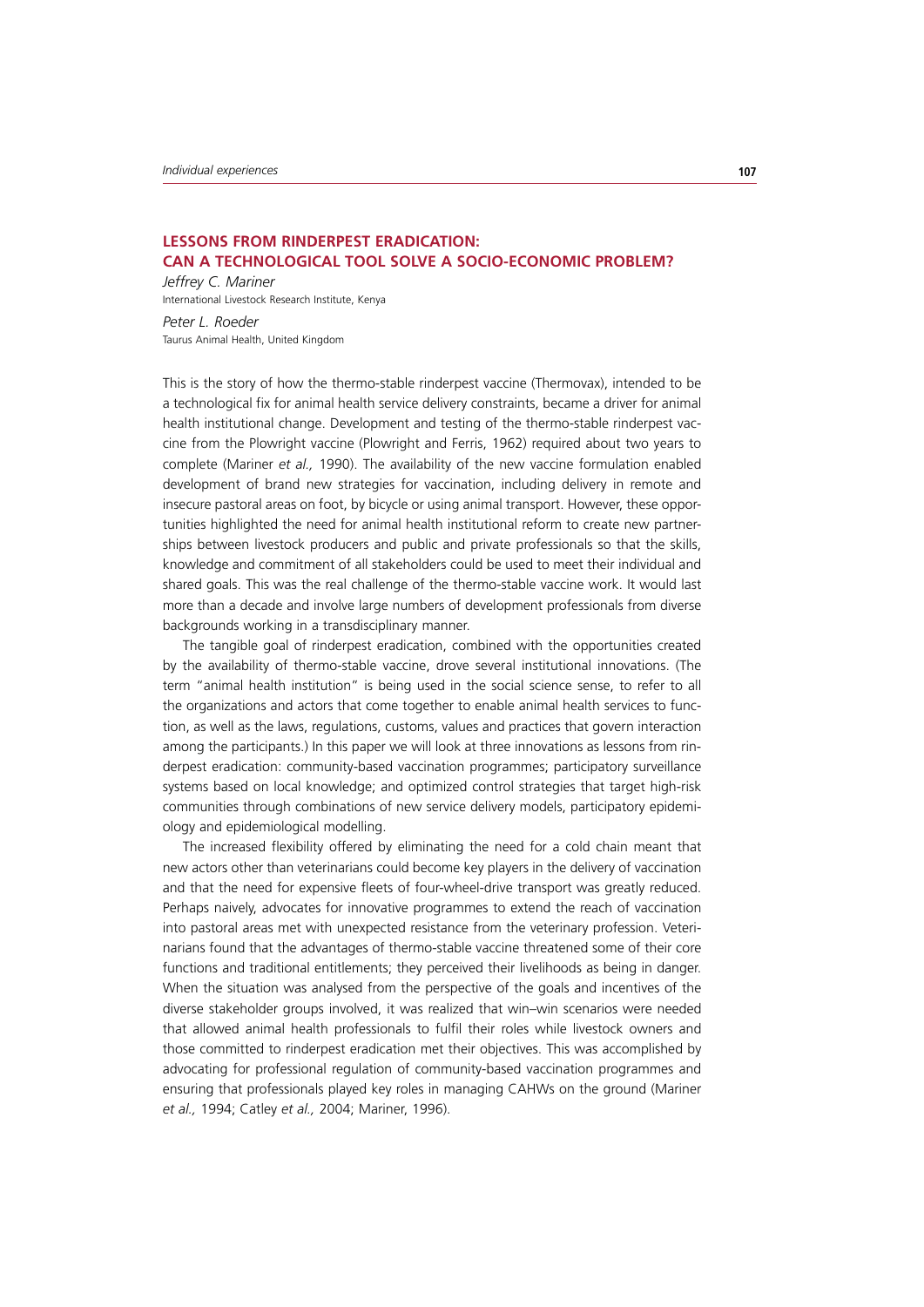In the process of establishing community-based animal health programmes, participatory rural appraisal methods were used to conduct needs assessments and understand the knowledge base on which community animal health training programmes would be built. With the advent of community-based rinderpest vaccination programmes, mainstream animal health services and personnel became more directly involved in and exposed to community knowledge. It rapidly became apparent that many communities had very strong traditional knowledge systems that included a practical understanding of the clinical, pathological and epidemiological features of the important diseases that affected their livestock-based livelihoods (Catley, 1999; FAO, 2000). One very relevant realization was that communities often had much better intelligence on the geographic distribution of rinderpest risk and the history of disease in their area than national veterinary services had. Communities could often provide information that, if analysed from a risk-based perspective, led to the detection of active outbreaks of rinderpest (Mariner and Roeder, 2003). This broader recognition of the value of livestock owners' knowledge and the development and application of participatory epidemiology and participatory disease surveillance was an important lesson from the eradication effort, which has been extended to other diseases such as PPR, RVF and HPAI (Jost *et al.,* 2007).

The advent of community-based programmes and participatory epidemiology strengthened awareness of the need for more targeted epidemiological strategies. Early rinderpest control efforts relied largely on mass vaccination, with little regard to patterns of disease transmission, and essentially they targeted the entire national cattle herd. Livestock contact patterns are dictated by social structure and the ethnic relations of communities that own livestock. A minority of experts advocated for targeting resources to high-risk communities, but progress was slow in terms of changing decision-makers' mindsets. In part, this was owing to the sensitivity that surrounds ethnic distinctions in modern societies. Highrisk communities were often those that were also politically marginalized, and authorities were reluctant to shift resources away from powerful constituents. As community-based programmes progressed, the heterogeneous nature of the risk of rinderpest transmission that different communities experienced became more widely recognized within rinderpest control circles. Disease control managers began to ask which communities should be prioritized. As part of this analysis, disease modelling studies that combined quantitative epidemiological approaches with expert opinion derived from traditional knowledge was used to prioritize the focus of control programmes (Mariner and Roeder*,* 2003). In almost all cases in East Africa, the final stages of national eradication programmes were highly targeted and explicitly identified key target communities.

The overarching lesson is that technological innovation can help drive solutions to complex development issues but, in and of itself, is insufficient to solve the animal health problems facing the developing world. For new technology to have an impact, the development community must address the challenging issues of how people work together. This means that we must examine issues from the perspective of each group of stakeholders and visualize how proposed changes would affect their livelihoods and what they value. Beyond this, the power relationships among stakeholder groups also need to be considered. With this knowledge, advocates for change must craft a new vision for how an institution will function, and must communicate that model effectively in a sensitive and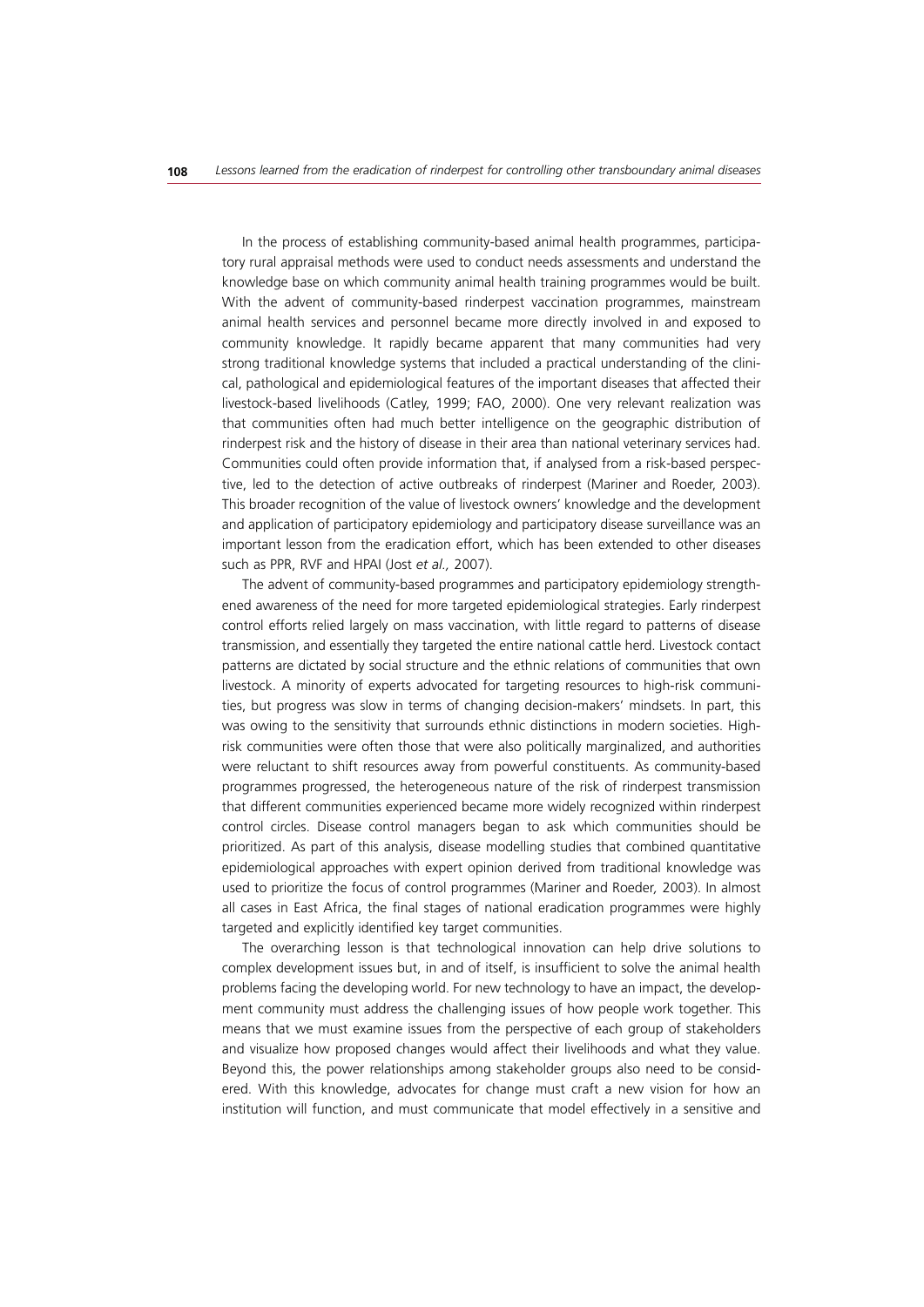concerned manner that recognizes the important contributions of all stakeholders. The net benefit of new vision must be exciting and convincing enough to motivate stakeholders and decision-makers to risk change.

#### **References**

- **Catley, A.** 1999. *Participatory approaches to veterinary epidemiology: Methods on the move.*  London, IIED Sustainable Agriculture and Rural Livelihoods Programme*.* 99 pp.
- **Catley, A., Leyland, T., Mariner, J.C., Akabwai, D.M., Admassu, B., Asfaw, W., Bekele, G. & Hassan, H.S.** 2004. Para-veterinary professionals and the development of quality, selfsustaining community-based services. *Rev.sci.tech.Off.int.Epiz.,* 23: 225–52 and 391–401 (discussion).
- **FAO.** 2000. *Participatory epidemiology*, by J. C. Mariner and R. Paskin. Rome. 81 pp.
- **Jost, C.C., Mariner, J.C., Roeder, P.L., Sawitri, E. & Macgregor-Skinner, G.J.** 2007. Participatory epidemiology in disease surveillance and research. *Rev.sci.tech.Off.int.Epiz*., 26: 537–547.
- **Mariner, J.C.** 1996. Outreach to marginalised communities. *In* FAO. *The world without rinderpest*. Animal Production and Health Paper No. 129. Rome, FAO.
- **Mariner, J.C. & Roeder, P.L.** 2003. Use of participatory epidemiology in studies of the persistence of lineage 2 rinderpest virus in East Africa. *Vet.Rec.,* 152: 641–647.
- **Mariner, J.C., House, J.A., Sollod, A.E., Stem, C., van den Ende, M. & Mebus, C.A.** 1990. Comparison of the effect of various chemical stabilizers and lyophilization cycles on the thermostability of a Vero cell-adapted rinderpest vaccine. *Vet.Microbiol.,* 21: 195–209.
- Mariner, J.C., Akabwai, D.M.O., Toyang, J., Zoyem, N. & Ngangnou, A. 1994. Communitybased vaccination with thermostable Vero cell-adapted rinderpest vaccine (Thermovax). *Proceedings of the 7th International Symposium on Veterinary Epidemiology and Economics*, Nairobi. *Kenya Veterinarian*, 18(2). *ISVEE*, 7: 507–509.
- Mariner, J.C., McDermott, J., Heesterbeek, J.A., Catley, A. & Roeder, P. 2005. A model of lineage-1 and lineage-2 rinderpest virus transmission in pastoral areas of East Africa. *Prev.Vet. Med.,* 69: 245–263.
- **Plowright, W. & Ferris, R.D.** 1962. Studies with rinderpest virus in tissue culture. The use of attenuated culture virus as a vaccine for cattle. *Res.Vet.Sci.,* 3: 172–182.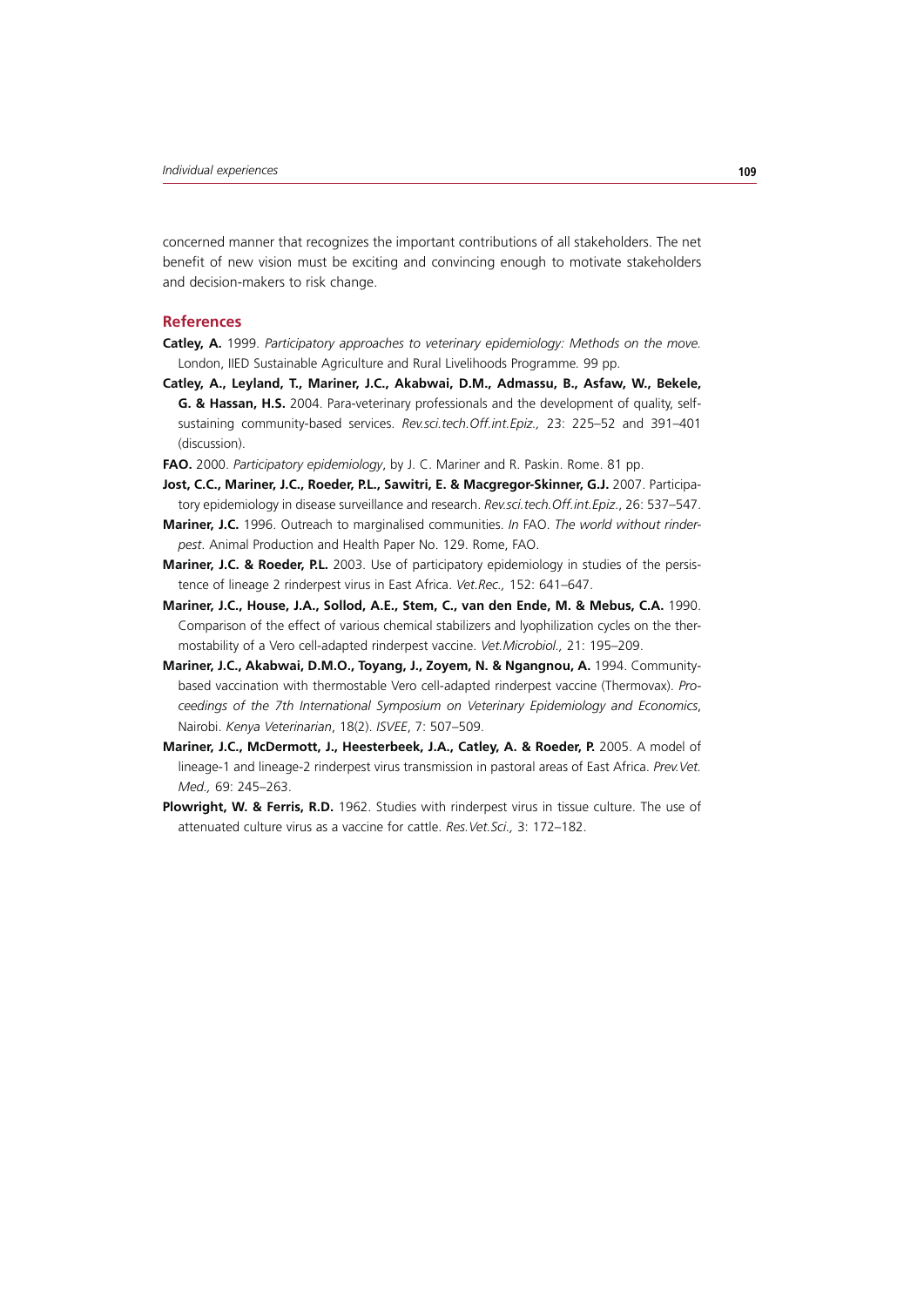## **INTEGRATED COMMUNITY-BASED, PARTICIPATORY AND CONVENTIONAL METHODS FOR RINDERPEST SURVEILLANCE AND ERADICATION – EXPERIENCES FROM SOUTHERN SUDAN**

*Bryony Jones*

formerly of VSF-Belgium, currently Veterinary Epidemiology and Public Health, Royal Veterinary College, London

#### **Introduction**

From 1995 to 2000, working for VETAID and UNICEF OLS, I was involved in the establishment of community-based animal health services in southern Sudan to deliver basic animal services and the control of rinderpest through vaccination. From 2001 to 2007, I managed the VSF-Belgium Rinderpest Eradication Project for Southern Sudan, funded first by AU-IBAR PACE and later the European Community, to coordinate and implement rinderpest eradication activities in southern Sudan. The objective was to develop and apply an appropriate system for effective delivery of the national rinderpest eradication strategy in southern Sudan. The main activities were the development of a rinderpest surveillance system in line with OIE requirements; the management of cessation of rinderpest vaccination; the training of veterinarians, animal health auxiliaries (AHAs) and CBAHWs in surveillance and outbreak response, community awareness raising, contingency planning, outbreak investigation and response, and collaboration and coordination with all stakeholders: AU-IBAR PACE, the Government of Sudan, the southern Sudanese authorities, FAO, NGOs and animal health workers.

#### **Lessons learned**

*Eradication of rinderpest from southern Sudan would not have been possible without heat-stable rinderpest vaccine and community-based animal health workers.* From 1993 to 2002, the OLS Livestock Programme used heat-stable rinderpest vaccine that could be carried without cold storage for up to 30 days. With the aim of achieving mass vaccination, teams of CBAHWs were trained to conduct local campaigns with high coverage, even in remote and insecure areas. Systematic sero-monitoring was not conducted, but the blood samples collected indicated average antibody sero-prevalences of 79 percent in vaccinated herds, 57 percent in unvaccinated herds, and 72 percent overall (Jones, 2001).

*Rinderpest was eradicated from southern Sudan through the application of targeted*  vaccination campaigns in key sub-populations, rather than mass vaccination. Vaccination coverage improved as CBAHWs in more areas were trained, but even at its peak in 1994, the proportion of cattle vaccinated annually reached only 31 percent, declining to 10 percent by 2000 (Jones, 2001). This was partly owing to lack of access to some areas, but also because – after initial high demand for rinderpest vaccination when a community-based animal health programme started – livestock owners' priorities changed to other disease problems, and the demand for rinderpest vaccination increased only if there were rumours of rinderpest (Jones, 2001).

It is hypothesized that rinderpest was eradicated from southern Sudan owing to high local coverage in areas where the virus was currently or recently present, resulting in high sero-prevalence sufficient to stop local transmission (Mariner, 2001). Southern Sudan has many cattle sub-populations with varying contact rates among them. Rinderpest was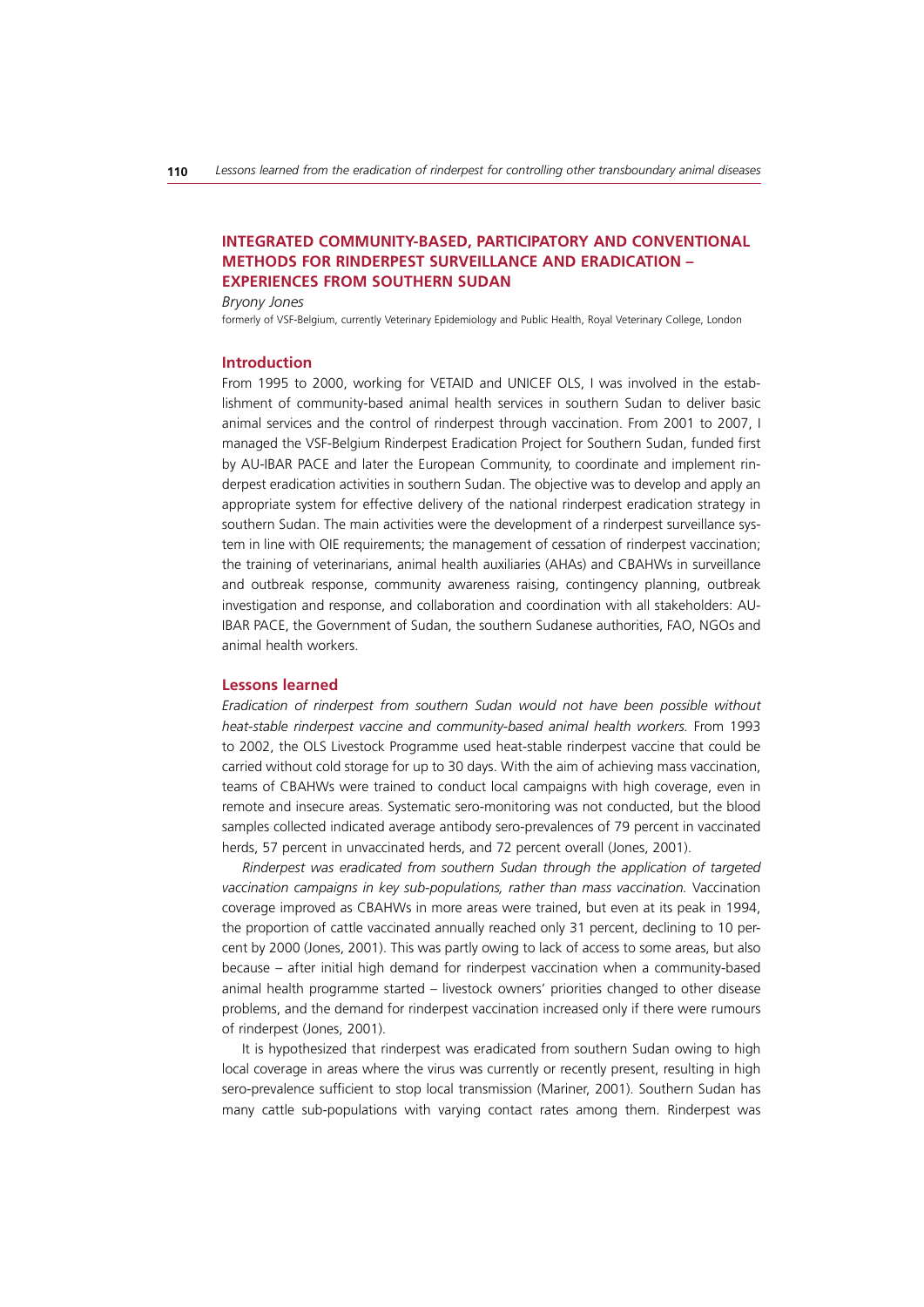maintained by epidemics circulating through the sub-populations. By achieving high seroprevalence in key sub-populations, transmission was interrupted, and by the late 1990s, the virus was restricted to a smaller group of sub-populations in Eastern Equatoria and Jonglei regions, where there were a confirmed outbreak in 1998 and a suspected outbreak in 2000 to 2001. A major vaccination campaign in the large pastoralist Murle population, conducted by the Government of Sudan and OLS Northern Sector in 2001, probably resulted in the end of virus circulation in these two regions and the final eradication of rinderpest from southern Sudan.

*An appropriate and effective disease surveillance system was established in an under*developed, resource-poor region by promoting the participation of all livestock keepers, *CBAHWs, AHAs, veterinarians, NGOs, FAO and local authorities in disease reporting and active surveillance.* The community-based animal health programme created an animal health network that linked livestock keepers to a central point. A rinderpest surveillance system was developed by strengthening this network to improve the flow of disease outbreak reports and to deliver information and advice. The surveillance methods were designed to meet OIE requirements and to be appropriate to the animal production systems, the capacity of animal health personnel and the operational context, using local knowledge and experience coupled with technical knowledge and expert advice. Methods included disease outbreak reporting, outbreak investigation, clinical surveillance in cattle camps and markets, participatory disease surveillance in high-risk areas, and random sample sero-surveillance.

Key roles and responsibilities were identified for each stakeholder group, and a programme of training and awareness raising was conducted to ensure that all participants could play their respective roles. CBAHWs were the foundation of the network, providing the essential link to livestock keepers for the rapid reporting of suspected rinderpest cases, even from the most remote and inaccessible communities. AHAs provided basic technical support to CBAHWs, conducted clinical surveillance and were a link to livestock keepers and local leaders. Field veterinarians employed by NGOs, FAO or the government provided technical support, training and supervision of CBAHWs and AHAs, and carried out disease investigations and sero-surveillance.

The Rinderpest Eradication Project team supported the surveillance network with planning, standard procedures, technical information and advice, equipment, communication materials, leadership of disease investigations, participatory disease surveillance and serosurveillance, basic laboratory diagnosis, and links to reference laboratories and expert advice. There were no functional veterinary laboratories in southern Sudan. To encourage sample collection, outbreak sampling kits and guidelines were provided to all AHAs and field veterinarians. A small laboratory at the Kenyan border provided basic diagnosis of common diseases, but all samples from suspected rinderpest outbreaks had to be transported to regional or world reference laboratories. Obtaining differential diagnosis of rinderpest-like diseases was problematic. The pen-side test for rinderpest was used in the field, but it needed cold storage and careful interpretation. Filter papers were used to collect blood samples for sero-monitoring.

*Training, communication and information sharing were priority activities throughout the*  eradication process, to maintain the interest and motivation of all stakeholders. The project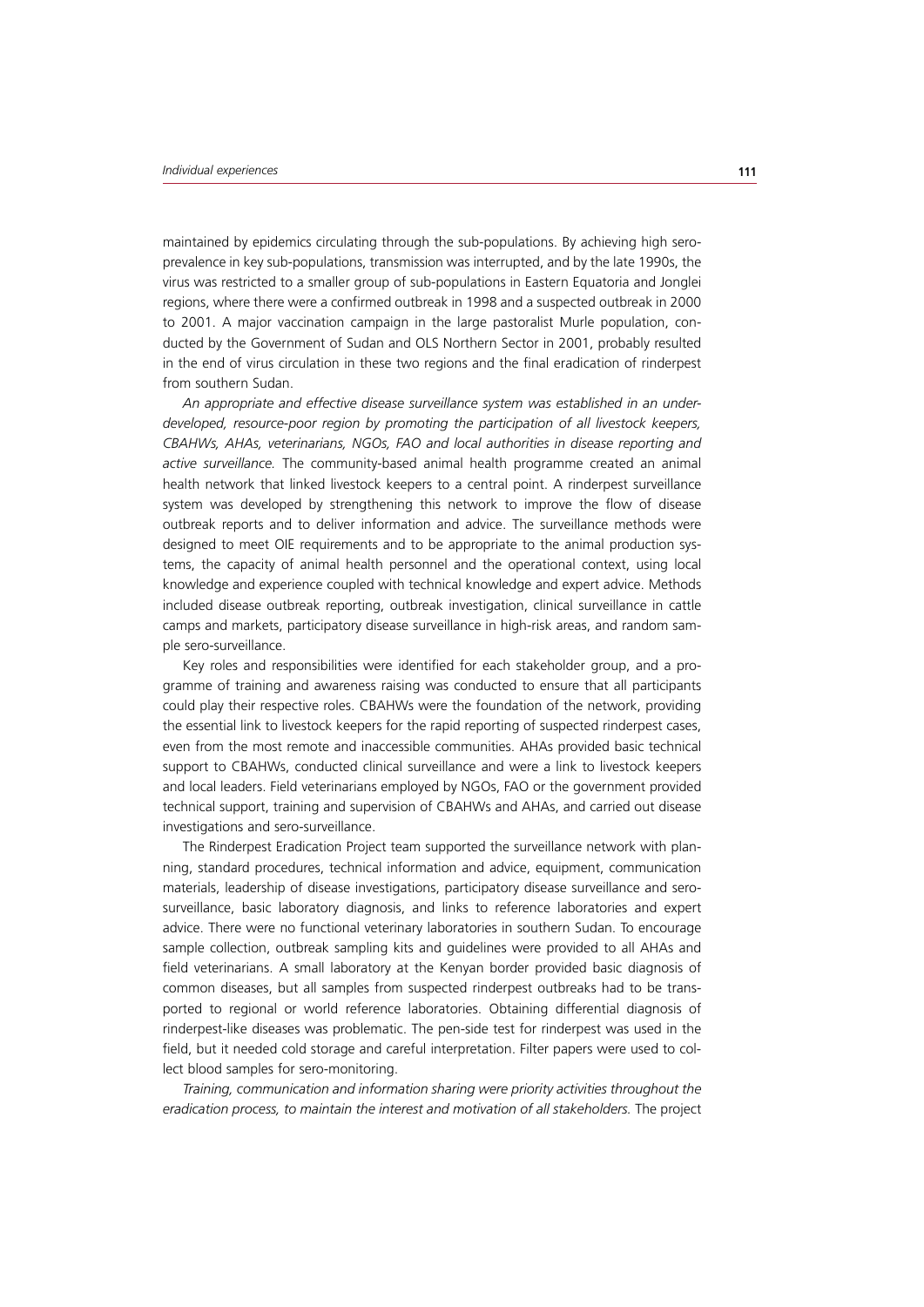team supported livestock programme coordination meetings and facilitated sessions to provide updates and obtain feedback; facilitated training courses for veterinarians, AHAs and CBAHWs; and conducted community workshops, supported with communication materials such as manuals (VSF-Belgium, 2004), photographs, stories, songs, posters and cloth flip charts (Jones *et al.,* 2002). A reward of USD 500 (increased to USD 1 000 in the final years) was offered for the first report of a confirmed rinderpest case in an epidemic.

*A flexible management approach allowed rapid decision-making and resource mobili*zation based on good knowledge of the local situation. The Rinderpest Eradication Project operated in a constantly changing context, owing to insecurity, extremes of climate, humanitarian crises and continuous political change. It therefore had to be extremely flexible and constantly to adapt to new situations. Decisions had to be made rapidly, and resources mobilized to address constraints and exploit opportunities. This was possible for an NGO such as VSF-Belgium with extensive experience in the area, effective but nonbureaucratic administrative procedures, good relationships with key stakeholders, and links to technical experts who appreciated the difficult field conditions.

#### **References**

- **Jones, B.A.** 2001. *Review of rinderpest control in southern Sudan 1989–2000*. CAPE Unit, PACE, OAU-IBAR, March 2001. Nairobi, AU-IBAR.
- **Jones, B., Araba, A., Koskei, P. & Letereuwa, S**. 2002. Doing it for themselves: how communities developed messages and communication methods for rinderpest eradication in southern Sudan. PLA. In *Special edition on community-based animal health care*, pp. 37–41. Notes No. 45. London, IIED.
- **Mariner, J.C.** 2001. *Report of the consultancy to assist in the development of a rinderpest eradication strategy in the west and east Nile ecosystems.* CAPE Unit, PACE, AU-IBAR. Nairobi, AU-IBAR.
- **VSF-Belgium.** 2004. *Rinderpest eradication manual for field veterinarians and animal health workers in southern Sudan.* VSF-Belgium Rinderpest Project, January 2004. Nairobi, VSF-Belgium.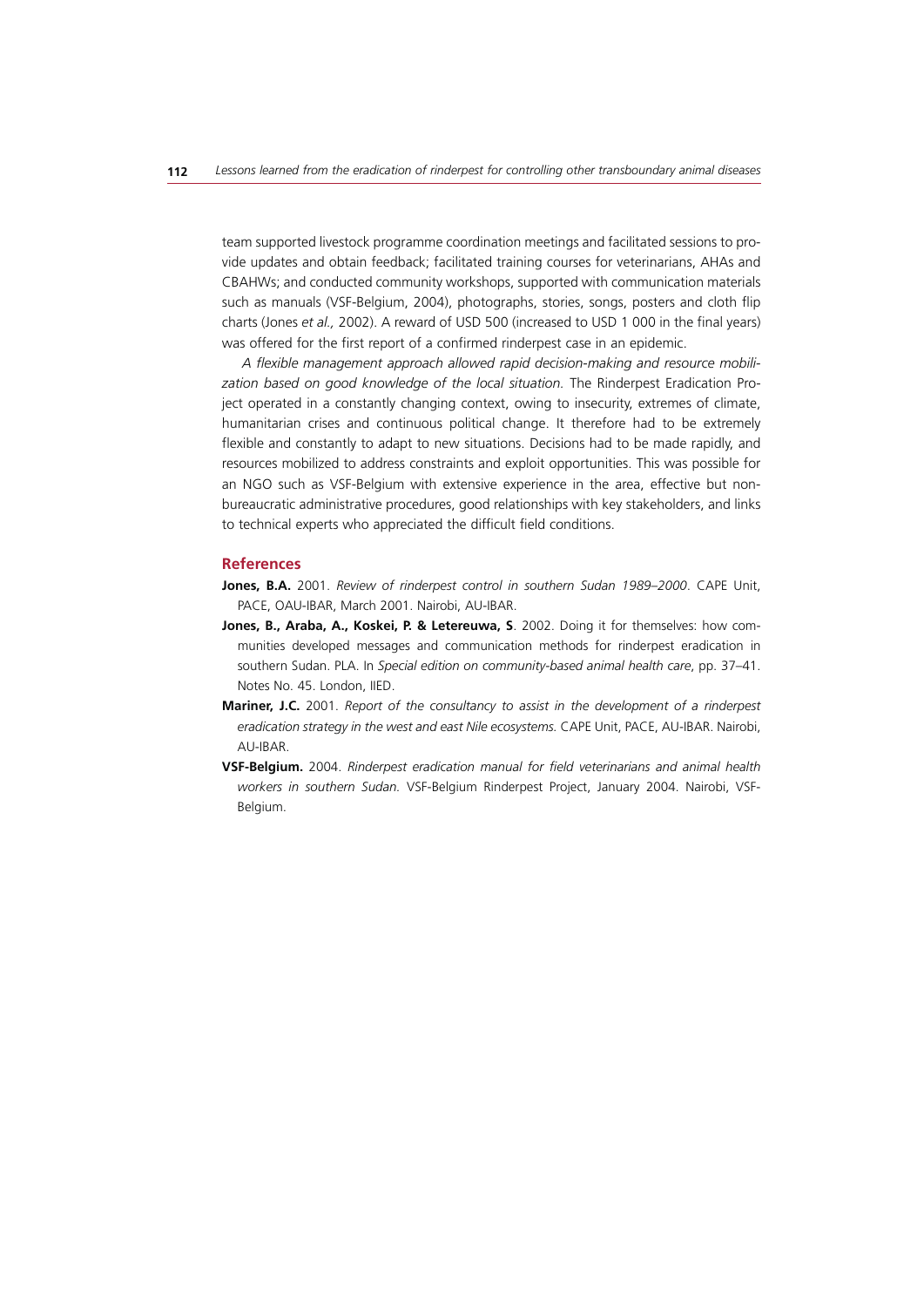## **RINDERPEST ERADICATION: THE ROLE OF COMMUNITY-BASED ANIMAL HEALTH WORKERS**

*Tim Leyland* Livestock Inc., New Zealand, Aotearoa

#### **CBAHWs and participatory approaches**

In the 1980s, the concept of community participation became widely understood and utilized by development workers. Participation meant that farmers were included as partners at every stage of the planning and implementation of development projects. Communities were no longer seen as passive recipients of external aid; instead, they were helped to make the most of their own abilities and potential. Utilizing this principle and responding to the reduced capacity of government veterinary services to deliver services to rural areas in the early 1990s, several NGOs initiated projects that trained livestock owners to carry out simple veterinary tasks. These trainees became known as CBAHWs. The key criteria that differentiated CBAHWs from other veterinary para-professionals were that they were selected by the community they subsequently worked for, and they were respected, trusted and familiar with the animal husbandry of that community (Catley and Leyland, 2001). This proved to be particularly useful for work with transhumant and nomadic livestock keepers.

#### **CBAHWs and rinderpest eradication**

By the early 1990s, PARC had succeeded in controlling rinderpest in West and Central Africa and most of the Horn of Africa. The disease remained endemic in a few remote, conflict-prone areas such as the Afar region of Ethiopia, the Karamoja region of northern Uganda, southern Sudan and Somalia. The latter two areas were in the midst of civil conflict. CBAHWs were first used for rinderpest vaccination and surveillance in the Sudan, Ethiopia and Uganda in the early 1990s. They were not used in Somalia until much later owing to the more top-down and traditional approach of using mobile veterinary teams comprising expatriate and Somali veterinarians.

Veterinary, medical and education services had largely broken down in southern Sudan during the civil war. OLS, a multi-agency relief programme coordinated by UNICEF, began to provide veterinary services after communities refused to have their children vaccinated. People argued that there was no point in vaccinating starving children until the high mortality rates in their cattle had been halted and the milk supply restored. Working in collaboration with numerous NGOs, UNICEF took a participatory approach. A cadre of CBAHWs were trained to report rinderpest and to vaccinate against the disease. The approach was spectacularly successful. The programme achieved a 10.6-fold increase in vaccination coverage following the introduction of community-based systems. From 1993 to 1997, more than 1 million cattle a year were vaccinated, out of an estimated cattle population of 3 to 4 million. As a result, reported outbreaks of rinderpest in southern Sudan decreased from 14 in 1994 to one in 1997 (Jones *et al.,* 1998). Furthermore, serum samples taken from 1995 to 1997 showed a 76 percent sero-positive rate in vaccinated animals. This compares favourably with the vaccination efficiencies of 50 to 80 percent achieved by government veterinary services in PARC Member States (FAO/IAEA, 1992).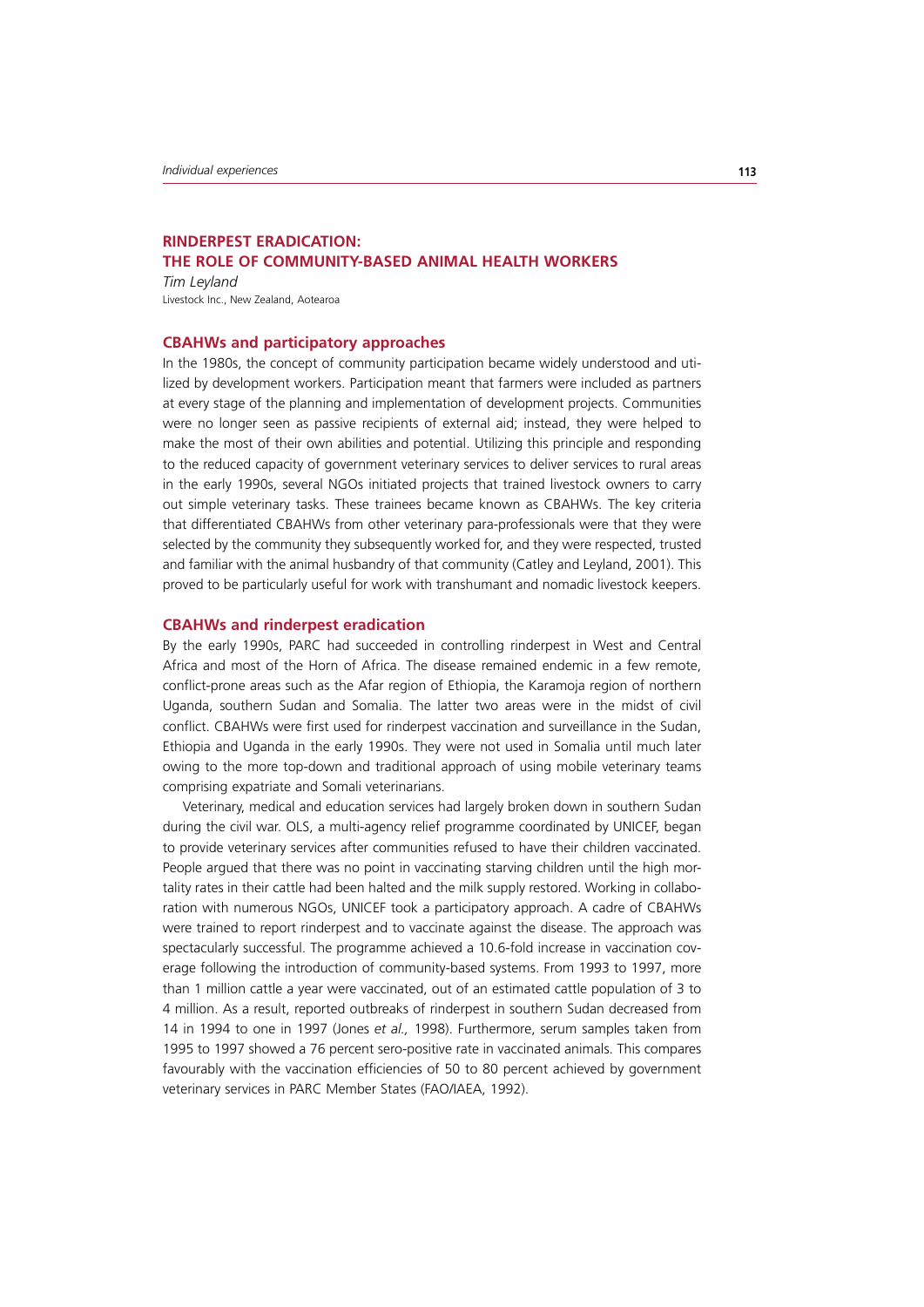Similarly impressive results were achieved in Ethiopia. In 1994, PARC Ethiopia trained 20 CBAHWs in the Afar region and supplied them with rinderpest vaccine. Prior to this, conventional government vaccination campaigns had vaccinated about 20 000 cattle per year in Afar, achieving approximately 60 percent immunity. In 1994/1995, the CBAHWs vaccinated 73 000 cattle and achieved 83 percent immunity. No outbreaks of rinderpest were reported from Afar after November 1995 (Mariner, 1996). In Uganda, beyond delivering the bulk of rinderpest vaccination, CBAHWs were responsible for recognizing and reporting the last known foci of rinderpest in Karamoja, northern Uganda, in 1994.

CBAHWs have not only been a vehicle for effective vaccine delivery, they have also been highly effective for surveillance. Because CBAHWs are local, sometimes even moving with nomadic livestock, they provide front-line outbreak reporting. If government veterinary services are prepared, early reporting makes a tremendous difference to the effectiveness of a response.

By the early 2000s, a network of more than 1 000 CBAHWs superivised by veterinarians was providing clinical services to livestock owners in southern Sudan. These workers were also the main source of clinical disease reports for investigation by professional staff (VSF-Belgium, 2002). In fact, at the height of efforts to detect remaining foci of rinderpest in 2002/2003, southern Sudan routinely carried out more stomatitis-enteritis outbreak investigations per year than any other area in the Horn of Africa. There were 23 investigations in 2002 and 17 in the first half of 2003 – all were negative (VSF-Belgium, 2003).

#### **CBAHWs' impact, sustainability and future role**

CBAHWs have proved to have a positive impact on the livelihoods of livestock keepers (Young, 1993; Gleeman, 1999; Dasebu, Escrivao and Oakley, 2003; Ly, 2003; Catley *et al.,*  2004). This is important, as 75 percent of the world's poor reside in rural areas – with 2. 1 billion living on less than USD 2 a day and 880 million on less than USD 1 a day – and most of these people depend on agriculture for their livelihoods (World, Bank, 2008).

To be sustainable, CBAHWs must charge for the clinical services they provide. The typical business model used to keep CBAHWs working has each CBAHW supervised by a veterinarian, or by an animal health technician who is in turn supervised by a veterinarian. This model fits with OIE's guidance on what constitutes a quality veterinary service, as described in the Terrestrial Animal Health Code. It also makes good economic sense, as developing countries still face significant challenges in achieving effective and privatized veterinary services in rural areas (de Haan, 2004). Private practices need to complement public veterinary services, and need to have access to quality drugs and vaccines. The privatization of veterinary services in rural Africa has challenged policy-makers, veterinary associations and donors for the past 25 years (de Haan and Nissen, 1985; Gauthier, Siméon and de Haan, 1999; Umali, Feder and de Haan, 1992). While successful private veterinary practices are now established in areas of high agricultural potential, the expansion of such practices to more marginal areas is poor. In common with many farm animal veterinary practices in industrialized countries, the profitability of emerging veterinary practices in rural areas of Africa is largely determined by the volume of their drug sales, rather than hands-on clinical work. In the developing world, it is often very difficult and expensive to provide access for communities that may be hundreds of kilometres from the nearest urban centre (Kaberia, 2002).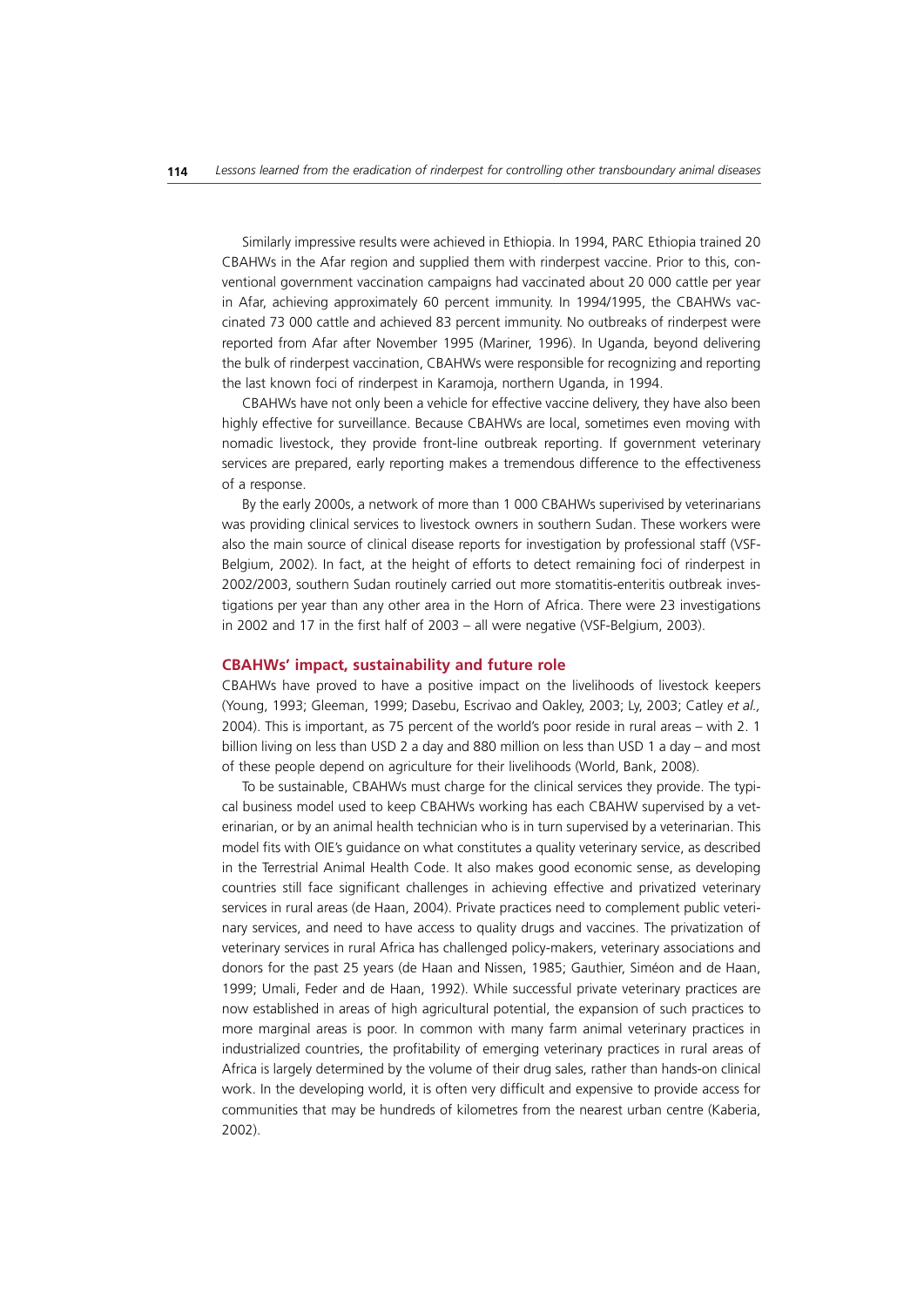CBAHWs could be the key to providing viable and effective private veterinary services in the rural areas where the majority of poor farmers reside. However, veterinary authorities in many developing countries remain reluctant to allow private veterinarians, including CBAHWs, legally to utilize veterinary para-professionals to boost their business viability; this is despite evidence of the effectiveness of CBAHWs (FAO/IAEA, 1992; Ririmpoi, 2002; Rubyogo *et al.,* 2003). The use of veterinary para-professionals can increase the area that a private practice covers, build links with widely dispersed and often inaccessible clients, increase turnover and make a business profitable (FAO/IAEA, 1992; Leyland, Akabwai and Mutungi, 1998; Coly, Youm and Ly, 2003). Reluctance is based on concerns about quality of service, accuracy of diagnoses, uncontrolled drug distribution, the possibility of drug residues and the quality of advice given (Kelly and Marshak, 2009), all of which are legitimate and can be managed. The concerns are sometimes compounded by fears within the profession of not being able to replace para-veterinarians once they are legally recognized.

There is some evidence that attitudes are slowly changing. In 2006, OIE defined the veterinary para-professional as a person who, for the purposes of the Terrestrial Code*,*  is "authorized by the *veterinary statutory body* to carry out certain designated tasks (dependent upon the category of *veterinary para-professional)* in a country, and delegated to them under the responsibility and direction of a *veterinarian.* The tasks authorized for each category of *veterinary para-professional* should be defined by the *veterinary statutory body* depending on qualifications and training, and according to need". A survey of chief veterinarians, carried out by OIE in 2009, showed generally positive attitudes towards para-professionals and CBAHWs and that these cadres were the preferred options for leveraging and extending the services veterinarians make available to small farmers. Scaling up profitable private practice in rural Africa by using veterinarian-supervised veterinary para-professionals is a win–win–win for rural communities, private veterinarians and State veterinary services wishing to improve the competiveness of national agricultural output through disease control.

#### **Conclusion**

Veterinarian-supervised CBAHWs have proved to be effective for disease surveillance, control and eradication. They currently enable veterinarians to establish profitable private practices in rural areas, and have even been used to facilitate conflict resolution and wildlife conservation (Osofsky *et al.,* 2005). There are manuals on how to train CBAHWs, and how to establish community-based veterinary services has been also described (Catley, Blakeway and Leyland, 2002). Most countries with sizeable livestock populations now have national curricula for CBAHWs. Although veterinary authorities are slowly developing supportive policies to allow their use, the challenge for the coming decade will be to establish supporting legislation that allows private veterinarians legally to utilize CBAHWs. Unfortunately, this is a notoriously slow process in developing countries, but some, such as Ethiopia and the Sudan, have already started to lead the way (Catley *et al.,* 2005).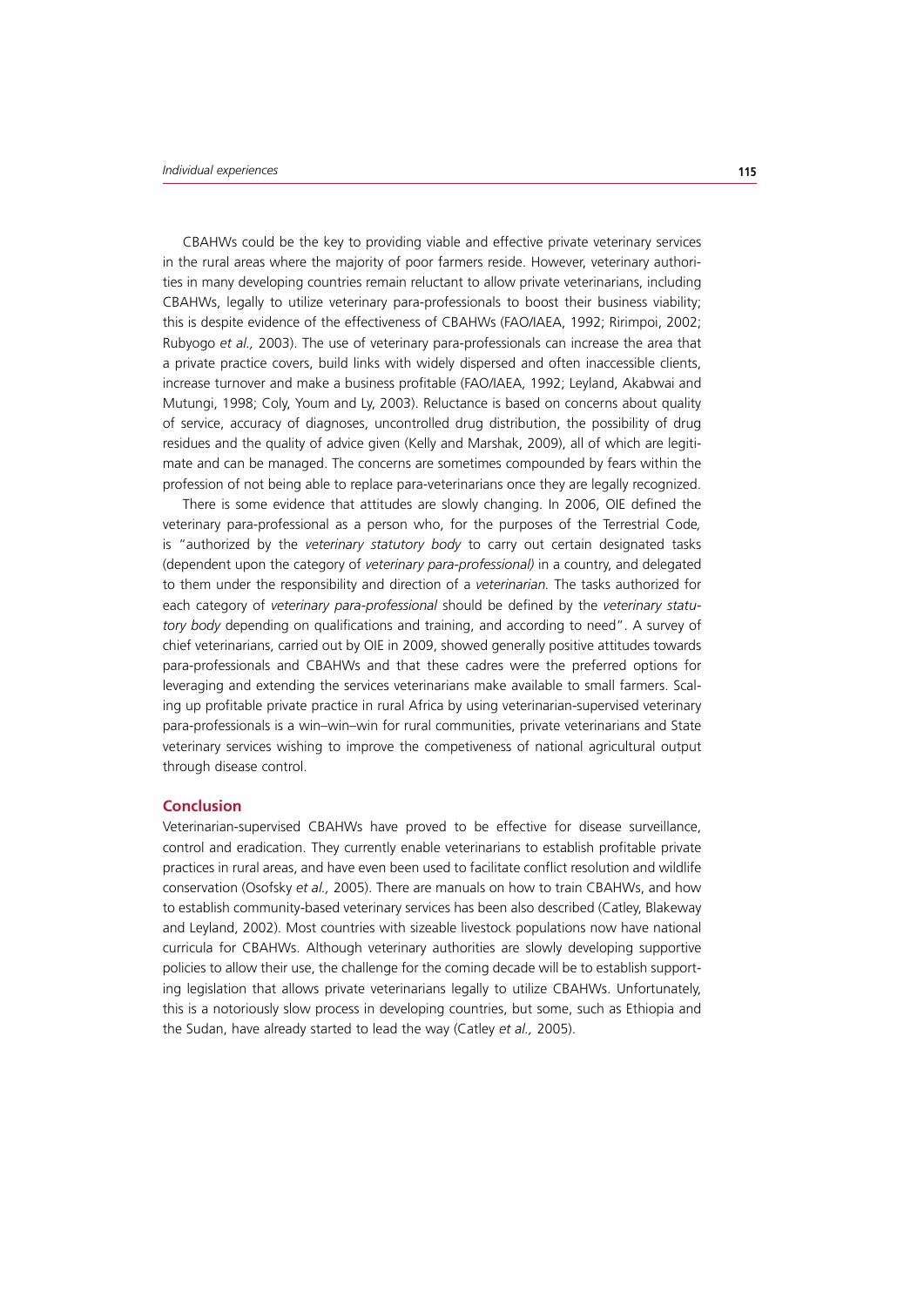#### **References**

- **Catley, A.C., Blakeway, S. & Leyland, T., eds.** 2002. *Community-based animal healthcare: a practical guide to improving primary veterinary services.* London, ITDG Publishing. 360 pp.
- **Catley, A. & Leyland, T.** 2001. Community participation and the delivery of veterinary services in Africa. *Prev. Vet. Med.,* 49: 95–113.
- **Catley, A., Leyland, T., Mariner, J.C., Akabwai, D.M.O., Admassu, B., Asfaw, W., Bekele, G. & Hassan, H.Sh.** 2004. Para-veterinary professionals and the development of quality, selfsustaining community-based services. *Rev. sci. tech. Off. int. Epiz.,* 23(1): 225–252.
- Catley, A., Leyland, T., Admassu, B., Thomson, G., Otieno, M. & Aklilu, Y. 2005. Communi*ties, commodities and crazy ideas: changing livestock policies in Africa*. IDS Bulletin Report. www.future-agricultures.org/pdf.
- **Coly, R., Youm, B.G. & Ly, C**. 2003. CAHWs in Senegal: Problems and prospects for action. *In* K. Sones and A. Catley, eds. *Primary animal health care in the 21st century: shaping the rules, policies and institutions.* Proceedings of an international conference, 15 to 18 October 2002, Mombasa. Nairobi, AU-IBAR.
- **Dasebu, S., Escrivao, R. & Oakley, R.** 2003. The safe administration of medicines: can CBAHWs be trusted? In *Community based animal health workers – threat or opportunity?* pp. 43–55. Crewkerne, UK, IDL Group.
- **de Haan**, **C., ed.** 2004. Veterinary institutions in the developing world: current status and future needs. *Rev. sci. tech. Off. int. Epiz.,* 23(1).
- **de Haan C. & Nissen N.J.** 1985. *Animal health services in sub-Saharan Africa*. World Bank Technical Paper No. 44. Washington, DC, World Bank.
- **FAO/IAEA.** 1992. *The sero-monitoring of rinderpest throughout Africa: Phase II report.* Joint FAO/IAEA Division of Nuclear Techniques in Food and Agriculture. Vienna, IAEA.
- **Gauthier J., Siméon M. & de Haan C**. 1999. The effect of structural adjustment on the delivery of veterinary services in Africa. In *Proceedings of the 13th Conference of the OIE Regional Commission for Africa, Dakar, Senegal, 26 to 29 January,* pp. 145–156. Paris, OIE.
- **Gleeman, G.** 1999. *Service management in livestock development: concepts and elements*. Eschborn, Germany, German Agency for Technical Cooperation (GTZ).
- **Jones, B.A., Deemer, B., Leyland, T.J., Mogga, W. & Stem. C.** 1998. Community-based animal health services in southern Sudan: the experience and the future. In *Proceedings of the 9th International Conference of Institutes of Tropical Veterinary Medicine (AITVM*), 14 to 18 September 1998, Harare, pp. 107–133. Harare, AITVM.
- **Kaberia, B.K.** 2002. Effectiveness and financial viability of a privatized animal health delivery system. *In* K. Sones and A. Catley, eds. *Primary animal health care in the 21st century: shaping the rules, policies and institutions*. Proceedings of an international conference 15 to 18 October 2002, Mombasa. Nairobi, AU-IBAR.
- **Kelly, A.M & Marshak, R.R.** 2009. Veterinary medicine, food security and the global environment. *Rev. sci. tech. Off. int. Epiz.,* 28: 511–517.
- **Leyland, T., Akabwai, D. & Mutungi, P.** 1998. Delivery of private veterinarian supervised community-based animal health services to arid and semi arid pastoralist areas: are they a viable and sustainable option? *In* C. Daborn, P. Njau, S. Wood and M. Martin, eds. *Proceed*ings of a Workshop on the Delivery of Animal Health Services in Eastern Africa. MS Danish Centre, Usa River, Arusha, 14 to 18 December 1998. Midlothian, UK, VETAID, and Wageningen, Netherlands, CTA.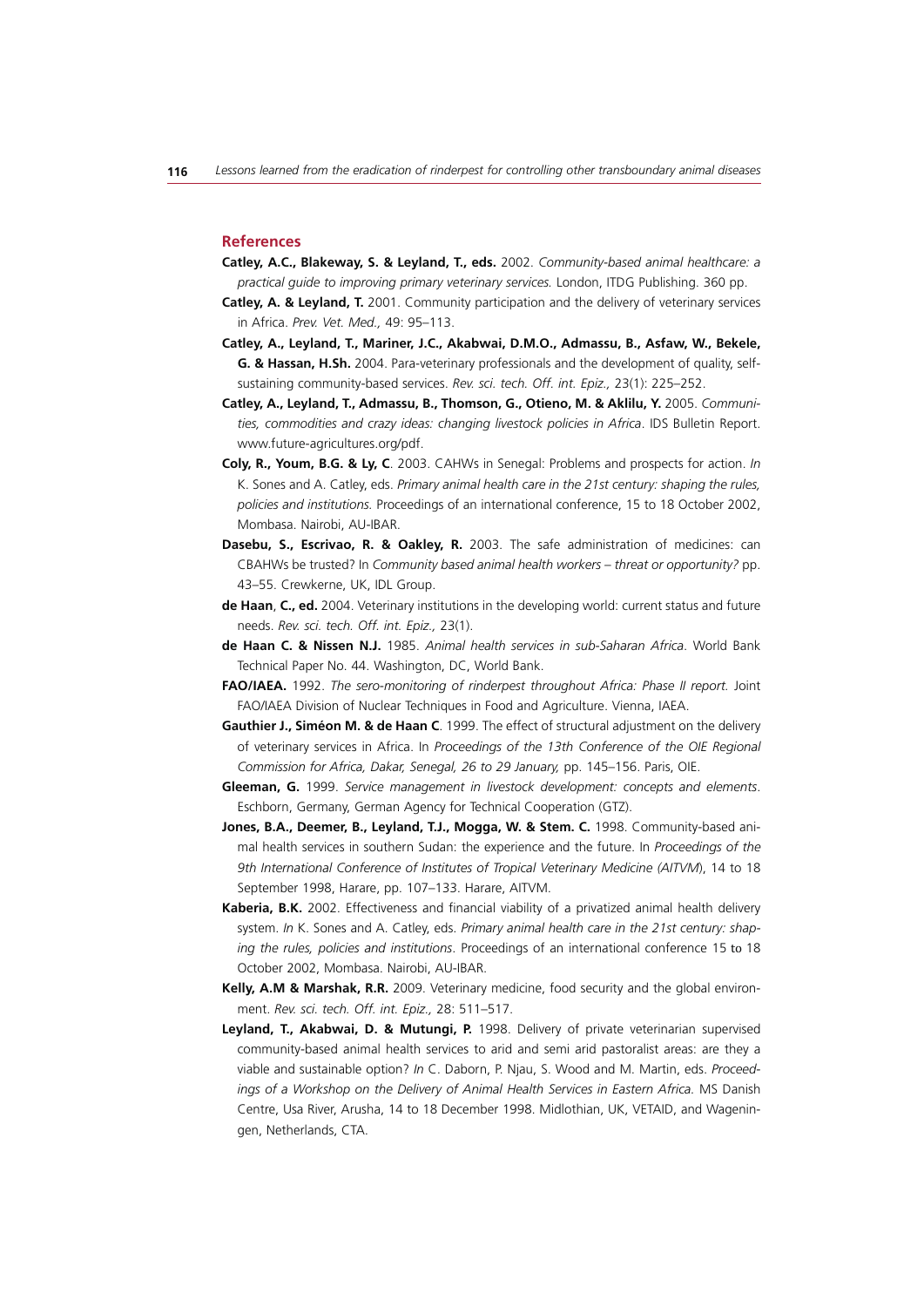- **Ly, C.** 2003. The economics of community based animal health workers. In *Community based animal health workers – threat or opportunity?* pp. 91–107. Crewkerne, UK, IDL Group.
- **Mariner, J.C.** 1996. The world without rinderpest: outreach to marginalised communities. *In* FAO. *The world without rinderpest*, pp. 97–107. FAO Animal Health and Production Paper No. 129. Rome, FAO.
- **Osofsky, S.O., Kock, R.A., Kock, M.D., Kalema-Zikusoka, G., Grahn, R., Leyland, T. & Karesh, W.B.** 2005. Building support for protected areas using a One Health perspective. *In* J. McNeily, ed. Friends for life, new partners in support of protected areas. IUCN Species Survival Commission. http://data.iucn.org/dbtw-wpd/edocs/SSC-OP-030lr.pdf.
- **Ririmpoi, B.** 2002. Integration of community animal health into private practice: the case of West Pokot District. In *Proceedings of the 10th Decentralised Animal Health Workshop, Lake Bogoria Hotel, Kenya, 8 to 11 September 2002,* pp. 29–31. Nairobi, Community-based Livestock Initiatives Programme (CLIP).
- **Rubyogo, J.-C., Muriithi, P.M., Agumbha, G. & Obhai, G.** 2003. *Community-based animal health workers in Kenya: a case study of Mwingi district.* Nairobi, AU-IBAR.
- **Umali, D., Feder, G. & de Haan, C.** 1992. *The balance between public and private sector activities in the delivery of livestock services.* World Bank Discussion Paper No. 163. Washington, DC, World Bank. 136 pp.
- **VSF-Belgium.** 2002. *Fight against lineage 1 rinderpest virus project in south Sudan, year 1. Report to AU/IBAR/PACE and EU, November 2001 to October 2002.* Nairobi.
- **VSF-Belgium.** 2003. *Proceedings of the Rinderpest Eradication Review Meeting, 4 July 2003*. Nairobi.
- **World Bank.** 2008. *World Development Report. Agriculture for Development*. Washington, DC.
- **Young, J.** 1993. Village-based animal healthcare: effective? sustainable? *In* P. W. Daniels, S. Holden, E. Lewin and Sri Dadi, eds. *Livestock services for smallholders,* pp. 320–322. Proceedings of an international seminar, 15 to 21 November, Yogyakarta, Indonesia.

#### **Discussion**

Dr *Raja Rafaqat* noted that the presentation in general, particularly that of T. Leyland, had brought out the important role that CBAHWs have in the control of TADs. Any future international programmes developed for these diseases should consider the very useful roles that can be played by civil society organizations and NGOs, and should incorporate these into their plans.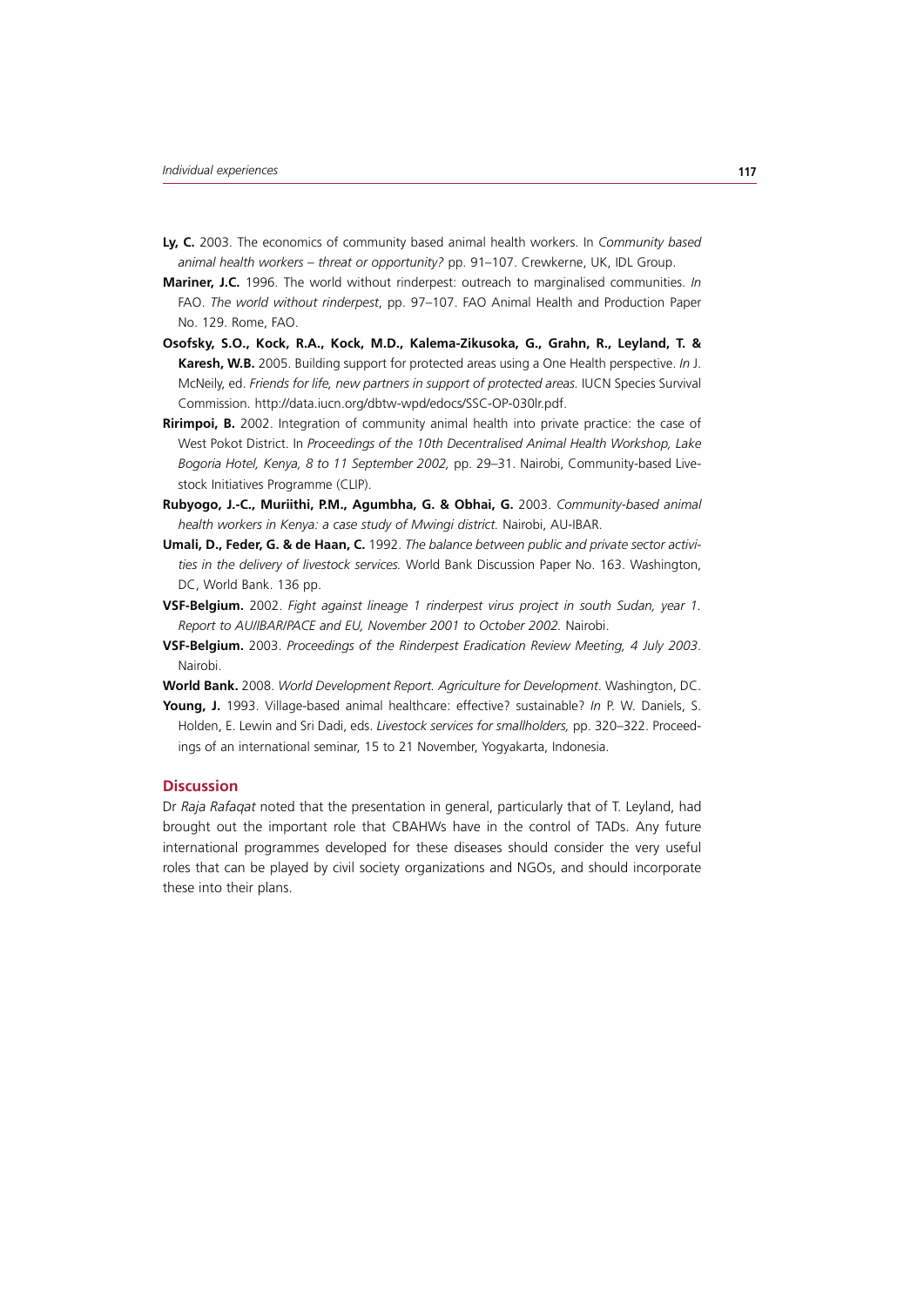# **The post-eradication roadmap**

*Chaired by Dr Kazuaki Miyagishima* ADG, OIE

## **POST-ERADICATION ROADMAP: ROLE OF THE FAO/OIE JOINT COMMITTEE AND ACTIVITIES UNDERTAKEN**

*Arnon Shimshony* FAO/OIE Joint Committee for Global Rinderpest Eradication, Tel Aviv, Israel

## **Introduction**

The global eradication of rinderpest in the field is an outstanding achievement but does not signal the end of the road for rinderpest surveillance and control. A number of important issues remain, and FAO and OIE have established a Joint Committee (JC) for Global Rinderpest Eradication to address these and prepare a suitable roadmap for their completion. Discussing the post-eradication roadmap, two articles in the Terms of Reference for the JC seem to be relevant:

- Prepare, based on the technical assistance of the OIE Biological Standards Commis*sion, a draft international agreement on the elimination of rinderpest virus (RPV) and of other potentially dangerous biological materials in labs and in other places, and on the choice of a limited number of centres where sample materials can be stored safely for research or vaccine production purposes.* [This issue is sequestration.]
- *t Advise OIE and FAO on surveillance and emergency vaccination policy applicable after eradication.*

To address these two issues, the following activities have been undertaken by the JC.

## **Preparation of guidelines for RPV sequestration**

- The GREP Secretariat, the Joint FAO/IAEA Division and the OIE rinderpest ad hoc group, together with invited experts, revised the draft guidelines.
- OIE's Biological Standards Commission endorsed the draft guidelines, with amendments.
- During its second meeting on 14 April 2010, the JC endorsed the guidelines, with amendments.
- The OIE 78th General Session, in May 2010, adopted Resolution 25 on "Destruction, storage and confinement of rinderpest virus-containing material, and other actions required in view of global eradication of rinderpest". The resolution mentioned the draft guidelines and resolved, *inter alia*, to urge members to respond urgently to the questionnaire on rinderpest virus repositories and to destroy rinderpest-containing materials, or assure the storage and use of such materials in a biosecure facility within the country, or assure their transfer to another country in facilities complying with the standards of the OIE manual.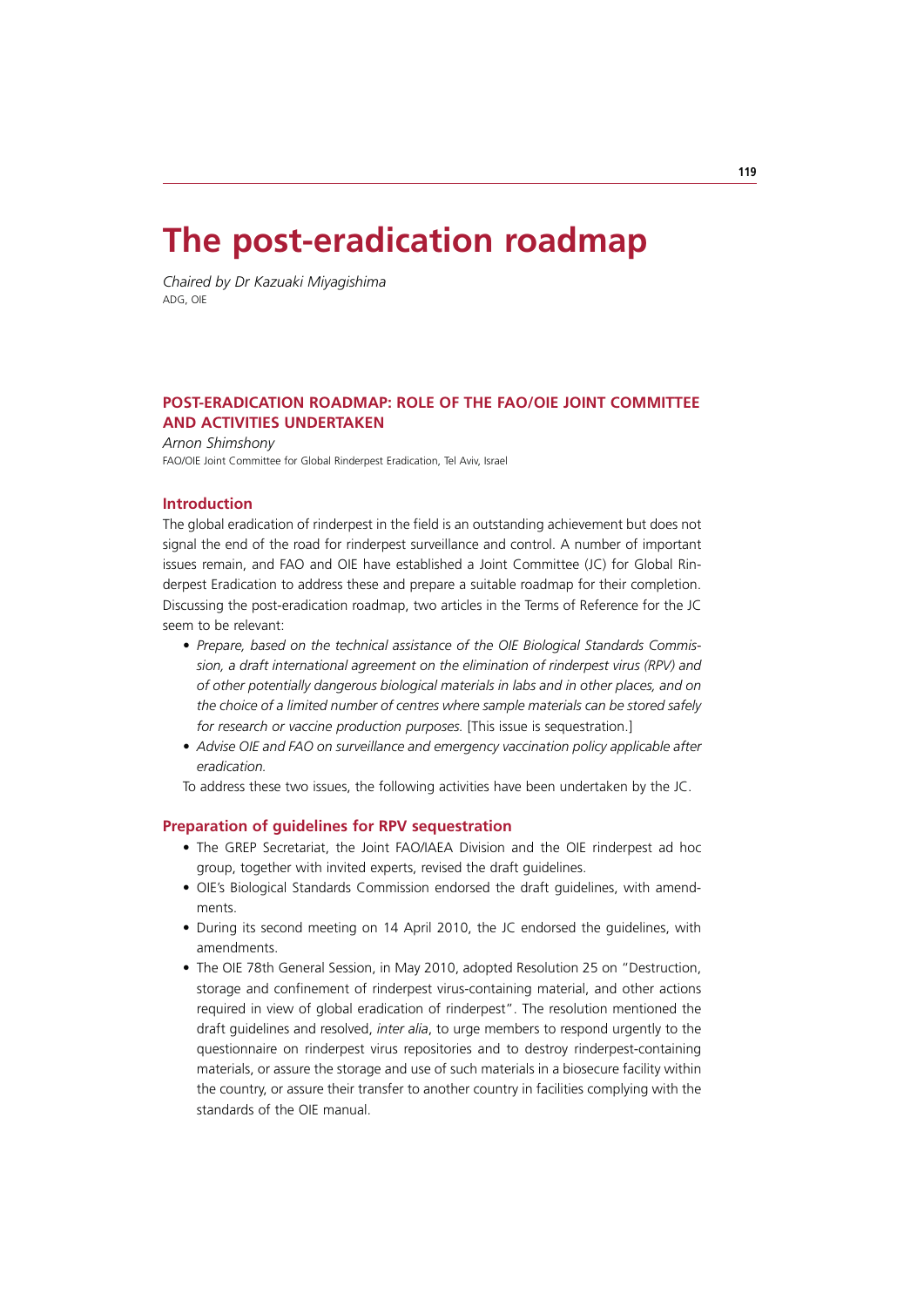• OIE's relevant commissions (the Scientific, Code and Biological Standards Commissions) were urged to proceed with revisions in the International Animal Health Code and the Manual of Diagnostic Tests and Vaccines, to adapt them to the new environment about to be created in the post-eradication era.

#### **Preparation of a contingency and preparedness plan**

A preliminary draft has been prepared and is currently being examined and amended. A mission visited the WHO Smallpox Unit, and the Biological Weapons Convention (BWC) to obtain lessons from their combined experiences.

#### **Other post-eradication topics currently under JC discussion**

These include:

- adjustment of OIE Code and Manual chapters;
- inspection of laboratories (mandate required);
- limiting the number of rinderpest virus-holding facilities;
- ensuring continuing diagnostic capacity;
- vaccine and seed banks (and the need for genetically modified vaccine);
- emergency vaccination preparedness;
- monitoring disease management in case of re-emergence;
- the role of research in the post-eradication era;
- veterinary education and training on rinderpest;
- the possible role of the IAEA laboratory;
- the requirement for an international post-eradication advisory and supervision body (for sequestration, biosecurity).

## **DRAFT DECLARATION AND GUIDELINES FOR POST-ERADICATION STRATEGIES**

#### *Yoshihiro Ozawa*

Joint FAO-OIE Committee on Global Rinderpest Eradication, Specialist Veterinary Science Yokohama, Japan and Honorary Adviser OIE

#### *Daola Sylla*

Joint FAO-OIE Committee on Global Rinderpest Eradication and former Director, PANVAC

#### *Steven Edwards*

Joint FAO-OIE Committee on Global Rinderpest Eradication and former President, OIE Biological Standards Commission

#### **Introduction**

The final declaration of global eradication has to be prepared by the Office of the Director-General of FAO, in consultation with the Director-General of OIE. The text must be cleared, both legally and politically. The text of the draft resolutions prepared and approved by the OIE General Session held in Paris in May 2010, which has been cleared by FAO, is shown in the following, which may be considered as part of the proposed declaration.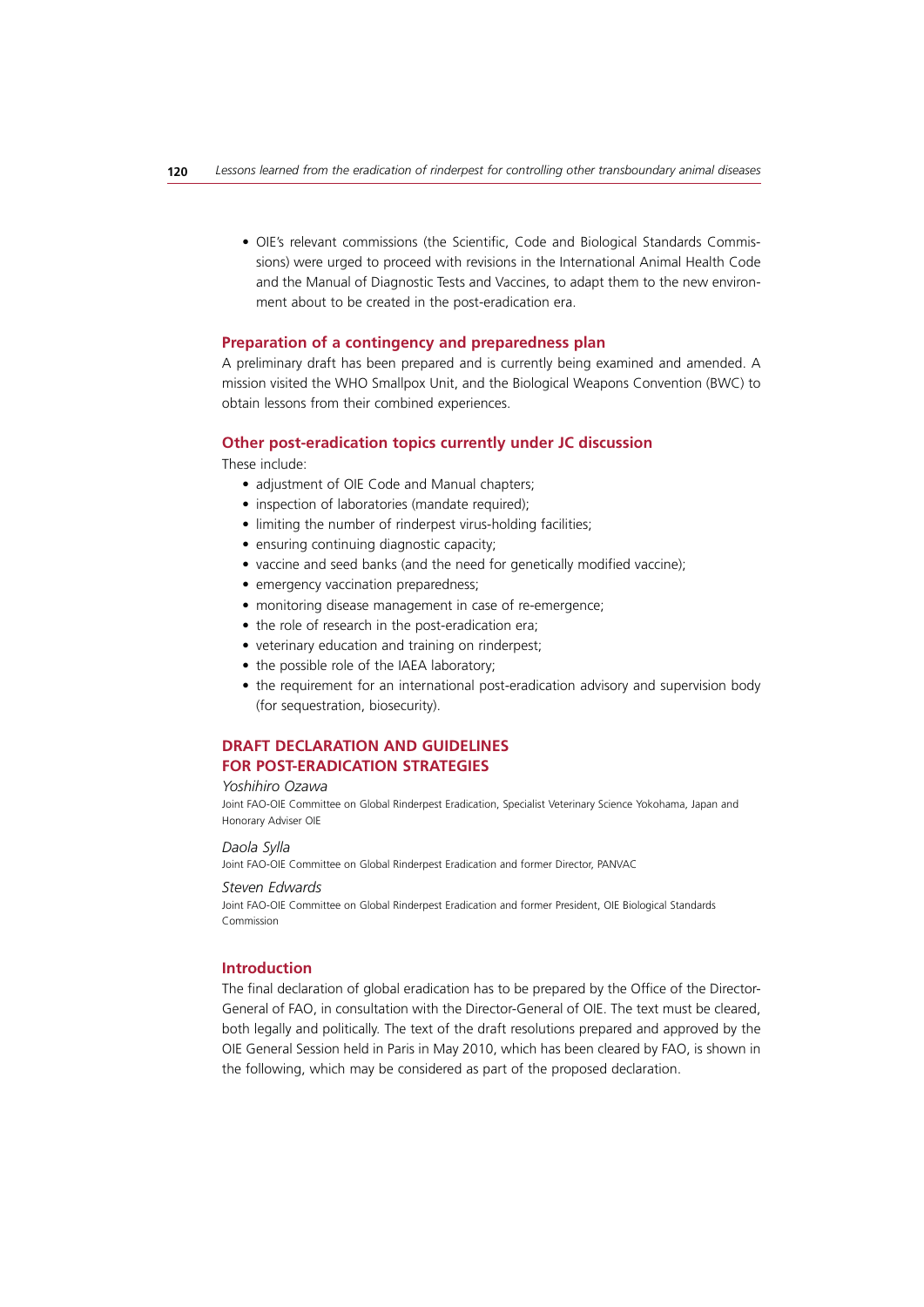#### **The global declaration of rinderpest eradication**

- Acknowledging the efforts made by members of FAO, IAEA and OIE, other international organizations, donors and other partners to eradicate rinderpest;
- considering the conditions made by FAO and OIE towards global freedom of rinderpest;
- noting the conclusions of the Joint FAO/OIE Committee on Global Rinderpest Eradication report submitted in January 2011 to the Director-Generals of FAO and OIE that rinderpest virus ceased to circulate in the field;
- recognizing the importance of reducing the number of existing rinderpest virus stocks by the destruction of the virus in a safe manner and/or the transfer of virus stocks to internationally recognized reference laboratories;
- recognizing the need for the international community and the responsibility of national authorities to take necessary measures to ensure that the world remains free from rinderpest.

the FAO and OIE membership:

- declares that rinderpest, one of the most dreaded animal diseases, has been eradicated from the world;
- expresses its deep gratitude to all nations, organizations and individuals who contributed to the successful eradication of rinderpest;
- jointly take follow-up measures to reduce around the world the number of institutions holding rinderpest virus-containing material other than attenuated vaccines, under approved conditions and according to relevant guidelines.

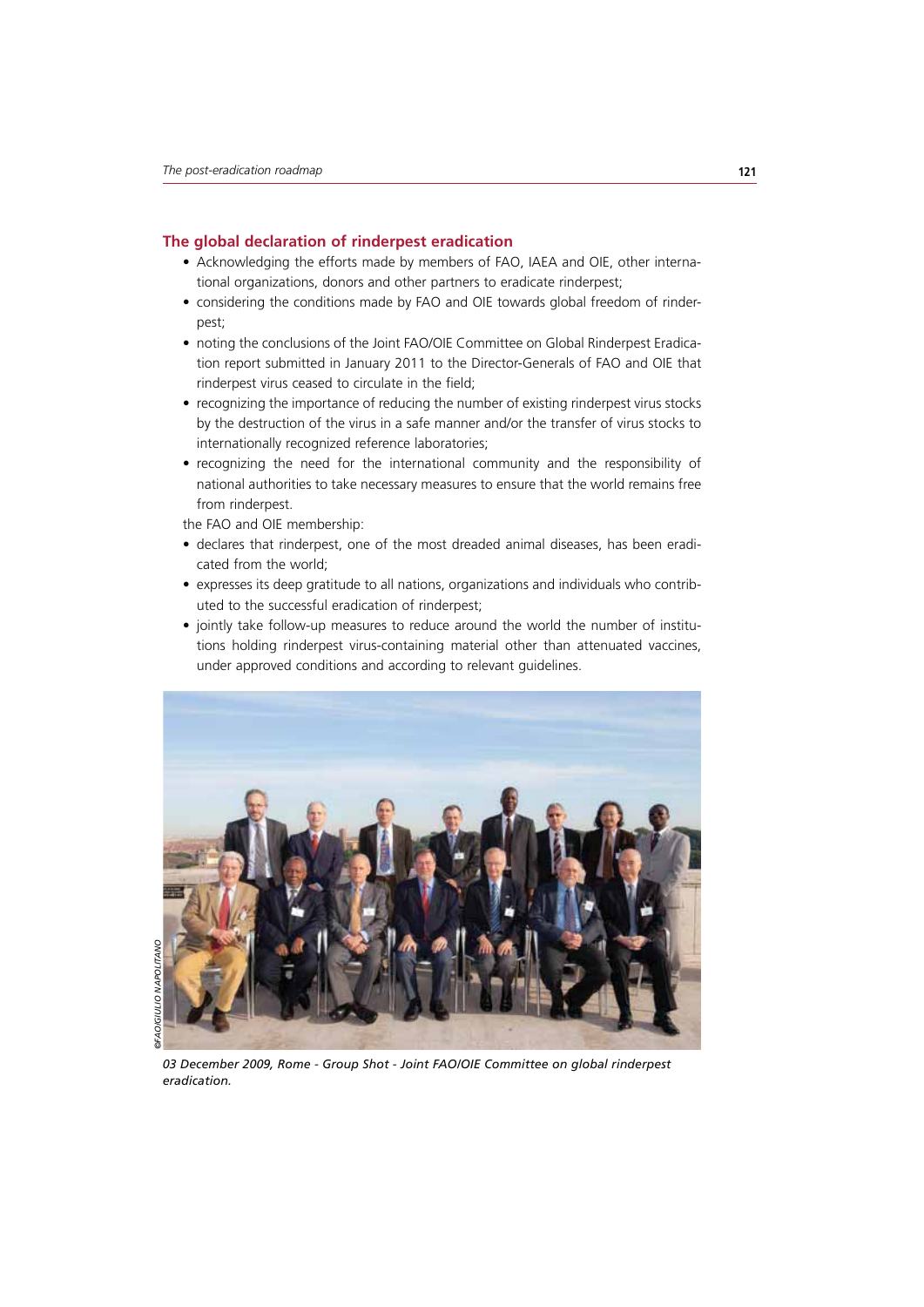#### **Guidelines for post-eradication strategies**

**Establishment of a Post-Eradication Advisory Committee** with the following terms of reference.

Under the guidance of the Director-General of OIE and the Chief Veterinary Officer of FAO, the FAO/OIE Post-Eradication Advisory Committee (PEAC) will:

- advise FAO and OIE on the approval (minimum requirements) of facilities for virus strain and vaccine storage in line with the guideline on sequestration of rinderpest virus;
- establish a procedure for the evaluation and approval of requests for research involving rinderpest virus;
- advise FAO/OIE on the establishment of an international contingency plan;
- assist FAO/OIE in the inventory of vaccine strains and virus strains;
- plan and review the periodic inspection of rinderpest virus-containing facilities to ensure that storage is secured and that safe operating conditions are maintained;
- review implementation of the post-eradication strategic plan and report to FAO and OIE;
- ensure, through advising FAO and OIE, that laboratory and epidemiological expertise in rinderpest is not dissipated;
- assist in fundraising for the maintenance of an international reserve of rinderpest vaccines under FAO/OIE control and for implementation of the post-eradication strategic plan;
- assess measures that promote in Member States the widest and most equitable access possible to the outcomes of research, including vaccines and diagnostic tools. *Location:* FAO-GREP and OIE-SCAD are to serve as the Secretariat of the committee.

*Composition:* Rinderpest experts, epidemiologists, virus research experts and biosecurity experts.

*Funding:* Assess member country support, or each organization to cover the costs for its participants in yearly meetings.

*Periodicity:* One meeting per year, or in case of need.

#### *The sequestration of all relevant biological materials:*

- Laboratories selected by PEAC with containment facilities above level p-3 are to be approved as suitable to hold and handle stocks of rinderpest virus.
- These laboratories should be inspected/audited annually by PEAC or under its supervision.
- All other laboratories should be asked to destroy any stocks of rinderpest virus, or transfer them to an approved laboratory; this should be monitored.
- In case of emergency, the selected laboratories should provide assistance for the diagnosis of rinderpest.
- Research workers who wish to carry out experiments with rinderpest virus that are approved by PEAC should be offered the use of one of the selected laboratories.
- The use of viruses closely related to rinderpest virus should not be allowed in selected laboratories, and such viruses should not be allowed to be stored in deep-freezers that contain rinderpest materials.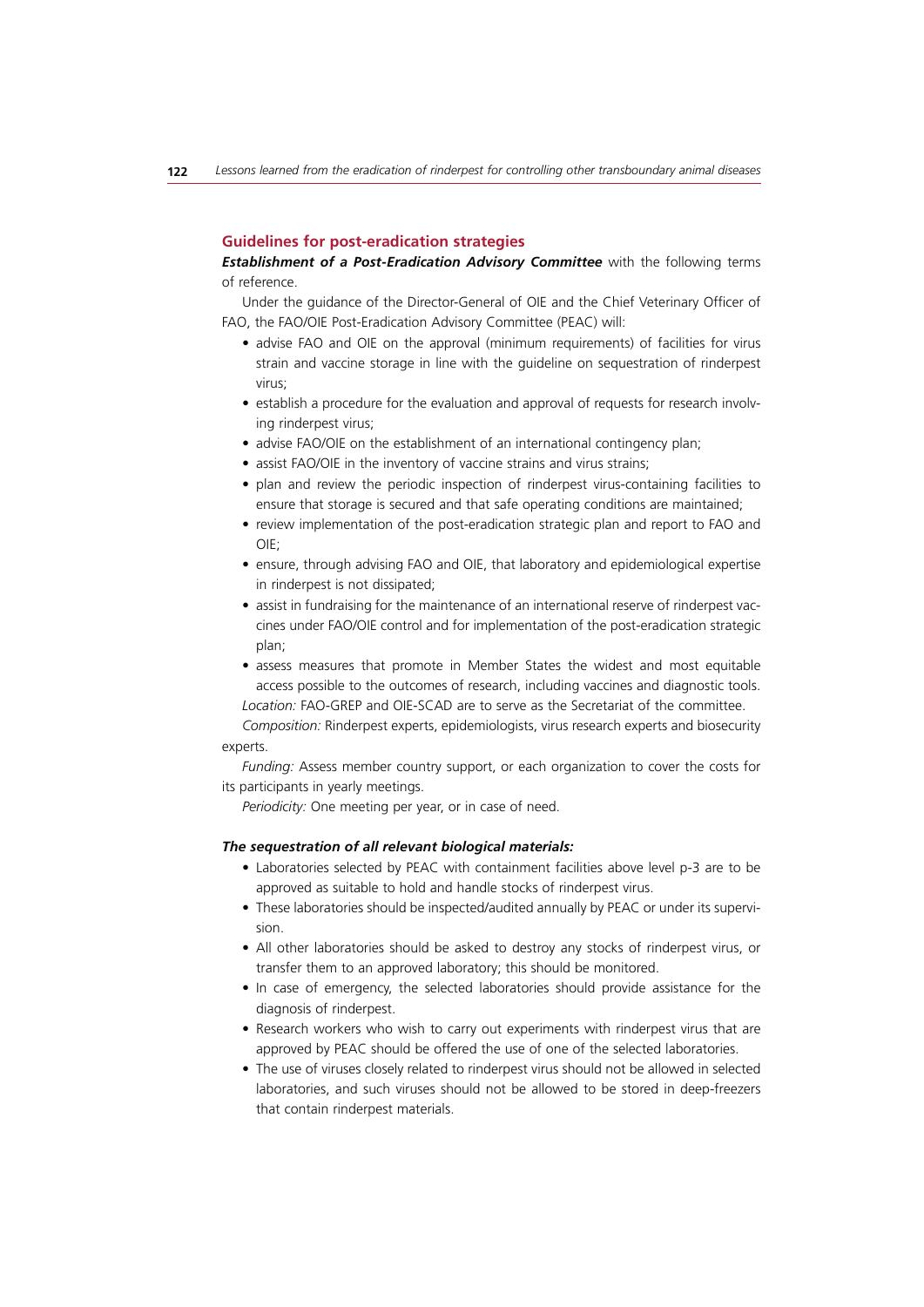• OIE Resolution 25 of 27 May 2010 should be reviewed by FAO, and the final version of the guideline must be prepared.

#### **Other follow-up actions to be considered by FAO and OIE**

*Annual review of global rinderpest freedom:* For ten years, FAO and OIE will review rinderpest-free status annually, through their regular activities, and an annual status report should be announced during the FAO Committee on Agriculture and the OIE General Session in May. In this annual review, it may be appropriate to create a status category for countries that are considered disease-free but have not maintained an adequate surveillance system to detect the disease if present or introduced.

*Emergency contingency plans: Vaccine banks:* Quantities (determined by PEAC) of live attenuated tissue culture vaccine should be produced and stored correctly at selected laboratories. The titre of the stored vaccine should be checked annually by each host laboratory and reported, along with the amount of vaccine maintained, to FAO and OIE via PEAC. Quantities (determined by PEAC) of vaccine seed virus should be stored in the selected laboratories designated by PEAC.

*Disease reporting:* Any rinderpest-like cases showing high mortality rates must be reported to FAO and OIE for immediate action, if considered necessary.

*Contingency plans:* A general contingency plan should be prepared by a group of experts nominated by FAO and OIE. The draft plan should be presented during the next meeting of the JC (January 2011). The proposed plan will be reviewed by the FAO/OIE Advisory Committee at its first meeting. The following elements should be included in the contingency plan:

- sources of funding (now and in the future);
- pathways for reporting and information sharing;
- identification of decision-makers and responsibilities;
- actions to be taken in the event of suspected or confirmed outbreaks (including rumour tracking);
- actors responsible for specific actions;
- clear guidance on how national and international authorities will collaborate and coordinate responses within member countries;
- a ready-to-implement response package for vaccination, including vaccines, delivery materials and resources;
- criteria for the selection of response options;
- specification of vaccines to be used and the maintenance of strategic stocks;
- incentives for the maintenance of strategic vaccine stocks;
- strategies and incentives for the maintenance of diagnostic capacity.

Until the contingency plan is finalized and approved by PEAC, FAO and OIE must retain their lists of experts who could serve in case of an emergency.

#### **A book on the history of rinderpest eradication**

FAO and OIE will designate editors and prepare a list of chapters to be written by relevant organizations. A list of authors for each chapter should also be prepared by both organizations for discussion during the meeting of the JC in January 2011. Meanwhile, all relevant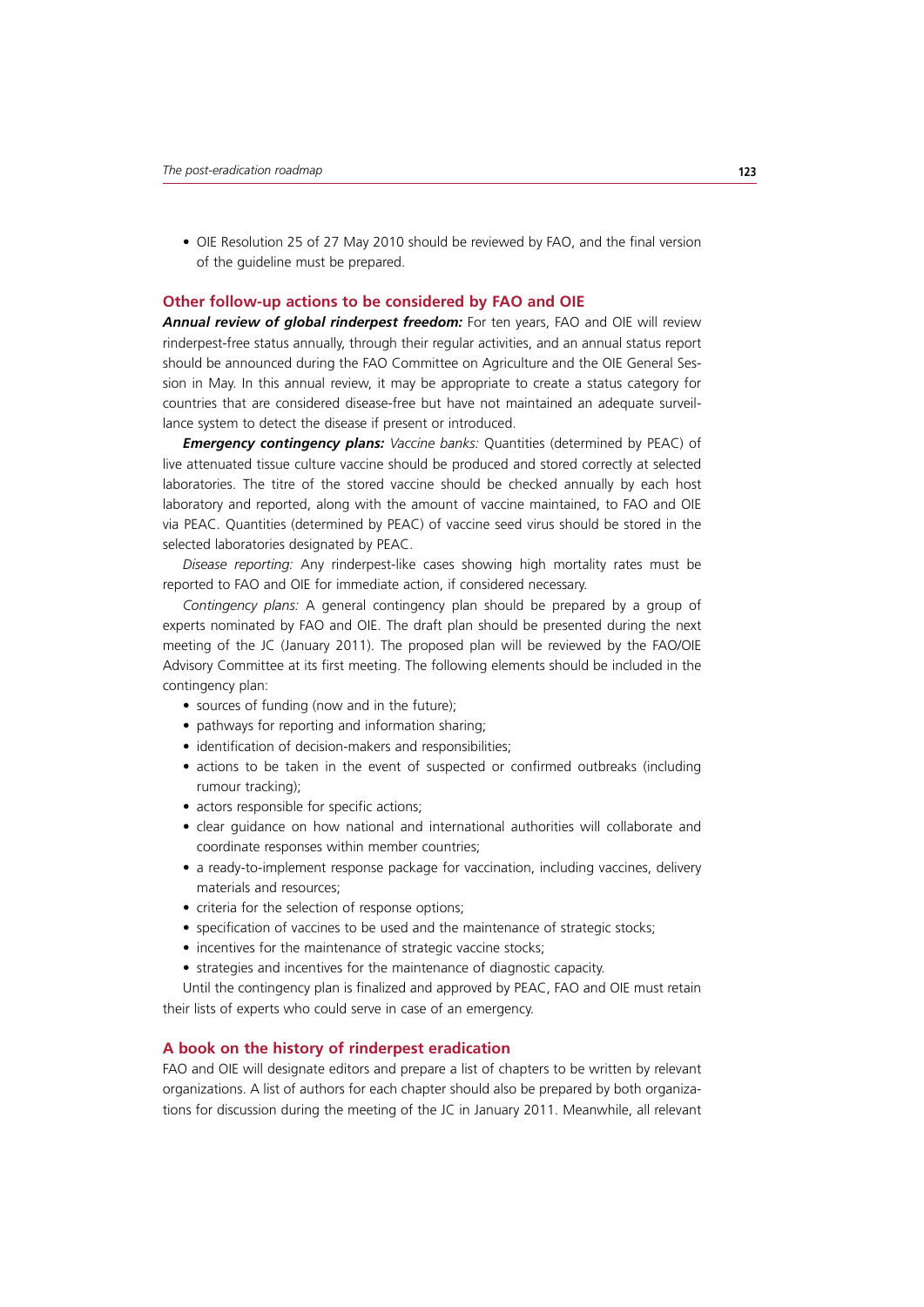scientific, operational and administrative data, including photographs, should be catalogued and retained in both FAO and OIE for future reference.

## **RINDERPEST ERADICATION AND THE BIOLOGICAL WEAPONS CONVENTION: LESSONS LEARNED**

*Richard Lennane* BWC Implementation Support Unit

*Piers Millett* UN Office for Disarmament Affairs, Geneva

#### **Rinderpest and the Biological Weapons Convention**

Rinderpest has been investigated as a biological weapon. There have been cases of preparation for the deliberate instigation of outbreaks of the disease. In addition to interrupting food supplies, such intentionally caused outbreaks were designed to damage both the economy and the socio-political stability of a target. According to the academic literature, during the twentieth century this pathogen was included in State-run biological weapons programmes undertaken by Germany, the United Kingdom, the United States of America, Canada and the Soviet Union (Millett, 2006). Such a geographically diverse and sustained history suggests that the use of rinderpest as a weapon was both feasible and desirable. It may still be.

For those interested in developing such capabilities, there have traditionally been two starting points: to isolate a pathogen directly from nature, or to order one from a culture collection. Recent advances in the biological sciences have added a third path – synthesizing an agent from its genome. The global eradication of rinderpest from nature removes one possible acquisition strategy, making it more difficult to use this agent as a weapon. However, eradicating the disease might affect the desirability of using it as a weapon. Over time, animals can become more vulnerable to the disease, and animal health infrastructure less likely to detect it. Both of these factors could increase the potential damage caused by a release in the future, and may make such a release more attractive to a potential perpetrator.

#### **Building new partnerships**

Greater potential impact from the use of rinderpest as a weapon and the shift in possible acquisition pathways will likely increase the focus on efforts to ensure that locations where the virus is retained have suitable safety and security mechanisms. It will be important to reduce the likelihood of the virus escaping accidentally or deliberately and being diverted to malign use. As a result, the security communities, including BWC, have an interest in efforts to eradicate rinderpest and in the sequestration measures that follow. They also have tools and resources that can assist, especially in making sure that remaining stocks of the virus are used safely, securely and solely for beneficial purposes. These overlaps provide important opportunities for building new partnerships between the security and animal health communities.

BWC's Implementation Support Unit (ISU) was pleased to be able to contribute to previous meetings on the eradication of rinderpest organized by FAO and OIE in 2009 and 2010. The ISU is also pleased that representatives of both FAO and OIE have been able to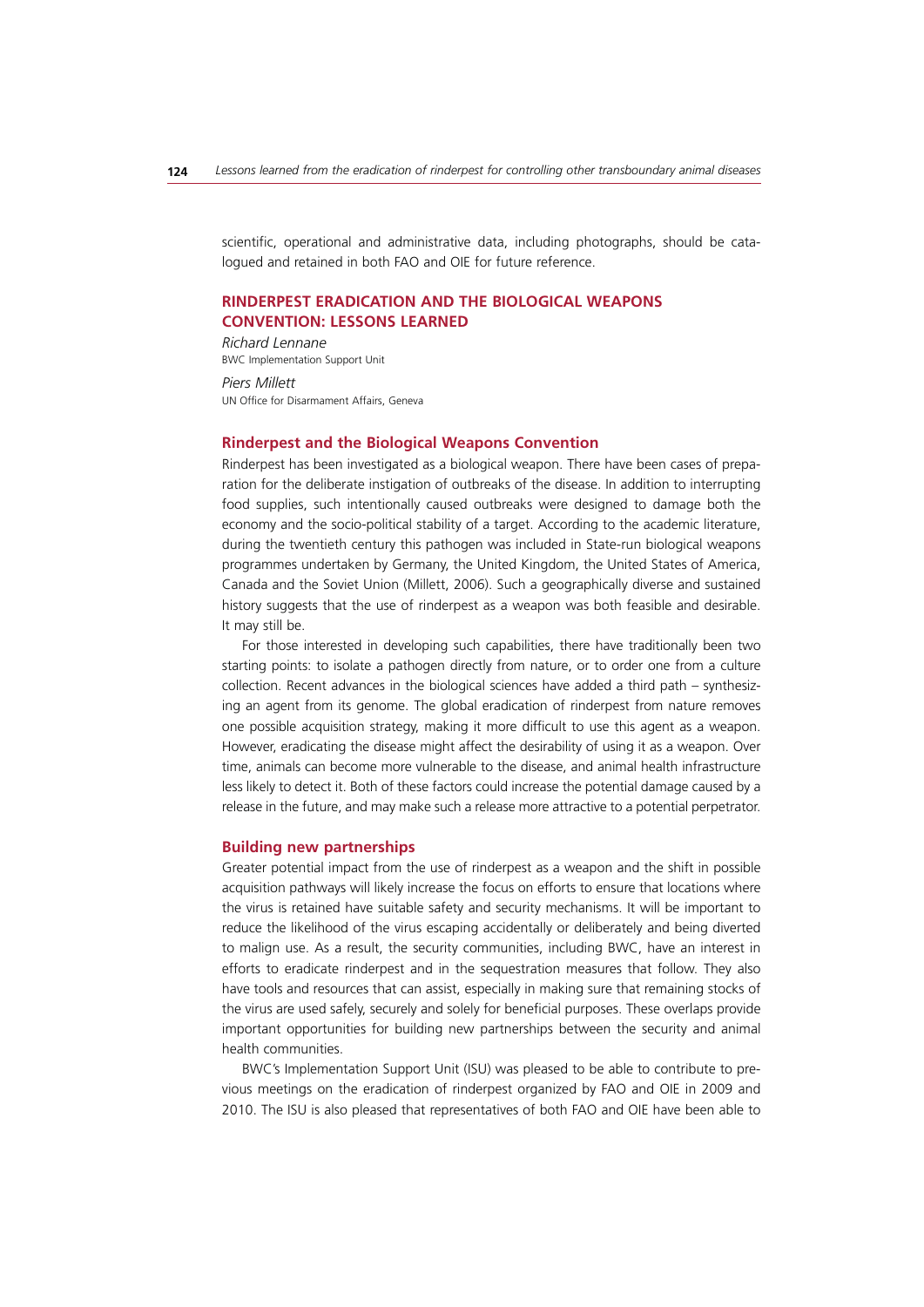contribute to its own meetings over the past few years. In particular, the ISU is looking forward to contributions to the Meeting of States Parties in December 2010, where additional information on the eradication of rinderpest may be provided to BWC States Parties. The ISU hopes that these partnerships continue to grow and that our organizations are able to work together even more closely in the future.

#### **Opportunities for collaboration**

Opportunities for collaboration extend beyond contacts among the policy-making organs of our organizations. We have two community networks, each with its own expertise, resources and geographic distribution. We also have sets of expert laboratory networks working on related but distinct issues. Quite often, different cultures and approaches become barriers to working together. Familiarity, contact and a shared project can often help to overcome such barriers. The eradication and sequestration of diseases such as rinderpest offers such an opportunity. Assistance and cooperation programmes (both under BWC and from outside) have provided training, resources and support to build laboratory biosafety and biosecurity around the globe, by bolstering laboratory capacity in some cases, and even by building tailor-made facilities. Such programmes might also do the same in relation to rinderpest. The security community can bring to the table considerable experience in aspects of stockpile management and international transfer controls, which can help to facilitate efforts to build capacity. Through its last two inter-sessional processes since 2002, BWC has developed a broad range of common understandings across a wide variety of relevant fields that might offer firm foundations for future development through collaborative efforts.

#### **Suggestions for the future**

The ISU is grateful for the opportunities offered by its involvement in the eradication of rinderpest. It would like to contribute to similar processes in the future. BWC can offer expertise, best practices, access to partners and engagement with threat reduction communities (and the resources at their disposal). The ISU would be interested in taking an active role in similar efforts in the future, engaging at an earlier stage to increase the opportunities for identifying mutually beneficial partnerships. The ISU would also like to work with the animal health community to find other areas where our interests may overlap.

In 2011, BWC will be holding its five-yearly review conference, where strategic decisions on its work for the following five years will be taken. It will be important that the animal health community is an active contributor to the discussions that will precede this meeting. There is increasing international support for using BWC as a conduit between security and health communities, to deal with disease not only in humans, but also in animals and plants. This would be a good chance to identify specific opportunities for using security resources to bolster the work of animal health, which – in turn – would leave the world a safer and more secure place.

## **Reference**

**Millett, P.** 2006. Anti-animal Biological Weapons Programs. *In* Mark Wheelis, Lajos Rózsa and Malcolm Dando, eds *Deadly cultures: biological weapons since 1945*, pp. 224–235. Cambridge, Massachusetts, USA, Harvard University Press.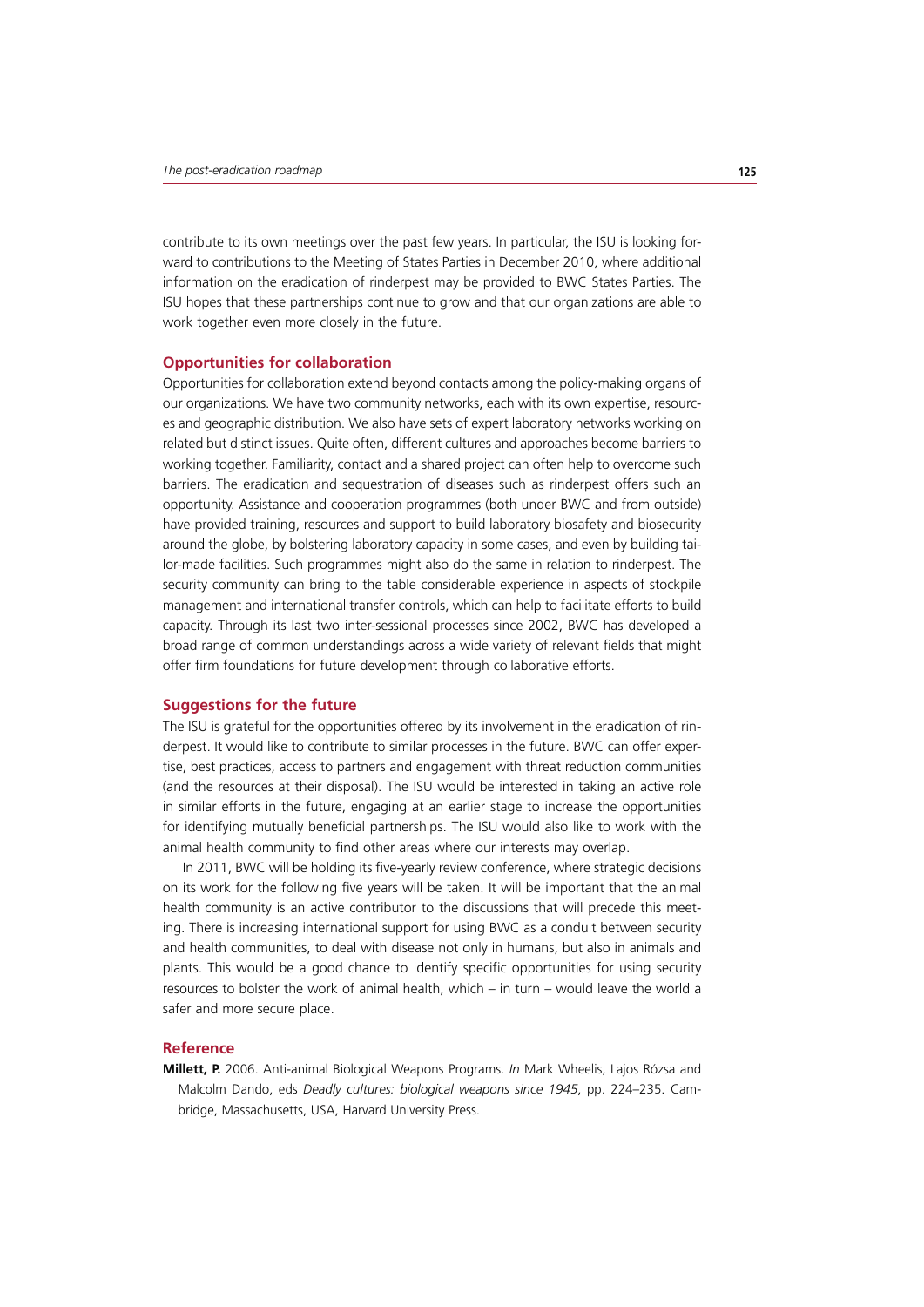#### **Discussion**

*Dr Rweyemamu* noted that the possible use of rinderpest as a biological weapon, and related matters were weighty issues. With the end of the Cold War there was no longer a need to keep the balance between East and West, but what would be an appropriate balance for selecting the laboratories that can keep and use rinderpest virus or bank vaccine? What assurances could be given to scientists who may need to work with this virus that they would be able to do so? What assurances could be expected in return? Perhaps we need to know what society needs in this regard.

*Dr Kiani* suggested that from a practical point of view it was worth considering the involvement of vaccinators in the post-eradication strategy.

*The Chair, Dr Miyagishima* urged that this was the time to look at some of these important issues practically, rather than as theory. The FAO/OIE Joint Committee should take this forward.

*Dr Wojchiechowski* noted the importance of developing a full and professional record of everything that led to the eradication of rinderpest, including all relevant papers and reports. This record should be accessible to everyone. *Dr Miyagishima,* supported this proposal and suggested that all stories of the eradication be forwarded to the GREP Secretariat. FAO had already promised a number of books and collections of papers.

*Dr Domenech* reminded the meeting that much had already been well covered and documented, and that all efforts being considered would require long-term support. It would also be important to maintain other aspects of the post-eradication strategy, which could perhaps best be done by integrating it with other disease control schemes. Considering the lessons learned, two important issues were networking and the good quality of vaccine, both of which played key roles in eradication. Another issue was the importance of the private sector; the introduction of "*mandats sanitaire*s" was an important step forward in this respect. There were several good examples where this mechanism made an important contribution to effective vaccination coverage. Any new programme considering other diseases, such as PPR, should include public-private partnerships.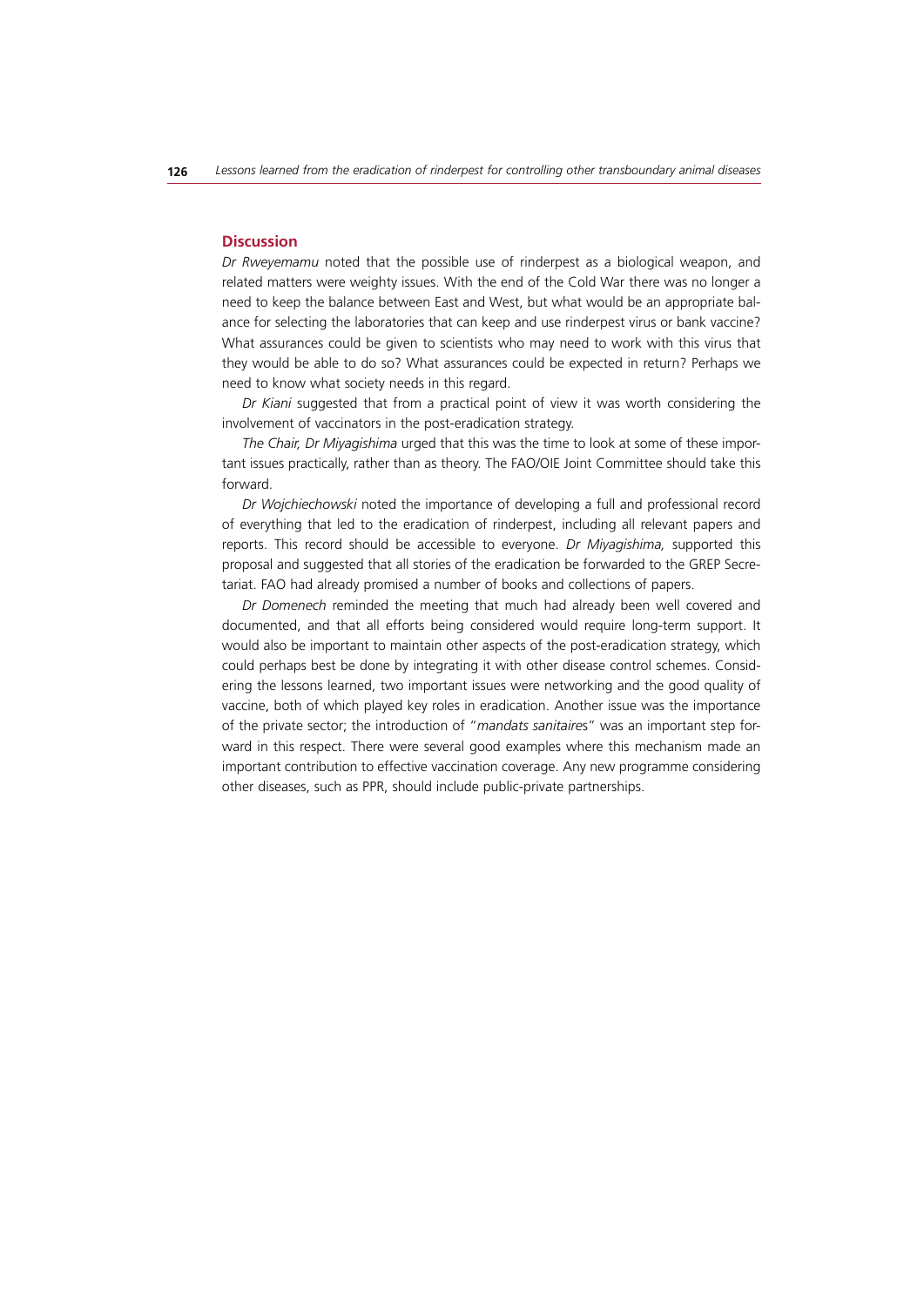## **Peste des petits ruminants**

*Chaired by Dr William P. Taylor*

## **LESSONS LEARNED FROM GREP FOR PPR, AND TOOLS FOR PPR ERADICATION**

*Peter L. Roeder* private veterinary consultant, Taurus Animal Health, United Kingdom

*Félix Njeumi* GREP Secretary

*Paul B. Rossiter* private veterinary consultant, United Kingdom

#### **Introduction**

Stimulated by the success of GREP, it has been proposed that the related virus of PPR is another candidate for global eradication. FAO funded a consultancy in 2010 to examine this issue; the report of that consultation as well as information provided by FAO (FAO, 2010) provided the backdrop to this paper. In the 1980s, the proponents of GREP acted on the understanding that rinderpest virus had certain attributes that made eradication feasible: it existed as a single serotype, so a single vaccine could stimulate immunity against all known field viruses; exposure to wild-type or vaccine viruses elicited life-long immunity; there was no carrier state; a safe, efficacious and affordable vaccine was available; and there were no known reservoirs of persistent infection other than cattle.

The same can be said of PPR virus; most of the tools needed are available, although requiring some refinement. However, we urge caution before enthusiastically espousing the cause of global PPR eradication as a goal from the outset of any coordinated action. In reality, rinderpest was eradicated only once there was an effective coordinating body and advances had been made in rinderpest epidemiology, which made it possible to focus resources on key areas. During GREP, experience and research led to an understanding of the global distribution of rinderpest and that the disease's occurrence could be explained by persistence of the virus in stable reservoirs of infection within extensive livestock systems – primarily in pastoral areas of Africa – and within vibrant livestock trading systems linked to dairy production systems in Asia. In the case of PPR, the global distribution of the disease, although expanding relentlessly, is fairly well-known, but many aspects of the disease's epidemiology are less clear. Most important, the sustained chains of transmission in endemic areas are not well understood. Research in Oman by Taylor, Busaidy and Barrett (1990) raised the possibility that PPR could be maintained within urban goat populations, with periodic epidemic extension into rural areas as populations of susceptible young stock build up, akin to the case of human measles. Alternatively, the virus could be cycling persistently in low-density but extensive rural small ruminant populations, much as rinderpest did in eastern African pastoral cattle, until recently. If the former applied, focusing vaccina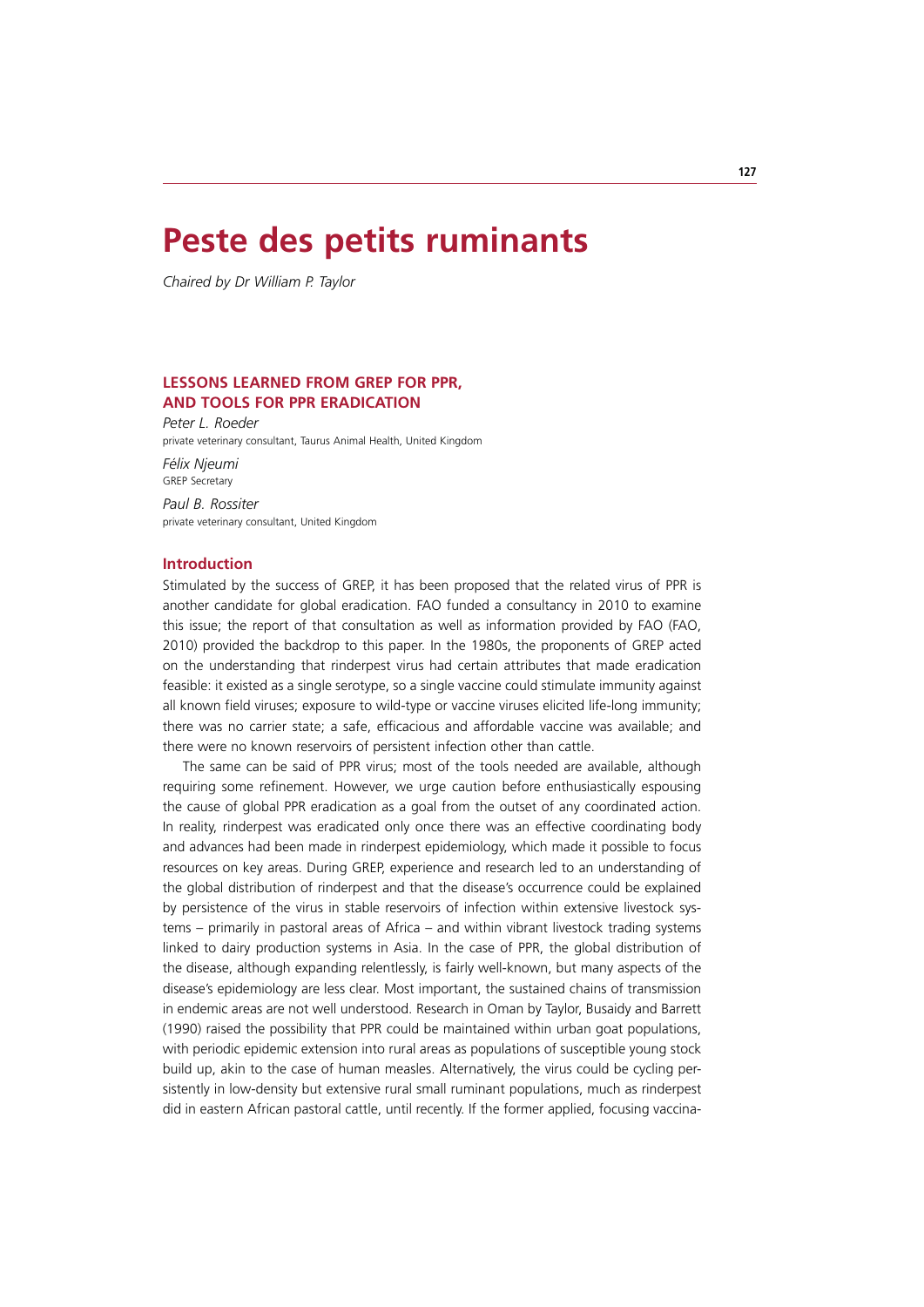tion on urban small ruminants could bring rewards in rapid disruption of virus transmission chains and reduced costs of vaccine delivery. Clearly, understanding this and other epidemiological issues, such as viral propagation rates, the decay rate of maternal antibodies and age-specific infection and case fatality rates, must be an early priority for any programme.

There are many practical issues that will need to be addressed before significant progress can be assured. The most challenging of these relate to the delivery of vaccines to small ruminants at sufficient intensity to generate herd immunity that is able to exclude introduced infection. It was difficult enough to generate such herd immunity for rinderpest, and we must take note of the fact that small ruminant numbers are far greater than those of cattle and buffaloes. Of the approximately 1 050 million sheep and goats in developing countries, 53 percent (556 million) are in Asia and 33 percent (346 million) in Africa. Table 1 gives some illustrative comparisons of large and small ruminant populations in a number of countries severely affected by rinderpest into the late twentieth century and where PPR is currently a major problem.

These very rough figures suggest that suppression of PPR would need to target more than twice the number of animals that was necessary for rinderpest control, and these figures do not take into consideration the much higher natural replacement rates of sheep and goats than cattle. To achieve effective coverage of such a population, a far more dynamic approach than that of annual, pulsed official vaccination campaigns is needed. While suppressing infection to a degree, these proved incapable of eliminating rinderpest reservoirs and are unlikely to fare any better for PPR.

However, these comments should not be taken as precluding action against PPR. It is proposed that a strategic plan for progressive control should be elaborated, building on lessons learned from GREP that relate to a mix of technical, organizational and political issues (Roeder and Rich, 2009). The technical issues relating to such matters as the formulation of a thermo-stable and marked vaccine, small size vaccine vials, rapid field diagnostic tests,

#### TABLE 1 **Large and small ruminant populations in countries that were formerly affected by rinderpest and where PPR is endemic**

| Country                           | Sheep and goats (million) | <b>Cattle and buffaloes (million)</b> |
|-----------------------------------|---------------------------|---------------------------------------|
| Pakistan                          | 81.0                      | 57.0                                  |
| Afghanistan                       | 16.0                      | 3.7                                   |
| Jordan                            | 0.81                      | 0.05                                  |
| Saudi Arabia                      | 11.9                      | 0.3                                   |
| <b>Islamic Republic of Iran</b>   | 80.0                      | 8.5                                   |
| Ethiopia                          | 47.0                      | 30.0                                  |
| Eritrea                           | 7.1                       | 2.0                                   |
| Sudan                             | 91.1                      | 39.8                                  |
| Kenya                             | 23.3                      | 14.8                                  |
| <b>Total</b>                      | 358.2                     | 156.2                                 |
| Ratio of small to large ruminants |                           | 2.3:1                                 |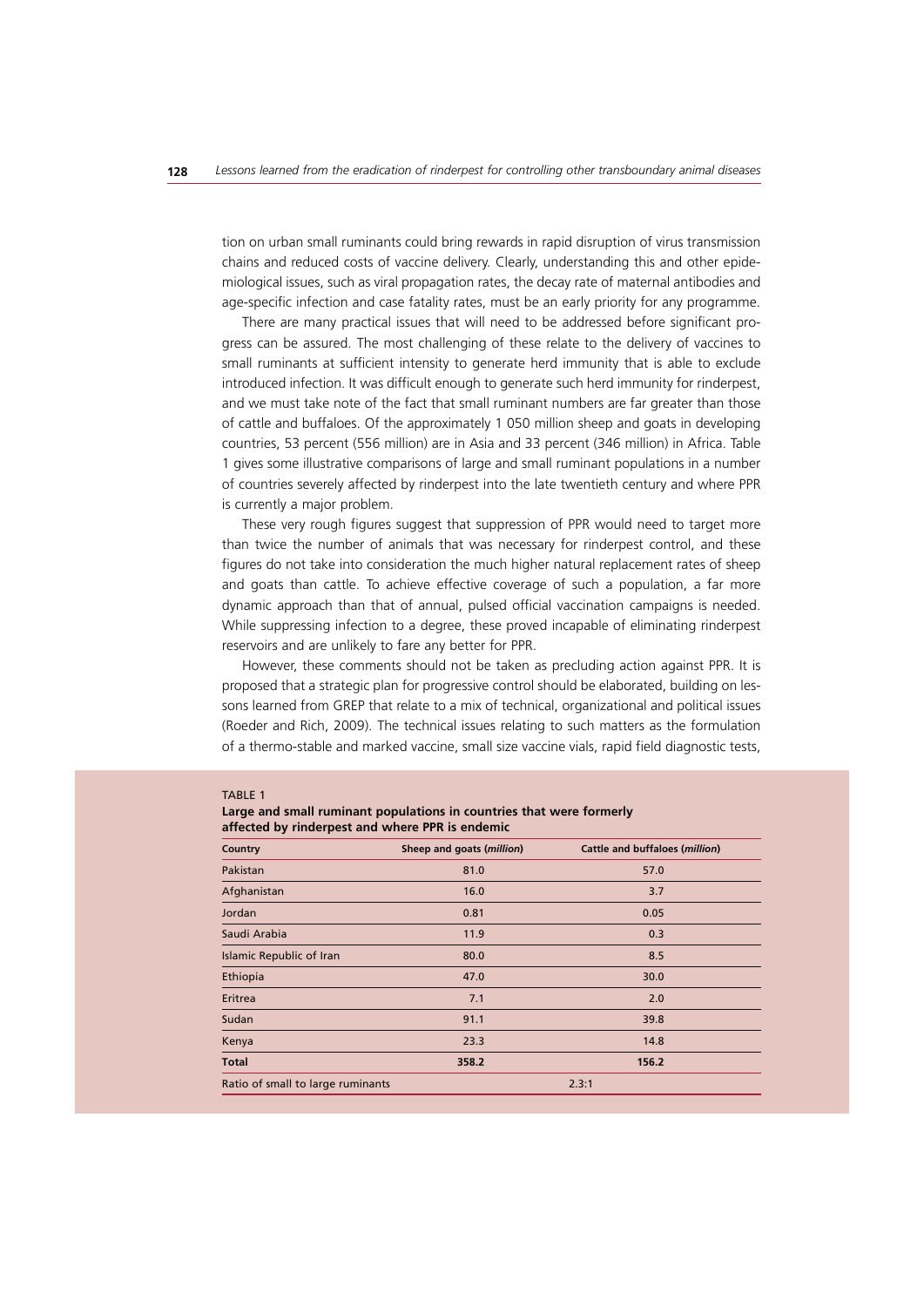improved laboratory diagnostic tests, clear epidemiological definition and socio-economic appraisals should all be relatively easy to address. The procedural and organizational issues, as well as the definition of strategic options, are likely to be the most challenging. It is essential not to think of the process as a short campaign; rather, it should be conceived as a long-term activity over at least 25 years. Initially, the concept is of systematic suppression of disease circulation through regionally coordinated programmes, leading to virus sequestration within areas of endemic virus maintenance. As with rinderpest, an epidemiologydriven and adaptively managed programme is most likely to succeed.

#### **Basic precepts**

It is unrealistic to expect that all the costs of control will necessarily be borne by countries' governments and/or the international community. Official government veterinary services need to be responsible for maintaining an enabling environment for PPR control, disease surveillance, outbreak investigation and diagnostic confirmation, emergency outbreak control actions, promotion of control options, and applied research to refine control strategies. However, vaccine delivery for progressive PPR control should be considered within the systematic provision of services, with the State encouraging private veterinary practitioners to provide such services to farmers and allowing community-based health delivery systems for small ruminants. The emphasis should be on disease avoidance through routine regular preventive vaccination as part of health management for small ruminants, rather than on the emergency control of disease outbreaks. Elements of this could be:

- vaccination against PPR, sheep and goat pox, and contagious caprine pleuropneumonia (CCPP);
- t helminth control, especially of *Haemonchus contortus* and *Dictyocaulus filarial,* through the promotion of and support for strategic anthelminthic dosing regimes;
- tick and mange control;
- attention to nutritional deficiencies, such as copper deficiency in the African Rift Valley;
- clinical services.

As was the case for rinderpest and CBPP, in some regions it will be appropriate, even highly desirable, for a programme for the progressive control of PPR to be linked to control of another disease, such as sheep and goat pox, to convince livestock owners of the value of belonging to the programme. In the minds of livestock owners, losses from diseases other than PPR could easily discredit a control programme for PPR alone.

Necessary research to be commissioned will be indicated by a gap analysis and must be pragmatic. It will include socio-economic analysis; epidemiological studies: disease transmission chains, identification of reservoirs and disease modelling, for epidemiological insights; viral behaviour and virulence determinants; diagnostic and surveillance methodology; molecular epidemiology; filter paper sampling for serology; rapid field tests; DIVA tests; and vaccines (marked, thermo-stable and recombinant).

FAO was mandated by the agriculture ministers of its member countries to take on the coordination of GREP from 1993 and provided the basic funding necessary for the GREP Secretariat to function. Hosting international fora for information exchange (e.g., FAO technical and expert consultations), providing support to individual countries, progress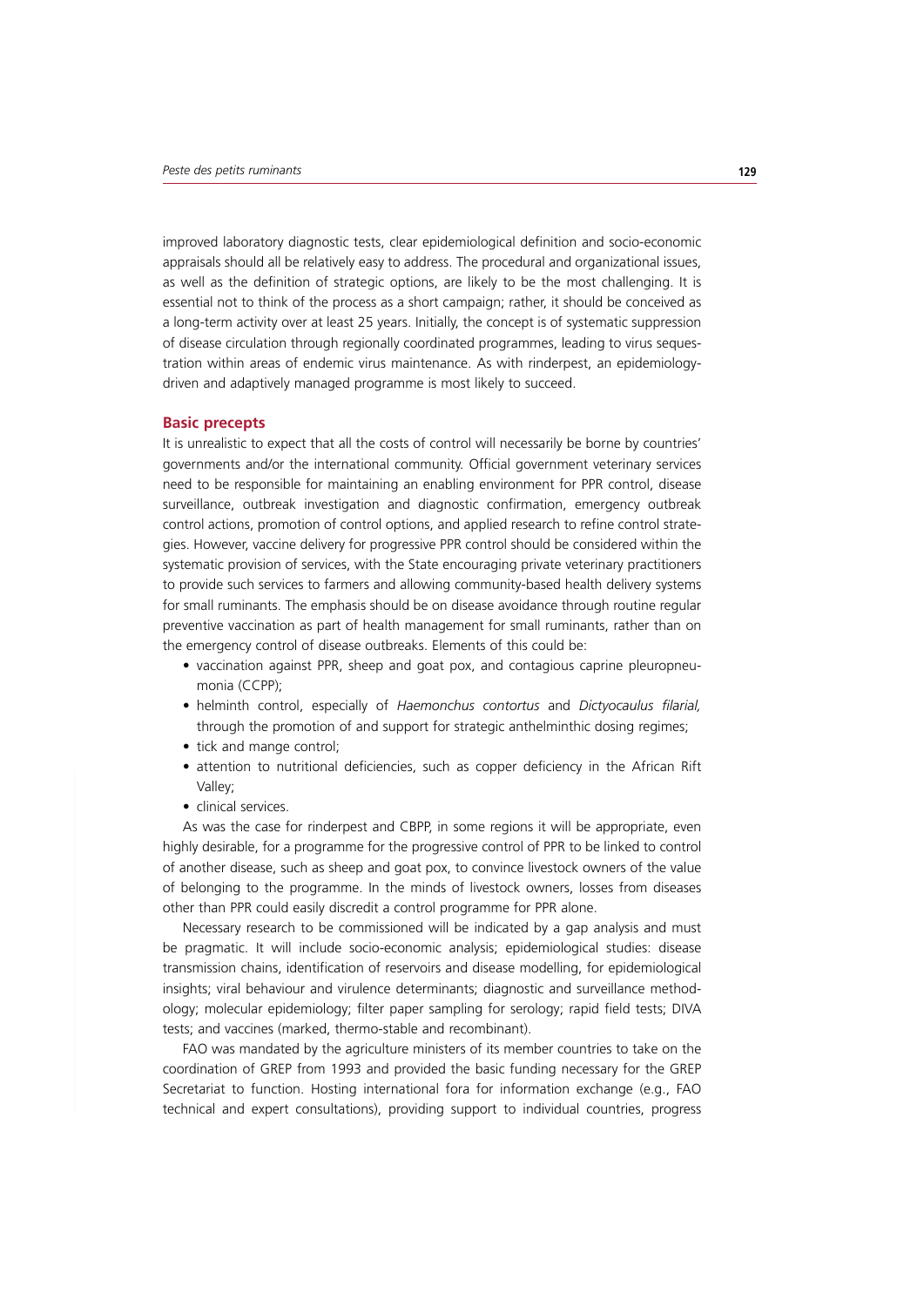monitoring and strategy development, and supporting a World Reference Laboratory for Rinderpest were particularly valuable activities. Building on earlier progress, and given the support of donors such as the European Commission, success in eradication came quickly, illustrating the value of an expert technical coordinating body. FAO, as the most – and arguably the only – appropriate institution, should again take the initiative in establishing a coordination mechanism for PPR control, with an FAO/OIE Secretariat based at FAO Headquarters, the FAO/IAEA Joint Division, FAO's decentralized offices and FAO/OIE regional animal health centres. Among its earliest actions should be to guide the conducting of a gap analysis of epidemiological understanding and tools for PPR control, to define control options, and to produce a research plan.

#### **Elements of a PPR control programme**

Much more thought needs to go into developing the concept, but a global programme can be envisaged as having three phases.

#### *Phase 1*

*Initiation of control programmes where an enabling environment exists, and preparation for more intensive control:* It will be necessary to build international support for a coordinated intervention on PPR; this will require socio-economic analysis of the impact of the disease and its control. One early activity should be to convene a global meeting of stakeholders, to garner and gauge support, explain/refine concepts, and develop a work plan based on regional priorities. The meeting needs to comprise technical experts from a broad range of stakeholders: FAO Headquarters and regional offices/animal health centres, and the FAO/IAEA Joint Division; OIE; donors such as the European Commission, USAID, DFID, SIDA and the Bill and Melinda Gates Foundation; NGOs such as FARM Africa, VSF-Belgium and GALVMed; regional organizations such as AU-IBAR, SAARC and the Global Cooperate Challenge Livestock Committee; and key countries such as India, Pakistan, Saudi Arabia, Yemen, Jordan, Ethiopia, Kenya, Mali, Egypt, Turkey and the Islamic Republic of Iran. The meeting must also identify and agree on the roles of major stakeholders and strategic linkages – the FAO/IAEA Joint Division, reference laboratories and collaborating centres, ILRI, etc.

The coordination procedure must also include the convening of regular coordination meetings: global meetings for periodically assessing progress and identifying constraints, and regional meetings for assessing progress and needs, as well as informing and sustaining political support for interventions.

Initially, only relatively crude guidelines will be available, and the lack of socio-economic data might make it difficult to persuade national funding bodies and donors of the value of a systematic approach to PPR control. However, some countries, already convinced by their experience of the disease and its impact, will wish to be involved from the start. This situation should not be a matter of concern; it is expected that the generation of socioeconomic impact data combined with reports of the advantages to be gained from systematic control will rapidly bring most countries into active engagement.

During this first phase it is necessary to initiate a number of activities to prepare for progressive control: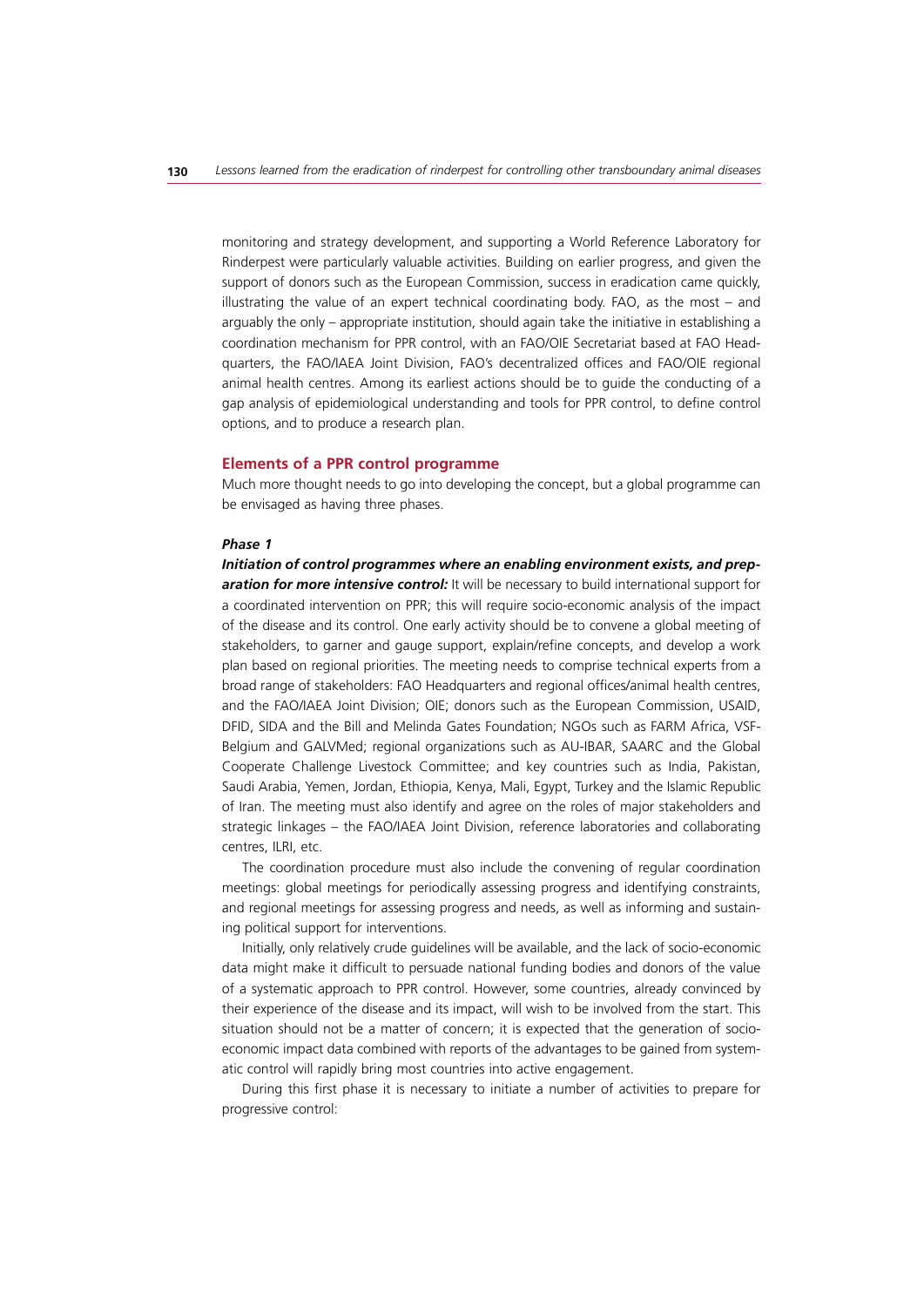- Develop guidelines for a strategic and systematic approach to PPR control, and plan implementation using a holistic approach to vaccine delivery; produce socio-economic data; and build awareness, expertise and commitment. Among other issues, early decisions will be needed on:
	- an appropriate regionalization strategy, matching ecological considerations with regional economic groupings, such as the Near East (Jordan, Lebanon, the Syrian Arab Republic and Iraq), the Arabian Peninsula (Saudi Arabia, Yemen, Oman, Kuwait, Bahrain and Qatar) and Central Asia (Kazakhstan, Kyrgyzstan, Tajikistan, Turkmenistan, Uzbekistan and the Islamic Republic of Iran);
	- a pathway for accreditation of PPR freedom and, later, the eventual declaration of PPR eradication (if this becomes the intention).
- Develop supporting manuals that include:
	- clinical recognition and epidemiology;
	- performance of laboratory tests;
	- vaccine production and quality control standards;
	- field control.
- Ensure ongoing applied research.
- Organize diagnostic networks through the FAO/IAEA Joint Division, working with FAO/OIE reference laboratories and collaborating centres; establish and oversee working groups on:
	- research needs (gap analysis) and progress;
	- epidemiological needs (gap analysis) and progress;
	- control strategy and progress;
	- practical issues associated with key trade routes: India, Nepal, Bangladesh, China; the Sudan, Eritrea, Ethiopia, Kenya, Somalia, Yemen, Oman, Saudi Arabia; etc.

#### *Phase 2*

*Systematic suppression of disease circulation and sequestration within areas of endemic virus maintenance:* The process of developing the tools for effective disease control will be continued, and the increased understanding and experience gained will then be used to develop and implement regional plans for progressive control. In particular, a more focused approach to eliminating PPR will be followed, leading – in time – to areawide clearance of infection.

## *Phase 3*

*An eventual eradication phase:* Once the disease is largely contained within a relatively small number of persistent reservoirs, the coordinating body will, at the appropriate time and based on an analysis of progress, convene a global meeting to consider if there is scope for considering PPR as a target for global eradication. At this stage, the funding of campaign-type interventions to bring about the rapid demise of PPR could be considered a public good.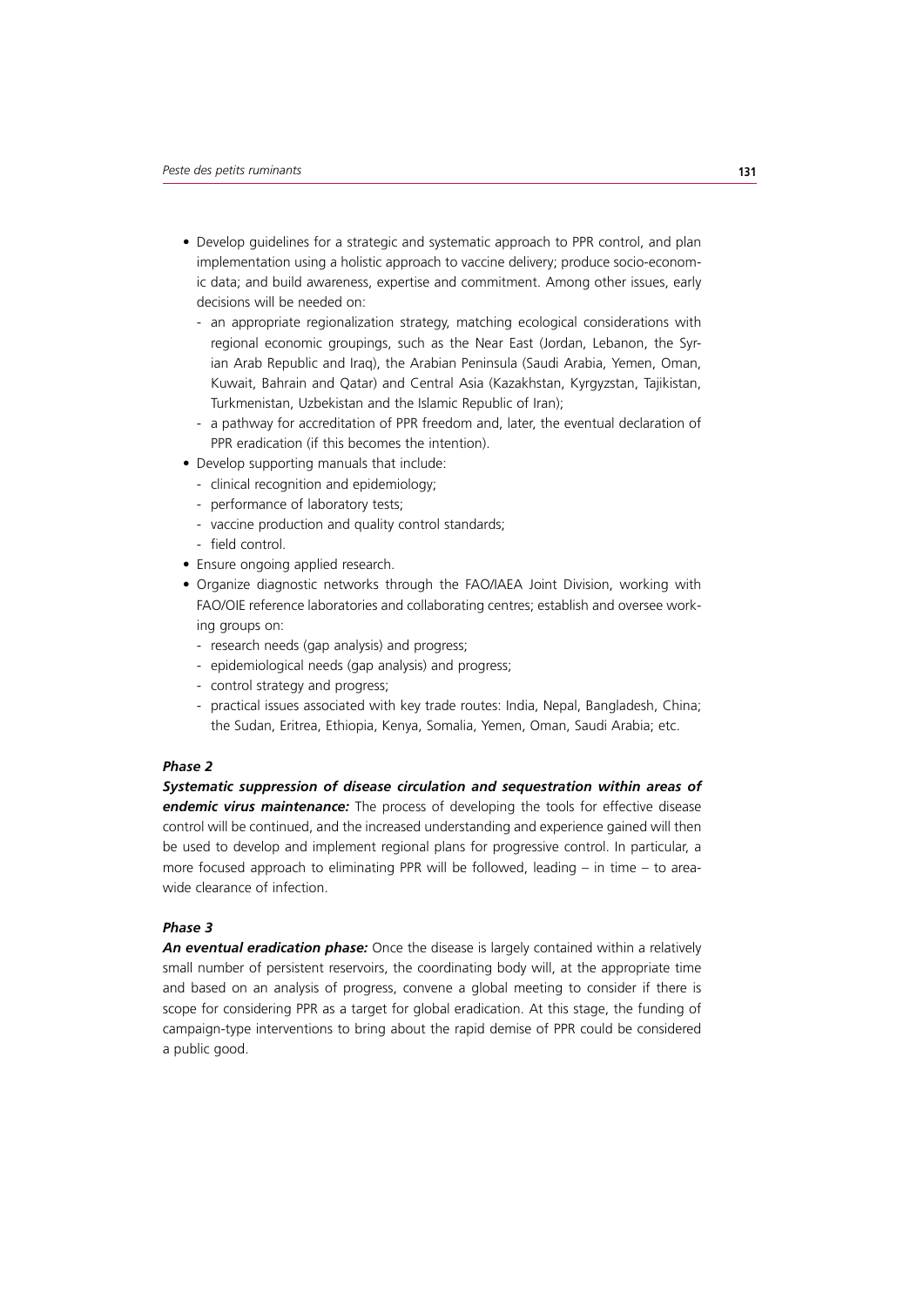#### **References**

- **FAO.** 2010. *Peste des petits ruminants (PPR) control strategy formulation.* Consultancy report with preliminary FAO comments (OSRO/SOM/906/CHA & OSRO/SOM/909/CHA). Rome, FAO AGAH.
- **Roeder, P.L. & Rich, M.** 2009. *The global effort to eradicate rinderpest.* IFPRI Discussion Paper No. 00923. Washington, DC, IFPRI. pp. 70.
- **Taylor, W. P., Al Busaidy, S. & Barrett, T.** 1990. The epidemiology of peste des petits ruminants in the Sultanate of Oman. *Vet. Microbiol*., 22: 341–352.

## **POTENTIAL IMPLICATIONS OF RINDERPEST ERADICATION FOR PESTE DES PETITS RUMINANTS**

*Geneviève Libeau*

Control of Epizootic and Emerging Animal Disease, CIRAD

#### **Introduction**

PPR is an increasingly important viral disease of livestock that predominantly infects small ruminants. It is now maintained in enzootic transmission in a large belt across Africa, the Near East and Asia, putting 1 billion small ruminants at risk annually. Sheep and goats widely distributed in the world have been shown to play a major role in rural economics, as they can be managed under many production systems and represent the principal source of income for many poor families.

PPR is a febrile illness that in severe cases causes mucopurulent ocular and nasal discharges, harsh erosion of the mucosa and, in fatal infections, death caused by bronchopneumonia or acute diarrhoea and severe dehydration. The virus is highly contagious and easily transmitted by direct contact between the secretions and excretions of infected and healthy animals. Symptoms are often confused with and exacerbated by secondary infections, making PPR a difficult disease to characterize, diagnose and treat.

#### **Recent developments**

There are convincing observations and reports showing the ability of PPRV to cross the species barrier. Indeed, PPRV can infect animal species other than small ruminants, and dromedaries and cattle with PPRV have been identified in pathological samples. However, the difference between dromedaries and cattle is that, while infection in the latter is subclinical, in dromedaries, a respiratory syndrome is the prominent characteristic of the disease, similar to first reports in Ethiopia in 1995/1996 (Roger *et al.,* 2001).

Since the late 1970s, sub-Saharan Africa, then the Near East and Asia, increasingly experienced severe epidemics. The process of expansion into new, uninfected territories continued and, particularly from 2005 to 2010, a dramatic ecological expansion of the disease occurred. In Africa, PPR moved towards the southeast, crossed the equator and affected a belt of countries from the Gabon to Somalia, the most recent being the United Republic of Tanzania in 2008. Another noticeable event during 2008 was the incursion of PPR into Morocco.

The current global extension of PPR may be a consequence of rinderpest control and eradication. Indeed, a striking parallel can be made between the progress of PPR in the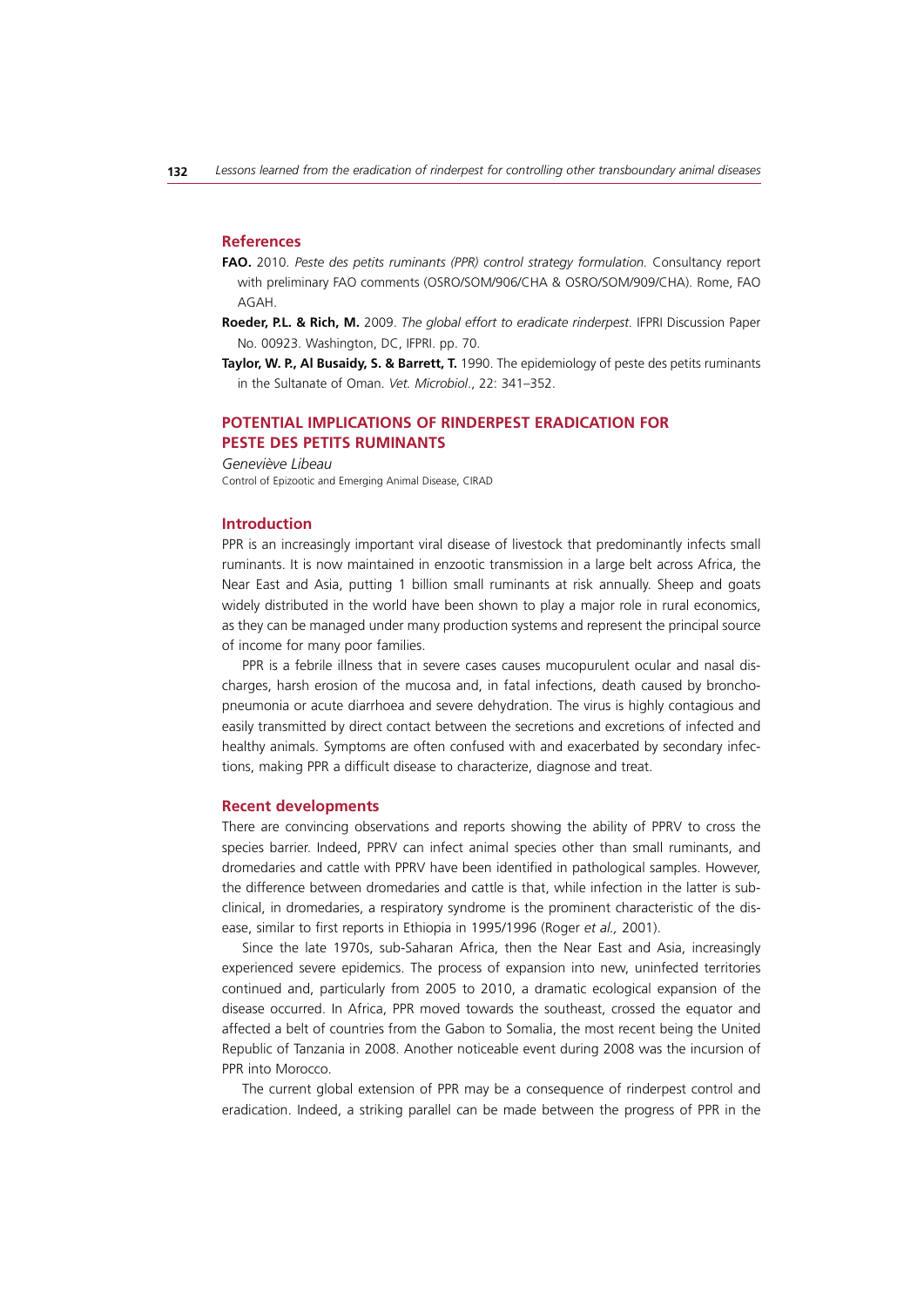world and the progress of GREP. When RPV was endemic in Africa, Asia and the Near East, many small ruminants were probably infected sub-clinically and protected against both diseases as a result of cross-reacting immunity. With the eradication of rinderpest, this cross-immunity no longer exists, putting small ruminants at risk of PPR. Emergence is also favoured by the increase in the small ruminant population in general, owing to the sharp increase in the human population and the growing demand for red meat.

In addition, it is noted that expansion of PPR is linked to change in the current distribution of the genotypes of the virus. Molecular epidemiology has genetically divided PPR virus into four lineages: three historically settled in Africa, and one – lineage IV – confined to Asia. However, recent material submitted to the world reference laboratories at IAH Pirbright (United Kingdom) and CIRAD indicates that the disease's expansion across the world is linked to incursions of foreign genotypes into historically defined areas, for example, lineage IV into Africa. Data collected over the last decade illustrate the wide incursion of lineage IV from the Near East into the Sudan and neighbouring countries, including the Central African Republic and Cameroon. The same lineage was found in Morocco in 2008. Thus, in less than two decades, Asiatic lineage IV was shown to leave its "birthplace" to occupy a core region of the African continent stretching from the Red Sea through to the Gulf of Guinea and the Mediterranean Sea. Simultaneously, the distribution and prevalence of indigenous lineage III has dramatically reduced in the Sudan.

Of importance is the discovery in the Sudan of lineage IV causing high mortality in dromedaries, while outbreaks in small ruminants are more common. This confirms the importance of PPR in dromedaries in the Horn of Africa, with mortalities reported on several occasions in eastern Sudan (2004) northern Sudan (2005) and the Blue Nile area (2007). It is important to note that phylogenetically identical virus was also recovered from sick sheep and goats in a large zone encompassing camel-grazing areas. Unlike those in dromedaries, PPR outbreaks in cattle have not been linked to mortality. It would seem that young cattle are more receptive to PPRV, but persistent cycles of infection are not established, and the species seems to have suffered no epidemiological impact.

With rinderpest eradicated, it could be hypothesized that cattle may be at risk if the virus adapts to transmission within this species in the near future. However, this hypothesis can be largely ruled out by considering molecular clock predictions based on the evolutionary rate of negative stranded viruses (about  $6.0 \times 10^4$  mutations/site/year). These can be used to determine the time needed for a virus to emerge in another species and adapt to its new host. The example published (Furuse, Suzuki and Oshitani, 2010) is that of measles virus, which emerged from RPV. This did not occur at the time of cattle's domestication, when cattle and humans began to live in close proximity, but it is estimated to have occurred perhaps as late as the eleventh or twelfth centuries. This finding is unexpected because measles virus was previously considered to have evolved in the prehistoric age. Therefore, if the time needed for a morbillivirus to adapt and emerge in another species is more than 9 000 years, it is unlikely that PPRV will adapt rapidly to cattle in the near future.

#### **Conclusion**

There is evidence that the eradication of rinderpest has brought PPR into the limelight, that populations of the most economically vulnerable people are implicated, and that small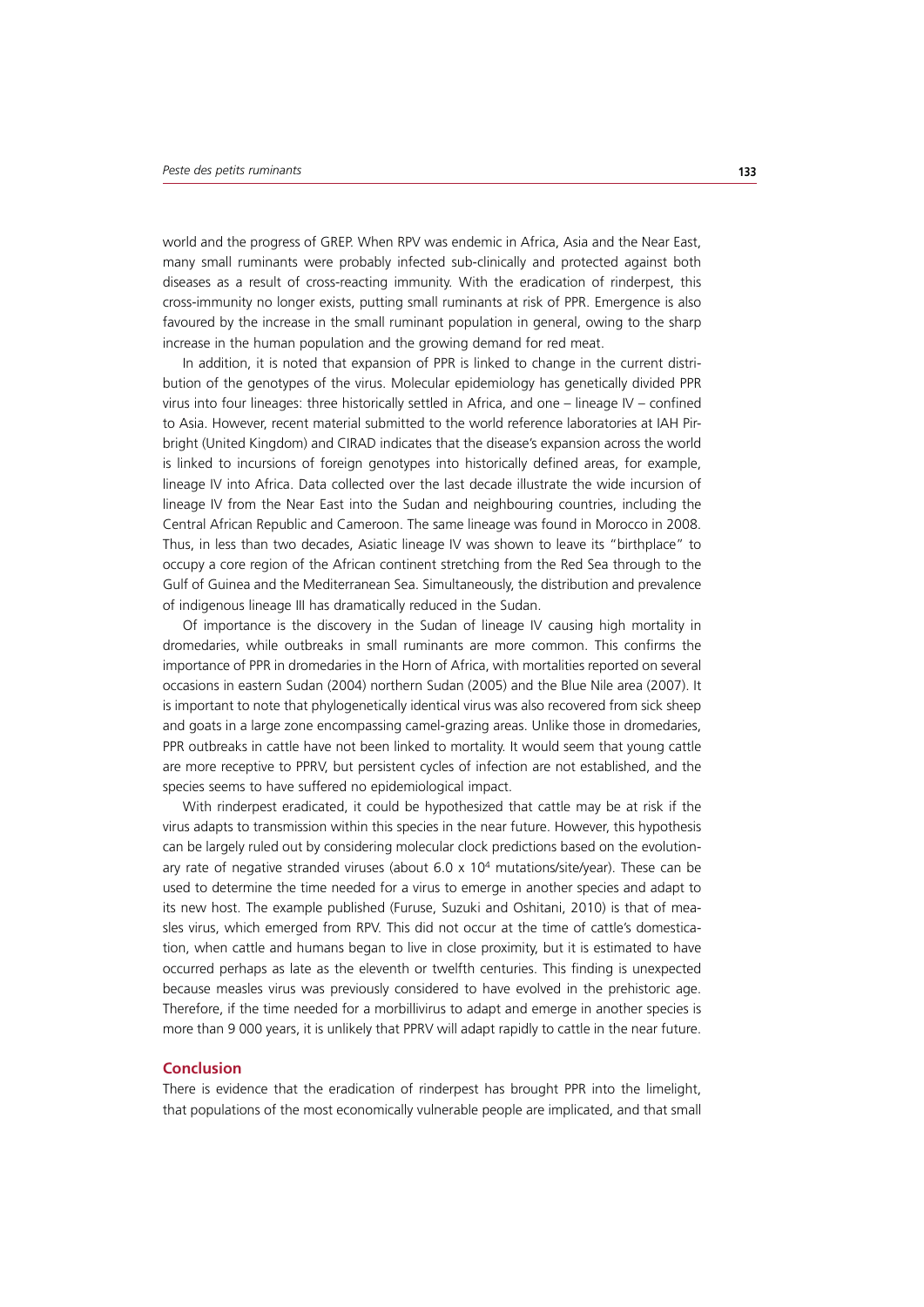farmers in arid and semi-arid areas may herd together several species receptive to PPR, particularly small ruminants and dromedaries. Regarding this last point, work is needed to evaluate the roles of the different species implicated in PPR's epidemiology and to test the consequences of control programmes, especially partial or total vaccination. It will be important to evaluate the need to include dromedaries in vaccination campaigns. The lessons learned from GREP, and the availability of tools already adapted to PPR allow the development of control strategies that enhance the prospect of PPR eradication.

#### **References**

- **Furuse, Y., Suzuki, A. & Oshitani, H.** 2010. Origin of measles virus: divergence from rinderpest virus between the 11th and 12th centuries. *Virol. J.*, 7: 52.
- **Roger, F., Guebre, Y.M., Libeau, G., Diallo, A., Yigezu, L.M. & Yilma, T.** 2001. Detection of antibodies of rinderpest and peste des petits ruminants viruses (Paramyxoviridae, Morbillivirus) during a new epizootic disease in Ethiopian camels (*Camelus dromedarius*). *Rev. de Med. Vet.,* 152: 265–268.

## **CONTROL AND ERADICATION OF PESTE DES PETITS RUMINANTS IN NIGERIA**

*Timothy U. Obi* Department of Veterinary Medicine, University of Ibadan, Nigeria

## **Introduction**

PPR is a severe, fast-spreading disease of domesticated and some wild small ruminants. It is characterized by sudden onset of depression, fever, ocular-nasal discharges, stomatitis, pneumonia, diarrhoea and death. The disease was first reported in Côte d'Ivoire in 1942 and, because it resembled rinderpest (*peste bovine,* cattle plague), was given the name "peste des petits ruminants" (small ruminant plague). In subsequent years, the disease came to be recognized in Benin, Senegal, Nigeria, Ghana and eventually throughout sub-Saharan west and central Africa. The disease has subsequently been confirmed in a number of other African countries, including Ethiopia, the Sudan, Egypt and the Central African Republic, as well as many in the Near East and central and south Asia.

Serological studies in both northern and southern Nigeria showed infection rates of 53 percent in goats and 43 percent in sheep. These figures suggest that PPRV infection is more widespread than overt disease in the country. Although the precise socio-economic impact of PPR in Nigeria has not been quantified, the ease with which it spreads and its morbidity and mortality patterns indicate that the disease causes very significant production losses, constitutes a threat to food security, and mitigates against income generation for the rural poor, including women heads of households and widows.

#### **The situation regarding PPR control in Nigeria**

Most staff of both state and federal animal health services are sufficiently familiar with the clinical and pathological features of PPR to ensure that early diagnosis of any outbreak should not pose a major problem. The clinico-pathological features and diagnosis of PPR are adequately covered in veterinary undergraduate curricula and in continuing education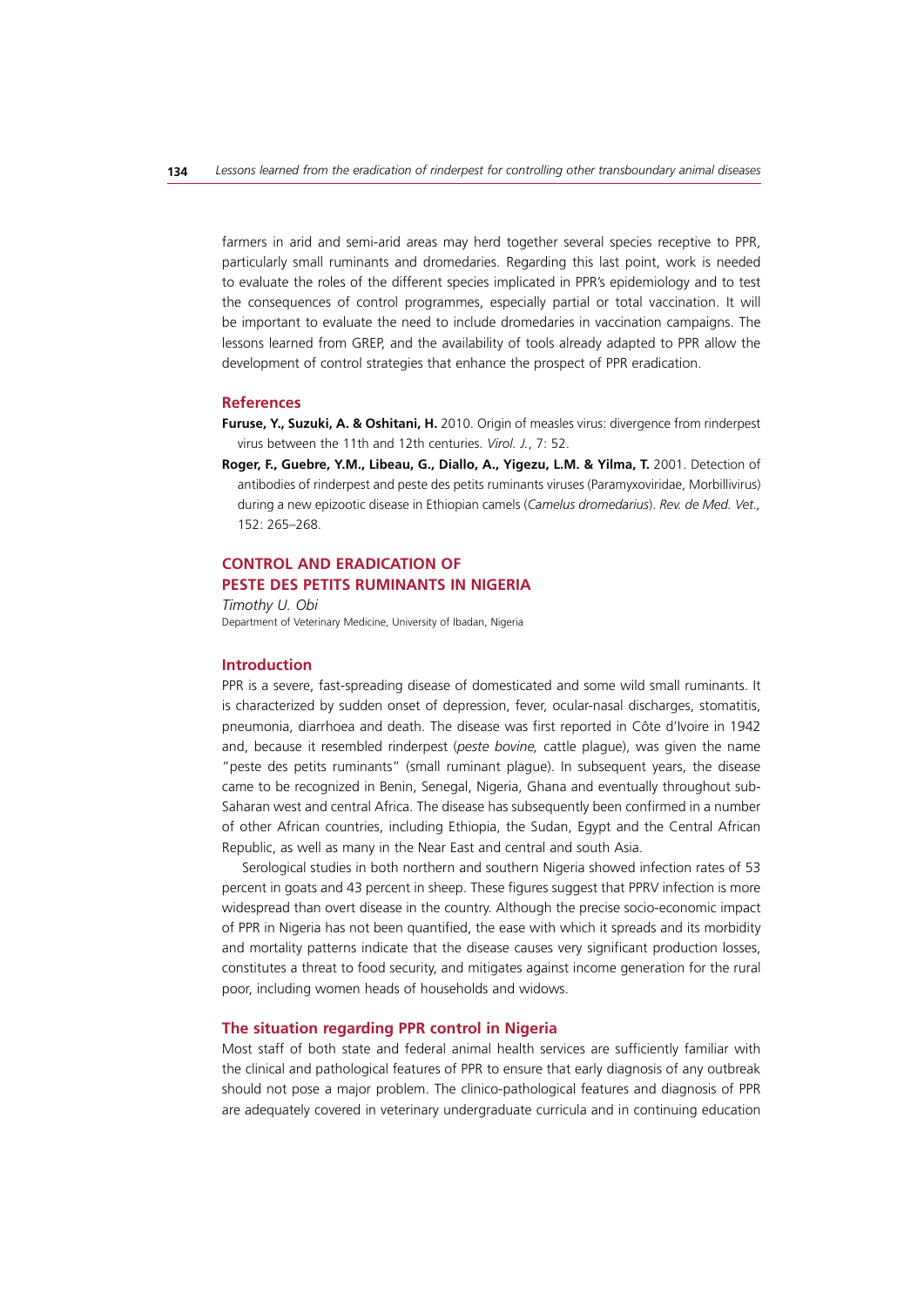programmes and special training workshops to update older veterinarians and to familiarize those trained abroad with the essential features of major TADs, including PPR, and appropriate control measures.

A good national animal disease surveillance and information system is essential for successful control of PPR. In Nigeria, two complementary programmes –PACE and the National Special Programme for Food Security (NSPFS) – established a National Network for Animal Disease Surveillance and Early Warning and strengthened zonal and state epidemiological units, which involve clusters of the country's states. The programmes also increased the national laboratories' capacity for animal disease diagnosis and provided strong linkages to regional and world reference laboratories for PPR, as well as the capacity for PPR vaccine production, storage, quality control and speedy distribution when needed. Under PACE and the NFPFS, workshops on TADs, including PPR, were carried out for livestock farmers and expanded to involve private veterinarians, veterinary auxiliaries and CAHWs.

A number of epidemiological and other factors have positive or negative impacts on the strategies to be adopted and the ease of control and/or eradication of PPR. For example, all PPRV isolates are antigenically homologous, there is solid immunity following infection or disease, and there is no carrier status following infection and recovery from the disease. The virus is labile and susceptible to environmental conditions, so formites are unlikely to be important means of transmission except, perhaps, for a short period after being contaminated. In Nigeria, sheep and goats are the natural hosts of the virus, and although the role of wildlife in the transmission and perpetuation of PPR has not been quantified and verified, wildlife would seem to be unimportant when the disease is controlled in domestic small ruminants. Epidemiological surveillance of PPR in wildlife is desirable and would become imperative when considering an eradication phase for PPR.

Both antibody and antigen detection tests that are simple, specific and sensitive are available. Heat-stable vaccines are available and should eventually be in small-dose ampoules that can be administered by livestock farmers and CAHWs. However, animal movement control is very difficult to implement, given the prevalent informal transboundary grazing of and trading in livestock by farmers and owners.

#### **Strategy for progressive control and eradication**

It is my opinion that progressive control of PPR in Nigeria should consist of comprehensive and sustained mass vaccination of sheep and goats of all ages for three years, followed by continued vaccination of only young kids and lambs at about five to six months of age. In the face of any outbreak during this period, ring vaccination should be carried out, accompanied by the safe disposal of carcasses, and decontamination. To reduce contagion, attempts should be made to enlist the cooperation of owners of affected animals, to restrict the movement of small ruminants and discourage the selling of sick animals and the redistribution of in-contact animals to relations and friends. For smallholder village flocks, CAHWs and small ruminant owners should be involved in vaccinations. Vaccination should be carried out by animal disease surveillance agents and animal health service providers, as established under PACE and the NSPFS – livestock farmers and trained community vaccinators. To ensure optimum results, vaccinators should be selected from the people who raise small ruminants, such as those currently benefiting from the small ruminant aspect of the NSPFS, including women.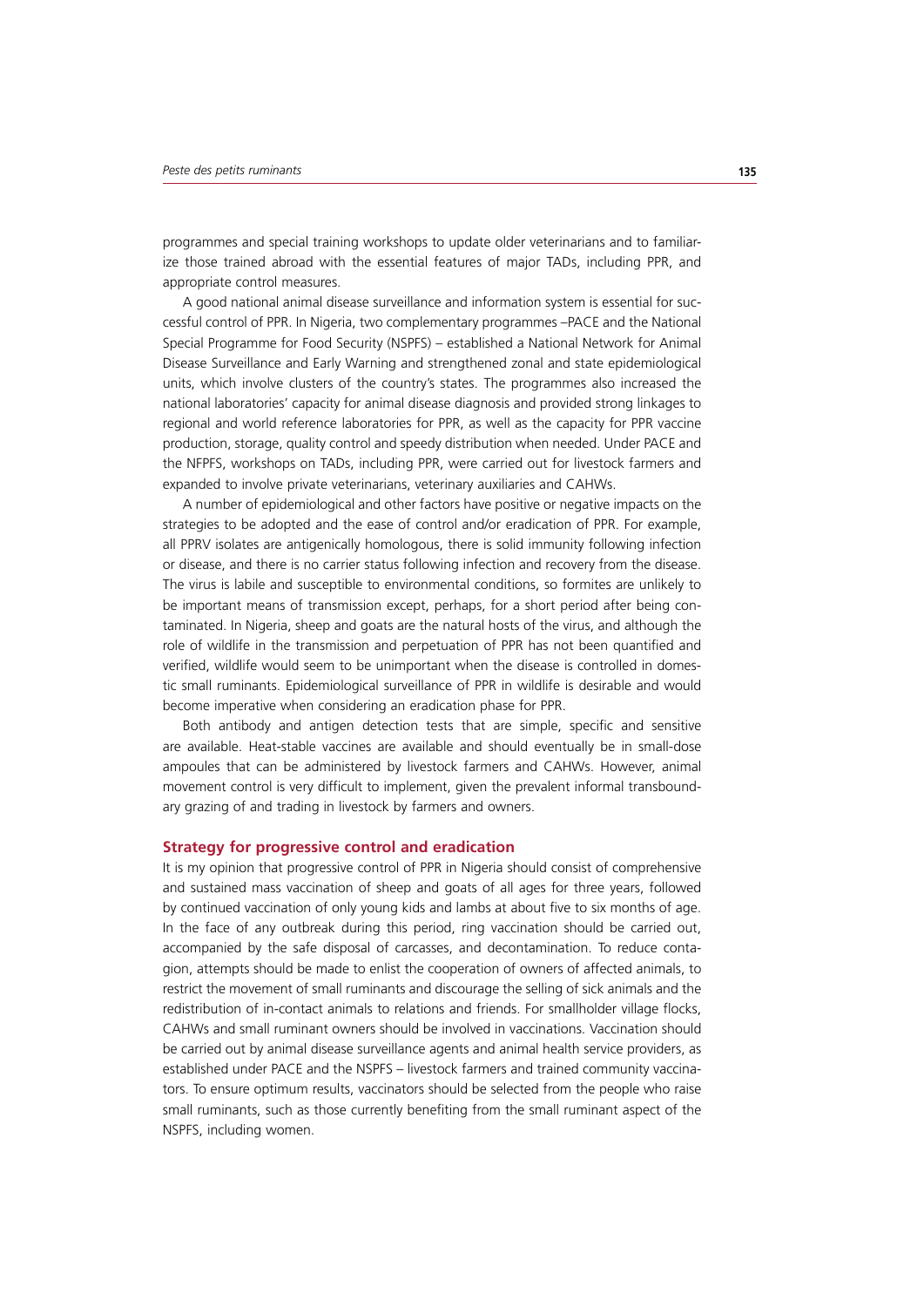*Vaccination imperatives:* It is preferable to use homologous, heat-stable PPR vaccine, and this should be produced in small-dose ampoules by the National Veterinary Research Institute at Vom. Currently, it is anticipated that the vaccines will be produced in 20-dose ampoules and cost about 20 naira (NGN) per dose. Well-planned public awareness programmes for livestock owners and the general public would assure farmers' confidence in the control measures.

The cost of PPR vaccination should be shared between the Federal Government and the livestock farmers/owners and built into ongoing efforts to privatize veterinary practice. Farmers would be expected to pay for the vaccines. In most cases, farmers place higher value on vaccines if they have to pay for them, at the full price or with a subsidy, and the funds realized should be used to ensure sustainability. As a single inoculation of the vaccine is expected to produce solid and life-long immunity, the benefit of vaccination is likely to become apparent to farmers as early as the second year of the programme. In addition, as the CAHWs, community inoculators, animal disease surveillance agents, animal health services providers and private veterinarians would also be involved in other animal health services, such as active disease surveillance of other TADs and internal, and external parasite control, the government may wish to share the labour and other professional costs with the farmers (Njeumi, personal communication). This would help to sustain private veterinary practice.

One foreseen problem is the identification of vaccinated sheep and goats. Livestock vaccination cards, which should be endorsed by vaccinators, could be provided to animal owners. Livestock farmers' production of such cards could then be used to attract a subsidy for vaccine cost in subsequent interventions.

Vaccination campaigns should commence one to two months before the expected period for the highest occurrence of PPR outbreaks, and vaccination of animals showing clinical signs of PPR should be avoided. To the extent possible, vaccinations should not interfere with the primary occupation of livestock owners, such as trading or crop farming. Maximum use should be made of school holiday periods, when children are more likely to be available to help, as their youthful curiosity and interest in watching vaccinations could assist in spreading the message through the community.

Sero-monitoring and active disease surveillance should be carried out during the third and fifth years of the vaccination campaign. If the results of PPR surveillance indicate very low levels of disease, if the national early warning and early reaction capabilities have become more efficient, and if adequate funds are available and the threat of reintroduction from neighbouring countries has become minimal, the country may review PPR control and adopt a different option. Despite mass vaccination campaigns for the progressive control of PPR, an outbreak of the disease should be regarded as a TAD emergency.

**Overall policy for PPR control in Nigeria:** Given the evidence of widespread PPR infection in Nigeria, the difficulties with quarantine and animal movement control, the constant risk of repetitive introduction of the disease from neighbouring countries, and the need for further enhancement of Nigeria's early warning, early reaction and laboratory diagnostic capacity and capability, the overall policy for PPR control in Nigeria should be:

• mass vaccination of sheep and goats using heat-stable homologous PPR vaccine for three years, and thereafter annual vaccination of only lambs and kids of five to six months of age;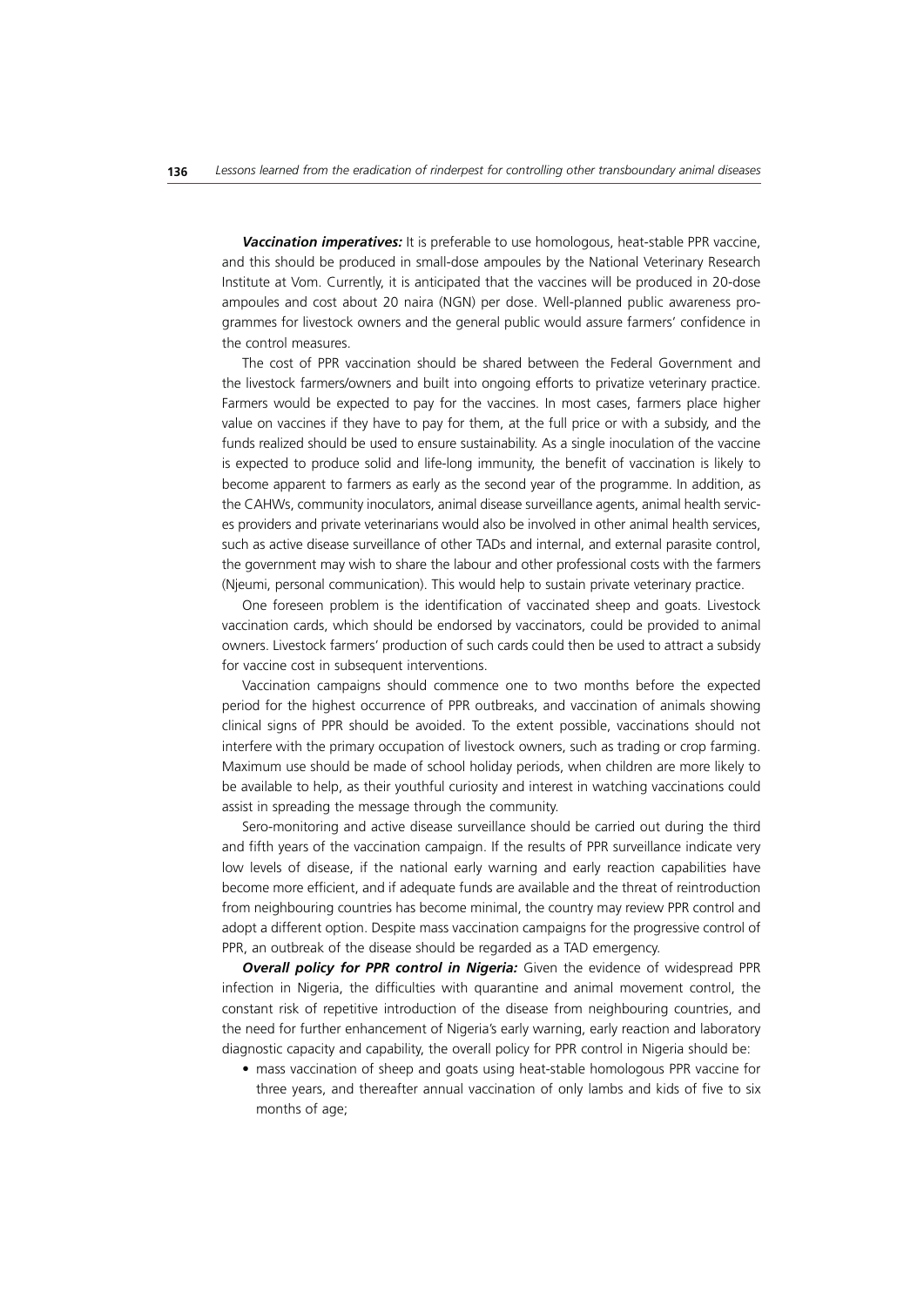- sero-monitoring of PPR vaccination during the third and fifth years of the vaccination campaign;
- animal movement restrictions, safe disposal of carcasses, decontamination and ring vaccination in the event of PPR;
- review of the status of PPR and the strategy for its control in Nigeria after five years.

# **PESTE DES PETITS RUMINANTS IN INDIA: APPROACHES TO CONTROL AND ERADICATION**

#### *Malleshappa Rajasekhar*

former Director, Rinderpest ELISA Laboratory, National Project on Rinderpest Eradication, Government of India

#### **The epidemiology of PPR in India: considerations**

To survive, PPRV requires a constant supply of susceptible hosts, and India has a very large supply. The country has the world's second and third largest populations of goats (124 million) and sheep (61 million), respectively. In addition, the rapid population turnover of small ruminants depletes the immune animals and adds susceptible ones to the population, making it congenial to the virus's survival.

Although there is retrospective evidence that PPR may have been present in India for more than 60 years (Taylor *et al.,* 2002), it was first detected in Tamil Nadu in 1987, in Andra Pradesh in 1989, and throughout the country in the 1990s. It has affected most of India's 29 states and is "guesstimated" to have killed up to 50 percent of the country's sheep and goats in the intervening period. The epidemiology of the disease has been little studied and is poorly understood in most states. There is some evidence of low contagiousness, which may aid virus persistence. Fortunately, vaccine has been available and widely used for the past ten years, and the incidence of the disease appears to have stabilized and may even be reducing. Disease reports suggest that disease is more apparent in very young stock, possibly because the virus is restricted to this age group, with older animals having increasing immunity. There is a need for a national control policy for PPR, and an epidemiologically based strategy would be the right approach to this.

#### **Observations on the epidemiology of PPR in Andra Pradesh**

Recently we have begun studying the epidemiology of PPR in the state of Andhra Pradesh. The prevalence of reported outbreaks of PPR varies considerably among districts in the state – from nearly 300 a year in the most affected to just over ten in the least. We have also been able to study and summarize reports for the past seven years, and these show a definite peak of outbreaks in the spring months, February to May, leading up to the extreme heat of summer and the monsoon.

#### **Proposed control of PPR in Andhra Pradesh**

We have decided to make a concerted effort to control PPR in Andhra Pradesh. Using preliminary epidemiological information, we will start by concentrating on the ten most affected districts, where more than 80 percent of the outbreaks in Andhra Pradesh occur. Raising and maintaining high immunity levels in such large and rapidly replacing herds and flocks is almost certainly unsustainable over the long term. The tactic we will use is an intensive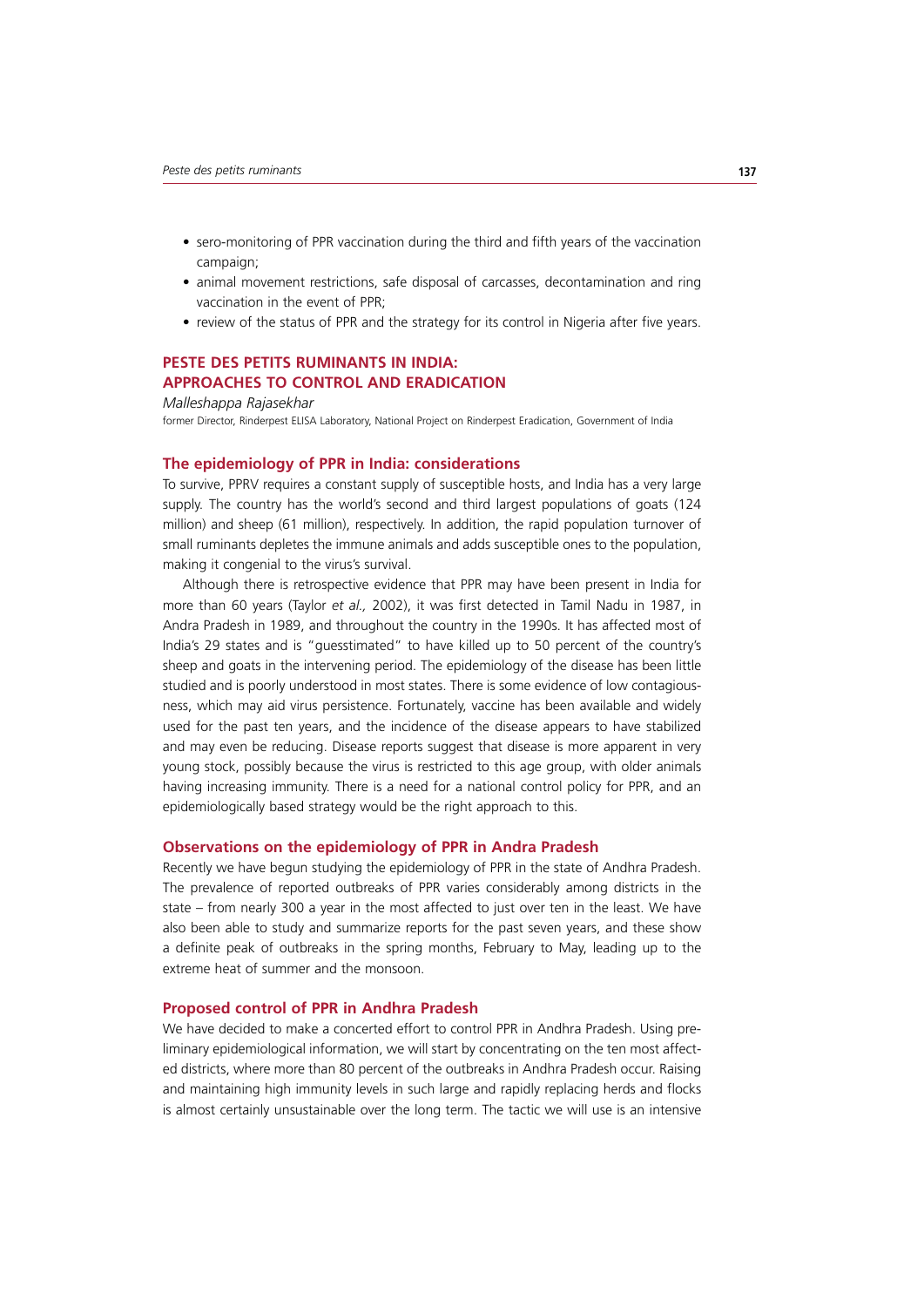pulse of vaccination to sanitize the population effectively by immediately "freezing" virus transmission, thereby eliminating the source of virus for most outbreaks. This will also have the effect of ensuring that all young stock have sufficient maternal immunity to withstand challenge before they are vaccinated. The aim is to remove the virus from the populations rather than to develop herd immunity that protects some, but not all, of the population. The newly immune population will then be protected by routine vaccination along border areas and areas of high risk, such as migratory and trade routes and markets. This approach will benefit from a simultaneous national effort to eliminate virus persistence.

The control policy in the remaining districts of Andhra Pradesh will have two components: mandatory vaccination in villages and areas with a history of disease; and no routine vaccination in the areas where PPR is absent or rare. In unvaccinated areas, there will be good disease searching and reporting, supported by efficient control and elimination of outbreaks through ring vaccination and zoosanitary precautions. We are prepared to allow cryptic virus to surface, allowing us to see it and eliminate it rather than letting it lurk in the population. Freedom in these areas will be regularly assessed through sero-surveillance.

After three to five years of vaccination in high-risk areas, and surveillance and elimination in lower-risk ones, we hope to be in a position to assess the success of the strategy and consider moving to an eradication phase.

# **Proposed eradication of PPR**

Learning from our success with rinderpest, we do not want to be drawn into eternal mass vaccination. When we can see that the control programme outlined in the previous section has proved effective in bringing down the population's disease burden, we will move into an eradication programme. In particular, we will look to identify disease-free areas and areas where only a minimal number of sporadic outbreaks occur, which are rapidly eliminated. However, Andhra Pradesh cannot eliminate PPR and then remain PPR-free without the rest of India following suit, and it will be important to have a national common programme aiming for countrywide eradication. To face the challenge, we will need to strengthen and increase vaccine production, improve vaccine delivery, and strengthen diagnostic capacity. To achieve these goals, it may be necessary to adapt the National Programme for Rinderpest Eradication into a National Programme for Peste des Petits Ruminants Eradication. Whatever we do, we must not let the new ideas learned from rinderpest eradication die before they are applied to other diseases such as PPR.

#### **Reference**

**Taylor, W.P., Diallo, A., Gopalakrishna, S., Sreeramalu, P., Wilsmore, A.J., Nanda, Y.P., Libeau, G., Rajasekhar, M. & Mukhopadhyay, A.K.** 2002. Peste des petits ruminants has been widely present in southern India since, if not before, the late 1980s. *Prev. Vet. Med.*, 52: 305–312.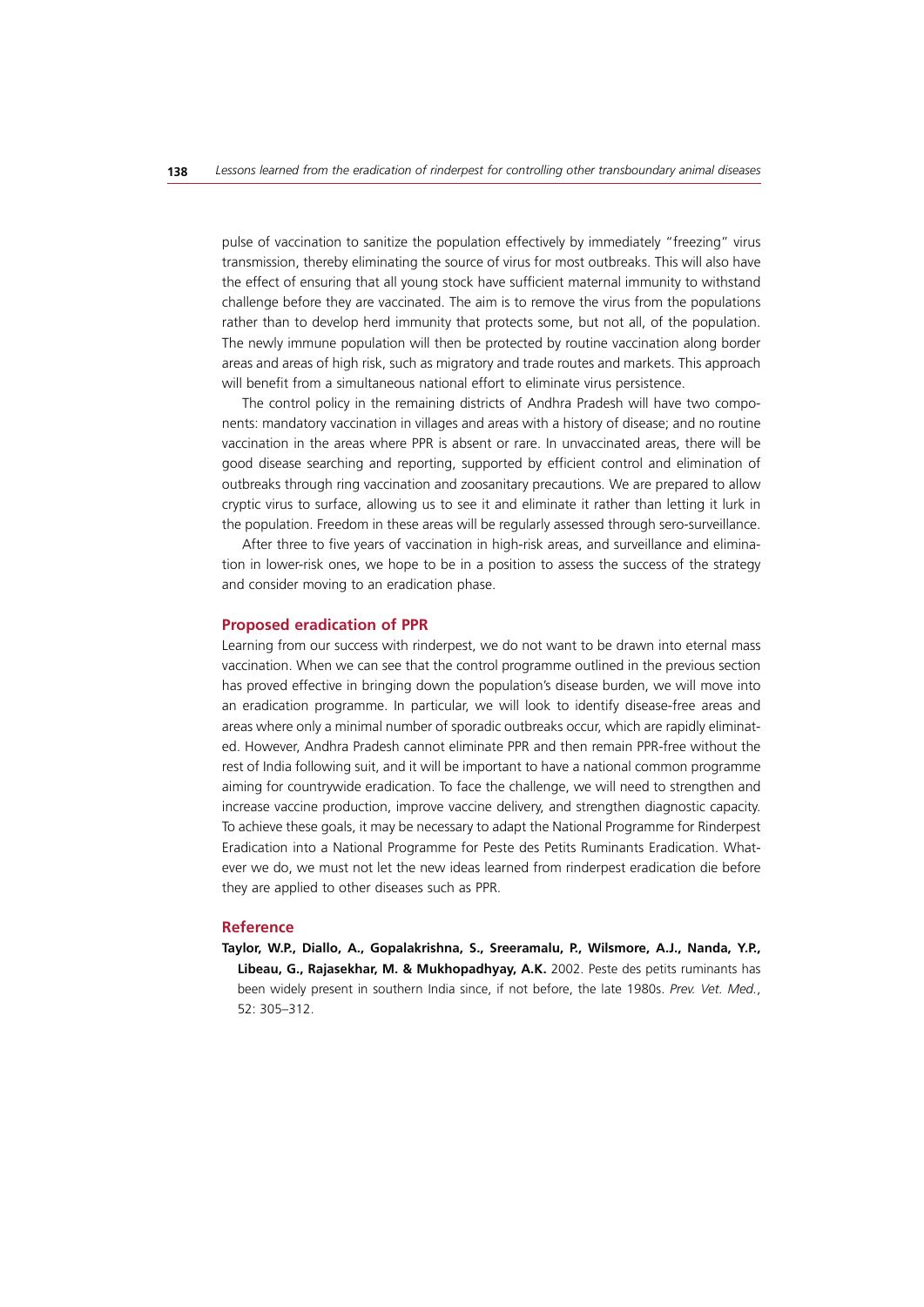#### **AFTER RINDERPEST – WHAT NEXT?**

*Jan Slingenbergh* Senior Animal Health Officer, EMPRES, AGAH, FAO, Rome

Historically, the term "disease eradication" has often been loosely applied to describe the absence, over a prolonged period, of clinical disease in a given territory. "Partial elimination" or "progressive control" would appear to be more appropriate terminology, and these scenarios lend themselves to obtaining better insight into the success of area-wide disease control. Taking the historical efforts in Europe against OIE former List A diseases as a guide, we note that rinderpest was always the first disease to disappear from a country. Sweden has remained free from rinderpest since 1700, Denmark since 1782 and Norway since 1789. An increasingly large number of countries in Europe became free from rinderpest, then CBPP, then sheep and goat pox, glanders, FMD, brucellosis, Newcastle disease, classical swine fever, anthrax and rabies, mostly in that order.

Technical feasibility arguably played a major role in explaining the pace of progress and the disease sequence, as did the magnitude of the problem and its negative impacts on agriculture and public health. Geographic isolation also played a major role, as evidenced by lower occurrences of List A diseases reported for the United Kingdom, Malta, Cyprus, Iceland and Scandinavia. These countries or territories rank first in terms of number of List A diseases eliminated, followed by the Baltic countries, central Europe, and then countries in western Europe. The European Mediterranean and southeastern Europe have always been less successful in area-wide disease control efforts. Countries in central Europe were particularly successful during the Soviet era, when public veterinary services were strongly commited and line management was in place. Certain List A diseases were eliminated, even in situations where animal productivity levels hardly sufficed to justify the expenditure. Hence, technical feasibility, geographic isolation, socio-economic justification and political commitment all played roles in explaining Europe's progress in obtaining freedom from List A diseases.

If we assume that the economic incentive for progressive disease control is highest in places where there is a relatively high demand for animal-source food, the benefits from area-wide disease control might be expected to be highest in eastern and southern Asia. However, these countries lag behind in that little has been done against prevailing highimpact animal diseases, despite the important animal production levels. India, with the largest ruminant population in the world and ranking first in dairy production, is plagued by FMD, PPR and brucellosis. China, ranking first in pig and domestic waterfowl production and with a very significant broiler industry, reports multiple epidemic avian and swine diseases, which also pose a threat to neighbouring countries. For much of the remainder of the Old – and the New – World, the projected benefits from progressive disease control carried out in an area-wide fashion and at an ecoregional level would be less consistent. Spatial heterogeneity in profits would complicate the coordination of efforts among countries. The close mix of traditional livestock systems and commercial animal production plants complicates technical and operational feasibility. Europe, in contrast – building on its historical disease-freedom platform – has become a main exporter of animal protein commodities. The New World has always been free from a number of epidemic livestock dis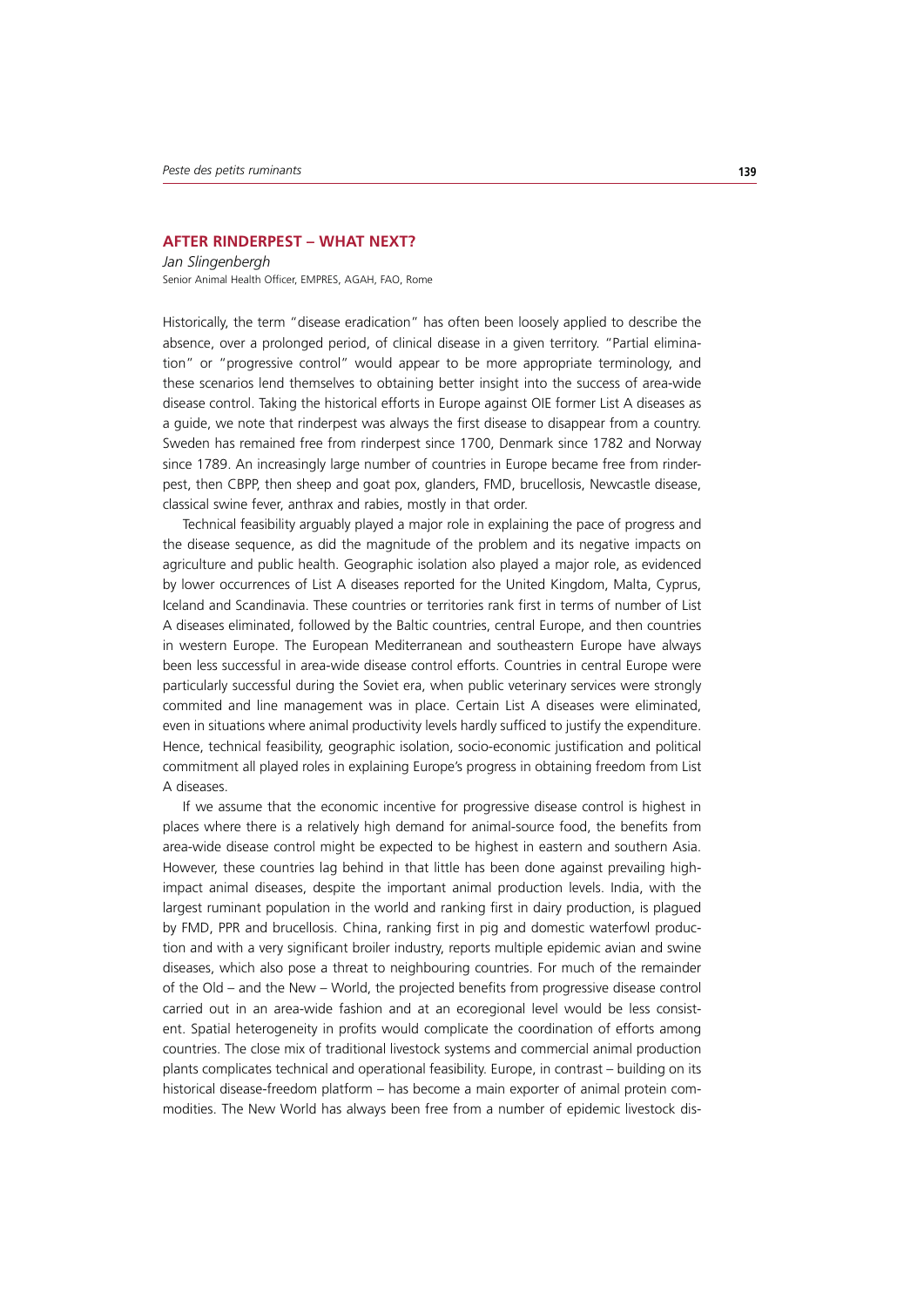eases that are ubiquitous in the Old World. Nevertheless, with Brazil and the United States of America as major exporters of livestock products, numerous classical and new emerging transboundary and/or zoonotic disease challenges need to be addressed.

Livelihood considerations, particularly those related to protein food security and income generation, are a main argument for justifying disease control in poverty-stricken rural areas where ruminants or other livestock constitute the main source of sustenance. In pastoral communities that move across wide areas, disease control would also benefit adjacent more economically productive livestock areas, taking the justification beyond humanitarian considerations.

Accordingly, the identification of single-target disease programmes for progressive control by ecoregion, as was carried out under GREP in Africa and Asia, requires a cautious balancing of international public good arguments, local socio-economic justification and technical feasibility. For example, PPR may be proposed as a single focus requiring urgent attention for countries in southeastern Africa because the disease is invading new areas there, where large numbers of susceptible small ruminants have never been exposed to the disease. However, the progressive control of PPR would appear more practical in North Africa and the Near East. In the Horn of Africa, another area rich in sheep and goats, progressive control of PPR is technically less feasible, and the necessary sustained funding support could pose a problem. In remote harsh environments of central Asia, PPR control poses practical problems, despite being highly desirable for socio-economic and livelihood reasons.

Looking at high-impact TADs other than PPR, the progressive control of FMD in south Asia presents a relatively low apple on the tree, and it would bring relatively major socioeconomic rewards. However, the requirement for sustained funding over an extended period may pose challenges. Brucellosis control in the Near East appears to be another attractive target, given the relevance of smallholder dairy production, but again donor funding and practical implementation constraints would have to be overcome. A different target would be the progressive elimination of sheep and goat pox, which is likely to be successful, but would be more difficult to justify. Where single-target disease programmes are unviable, there may be the option of containing several diseases at once, exploiting economies of scope. For example, combined PPR, FMD and brucellosis control could be a viable target to boost ruminant livestock productivity in south Asia, the Near East and north Africa. Technically however, these multiple disease programmes are more cumbersome. An additional option would be to tackle PPR, brucellosis and RVF jointly in the Greater Horn of Africa, but practical issues would complicate such an approach.

Finally, there is the option of broadening the scope further and considering ecoregional animal production categories in their entirety, taking disease constraints as only one of many obstacles constraining sustainable development. Examples are the small ruminant dairy production sector in the Near East and small ruminant meat production in central Asia, which require an interdisciplinary and cross-sectoral scope. Building on the momentum created by GREP, future prospects for the progressive control of livestock diseases exist and are viable, provided that we overcome the greater complexity presented, which demands skilful juggling of developmental, livelihood, economic, technical and other factors.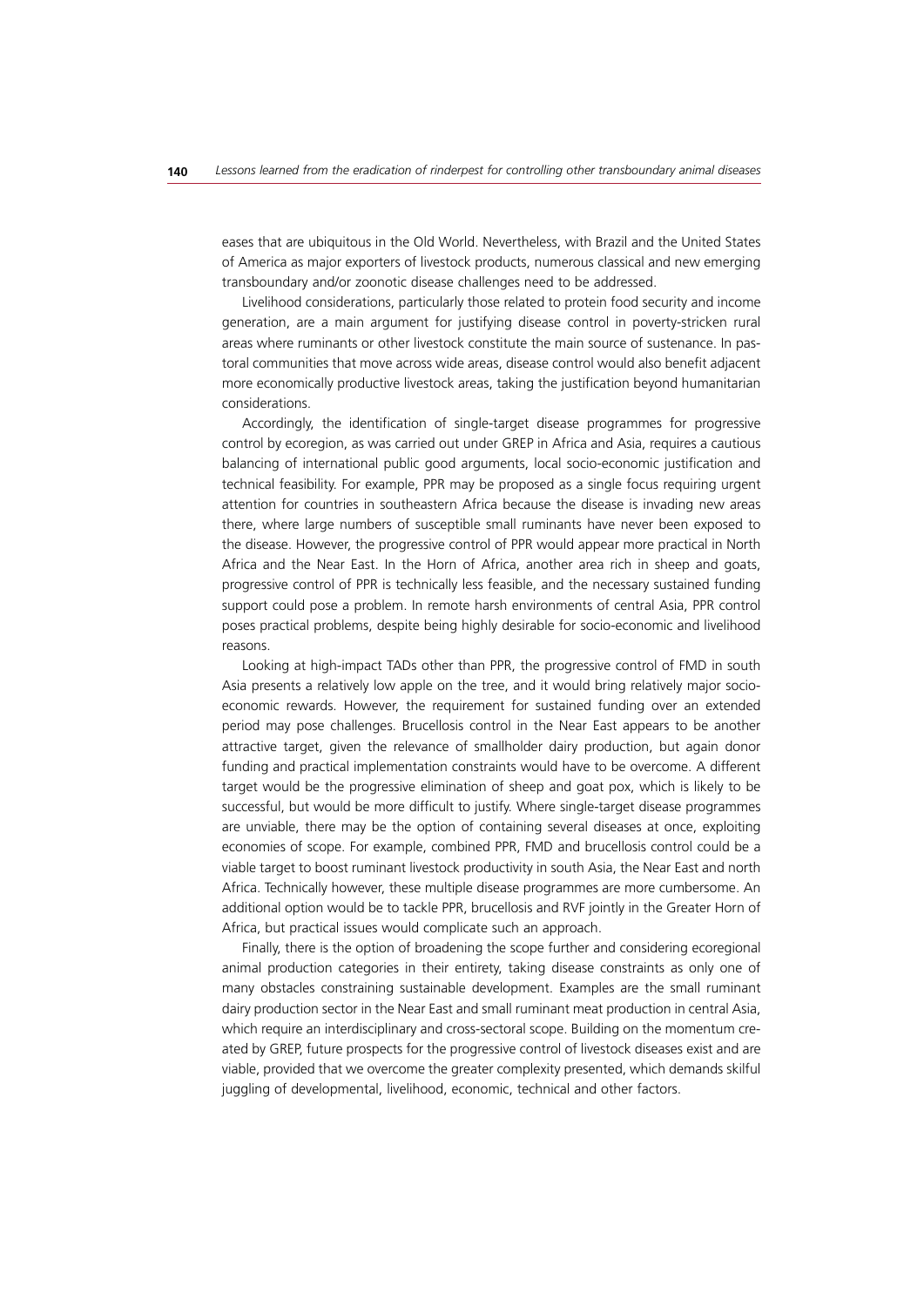#### **Discussion**

*Dr Masiga* emphasized that the lessons learned from rinderpest would be very important in any efforts to move forward on a programme for controlling and possibly eradicating PPR. During rinderpest eradication conventional veterinary services often did not work well in some pastoral areas. In these areas, besides training and utilizing CAHWs, it was also necessary to talk to community leaders and convince them of what the programme was trying to achieve. The leaders would then help carry the message to everyone in the community. It was also important to apply the ecosystem approach to final control in some livestock-owning communities; if this was to be done again with PPR, it would be necessary to identify who would coordinate such activities.

*Dr Saley Mahamadou* reported that dealing with PPR had become a priority in the Niger, where a PPR-like syndrome had been seen in camels. However, he and his colleagues did not have the resources to combat PPR fully – the sheep and goat population exceeds 20 million. He could see that better regional coordination among the countries in the region would be needed if any form of realistic control was envisaged. What was the EU's view of this in the light of the Niger's need to do something about poverty alleviation?

For *Dr Raja Rafaqat,* the meeting and his own experience in Pakistan made it clear that PPR is a serious emerging problem. The meeting presentations had brought out the point that PPR is a good candidate for eradication, therefore, he strongly suggested that FAO selected PPR for global eradication.

*Dr Manzoor Hussain* added that much of the current work in Pakistan was not directed towards national goals. A regional approach was essential, within which there should be clear national goals. All international organizations, especially FAO and OIE, were required to take on the role of international coordination. Regional meetings on PPR were required, as well as a pathway such as that used for rinderpest.

*The Chair, Dr Taylor* asked Dr Rweyemamu to explain how GREP had developed.

*Dr Rweyemamu* replied that it was largely the result of what regional organizations needed at the time. Regional organizations, including the East African Community and the Southern African Development Community had already requested a coordinated PPR programme to prevent further southerly spread of the virus in Africa. At this stage the urgent issue was to prevent PPR from becoming endemic in the region. A programme to combat PPR could spearhead a much bigger drive to improve small ruminant health in the region.

*Dr Chibeu* noted that ongoing regional actions against PPR, such as Vaccines for the Control of Neglected Animal Diseases in Africa (VACNADA), should be taken into account. AU-IBAR has a strategy for PPR and it was definitely necessary to embark on progressive control of the disease and to prevent further southerly spread.

*Dr Razzig* reported that PPR was a big problem in the Sudan, where he and his colleagues were using a recombinant vaccine to immunize animals. They recognized that regional cooperation was needed and sought to be part of VACNADA.

*Dr Aidaros* congratulated FAO on its achievement in the field and hoped that this may be the start of PPR eradication. There was need to see what could be done to help some countries understand their PPR status, and assistance in surveillance would be a good start in this.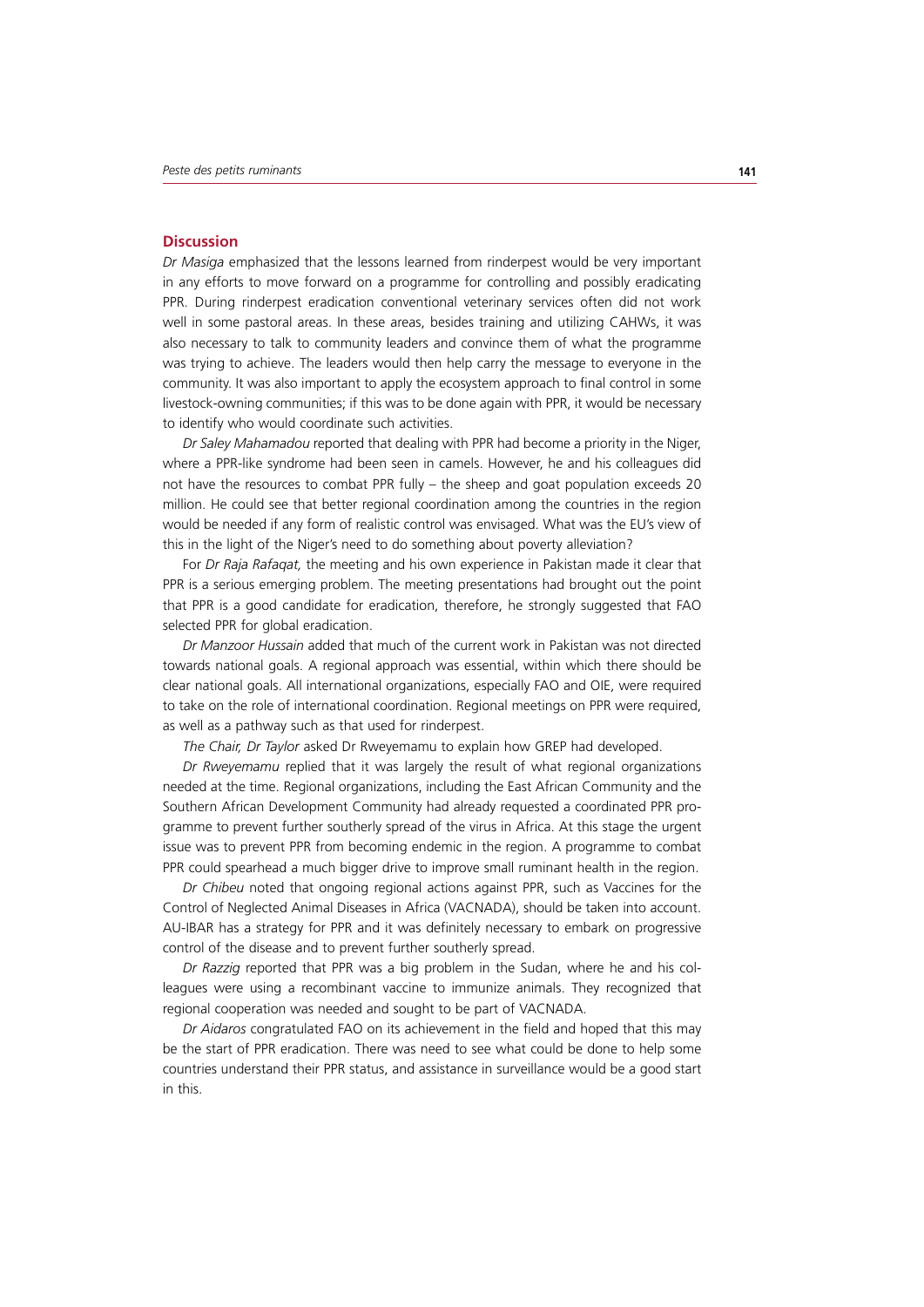Remembering that Dr Libeau had shown the meeting a map of the current global distribution of PPR, *Dr Taylor* noted that this disease is far less widespread than RP once was. Were there firm geographic barriers to help an ecosystem-based approach to the control and possible eradication of PPR? *Dr Unger* added that trade as well as geographic barriers affected disease spread. He noted that as Myanmar and Zimbabwe were currently predominantly exporters of stock they were less likely to import disease than countries that import large numbers of animals. Veterinary services would have difficulty keeping up with the vaccinations required in small ruminants for PPR control. Could the delivery of vaccines be transferred to local veterinarians or even down to the households themselves? Were there different formulations that might make this easier, such as vaccine in eye drops, or multivalent vaccines, which are cheaper and would reduce the costs of delivery?

*Dr Mariner* reported that his group was already exploring the development of heatstable PPR vaccines and improved models for vaccine delivery. However, they had to be realistic about the size of the job. Small ruminants have a much higher reproductive rate or natural herd recruitment rate than cattle, perhaps 2. 5 times as much. This means that at least 2. 5 times as much immunization may be required as was needed for rinderpest – and probably even more given that there are about 2. 3 times as many sheep and goats as cattle. At present the reproductive rate,  $R_0$ , for PPR was unknown, but it could be as high as four. If this was so then all modelling suggested that very high rates of immunity would be needed to break transmission. He also wondered if it was clear whether efforts were designed to control PPR itself or the impact of the disease. If PPR control were to be integrated into a broader animal health programme, the other diseases addressed should be dictated by local priorities.

*Dr Ozawa* recommended starting with studies such as into the role of wildlife, the possible resistance of some breeds of sheep and goats, and an appraisal of all types of vaccine delivery systems.

*Dr Jeggo* suggested that the Global FMD Research Alliance would be a good working model for the necessary coordinated research.

*Dr Rweyemamu* agreed and added that the research should be through partnerships between, where possible, scientists and institutions in the countries where PPR is a problem, as well as with the more established reference laboratories.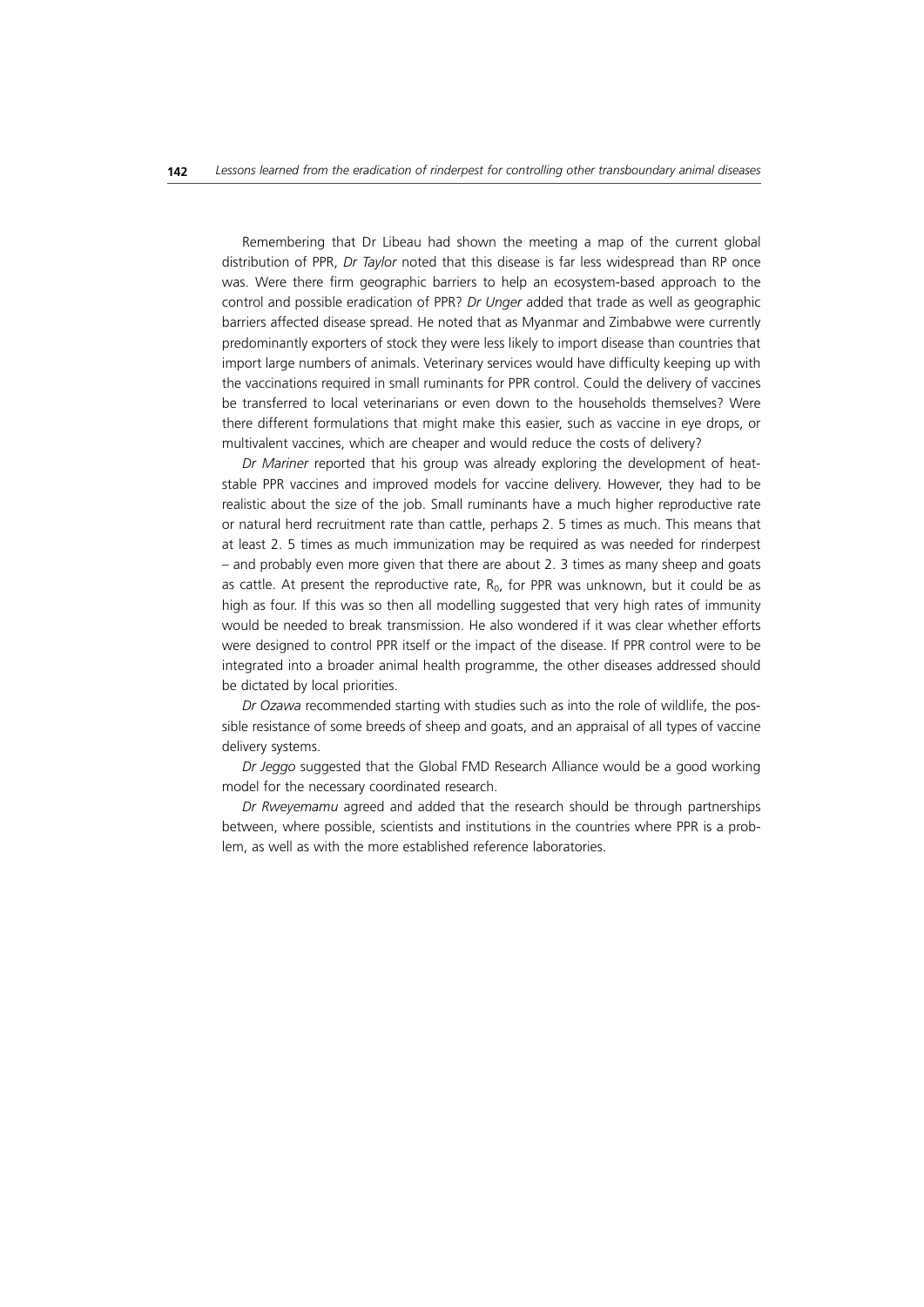# **Annexes**



WORLD FOOD DAY 2010 and THE GLOBAL RINDERPEST ERADICATION PROGRAMME (GREP)

GREP SYMPOSIUM and HIGH LEVEL MEETING

Agenda

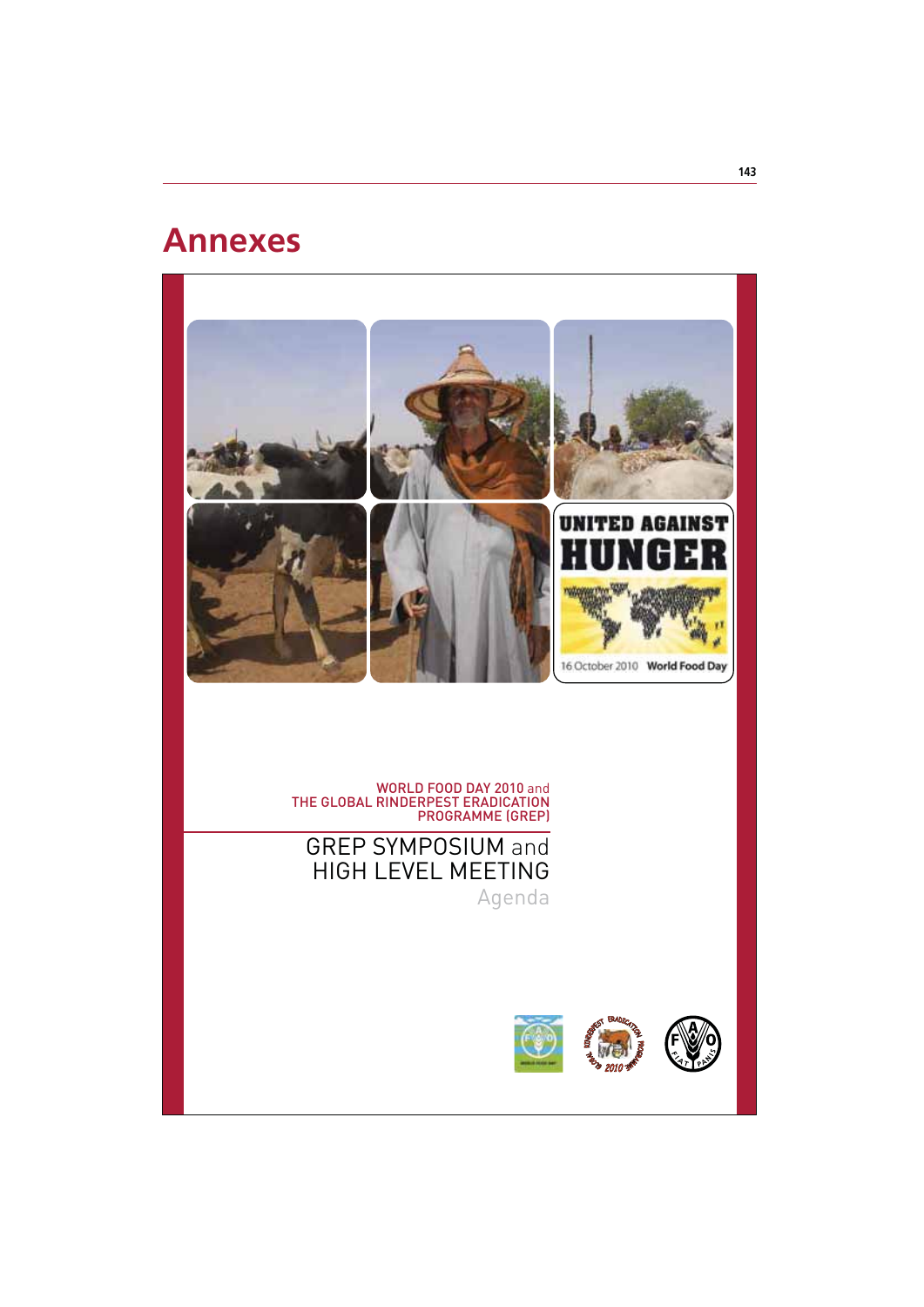**13** October <sup>2010</sup>

# The Global Rinderpest Eradication Symposium

#### **Objectives:**

**AUSTRIA ROOM (C237)**

**AUSTRIA ROOM (C237)** 

**GREEN ROOM (A122)**

**GREEN ROOM (A122)** 

- 1. Draw lessons learned from the GREP
- 2. Assess the economic impact of rinderpest eradication on food security
- 3. Review / adopt the PPR control strategy for small ruminant health

**09:00–9:15 Opening**  Welcome by FAO **M.** Traoré (Assistant Director-General, Agriculture and Consumer Protection Department) J. Lubroth (Chief Veterinary Officer)  **Session 1: Rinderpest** (Chair: J. Lubroth) 9:15-9:35 ITEM 1: FAO/GREP achievements F. Nieumi (GREP Secretariat) **9:35–10:10** ITEM 2: Regional experiences (Chair: P. Roeder) ~ African Union/Interafrican Bureau for D. Chibeu/H. Wamwayi Animal Resources (AU/IBAR): Joint Programme 15, Pan-African Rinderpest Campaign (PARC), Pan African-Programme for the Control of Epizootics (PACE), Somali Ecosystem Rinderpest Eradication Coordinating Unit (SERECU) • Middle-East H. Aidaros<br>• Russian Federation S. Starov/S. Rybakov **10:10–10:40 Coffee break 10:40–11:25** ITEM 2: Regional experiences continues • Central Asian neighboring countries H. Manzoor/H. Raja ~ China and South-East Asia • Indian sub-continent and South Asia R. Gangadharan/M. Rajasekhar **11:25–11:45** Discussion Items 1 and 2 **11:45–12:30** ITEM 3: Lessons learnt by International Organizations on rinderpest eradication • The OIE pathway and guidelines<br>
• Laboratory support in countries The Communication of H. Unger/M. Jeggo • Laboratory support in countries <br>• Sero-monitoring and vaccine quality control **H. Unger/M.** Gunkara ~ Sero-monitoring and vaccine quality control K. Tounkara • World Reference Laboratory support M. Baron/J. Anderson<br>• Economic impact of rinderpest eradication M. Rich ~ Economic impact of rinderpest eradication M. Rich **12:30–14:00 Lunch 14:00–15:45** ITEM 4: Key individual lessons learnt (Chair: H. Ozawa) • Surveillance, participatory disease search and modeling J. Mariner/P. Roeder ~Role of Community Based Animal Health Workers T. Leyland • Networks (laboratory and epidemiology) B. Diop/K. Kiani<br>• Partnerships and donors support B. Rey • Partnerships and donors support ~ Programme management (regional and national) R. Bessin M. Rweyemamu/W. Taylor/J. Mariner<br>M. Jeggo/A. Wilsmore/A. James • Performance Indicators and quidelines in disease elimination and eradication **15:45–16:15 Coffee break 16:15–16:45** Discussion Items 3 and 4 **16:45–17:15** ITEM 5: Post eradication roadmap (Chair: K. Miyagishima) ~ Post eradication strategies W. Taylor/J. Pearson • Role of the FAO/OIE Joint Committee A. Shimshony ~Draft Declaration (resolution and guidelines Y. Ozawa/S. Edwards for June 2011) documents for Director-General **17:15–17:30** Discussion Item 5 **18:00–20:00 Welcome reception**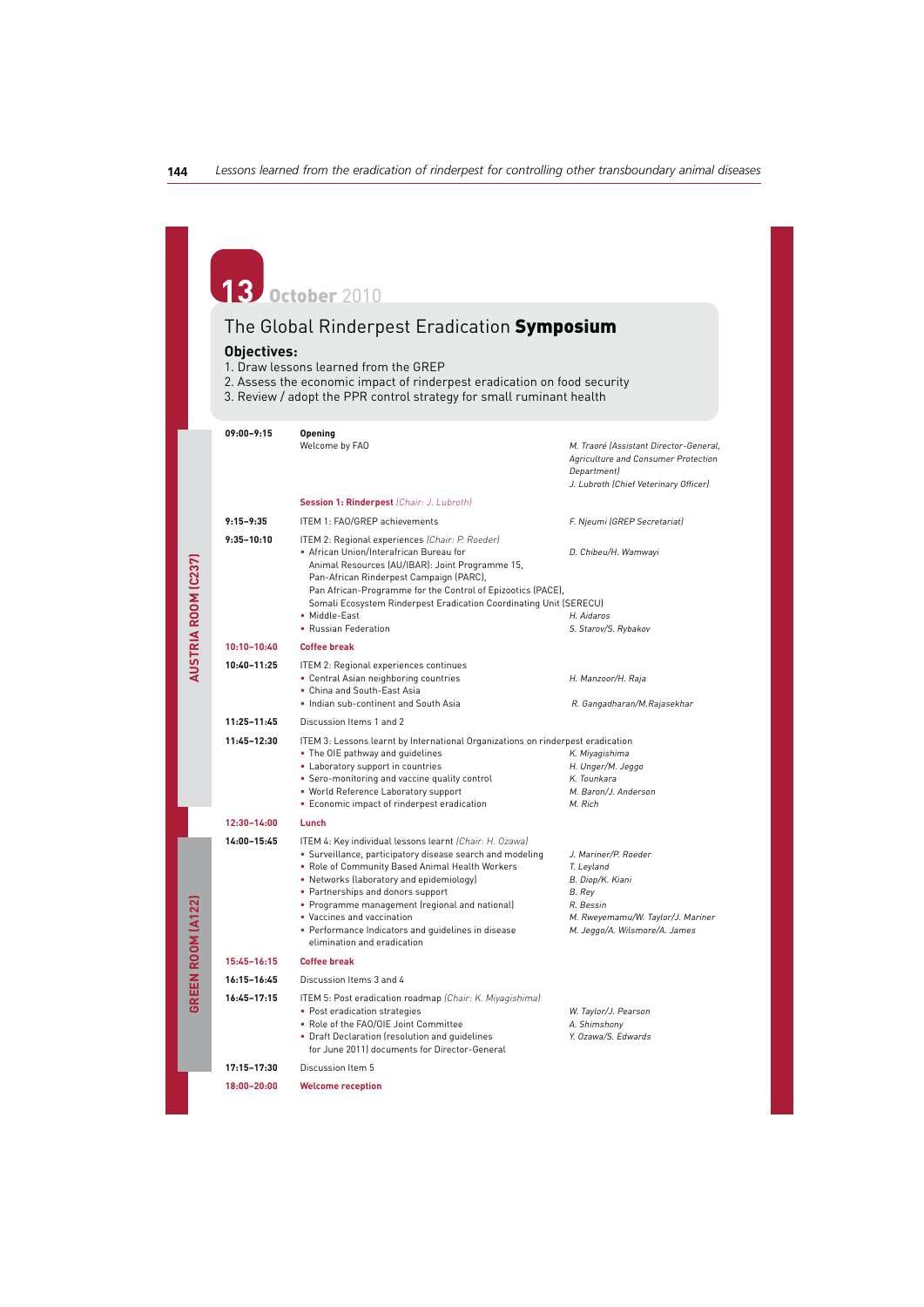**GREEN ROOM (A122)**

GREEN ROOM (A122)

# **14** October 2010<br> **14** October 2010 **9:00–10:30 Session 2: Peste des Petits Ruminants** (Chair: W. Taylor) ITEM 1: Lessons learnt from GREP for PPR and P. Roeder/F. Njeumi/P. Rossiter tools for PPR eradication ITEM 2: Potential implications of rinderpest eradication for PPR (virological aspect)<br>ITEM 3: PPR in small ruminant health J. Slingenbergh/A. El Idrissi ITEM 3: PPR in small ruminant health **10:30–11:00 Coffee break 11:00–12:00** Discussion Session 2

**12:00–13:00 Recommendations and closure**

# The High Level Meeting . Rinderpest and Beyond

#### **Objectives**

- 1. Celebrate and share the success of rinderpest eradication
- 2. Share the outcomes of the GREP Symposium with Ministers highlighting GREP success stories
- 3. Communicate FAO's animal health strategy and post rinderpest eradication

| ROOM                            | 14:00-14:30 | Opening<br>Welcome by the Director-General FAO                                        |            |
|---------------------------------|-------------|---------------------------------------------------------------------------------------|------------|
| <b>FAISAL</b><br>(D263)<br>KING | 14:30-15:00 | ITEM 1: GREP Symposium report                                                         | J. Lubroth |
|                                 | 15:00-15:30 | <b>Coffee break</b>                                                                   |            |
|                                 | 15:30-16:00 | ITEM 2: Socio-economic impacts of rinderpest eradication                              | J. Otte    |
|                                 | 16:00-16:40 | ITEM 3: FAO's animal health post-eradication plan<br>and future vision.<br>J. Lubroth |            |
|                                 | 16:40-17:30 | <b>ITEM 4: Discussion</b>                                                             |            |



**October 2010** 

**Morning World Food Day: Statement of the FAO Director-General (Plenary Hall)**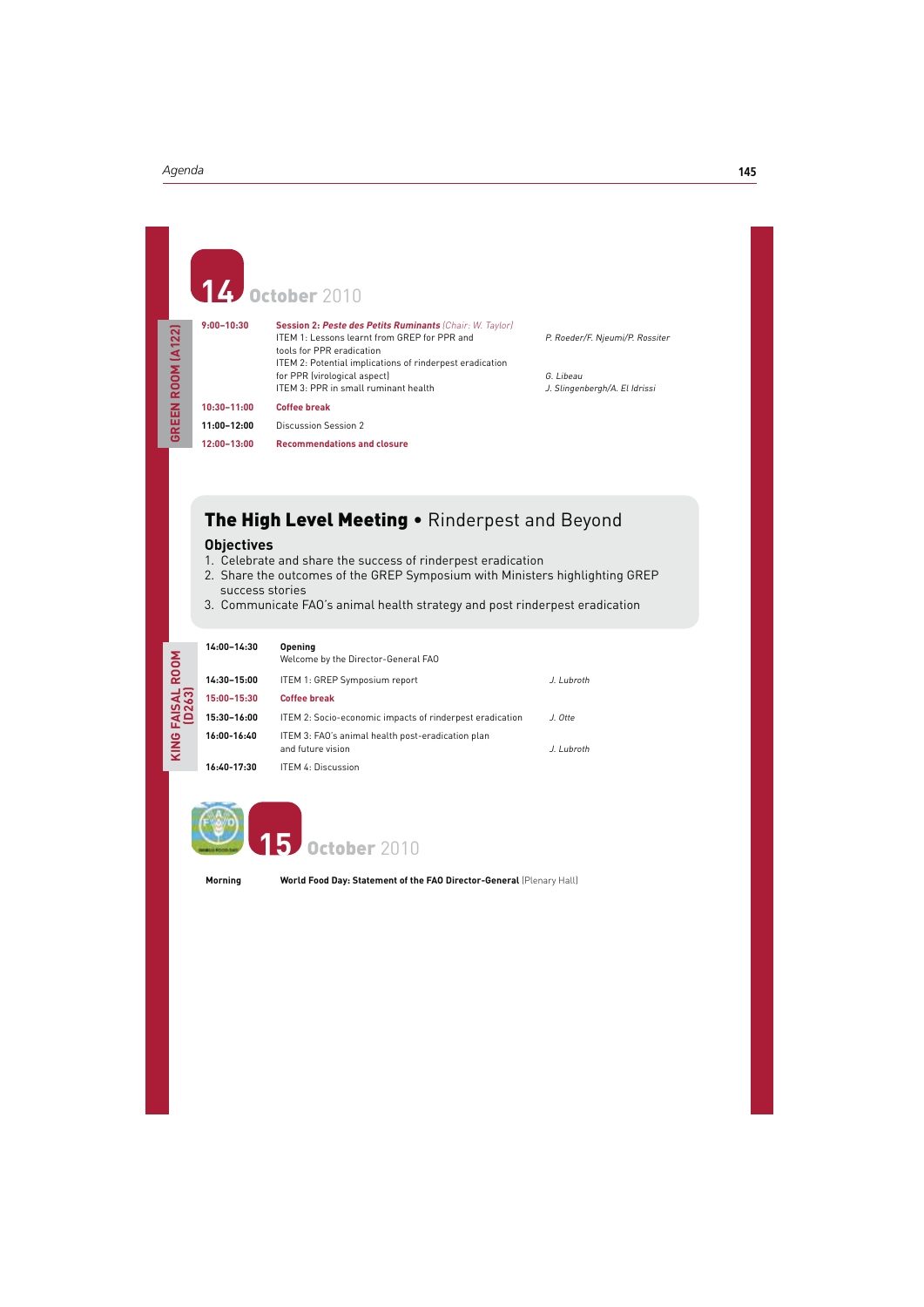# **PARTICIPANTS**



#### **Abdessalam Fikri**

Coordinateur Régional FAO-ECTAD-AN, Centre d'Urgence pour les Maladies Animales Transfrontalières, FAOSNE Address: 43, Avenue Kheireddine Pacha-1002 Tunis-Belvédère BP 300, Cité El Mahragène, 1082 Tunis Tel.: +216 71904840/560 ext 251 Mobile: +216 92099868/23372732 Fax: +216 71901859 E-mail: abdessalam.fikri@fao.org Internet: www.fao-ectad-tunis.org

#### **Abdul Baqi Md.**

Chief Veterinary officer and Director (Animal Health), Department of Livestock Services, Government of Bangladesh Address: Krisi Khamar Sarak, Farm Gate, Dhaka Tel.: 01712002506, 9117736 Fax: 9110326 E-mail: baqidls@yahoo.com

#### **Adriano Mantovani**

Professor Director of the Laboratory Parassitology and of the WHO/FAO Collaborating Center for Veterinary Public Health (retired), Department of Veterinary Public Health, Istituto Superiore di Sanità, Rome Address: Via Forlì, 18, 00161 Rome, Via Bellombra, 26, 40136 Bologna, Italy Tel.: 06 44230983, 051 580068 Fax: 051 580068 E-mail: adaer@hotmail.it

# **Ahmed El Idrissi**

Animal Health Officer, Animal Production and Health Division, FAO Address: Viale delle Terme di Caracalla, Rome Tel.: (+39) 0657053650 E-mail: ahmed.elidrissi@fao.org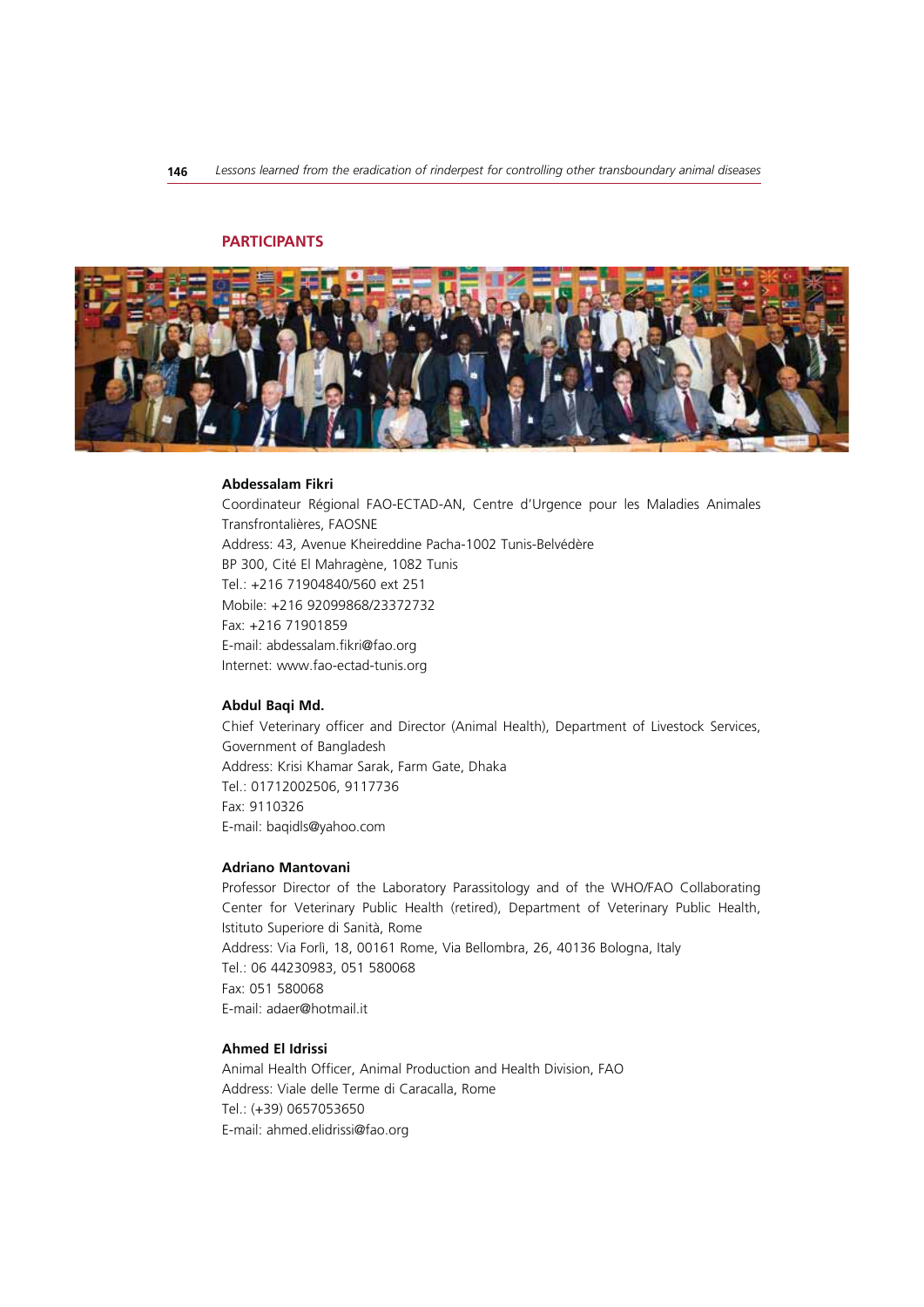# **Ahmed EL Sawalhy**

Director of AU-IBAR and Head of Mission, African Union-Interafrican Bureau for Animal Resources Address: Museum Hill, Westlands Road., PO Box 30786-00100, Nairobi Tel.: +254 203674000/4212/4213 Fax: +254 203674341/4342 E-mail: ahmed.elsawalhy@au-ibar.org

# **Akiko Kamata**

Animal Health Officer, FAO Address: Viale delle Terme di Caracalla, 00153 Rome Tel.: +39 0657054552 Fax: +39 0657055749 E-mail: akiko.kamata@fao.org

## **Ambrosini Francesca**

Animal Health Officer GREP Project Coordinator, FAO, AGA Address: Viale delle Terme di Caracalla, Rome Tel.: +39 0657055399 Fax: +39 0657055749 E-mail: francesca.ambrosini@fao.org

## **Andy Garner**

Programme Coordinator, Office of the Deputy Director-General, Department of Nuclear Sciences and Applications, IAEA Address: Wagramerstrasse 5, A-1400 Vienna Tel.: +43 (1) 260021603 Fax: +43 (1) 26007 E-mail: a.garner@iaea.org

# **Anthony Williams**

Livestock/Veterinary Specialist, FAO TCEO Address: Viale delle Terme di Caracalla, Rome E-mail: anthony.williams@fao.org

## **Arnon Shimshony**

Retired CVO Israel, Professor Koret School of Veterinary Medicine, Hebrew University, Rehovot, Israel Address: PO Box 13327, Tel-Aviv 61132, Israel Tel.: 97236481515 Fax: 97236445581 E-mail: ashimsh@agri.huji.ac.il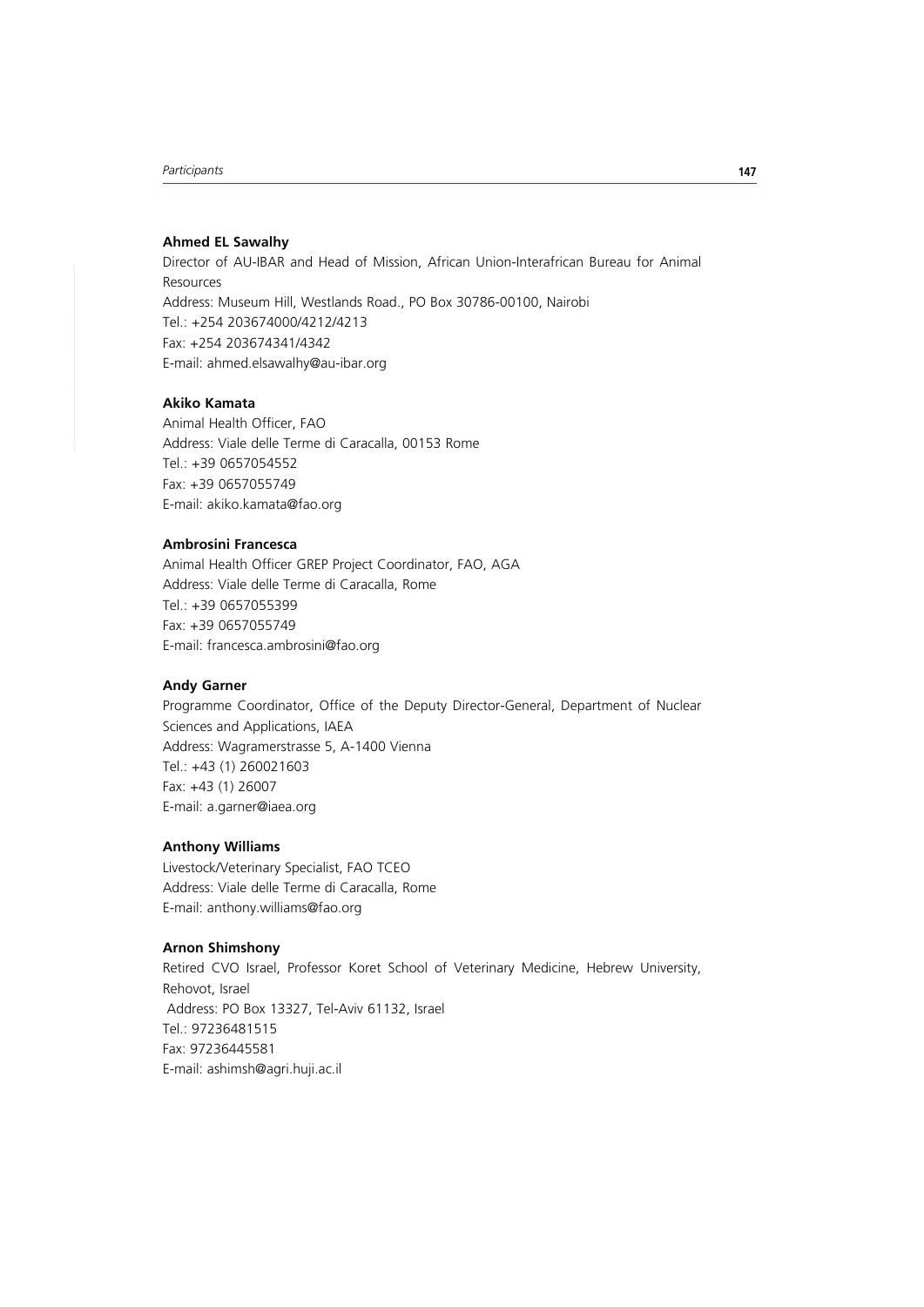#### **Baschirou Moussa Demsa**

Director of Veterinary Services, Ministry of Livestock Fisheries and Animal Industries, Cameroon Address: Minepia, Yaounde Tel.: 237 22316048/22318116 Fax: 237 22318116 E-mail: baschiroudemsa@yahoo.fr, baschirou.demsa@dsvcameroun.org

#### **Bebay Charles**

Response Veterinary Officer, CMC-AH, FAO Address:Viale delle Terme di Caracalla, 00153 Rome Tel.: +39 0657053804 E-mail: charles.bebay@fao.org

#### **Bekh-Ochir Jamiyan**

Prof Senior Research, Scientist, Mongolia Institute of Veterinary Medicine Address: Zaisan 210153, Ulaanbaatar Tel.: +976 11341970/91144931 Fax: +976 11-341553 E-mail: j\_bekhochir@yahoo.com

# **Bernard Rey**

Head of Operations, Delegation of the EU to Kenya Address: Ragati Road, Nairobi Tel.: +254 202802034 E-mail: bernard.rey@ec.europa.eu

#### **Charmaine Wilkerson**

Communication Officer, GREP, FAO Address: Viale delle Terme di Caracalla, 00153 Rome Tel.: +39 0657056302 Fax: +39 0657053023 E-mail: charmaine.wilkerson@fao.org

#### **Cheikh Ly**

Regional Animal Production and Health Officer, FAO Regional Office for Africa Address: # 2 Gamel Abdul Nasser Road, PO Box GP 1628, Accra Tel.: +233 (0) 302675000 ext. 3116 Cell.: +233 (0) 268089484 Fax: +233 (0) 302668427 E-mail: cheikh.ly@fao.org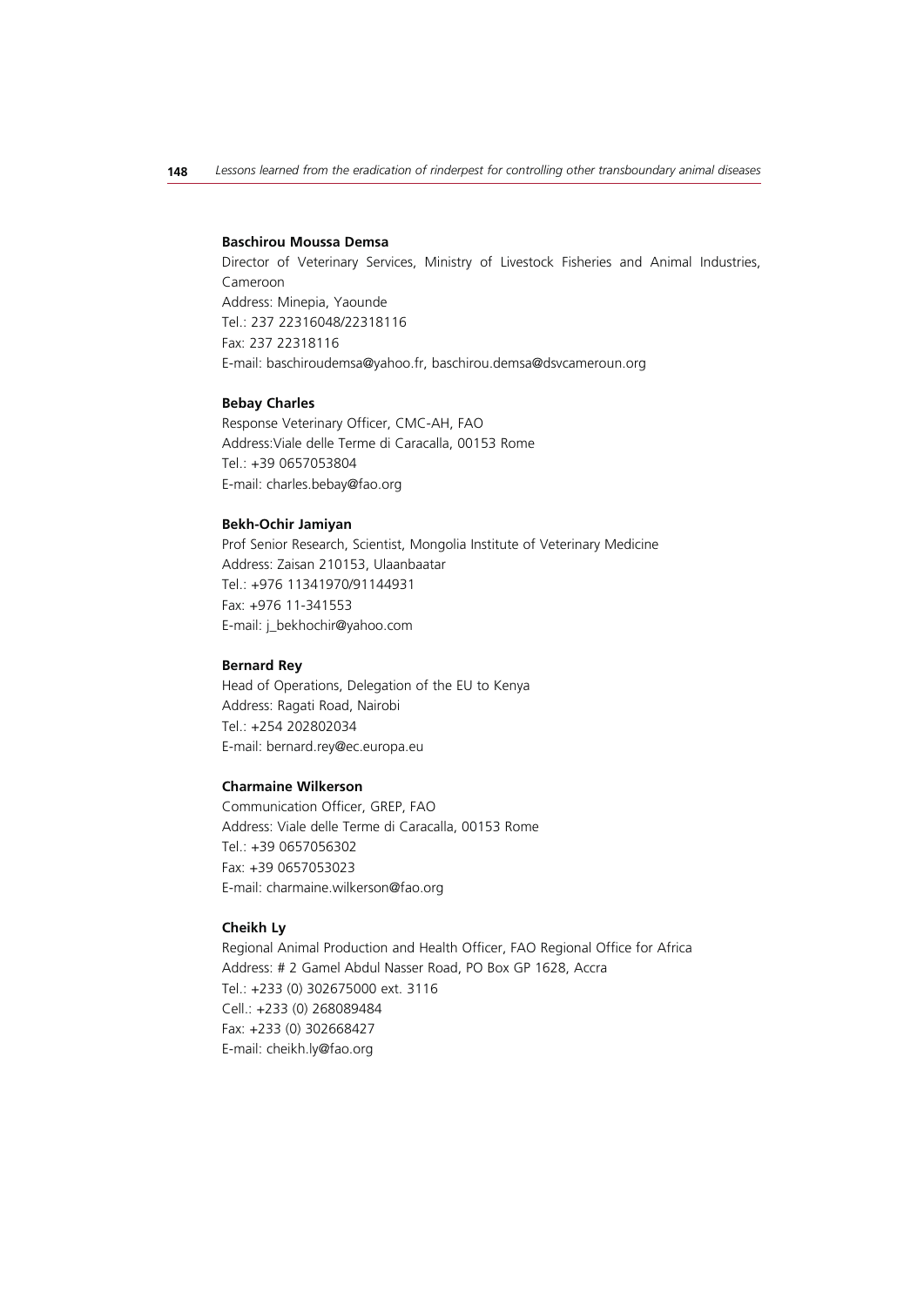# **David Ward**

Veterinary Consultant, self-employed Address: Via Illiria 18, 00183 Rome Cell.: +39 3661978157 E-mail: droony9@yahoo.com

# **Dickens Chibeu**

Agriculture Chief Animal Health Officer, AU-IBAR Address: PO Box 30786–00100 Nairobi Tel.: +254 203674000 Fax:+254 203674341 E-mail: dickens.chibeu@au-ibar.org

# **Dinker Nawathe**

Professor of Veterinary Microbiology, retired, University of Maiduguri, Maiduguri, Nigeria Address: 44 Gillis Street Apt # D, Nashua NH 03060 USA Tel.: 603 8895206 Cell.: 978 4675872 Fax: 978 6925285 E-mail: dnawathe@yahoo.com

# **Dominique Martinez**

Director of Unit, CIRAD Address: TA A-15/A, Campus International de Baillarguet, 34398 Montpellier Cedex 05, France Tel.: +33 467593712 Fax: +33 467593798 E-mail: dominique.martinez@cirad.fr

# **Emin Shahbazov**

Deputy Chief, State Veterinary Service of Azerbaijan Republic Address: Az1115, Quarter 3123, 8 mkr, Binagadi dist., Baku City Tel.: 994125626632 Fax: 994125626606 E-mail: eminshahbazov@rambler.ru, vet\_depktn@yahoo.com

# **Emmanuelle GuerneBleich**

Livestock Officer, FAO Sub-Regional Office for Eastern Africa Address: Addis Ababa, Ethiopia Tel.: +251 115517230/33 Cell. : +251 (0) 911509528 Fax: +251 115515266 E-mail: emmanuelle.guernebleich@fao.org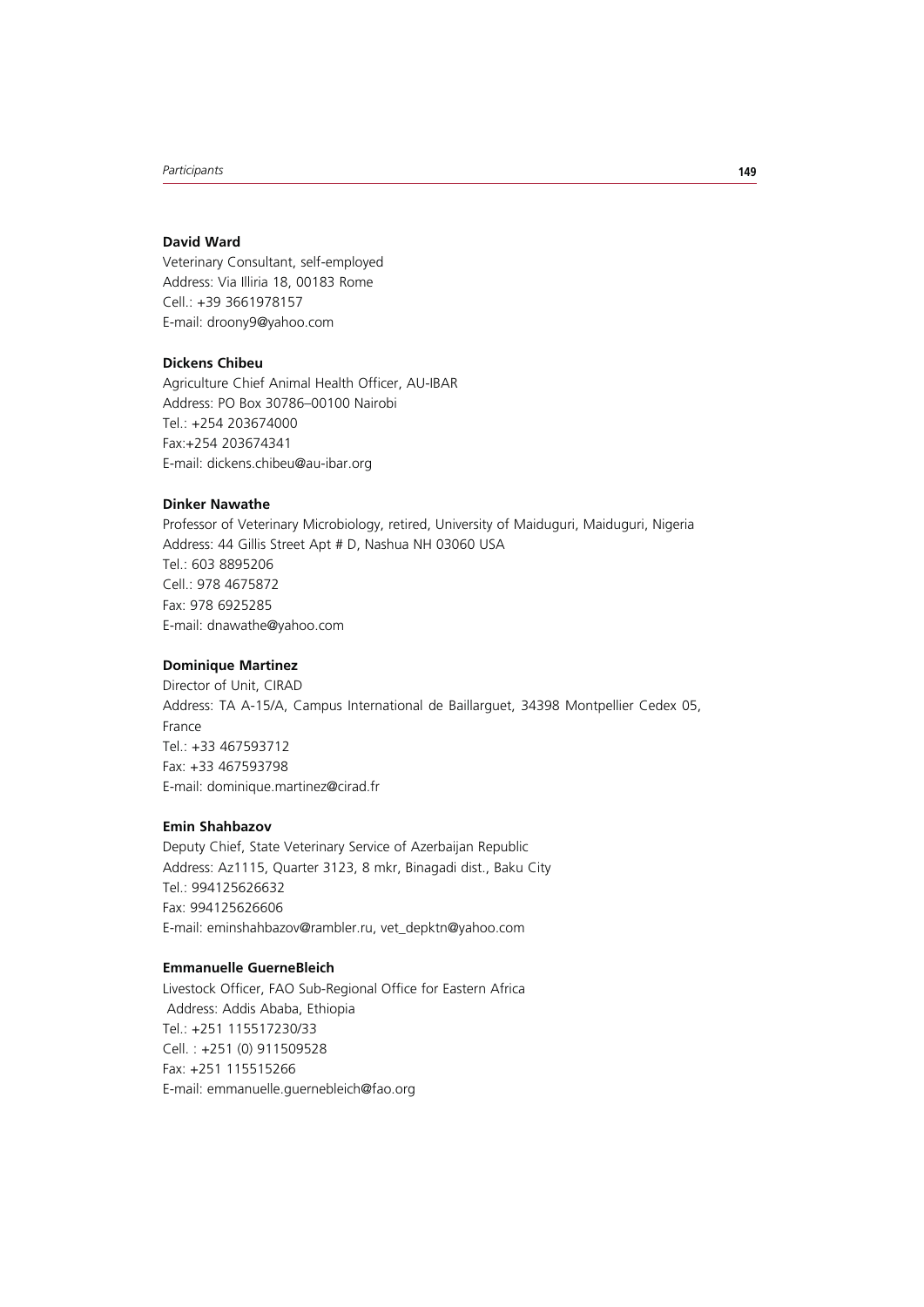#### **Felix Njeumi**

Animal Health Officer, GREP Secretariat, FAO AGA Address: Viale delle Terme di Caracalla, Rome Tel.: +39 0657053941 Fax: +39 0657055749 E-mail: felix.njeumi@fao.org

# **Geneviève Libeau**

Head of the Rinderpest and PPR OIE /PPR FAO Regional Laboratory, Biological Systems Department, CIRAD, Control of Exotic and Emerging Animal Diseases (UPR15) Address: TA A-15/G Campus Int. Baillarguet, 34398 Montpellier Cedex 5, France Tel.: +33 467593850, +33 467593724 (secretary) Fax: +33 467593798 E-mail: genevieve.libeau@cirad.fr

#### **Ghebremedhin Ghebreigzabiher**

International Office, Department of Public Health for Veterinary, Nutrition and Food Safety, Italian Ministry of Health Address: Via G. Ribotta, 5, Rome Tel.: +39 0659943310 Cell. : +39 3666823149 Fax: +39 0659946555 E-mail: g.ghebreigzabiher@sanita.it

# **Giancarlo Ferrari**

Project Coordinator, Epidemiologist, Animal Health Service (AGAH), FAO Address: Via delle Terme di Caracalla, 00153 Rome Tel.: +39 0657054288 Fax: +39 0657053023 E-mail: giancarlo.ferrari@fao.org

#### **Gwenaelle Dauphin**

Coordinator of the Laboratory Unit, EMPRES, AGAH, FAO Address: Viale delle Terme di Caracalla, 00153 Rome Tel.: +39 0657056027 Fax: +39 0657053023 E-mail: gwenaelle.dauphin@fao.org

# **Hassan Aidaros**

Professor of Hygiene and Preventive Medicine, OIE Representative for Egypt, Chairman of the OIE Scientific Committee for the ME region, Director of the Middle East Veterinary Center (MEVETC), FAO/OIE/World Bank consultant, Chairman of Middle East Veterinary Center Address: 5, Mossadak St. Cairo Tel.: 002012 2185166 E-mail: haidaros@aol.com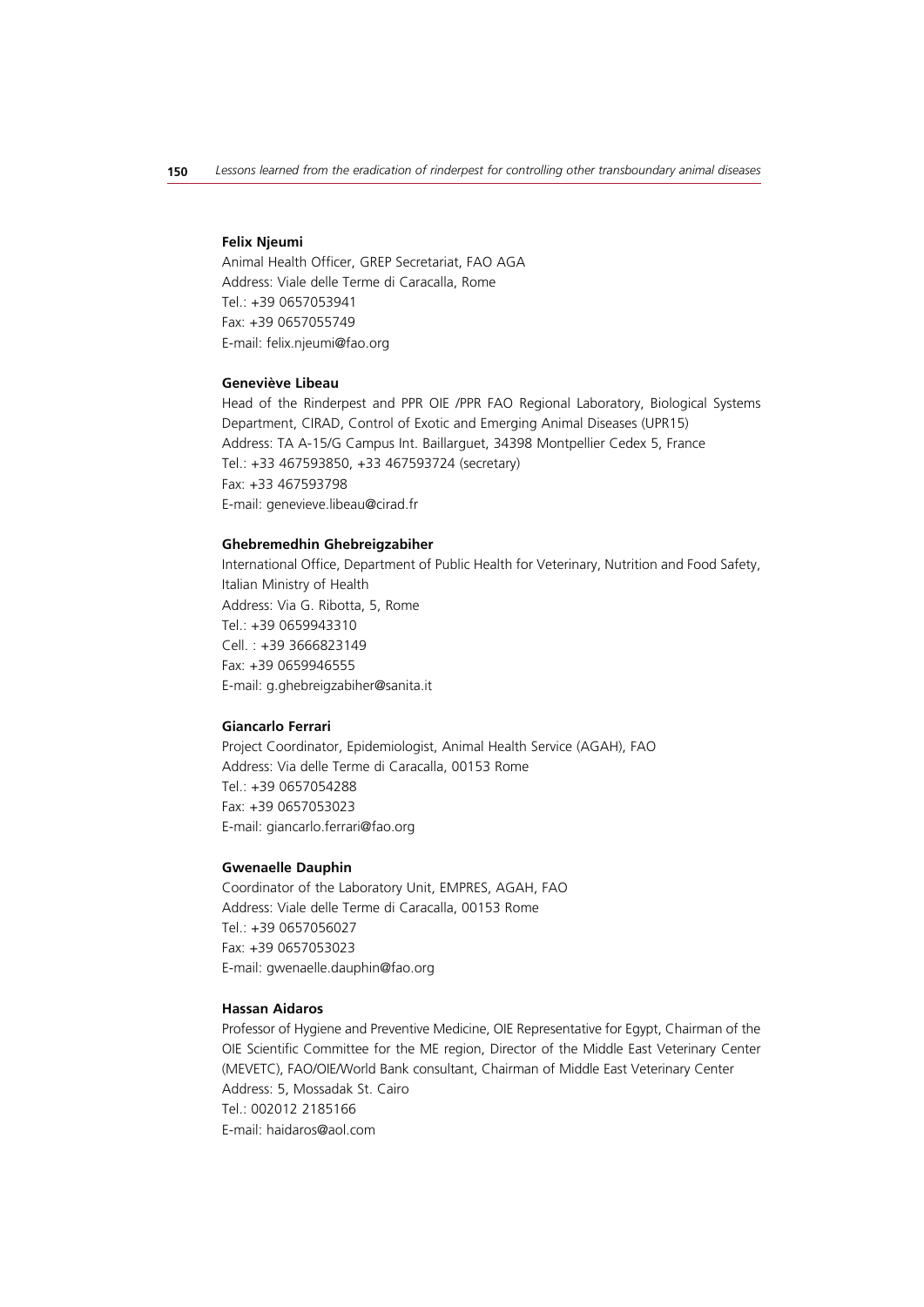## **Hassan Ekhtiarzadeh**

Director-General of Animal Disease Control and Surveillance Bureau of the Islamic Republic of Iran Address: PO Box 14155-6349 S. J. Asad Abadi St. Vali Asar Ave. Tehran Tel.: +98 218886407 Fax: +98 2 88902712 E-mail: hassan\_ekhtiarzadeh@yahoo.com

#### **Henry Wamwayi**

Coordinator, Livestock Emergency Interventions to Mitigate the Food Crisis in Somalia (LEISOM) Project, AU-IBAR Address: PO Box 30786–00100, Nairobi Tel.: +254 203674000 Fax: +254 203674341 E-mail: henry.wamwayi@au-ibar.org

#### **Hermann Unger**

Technical Officer Joint FAO/IAEA Division of Nuclear Techniques in Food and Agriculture Address: Wagramer Strasse 5, PO Box 100, A-1400 Vienna Tel.: +43 (1) 260021644 E-mail: h.unger@iaea.org

#### **Ian Douglas**

Manager, CMC-AH, Animal Health Service, FAO Address: Viale delle Terme di Caracalla, 00153 Rome Tel.: +39 0657055184 Fax: +39 06570 55749 E-mail: ian.douglas@fao.org

# **James Pearson**

Consultant Address: 4016 Phoenix Ave., Ames, Iowa 50014, USA Tel.: 5152929435 E-mail: jpearson34@aol.com

# **Jan Slingenbergh**

Senior Officer, Head of EMPRES, FAO Address: Viale delle Terme di Caracalla, 00153 Rome Tel.: +39 0657054102 Fax: +39 06570 55749 E-mail: jan.slingenbergh@fao.org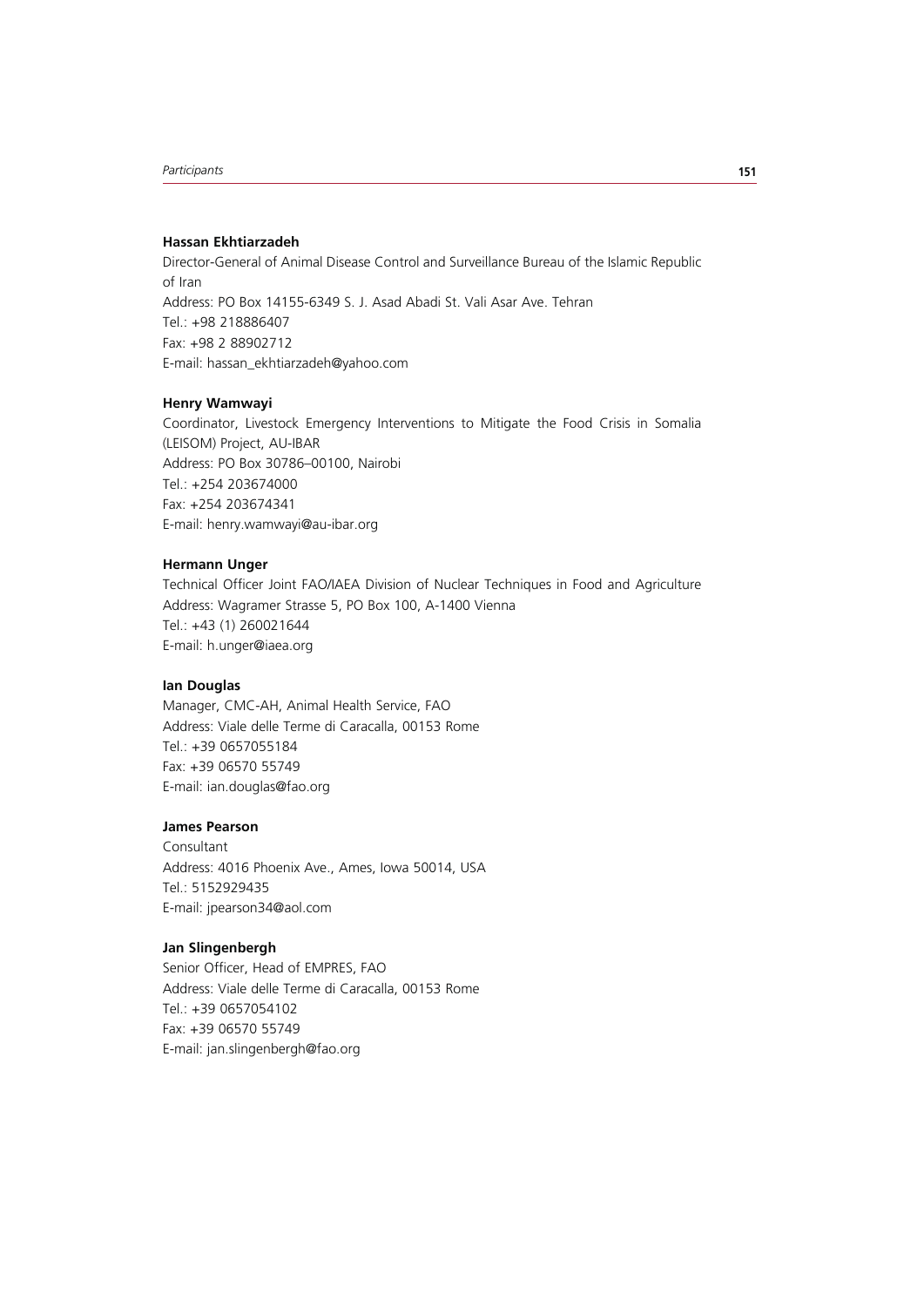#### **Jeffrey Mariner**

Veterinary Epidemiologist, ILRI Address: PO Box 30709, Nairobi Tel.: +254 204223000 Cell.: + 254 733398531, +34 657452437, +1 9704121695

# **Joachim Otte**

Senior Livestock Policy Officer, FAO, AGAL Address: Via delle terme di Caracalla, 00153 Rome Tel.: +39 0657053634 Fax: +39 0657055749 E-mail: joachim.otte@fao.org

#### **Joep van Mierlo**

Executive Director, VSF–Belgium Address: Avenue Paul Deschanellaan 36-38, 1030 Brussels Tel.: +32 25390989 E-mail: j.vanmierlo@vsf-belgium.org

#### **John Anderson**

Retired Head of IAH Pirbright and WRLM Institute for Animal Health Address: c/o Pirbright Laboratory, Ash Road, Woking, Surrey GU24 0NF, UK Tel.: 01483480157 E-mail: john.anderson@bbsrc.ac.uk

#### **Joseph Domenech**

General Inspector of Veterinary Public Health, General Council of Agriculture, Food and Rural Areas, Ministry of Food, Agriculture and Fisheries Address: 251 rue de Vaugirard, 75732, Paris Cedex 15 Tel.: 33 (0) 149558493 Fax: 33 (0) 149555076 E-mail: joseph.domenech@agriculture.gouv.fr

#### **Joseph Nyager**

Director/Chief Veterinary Officer, Federal Department of Livestock, Federal Ministry of Agriculture and Rural Development Address: PMB 135, Area 11, Garki - Abuja, Nigeria Tel.: +234 8037868707 E-mail: nyagerj@yahoo.com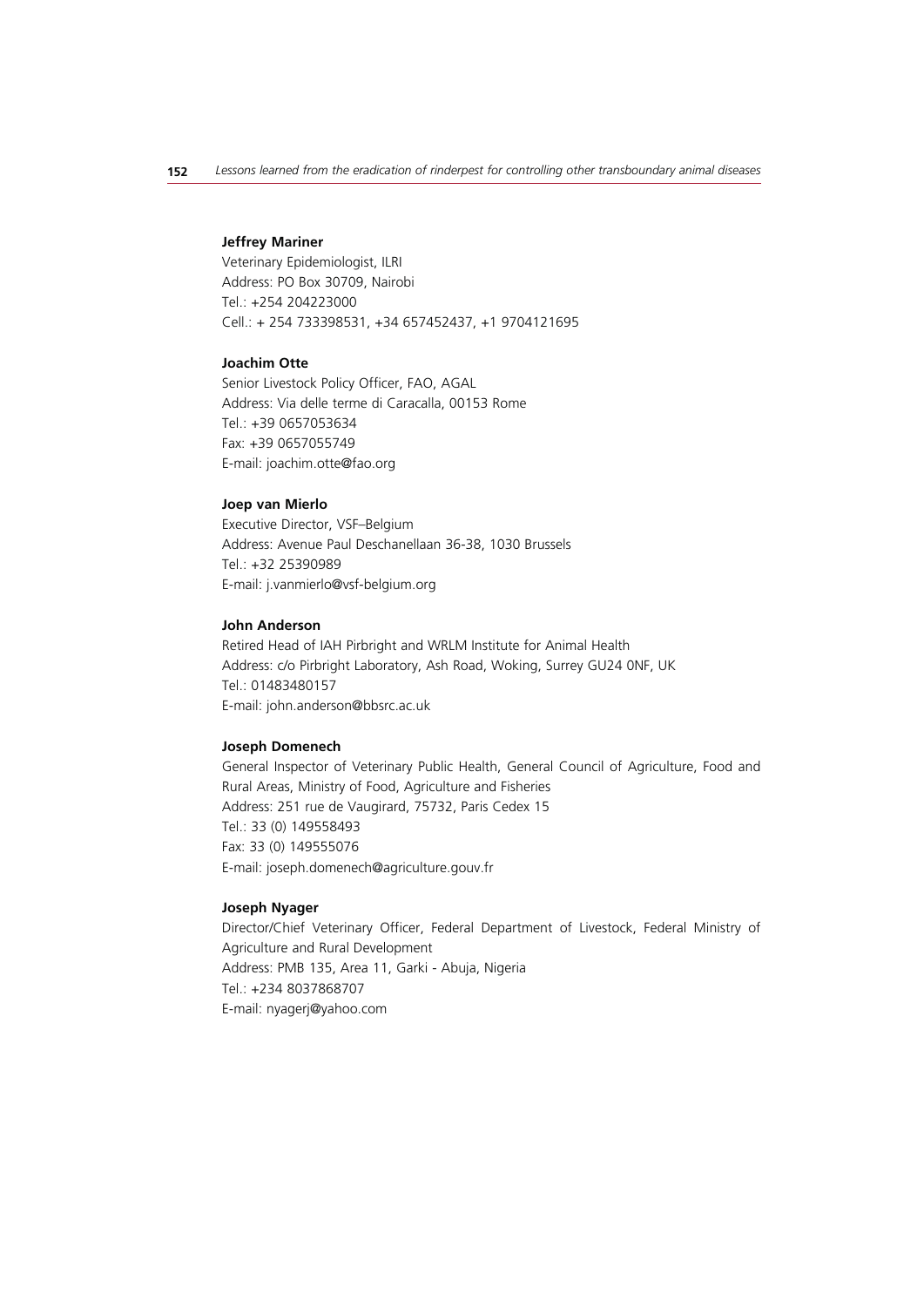## **Jotham Musiime**

Veterinary Consultant, FAO Somalia Country Office Address: P O Box 30470-00100, Nairobi Tel.: +254 733884679 Fax: +254 204000333 E-mail: musiimet@yahoo.com

# **Juan Lubroth**

Chief, Animal Health Service, Chief Veterinary Officer, FAO Address: Viale delle Terme di Caracalla, Rome Tel.: +39 0657054184 Fax: +39 0657053023 E-mail: juan.lubroth@fao.org

# **Julio Pinto**

Animal Health Officer (Animal Disease Emergencies and Early Warning), FAO Address: Viale delle Terme di Caracalla, 00153 Rome Tel.: +39 0657053451 Fax: +39 0657053023 E-mail: julio.pinto@fao.org

# **Karim Tounkara**

Director of PANVAC, AU Address: PO Box 1746 Debre Zeit, Ethiopia Tel.: +251 114371286/1114338001 Fax: + 251 1143388 44 E-mail: Karimt@africa-union.org

# **Karl Matthew Rich**

Senior Research Fellow, Norwegian Institute of International Affairs Address: PO Box 8159, Dep. 0033 Oslo Tel.: +47 2299 4034 E-mail: kr@nupi.no

#### **Katinka de Balogh**

Senior Officer, Veterinary Public Health, Animal Health Service, FAO Address: Viale delle Terme di Caracalla, Rome Tel.: +39 0657056110 Cell.: +39 3408584013 Fax: +39 0657055749 E-mail: katinka.debalogh@fao.org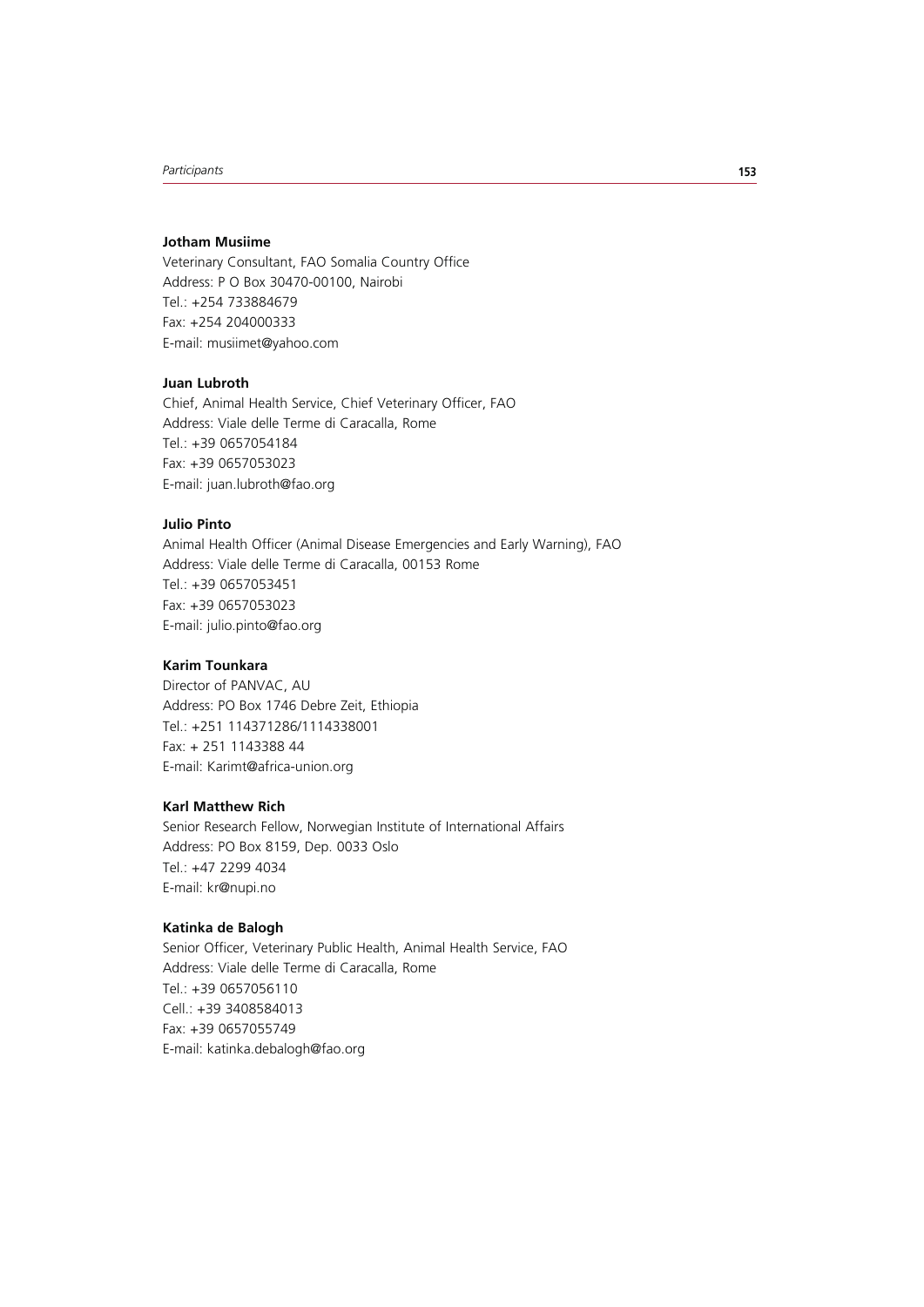#### **Kazuaki Miyagishima**

Deputy Director-General, OIE Address: 12 Rue de Prony Paris 75017 Tel.: +33 144151899 Fax: +33 142670987 E-mail: k.miyagishima@oie.int

# **Kazuya Yamanouchi**

Professor Emeritus, University of Tokyo Address: 2-38-1 Kitayama-cho, Fuchu, Tokyo 183-0041  $Tel: +81 425757169$ Fax: +81 425757359 E-mail: yamanokazu@nifty.com

# **Kiani Gholamali**

Central Asia Regional Technical Advisor for TADs, FAO AGAH E-mail: gholam.kiani@fao.org, gholamkiani@gmail.com

#### **Krzysztof Jan Wojciechowski**

Writer on history, Polish Society of Veterinary Science, History of Veterinary Medicine,Warsaw, Poland. Former President of the Section of History of Veterinary Medicine Address: ul. Przy Bazantarni 11 m. 59 A, 02-793 Warsaw, or 6 The Village Gate, Dalkey,Co. Dublin, Ireland Tel.: +48 226485280, +35 312856867 E-mail: krisjwojciechowski@gmail.com

# **Lea Knopf**

Officer in Charge of the Recognition of Countries' Animal Disease Status, Scientific and Technical Department, OIE Address: 12 Rue de Prony, 75017 Paris Tel.: +33 144151855 Fax: +33 142670987 E-mail:l. knopf@oie.int

# **Luis José Romero González**

Head of Epidemiology Unit, Ministry of Environment and Rural and Marine Affairs Address: C/ Alfonso XII, 62, Madrid Tel.: +34 913478351 Fax: +34 913478299 E-mail: ljromero@marm.es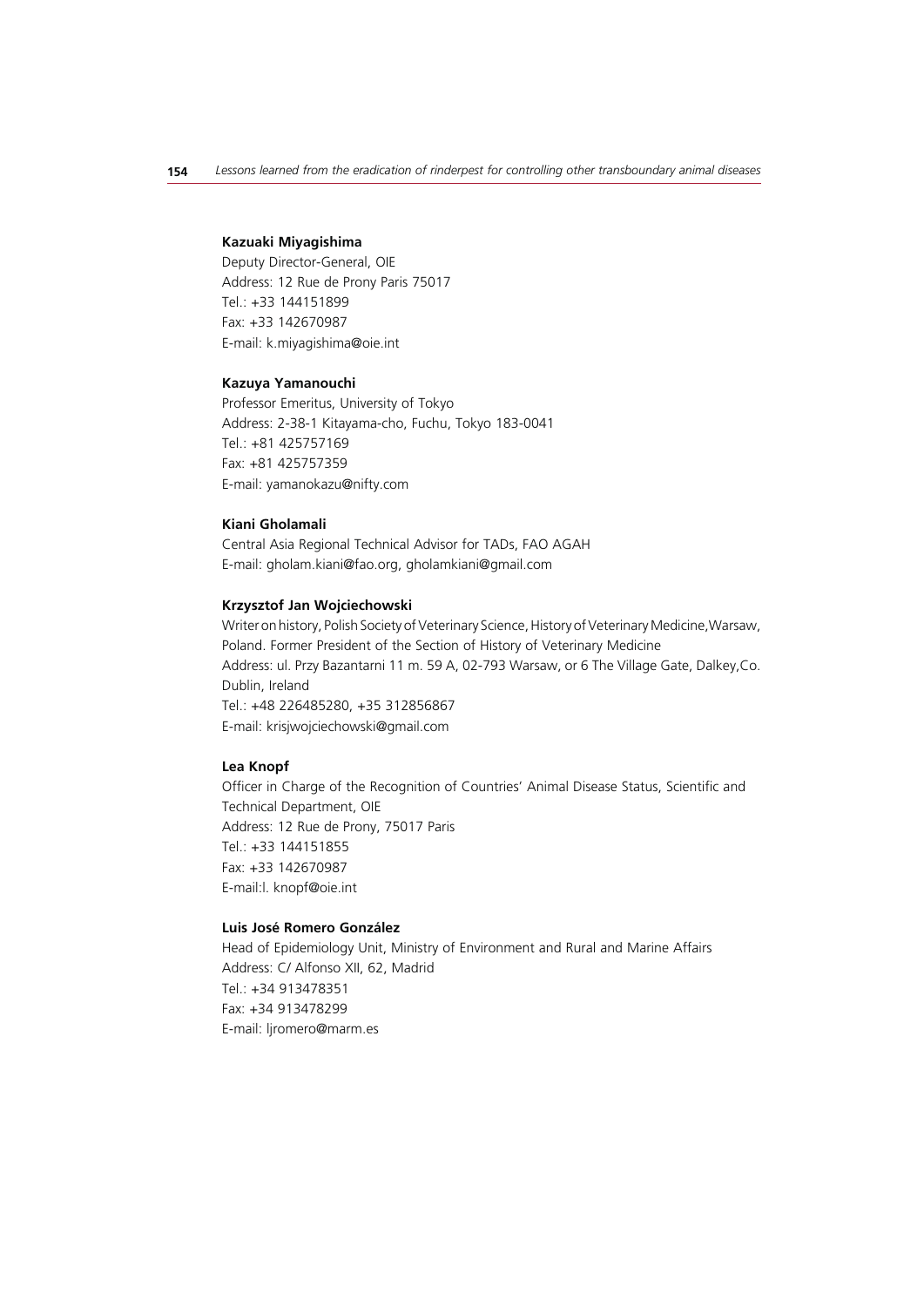#### **Maarten Roest**

Information Officer, FAO Address: Viale delle Terme di Caracalla, 00153 Rome Tel.: +39 0657056524 E-mail: maarten.roest@fao.org

## **Malleshappa Rajasekhar**

Technical Director, Royal Western India Turf Club Address: Diagnostic Research Laboratories (RWITC), #6, Arjun Marg Race Course, Pune-411001, India or # 134, 7-A cross, HMT Layout RT Nagar, Bangalore – 560 032 India Cell.: +91 9845105206 Fax: +91 2026333129/+91 8041533917 E-mail: drmrajasekhar@gmail.com Web site: indiaveterinarycommunity.com

# **Mamaghani Glaïeul**

Deputy Head of Communication, OIE Address: 12 rue de Prony, 75017 Paris Tel.: +33 (0) 144151972 Fax: +33 (0) 142670987 E-mail: g.mamaghani@oie.int

# **Mansoor M.A. Qadasi**

Director-General, Yemen Directorate General of Animal Health & Veterinary Quarantine Tel.: +967 1561915 Cell.: +967 777296701 Fax: +967 1251589 E-mail: cvl2@yemen.net.ye, mansalqadasi@gmail.com

# **Manzoor Hussain**

Chairman Pathobiology/Associate Professor, PMAS-Arid Agriculture University Address: Faculty of Veterinary & Animal Sciences, PMAS-Arid Agriculture University, Murree Road, Rawalpindi, Pakistan Tel.: +92 3335174550 Fax: +92 9290115 E-mail: manzoorh57@yahoo.com

# **Mark Rweyemamu**

Executive Director, Southern African Centre for Infectious Disease Surveillance (SACIDS), Sokoine University of Agriculture Address: PO Box 3297 Chuo Kikuu, Morogoro, United Republic of Tanzania  $Tel: +255 232613810$ E-mail: secretariat@sacids.org, mark.rweyemamu@btinternet.com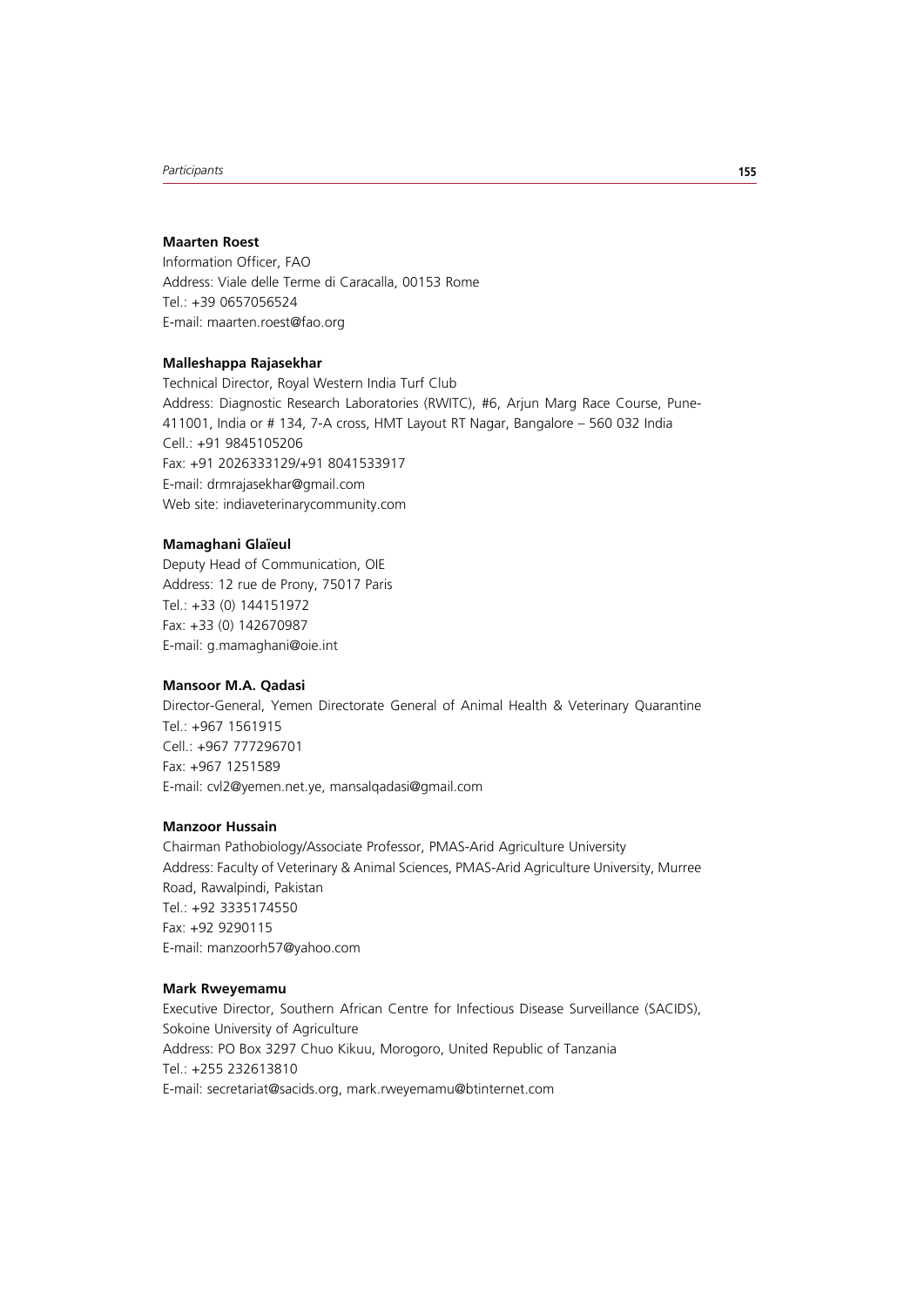#### **Martha Yami**

General Manager, National Veterinary Institute Address: Debre-Zeit PO Box 19, Ethiopia Tel.: +251 911510894 Fax: +251 14339300 E-mail: marthayami@yahoo.com

#### **Martyn Jeggo**

Director CSIRO Australian Animal Health Laboratory, CSIRO Livestock Industries, Australian Animal Health Laboratory Address: PMB 24, Geelong 3220 Australia Tel.: 61409166752 Fax: 61352275250 E-mail: martyn.jeggo@csiro.au

## **Massimo Castiello**

Livestock Coordinator, FAO Somalia (TCEO) Address: Magadi close 65,Lakeview Estates, Nairobi Tel.: +254 734600389 Fax:+254 204000333 E-mail: massimo.castiello@fao.org

# **Michael Baron**

Head of Paramyxo and Bunyavirus Reasearch, IAH Address: Ash Road, Pirbright, Surrey GU24 0NF, UK Tel.: +44 (0) 1483232441 Fax: +44 (0) 1483232448 E-mail: michael.baron@bbsrc.ac.uk

# **Modibo Traore**

Assistant Director-General, Agriculture and Consumer Protection Department, FAO Address: Viale delle Terme di Caracalla, 00153 Rome Tel.: +39 0657054523 Fax: +39 06570 55609 E-mail: modibo.traore@fao.org

#### **Mohammed A. Razig A. Aziz**

Undersecretary, CVO, OIE Delegate, Sudan Ministry of Animal Resources and Fisheries Address: PO Box 293 Khartoum Tel.: +249 183478071/912305573 Fax: +249 183475996 E-mail: marazig@hotmail.com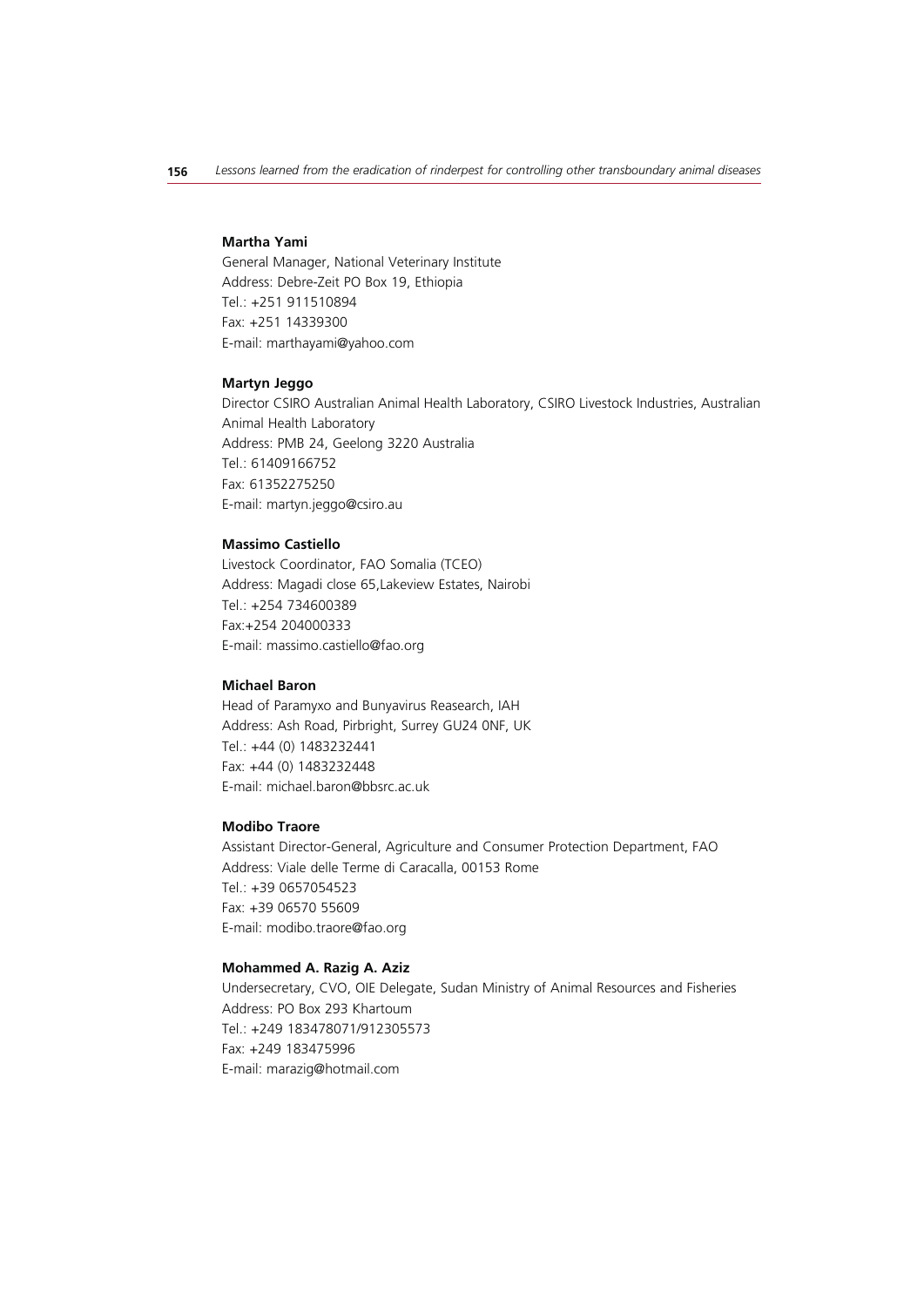## **Moritz Klemm**

Legislative Veterinary Officer, European Commission, Directorate-General for Health and Consumers Address: F 101 03/050, 1049 Brussels  $Tel: +32 22951016$ Fax: +32 22953144 E-mail: moritz.klemm@ec.europa.eu

# **Mostafa Osman Ramadan Zoghaly**

Former OAU-IBAR Egypt Address: 5 Misr Helwan Street, Cozika Maaadi, Egypt Tel.: 20227006734/9424 Cell. : 20124469203 E-mail: mostafaosman943@hotmail.com

# **Nar Bahadur Rajwar**

Deputy Director General, Department of Livestock Services Address: Harihar Bhawan Lalitpur Nepal Tel.: +977 15522056/5542644/14372542 Fax: +977 15542915 E-mail: rajwarnb@yahoo.com

# **Ndi Christopher**

Director of Research, National Coordinator of Animal and Fisheries Production, Cameroon Institute of Agricultural Research for Development (IRAD) Address: PO Box 2123 or 2067, Yaounde Tel.: +237 77041549 E-mail: c\_ndi@yahoo.com

# **Newman Scott**

EMPRES Wildlife Unit Coordinator, Animal Health Officer, FAO Address: Viale delle Terme di Caracalla, 00153 Rome Tel.: +39 0657053068 Fax: +39 0657053023 E-mail: scott.newman@fao.org

## **His Excellency Omer Saba'a**

Minister Plenipotentiary, Alternate Permanent Representative to FAO, Chargé d'affaires a. i. Address: Embassy of the Republic of Yemen, Rome

# **Patrick Otto**

Animal Health Officer (Veterinary Public Health), FAO Address: Viale delle Terme di Caracalla, 00153 Rome Tel.: +39 0657053088 E-mail: patrick.otto@fao.org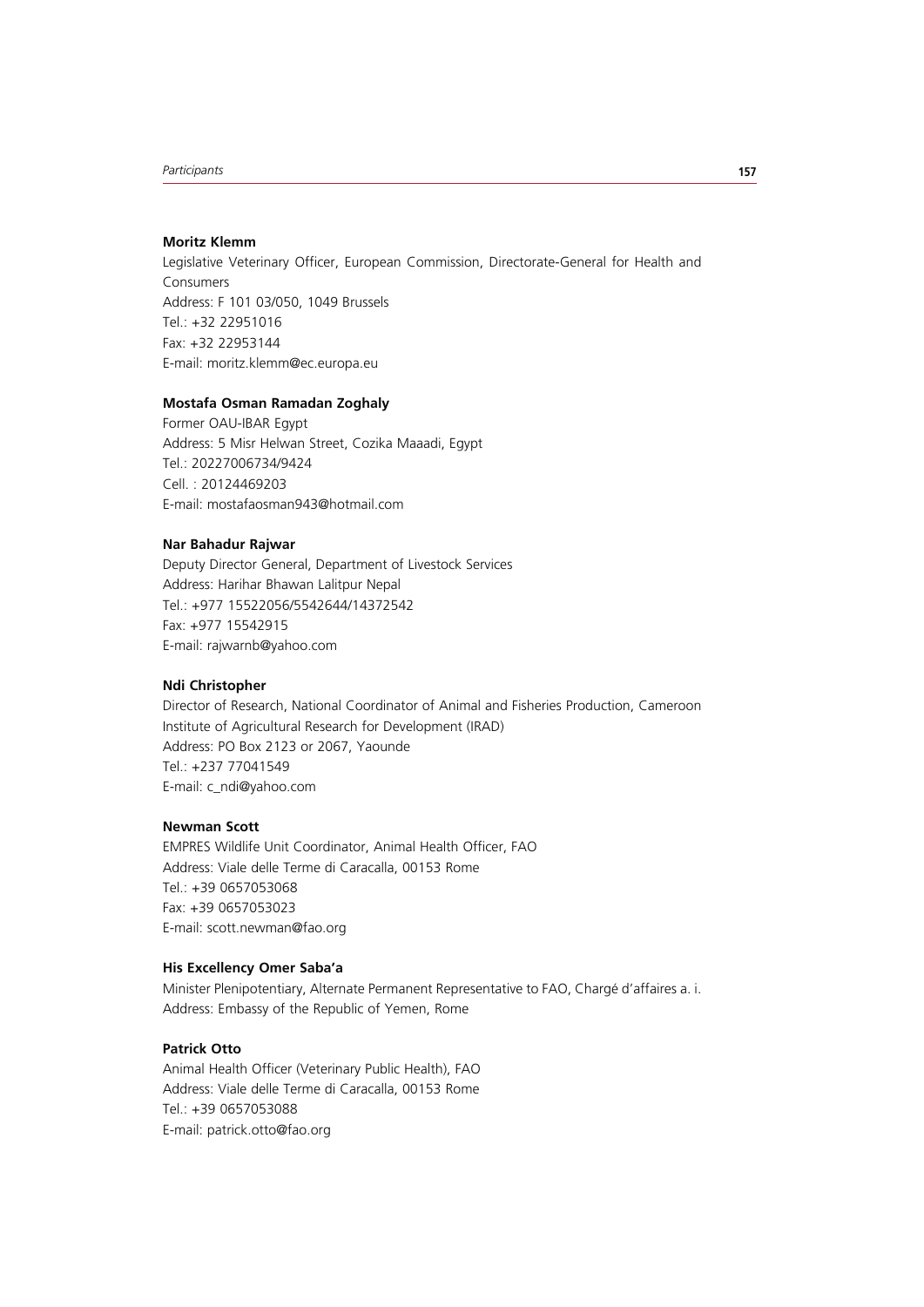#### **Paul Rossiter**

Veterinary Consultant Address: St. Michael's House, Poughill, Devon EX17 4LA, UK Tel.: +44 (0) 1363866817, +254 0733994456 E-mail: paulrossiter@btinternet.com

# **Peter Fernandez**

Minister-Counselor for Europe, Russia, the Middle East and Africa, USDA, APHIS, US Mission to the European Union Address: US Mission of the European Union, Blvd. du Regent, 27, 1000 Brussels  $Tel: +322 8115253$ Fax: +322 8115560 E-mail: peter.fernandez@aphis.usda.gov

# **Peter L. Roeder**

Independent Veterinary Consultant, Taurus Animal health Address: Hollyhedge Cottage, Spats Lane, Headley Down, Hampshire GU35 8SY, UK Tel.: +44 1428712939/ Cell.: +44 7786075124 E-mail: peter.roeder@taurusah.com

# **Peter Maina Ithondeka**

Director of Veterinary Services, Department of Veterinary Services, Kenya Ministry of Livestock Development Address: Private Bag Kabete, 00625 Kangemi, Nairobi Tel.: + 254 733783746 Fax: +254 0202026212 E-mail: peterithondeka@yahoo.com

# **Piergiuseppe Facelli**

Head of International Office, Department of Public Health for Veterinary, Nutrition and Food Safety, Italian Ministry of Health Address: Via G. Ribotta, 5, Rome Tel.: +39 065996613 Cell.: +39 3204077987 Fax: +39 0659946555 E-mail: pg.facelli@sanita.it

# **Pierre Gerber**

Livestock Policy Officer, FAO Address: Viale delle Terme di Caracalla, 00153 Rome Tel.: +39 0657056217 Fax: +39 0657055749 E-mail: pierre.gerber@fao.org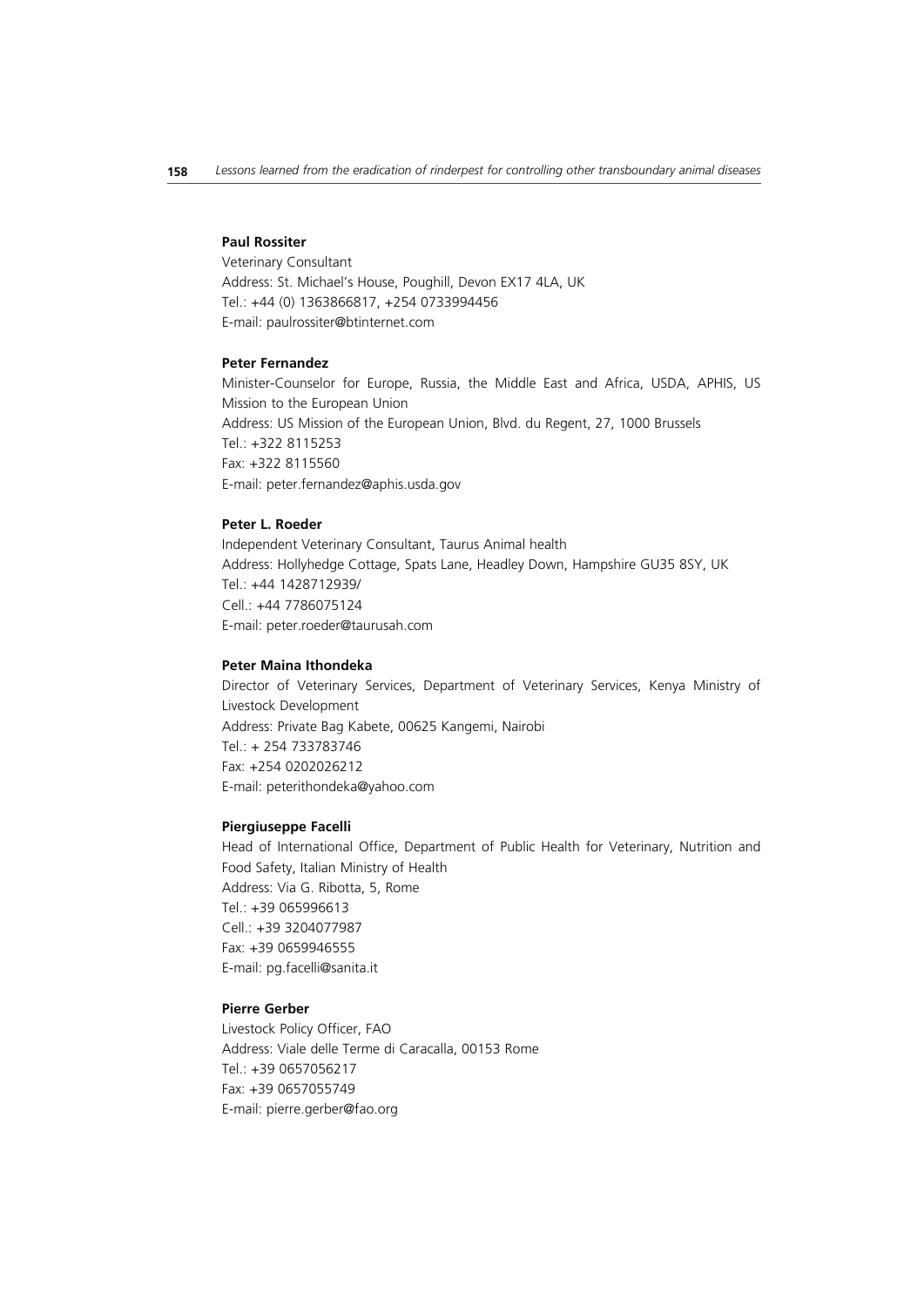#### **Protus Atang**

Director of OAU-IBAR, retired, FAO Represendative in Nigeria, retired Address: Foncha Street, PO Box 5169, Nkwen Bamenda, Cameroon Tel.: +237 77724960 E-mail: fonbatu@yahoo.com

# **Qu Liang**

Director, Joint FAO/IAEA Division of Nuclear Techniques in Food and Agriculture Address: IAEA, Wagramer Strasse 5, PO Box 100, 1400 Vienna Tel.: +43 1260021610 Fax: +43 126007 E-mail: q.liang@iaea.org

## **Rafagat Raja Hussain**

Programme Manager (Livestock Programme), National Rural Support Programme Address: 46, Agha Khan Road, F-6/4, Islamabad Tel.: 92512206005, 2876184 Fax: 92512822779 E-mail: rafaqat@nrsp.org.pk, rajarafaqatpk@hotmail.com

# **Ranjani Hettiarachchi**

Deputy Director Animal Health, Department of Animal Production and Health Address: PO Box 13, Getambe, Peradeniya, Sri Lanka Tel.: +94 812388317/779769903 Fax: +94 812388317 E-mail: ranjanihtt@yahoo.com

# **René Bessin**

Livestock Specialist, Consultant, Agriculture and Rural Development, Africa Region, World Bank Address: 1818 H Street Pennsylvania Avenue, NW 20433, Washington DC Tel.: +1 5719702003 Fax: +1 2024738229 E-mail: rbessin@worldbank.org, renebessin2006@yahoo.com

# **Richard Anthony Kock**

Programme Manager, Wildlife Health, Conservation Programmes, Zoological Society London, Prof Wildlife Health and Emerging Diseases, Royal Veterinary College University of London Address: Hawkshead Lane, Hatfield, Herts, AL9 7TA, UK Cell.: +44 7903392359 E-mail: rkock@rvc.ac.uk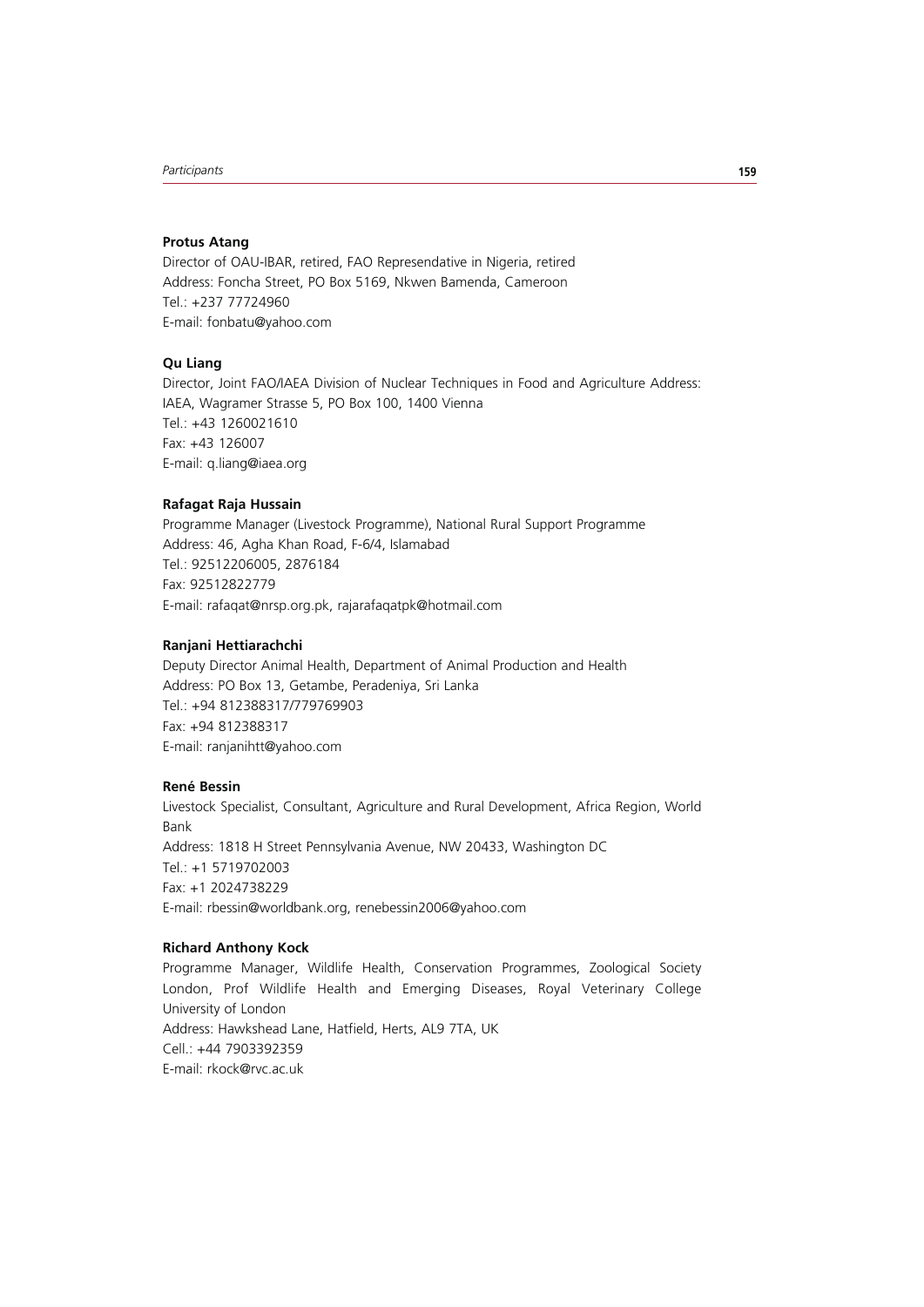#### **Richard Lennane**

Head, BWC ISU, United Nations Office for Disarmament Affairs, Geneva Branch Address: Room C. 115, Palais des Nations, CH-1211 Geneva 10 Tel.: +41 (0) 229172230 Fax: +41 (0) 229170483 E-mail: rlennane@unog.ch

#### **Rudhra Gangadharan**

Secretary to the Government of India, Department of Animal Husbandry, Dairying & Fisheries, Ministry of Agricuture Address: R. No. 231, B-Wing, 2nd Floor, Krishi Bhawan, New Delhi 110001 Tel.: +91 1123382608 Fax: +91 1123388006 E-mail: secyahd@nic.in

## **Saeid Charkhkar**

Iran Veterinary Organization Address: PO Box 14155-6349 S. J. Asad Abadi St. Vali Asar Ave. Iran Veterinary Organization, Tehran Tel.: +98 218886407 Fax: +98 2188902712 E-mail: hassan2000020000@yahoo.com

#### **Saley Mahamadou**

Director of Veterinary Services, FAO ECTAD Address: BP 485, Niamey Tel.: +227 96974054 E-mail: dgsvniger@yahoo.fr, st2006mahamadou@yahoo.fr

#### **Samuel Jutzi**

Director, Animal Production and Health Division, FAO Address: Viale delle Terme di Caracalla, 00153 Rome Tel.: +39 0657053371 Fax: +39 0657055749 E-mail: samuel.jutzi@fao.org

#### **Santino Prosperi**

Università degli Studi di Bologna Address: Via Tolara di Sopra 50, 40064 Ozzano Emilia, Bologna, Italy Tel.: +39 051792090/051792002 Cell.: +39 335427180 Fax: +39 051792039 E-mail: prosperi@vet.unibo.it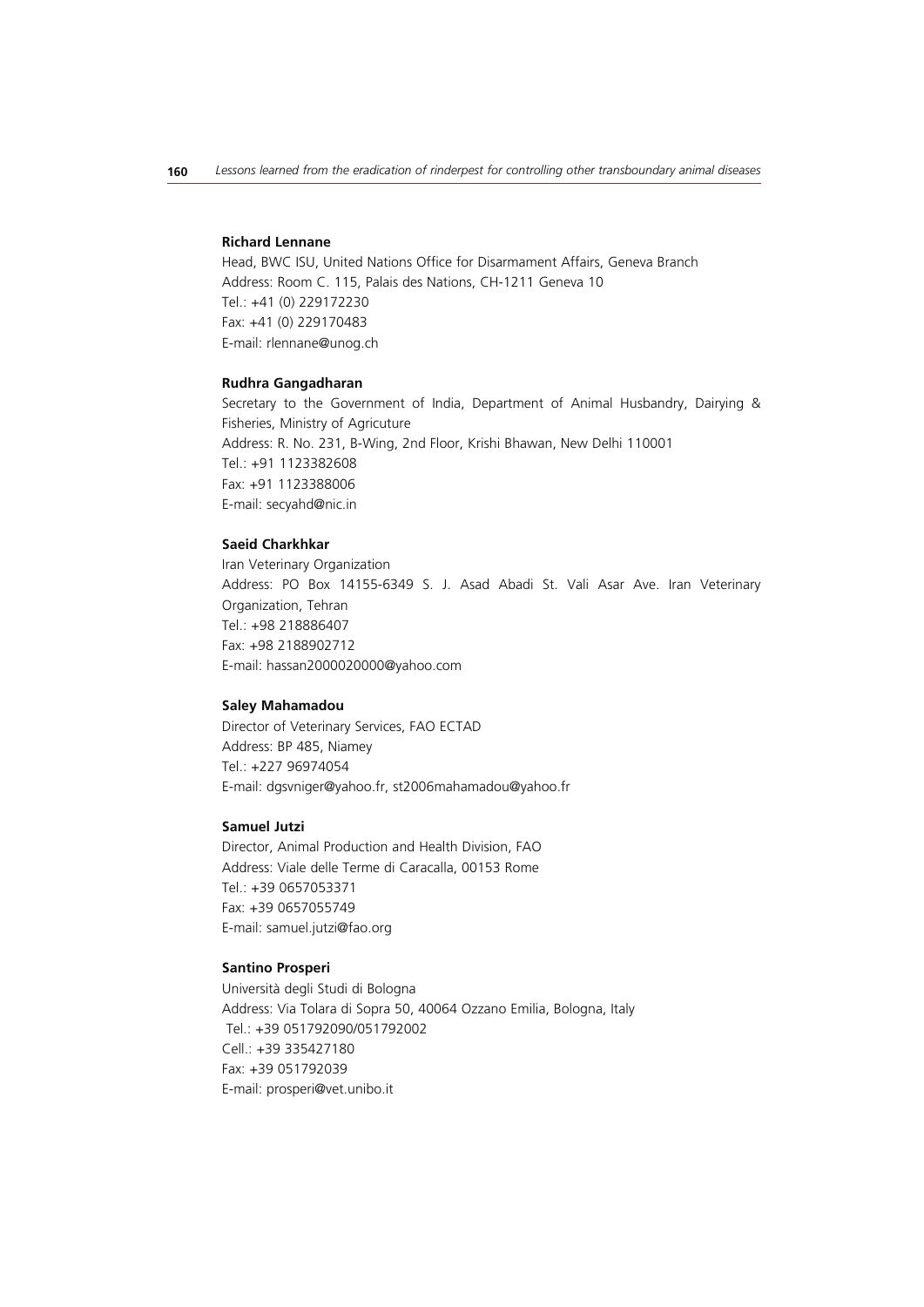# **Sherrilyn Wainwright**

Livestock/Veterinary Specialist, FAO Address: Viale delle Terme di Caracalla, 00153 Rome Tel.: +39 0657054584 Fax: +39 0657055749 E-mail: sherrilyn.wainwright@fao.org

# **Stephane de La Rocque**

 Animal Health Officer, EMPRES, AGAH, FAO Address: Viale delle Terme di Caracalla, 00153 Rome Tel.: +39 0657054710 Cell.: +39 3465010392 Fax: +39 0657053023 E-mail: stephane.delarocque@fao.org

## **Steven Edwards**

Consultant in Veterinary Virology and Laboratory Diagnostics Address: Oak House, Vowchurch, Hereford, UK E-mail: chairman@offlu.net

# **Sophie von Dobschuetz**

Disease Tracking and Analysis Officer, GLEWS, Animal Health Service, FAO Address: Viale delle Terme di Caracalla, 00153 Rome Tel.: +39 0657053717 E-mail: sophie.vondobschuetz@fao.org

## **Tony Wilsmore**

Director, Veterinary Epidemiology and Economics Research Unit Address: School of Agriculture, Policy and Development, University of Reading, Earley Gate, Reading RG6 6AR, UK Tel.: +44 1189264888 Fax: +44 1189262431 E-mail: tony.wilsmore@panveeru.net

## **Umberto Agrimi**

Research Director Address: Viale Regina Elena 299, 00161 Rome Tel.: +39 0649902462/0649902330 Fax: 06 49387101 E-mail: umberto.agrimi@iss.it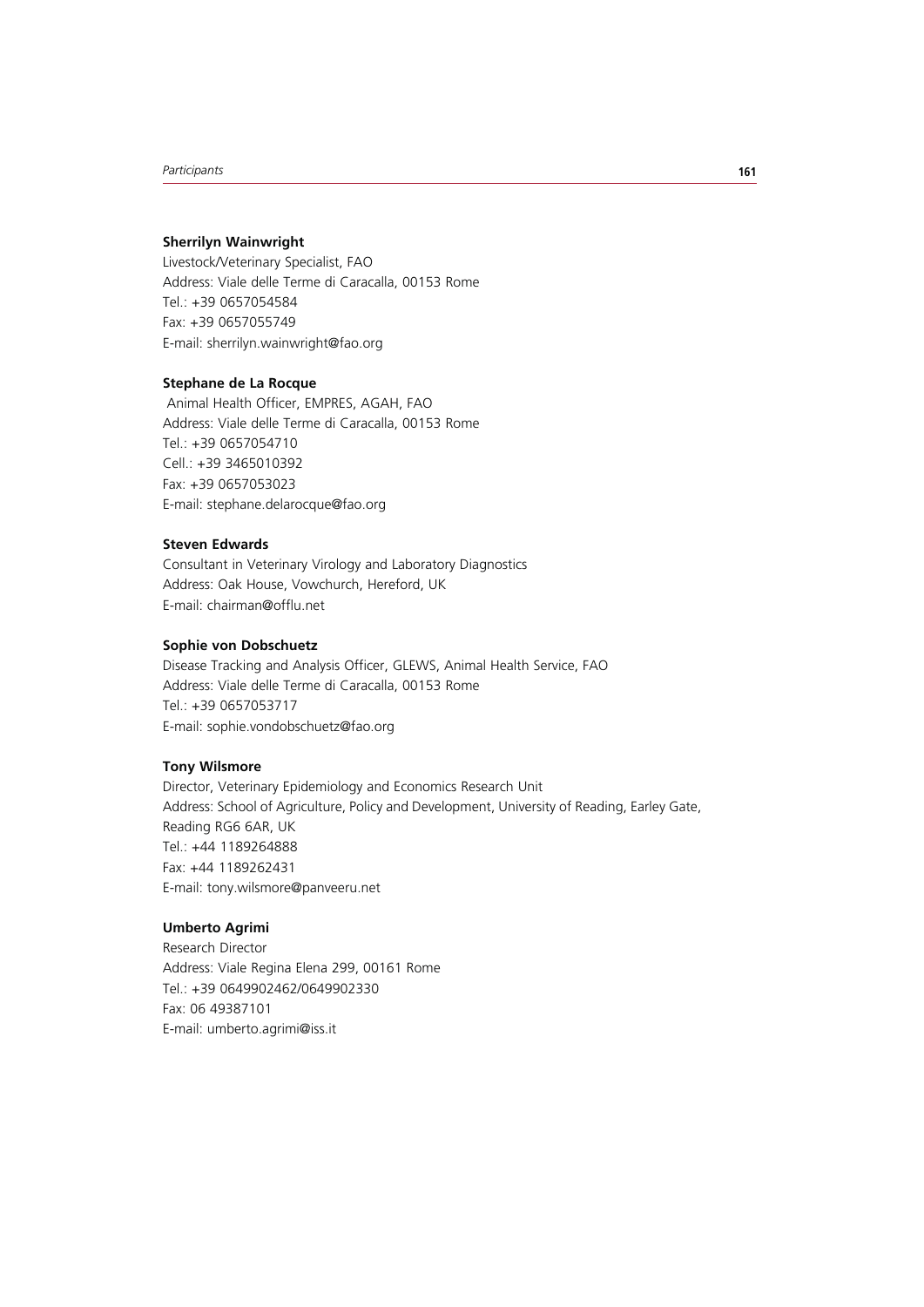#### **Vittoria Distefano**

Operations Officer, FAO Address: Viale delle Terme di Caracalla, 00153 Rome Tel.: +39 0657054835 Fax: +39 0657055749 E-mail: vittoria.distefano@fao.org

#### **Walter N. Masiga**

OIE Subregional Representative for Eastern & the Horn of Africa Address: PO Box 30786 00100, Kenya Tel.: +254 203674000 Fax: + 254 203674 E-mail: w.masiga@oie.int

# **William Amanfu**

Retired Senior Officer, FAO, retired Address: PO Box AC 201, Arts Centre, Accra Tel.: +233 243983060 E-mail: willamanfu74@yahoo.com

# **Dr William P. Taylor**

Consultant Address: 16 Mill Road, Angmering, Littlehampton, BN16 4HT UK Tel.: +44 (0) 1903774551 Fax: +44 (0) 1903774551 E-mail: william.pendrich@yahoo.co.uk

#### **Yobouet Charlotte Amatcha-Lepry**

Directeur des Services Vétérinaires et de la Qualité Cité administrative Address: Tour C, 11ème étage, BP V 84, Abidjan Tel.: +225 20218972/20218972/20226977/20214016 Fax: +225 20219085 E-mail: miparh\_dsvci@yahoo.fr, sicosav@aviso.ci

#### **Yoshihiro Ozawa**

OIE Honorary Advisor Address: 1-15-2(3404), Tamagawa, Setagaya-Ku, Tokyo Tel.: +81 363207815 E-mail: yosh-oz@h07.itscom.net

# **Zombou Fouelifack Samuel Berenger**

Veterinary and Food Security Intern, Veterinary Public Health, FAO Address: BP 7905, Yaoundé Tel.: +237 99059690 E-mail: szombou@yahoo.com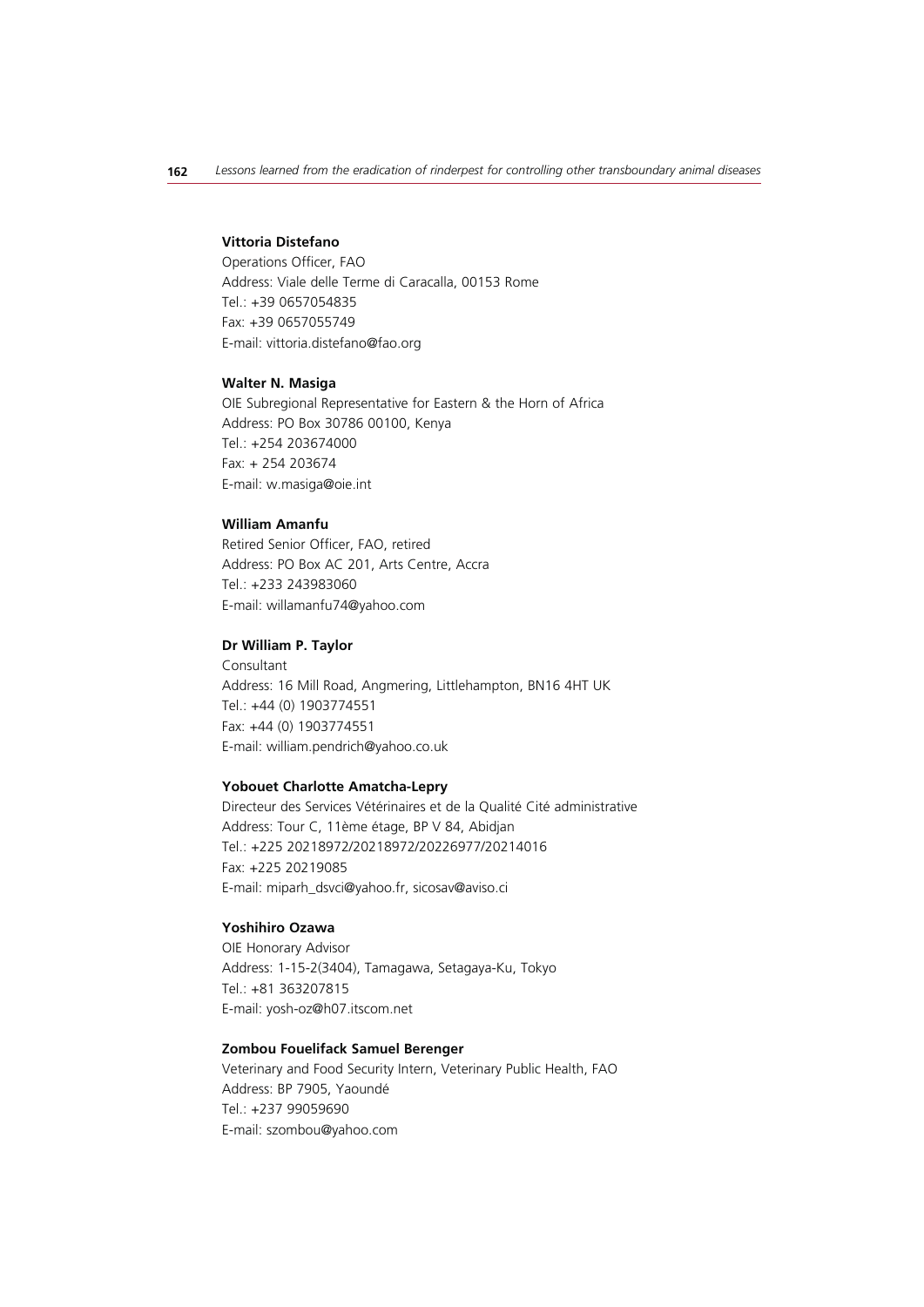# **FAO ANIMAL PRODUCTION AND HEALTH PROCEEDINGS**

- 1. Protein sources for the animal feed industry, 2004 (E)
- 2. Expert Consultation on Community-based Veterinary Public Health Systems, 2004 (E)
- 3. Towards sustainable CBPP control programmes for Africa, 2004 (E)
- 4. The dynamics of sanitary and technical requirements Assisting the poor to cope, 2005 (E)
- 5. Lait de chamelle pour l'Afrique, 2005 (Fe)
- 6. A farm-to-table approach for emerging and developed dairy countries, 2005 (E)
- 7. Capacity building, for surveillance and control of zoonotic diseases, 2005 (E)
- 8. CBPP control: antibiotics to the rescue?, 2007 (E)
- 9. Poultry in the 21st century Avian influenza and beyond, 2008 (E)
- 10. *Brucella melitensis* in Eurasia and the Middle East, 2010 (Ee)
- 11. Successes and failures with animal nutrition practices and technologies in developing countries, 2011 (E)
- 12. Rift Valley fever vaccine development, progress and constraints, 2011 (E)
- 13. Influenza and other emerging zoonotic diseases at the human-animal interface, 2011 (E)
- 14. Challenges of animal health information systems and surveillance for animal diseases and zoonoses, 2011 (E)
- 15. Lessons learned from the eradication of rinderpest for controlling other transboundary animal diseases, 2012 (Ee)

Availability: September 2012

|  | Ar - Arabic    |       | Multil - Multilingual |
|--|----------------|-------|-----------------------|
|  | C - Chinese    | *     | Out of print          |
|  | E - English    | $***$ | In preparation        |
|  | F - French     | e     | E-publication         |
|  | P - Portuguese |       |                       |
|  |                |       |                       |

- R Russian
- S Spanish

The *FAO Animal Production and Health Proceedings* are available through the authorized FAO Sales Agents or directly from Sales and Marketing Group, FAO, Viale delle Terme di Caracalla, 00153 Rome, Italy.



Find more publications at http://www.fao.org/ag/againfo/resources/en/publications.html